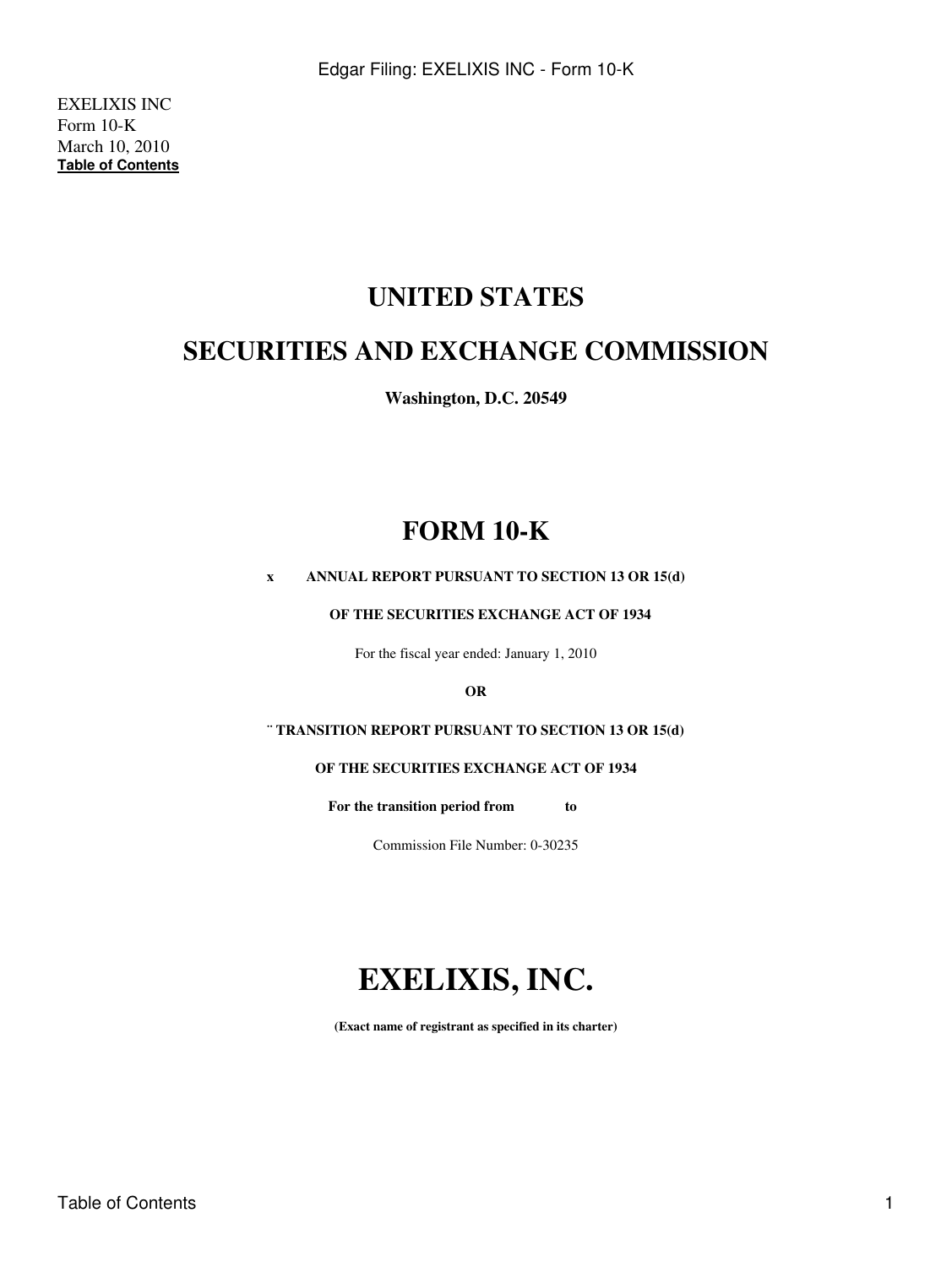Edgar Filing: EXELIXIS INC - Form 10-K

**Delaware 04-3257395**

**(State or Other Jurisdiction of**

**Incorporation or Organization)**

**Identification Number)**

**(I.R.S. Employer**

**P.O. Box 511**

**249 East Grand Ave.**

**South San Francisco, CA 94083**

**(Address of Principal Executive Offices) (Zip Code)**

**(650) 837-7000**

**(Registrants Telephone Number, including Area Code)**

**Securities Registered Pursuant to Section 12(b) of the Act:**

**Title of Each Class Name of Each Exchange on Which Registered Common Stock \$.001 Par Value per Share The Nasdaq Stock Market LLC Securities Registered Pursuant to Section 12(g) of the Act:**

**None**

Indicate by check mark if the registrant is a well-known seasoned issuer, as defined in Rule 405 of the Securities Act. Yes " No x

Indicate by check mark if the registrant is not required to file reports pursuant to Section 13 or 15(d) of the Act. Yes " No x

Indicate by check mark whether the registrant (1) has filed all reports required to be filed by Section 13 or 15(d) of the Securities Exchange Act of 1934 during the preceding 12 months (or for such shorter period that the registrant was required to file such reports), and (2) has been subject to such filing requirements for the past 90 days. Yes x No "

Indicate by check mark whether the registrant has submitted electronically and posted on its corporate Web site, if any, every Interactive Data File required to be submitted and posted pursuant to Rule 405 of Regulation S-T during the preceding 12 months (or for such shorter period that the registrant was required to submit and post such files). Yes ¨ No ¨

Indicate by check mark if disclosure of delinquent filers pursuant to Item 405 of Regulation S-K is not contained herein, and will not be contained, to the best of registrant s knowledge, in definitive proxy or information statements incorporated by reference in Part III of this Form 10-K or any amendment to this Form 10-K.

Indicate by check mark whether the registrant is a large accelerated filer, an accelerated filer, a non-accelerated filer or a smaller reporting company. See the definitions of large accelerated filer, accelerated filer and smaller reporting company in Rule 12b-2 of the Exchange Act. (Check one):

Large accelerated filer <sup>"</sup> Accelerated filer x Non-accelerated filer (Do not check if a smaller reporting company) " Smaller reporting company  $\cdot$ 

Indicate by check mark whether the registrant is a shell company (as defined in Rule 12b-2 of the Act). Yes ¨ No x

State the aggregate market value of the voting and non-voting common equity held by non-affiliates computed by reference to the price at which the common equity was last sold, or the average bid and asked price of such common equity, as of the last business day of the registrant smost recently completed second fiscal quarter: \$368,408,791 (Based on the closing sales price of the registrant s common stock on that date. Excludes an aggregate of 29,225,664 shares of the registrant s common stock held by officers, directors and affiliated stockholders. For purposes of determining whether a stockholder was an affiliate of the registrant at July 3, 2009, the registrant assumed that a stockholder was an affiliate of the registrant at July 3, 2009 if such stockholder (i) beneficially owned 10% or more of the registrant s common stock, as determined based on public filings, and/or (ii) was an executive officer or director or was affiliated with an executive officer or director of the registrant at July 3,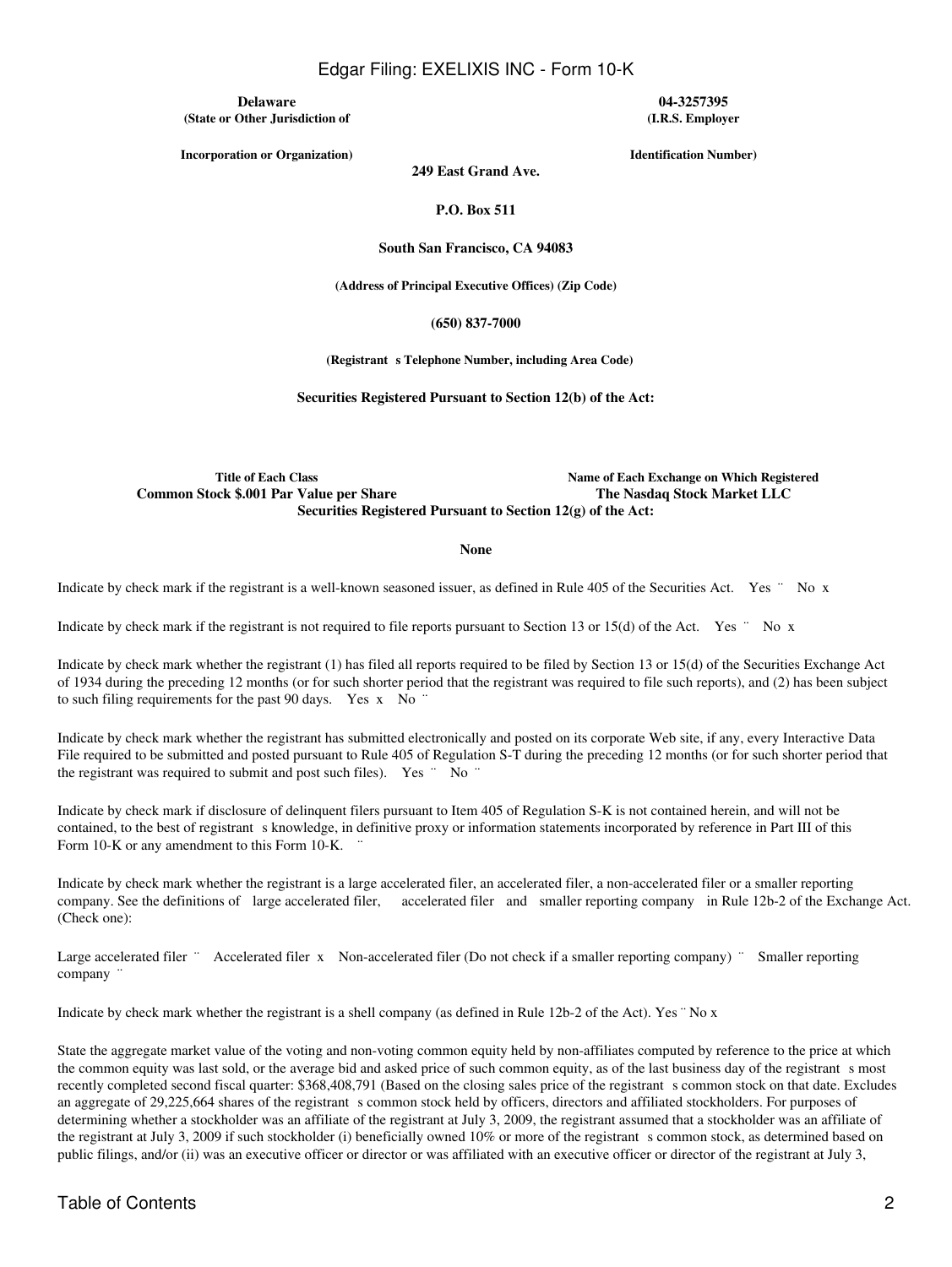## Edgar Filing: EXELIXIS INC - Form 10-K

2009. Exclusion of such shares should not be construed to indicate that any such person possesses the power, direct or indirect, to direct or cause the direction of the management or policies of the registrant or that such person is controlled by or under common control with the registrant.)

As of March 5, 2010, there were 107,988,821 shares of the registrant s common stock outstanding.

#### **DOCUMENTS INCORPORATED BY REFERENCE**

Certain portions of the registrant s definitive proxy statement to be filed with the Securities and Exchange Commission pursuant to Regulation 14A, not later than May 1, 2010, in connection with the registrant s 2010 Annual Meeting of Stockholders are incorporated herein by reference into Part III of this Annual Report on Form 10-K.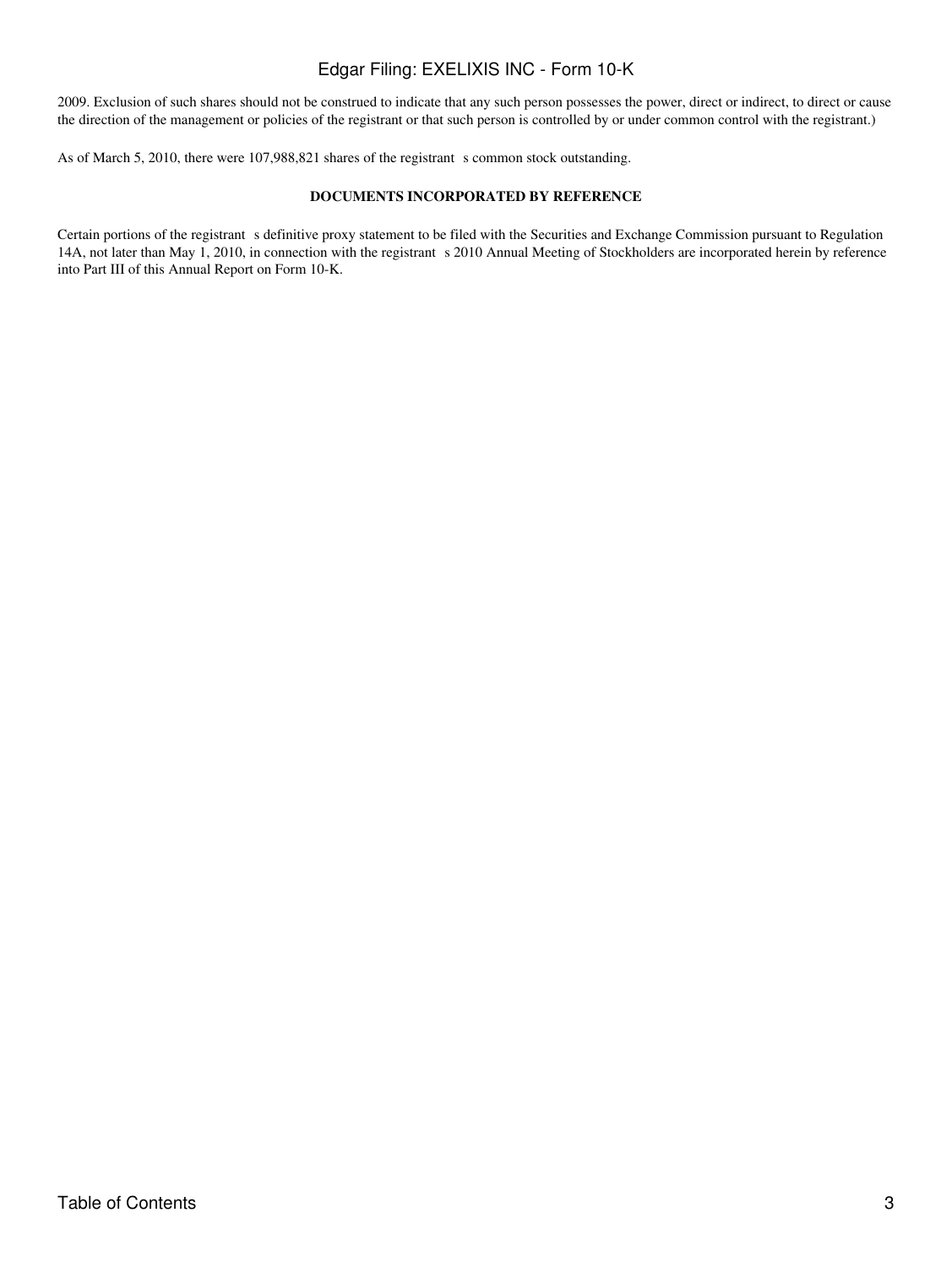#### **EXELIXIS, INC.**

#### **FORM 10-K**

#### **INDEX**

<span id="page-3-0"></span>

|          |                                                                                                              | Page |
|----------|--------------------------------------------------------------------------------------------------------------|------|
|          | <b>PART I</b>                                                                                                |      |
| Item 1.  | <b>Business</b>                                                                                              | 3    |
| Item 1A. | <b>Risk Factors</b>                                                                                          | 23   |
| Item 1B. | <b>Unresolved Staff Comments</b>                                                                             | 41   |
| Item 2.  | Properties                                                                                                   | 41   |
| Item 3.  | <b>Legal Proceedings</b>                                                                                     | 41   |
| Item 4.  | <b>Reserved</b>                                                                                              | 41   |
|          | <b>PART II</b>                                                                                               |      |
| Item 5.  | Market for Registrant s Common Equity, Related Stockholder Matters and Issuer Purchases of Equity Securities | 42   |
| Item 6.  | Selected Financial Data                                                                                      | 44   |
| Item 7.  | <u>Management s Discussion and Analysis of Financial Condition and Results of Operations</u>                 | 45   |
| Item 7A. | <b>Quantitative and Qualitative Disclosures About Market Risk</b>                                            | 67   |
| Item 8.  | <b>Financial Statements and Supplementary Data</b>                                                           | 68   |
| Item 9.  | Changes in and Disagreements With Accountants on Accounting and Financial Disclosure                         | 105  |
| Item 9A. | <b>Controls and Procedures</b>                                                                               | 105  |
| Item 9B. | Other Information                                                                                            | 107  |
|          | <b>PART III</b>                                                                                              |      |
| Item 10. | Directors, Executive Officers and Corporate Governance                                                       | 108  |
| Item 11. | <b>Executive Compensation</b>                                                                                | 108  |
| Item 12. | Security Ownership of Certain Beneficial Owners and Management and Related Stockholder Matters               | 108  |
| Item 13. | Certain Relationships and Related Transactions, and Director Independence                                    | 110  |
| Item 14. | Principal Accountant Fees and Services                                                                       | 110  |
|          | <b>PART IV</b>                                                                                               |      |
| Item 15. | <b>Exhibits and Financial Statement Schedules</b>                                                            | 111  |
|          | <b>SIGNATURES</b>                                                                                            | 112  |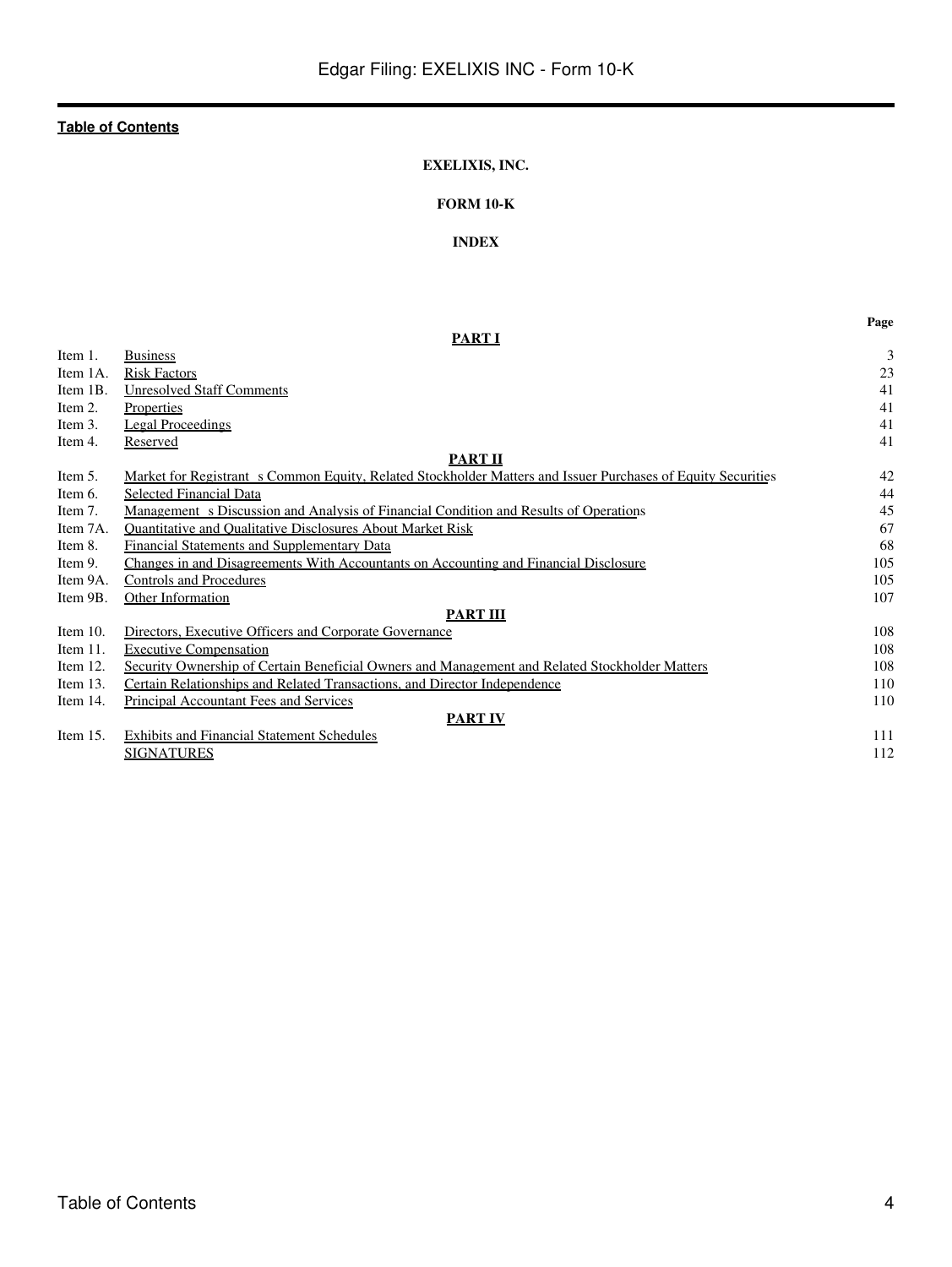#### **PART I**

<span id="page-4-0"></span>Some of the statements under the captions Risk Factors, Management s Discussion and Analysis of Financial Condition and Results of *Operations and Business and elsewhere in this Annual Report on Form 10-K are forward-looking statements. These statements are based on our current expectations, assumptions, estimates and projections about our business and our industry and involve known and unknown risks, uncertainties and other factors that may cause our companys or our industrys results, levels of activity, performance or achievements to be materially different from any future results, levels of activity, performance or achievements expressed or implied in, or contemplated by, the forward-looking statements. Words such as believe, anticipate, expect, intend, plan, assuming, goal, objective, will, may should, would, could, estimate, predict, potential, continue, encouraging or the negative of such terms or other similar expressions identify forward-looking statements. Our actual results and the timing of events may differ significantly from the results discussed in the forward-looking statements. Factors that might cause such a difference include those discussed in Item 1A. Risk Factors as well as those discussed elsewhere in this Annual Report on Form 10-K. These and many other factors could affect our future financial and operating results. We undertake no obligation to update any forward-looking statement to reflect events after the date of this report.*

*Exelixis has adopted a 52- or 53-week fiscal year that ends on the Friday closest to December 31st. Fiscal year 2007, a 52-week year, ended on December 28, 2007, fiscal year 2008, a 53-week year, ended on January 2, 2009, and fiscal year 2009, a 52-week year, ended on January 1, 2010. Fiscal year 2010, a 52-week year, will end on December 31, 2010. For convenience, references in this report as of and for the fiscal years ended December 28, 2007, January 2, 2009 and January 1, 2010 are indicated on a calendar year basis, ended December 31, 2007, 2008 and 2009, respectively.*

#### <span id="page-4-1"></span>**ITEM 1. BUSINESS Overview**

We are committed to discovering, developing and commercializing innovative therapies for the treatment of cancer and other serious diseases. Through our integrated drug discovery and development activities, we are building a portfolio of novel compounds that we believe have the potential to be high-quality, differentiated pharmaceutical products that can make a meaningful difference in the lives of patients. The majority of our programs focus on discovery and development of small molecule drugs for cancer.

We have devoted significant resources to build a leading discovery platform that has enabled us to efficiently and rapidly identify highly qualified drug candidates that meet our extensive development criteria. Our goal has been to generate a diverse and deep pipeline while focusing our resources on those drug candidates that we believe have the highest therapeutic and commercial potential. The rapid development of three of those drug candidates is a primary focus of the company.

XL184, our most advanced drug candidate, inhibits MET, VEGFR2 and RET, proteins that are key drivers of tumor growth and/or vascularization. XL184 is the most advanced inhibitor of MET in clinical development and is being evaluated in a broad development program in collaboration with Bristol-Myers Squibb Company. We currently are conducting the majority of the development activity for XL184, and our collaboration agreement provides for the sharing of development costs. A global phase 3 registration trial of XL184 as a potential treatment for medullary thyroid cancer is currently enrolling. Assuming positive results from this registration trial, we currently expect to submit a new drug application, or NDA, for XL184 as a treatment for medullary thyroid cancer in the United States in the second half of 2011. In addition, comprehensive phase 2 clinical trials of XL184 in glioblastoma, non-small cell lung cancer and other solid tumor indications are ongoing. We currently are planning to initiate a phase 3 registration trial of XL184 as a potential treatment for recurrent glioblastoma by the end of 2010, assuming a positive outcome of the ongoing phase 2 clinical evaluation in this indication.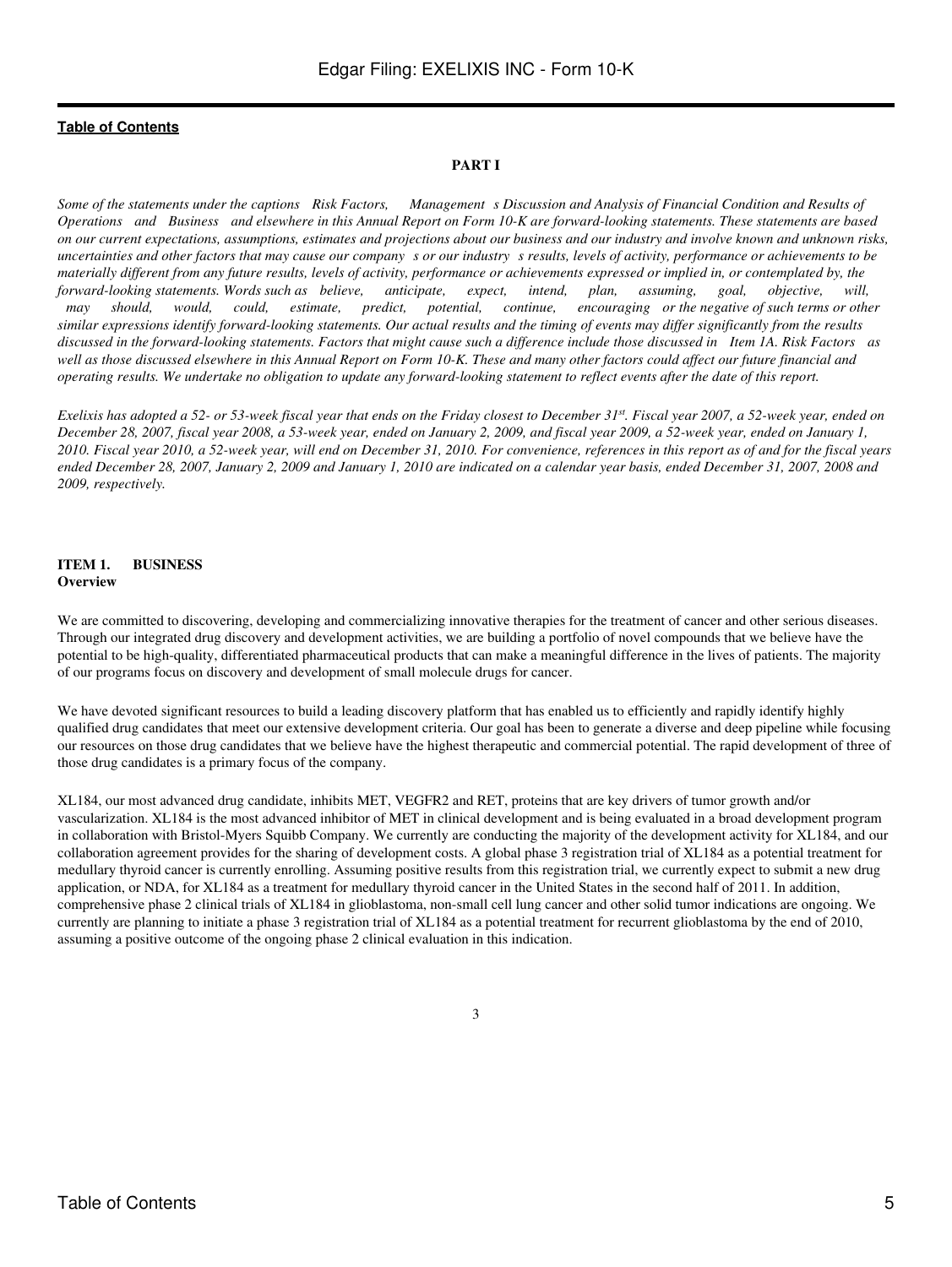We are also actively pursuing the development of XL147 and XL765, leading inhibitors of phosphoinositide-3 kinase, or PI3K, that we out-licensed to sanofi-aventis in 2009. XL147 is a selective inhibitor of PI3K while XL765 is a dual inhibitor of PI3K and mTOR. Sanofi-aventis is responsible for funding all development activities with respect to XL147 and XL765, including our activities. We currently are conducting the majority of the clinical trials for these compounds. XL147 and XL765 are currently being evaluated in a series of phase 1b/2 clinical trials for a variety of solid tumor indications and a broad phase 2 clinical trial program that commenced in early 2010.

We also have several earlier novel drug candidates in clinical development for the treatment of cancer, and preclinical programs for cancer, metabolic disease and inflammation.

Based on the strength of our expertise in biology, drug discovery and development, we have established collaborations with leading pharmaceutical and biotechnology companies, including Bristol-Myers Squibb, sanofi-aventis, Genentech, Boehringer Ingelheim GmbH and GlaxoSmithKline, that allow us to retain economic participation in compounds and support additional development of our pipeline. Our collaborations generally fall into one of two categories: collaborations in which we co-develop compounds with a partner, share development costs and profits from commercialization and may have the right to co-promote products in the United States, and collaborations in which we out-license compounds to a partner for further development and commercialization, have no further unreimbursed cost obligations and are entitled to receive milestones and royalties or a share of profits from commercialization. Under either form of collaboration, we may also be entitled to license fees, research funding and milestone payments from research results and subsequent product development activities.

#### **Our Strategy**

Our business strategy is to leverage our biological expertise and integrated research and development capabilities to generate a pipeline of development compounds with significant therapeutic and commercial potential for the treatment of cancer and potentially other serious diseases.

Our strategy consists of three principal elements:

Focus on lead clinical compounds We are focusing our development efforts on XL184, XL147 and XL765. These drug candidates are the most advanced in our pipeline and we believe that they have the greatest near-term therapeutic and commercial potential. As a result, we are dedicating the majority of our resources to aggressively advance these drug candidates through development toward commercialization.

Partner compounds We continue to pursue new collaborations with leading pharmaceutical and biotechnology companies for the development and ultimate commercialization of some of our preclinical and clinical compounds, particularly those drug candidates for which we believe that the capabilities and resources of a partner can accelerate development and help to fully realize their therapeutic and commercial potential. Collaborations also provide us with a means of shifting all or a portion of the development costs related to such drug candidates and provide financial resources that we can apply to fund our share of the development of our lead clinical compounds and other areas of our pipeline. Our goal is to significantly increase the portion of our development expenses that are reimbursed by partners while maintaining financial upside from potential downstream milestones and royalties if these drug candidates were to be marketed in the future.

Control costs We are committed to managing our costs, and we continually analyze our expenses to ensure they are not disproportionate to our cash resources. We are selective with respect to funding our clinical development programs and have established definitive go/no-go criteria to ensure that we commit our resources only to those programs that we believe have the greatest commercial and therapeutic potential. We also retain the right to opt-out of the development of certain drug candidates that we are currently co-developing with partners.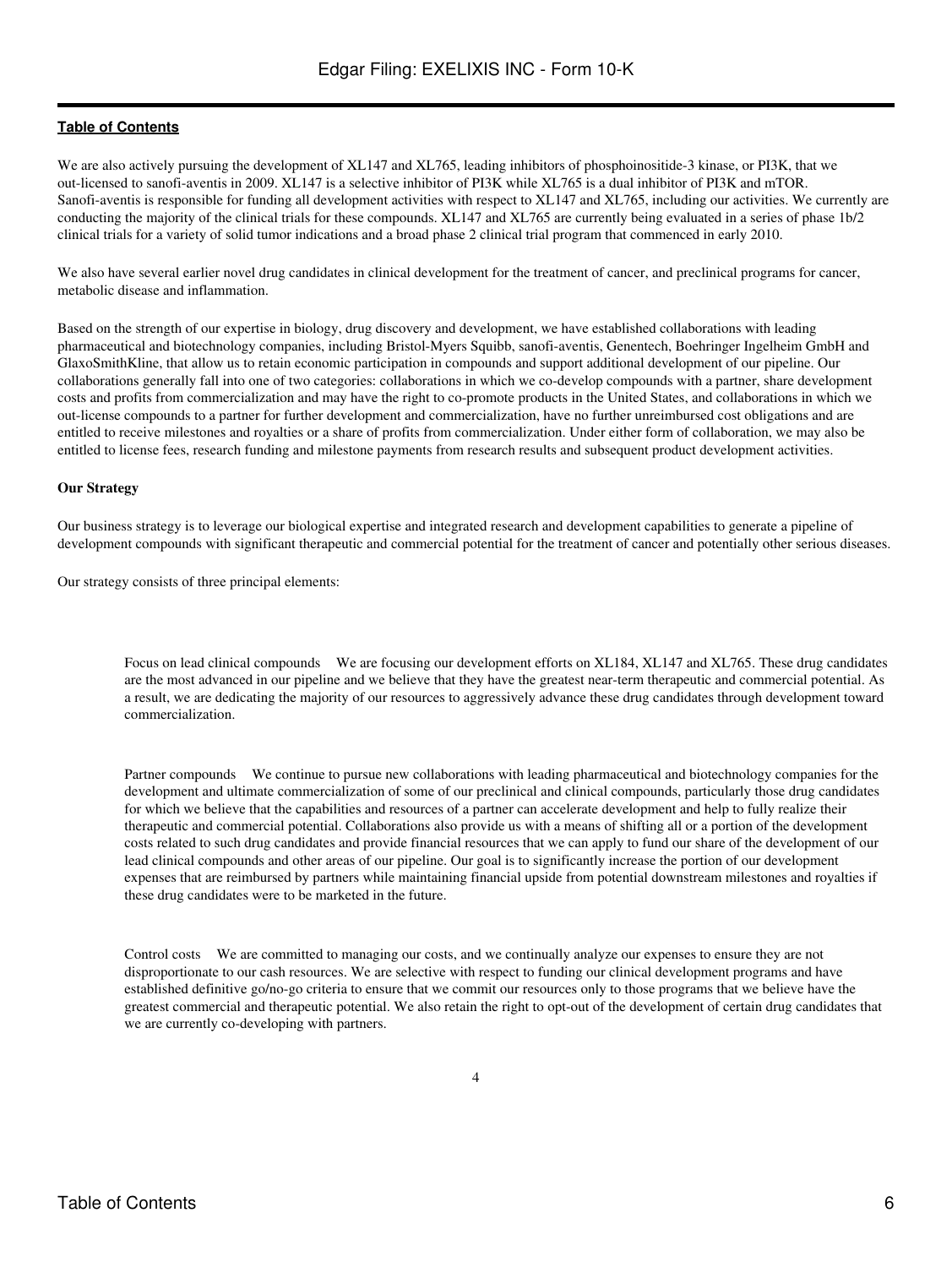As a consequence of our strategy of focusing our resources on our most advanced clinical compounds and controlling costs, on March 8, 2010 we implemented a restructuring of the company that resulted in a reduction of our workforce by approximately 40%, or 270 employees. While we will continue to maintain an integrated research and development organization, the reduction in our workforce was weighted towards our drug discovery group. We have maintained capabilities in all aspects of drug discovery and expect to continue to generate novel investigational new drug application-, or IND-,ready compounds, although fewer on a yearly basis for the foreseeable future than we have generated historically. We have retained the ability to meet all of our obligations to existing partners. Further, and as a result of our retained research capabilities and our numerous unpartnered clinical and preclinical compounds, we expect that our ongoing and planned future business development discussions will be unaffected by the restructuring. We believe that the restructuring increases our financial strength and positions us for longer-term sustainable growth.

#### **Areas of Expertise**

#### *Integrated Drug Research, Discovery and Development Capabilities*

We have built a multidisciplinary, integrated research and development platform that supports the complex, iterative nature of drug discovery, translational research and clinical development. Our platform has been designed to include all of the critical functions and expertise required to advance from gene to drug in a consistent and streamlined fashion. Our integrated approach supports rapid advancement of compounds from development candidate status to IND.

Our organizational structure is designed to create a seamless and flexible research and development process. It is configured to provide one consistent set of goals and objectives to all departments within the research and development organization and to give us the flexibility to allocate and focus our diverse resources to address our most pressing needs and those of our partners. This organizational structure ensures that our earliest discovery activities generate data that inform clinical development strategies, and enables us to apply what we learn in the clinic about our drug candidates to how we discover, assess and select new compounds for future development. We believe that this approach allows us to align the target profile of a specific compound with the molecular profiles of specific cancer types and patient populations. We also believe that this strengthens our ability to select appropriate patients for clinical trials, which may allow significant efficacy to be demonstrated using smaller, shorter trials. Similarly, we use biological approaches to identify disease indications that give us a clear and potentially shorter path to the market, which may allow us to decrease our development times and bring drugs to market sooner.

Additionally, we are leveraging what we learn through preclinical studies to identify clinical biomarkers that can be utilized to select patients who may be most likely to respond, or to determine early in the development process if the compound is having the expected effect in patients on the target(s) and pathway(s) of interest. This approach may result in an increased probability that patients receive effective therapies.

#### *Drug Discovery*

In addition to establishing an integrated research and development organizational structure, we have built an optimized drug discovery platform. We utilize a variety of high-throughput technologies to enable the rapid discovery, optimization and extensive characterization of lead compounds such that we are able to select development candidates with the best potential for further evaluation and advancement into the clinic. We have combined our ability to identify and validate novel targets with state-of-the-art drug discovery to effectively exploit both the chemical and biological sciences. In addition, we have built critical mass in all key operational areas. We believe that these human and technological resources enable us to: (1) effectively and rapidly qualify novel targets for high-throughput screening; (2) identify and optimize proprietary lead compounds; (3) develop extensive preclinical data to guide selection of patient populations, thereby maximizing the opportunity for obtaining significant clinical benefit; and (4) perform the broad range of preclinical testing required to advance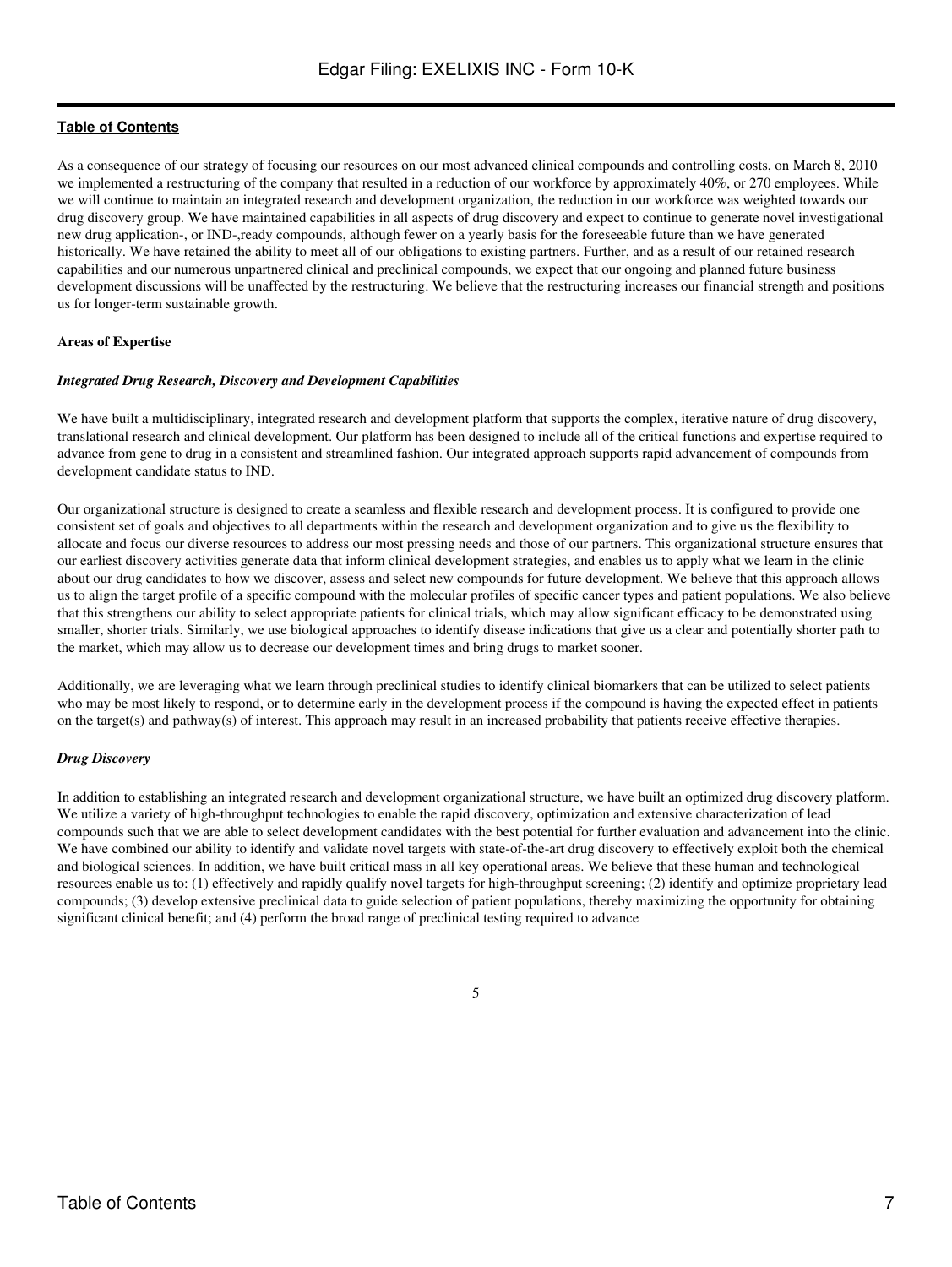promising compounds through all stages of development. Key capabilities within drug discovery include: high-throughput screening, medicinal and combinatorial chemistry, cell biology, protein biochemistry, structural biology, pharmacology, biotherapeutics and informatics.

#### *Translational Research*

Our translational research group is focused on using the knowledge we generate in the discovery process about biological targets and the impact of our compounds on those targets to identify patient populations in which to test our compounds and methods for assessing compound activity. This includes understanding the role of specific targets in disease therapy, identifying gene mutations or gene variants that impact response to therapy and identifying biomarkers that can be used to assess drug responses early on in treatment. Key capabilities within translational research include nonclinical development (encompassing toxicology, drug metabolism, pharmacokinetics and bioanalytics) and translational medicine.

#### *Development*

Our development group leads the implementation of our clinical and regulatory strategies. Working closely with the discovery and translational research groups, and with our partners, as the case may be, the development group prioritizes disease indications in which our compounds may be studied in clinical trials. The development group designs, directs, implements and oversees all areas of clinical operations, including identifying and selecting clinical investigators, recruiting study subjects to participate in our clinical trials, biostatistics, data management, drug safety evaluation, and adverse event reporting. The development group also is responsible for assuring that our development programs are conducted in compliance with all regulatory requirements. The group works closely with the cross functional project and clinical teams to facilitate the appropriate and efficient development of our diverse product pipeline. Key capabilities within development include clinical development, clinical operations, safety monitoring, biostatistics, programming and data management, regulatory strategy and program management.

#### **Our Pipeline**

#### *Overview*

We have an extensive pipeline of compounds in various stages of development that will potentially treat cancer and various metabolic, cardiovascular and inflammatory disorders. All of our development compounds were generated through our internal drug discovery efforts, although we are developing certain of these compounds in collaboration with partners and have out-licensed others. We are focusing our development efforts on our lead clinical compounds, XL184, XL147 and XL765. These drug candidates are the most advanced in our pipeline, and we believe that they have the greatest near-term therapeutic and commercial potential. As a result, we are dedicating the majority of our resources to aggressively advance these drug candidates through development towards commercialization.

The following table sets forth compounds that we are developing independently or are co-developing with a partner:

| Compound     | <b>Partner</b>       | <b>Principal Targets</b> | <b>Indication</b>       | <b>Stage of Development</b> |
|--------------|----------------------|--------------------------|-------------------------|-----------------------------|
| XL184        | Bristol-Myers Squibb | MET, VEGFR2, RET         | Cancer                  | Phase 3                     |
| XL139        | Bristol-Myers Squibb | Hedgehog                 | Cancer                  | Phase 1b                    |
| XL413        | Bristol-Myers Squibb | CDC7                     | Cancer                  | Phase 1                     |
| <b>XL888</b> | Unpartnered          | HSP90                    | Cancer                  | Phase 1                     |
| XL499        | Unpartnered          | $PI3K-d$                 | Cancer and inflammation | Preclinical                 |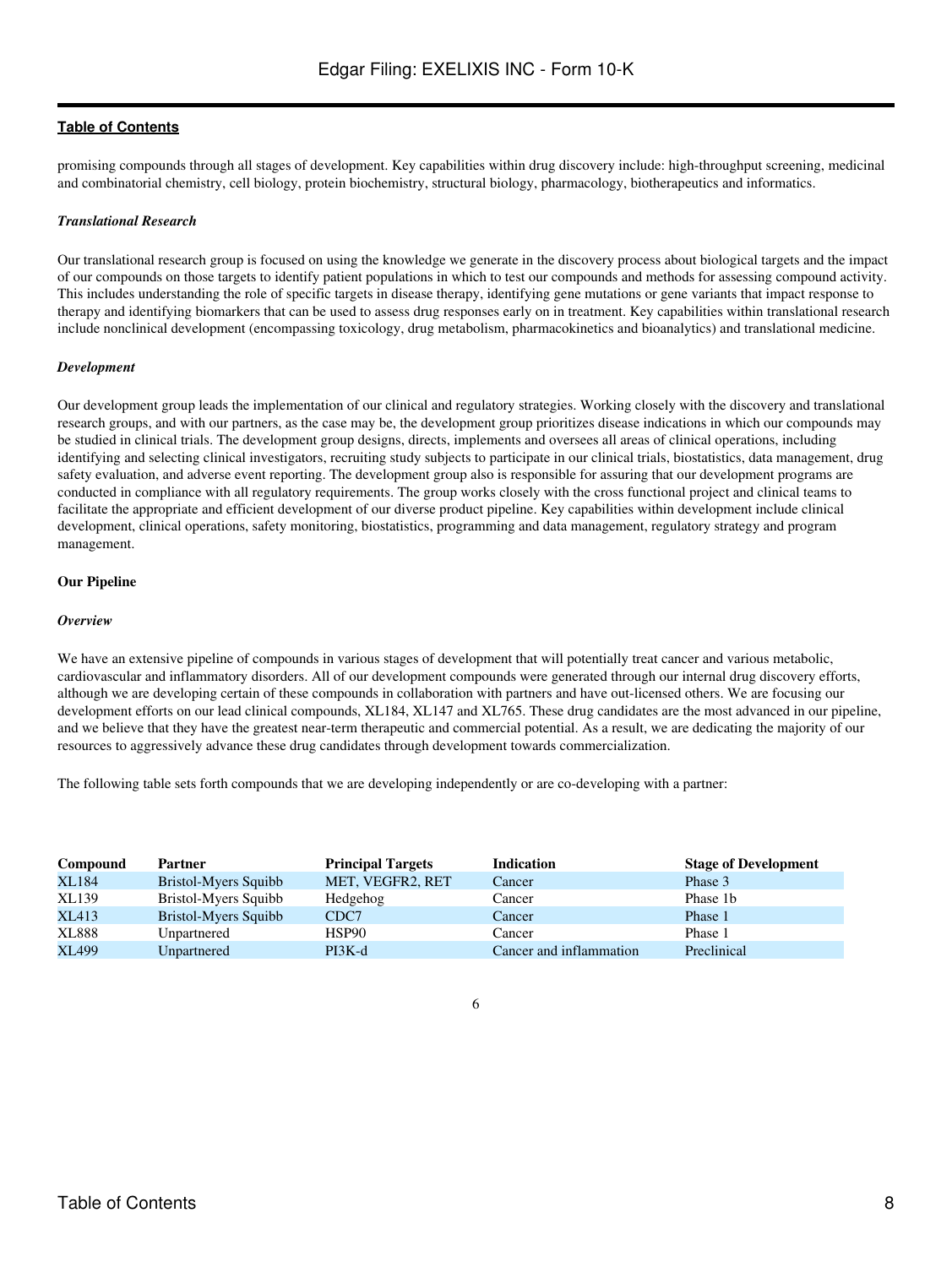The following table sets forth those compounds that we have out-licensed to third parties for further development and commercialization:

| Compound                        | <b>Partner</b>       | <b>Principal Targets</b> | <b>Indication</b>                        | <b>Stage of Development</b> |
|---------------------------------|----------------------|--------------------------|------------------------------------------|-----------------------------|
| XL880                           | GlaxoSmithKline      | MET, VEGFR2              | Cancer                                   | Phase 2                     |
| XL147                           | sanofi-aventis       | PI3K                     | Cancer                                   | Phase 1b/2                  |
| XL765                           | sanofi-aventis       | PI3K, mTOR               | Cancer                                   | Phase $1b/2$                |
| XL518                           | Genentech            | <b>MEK</b>               | Cancer                                   | Phase 1b                    |
| XL281                           | Bristol-Myers Squibb | <b>RAF</b>               | Cancer                                   | Phase 1                     |
| XL652                           | Bristol-Myers Squibb | <b>LXR</b>               | Metabolic and<br>cardiovascular diseases | Phase 1                     |
| <b>XL041</b>                    | Bristol-Myers Squibb | <b>LXR</b>               | Metabolic and<br>cardiovascular diseases | Phase 1                     |
| XL550                           | Daiichi-Sankyo       | MR                       | Metabolic and<br>cardiovascular diseases | Preclinical                 |
| FXR                             | Pfizer               | <b>FXR</b>               | Metabolic and liver disorders            | Preclinical                 |
| S <sub>1</sub> P <sub>1</sub> R | Boehringer Ingelheim | $S1PIR$ (agonist)        | Inflammation                             | Preclinical                 |

The following table sets forth those compounds for which we are pursuing collaborations or other external opportunities:

| Compound     | <b>Principal Targets</b>                     | <b>Indication</b> | <b>Stage of Development</b> |
|--------------|----------------------------------------------|-------------------|-----------------------------|
| XL228        | IGF1R, ABL, SRC                              | Cancer            | Phase 1                     |
| XL388        | <b>TORC1 &amp; 2</b>                         | Cancer            | <b>IND</b>                  |
| XL541        | S <sub>1</sub> P <sub>1</sub> R (antagonist) | Cancer            | Preclinical                 |
| XL475        | TGR5                                         | Metabolic disease | Preclinical                 |
| <b>XL184</b> |                                              |                   |                             |

XL184 (BMS-907351), our most advanced drug candidate, inhibits MET, VEGFR2 and RET, which are key drivers of tumor growth and/or vascularization. This compound has demonstrated dose-dependent tumor growth inhibition and tumor regression in a variety of preclinical tumor models, including thyroid, breast, pancreatic, non-small cell lung cancer and glioblastoma. A phase 1 clinical trial in patients with advanced malignancies for whom there are no other available therapies was initiated in September 2005. Preliminary data from this study were first reported by investigators at the 18th EORTC-NCI-AACR International Conference on Molecular Targets and Cancer Therapeutics, or the EORTC Symposium, in November 2006. Updated data from this study were presented at the 2007 and 2008 EORTC Symposia, the 44th Annual Meeting of the American Society of Clinical Oncology, or ASCO Annual Meeting, in June 2008, the World Congress on Thyroid Cancer in August 2009, the Annual Meeting of the European Thyroid Association in September 2009 and the 80th Annual Meeting of the American Thyroid Association in September 2009. A phase 1b/2 trial of XL184 as a single agent and in combination with erlotinib was initiated in January 2008 in patients with non-small cell lung cancer who have failed prior therapy with erlotinib, and a phase 2 trial of XL184 as a single agent was initiated in April 2008 in patients with advanced glioblastoma. Preliminary data from the latter study were presented at the ASCO Annual Meeting in June 2009 and at the Joint Meeting of the Society for Neuro-Oncology and the AANS/CNS Section on Tumors in October 2009. In addition, preliminary biomarker data from both the phase 2 trial in patients with advanced glioblastoma and the phase 1 trial in patients with advanced malignancies were presented at the 2009 EORTC Symposium. In July 2008, a phase 3 registration trial of XL184 as a potential treatment for medullary thyroid cancer was initiated following agreement between the United States Food and Drug Administration, or FDA, and us on the trial design through the FDA s Special Protocol Assessment process. Assuming positive results from this registration trial, we currently expect to submit an NDA for XL184 as a treatment for medullary thyroid cancer in the United States in the second half of 2011. We are planning to initiate a phase 3 registration trial of XL184 as a potential treatment for recurrent glioblastoma by the end of 2010, assuming positive outcome of the ongoing phase 2 clinical evaluation in this indication.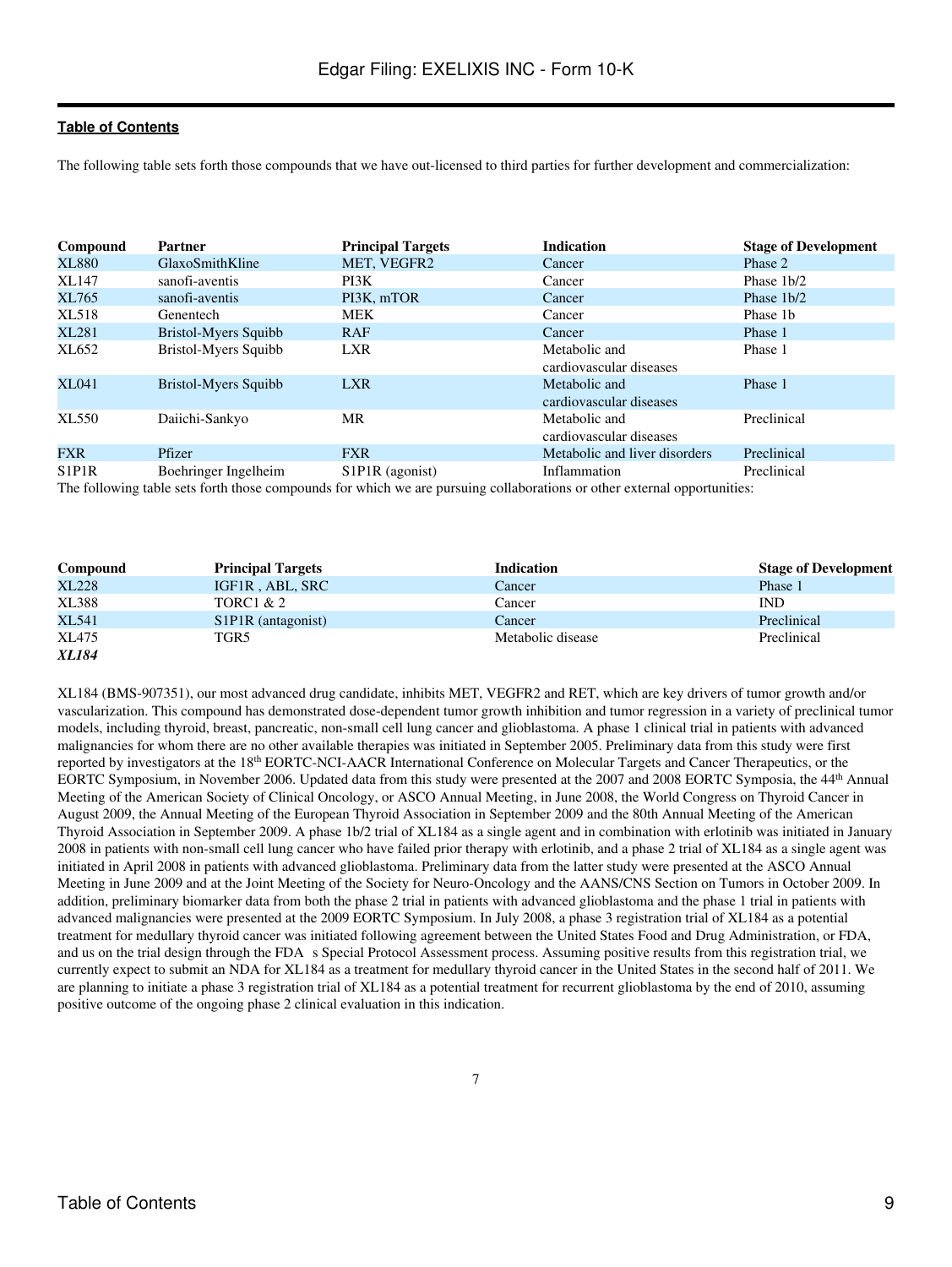As described under Corporate Collaborations Bristol-Myers Squibb 2008 Cancer Collaboration, in December 2008, we entered into a worldwide co-development collaboration with Bristol-Myers Squibb for the development and commercialization of XL184. We currently are conducting the majority of the development activity for XL184, and our collaboration agreement provides for the sharing of development costs. We believe that our continued involvement in the clinical development of XL184 will be beneficial to us as well as to the development of XL184. Our involvement potentially increases the pace of development for this drug

candidate and thus accelerates the timing for potential commercialization, which in turn enhances our ability to realize profits on sales of any resulting products in the United States, as well as sales performance milestones and double-digit royalties on sales outside the United States.

#### *PI3K Inhibitors (XL147 and XL765)*

XL147 (SAR245408) selectively targets PI3K. Upregulation of PI3K activity is one of the most common characteristics of human tumor cells and can result from activation of growth factor receptors, amplification of the PIK3CA gene, activating mutations in the PIK3CA gene, downregulation of the PTEN lipid phosphatase, or activating mutations in RAS. Activation of PI3K results in stimulation of AKT and mTOR kinases resulting in promotion of tumor cell growth and survival. This survival signal plays a significant role in conferring resistance to chemoand radio-therapy by inhibiting apoptotic cell death. XL147 is a potent and selective inhibitor of PI3K with excellent pharmacokinetic and pharmacodynamic properties that has shown substantial activity, both as a single agent and in combination with chemotherapy, in several preclinical xenograft models. We filed an IND for XL147 in March 2007 and initiated a phase 1 trial in June 2007. Preliminary data from this trial were reported at the EORTC Symposium in October 2007, and updated data were presented at the EORTC Symposia in October 2008 and November 2009 and at the ASCO Annual Meeting in June 2009. Two phase 1b/2 studies were initiated in 2008 combining XL147 with either erlotinib or combination chemotherapy (carboplatin and paclitaxel). Preliminary data from these trials were reported at the EORTC Symposium in November 2009. Additional studies initiated in early 2010 include a phase 2 study of XL147 as a single agent in patients with recurrent endometrial cancer, and a phase 1b/2 study of XL147 combined with trastuzumab or trastuzumab and paclitaxel in patients with HER2 positive breast cancer who previously progressed on a trastuzumab-based regimen.

XL765 (SAR245409) targets both PI3K and mTOR, key kinases in the PI3K signaling pathway. mTOR is a serine/threonine kinase that controls the protein translation machinery and hence cell growth. mTOR is activated by growth factors via PI3K and AKT, but is also activated in a PI3K-independent fashion in response to nutrient and energy levels. Thus, in some tumors, targeting both PI3K and mTOR may provide additional benefit compared to selectively targeting PI3K. XL765 is a potent inhibitor of PI3K and mTOR with excellent pharmacokinetic and pharmacodynamic properties that has shown substantial activity, both as a single agent and in combination with chemotherapy, in several preclinical xenograft models. We filed an IND for XL765 in April 2007 and initiated a phase 1 trial in June 2007. Preliminary data from this trial were reported at the EORTC Symposium in October 2007, and updated data were presented at the ASCO Annual Meetings in June 2008 and June 2009 and at the EORTC Symposia in October 2008 and November 2009. Two phase 1b/2 studies were initiated in 2008 combining XL765 with either erlotinib or temozolomide. Preliminary data from these trials were reported at the EORTC Symposium in November 2009.

As described under Corporate Collaborations sanofi-aventis, in May 2009, we entered into a global license agreement and discovery collaboration with sanofi-aventis for the development and commercialization of XL147 and XL765 and the discovery of inhibitors of PI3K for the treatment of cancer. While XL147 and XL765 are out-licensed, we continue to be extensively involved in their development. All of our development activities with respect to XL147 and XL765 are funded by sanofi-aventis. We believe that our continued involvement in the clinical development of XL147 and XL765 will be beneficial to us as well as to the development of these drug candidates. Our involvement potentially increases the pace of development for these drug candidates and thus accelerates the timing for potential commercialization, which in turn enhances our ability to realize development, regulatory and commercial milestones under the license agreement, as well as royalties on commercial sales of any resulting products.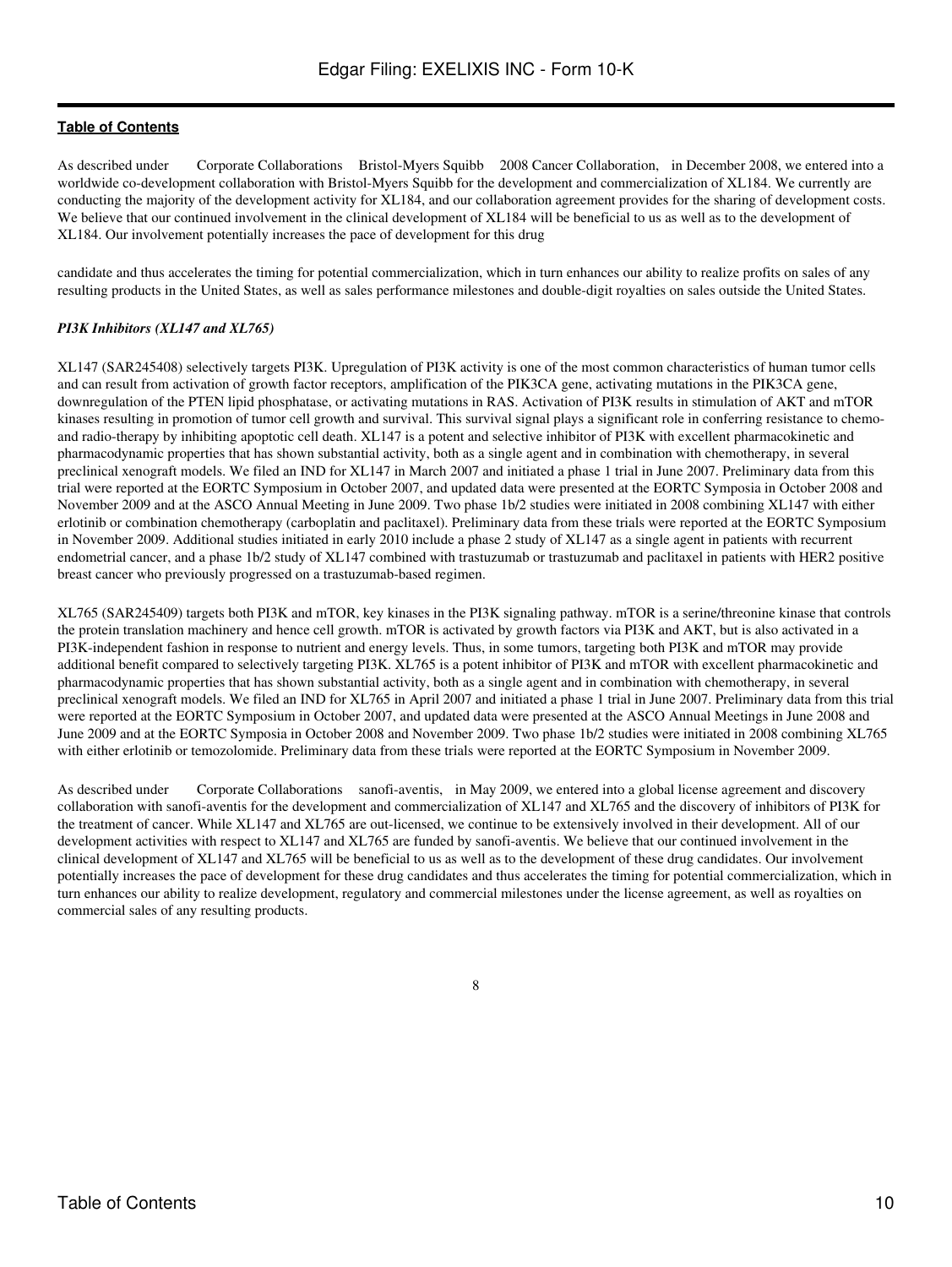#### *Other Compounds Being Developed Independently or Co-Developed with a Partner.*

In addition to XL184, we are currently developing independently or are co-developing with a partner the following compounds:

**XL139** (BMS-833923) inhibits activation of Hedgehog, or Hh, signaling by binding to smoothened, a key component of the signaling pathway. Genetic lesions that activate the Hh pathway are key drivers of basal cell carcinoma and medulloblastoma in humans. In addition, activation of the Hh signaling pathway via the action of the ligands SHh, IHh or DHh promotes cellular growth, and elevated ligand production and Hh pathway activation is observed in a variety of human tumors including pancreatic carcinoma, small-cell lung cancer, and glioblastoma. Signaling via the Hh pathway is also thought to promote survival of cancer stem cells, which constitute a particularly chemo- and radio-resistant component of tumors. In preclinical models, XL139 potently inhibits Hh signaling in tumors and significantly slows tumor growth. XL139 was advanced to development candidate status in July 2007. A phase 1 clinical trial in patients with advanced or metastatic cancer was initiated in July 2008, and preliminary data from this trial were reported at the 2009 EORTC Symposium. Additional studies initiated in 2009 or early 2010 included a phase 1b study of XL139 with cisplatin and capecitabine in inoperable, metastatic gastric, gastroesophageal, or esophageal adenocarcinomas, and a phase 1 study of XL139 with carboplatin and etoposide followed by XL139 alone in patients with extensive-stage small cell lung cancer. As described under Corporate Collaborations Bristol-Myers Squibb 2007 Cancer Collaboration, in January 2008, Bristol-Myers Squibb exercised its option to develop and commercialize XL139, and we exercised our option to co-develop and co-commercialize XL139.

**XL413** (BMS-863233) is a small molecule inhibitor of the serine-threonine kinase CDC7. The function of CDC7 is required for DNA replication to proceed, and its activity is often upregulated in cancer cells. Studies suggest that CDC7 plays a role in regulation of cell cycle checkpoint control and protects tumor cells from apoptotic cell death during replication stress. Therefore, inhibition of CDC7 may have utility in the treatment of a wide variety of cancers, either as a single agent or in combination with DNA damaging agents. XL413 was advanced to development candidate status in October 2008. A phase 1 clinical trial in patients with hematologic cancer was initiated in March 2009, and phase 1 study in patients with advanced and/or metastatic solid tumors was initiated in May 2009. As described under Corporate Collaborations Bristol-Myers Squibb 2007 Cancer Collaboration, in November 2008, Bristol-Myers Squibb exercised its option to develop and commercialize XL413, and we exercised our option to co-develop and co-commercialize XL413.

**XL888** is a novel, synthetic inhibitor of HSP90, a chaperone protein that promotes the activity and stability of a range of key regulatory proteins including kinases. The activity of HSP90 is particularly prominent in tumor cells, where it promotes the activity of proteins controlling cell proliferation and survival. Natural product based inhibitors of HSP90 are currently in clinical trials and have shown encouraging signs of anti-tumor activity, but their utility is limited by poor pharmacokinetic properties and by their side effect profiles. XL888 inhibits HSP90 with potency comparable to natural product-based inhibitors, but has good oral bioavailability and an improved tolerability profile in preclinical models. XL888 exhibits substantial anti-tumor activity at well tolerated doses in multiple preclinical xenograft tumor models. XL888 was advanced to development candidate status in October 2007, and we filed an IND in October 2008 and initiated a phase 1 clinical trial in November 2008.

**XL499** is a potent and selective inhibitor of PI3K-d, a class 1A PI3K isoform expressed primarily in hematopoietic cells and some hematologic malignancies. PI3K-d plays important roles in various aspects of immune cell function, including mast cell degranulation, B lymphocyte maturation, and T lymphocyte differentiation. Targeting PI3K-d signaling has been shown to significantly reduce inflammation and disease progression in preclinical models of rheumatoid arthritis and allergic asthma. In addition, selectively targeting PI3K-d has been shown to lead to clinically relevant responses in some lymphoma patients. XL499 exhibits potent activity against PI3K-d in cells, and is highly selective when compared to other PI3K isoforms, protein kinases, or GPCRs. In addition, oral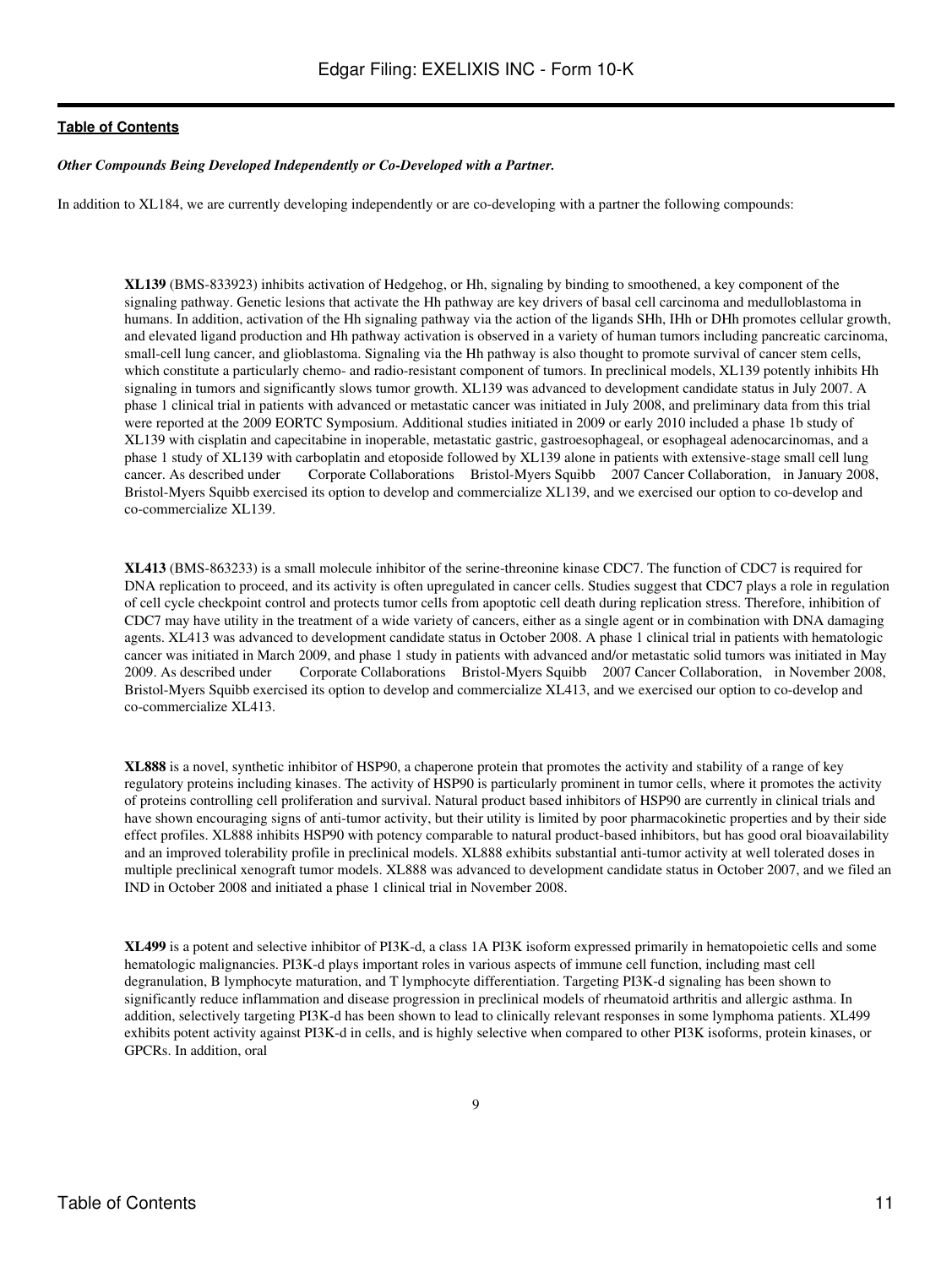administration of XL499 results in robust anti-inflammatory activity in preclinical models of passive cutaneous anaphylaxis, inflammatory cytokine release, and edema. XL499 was advanced to development candidate status in January 2010. *Other Out-Licensed Compounds.*

In addition to XL147 and XL765, we have out-licensed to third parties for further development and commercialization the following compounds in preclinical and clinical development:

**XL880** (foretinib) is a potent inhibitor of MET and VEGFR2, which play synergistic roles in promoting tumor growth and angiogenesis. Activation or overexpression of MET has been documented as a negative prognostic indicator in patients with various carcinomas and in patients with multiple myeloma, glioma and other solid tumors. Interim data from an ongoing phase 1 trial of XL880 were presented at the 2005 EORTC Symposium and at the 2006 ASCO Annual Meeting. Updated data were reported at the 2006 and 2009 EORTC Symposia. A phase 2 clinical trial of XL880 was initiated in patients with hereditary or sporadic papillary renal cell carcinoma in June 2006, and data from this trial were reported at the 2007 EORTC Symposium and at the 2008 and 2009 ASCO Annual Meetings. Another phase 2 trial was initiated in patients with metastatic, poorly differentiated diffuse gastric cancer in December 2006, and data from this trial were reported at the 2008 and 2009 ASCO Annual Meetings. Additionally, a phase 2 trial was initiated in head and neck cancer patients in August 2007, and data from this trial were reported at the 2009 EORTC Symposium. As described under Corporate Collaborations GlaxoSmithKline, in December 2007, GlaxoSmithKline exercised its option to further develop and commercialize XL880, and we transferred the XL880 development program to GlaxoSmithKline in the first quarter of 2008.

**XL518** (GDC-0973) is a novel small molecule inhibitor of MEK, a key component of the RAS/RAF/MEK/ERK signaling pathway. This pathway is frequently activated in human tumors and is required for transmission of growth-promoting signals from numerous receptor tyrosine kinases. Preclinical studies have demonstrated that XL518 is a potent and specific inhibitor of MEK with highly optimized pharmacokinetic and pharmacodynamic properties. XL518 exhibits oral bioavailability in multiple species and causes substantial and durable inhibition of ERK phosphorylation in xenograft tumor models. Administration of XL518 causes tumor regression in multiple xenograft models with mutationally-activated B-RAF or RAS. We filed an IND for XL518 in December 2006 and initiated a phase 1 clinical trial in May 2007. In December 2006, we entered into a collaboration agreement with Genentech for the development and commercialization of XL518, as described under Corporate Collaborations Genentech. We reached the maximum tolerated dose for XL518 in early 2009 and in March 2009 transferred the compound to Genentech, which is responsible for all further clinical development.

**XL281** (BMS-908662) specifically targets RAF, which is a cytoplasmic serine/threonine kinase that lies immediately downstream of RAS, and is a key component of the RAS/RAF/MEK/ERK pathway that is frequently activated in human tumors. Activating mutations in B-RAF occur in a large proportion of melanoma patients, indicating a potentially pivotal role for deregulation of this kinase in the progression of melanoma. XL281 is a potent and highly selective inhibitor of RAF kinases, is orally bioavailable and exhibits substantial activity in tumor xenograft models. A phase 1 trial was initiated in April 2007. Preliminary data from this trial were presented at the EORTC Symposium in October 2008 and updated data were presented at the ASCO Annual Meeting in June 2009. As described under Corporate Collaborations Bristol-Myers Squibb 2008 Cancer Collaboration, in December 2008, we entered into a collaboration agreement with Bristol-Myers Squibb pursuant to which we granted to Bristol-Myers Squibb an exclusive worldwide license to develop and commercialize XL281.

**XL652** and **XL041** target the liver X receptor, or LXR, which modulates genes involved in regulation of lipid and cholesterol homeostasis. Activation of LXRa or LXRb in foam cells in atherosclerotic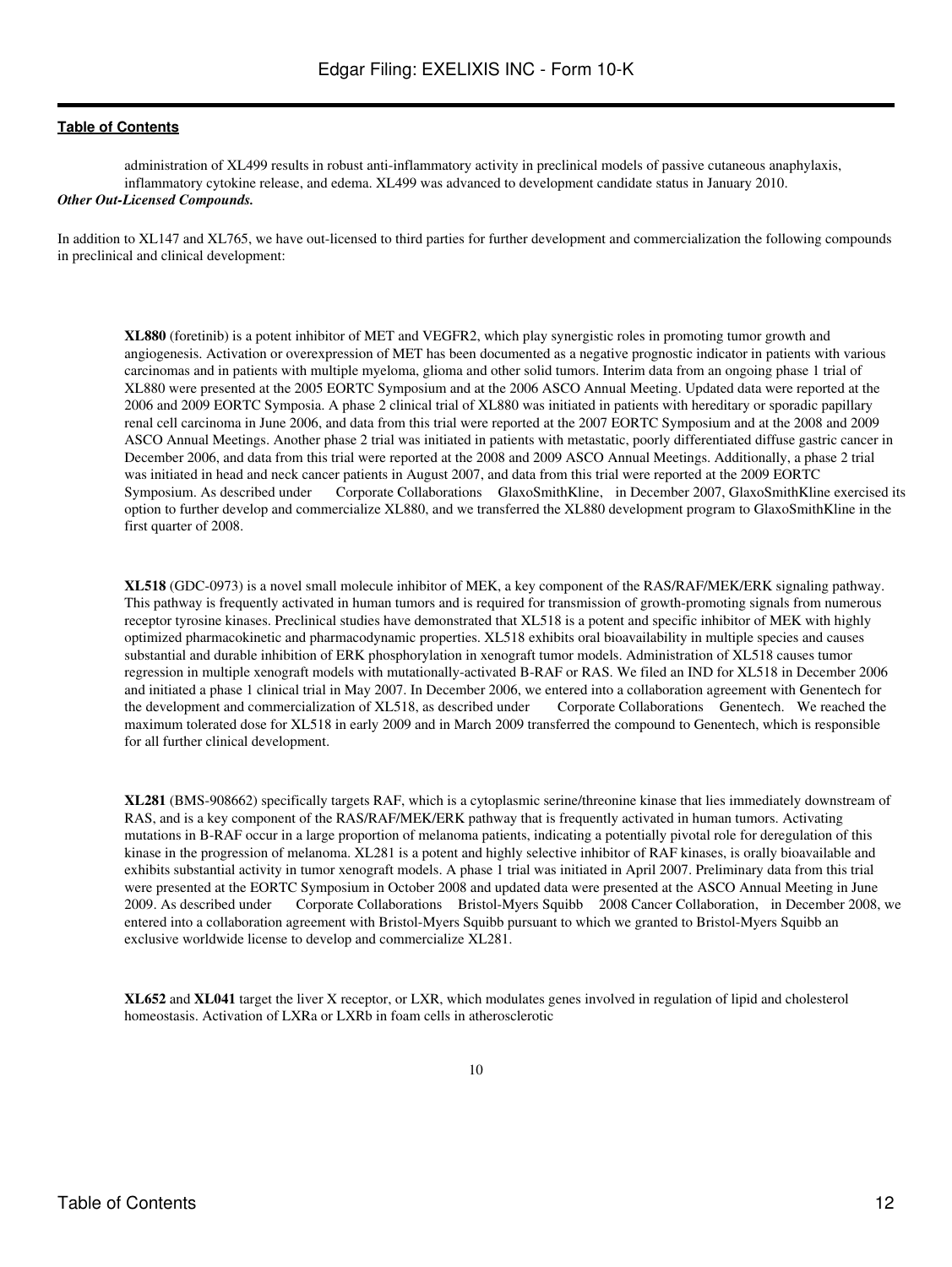plaques promotes reverse cholesterol transport and results in marked anti-atherogenic activity in multiple preclinical models of atherosclerosis. However, prototype LXR agonists also activate LXRa in the liver resulting in increased fatty acid synthesis and consequent elevations in hepatic and circulating triglycerides, an unacceptable side effect. XL652 and XL041 are novel LXR agonists that effectively reduce atherosclerotic plaques in preclinical models at doses that do not result in triglyceride elevations. XL652 and XL041 were developed under a collaboration with Bristol-Myers Squibb, which is responsible for all further preclinical and clinical development, regulatory, manufacturing and commercialization activities for the compounds. For more information on our LXR collaboration, see Corporate Collaborations Bristol-Myers Squibb LXR Collaboration.

**XL550** is a potent, selective, non-steroidal mineralocorticoid receptor, or MR, antagonist that is active in animal models of hypertension and congestive heart failure. XL550 has shown excellent oral bioavailability and drug metabolism and pharmacokinetic properties in multiple preclinical models and has exhibited a significantly better pharmacokinetic and pharmacodynamic profile as compared to existing steroid drugs. In multiple studies in various non-clinical species, XL550 shows potent anti-hypertensive action and anti-hypertrophic action on the heart, lung and kidney. In addition, XL550 shows 50-100 times greater potency vs. eplerenone in various preclinical vivo studies related to hypertension and congestive heart failure. As a novel proprietary non-steroidal MR antagonist, XL550 has the potential to offer highly effective and safe therapeutic approaches for the treatment of hypertension and congestive heart failure. XL550 was licensed to Daiichi Sankyo Company Limited, or Daiichi-Sankyo, for development and commercialization in March 2006. Daiichi-Sankyo is responsible for all further preclinical and clinical development, regulatory, manufacturing and commercialization activities for the compound. See Corporate Collaborations Other Collaborations Daiichi-Sankyo.

**Farnesoid X Receptor**, or FXR, has been shown to function as a bile acid receptor regulating genes involved in lipid, cholesterol and bile acid homeostasis. We have identified proprietary, potent and selective FXR ligands (compounds that bind to a receptor) that have good oral bioavailability and drug metabolism and pharmacokinetic properties. In rodent models of dyslipidemia, these compounds lowered triglycerides by decreasing triglyceride synthesis and secretion. In addition, they improved the high-density lipoprotein (HDL)/low-density lipoprotein (LDL) ratio and are anti-atherogenic (prevent the formation of lipid deposits in the arteries) in animal models of atherosclerosis. These compounds are also active in models of cholestasis (a condition in which bile excretion from the liver is blocked), cholesterol gallstones and liver fibrosis. These data suggest that small molecule ligands targeting FXR may function as novel therapeutic agents for treating symptoms and disease states associated with metabolic syndrome as well as certain liver disorders. In December 2005, we licensed the FXR program to Pfizer, Inc. (formerly Wyeth Pharmaceuticals, Inc.). Pfizer is responsible for all further preclinical and clinical development, regulatory, manufacturing and commercialization activities for the compounds. For information regarding our collaboration with Pfizer, see Corporate Collaborations Other Collaborations Pfizer.

**S1P1 Receptor** is a member of a family of five GPCRs that modulate cellular function and survival in response to sphingosine-1-phosphate (S1P). S1P1 controls trafficking of lymphocytes, and activation of S1P1 lowers peripheral lymphocyte counts. S1P receptor agonists exhibit substantial activity in preclinical inflammation models and FTY720, a pan S1P receptor agonist, was efficacious in clinical trials in patients with multiple sclerosis. We have optimized a series of potent and selective S1P1 agonists that lack activity against S1P3, which may contribute to the cardiac side effects observed with pan S1P agonists. One of our compounds, EXEL-9953, is an advanced lead that exhibits potent and durable reductions in lymphocyte counts following oral dosing in multiple preclinical species. This program is being advanced as part of a collaboration with Boehringer Ingleheim. For more information on our collaboration with Boehringer Ingelheim, see Corporate Collaborations Other Collaborations Boehringer Ingelheim.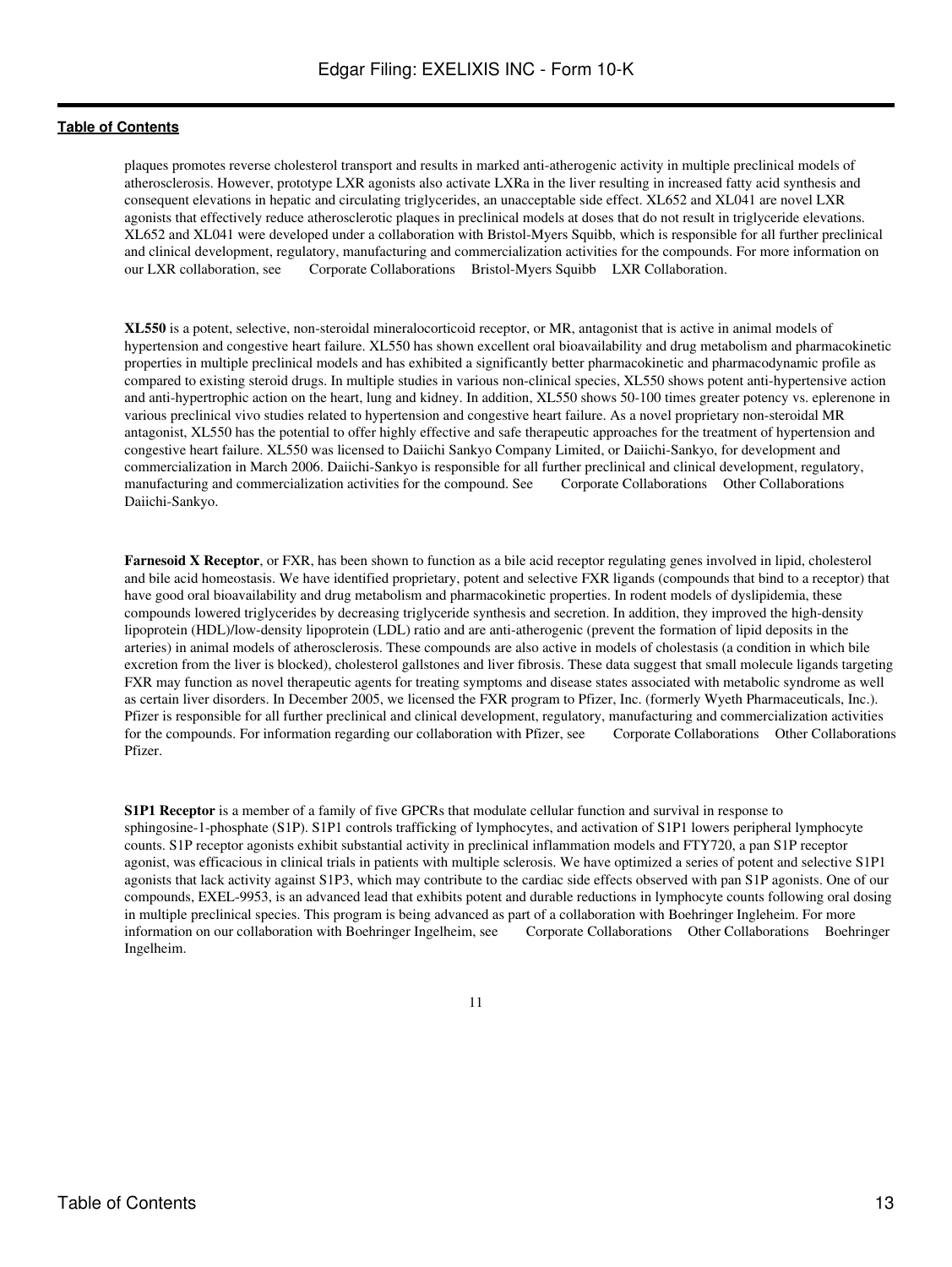#### *Potential Collaboration Candidates*

Consistent with our strategy of focusing our resources on our most advanced clinical compounds and controlling costs, we are actively pursuing collaborations or other external opportunities for certain compounds in preclinical and clinical development for which we believe that the capabilities and resources of a partner can accelerate development and help to fully realize their therapeutic and commercial potential. Going forward, we do not intend to make significant additional investments in the following compounds:

**XL228** targets IGF1R, an RTK that is highly expressed and activated in a broad range of human tumors and is thought to promote tumor growth, survival and resistance to chemotherapeutic agents. In addition, XL228 potently inhibits the T315I mutant form of BCR-ABL, which is resistant to inhibition by other targeted therapies approved for chronic myelogenous leukemia. XL228 also targets SRC, a tyrosine kinase that is activated and/or expressed in many tumors and plays an important role in tumor angiogenesis, progression and metastisis. XL228 exhibited activity in a variety of solid tumor xenograft models. We filed an IND for XL228 in August 2006. We subsequently observed formulation stability data resulting in the need for minor changes in formulation. We then initiated a phase 1 clinical trial in May 2007 in patients with chronic myelogenous leukemia who have failed or have been intolerant to imatinib and dasatinib therapy, and a phase 1 trial in patients with solid tumors in October 2007. Preliminary data from the trial in patients with chronic myelogenous leukemia were reported at the annual meeting of the American Society of Hematology in December 2007 and 2008. Preliminary data from the phase 1 trial in patients with solid tumors were presented at the EORTC Symposium in October 2008 and updated data were presented at the ASCO Annual Meeting in June 2009 and the EORTC Symposium in November 2009.

**XL388** is a selective, ATP-competitive inhibitor of mTOR that targets both mTORC1 and mTORC2 kinase complexes. Dysregulation of mTOR signaling is common in tumor cells and may occur as a result of overexpression or mutational activation of receptor tyrosine kinases (i.e. EGFR and IGF1R), downstream signaling proteins (i.e. PI3K, RAS, RAF, and MEK), or tumor suppressors (i.e. PTEN, TSC1/TSC2, or LKB1). In addition, chemotherapy and radiation treatments have been shown to elevate mTORC2/AKT-mediated survival signaling, which plays a significant role in conferring resistance to these therapies. In preclinical tumor models, oral administration of XL388 results in dose-dependent inhibition of mTOR signaling, inhibition of tumor cell proliferation, and tumor growth inhibition or regression. XL388 was advanced to development candidate status in April 2009, and we filed an IND in December 2009.

**XL541** is a selective antagonist of the S1P1 receptor, a member of a family of five GPCRs that modulate cellular function and survival in response to sphingosine-1-phosphate. S1P1 plays a critical role in vascular maturation, which is required for tumors to develop a functional vasculature. Accordingly, blockade of S1P1 function has been shown to impair vascularization and to decrease tumor growth and metastasis in preclinical tumor models. In addition to its role in the vasculature, S1P1 has been shown to play important roles in driving cell proliferation in a variety of human tumors including lung cancer, ovarian cancer, melanoma and glioma. In preclinical models, oral administration of XL541 results in substantial regression of the vasculature in tumors, and tumor growth inhibition, without any noticeable impact on the vasculature in normal tissue. In addition, combined administration of XL541 with chemotherapy results in synergistic and durable anti-tumor activity. XL541 was advanced to development candidate status in December 2008.

**XL475** is small-molecule agonist of TGR5, a member of the of the GPCR superfamily that is highly expressed in the gall bladder and intestine. Bile acids have been implicated as endogenous TGR5 agonists and shown to increase secretion of glucagon-like-peptide-1 (GLP-1), a hormone that affects multiple metabolic parameters including increased insulin secretion from the pancreas and lowering of blood glucose. Stimulating GLP-1 secretion by activation of TGR5 is a rational and complementary therapeutic strategy with GLP-1 mimetics and DPP-IV inhibitors for the treatment of diabetes. XL475 is a potent, selective, and orally administered agonist of TGR5 that increases GLP-1 secretion in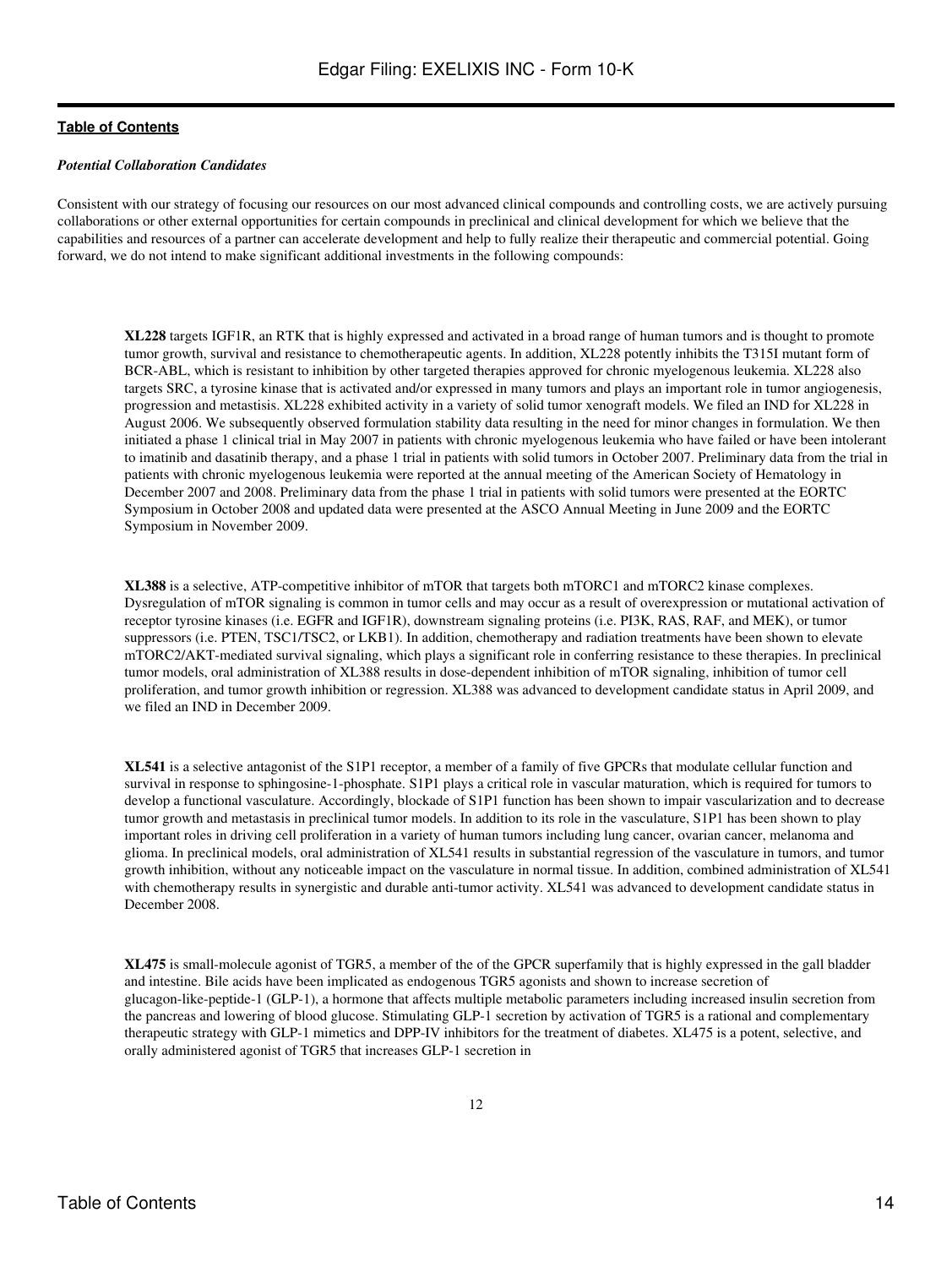multiple species. XL475 was designed to selectively target the TGR5 receptors in the intestine without significant systemic exposure to enhance the therapeutic index for potential chronic administration. In preclinical models of type 2 diabetes, XL475 is highly effective in lowering blood glucose, improving glucose tolerance, improving plasma and hepatic lipid levels, and reducing hepatic steatosis. XL475 was advanced to development candidate status in January 2010.

#### **Corporate Collaborations**

Based on the strength of our expertise in biology, drug discovery and development, we have established collaborations with leading pharmaceutical and biotechnology companies that allow us to retain economic participation in compounds and support additional development of our pipeline. Our collaborations generally fall into one of two categories: collaborations in which we co-develop compounds with a partner, share development costs and profits from commercialization and may have the right to co-promote products in the United States, and collaborations in which we out-license compounds to a partner for further development and commercialization, have no further unreimbursed cost obligations and are entitled to receive milestones and royalties or a share of profits from commercialization. Under either form of collaboration, we may also be entitled to license fees, research funding and milestone payments from research results and subsequent product development activities.

#### *sanofi-aventis*

In May 2009, we entered into a global license agreement with sanofi-aventis for XL147 and XL765, and a broad collaboration for the discovery of inhibitors of PI3K for the treatment of cancer. The license agreement and collaboration agreement became effective on July 7, 2009. In connection with the effectiveness of the license and collaboration, on July 20, 2009, we received upfront payments of \$140.0 million (\$120.0 million for the license and \$20.0 million for the collaboration), less applicable withholding taxes of \$7.0 million, for a net receipt of \$133.0 million. We expect to receive a refund payment from the French government in 2010 with respect to the withholding taxes previously withheld.

Under the license agreement, sanofi-aventis received a worldwide exclusive license to XL147 and XL765, which are currently in phase 1, phase 1b/2 and phase 2 clinical trials, and has sole responsibility for all subsequent clinical, regulatory, commercial and manufacturing activities. It is expected that we will continue to participate in the conduct of ongoing and potential future clinical trials and manufacturing activities. Sanofi-aventis is responsible for funding all future development activities with respect to XL147 and XL765, including our activities. Under the collaboration agreement, the parties are combining efforts in establishing several pre-clinical PI3K programs and jointly share responsibility for research and preclinical activities related to isoform-selective inhibitors of PI3K-a and -b. Sanofi-aventis will provide us with guaranteed annual research and development funding during the research term and is responsible for funding all development activities for each product following approval of the investigational new drug application filed with the applicable regulatory authorities for such product. Sanofi-aventis will have sole responsibility for all subsequent clinical, regulatory, commercial and manufacturing activities of any products arising from the collaboration. However, we may be requested to conduct certain clinical trials at sanofi-aventis expense. The research term under the collaboration is three years, although sanofi-aventis has the right to extend the term for an additional one-year period upon prior written notice.

In addition to the aggregate upfront cash payments for the license and collaboration agreements, we are entitled to receive guaranteed research funding of \$21.0 million over three years to cover certain of our costs under the collaboration agreement. For both the license and the collaboration combined, we will be eligible to receive development, regulatory and commercial milestones of over \$1.0 billion in the aggregate, as well as royalties on sales of any products commercialized under the license or collaboration.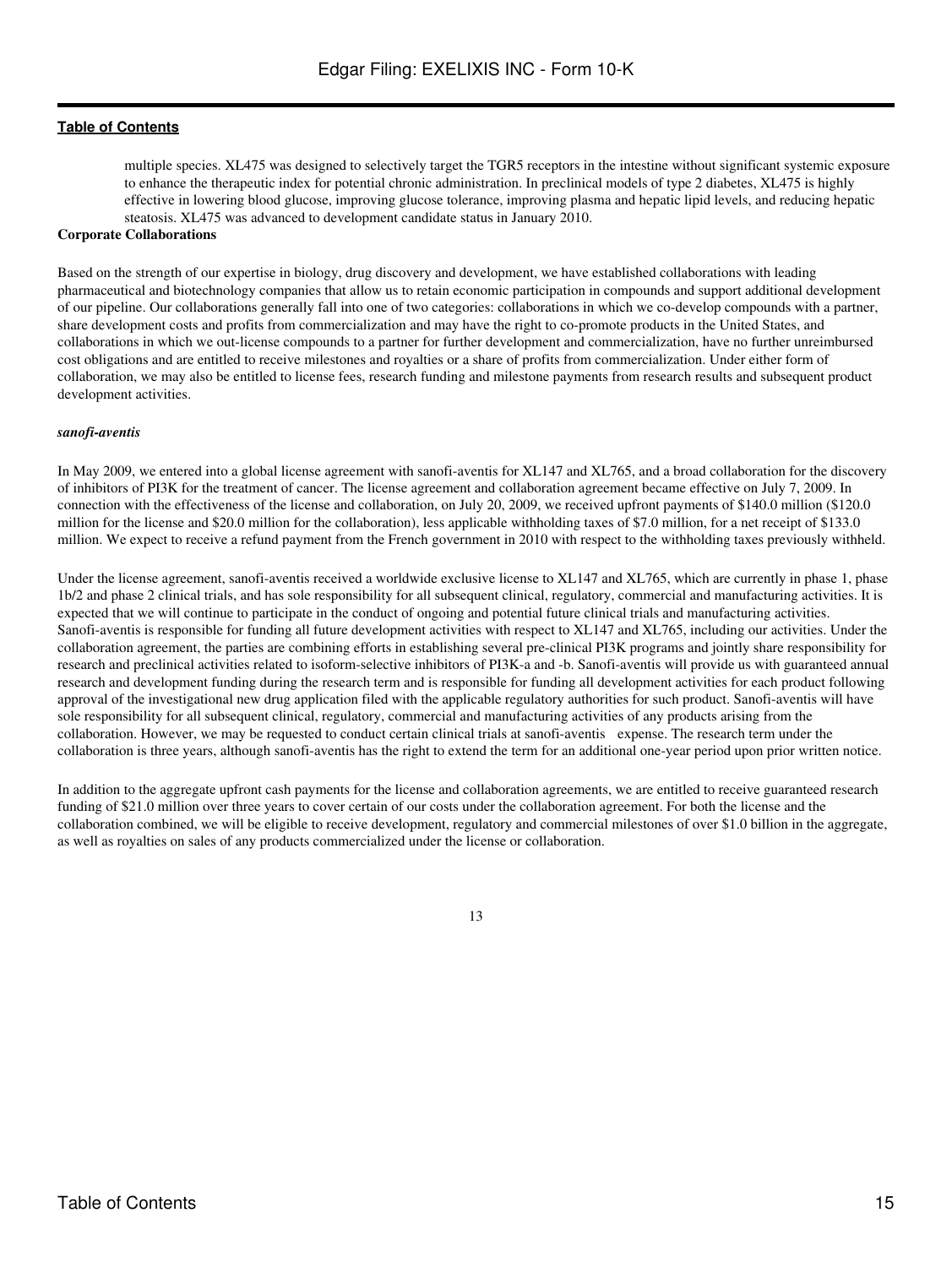Sanofi-aventis may, upon certain prior notice to us, terminate the license as to products containing XL147 or XL765. In the event of such termination election, sanofi-aventis license relating to such product would terminate and revert to us, and we would receive, subject to certain terms, conditions and potential payment obligations, licenses from sanofi-aventis to research, develop and commercialize such products.

The collaboration will automatically terminate under certain circumstances upon the expiration of the research term, in which case all licenses granted by the parties to each other would terminate and revert to the respective party, subject to sanofi-aventis right to receive, under certain circumstances, the first opportunity to obtain a license from us to any isoform-selective PI3K inhibitor. In addition, sanofi-aventis may, upon certain prior written notice to us, terminate the collaboration in whole or as to certain products following expiration of the research term, in which case we would receive, subject to certain terms, conditions and potential payment obligations by us, licenses from sanofi-aventis to research, develop and commercialize such products.

#### *Bristol-Myers Squibb*

*2008 Cancer Collaboration.* In December 2008, we entered into a worldwide collaboration with Bristol-Myers Squibb for XL184 and XL281. Upon effectiveness of the agreement in December 2008, Bristol-Myers Squibb made an upfront cash payment of \$195.0 million for the development and commercialization rights to both programs. The agreement required Bristol-Myers Squibb to make additional license payments to us of \$45.0 million, which were received during 2009.

We and Bristol-Myers Squibb have agreed to co-develop XL184, and potentially a backup program for XL184. The companies will share worldwide (except for Japan) development costs for XL184. We are responsible for 35% of such costs and Bristol-Myers Squibb is responsible for 65% of such costs, except that we are responsible for funding the initial \$100.0 million of combined costs and have the option to defer payments for development costs above certain thresholds. In return, we will share 50% of the commercial profits and losses (including pre-launch commercialization expenses) in the United States and have the option to co-promote XL184 in the United States. Bristol-Myers Squibb is responsible for all costs intended to support regulatory approval in Japan. We have the right to defer payment for certain early commercialization and other related costs above certain thresholds. We are eligible to receive sales performance milestones of up to \$150.0 million and double-digit royalties on sales on XL184 outside the United States. The clinical development of XL184 is directed by a joint committee. It is anticipated that we will continue to conduct certain clinical development activities for XL184. We may opt out of the co-development for XL184, in which case we would instead be eligible to receive development and regulatory milestones of up to \$295.0 million, double-digit royalties on XL184 product sales worldwide and sales performance milestones. Our co-development and co-promotion rights may be terminated in the event that we have cash reserves below \$80.0 million and we are unable to increase such cash reserves to \$80.0 million or more within 90 days, in which case we would receive development and regulatory milestones, sales milestones and double-digit royalties, instead of sharing product profits on XL184 in the United States. For purposes of the agreement, cash reserves includes our total cash, cash equivalents and investments (excluding any restricted cash), plus the amount then available for borrowing by us under certain financing arrangements. Our co-promotion rights on XL184 in the United States, and possibly our right to share product profits on XL184, may be terminated in the event we undergo certain change of control transactions. Bristol-Myers Squibb may, upon certain prior notice to us, terminate the agreement as to products containing XL184 or XL281. In the event of such termination election, Bristol-Myers Squibbs license relating to such product would terminate and revert to us, and we would receive, subject to certain terms and conditions, licenses from Bristol-Myers Squibb to research, develop and commercialize such products.

Bristol-Myers Squibb received an exclusive worldwide license to develop and commercialize XL281. We will carry out certain clinical trials of XL281 which may include a backup program on XL281. Bristol-Myers Squibb is responsible for funding all future development of XL281, including our activities. We are eligible for development and regulatory milestones of up to \$315.0 million on XL281, sales performance milestones of up to \$150.0 million and double-digit royalties on worldwide sales of XL281.

<sup>14</sup>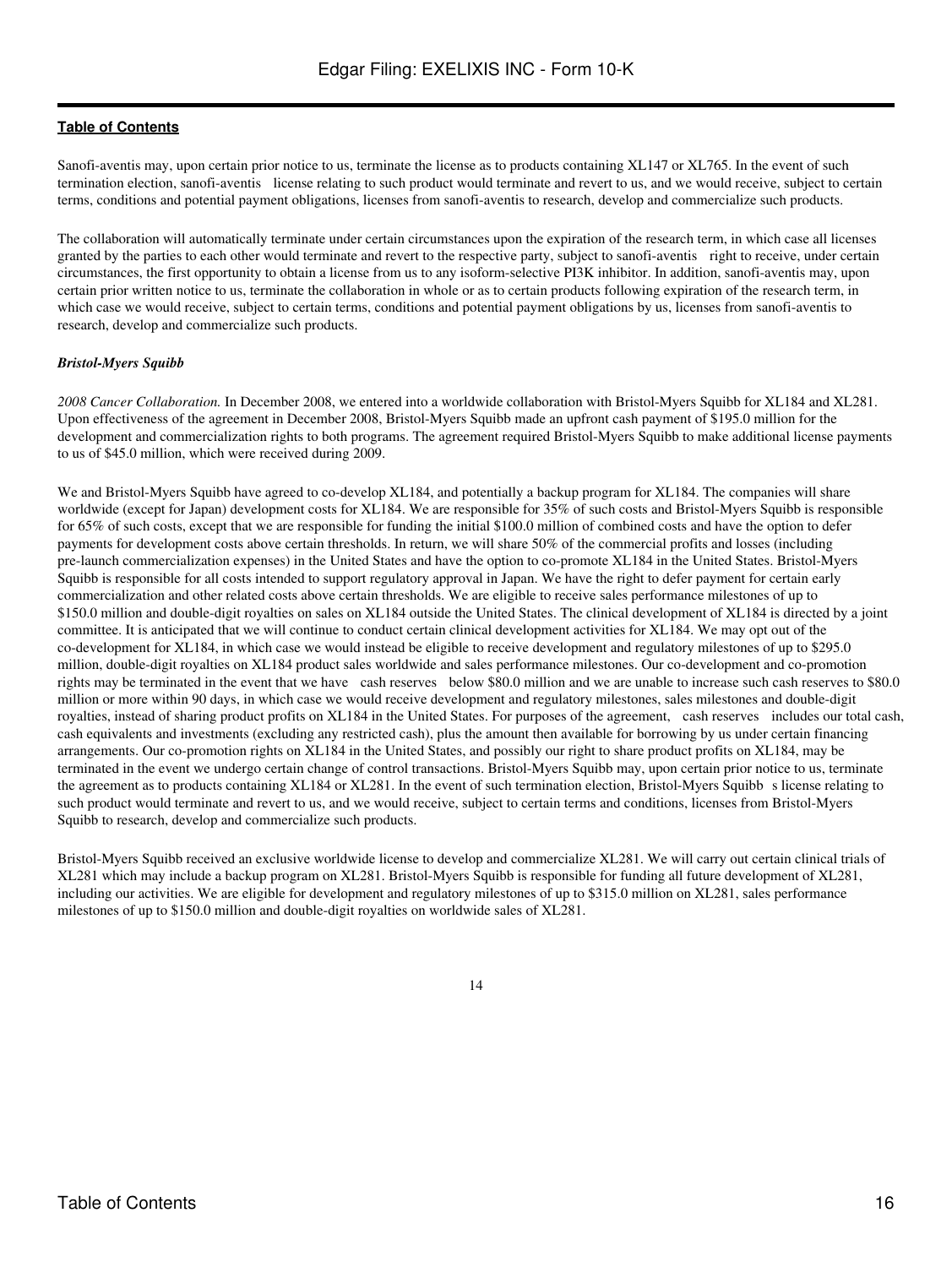*2007 Cancer Collaboration.* In December 2006, we entered into a worldwide collaboration with Bristol-Myers Squibb, which became effective in January 2007, to discover, develop and commercialize novel targeted therapies for the treatment of cancer. We are responsible for discovery and preclinical development of small molecule drug candidates directed against mutually selected targets. In January 2007, Bristol-Myers Squibb made an upfront payment of \$60.0 million to us for which we granted Bristol-Myers Squibb the right to select up to three IND candidates from six future Exelixis compounds.

For each IND candidate selected, we are entitled to receive a \$20.0 million selection milestone from Bristol-Myers Squibb. Once selected, Bristol-Myers Squibb will lead the further development and commercialization of the selected IND candidates. In addition, we have the right to opt in to co-promote the selected IND candidates, in which case we will equally share all development costs and profits in the United States. If we opt-in, we will be responsible for 35% of all development costs related to clinical trials intended to support regulatory approval in both the United States and the rest of the world (except for Japan), with the remaining 65% and all costs intended to support regulatory approval in Japan to be paid by Bristol-Myers Squibb. We have the right to defer payment for certain development costs above certain thresholds. If we do not opt in to co-promote the selected IND candidates, we would be entitled to receive milestones and royalties in lieu of profits from sales in the United States. Outside of the United States, Bristol-Myers Squibb will have primary responsibility for development activities and we will be entitled to receive royalties on product sales. After exercising its co-development option, Bristol-Myers Squibb may, upon notice to us, terminate the agreement as to any product containing or comprising the selected candidate. In the event of such termination election, Bristol-Myers Squibb s license relating to such product would terminate and revert to us, and we would receive, subject to certain terms and conditions, licenses from Bristol-Myers Squibb to research, develop and commercialize certain collaboration compounds that were discovered.

In January 2008 and November 2008, Bristol-Myers Squibb exercised its option under the collaboration to develop and commercialize XL139 and XL413, respectively. Under the terms of the collaboration agreement, the selection of XL139 and XL413 by Bristol-Myers Squibb entitled us to a milestone payment of \$20.0 million each, which we received in February 2008 and December 2008, respectively. In addition, we exercised our option under the collaboration agreement to co-develop and co-commercialize each of XL139 and XL413 in the United States. Bristol-Myers Squibb is leading all global activities with respect to XL139 and XL413. The parties will co-develop and co-commercialize each of XL139 and XL413 in the United States and expect to, subject to exercising our co-promotion option, share those profits 50/50. The parties will share U.S. commercialization expenses 50/50 and we will be responsible for 35% of global (except for Japan) development costs, with the remaining 65% and all costs intended to support regulatory approval in Japan to be paid by Bristol-Myers Squibb. We have the right to defer payment for certain development costs above certain thresholds. We will be entitled to receive double-digit royalties on product sales outside of the United States.

*LXR Collaboration.* In December 2005, we entered into a collaboration agreement with Bristol-Myers Squibb for the discovery, development and commercialization of novel therapies targeted against LXR, a nuclear hormone receptor implicated in a variety of cardiovascular and metabolic disorders. This agreement became effective in January 2006, at which time we granted Bristol-Myers Squibb an exclusive, worldwide license with respect to certain intellectual property primarily relating to compounds that modulate LXR. During the research term, we jointly identified drug candidates with Bristol-Myers Squibb that were ready for IND-enabling studies. After the selection of a drug candidate for further clinical development by Bristol-Myers Squibb, Bristol-Myers Squibb agreed to be solely responsible for further preclinical development as well as clinical development, regulatory, manufacturing and sales/marketing activities for the selected drug candidate. We do not have rights to reacquire the drug candidates selected by Bristol-Myers Squibb. The research term expired in January 2010 and we are currently conducting a technology transfer to enable Bristol-Myers Squibb to continue the LXR program.

Under the collaboration agreement, Bristol-Myers Squibb paid us a nonrefundable upfront payment in the amount of \$17.5 million and was obligated to provide research and development funding of \$10.0 million per year for an initial research period of two years. In September 2007, the collaboration was extended at Bristol-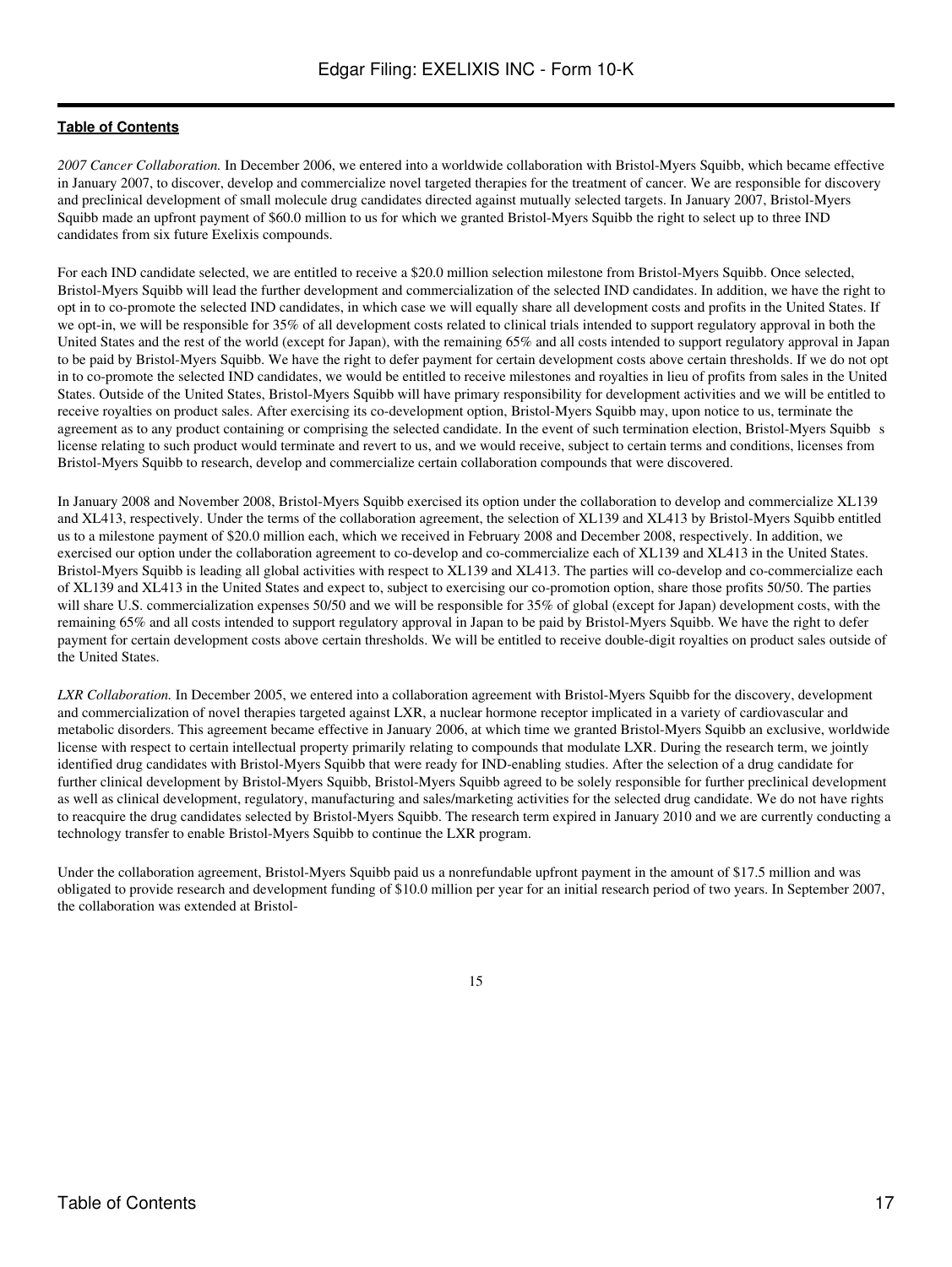Myers Squibb s request through January 12, 2009, and in November 2008, the collaboration was further extended at Bristol-Myers Squibb s request through January 12, 2010. Under the collaboration agreement, Bristol-Myers Squibb is required to pay us development and regulatory milestones of up to \$140.0 million per product for up to two products from the collaboration. In addition, we are also entitled to receive sales milestones and royalties on sales of any products commercialized under the collaboration. In connection with the extension of the collaboration through January 2009 and subsequently January 2010, Bristol-Myers Squibb paid us additional research funding of approximately \$7.7 million and approximately \$5.8 million, respectively. In December 2007, we received \$5.0 million for achieving a development milestone.

*2001 Cancer Collaboration.* In July 2001, we entered into a cancer collaboration agreement with Bristol-Myers Squibb. Under the terms of the collaboration, Bristol-Myers Squibb paid us a \$5.0 million upfront license fee and agreed to provide us with \$3.0 million per year in research funding for a minimum of three years. In December 2003, the cancer collaboration was extended until January 2007, at which time Bristol-Myers Squibb elected to continue the collaboration until it expired in July 2009. The goal of the extension was to increase the total number and degree of validation of cancer targets that we delivered to Bristol-Myers Squibb. Each company maintains the option to obtain exclusive worldwide rights to equal numbers of validated targets arising from the collaboration. Under the terms of the extended collaboration, Bristol-Myers Squibb provided us with an upfront payment and agreed to provide increased annual research funding and milestones on certain cancer targets arising from the collaboration that progress through specified stages of validation. We will also be entitled to receive milestones on compounds in the event of successful clinical and regulatory events and royalties on commercialized products.

#### *Genentech*

*MEK Collaboration.* In December 2006, we entered into a worldwide co-development agreement with Genentech for the development and commercialization of XL518, a small-molecule inhibitor of MEK. Genentech paid upfront and milestone payments of \$25.0 million in December 2006 and \$15.0 million in January 2007 upon signing of the co-development agreement and with the submission of an IND for XL518.

Under the terms of the co-development agreement, we were responsible for developing XL518 through the end of a phase 1 clinical trial, and Genentech had the option to co-develop XL518, which Genentech could exercise after receipt of certain phase 1 data from us. In March 2008, Genentech exercised its option, triggering a payment to us of \$3.0 million, which we received in April 2008. We were responsible for the phase 1 clinical trial until the point that a maximum tolerated dose, or MTD, was determined. After MTD was achieved, we granted to Genentech an exclusive worldwide revenue-bearing license to XL518 in March 2009 and Genentech is responsible for completing the phase 1 clinical trial and subsequent clinical development. We expect to receive a \$7.0 million milestone payment in April 2010. Genentech is responsible for all further development costs of XL518 and we will share equally in the U.S. commercialization costs. On an annual basis, we are entitled to an initial equal share of U.S. profits and losses, which will decrease as sales increase, and we are also entitled to royalties on non-U.S. sales. We also have the option to co-promote in the United States. Genentech has the right to terminate the agreement without cause at any time. If Genentech terminates the co-development agreement without cause, all licenses that were granted to Genentech under the agreement terminate and revert to us. Additionally, we would receive, subject to certain conditions, licenses from Genentech to research, develop and commercialize reverted product candidates.

*Cancer Collaboration.* In May 2005, we established a collaboration agreement with Genentech to discover and develop therapeutics for the treatment of cancer, inflammatory diseases, and tissue growth and repair. Under the terms of the collaboration agreement, we granted to Genentech a license to certain intellectual property. Genentech paid us a nonrefundable upfront license payment and was obligated to provide research and development funding over the three-year research term, totaling \$16.0 million.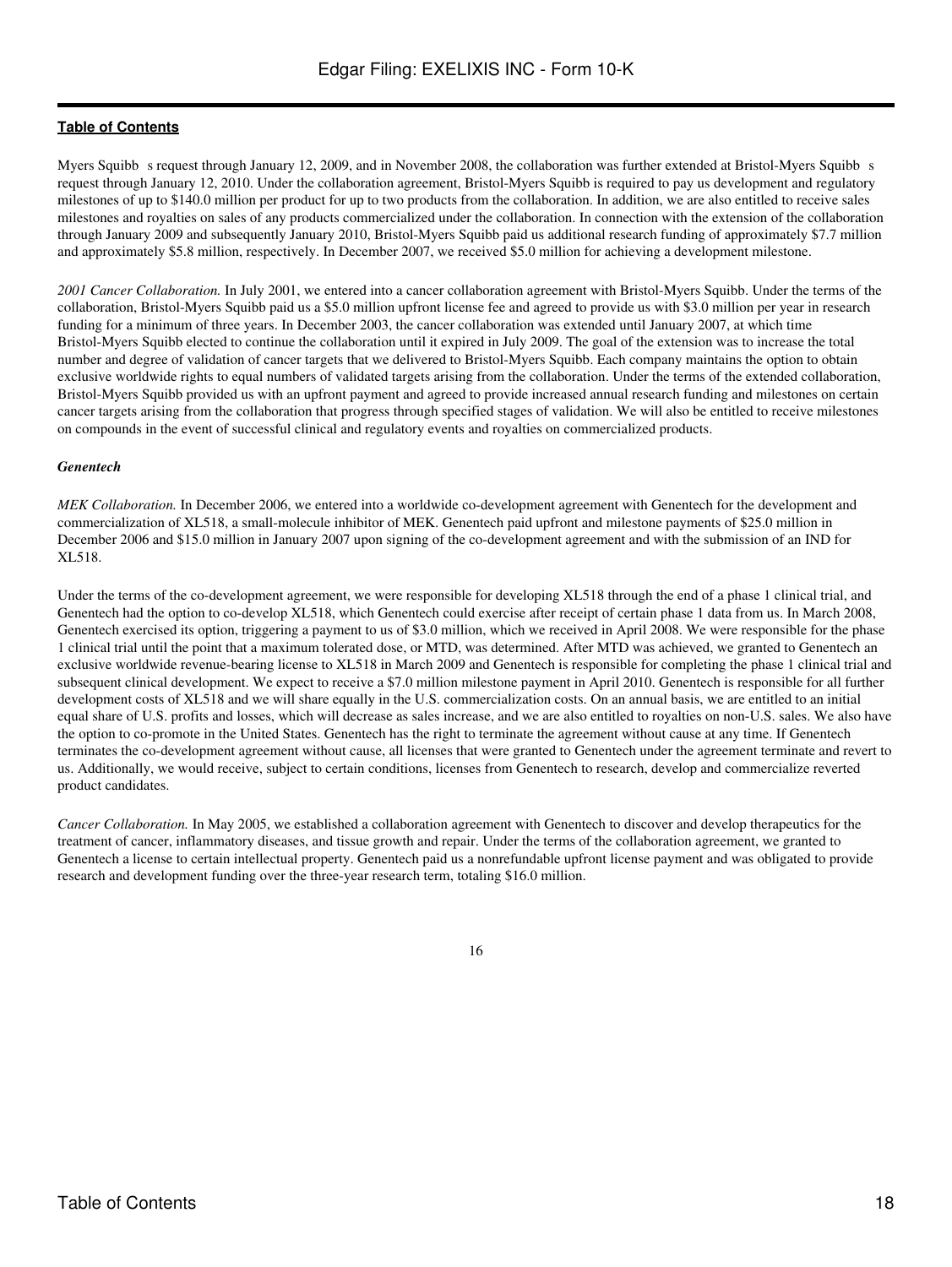Under the collaboration agreement, Genentech had primary responsibility in the field of cancer for research and development activities as well as rights for commercialization of any products. In the fields of inflammatory disease and in the fields of tissue growth and repair, we had primary responsibility for research activities. In May 2008, the research term under the collaboration expired, at which time we had the option to elect to share a portion of the costs and profits associated with the development, manufacturing and commercialization of products in one of the fields. In June 2008, we elected to share a portion of the costs and profits associated with the development, manufacturing and commercialization of a therapeutic to treat tissue growth and repair. For all products under the collaboration agreement that were not elected as cost or profit sharing products, we may receive milestone and royalty payments.

#### *GlaxoSmithKline*

In October 2002, we established a collaboration with GlaxoSmithKline to discover and develop novel therapeutics in the areas of vascular biology, inflammatory disease and oncology. The collaboration involved three agreements: (1) a product development and commercialization agreement (2) a stock purchase and stock issuance agreement; and (3) a loan and security agreement. During the term of the collaboration, we received \$65.0 million in upfront and milestone payments, \$85.0 million in research and development funding and loans in the principal amount of \$85.0 million. In connection with the collaboration, GlaxoSmithKline purchased a total of three million shares of our common stock.

In October 2008, the development term under the collaboration concluded as scheduled. Under the terms of the collaboration, GlaxoSmithKline had the right to select up to two of the compounds in the collaboration for further development and commercialization. GlaxoSmithKline selected XL880 and had the right to choose one additional compound from a pool of compounds, which consisted of XL184, XL281, XL228, XL820 and XL844 as of the end of the development term.

In July 2008, we achieved proof-of-concept for XL184 and submitted the corresponding data report to GlaxoSmithKline. In October 2008, GlaxoSmithKline notified us in writing that it decided not to select XL184 for further development and commercialization and that it waived its right to select XL281, XL228, XL820 and XL844 for further development and commercialization. As a result, we retained the rights to develop, commercialize, and/or license all of the compounds, subject to payment to GSK of a 3% royalty on net sales of any product incorporating XL184. As described under Bristol-Myers Squibb 2008 Cancer Collaboration, in December 2008, we entered into a worldwide collaboration with Bristol-Myers Squibb for XL184 and XL281. We discontinued development of XL820 and XL844 in December 2008.

The \$85.0 million loan we received from GlaxoSmithKline bears interest at a rate of 4.0% per annum and is secured by certain intellectual property, technology and equipment created or utilized pursuant to the collaboration. As of December 31, 2009, the aggregate principal and interest outstanding under our GlaxoSmithKline loan was \$70.8 million, after giving effect to a cash payment we made to GlaxoSmithKline of \$34.7 million on October 27, 2009 for the first of three annual installments of principal and accrued interest due under the loan. The second and third installments of principal and accrued interest under the loan are due on October 27, 2010 and October 27, 2011, respectively. Repayment of all or any of the amounts advanced to us under the loan agreement may, at our election, be in the form of our common stock at fair market value, subject to certain conditions, or cash. During 2010, we may pursue a potential refinancing of the GlaxoSmithKline loan with a third party, although there can be no assurance that we would be able to do so on terms that are acceptable to us, if at all.

#### *Other Collaborations*

*Boehringer Ingelheim.* In May 2009, we entered into a collaboration agreement with Boehringer Ingelheim to discover, develop and commercialize products that consist of agonists of the sphingosine-1-phosphate type 1 receptor, or S1P1R, a central mediator of multiple pathways implicated in a variety of autoimmune diseases.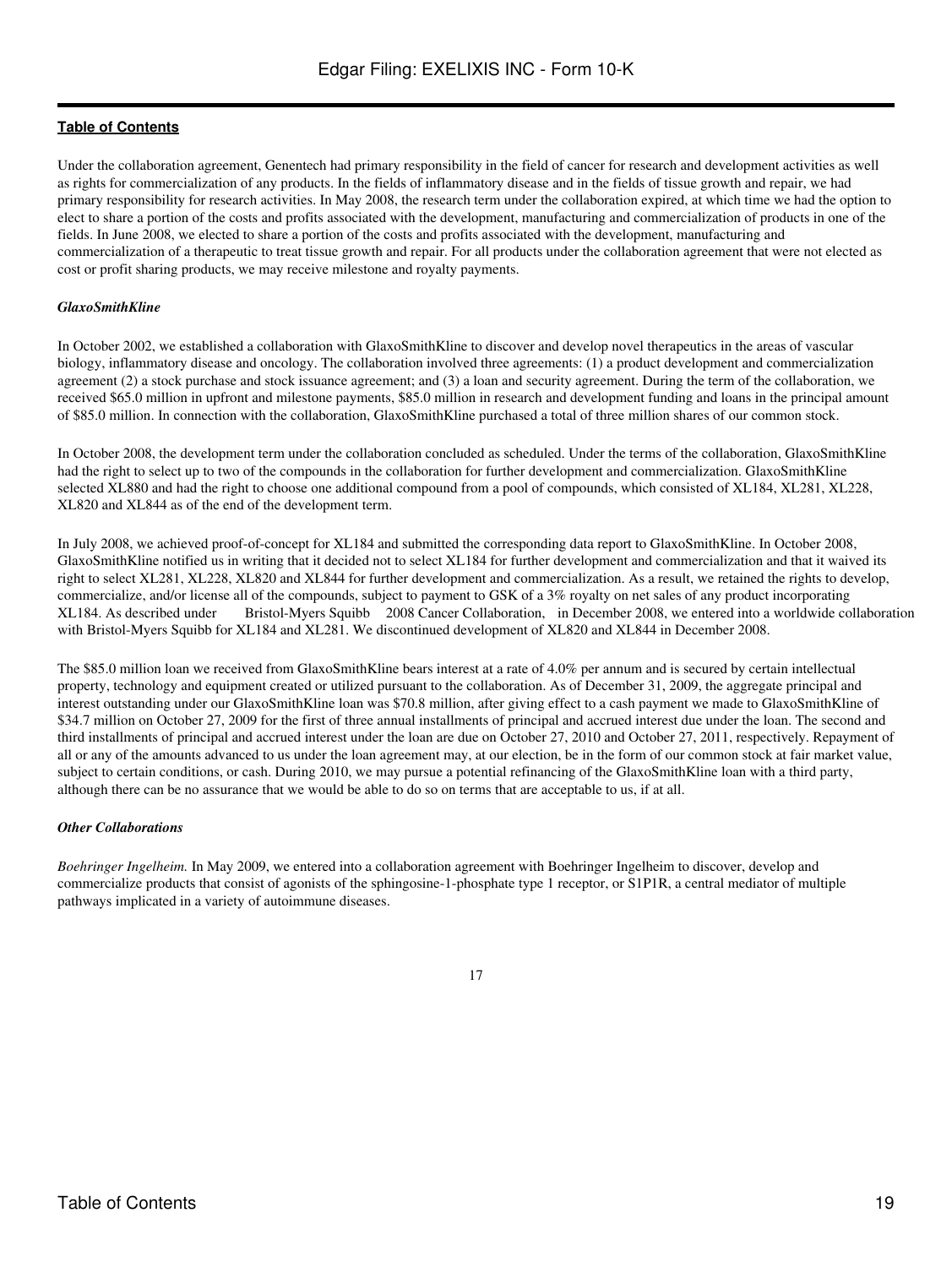Under the terms of the agreement, Boehringer Ingelheim paid us an upfront cash payment of \$15.0 million for the development and commercialization rights to our S1P1R agonist program. We share responsibility for discovery activities under the collaboration with Boehringer Ingelheim. The agreement provides that the parties will each conduct research under a mutually agreed upon research plan until such time that we submit a compound that has met agreed-upon criteria, or such later time as agreed upon by the parties. The parties are each responsible for their respective costs and expenses incurred in connection with performing research under the collaboration. Under the collaboration, Boehringer Ingelheim also has the right, at its own expense, to conduct additional research on S1P1R agonists outside of the scope of the research plan agreed to by the parties. The agreement further provides that Boehringer Ingelheim will receive an exclusive worldwide license to further develop, commercialize and manufacture compounds developed under the collaboration and will have sole responsibility for, and shall bear all costs and expenses associated with, all subsequent pre-clinical, clinical, regulatory, commercial and manufacturing activities. In return, we will potentially receive up to \$339.0 million in further development, regulatory and commercial milestones and are eligible to receive royalties on worldwide sales of products commercialized under the collaboration.

Boehringer Ingelheim may, upon certain prior notice to us, terminate the agreement as to any product developed under the collaboration. In the event of such termination election, Boehringer Ingelheim s license relating to such product would terminate and revert to us, and we would receive, subject to certain terms and conditions, licenses from Boehringer Ingelheim to research, develop and commercialize such product.

*Daiichi-Sankyo.* In March 2006, we entered into a collaboration agreement with Daiichi-Sankyo for the discovery, development and commercialization of novel therapies targeted against MR, a nuclear hormone receptor implicated in a variety of cardiovascular and metabolic diseases. Under the terms of the agreement, we granted to Daiichi-Sankyo an exclusive, worldwide license to certain intellectual property primarily relating to compounds that modulate MR. Daiichi-Sankyo is responsible for all further preclinical and clinical development, regulatory, manufacturing and commercialization activities for the compounds and we do not have rights to reacquire such compounds, except as described below.

Daiichi-Sankyo paid us a nonrefundable upfront payment in the amount of \$20.0 million and was obligated to provide research and development funding of \$3.8 million over a 15-month research term. In June 2007, our collaboration agreement with Daiichi-Sankyo was amended to extend the research term by six months over which Daiichi-Sankyo was required to provide \$1.5 million in research and development funding. In November 2007, the parties decided not to further extend the research term. For each product from the collaboration, we are also entitled to receive payments upon attainment of pre-specified development, regulatory and commercialization milestones. In addition, we are also entitled to receive royalties on any sales of certain products commercialized under the collaboration. Daiichi-Sankyo may terminate the agreement upon 90 days written notice in which case Daiichi-Sankyos payment obligations would cease, its license relating to compounds that modulate MR would terminate and revert to us, and we would receive, subject to certain terms and conditions, licenses from Daiichi-Sankyo to research, develop and commercialize compounds that were discovered under the collaboration.

*Pfizer (formerly Wyeth Pharmaceuticals)*. In December 2005, we entered into a license agreement with Pfizer related to compounds targeting FXR, a nuclear hormone receptor implicated in a variety of metabolic and liver disorders. Under the terms of the agreement, we granted to Pfizer an exclusive, worldwide license with respect to certain intellectual property primarily relating to compounds that modulate FXR. Pfizer paid us a nonrefundable upfront payment in the amount of \$10.0 million and we received \$4.5 million in November 2006 for achieving a development milestone. In November 2007, Pfizer paid us \$2.5 million for achieving a second development milestone. Pfizer is obligated to pay additional development and commercialization milestones of up to \$140.5 million as well as royalties on sales of any products commercialized by Pfizer under the agreement. Pfizer is responsible for all further preclinical and clinical development, regulatory, manufacturing and commercialization activities for the compounds. Subject to certain terms and conditions, Pfizer has the option to terminate the license agreement.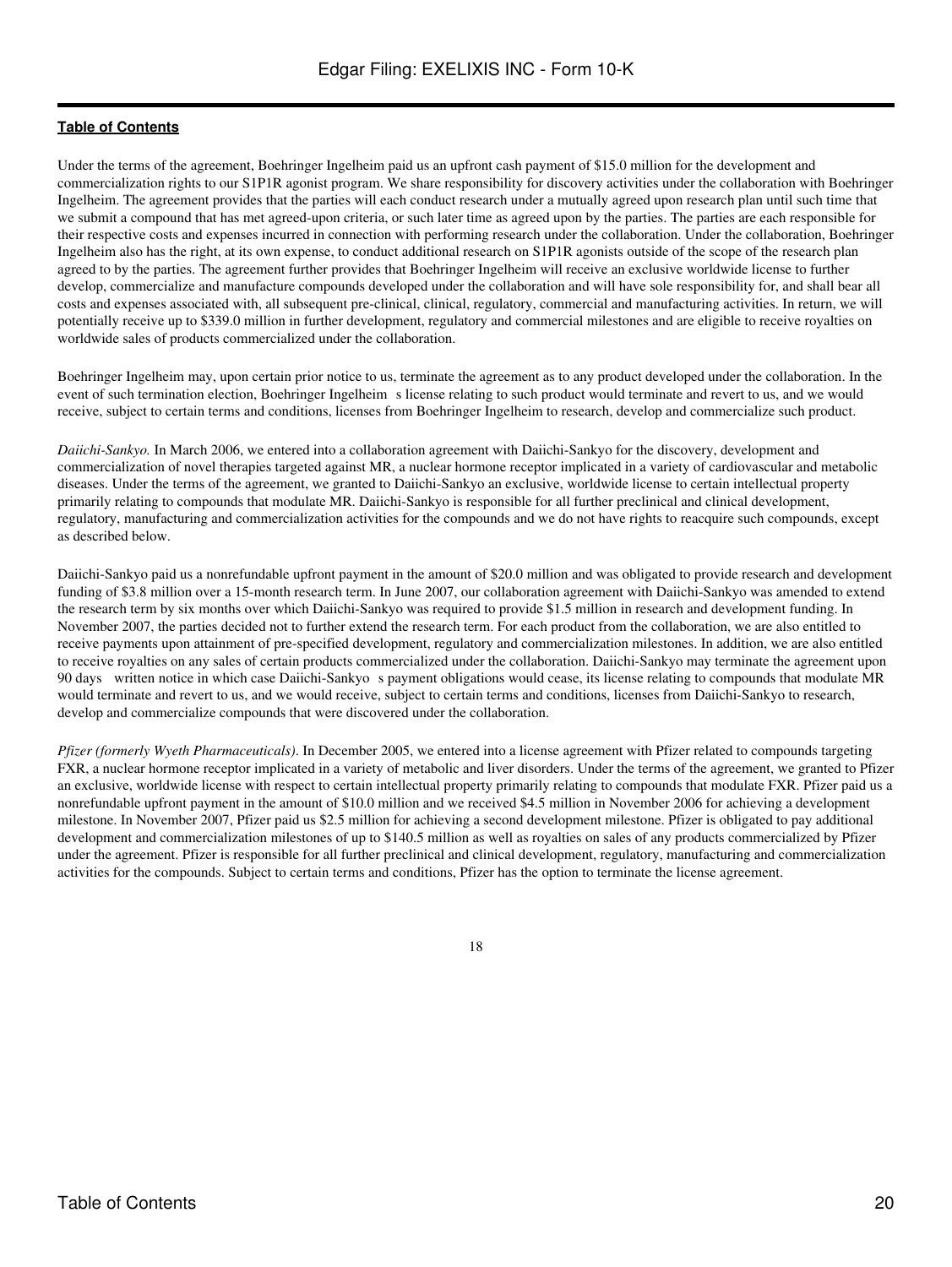#### **Manufacturing and Raw Materials**

We currently do not have manufacturing capabilities necessary to enable us to produce materials for our clinical trials. Raw materials and supplies required for the production of our product candidates are generally available from multiple suppliers. However, in some instances materials are available only from one supplier. In those cases where raw materials are only available through one supplier, we manage supplies, to the extent feasible, by ordering raw materials in advance of scheduled needs. However, clinical trial schedules may be delayed due to interruptions of raw material supplies.

#### **Government Regulation**

*The following section contains some general background information regarding the regulatory environment and processes affecting our industry and is designed to illustrate in general terms the nature of our business and the potential impact of government regulations on our business. It is not intended to be comprehensive or complete. Depending on specific circumstances, the information below may or may not apply to us or any of our product candidates. In addition, the information is not necessarily a description of activities that we have undertaken in the past or will undertake in the future. The regulatory context in which we operate is complex and constantly changing.*

The FDA and comparable regulatory agencies in state and local jurisdictions and in foreign countries impose substantial requirements upon the clinical development, manufacture and marketing of pharmaceutical products. These agencies and other federal, state and local entities regulate research and development activities and the testing, manufacture, quality control, safety, effectiveness, labeling, storage, record keeping, approval, advertising and promotion of our products.

The process required by the FDA before product candidates may be marketed in the United States generally involves the following:

preclinical laboratory and animal tests that must be conducted in accordance with Good Laboratory Practices, or GLP;

submission of an IND, which must become effective before clinical trials may begin;

adequate and well-controlled human clinical trials to establish the safety and efficacy of the proposed drug candidate for its intended use;

pre-approval inspection of manufacturing facilities and selected clinical investigators for their compliance with Good Manufacturing Practices and Good Clinical Practices; and

FDA approval of an NDA for commercial marketing, or NDA supplement, for an approval of a new indication if the product is already approved for another indication.

The testing and approval process requires substantial time, effort and financial resources.

Prior to commencing the first clinical trial with a product candidate, we must submit an IND to the FDA. The IND automatically becomes effective 30 days after receipt by the FDA, unless the FDA, within the 30-day time period, raises concerns or questions about the conduct of the clinical trial. In such a case, the IND sponsor and the FDA must resolve any outstanding concerns before the clinical trial can begin. Our submission of an IND may not result in FDA authorization to commence a clinical trial. A separate submission to the existing IND must be made for each successive clinical trial conducted during product development, and the FDA must grant permission for each clinical trial to start and continue. Further, an independent institutional review board for each medical center proposing to conduct the clinical trial must review and approve the plan for any clinical trial and its informed consent form before the trial commences at that center. Regulatory authorities or an institutional review board or the sponsor may suspend a clinical trial at any time on various grounds, including a finding that the subjects or patients are being exposed to an unacceptable health risk.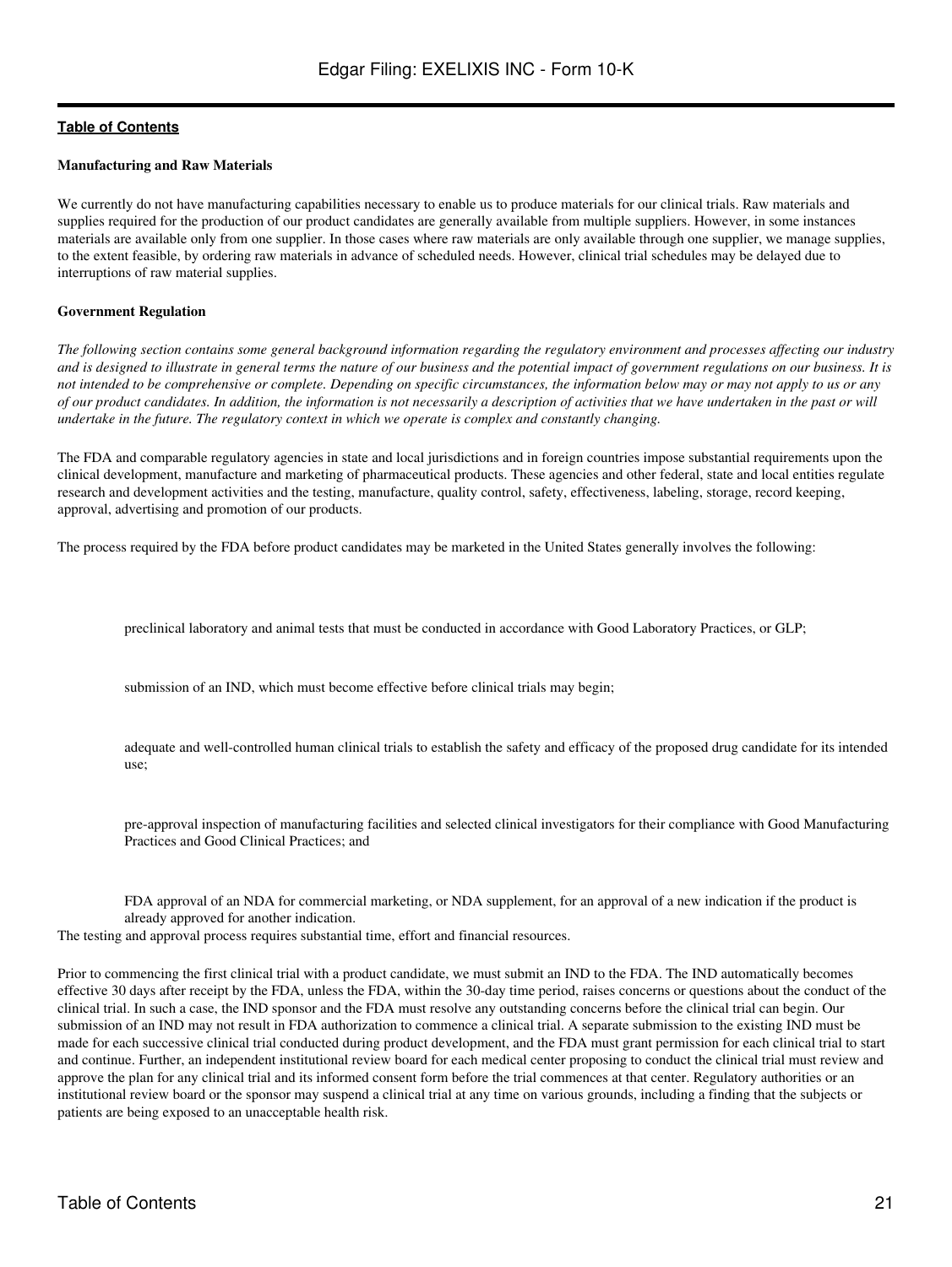## Edgar Filing: EXELIXIS INC - Form 10-K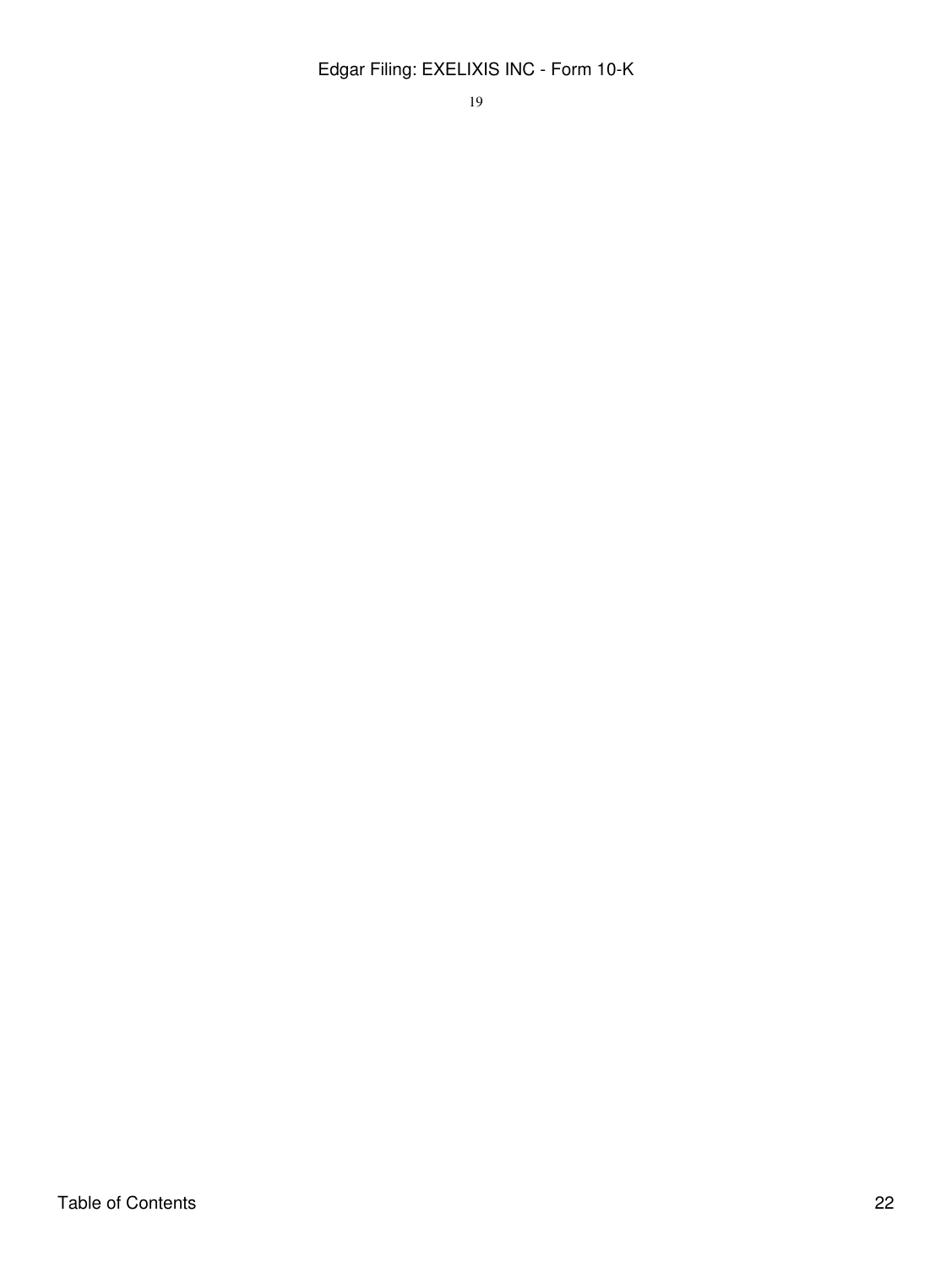For purposes of NDA approval, human clinical trials are typically conducted in three sequential phases that may overlap.

Phase 1 Studies are initially conducted in a limited patient population to test the product candidate for safety, dosage tolerance, absorption, metabolism, distribution and excretion in healthy humans or patients.

Phase 2 Studies are conducted with groups of patients afflicted with a specified disease in order to provide enough data to evaluate the preliminary efficacy, optimal dosages and expanded evidence of safety. Multiple phase 2 clinical trials may be conducted by the sponsor to obtain information prior to beginning larger and more expensive phase 3 clinical trials. In some cases, a sponsor may decide to run what is referred to as a phase 2b evaluation, which is a second, confirmatory phase 2 trial that could, if positive, serve as a pivotal trial in the approval of a product candidate.

Phase 3 When phase 2 evaluations demonstrate that a dosage range of the product is effective and has an acceptable safety profile, phase 3 trials are undertaken in large patient populations to further evaluate dosage, to provide replicate statistically significant evidence of clinical efficacy and to further test for safety in an expanded patient population at multiple clinical trial sites. The FDA may require, or companies may pursue, additional clinical trials after a product is approved. These so-called phase 4 studies may be made a condition to be satisfied after a drug receives approval. The results of phase 4 studies can confirm the effectiveness of a product candidate and can provide important safety information to augment the FDA s adverse drug reaction reporting system. The results of product development, preclinical studies and clinical trials are submitted to the FDA as part of an NDA, or as part of an NDA supplement. The submission of an NDA or NDA supplement requires payment of a substantial User Fee to FDA. The FDA may convene an advisory committee to provide clinical insight on NDA review questions. The FDA may deny approval of an NDA or NDA supplement by way of a Complete Response letter if the applicable regulatory criteria are not satisfied, or it may require additional clinical data and/or an additional pivotal phase 3 clinical trial. Even if such data are submitted, the FDA may ultimately decide that the NDA or NDA supplement does not satisfy the criteria for approval. An NDA may be approved with significant restrictions on its labeling, marketing and distribution under a Risk Evaluation and Mitigation Strategy, or REMS. Once issued, the FDA may withdraw product approval if ongoing regulatory standards are not met or if safety problems occur after the product reaches the market. In addition, the FDA may require testing and surveillance programs to monitor the effect of approved products which have been commercialized, and the FDA has the power to prevent or limit further marketing of a product based on the results of these post-marketing programs.

Satisfaction of FDA requirements or similar requirements of state, local and foreign regulatory agencies typically takes several years and the actual time required may vary substantially based upon the type, complexity and novelty of the product or disease. Government regulation may delay or prevent marketing of product candidates or new diseases for a considerable period of time and impose costly procedures upon our activities. The FDA or any other regulatory agency may not grant approvals for new indications for our product candidates on a timely basis, if at all. Success in early stage clinical trials does not ensure success in later stage clinical trials. Targets and pathways identified in vitro may be determined to be less relevant in clinical studies and results in animal model studies may not be predictive of human clinical results. Data obtained from clinical activities is not always conclusive and may be susceptible to varying interpretations, which could delay, limit or prevent regulatory approval. Even if a product candidate receives regulatory approval, the approval may be significantly limited to specific disease states, patient populations and dosages. Further, even after regulatory approval is obtained, later discovery of previously unknown problems with a product may result in restrictions on the product or even complete withdrawal of the product from the market.

Any products manufactured or distributed by us pursuant to FDA approvals are subject to continuing regulation by the FDA, including record-keeping requirements and reporting of adverse experiences with the drug. Drug manufacturers and their subcontractors are required to register their establishments with the FDA and certain state agencies, and are subject to periodic unannounced inspections by the FDA and certain state agencies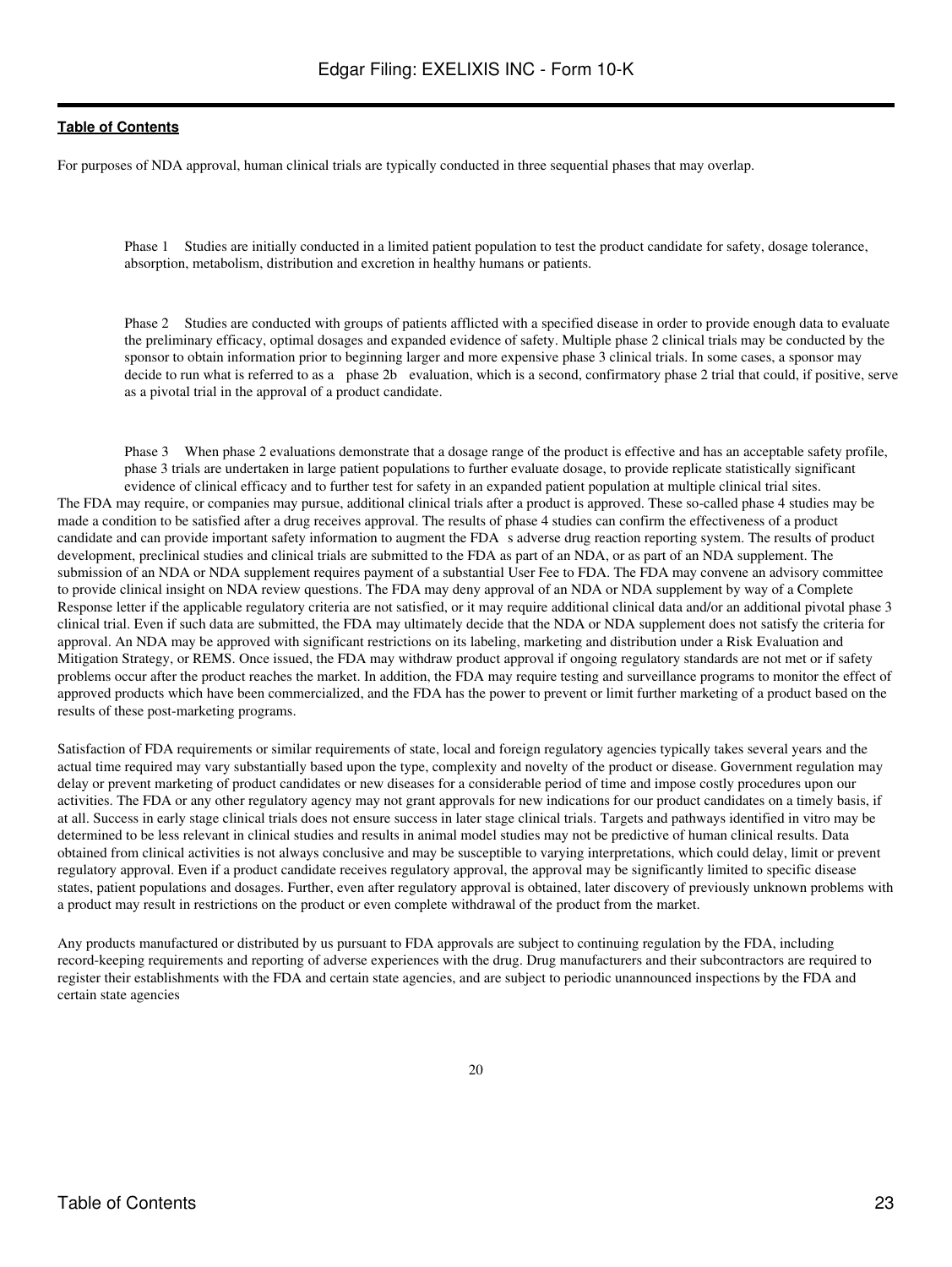for compliance with good manufacturing practices, which impose certain procedural and documentation requirements upon us and our third-party manufacturers. We cannot be certain that we or our present or future suppliers will be able to comply with the good manufacturing practices regulations and other FDA regulatory requirements. If our present or future suppliers are not able to comply with these requirements, the FDA may halt our clinical trials, require us to recall a drug from distribution, or withdraw approval of the NDA for that drug.

The FDA closely regulates the marketing and promotion of drugs. A company can make only those claims relating to safety and efficacy that are approved by the FDA. Failure to comply with these requirements can result in adverse publicity, warning letters, corrective advertising and potential civil and criminal penalties. Physicians may prescribe legally available drugs for uses that are not described in the product s labeling and that differ from those tested by us and approved by the FDA. Such off-label uses are common across medical specialties. Physicians may believe that such off-label uses are the best treatment for many patients in varied circumstances. The FDA does not regulate the behavior of physicians in their choice of treatments. The FDA does, however, restrict manufacturer s communications on the subject of off-label use.

The FDA s policies may change and additional government regulations may be enacted which could prevent or delay regulatory approval of our product candidates or approval of new diseases for our product candidates. We cannot predict the likelihood, nature or extent of adverse governmental regulation that might arise from future legislative or administrative action, either in the United States or abroad.

#### **Competition**

There are many companies focused on the development of small molecules and antibodies for diseases including cancer and metabolic and cardiovascular disorders. Our potential competitors include major pharmaceutical and biotechnology companies, as well as academic research institutions, clinical reference laboratories and government agencies that are pursuing research activities similar to ours. Many of our potential competitors have significantly more financial, technical and other resources than we do, which may allow them to have a competitive advantage.

We believe that our ability to successfully compete will depend on, among other things:

efficacy, safety and reliability of our product candidates;

timing and scope of regulatory approval;

the speed at which we develop product candidates;

our ability to complete preclinical testing and clinical development and obtaining regulatory approvals for product candidates;

our ability to manufacture and sell commercial quantities of a product to the market;

the availability of reimbursement for product use in approved indications;

product acceptance by physicians and other health care providers;

quality and breadth of our technology;

skills of our employees and our ability to recruit and retain skilled employees;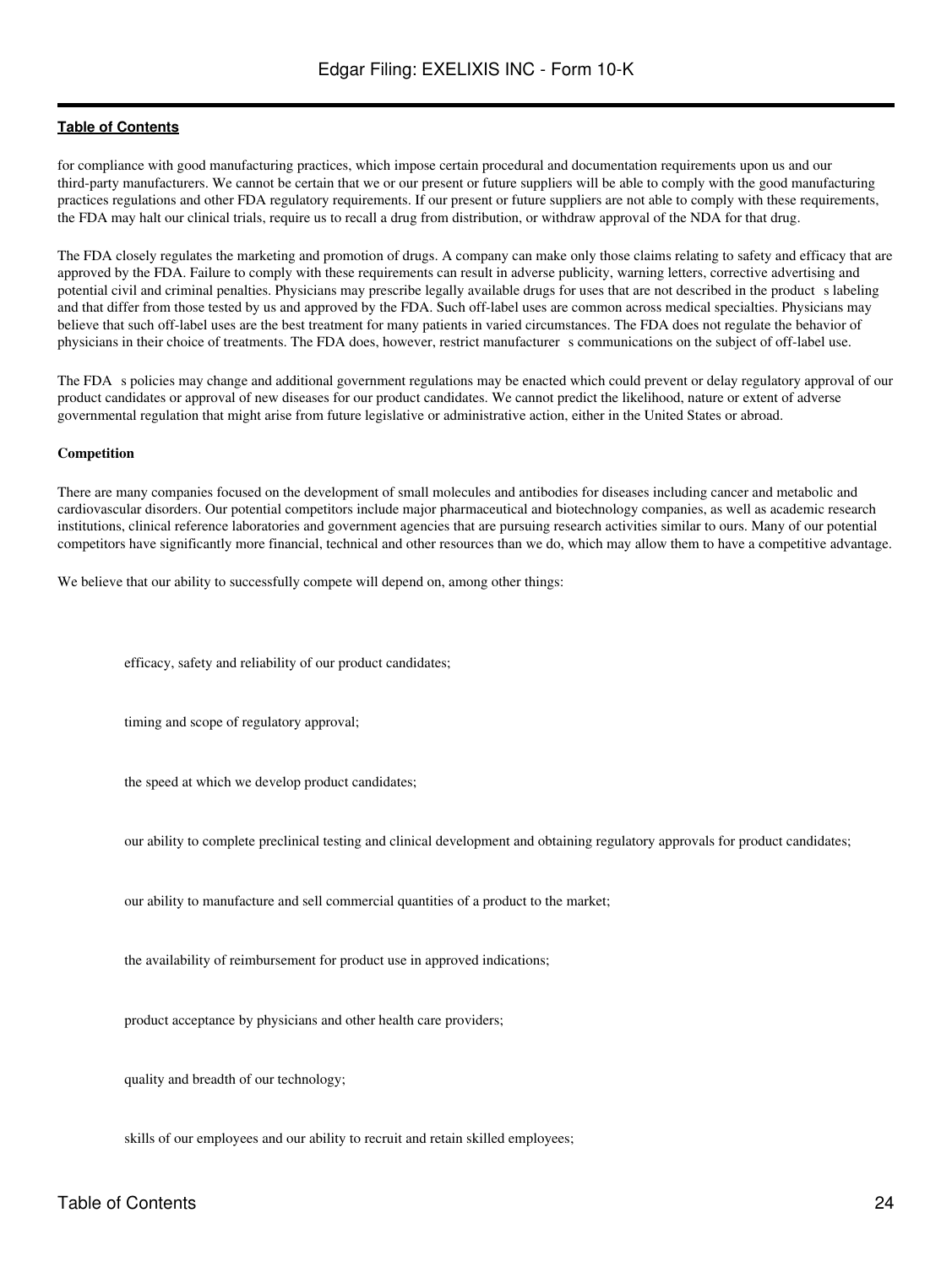## Edgar Filing: EXELIXIS INC - Form 10-K

#### protection of our intellectual property; and

availability of substantial capital resources to fund development and commercialization activities.

We believe that the quality and breadth of our technology platform, the skill of our employees and our ability to recruit and retain skilled employees, our patent portfolio and our capabilities for research and drug development are competitive strengths. However, many large pharmaceutical and biotechnology companies have significantly larger intellectual property estates than we do, more substantial capital resources than we have, and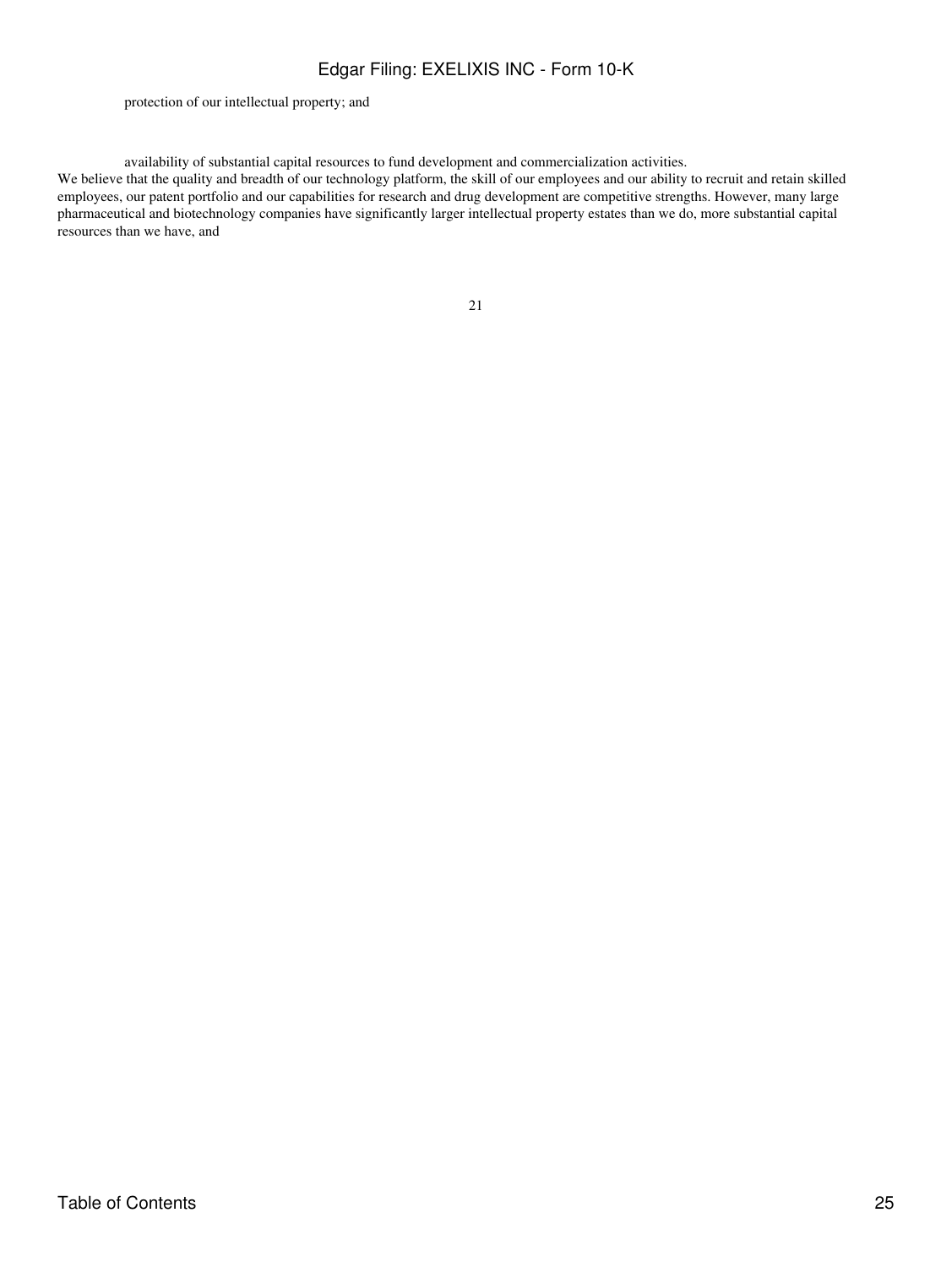greater capabilities and experience than we do in preclinical and clinical development, sales, marketing, manufacturing and regulatory affairs.

Any products that we may develop or discover are likely to be in highly competitive markets. We are aware of products in research or development by our competitors that address all of the diseases we are targeting, and any of these products may compete with our drug candidates. Our competitors may succeed in developing their products before we do, obtaining approvals from the FDA or other regulatory agencies for their products more rapidly than we do, or developing products that are more effective than our products. These products or technologies might render our technology obsolete or noncompetitive. There may also be drug candidates of which we are not aware at an earlier stage of development that may compete with our drug candidates. In addition, any drug candidate that we successfully develop may compete with existing therapies that have long histories of use, such as chemotherapy and radiation treatments in cancer indications. Examples of potential competition for XL184 include AstraZeneca s development-stage VEGFR and EFGR inhibitor, vandetanib, and other VEGF pathway inhibitors, including Genentech s bevacizumab and AstraZeneca s cediranib. Examples of potential competition for XL147 and XL765 include early-stage development programs of various pharmaceutical and biotechnology companies, including Genentech, Novartis, Pfizer, Calistoga Pharmaceuticals and Semafore Pharmaceuticals. We anticipate that our compounds would compete with any of these potential products on the basis of the factors described above.

#### **Research and Development Expenses**

Research and development expenses consist primarily of personnel expenses, laboratory supplies, consulting and facilities costs. Research and development expenses were \$234.7 million for the year ended December 31, 2009, compared to \$257.4 million for the year ended December 31, 2008 and \$225.4 million for the year ended December 31, 2007.

#### **Revenues from Significant Collaborators**

In 2009, we derived 54% and 31% of our revenues from Bristol-Myers Squibb and sanofi-aventis, respectively.

#### **Proprietary Rights**

We have obtained licenses from various parties that give us rights to technologies that we deem to be necessary or desirable for our research and development. These licenses (both exclusive and non-exclusive) may require us to pay royalties as well as upfront and milestone payments.

Patents extend for varying periods according to the date of patent filing or grant and the legal term of patents in the various countries where patent protection is obtained. The actual protection afforded by a patent, which can vary from country to country, depends on the type of patent, the scope of its coverage and the availability of legal remedies in the country.

While trade secret protection is an essential element of our business and we have taken security measures to protect our proprietary information and trade secrets, we cannot give assurance that our unpatented proprietary technology will afford us significant commercial protection. We seek to protect our trade secrets by entering into confidentiality agreements with third parties, employees and consultants. Our employees and consultants are also required to sign agreements obligating them to assign to us their interests in intellectual property arising from their work for us. All employees sign an agreement not to engage in any conflicting employment or activity during their employment with us and not to disclose or misuse our confidential information. However, it is possible that these agreements may be breached or invalidated, and if so, there may not be an adequate corrective remedy available. Accordingly, we cannot ensure that employees, consultants or third parties will not breach the confidentiality provisions in our contracts, infringe or misappropriate our trade secrets and other proprietary rights or that measures we are taking to protect our proprietary rights will be adequate.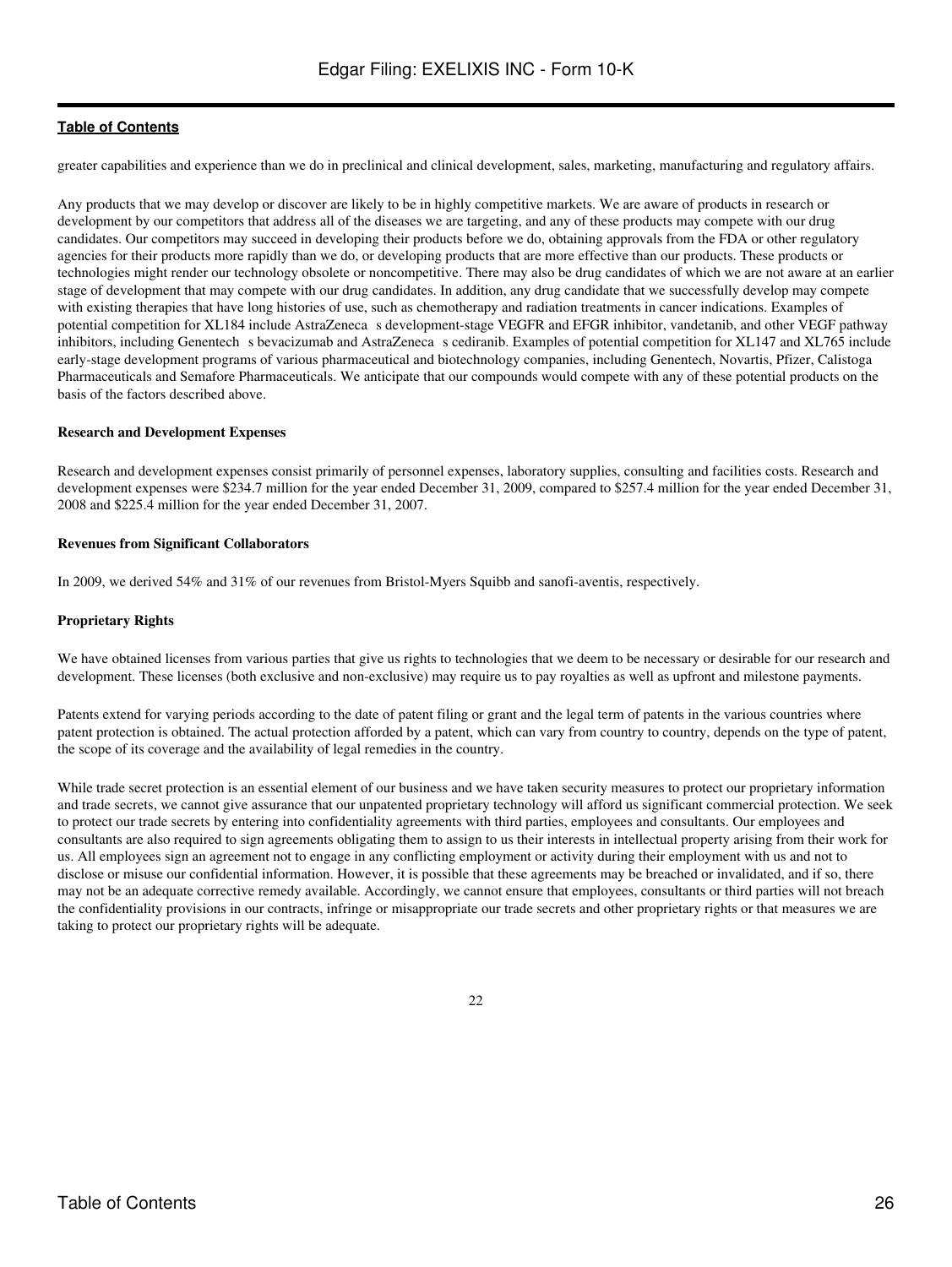In the future, third parties may file claims asserting that our technologies or products infringe on their intellectual property. We cannot predict whether third parties will assert such claims against us or against the licensors of technology licensed to us, or whether those claims will harm our business. If we are forced to defend ourselves against such claims, whether they are with or without merit and whether they are resolved in favor of, or against, our licensors or us, we may face costly litigation and the diversion of management s attention and resources. As a result of such disputes, we may have to develop costly non-infringing technology or enter into licensing agreements. These agreements, if necessary, may be unavailable on terms acceptable to us, or at all.

#### **Employees**

As of December 31, 2009, we had 676 full-time employees worldwide, 230 of whom held Ph.D. and/or M.D. degrees, most of whom were engaged in full-time research and development activities. After giving effect to the restructuring we implemented on March 8, 2010, we had 403 full-time employees worldwide, 139 of whom held Ph.D. and/or M.D. degrees, most of whom were engaged in full-time research and development activities. None of our employees are represented by a labor union, and we consider our employee relations to be good.

#### **Available Information**

We were incorporated in Delaware in November 1994 as Exelixis Pharmaceuticals, Inc., and we changed our name to Exelixis, Inc. in February 2000.

We maintain a site on the worldwide web at www.exelixis.com; however, information found on our website is not incorporated by reference into this report. We make available free of charge on or through our website our SEC filings, including our annual report on Form 10-K, quarterly reports on Form 10-Q, current reports on Form 8-K and amendments to those reports filed or furnished pursuant to Section 13(a) or 15(d) of the Exchange Act as soon as reasonably practicable after we electronically file such material with, or furnish it to, the SEC. Further, copies of our filings with the SEC are available at the SEC s Public Reference Room at 100 F Street, NE, Washington, D.C. 20549. Information on the operation of the Public Reference Room can be obtained by calling the SEC at 1-800-SEC-0330. The SEC maintains a site on the worldwide web that contains reports, proxy and information statements and other information regarding our filings at www.sec.gov.

#### <span id="page-26-0"></span>**ITEM 1A. RISK FACTORS**

*In addition to the factors discussed elsewhere in this report and our other reports filed with the Securities and Exchange Commission, the following are important factors that could cause actual results or events to differ materially from those contained in any forward-looking statements made by us or on our behalf. The risks and uncertainties described below are not the only ones facing the company. Additional risks and uncertainties not presently known to us or that we currently deem immaterial also may impair our business operations. If any of the following risks or such other risks actually occurs, our business could be harmed.*

#### **Risks Related to Our Need for Additional Financing and Our Financial Results**

*If additional capital is not available to us, we would be forced to delay, reduce or eliminate our product development programs or commercialization efforts and we may breach our financial covenants.*

We will need to raise additional capital to:

fund our operations and clinical trials;

continue our research and development efforts; and

commercialize our product candidates, if any such candidates receive regulatory approval for commercial sale.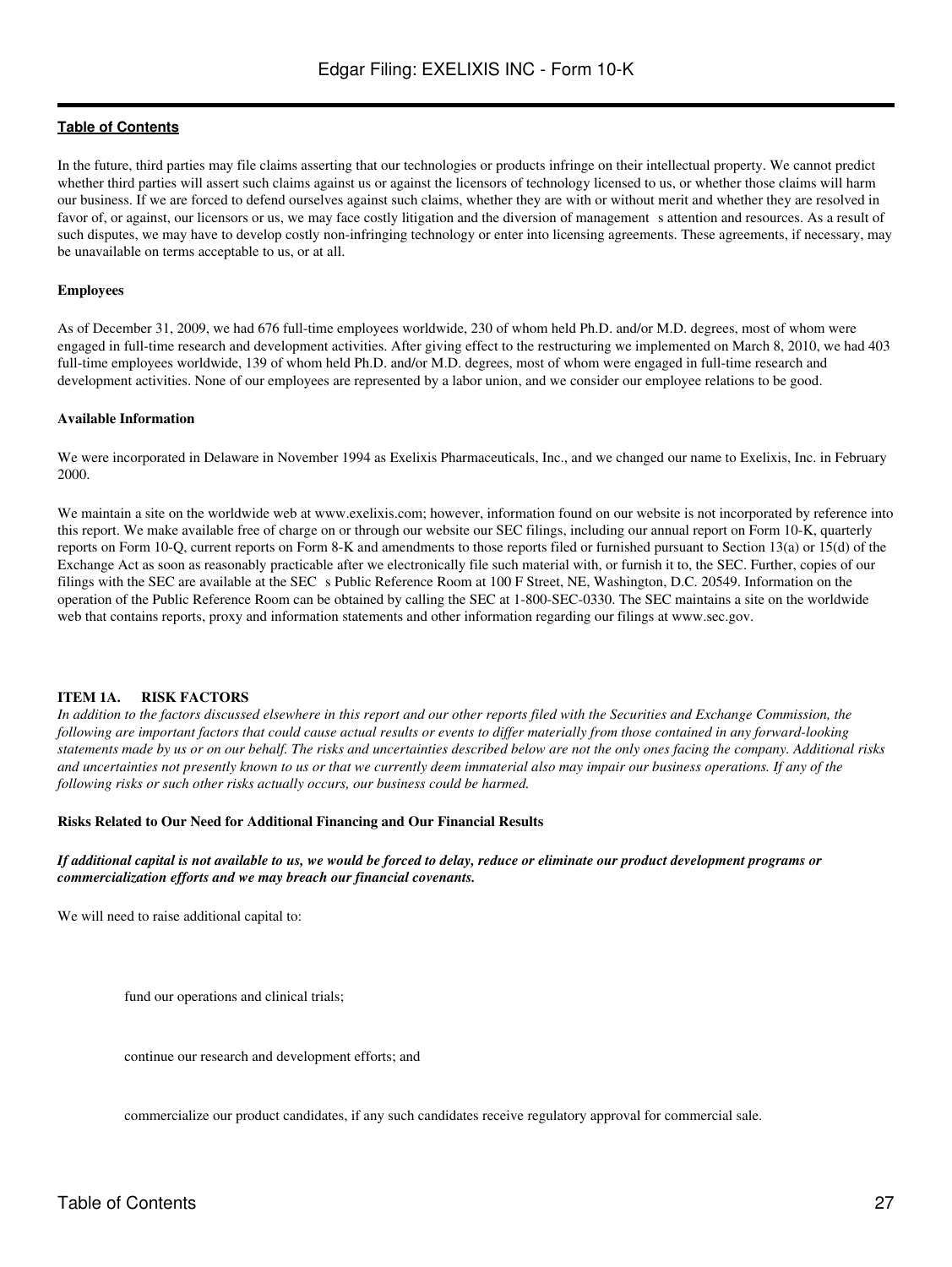## Edgar Filing: EXELIXIS INC - Form 10-K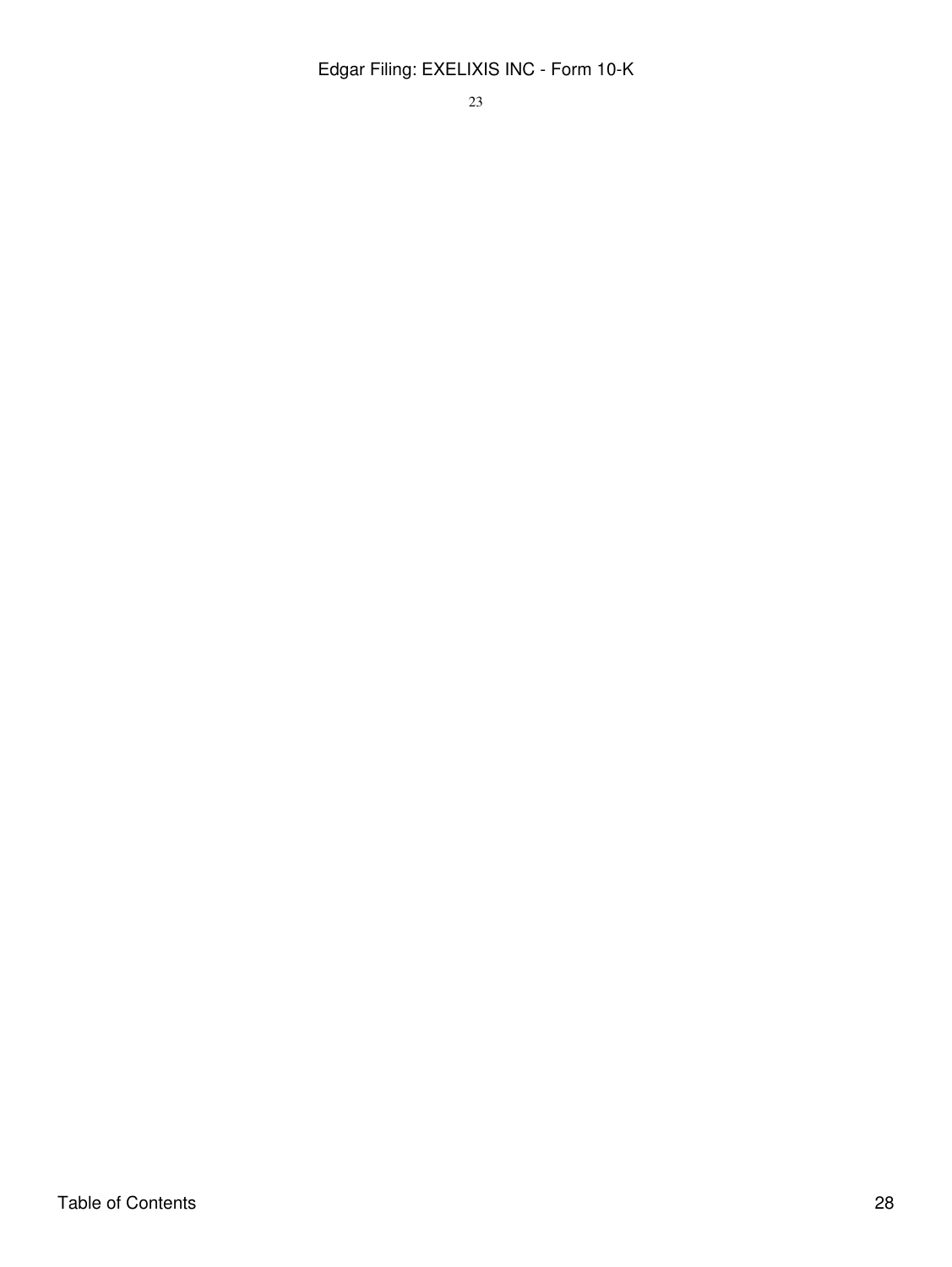As of December 31, 2009, we had \$221.0 million in cash and cash equivalents and short-term and long-term marketable securities, which included restricted cash and investments of \$6.4 million. We anticipate that our current cash and cash equivalents, short-term and long-term marketable securities and funding that we expect to receive from collaborators, which includes anticipated cash from additional business development activity, will enable us to maintain our operations, after giving effect to the restructuring we implemented on March 8, 2010, for a period of at least 12 months following the filing date of this report. However, our future capital requirements will be substantial and will depend on many factors that may require us to use available capital resources significantly earlier than we currently anticipate. These factors include:

repayment of our loan from GlaxoSmithKline In October 2002, we entered into a collaboration with GlaxoSmithKline, to discover and develop novel therapeutics in the areas of vascular biology, inflammatory disease and oncology. As part of the collaboration, we entered into a loan and security agreement with GlaxoSmithKline, pursuant to which we borrowed \$85.0 million for use in our efforts under the collaboration. The loan bears interest at a rate of 4.0% per annum and is secured by certain intellectual property, technology and equipment created or utilized pursuant to the collaboration. As of December 31, 2009, the aggregate principal and interest outstanding under our GlaxoSmithKline loan was \$70.8 million, after giving effect to a cash payment we made to GlaxoSmithKline of \$34.7 million on October 27, 2009 for the first of three annual installments of principal and accrued interest due under the loan. The second and third installments of principal and accrued interest under the loan are due on October 27, 2010 and October 27, 2011, respectively. Repayment of all or any of the amounts advanced to us under the loan agreement may, at our election, be in the form of our common stock at fair market value, subject to certain conditions, or cash. Following the conclusion on October 27, 2008 of the development term under our collaboration with GlaxoSmithKline, we are no longer eligible to receive selection milestone payments from GlaxoSmithKline to credit against outstanding loan amounts, and in the event the market price for our common stock is depressed, we may not be able to repay the loan in full using shares of our common stock due to restrictions in the agreement on the number of shares we may issue. In addition, the issuance of shares of our common stock to repay the loan may result in significant dilution to our stockholders. As a result, we may need to obtain additional funding to satisfy our repayment obligations. There can be no assurance that we will have sufficient funds to repay amounts outstanding under the loan when due or that we will satisfy the conditions to our ability to repay the loan in shares of our common stock. During 2010, we may pursue a potential refinancing of the GlaxoSmithKline loan with a third party, although there can be no assurance that we would be able to do so on terms that are acceptable to us, if at all;

the progress and scope of the development activity with respect to XL184, our most advanced compound We are focusing our development efforts on XL184, which is being studied in a variety of tumor types, with the goal of rapidly commercializing the compound. As described under Item 1 of this report under Business Corporate Collaborations Bristol-Myers Squibb 2008 Cancer Collaboration in December 2008, we entered into a worldwide co-development collaboration with Bristol-Myers Squibb for the development and commercialization of XL184. The companies will share worldwide (except for Japan) development costs for XL184. We are responsible for 35% of such costs and Bristol-Myers Squibb is responsible for 65% of such costs, except that we are responsible for funding the initial \$100.0 million of combined costs and have the option to defer payments for development costs above certain thresholds. In return, we will share 50% of the commercial profits and losses (including pre-launch commercialization expenses) in the United States and have the option to co-promote XL184 in the United States. Bristol-Myers is responsible for all costs intended to support regulatory approval in Japan. We have the right to defer payment for certain early commercialization and other related costs above certain thresholds. During the term of the collaboration, so long as we have not opted out of the co-development of XL184, there may be periods during which Bristol-Myers Squibb will partially reimburse us for certain research and development expenses, and other periods during which we will owe Bristol-Myers Squibb for research and development expenses that Bristol-Myers Squibb incurred on joint development projects, less amounts reimbursable to us by Bristol-Myers Squibb on these projects. On an annual basis, to the extent that net research and development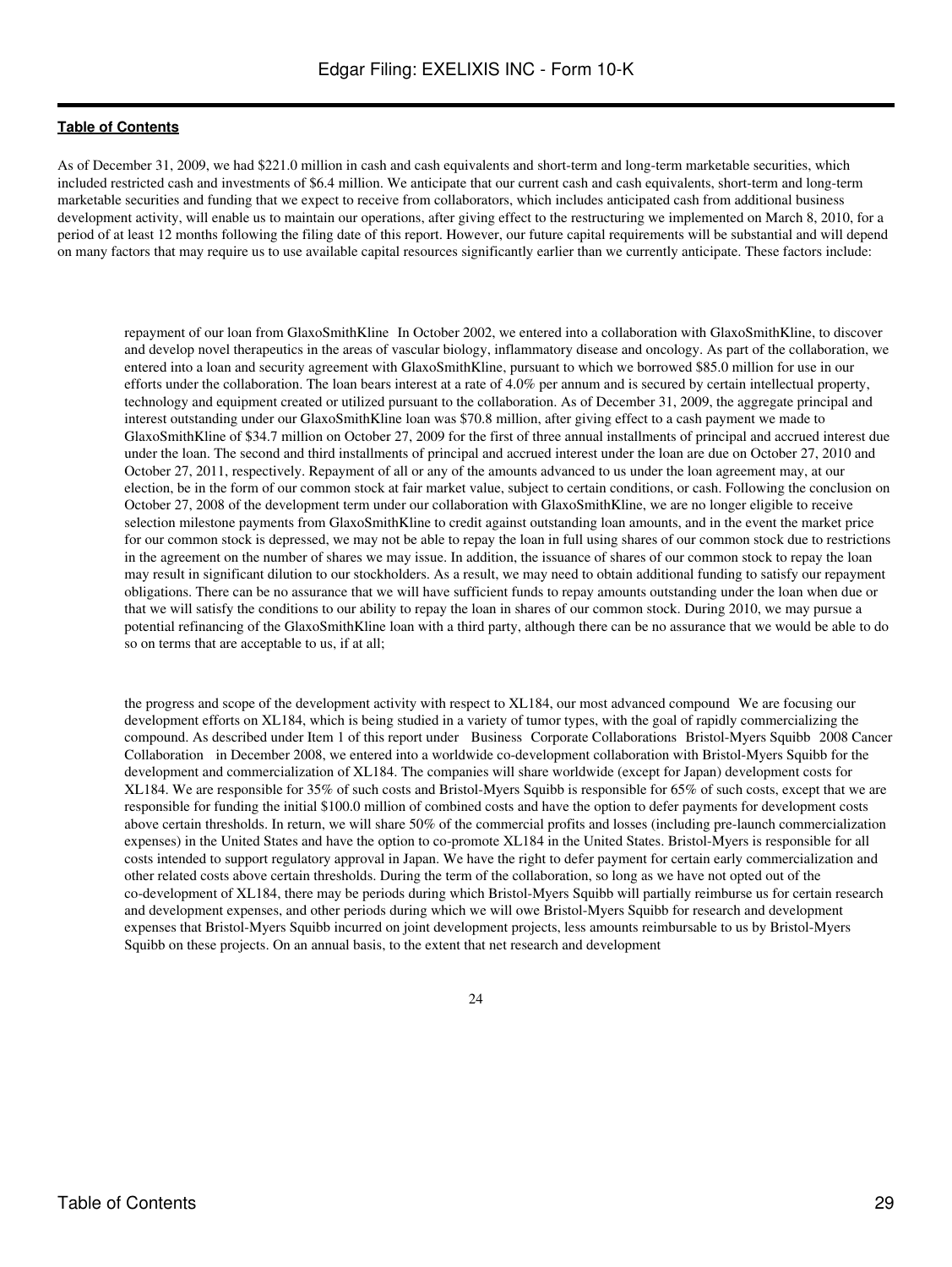funding payments are received from Bristol-Myers Squibb, these payments will be presented as collaboration revenue. In annual periods when net research and development funding payments are payable to Bristol-Myers Squibb, these payments will be presented as collaboration cost sharing expense. Generally, the direction of cash flows will depend on the level of development activity by either party, which may change during the development term. Our capital requirements will be impacted by the level of our expenses for the development activity conducted by us and the degree to which we will be required to make payments to, or we will receive payments from, Bristol-Myers Squibb. If we opt out of the co-development of XL184, we would have no further unreimbursed cost obligations for that compound;

the progress and scope of other research and development activities conducted by us;

the level of payments received under existing collaboration agreements, licensing agreements and other arrangements;

the degree to which we conduct funded development activity on behalf of partners to whom we have out-licensed compounds;

our ability to enter into new collaboration agreements, licensing agreements and other arrangements that provide additional payments;

our ability to control costs;

our ability to remain in compliance with, or amend or cause to be waived, financial covenants contained in agreements with third parties;

the amount of our cash and cash equivalents and marketable securities that serve as collateral for bank lines of credit;

future clinical trial results;

our need to expand our product and clinical development efforts;

our ability to share the costs of our clinical development efforts with third parties;

the cost and timing of regulatory approvals;

the cost of clinical and research supplies of our product candidates;

the effect of competing technological and market developments;

the filing, maintenance, prosecution, defense and enforcement of patent claims and other intellectual property rights; and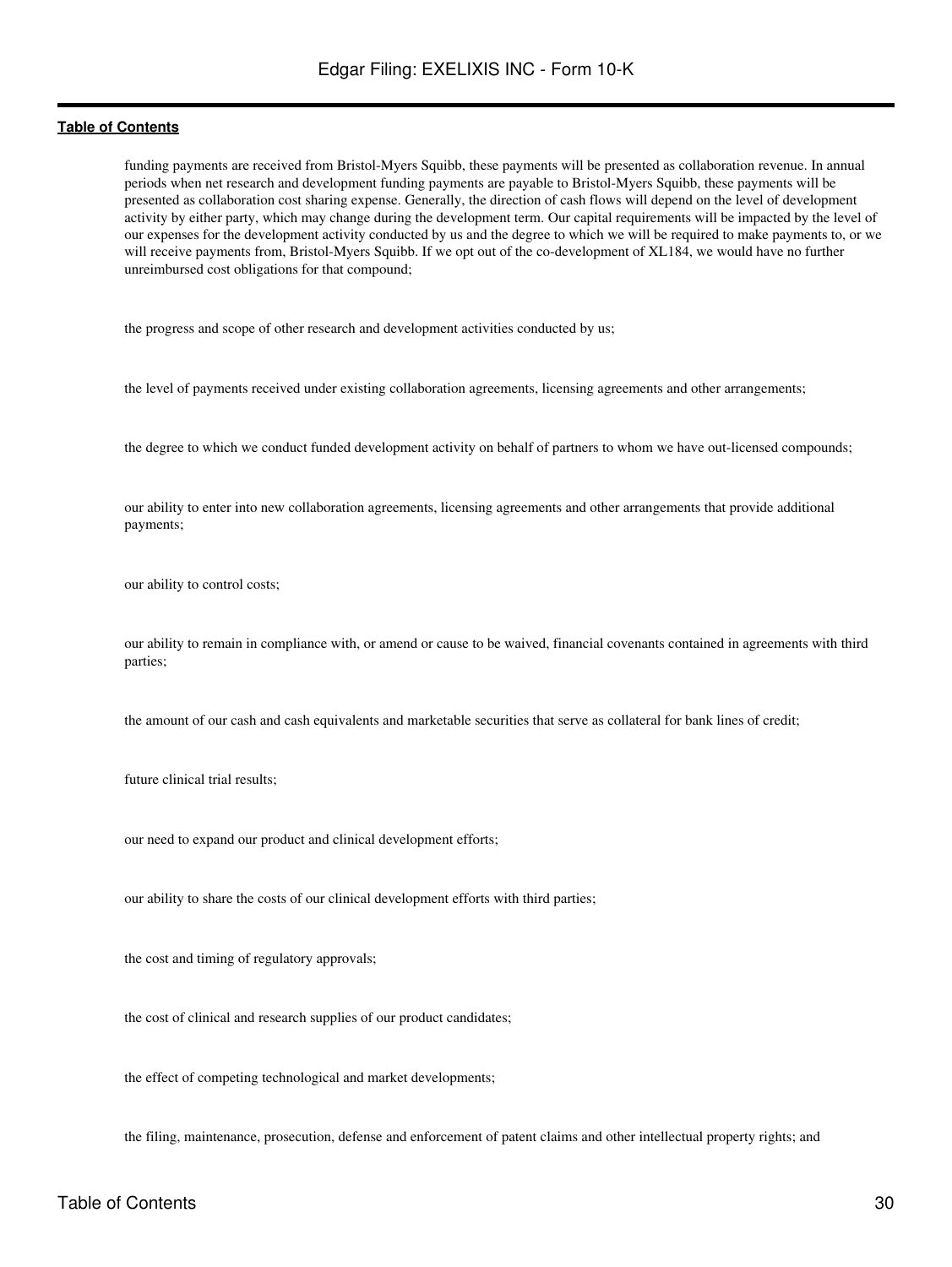## Edgar Filing: EXELIXIS INC - Form 10-K

the cost of any acquisitions of or investments in businesses, products and technologies.

One or more of these factors or changes to our current operating plan may require us to use available capital resources significantly earlier than we anticipate. If our capital resources are insufficient to meet future capital requirements, we will have to raise additional funds. We may seek to raise funds through the sale of equity or debt securities or through external borrowings. In addition, we may enter into additional strategic partnerships or collaborative arrangements for the development and commercialization of our compounds. However, we may be unable to raise sufficient additional capital when we need it, on favorable terms or at all. The sale of equity or convertible debt securities in the future may be dilutive to our stockholders, and debt-financing arrangements may require us to pledge certain assets and enter into covenants that would restrict certain business activities or our ability to incur further indebtedness, and may contain other terms that are not favorable to our stockholders or us. If we are unable to obtain adequate funds on reasonable terms, we may be required to curtail operations significantly or obtain funds by entering into financing, supply or collaboration agreements on unattractive terms or we may be required to relinquish rights to technology or product candidates or to grant licenses on terms that are unfavorable to us.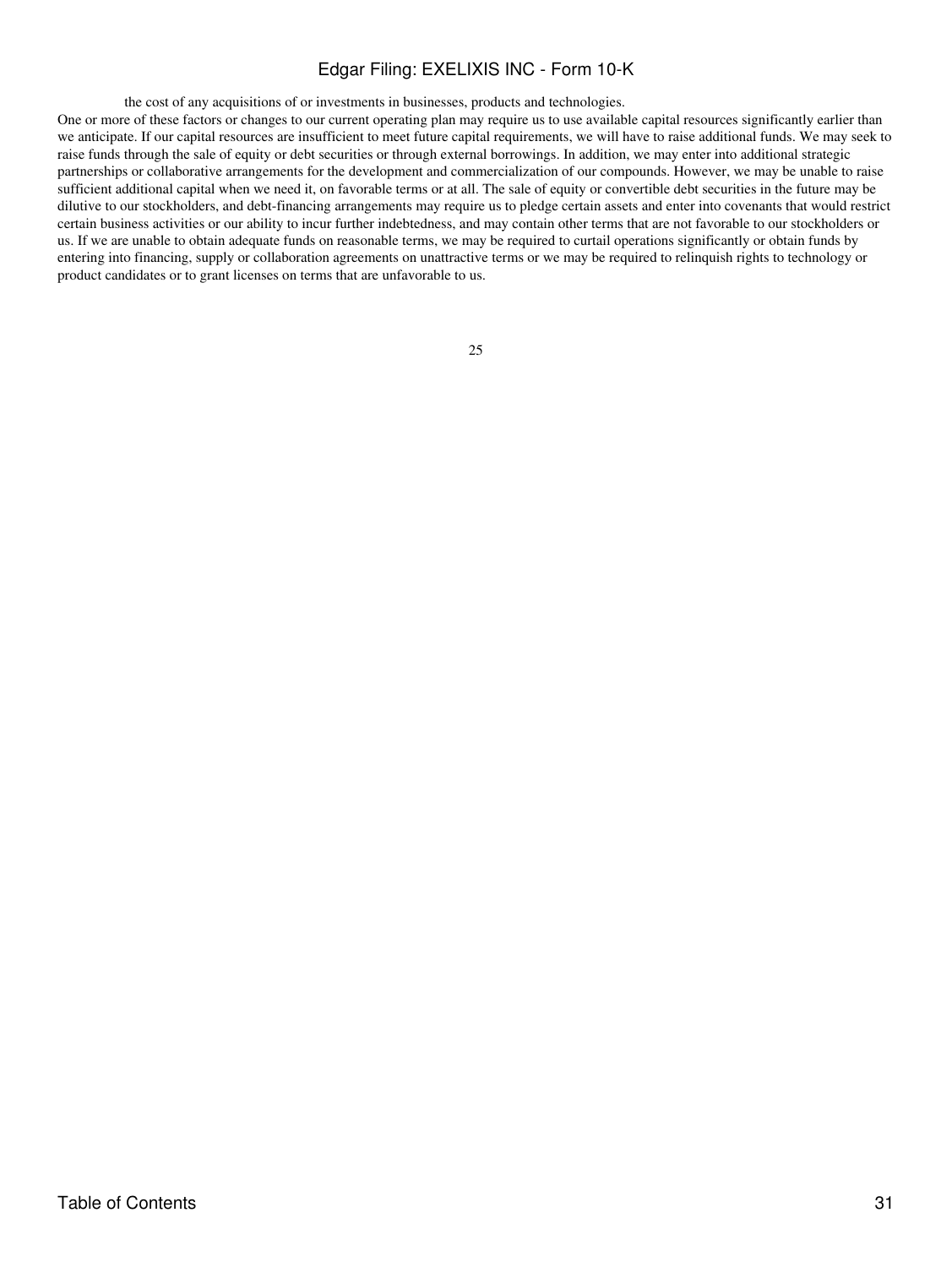We may need to obtain additional funding in order to stay in compliance with financial covenants contained in agreements with third parties. For example, our loan and security agreement with GlaxoSmithKline contains financial covenants pursuant to which our working capital (the amount by which our current assets exceed our current liabilities as defined by the agreement, which excludes restricted cash and deferred revenue) must not be less than \$25.0 million and our cash and investments (total cash, cash equivalents and investments as defined by the agreement, which excludes restricted cash) must not be less than \$50.0 million. As of December 31, 2009, our working capital was \$126.3 million and our cash and investments were \$214.5 million. If we default on the financial covenants under the loan and security agreement, GlaxoSmithKline may, among other remedies, declare immediately due and payable all obligations under the loan and security agreement. Outstanding borrowings and accrued interest under the loan and security agreement totaled \$70.8 million at December 31, 2009. The second and third installments of principal and accrued interest under the loan are due on October 27, 2010 and October 27, 2011, respectively. In addition, if our cash reserves fall below \$80.0 million and we are unable to increase such cash reserves to \$80.0 million or more within 90 days, our co-development and co-promotion rights with respect to XL184 under our 2008 collaboration agreement with Bristol-Myers Squibb may be terminated. Cash reserves for purposes of our 2008 collaboration agreement with Bristol-Myers Squibb includes our total cash, cash equivalents and investments (excluding any restricted cash), plus the amount then available for borrowing by us under certain financing arrangements. If we cannot raise additional capital in order to remain in compliance with our financial covenants or if we are unable to renegotiate such covenants and the lender exercises its remedies under the agreement, we would not be able to operate under our current operating plan.

#### *We have a history of net losses. We expect to continue to incur net losses, and we may not achieve or maintain profitability.*

We have incurred net losses since inception, including a net loss attributable to Exelixis, Inc. of \$135.2 million for the year ended December 31, 2009. As of that date, we had an accumulated deficit of \$1,089.7 million. We expect our net loss in 2010 to increase compared to 2009 and anticipate negative operating cash flow for the foreseeable future. We have not yet completed the development, including obtaining regulatory approval, of any of our pharmaceutical product candidates and, consequently, have not generated revenues from the sale of pharmaceutical products. We have derived substantially all of our revenues to date from collaborative research and development agreements. Revenues from research and development collaborations depend upon continuation of the collaborations, research funding, the achievement of milestones and royalties we earn from any future products developed from the collaborative research. If research funding we receive from collaborators decreases, we are unable to successfully achieve milestones or our collaborators fail to develop successful products, we will not earn the revenues contemplated under such collaborative agreements. The amount of our net losses will depend, in part, on the rate of growth, if any, in our license and contract revenues and on the level of our expenses. These losses have had and will continue to have an adverse effect on our stockholders equity and working capital. Our research and development expenditures and general and administrative expenses have exceeded our revenues to date, and we expect to spend significant additional amounts to fund research and development in order to enhance our technologies and undertake product development. We currently have numerous drug candidates in various stages of clinical development and we anticipate filing an IND application for an additional drug candidate within the next 12 months. As a result, we expect to continue to incur substantial operating expenses, and, consequently, we will need to generate significant additional revenues to achieve profitability. Because of the numerous risks and uncertainties associated with developing drugs, we are unable to predict the extent of any future losses or when we will become profitable, if at all.

#### *We may not realize the expected benefits of our initiatives to control costs.*

Managing costs is a key element of our business strategy. Consistent with this element of our strategy, on March 8, 2010 we implemented a restructuring that resulted in a reduction of our workforce by approximately 40%, or 270 employees. We anticipate that we will incur restructuring charges through the end of 2010 as we implement this restructuring.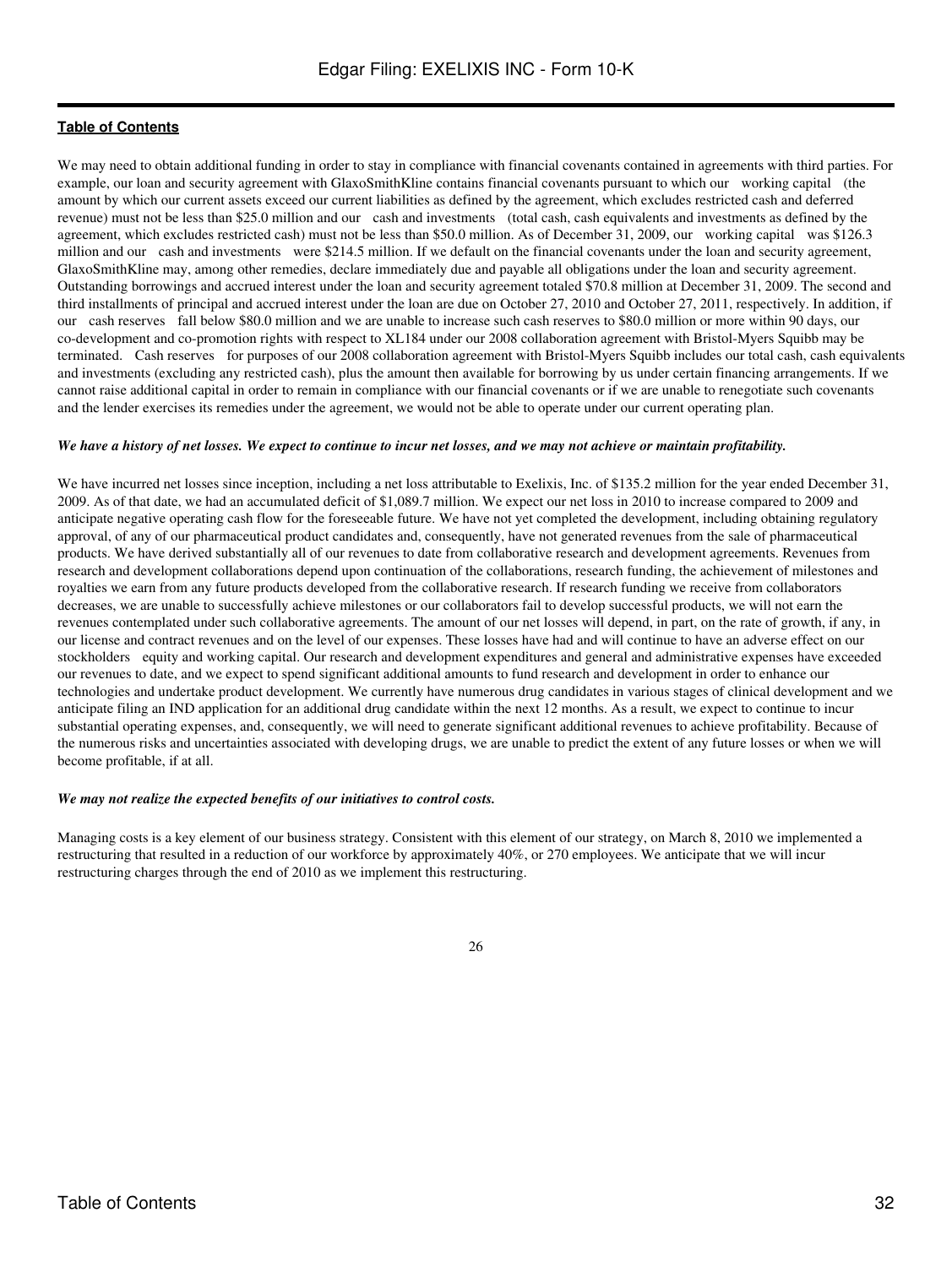We are still assessing our ability to vacate and/or sublease certain of our facilities in light of the workforce reduction. If we are able to vacate certain of our facilities, we will need to assess the potential for sublease income. Estimates for sublease income would require significant assumptions regarding the time required to contract with subtenants, the amount of idle space we would be able to sublease and potential future sublease rates. If we are able to vacate certain of our facilities, we would need to continue to update our estimate of the lease exist costs in our financial statements until we were able to negotiate an exit to the lease or negotiate a sublease for the remaining term of the lease.

If we experience excessive unanticipated inefficiencies or incremental costs in connection with restructuring activities, such as unanticipated inefficiencies caused by reducing headcount, we may be unable to meaningfully realize cost savings and we may incur expenses in excess of what we anticipate. Either of these outcomes could prevent us from meeting our strategic objectives and could adversely impact our results of operations and financial condition.

#### *We are exposed to risks related to foreign currency exchange rates.*

Most of our foreign expenses incurred are associated with establishing and conducting clinical trials for XL184 and various other compounds in our pipeline at sites outside of the United States. The amount of expenses incurred will be impacted by fluctuations in the currencies of those countries in which we conduct clinical trials. Our agreements with the foreign sites that conduct such clinical trials generally provide that payments for the services provided will be calculated in the currency of that country, and converted into U.S. dollars using various exchange rates based upon when services are rendered or the timing of invoices. When the U.S. dollar weakens against foreign currencies, the U.S. dollar value of the foreign-currency denominated expense increases, and when the U.S. dollar strengthens against these currencies, the U.S. dollar value of the foreign-currency denominated expense decreases. Consequently, changes in exchange rates may affect our results of operations. We currently do not hedge against our foreign currency risks.

#### *Global credit and financial market conditions could negatively impact the value of our current portfolio of cash equivalents or short-term investments and our ability to meet our financing objectives.*

Our cash and cash equivalents are maintained in highly liquid investments with remaining maturities of 90 days or less at the time of purchase. Our short-term and long-term investments consist primarily of readily marketable debt securities with remaining maturities of more than 90 days at the time of purchase. While as of the date of this filing we are not aware of any downgrades, material losses, or other significant deterioration in the fair value of our cash equivalents, short-term investments, or long-term investments since December 31, 2009, no assurance can be given that further deterioration in conditions of the global credit and financial markets would not negatively impact our current portfolio of cash equivalents or investments or our ability to meet our financing objectives.

#### **Risks Related to Development of Product Candidates**

#### *Clinical testing of our product candidates is a lengthy, costly, complex and uncertain process and may fail to demonstrate safety and efficacy.*

Clinical trials are inherently risky and may reveal that our product candidates are ineffective or have unacceptable toxicity or other side effects that may significantly decrease the likelihood of regulatory approval. The results of preliminary studies do not necessarily predict clinical or commercial success, and later-stage clinical trials may fail to confirm the results observed in earlier-stage trials or preliminary studies. Although we have established timelines for manufacturing and clinical development based on existing knowledge of our compounds in development and industry metrics, we may not be able to meet those timelines.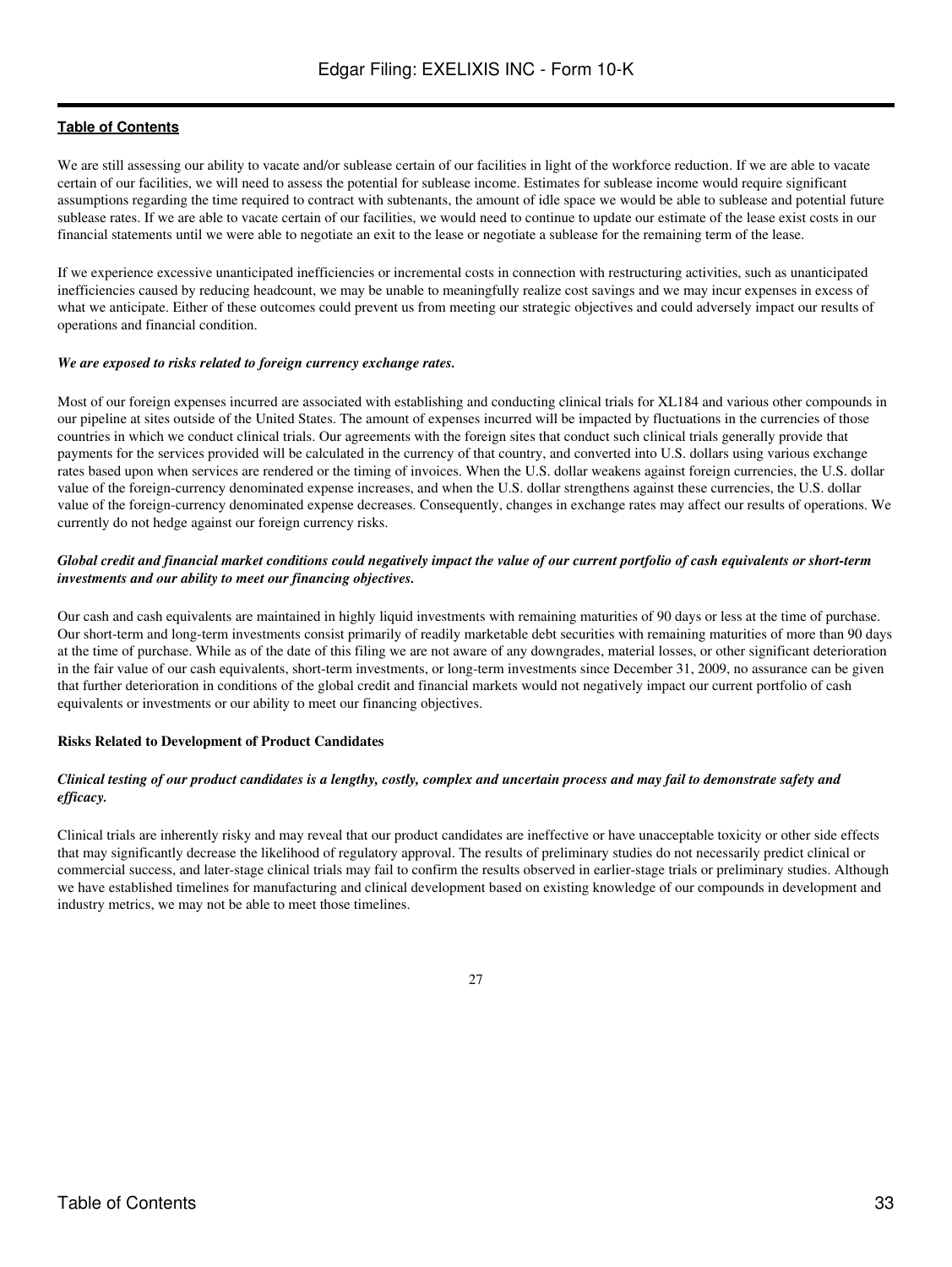We may experience numerous unforeseen events during, or as a result of, clinical testing that could delay or prevent commercialization of our product candidates, including:

our product candidates may not prove to be efficacious or may cause, or potentially cause, harmful side effects;

negative or inconclusive clinical trial results may require us to conduct further testing or to abandon projects that we had expected to be promising;

we or our competitors may subsequently discover other compounds that we believe show significantly improved safety or efficacy compared to our product candidates;

patient registration or enrollment in our clinical testing may be lower than we anticipate, resulting in the delay or cancellation of clinical testing; and

regulators or institutional review boards may not authorize, delay, suspend or terminate clinical research for various reasons, including noncompliance with regulatory requirements or their determination that participating patients are being exposed to unacceptable health risks.

If any of these events were to occur and, as a result, we were to have significant delays in or termination of our clinical testing, our expenses could increase or our ability to generate revenue from the affected product candidates could be impaired, either of which could adversely impact our financial results.

We have limited experience in conducting clinical trials and may not be able to rapidly or effectively continue the further development of our compounds or meet current or future requirements identified based on our discussions with the FDA. We do not know whether our planned clinical trials will begin on time, will be completed on schedule, or at all, will be sufficient for registration of these compounds or will result in approvable products.

Completion of clinical trials may take several years or more, but the length of time generally varies substantially according to the type, complexity, novelty and intended use of a product candidate. The duration and the cost of clinical trials may vary significantly over the life of a project as a result of factors relating to the clinical trial, including, among others:

the number of patients that ultimately participate in the clinical trial;

the duration of patient follow-up that is appropriate in view of the results;

the number of clinical sites included in the trials; and

the length of time required to enroll suitable patient subjects. Any delay or termination described above could limit our ability to generate revenues, cause us to incur additional expense and cause the market price of our common stock to decline significantly.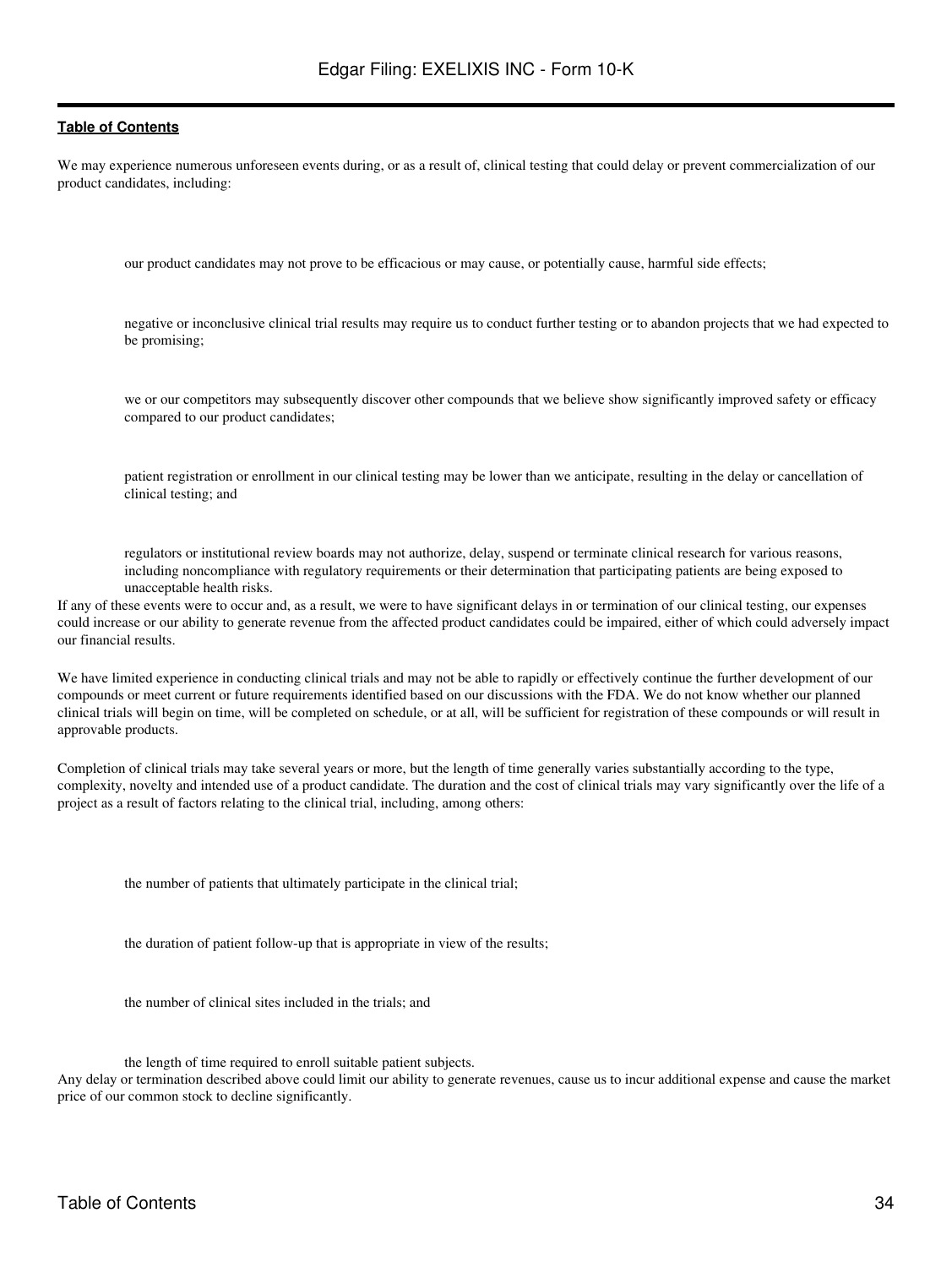## Edgar Filing: EXELIXIS INC - Form 10-K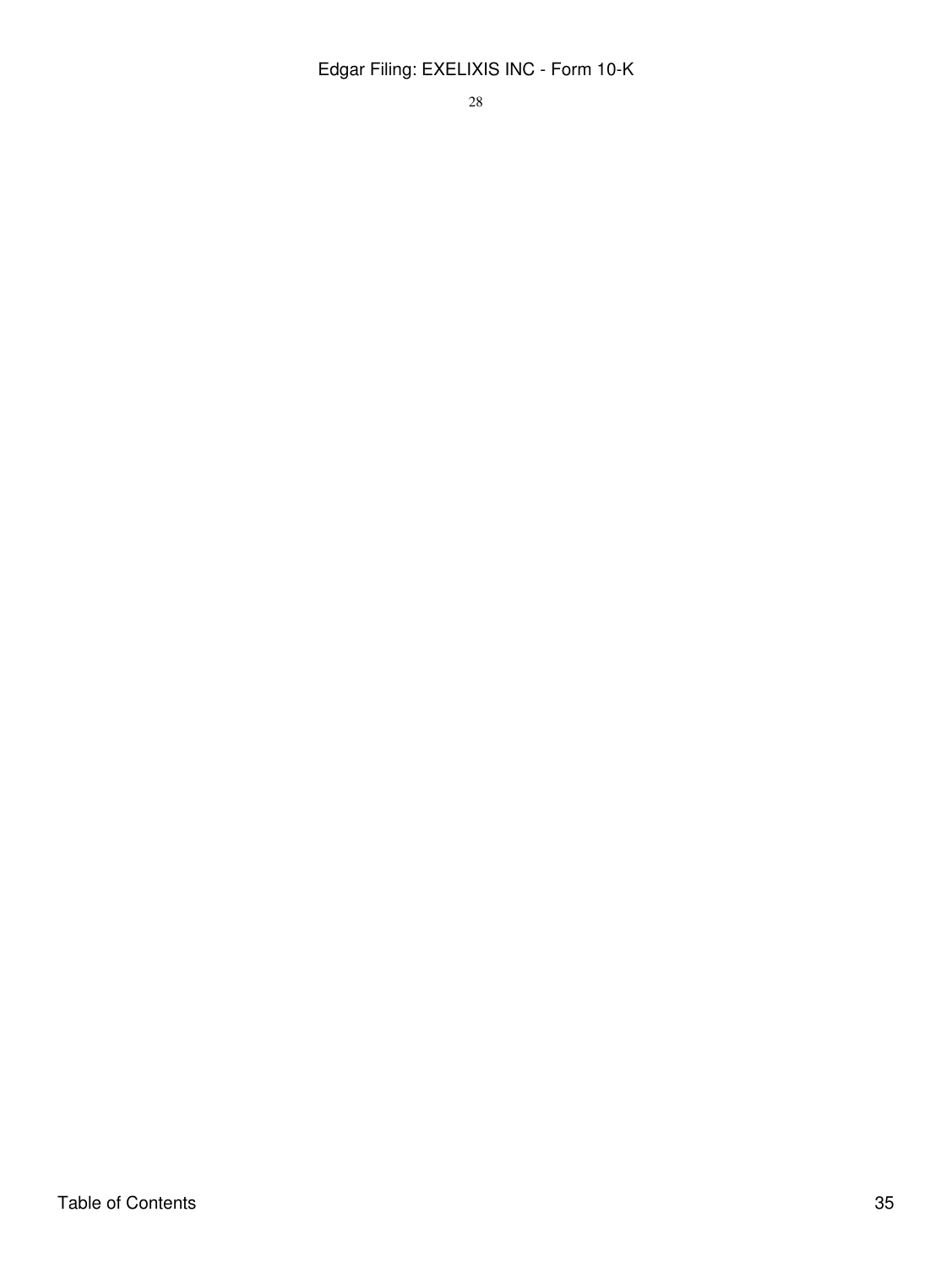#### **Risks Related to Our Relationships with Third Parties**

#### *We are dependent upon our collaborations with major companies, which subjects us to a number of risks.*

We have established collaborations with leading pharmaceutical and biotechnology companies, including Bristol-Myers Squibb, sanofi-aventis, Genentech, Boehringer Ingelheim GmbH and GlaxoSmithKline, for the development and ultimate commercialization of a significant number of compounds generated from our research and development efforts. We continue to pursue collaborations for selected unpartnered preclinical and clinical compounds. Our dependence on our relationships with existing collaborators for the development and commercialization of our compounds subjects us to, and our dependence on future collaborators for development and commercialization of additional compounds will subject us to, a number of risks, including:

we are not able to control the amount and timing of resources that our collaborators will devote to the development or commercialization of drug candidates or to their marketing and distribution;

we may not be able to control the amount and timing of resources that our potential future collaborators may devote to the development or commercialization of drug candidates or to their marketing and distribution;

collaborators may delay clinical trials, provide insufficient funding for a clinical trial program, stop a clinical trial or abandon a drug candidate, repeat or conduct new clinical trials or require a new formulation of a drug candidate for clinical testing;

disputes may arise between us and our collaborators that result in the delay or termination of the research, development or commercialization of our drug candidates or that result in costly litigation or arbitration that diverts management s attention and resources;

collaborators may experience financial difficulties;

collaborators may not be successful in their efforts to obtain regulatory approvals in a timely manner, or at all;

collaborators may not properly maintain or defend our intellectual property rights or may use our proprietary information in such a way as to invite litigation that could jeopardize or invalidate our proprietary information or expose us to potential litigation;

business combinations or significant changes in a collaborator s business strategy may also adversely affect a collaborator s willingness or ability to complete its obligations under any arrangement;

a collaborator could independently move forward with a competing drug candidate developed either independently or in collaboration with others, including our competitors;

we may be precluded from entering into additional collaboration arrangements with other parties in an area or field of exclusivity;

future collaborators may require us to relinquish some important rights, such as marketing and distribution rights; and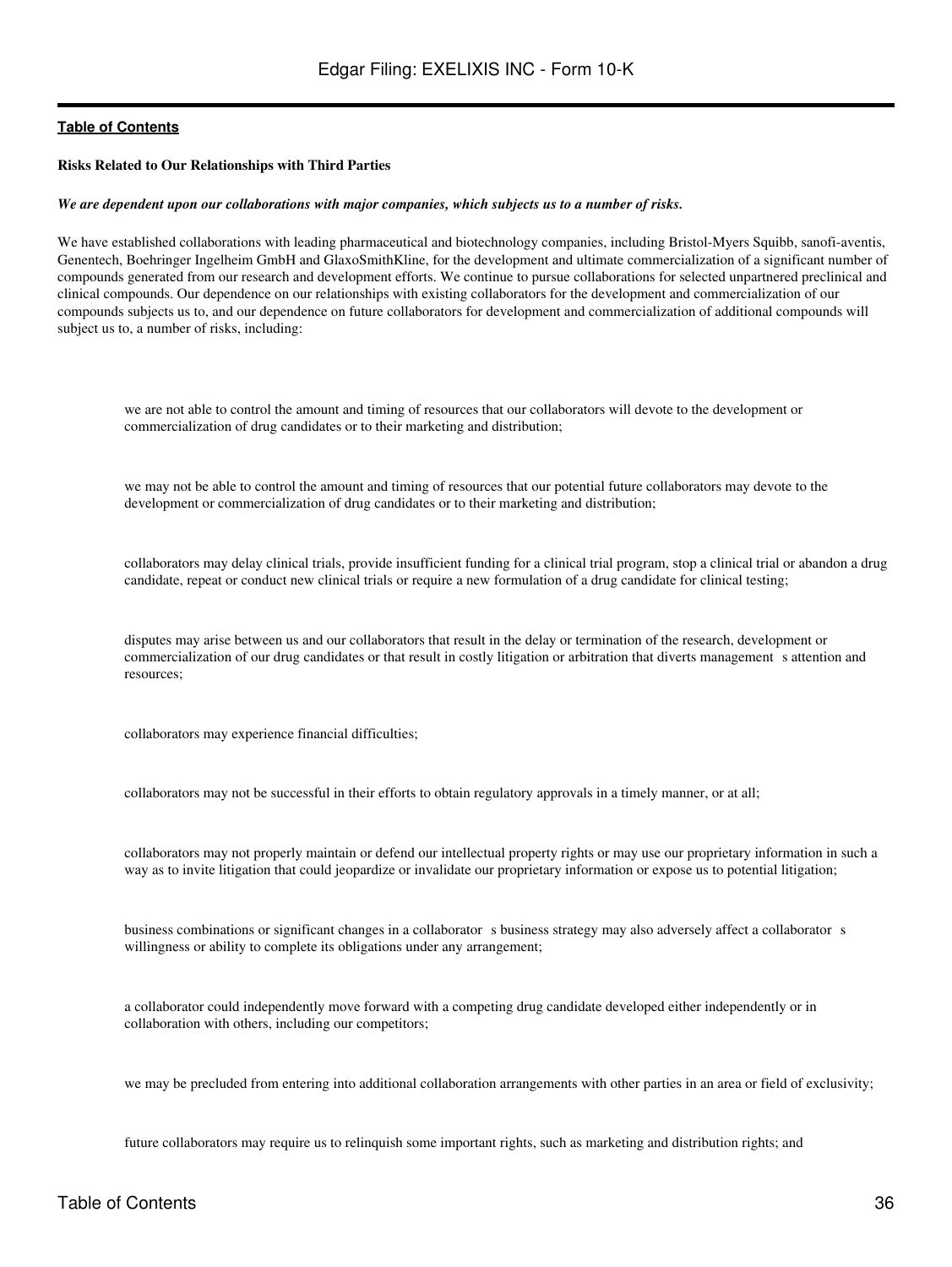# Edgar Filing: EXELIXIS INC - Form 10-K

collaborations may be terminated or allowed to expire, which would delay the development and may increase the cost of developing our drug candidates.

If any of these risks materialize, our product development efforts could be delayed and otherwise adversely affected, which could adversely impact our business, operating results and financial condition.

# *If we are unable to continue current collaborations and receive research funding or achieve milestones or royalties, our revenues would suffer.*

We have derived substantially all of our revenues to date from collaborative research and development agreements. Revenues from research and development collaborations depend upon continuation of the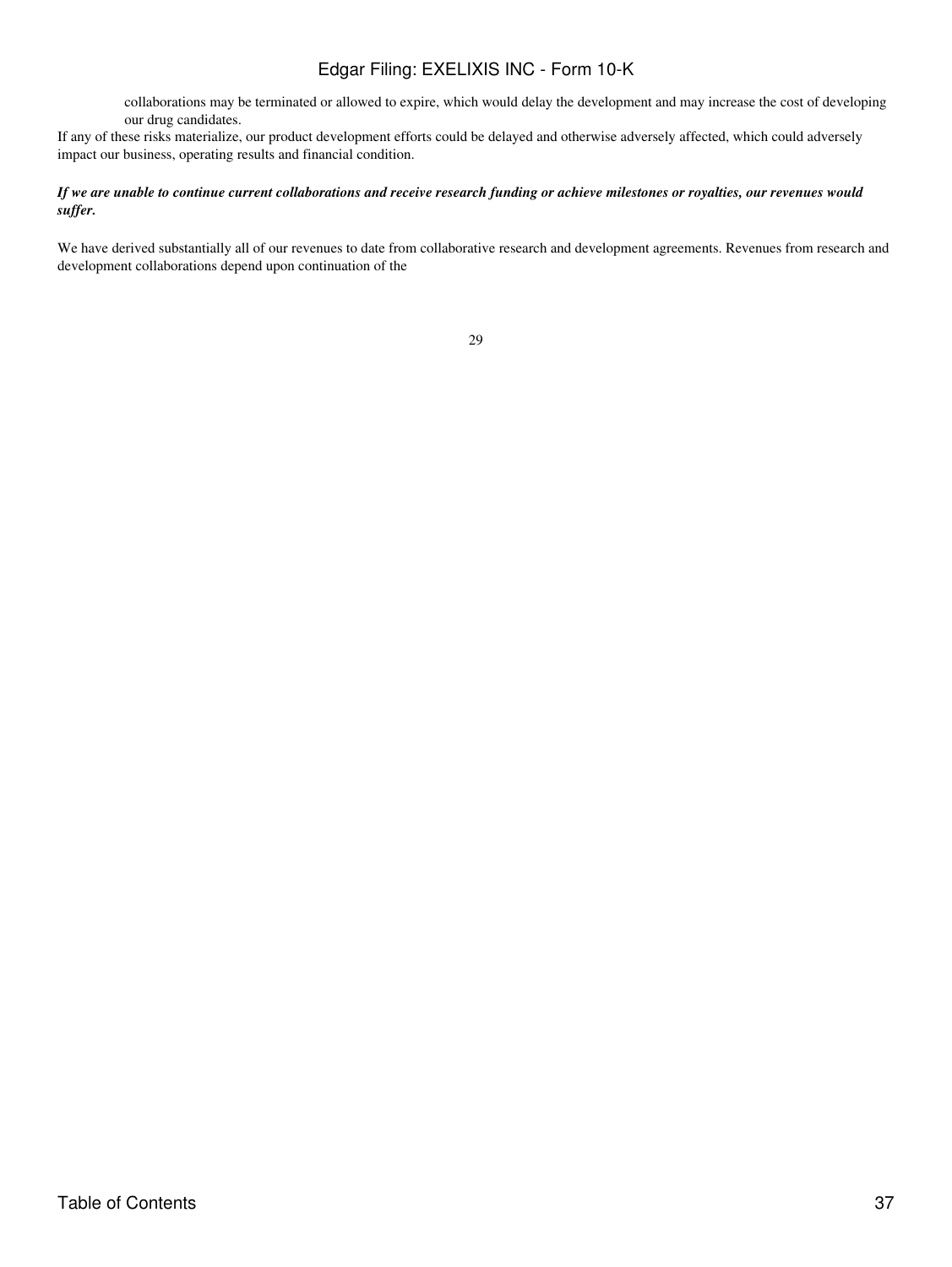collaborations, research funding, the achievement of milestones and royalties we earn from any future products developed from the collaborative research. If we are unable to receive research funding or successfully achieve milestones or royalties, or our collaborators fail to develop successful products, we will not earn the revenues contemplated under such collaborative agreements.

If any of these agreements is not renewed or is terminated early, whether unilaterally or by mutual agreement, our revenues could suffer. Most of our collaboration agreements contain early termination provisions. In addition, from time to time we review and assess certain aspects of our collaborations, partnerships and agreements and may amend or terminate, either by mutual agreement or pursuant to any applicable early termination provisions, such collaborations, partnerships or agreements if we deem them to be no longer in our economic or strategic interests. We may not be able to enter into new collaboration agreements on similar or superior financial terms to offset the loss of revenue from the termination or expiration of any of our existing arrangements.

#### *We may be unable to establish collaborations for selected preclinical and clinical compounds.*

Our strategy includes the pursuit of new collaborations with leading pharmaceutical and biotechnology companies for the development and ultimate commercialization of selected preclinical and clinical compounds, particularly those drug candidates for which we believe that the capabilities and resources of a partner can accelerate development and help to fully realize their therapeutic and commercial potential. We face significant competition in seeking appropriate collaborators, and these collaborations are complex and time consuming to negotiate and document. We may not be able to negotiate additional collaborations on acceptable terms, or at all. We are unable to predict when, if ever, we will enter into any additional collaborations because of the numerous risks and uncertainties associated with establishing additional collaborations. If we are unable to negotiate additional collaborations, we may not be able to realize value from a particular drug candidate, particularly those drug candidates for which we have determined not to continue to utilize our own resources to develop. As a result, our revenues, capital resources and product development efforts could be adversely affected.

## *If third parties upon which we rely do not perform as contractually required or expected, we may not be able to obtain regulatory approval for or commercialize our product candidates.*

We do not have the ability to independently conduct clinical trials for our product candidates, and we must rely on third parties we do not control such as contract research organizations, medical institutions, clinical investigators and contract laboratories to conduct our clinical trials. If these third parties do not successfully carry out their contractual duties or regulatory obligations or meet expected deadlines, if the third parties need to be replaced or if the quality or accuracy of the data they obtain is compromised due to the failure to adhere to our clinical protocols or regulatory requirements or for other reasons, our preclinical development activities or clinical trials may be extended, delayed, suspended or terminated, and we may not be able to obtain regulatory approval for or successfully commercialize our product candidates.

## *We lack the capability to manufacture compounds for clinical trials and rely on third parties to manufacture our product candidates, and we may be unable to obtain required material in a timely manner, at an acceptable cost or at a quality level required to receive regulatory approval.*

We currently do not have the manufacturing capabilities or experience necessary to enable us to produce materials for our clinical trials. We rely on collaborators and third-party contractors to produce our compounds for preclinical and clinical testing. These suppliers must comply with applicable regulatory requirements, including the FDA s current Good Manufacturing Practices, or GMP. Our current and anticipated future dependence upon these third-party manufacturers may adversely affect our future profit margins and our ability to develop and commercialize product candidates on a timely and competitive basis. These manufacturers may not be able to produce material on a timely basis or manufacture material at the quality level or in the quantity required to meet our development timelines and applicable regulatory requirements. We may not be able to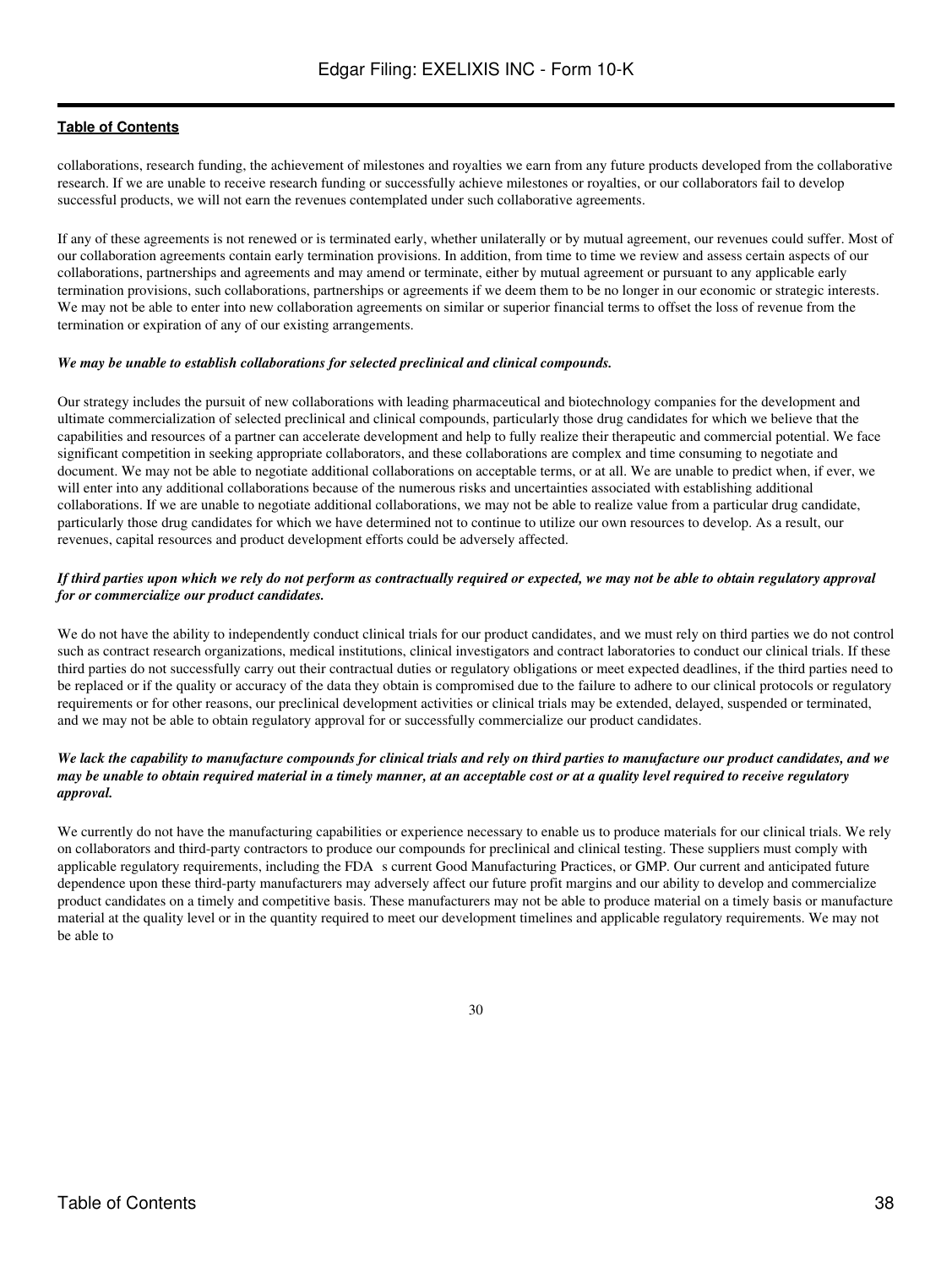maintain or renew our existing third-party manufacturing arrangements, or enter into new arrangements, on acceptable terms, or at all. Our third-party manufacturers could terminate or decline to renew our manufacturing arrangements based on their own business priorities, at a time that is costly or inconvenient for us. If we are unable to contract for the production of materials in sufficient quantity and of sufficient quality on acceptable terms, our clinical trials may be delayed. Delays in preclinical or clinical testing could delay the filing of our INDs and the initiation of clinical trials.

Our third-party manufacturers may not be able to comply with the GMP regulations, other applicable FDA regulatory requirements or similar regulations applicable outside of the United States. Additionally, if we are required to enter into new supply arrangements, we may not be able to obtain approval from the FDA of any alternate supplier in a timely manner, or at all, which could delay or prevent the clinical development and commercialization of any related product candidates. Failure of our third-party manufacturers or us to obtain approval from the FDA or to comply with applicable regulations could result in sanctions being imposed on us, including fines, civil penalties, delays in or failure to grant marketing approval of our product candidates, injunctions, delays, suspension or withdrawal of approvals, license revocation, seizures or recalls of products and compounds, operating restrictions and criminal prosecutions, any of which could have a significant adverse affect on our business.

### *Materials necessary to manufacture some of our compounds currently under development may not be available on commercially reasonable terms, or at all, which may delay our development and commercialization of these compounds.*

Some of the materials necessary for the manufacture of our compounds under development may, from time to time, be available either in limited quantities, or from a limited number of manufacturers, or both. Our contract manufacturers need to obtain these materials for our clinical trials and, potentially, for commercial distribution when and if we obtain marketing approval for these compounds. Suppliers may not sell us these materials at the time we need them or on commercially reasonable terms. If we are unable to obtain the materials needed to conduct our clinical trials, product testing and potential regulatory approval could be delayed, adversely affecting our ability to develop the product candidates. Similarly, if we are unable to obtain critical manufacturing materials after regulatory approval has been obtained for a product candidate, the commercial launch of that product candidate could be delayed or there could be a shortage in supply, which could materially affect our ability to generate revenues from that product candidate. If suppliers increase the price of manufacturing materials, the price for one or more of our products may increase, which may make our products less competitive in the marketplace. If it becomes necessary to change suppliers for any of these materials or if any of our suppliers experience a shutdown or disruption at the facilities used to produce these materials, due to technical, regulatory or other reasons, it could harm our ability to manufacture our products.

#### **Risks Related to Regulatory Approval of Our Product Candidates**

#### *Our product candidates are subject to a lengthy and uncertain regulatory process that may not result in the necessary regulatory approvals, which could adversely affect our ability to commercialize products.*

Our product candidates, as well as the activities associated with their research, development and commercialization, are subject to extensive regulation by the FDA and other regulatory agencies in the United States and by comparable authorities in other countries. Failure to obtain regulatory approval for a product candidate would prevent us from commercializing that product candidate. We have not received regulatory approval to market any of our product candidates in any jurisdiction and have only limited experience in preparing and filing the applications necessary to gain regulatory approvals. The process of obtaining regulatory approvals is expensive, and often takes many years, if approval is obtained at all, and can vary substantially based upon the type, complexity and novelty of the product candidates involved. Before an NDA can be submitted to the FDA, the product candidate must undergo extensive clinical trials, which can take many years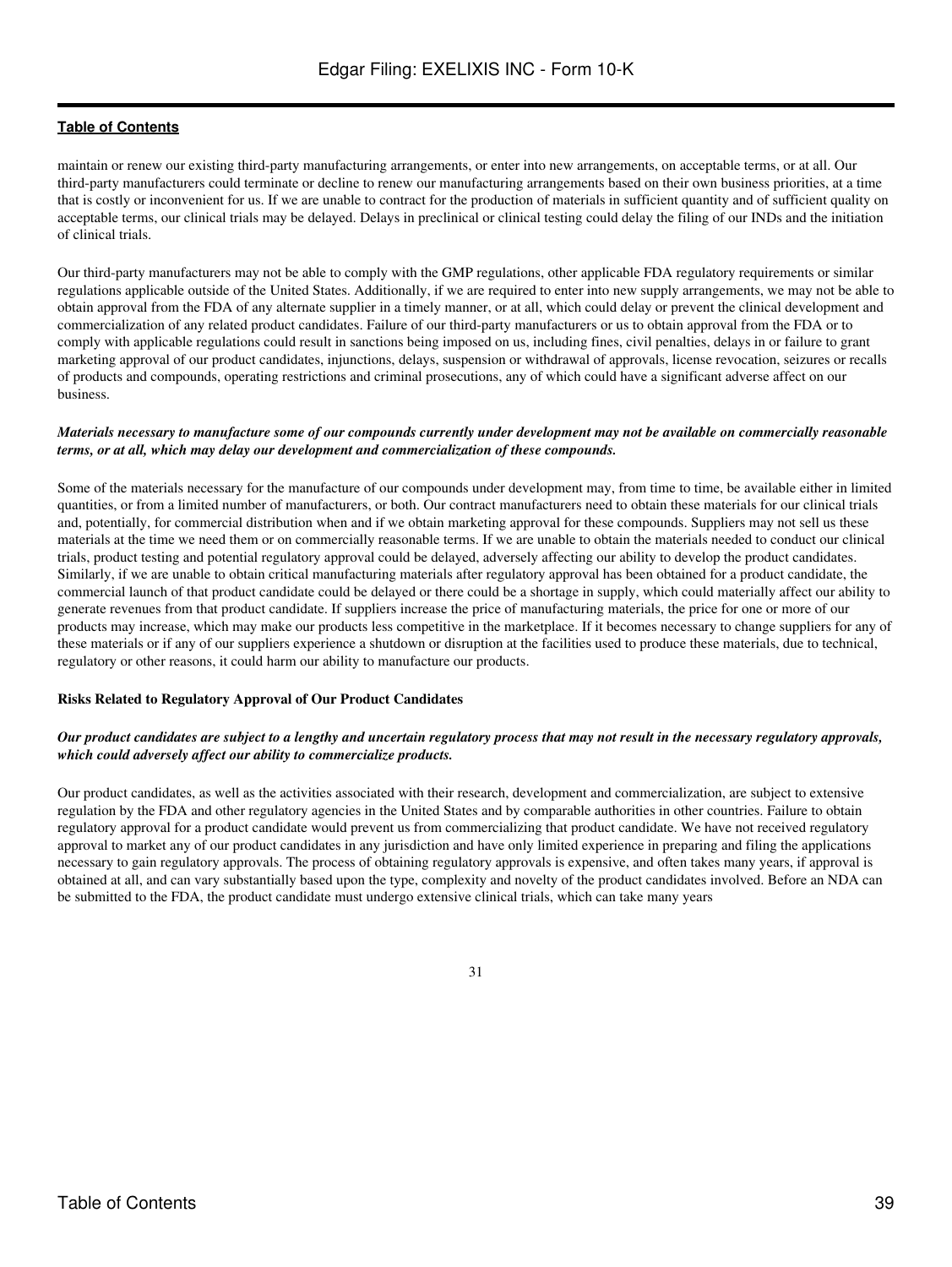and requires substantial expenditures. Any clinical trial may fail to produce results satisfactory to the FDA. For example, the FDA could determine that the design of a clinical trial is inadequate to produce reliable results. The regulatory process also requires preclinical testing, and data obtained from preclinical and clinical activities are susceptible to varying interpretations. The FDA has substantial discretion in the approval process and may refuse to approve any NDA or decide that our or our collaborative partners data is insufficient for approval and require additional preclinical, clinical or other studies. For example, varying interpretations of the data obtained from preclinical and clinical testing could delay, limit or prevent regulatory approval of any of our drug candidates. The FDA could also require additional studies or trials to satisfy particular safety concerns noted in our or our collaborative partners preclinical or clinical testing.

In addition, delays or rejections may be encountered based upon changes in regulatory policy for product approval during the period of product development and regulatory agency review. Changes in regulatory approval policy, regulations or statutes or the process for regulatory review during the development or approval periods of our product candidates may cause delays in the approval or rejection of an application.

Even if the FDA or a comparable authority in another country approves a product candidate, the approval may impose significant restrictions on the indicated uses, conditions for use, labeling, distribution, advertising, promotion, marketing and/or production of such product and may impose ongoing requirements for post- approval studies, including additional research and development and clinical trials. These agencies also may impose various civil or criminal sanctions for failure to comply with regulatory requirements, including withdrawal of product approval.

#### **Risks Related to Commercialization of Products**

## *The commercial success of any products that we may develop will depend upon the degree of market acceptance of our products among physicians, patients, health care payors, private health insurers and the medical community.*

Our ability to commercialize any products that we may develop will be highly dependent upon the extent to which these products gain market acceptance among physicians, patients, health care payors, such as Medicare and Medicaid, private health insurers, including managed care organizations and group purchasing organizations, and the medical community. If these products do not achieve an adequate level of acceptance, we may not generate adequate product revenues, if at all, and we may not become profitable. The degree of market acceptance of our product candidates, if approved for commercial sale, will depend upon a number of factors, including:

the effectiveness, or perceived effectiveness, of our products in comparison to competing products;

the existence of any significant side effects, as well as their severity in comparison to any competing products;

potential advantages over alternative treatments;

the ability to offer our products for sale at competitive prices;

relative convenience and ease of administration;

the strength of marketing and distribution support; and

sufficient third-party coverage or reimbursement.

*If we are unable to establish sales and marketing capabilities or enter into agreements with third parties to market and sell our product candidates, we may be unable to generate product revenues.*

We have no experience as a company in the sales, marketing and distribution of pharmaceutical products and do not currently have a sales and marketing organization. Developing a sales and marketing force would be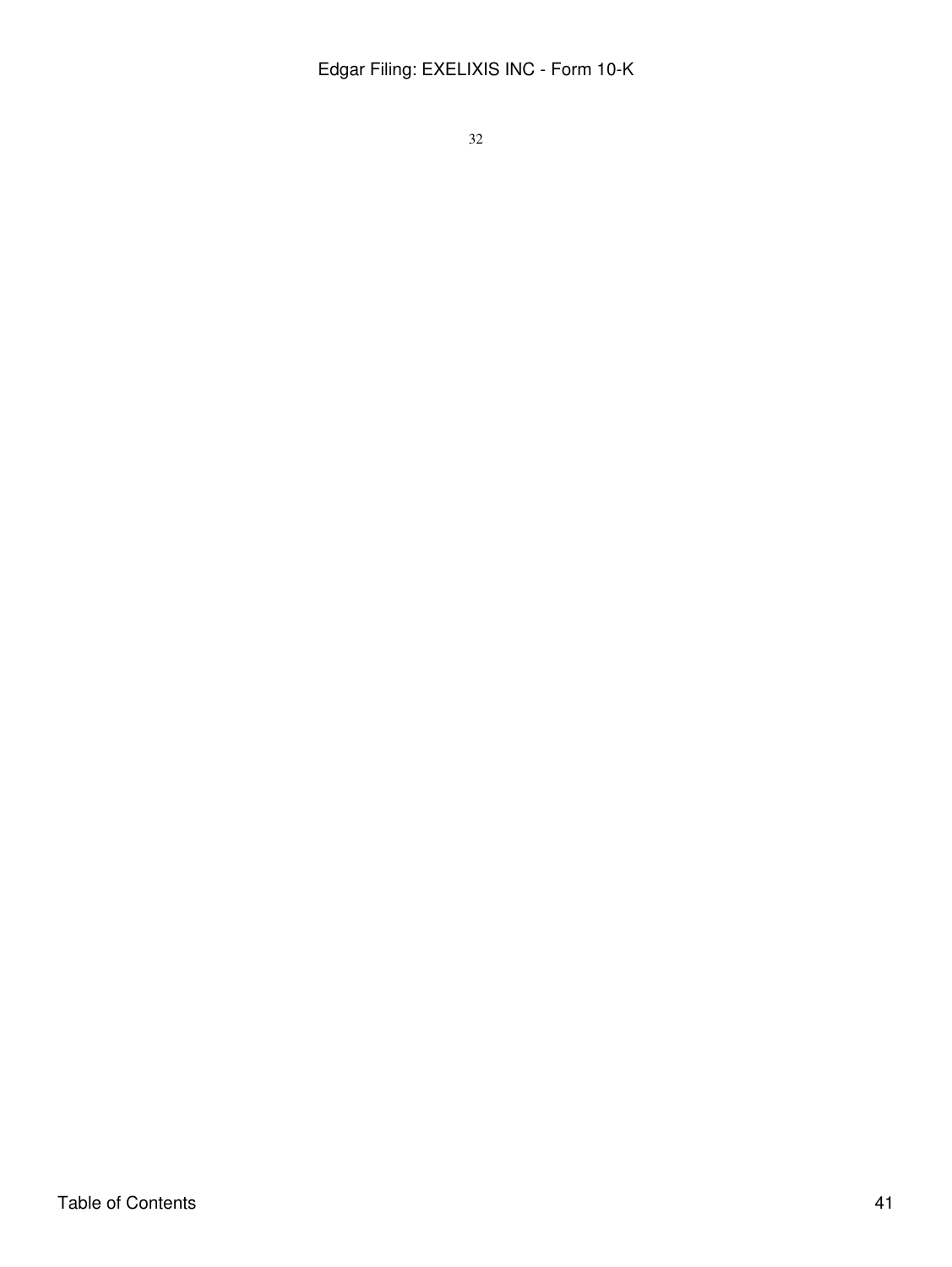expensive and time-consuming, could delay any product launch, and we may never be able to develop this capacity. To the extent that we enter into arrangements with third parties to provide sales, marketing and distribution services, our product revenues are likely to be lower than if we market and sell any products that we develop ourselves. If we are unable to establish adequate sales, marketing and distribution capabilities, independently or with others, we may not be able to generate product revenues.

## *If we are unable to obtain adequate coverage and reimbursement from third-party payors for any products that we may develop, our revenues and prospects for profitability will suffer.*

Our ability to commercialize any products that we may develop will be highly dependent on the extent to which coverage and reimbursement for our products will be available from third-party payors, including governmental payors, such as Medicare and Medicaid, and private health insurers, including managed care organizations and group purchasing organizations. Many patients will not be capable of paying themselves for some or all of the products that we may develop and will rely on third-party payors to pay for, or subsidize, their medical needs. If third-party payors do not provide coverage or reimbursement for any products that we may develop, our revenues and prospects for profitability will suffer. In addition, even if third-party payors provide some coverage or reimbursement for our products, the availability of such coverage or reimbursement for prescription drugs under private health insurance and managed care plans often varies based on the type of contract or plan purchased.

In recent years, there have been numerous legislative proposals to change the healthcare system in the United States that could significantly affect our business. Such proposals reflect the primary trend in the United States health care industry toward cost containment and include measures that may have the effect of reducing the prices that we are able to charge for any products we develop and sell and cause a reduction in the coverage and reimbursement of such products. If approved, such reform could limit our ability to successfully commercialize our potential products.

Another factor that may affect the pricing of drugs is proposed congressional action regarding drug reimportation into the United States. For example, the Medicare Prescription Drug, Improvement and Modernization Act of 2003 gives discretion to the Secretary of Health and Human Services to allow drug reimportation into the United States under some circumstances from foreign countries, including countries where the drugs are sold at a lower price than in the United States. Proponents of drug reimportation may attempt to pass legislation, which would allow direct reimportation under certain circumstances. If legislation or regulations were passed allowing the reimportation of drugs, it could decrease the price we receive for any products that we may develop, thereby negatively affecting our revenues and prospects for profitability.

In addition, in some foreign countries, particularly the countries in the European Union, the pricing of prescription pharmaceuticals is subject to governmental control. In these countries, price negotiations with governmental authorities can take six to twelve months or longer after the receipt of regulatory marketing approval for a product. To obtain reimbursement and/or pricing approval in some countries, we may be required to conduct a clinical trial that compares the cost effectiveness of our product candidates or products to other available therapies. The conduct of such a clinical trial could be expensive and result in delays in the commercialization of our product candidates. Third-party payors are challenging the prices charged for medical products and services, and many third-party payors limit reimbursement for newly approved health care products. In particular, third-party payors may limit the indications for which they will reimburse patients who use any products that we may develop. Cost-control initiatives could decrease the price we might establish for products that we may develop, which would result in lower product revenues to us.

#### *Our competitors may develop products and technologies that make our products and technologies obsolete.*

The biotechnology industry is highly fragmented and is characterized by rapid technological change. In particular, the area of kinase-targeted therapies is a rapidly evolving and competitive field. We face, and will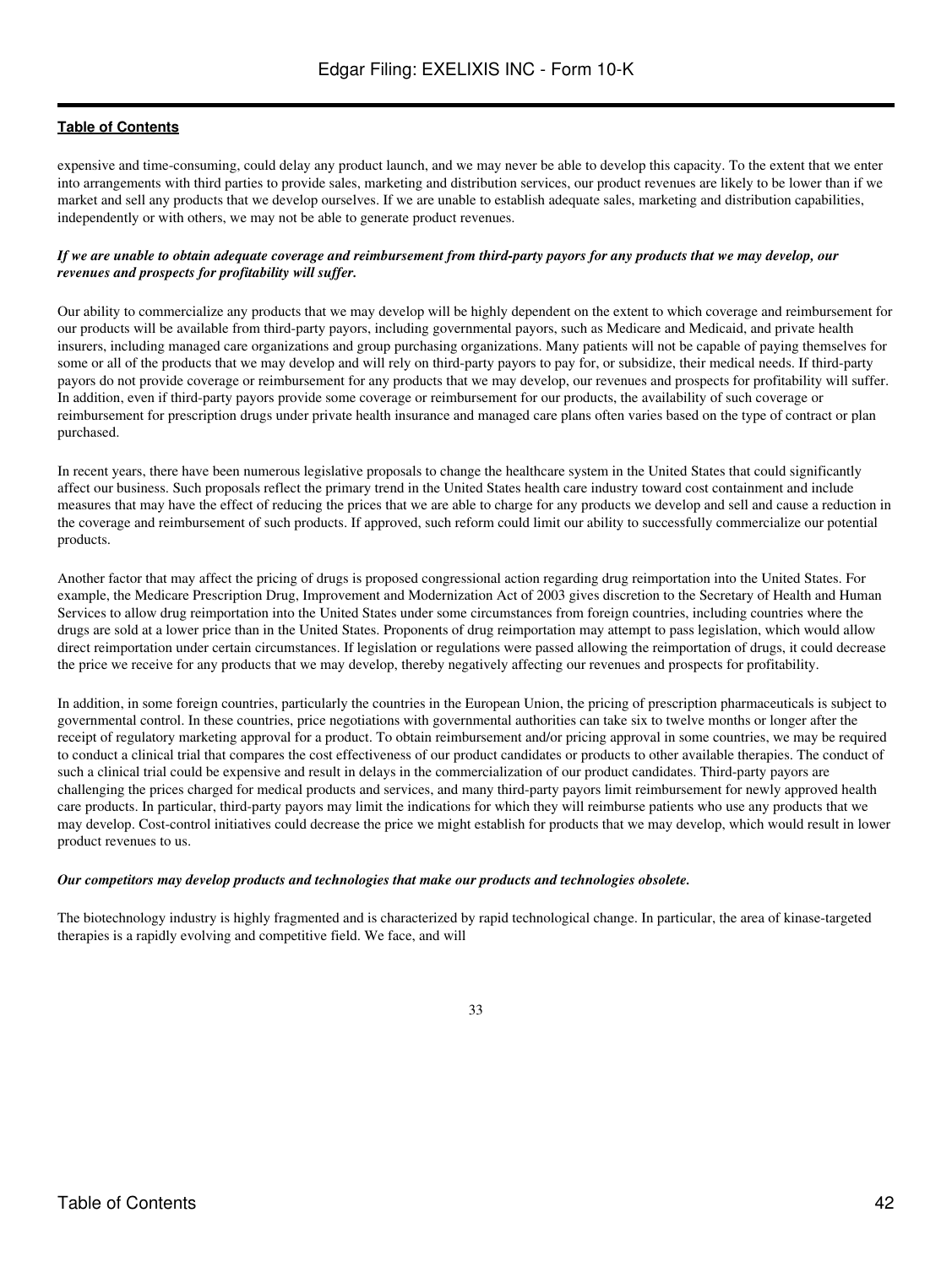continue to face, intense competition from biotechnology and pharmaceutical companies, as well as academic research institutions, clinical reference laboratories and government agencies that are pursuing research activities similar to ours. Some of our competitors have entered into collaborations with leading companies within our target markets, including some of our existing collaborators. In addition, significant delays in the development of our product candidates could allow our competitors to bring products to market before us, which would impair our ability to commercialize our product candidates. Our future success will depend upon our ability to maintain a competitive position with respect to technological advances. Any products that are developed through our technologies will compete in highly competitive markets. Further, our competitors may be more effective at using their technologies to develop commercial products. Many of the organizations competing with us have greater capital resources, larger research and development staff and facilities, more experience in obtaining regulatory approvals and more extensive product manufacturing and marketing capabilities. As a result, our competitors may be able to more easily develop technologies and products that would render our technologies and products, and those of our collaborators, obsolete and noncompetitive. There may also be drug candidates of which we are not aware at an earlier stage of development that may compete with our drug candidates. In addition, any drug candidate that we successfully develop may compete with existing therapies that have long histories of use, such as chemotherapy and radiation treatments in cancer indications. Examples of potential competition for XL184 include AstraZenecas development-stage VEGFR and EFGR inhibitor, vandetanib, and other VEGF pathway inhibitors, including Genentech s bevacizumab and AstraZeneca s cediranib. Examples of potential competition for XL147 and XL765 include early-stage development programs of various pharmaceutical and biotechnology companies, including Genentech, Novartis, Pfizer, Calistoga Pharmaceuticals and Semafore Pharmaceuticals.

#### *We may not be able to manufacture our product candidates in commercial quantities, which would prevent us from commercializing our product candidates.*

To date, our product candidates have been manufactured in small quantities for preclinical and clinical trials. If any of these product candidates are approved by the FDA or other regulatory agencies for commercial sale, we will need to manufacture them in larger quantities. We may not be able to successfully increase the manufacturing capacity, whether in collaboration with third-party manufacturers or on our own, for any of our product candidates in a timely or economic manner, or at all. Significant scale-up of manufacturing may require additional validation studies, which the FDA must review and approve. If we are unable to successfully increase the manufacturing capacity for a product candidate, the regulatory approval or commercial launch of that product candidate may be delayed or there may be a shortage in supply. Our product candidates require precise, high-quality manufacturing. The failure to achieve and maintain these high manufacturing standards, including the incidence of manufacturing errors, could result in patient injury or death, product recalls or withdrawals, delays or failures in product testing or delivery, cost overruns or other problems that could seriously hurt our business.

## **Risks Related to Our Intellectual Property**

#### *If we are unable to adequately protect our intellectual property, third parties may be able to use our technology, which could adversely affect our ability to compete in the market.*

Our success will depend in part upon our ability to obtain patents and maintain adequate protection of the intellectual property related to our technologies and products. The patent positions of biotechnology companies, including our patent position, are generally uncertain and involve complex legal and factual questions. We will be able to protect our intellectual property rights from unauthorized use by third parties only to the extent that our technologies are covered by valid and enforceable patents or are effectively maintained as trade secrets. We will continue to apply for patents covering our technologies and products as and when we deem appropriate. However, these applications may be challenged or may fail to result in issued patents. In addition, because patent applications can take many years to issue, there may be currently pending applications, unknown to us, which may later result in issued patents that cover the production, manufacture, commercialization or use of our product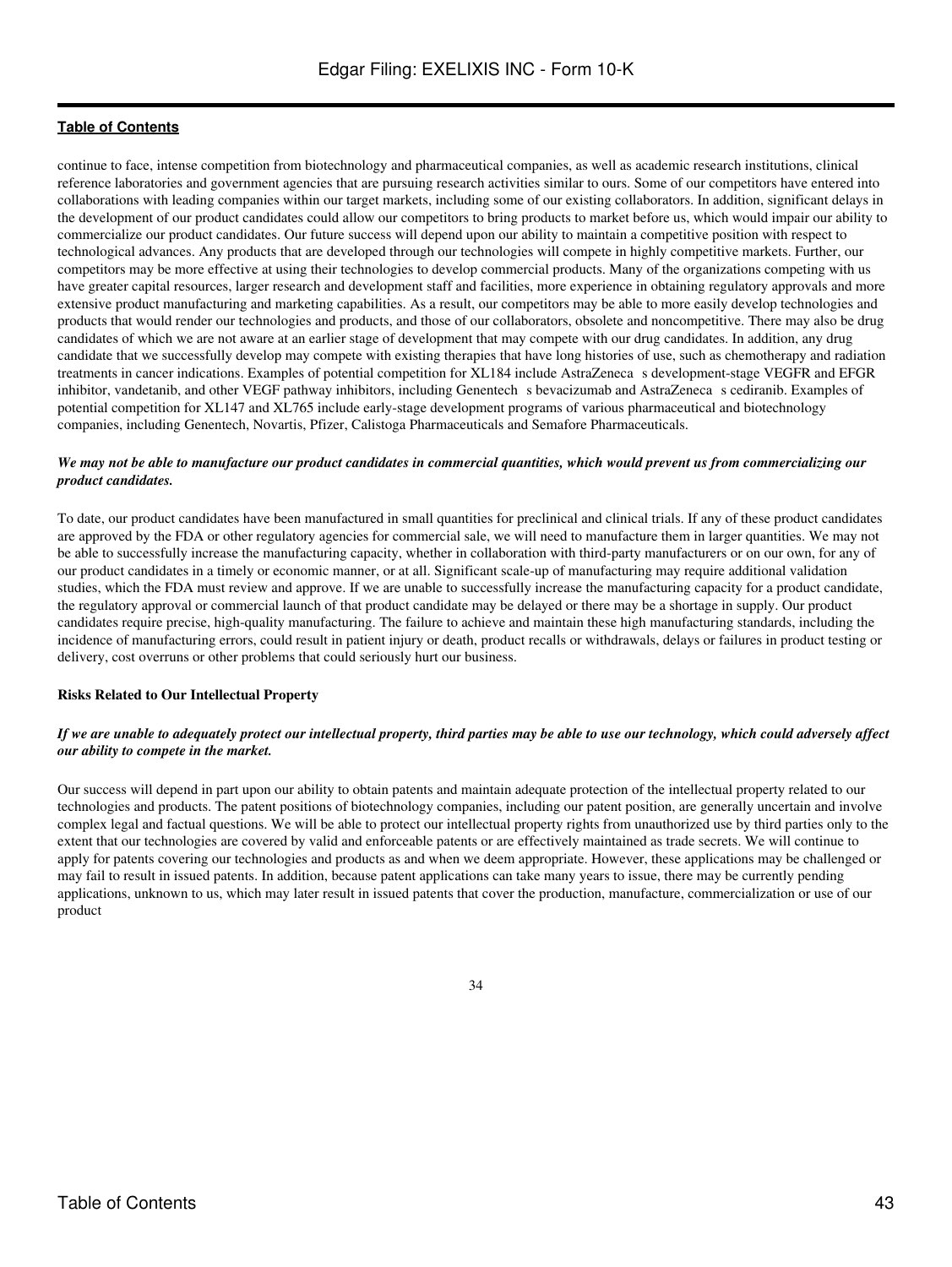candidates. Our existing patents and any future patents we obtain may not be sufficiently broad to prevent others from practicing our technologies or from developing competing products. Furthermore, others may independently develop similar or alternative technologies or design around our patents. In addition, our patents may be challenged or invalidated or may fail to provide us with any competitive advantages, if, for example, others were the first to invent or to file patent applications for these inventions.

The laws of some foreign countries do not protect intellectual property rights to the same extent as the laws of the United States, and many companies have encountered significant problems in protecting and defending such rights in foreign jurisdictions. Many countries, including certain countries in Europe, have compulsory licensing laws under which a patent owner may be compelled to grant licenses to third parties (for example, the patent owner has failed to work the invention in that country or the third party has patented improvements). In addition, many countries limit the enforceability of patents against government agencies or government contractors. In these countries, the patent owner may have limited remedies, which could materially diminish the value of the patent. Compulsory licensing of life-saving drugs is also becoming increasingly popular in developing countries either through direct legislation or international initiatives. Such compulsory licenses could be extended to include some of our product candidates, which could limit our potential revenue opportunities. Moreover, the legal systems of certain countries, particularly certain developing countries, do not favor the aggressive enforcement of patent and other intellectual property protection, which makes it difficult to stop infringement. We rely on trade secret protection for our confidential and proprietary information. We have taken security measures to protect our proprietary information and trade secrets, but these measures may not provide adequate protection. While we seek to protect our proprietary information by entering into confidentiality agreements with employees, collaborators and consultants, we cannot assure you that our proprietary information will not be disclosed, or that we can meaningfully protect our trade secrets. In addition, our competitors may independently develop substantially equivalent proprietary information or may otherwise gain access to our trade secrets.

#### *Litigation or third-party claims of intellectual property infringement could require us to spend substantial time and money and adversely affect our ability to develop and commercialize products.*

Our commercial success depends in part upon our ability to avoid infringing patents and proprietary rights of third parties and not to breach any licenses that we have entered into with regard to our technologies. Other parties have filed, and in the future are likely to file, patent applications covering genes and gene fragments, techniques and methodologies relating to model systems and products and technologies that we have developed or intend to develop. If patents covering technologies required by our operations are issued to others, we may have to obtain licenses from third parties, which may not be available on commercially reasonable terms, or at all, and may require us to pay substantial royalties, grant a cross-license to some of our patents to another patent holder or redesign the formulation of a product candidate so that we do not infringe third-party patents, which may be impossible to obtain or could require substantial time and expense.

Third parties may accuse us of employing their proprietary technology without authorization. In addition, third parties may obtain patents that relate to our technologies and claim that use of such technologies infringes on their patents. Regardless of their merit, such claims could require us to incur substantial costs, including the diversion of management and technical personnel, in defending ourselves against any such claims or enforcing our patents. In the event that a successful claim of infringement is brought against us, we may be required to pay damages and obtain one or more licenses from third parties. We may not be able to obtain these licenses at a reasonable cost, or at all. Defense of any lawsuit or failure to obtain any of these licenses could adversely affect our ability to develop and commercialize products.

## *We may be subject to damages resulting from claims that we, our employees or independent contractors have wrongfully used or disclosed alleged trade secrets of their former employers.*

Many of our employees and independent contractors were previously employed at universities, other biotechnology or pharmaceutical companies, including our competitors or potential competitors. We may be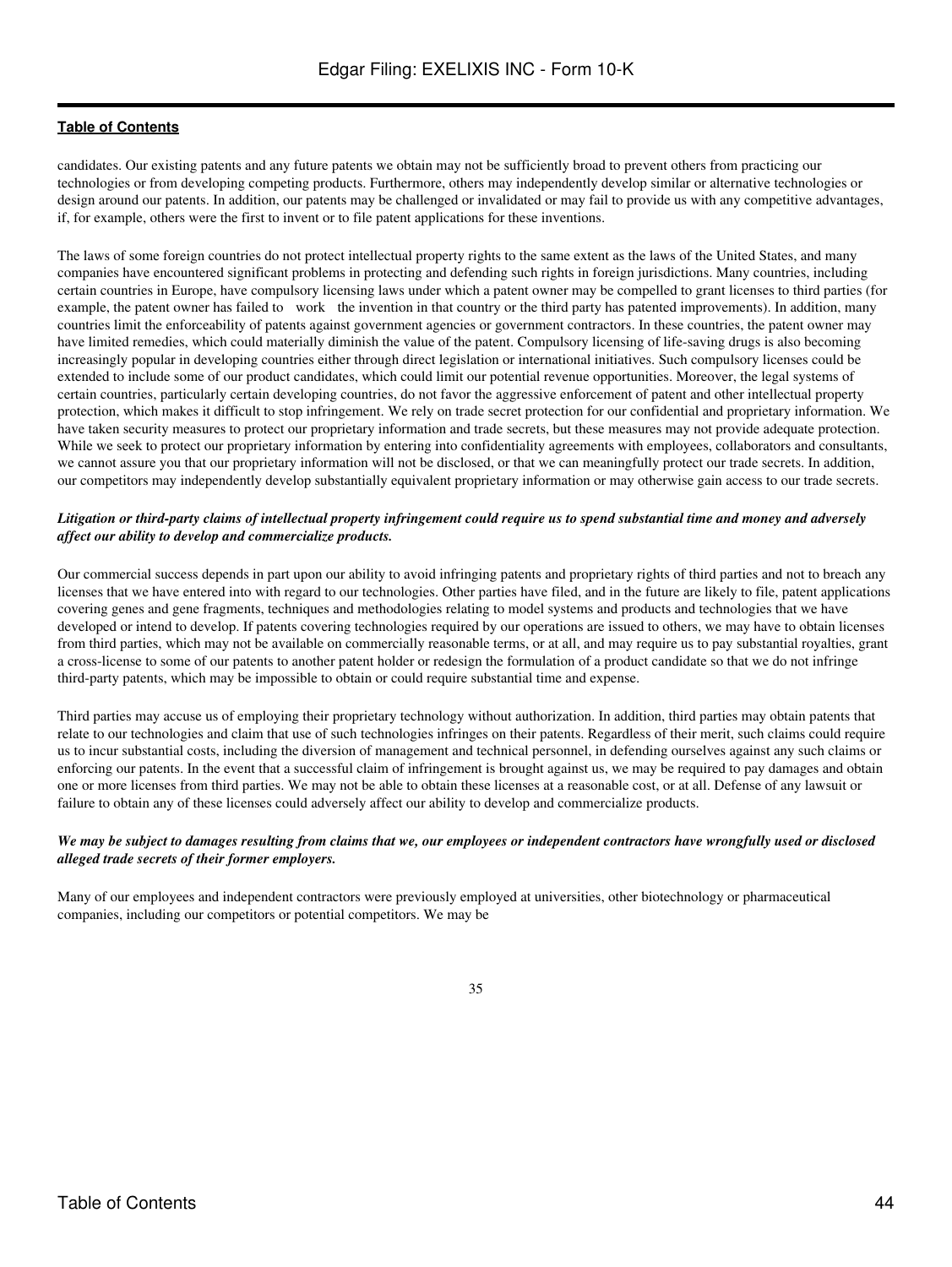subject to claims that these employees, independent contractors or we have inadvertently or otherwise used or disclosed trade secrets or other proprietary information of their former employers. Litigation may be necessary to defend against these claims. Even if we are successful in defending against these claims, litigation could result in substantial costs and divert management s attention. If we fail in defending such claims, in addition to paying money claims, we may lose valuable intellectual property rights or personnel. A loss of key research personnel and/or their work product could hamper or prevent our ability to commercialize certain product candidates, which could severely harm our business.

## **Risks Related to Employees and Location**

#### *The loss of key personnel or the inability to retain and, where necessary, attract additional personnel could impair our ability to expand our operations.*

We are highly dependent upon the principal members of our management and scientific staff, the loss of whose services might adversely impact the achievement of our objectives and the continuation of existing collaborations. Also, we do not currently have sufficient clinical development personnel to fully execute our business plan. Retaining and, where necessary, recruiting qualified clinical and scientific personnel will be critical to support activities related to advancing our clinical and preclinical development programs, and supporting our collaborative arrangements and our internal proprietary research and development efforts. The restructuring of the company that we implemented on March 8, 2010 could have an adverse impact on our ability to retain and recruit qualified personnel. Competition is intense for experienced clinical personnel, and we may be unable to retain or recruit clinical personnel with the expertise or experience necessary to allow us to pursue collaborations, develop our products and core technologies or expand our operations to the extent otherwise possible. Further, all of our employees are employed at will and, therefore, may leave our employment at any time.

#### *Our collaborations with outside scientists may be subject to restriction and change.*

We work with scientific and clinical advisors and collaborators at academic and other institutions that assist us in our research and development efforts. These advisors and collaborators are not our employees and may have other commitments that limit their availability to us. Although these advisors and collaborators generally agree not to do competing work, if a conflict of interest between their work for us and their work for another entity arises, we may lose their services. In such a circumstance, we may lose work performed by them, and our development efforts with respect to the matters on which they were working maybe significantly delayed or otherwise adversely affected. In addition, although our advisors and collaborators sign agreements not to disclose our confidential information, it is possible that valuable proprietary knowledge may become publicly known through them.

#### *Our headquarters are located near known earthquake fault zones, and the occurrence of an earthquake or other disaster could damage our facilities and equipment, which could harm our operations.*

Our headquarters are located in South San Francisco, California, and therefore our facilities are vulnerable to damage from earthquakes. We currently do not carry earthquake insurance. We are also vulnerable to damage from other types of disasters, including fire, floods, power loss, communications failures, terrorism and similar events since any insurance we may maintain may not be adequate to cover our losses. If any disaster were to occur, our ability to operate our business at our facilities could be seriously, or potentially completely, impaired. In addition, the unique nature of our research activities could cause significant delays in our programs and make it difficult for us to recover from a disaster. Accordingly, an earthquake or other disaster could materially and adversely harm our ability to conduct business.

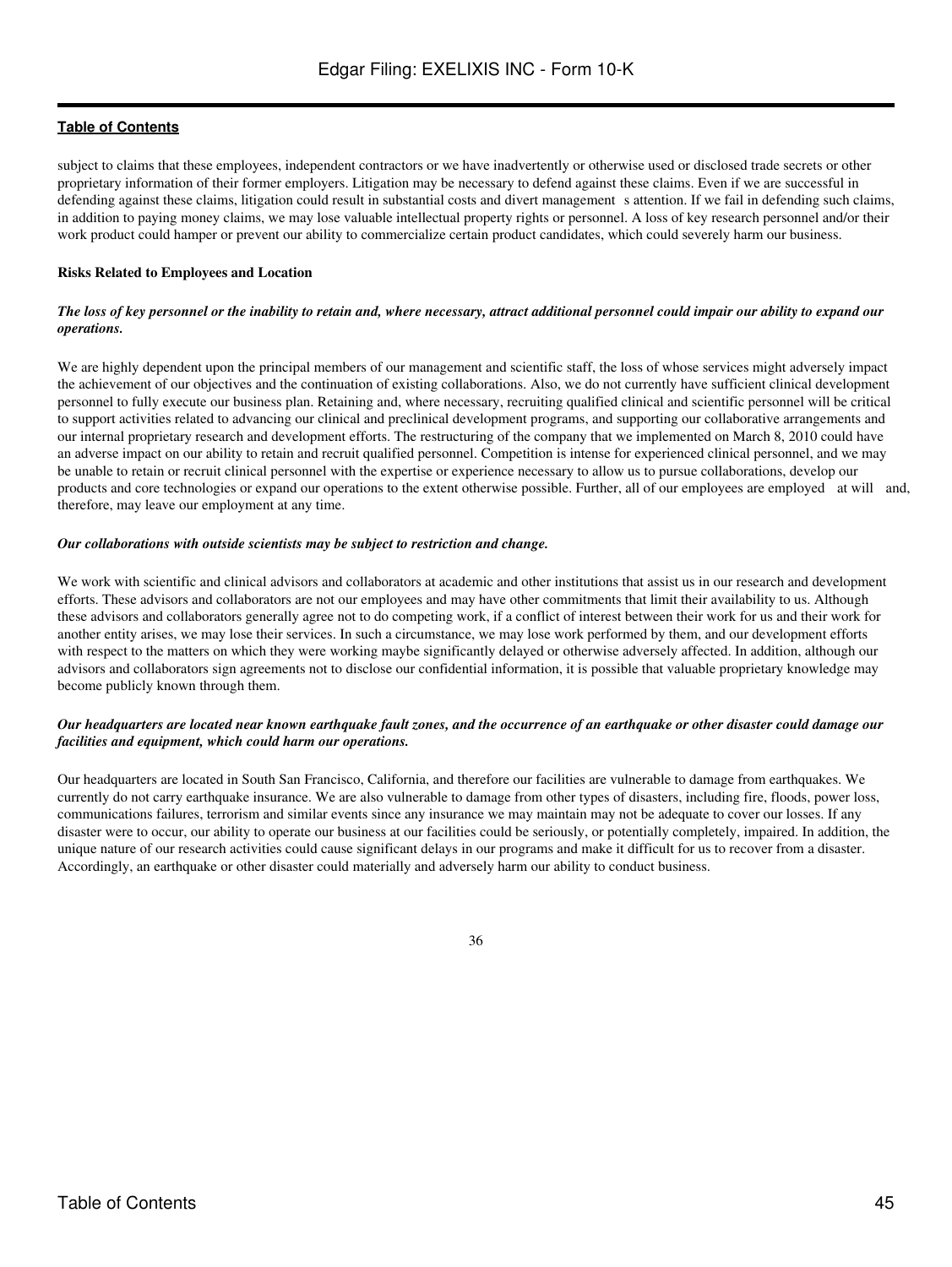#### *Security breaches may disrupt our operations and harm our operating results.*

Our network security and data recovery measures may not be adequate to protect against computer viruses, break-ins, and similar disruptions from unauthorized tampering with our computer systems. The misappropriation, theft, sabotage or any other type of security breach with respect to any of our proprietary and confidential information that is electronically stored, including research or clinical data, could have a material adverse impact on our business, operating results and financial condition. Additionally, any break-in or trespass of our facilities that results in the misappropriation, theft, sabotage or any other type of security breach with respect to our proprietary and confidential information, including research or clinical data, or that results in damage to our research and development equipment and assets could have a material adverse impact on our business, operating results and financial condition.

#### **Risks Related to Environmental and Product Liability**

#### *We use hazardous chemicals and radioactive and biological materials in our business. Any claims relating to improper handling, storage or disposal of these materials could be time consuming and costly.*

Our research and development processes involve the controlled use of hazardous materials, including chemicals and radioactive and biological materials. Our operations produce hazardous waste products. We cannot eliminate the risk of accidental contamination or discharge and any resultant injury from these materials. Federal, state and local laws and regulations govern the use, manufacture, storage, handling and disposal of hazardous materials. We may face liability for any injury or contamination that results from our use or the use by third parties of these materials, and such liability may exceed our insurance coverage and our total assets. Compliance with environmental laws and regulations may be expensive, and current or future environmental regulations may impair our research, development and production efforts.

In addition, our collaborators may use hazardous materials in connection with our collaborative efforts. In the event of a lawsuit or investigation, we could be held responsible for any injury caused to persons or property by exposure to, or release of, these hazardous materials used by these parties. Further, we may be required to indemnify our collaborators against all damages and other liabilities arising out of our development activities or products produced in connection with these collaborations.

#### *We face potential product liability exposure far in excess of our limited insurance coverage.*

We may be held liable if any product we or our collaborators develop causes injury or is found otherwise unsuitable during product testing, manufacturing, marketing or sale. Regardless of merit or eventual outcome, product liability claims could result in decreased demand for our product candidates, injury to our reputation, withdrawal of patients from our clinical trials, substantial monetary awards to trial participants and the inability to commercialize any products that we may develop. These claims might be made directly by consumers, health care providers, pharmaceutical companies or others selling or testing our products. We have obtained limited product liability insurance coverage for our clinical trials in the amount of \$10.0 million per occurrence and \$10.0 million in the aggregate. However, our insurance may not reimburse us or may not be sufficient to reimburse us for expenses or losses we may suffer. Moreover, if insurance coverage becomes more expensive, we may not be able to maintain insurance coverage at a reasonable cost or in sufficient amounts to protect us against losses due to liability. If we obtain marketing approval for any of our product candidates, we intend to expand our insurance coverage to include the sale of commercial products, but we may be unable to obtain commercially reasonable product liability insurance for any products approved for marketing. On occasion, juries have awarded large judgments in class action lawsuits for claims based on drugs that had unanticipated side effects. In addition, the pharmaceutical and biotechnology industries, in general, have been subject to significant medical malpractice litigation. A successful product liability claim or series of claims brought against us could harm our reputation and business and would decrease our cash reserves.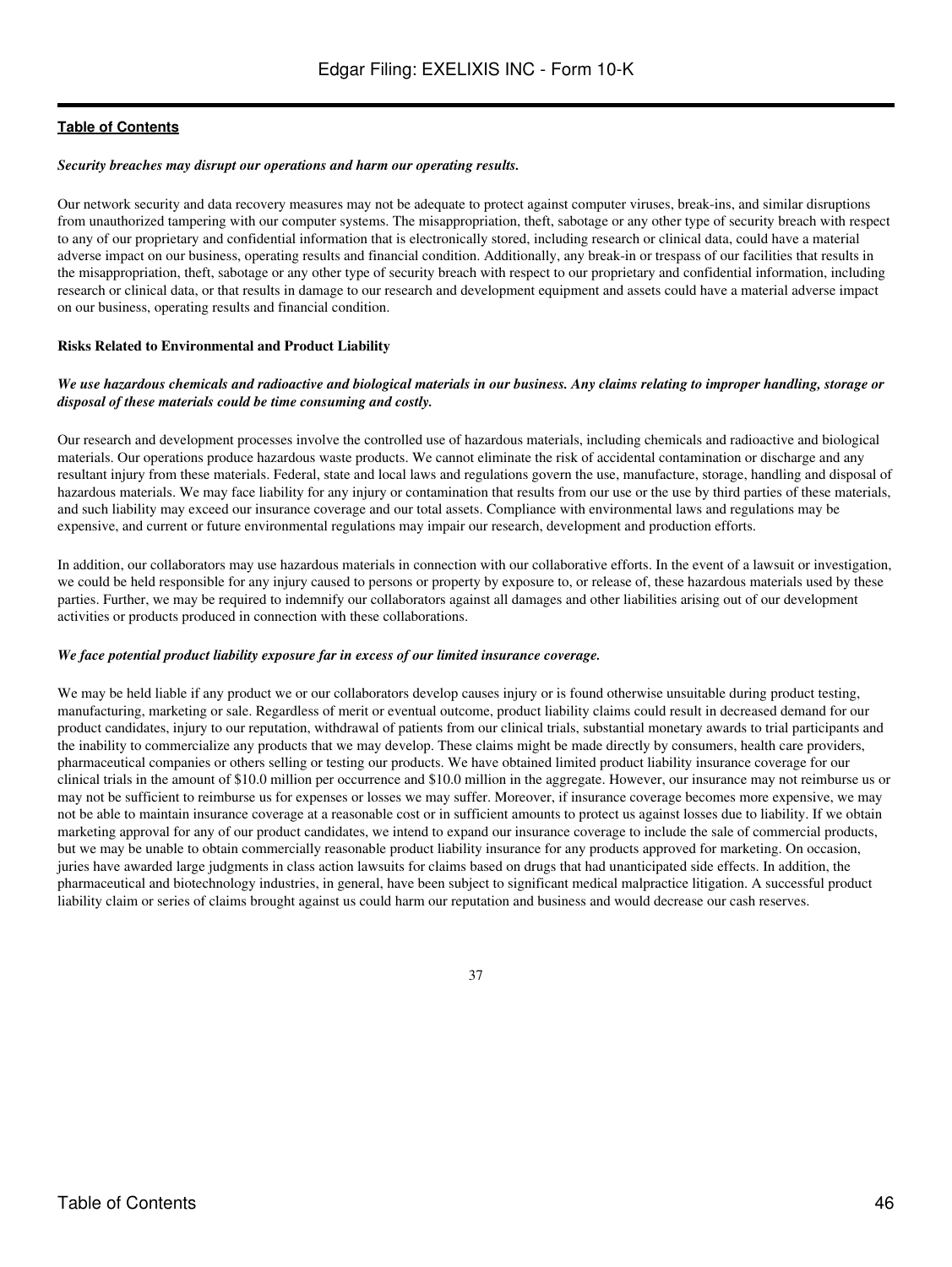#### **Risks Related to Our Common Stock**

*We expect that our quarterly results of operations will fluctuate, and this fluctuation could cause our stock price to decline, causing investor losses.*

Our quarterly operating results have fluctuated in the past and are likely to fluctuate in the future. A number of factors, many of which we cannot control, could subject our operating results to volatility, including:

the scope of our research and development activities;

recognition of upfront licensing or other fees or revenue;

payments of non-refundable upfront or licensing fees, or payment for cost-sharing expenses, to third parties;

acceptance of our technologies and platforms;

the success rate of our efforts leading to milestone payments and royalties;

the introduction of new technologies or products by our competitors;

the timing and willingness of collaborators to further develop or, if approved, commercialize our products;

our ability to enter into new collaborative relationships;

the termination or non-renewal of existing collaborations;

the timing and amount of expenses incurred for clinical development and manufacturing of our product candidates;

adjustments to expenses accrued in prior periods based on management s estimates after the actual level of activity relating to such expenses becomes more certain;

the impairment of acquired goodwill and other assets;

the impact of the restructuring of the company implemented on March 8, 2010; and

general and industry-specific economic conditions that may affect our collaborators research and development expenditures.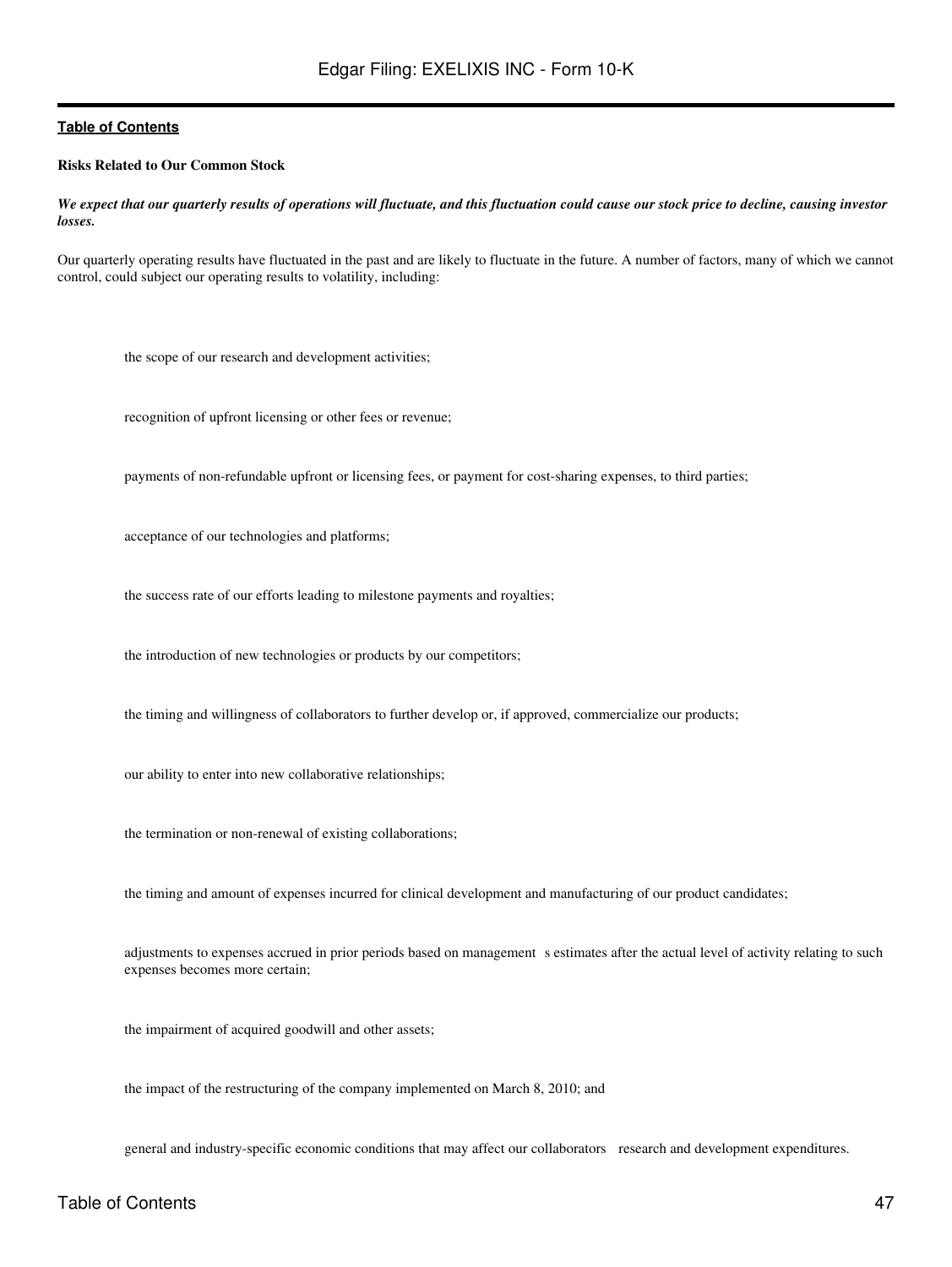# Edgar Filing: EXELIXIS INC - Form 10-K

A large portion of our expenses, including expenses for facilities, equipment and personnel, are relatively fixed in the short term. If our revenues decline or do not grow as anticipated due to the expiration or termination of existing contracts, our failure to obtain new contracts or our inability to meet milestones or because of other factors, we may not be able to correspondingly reduce our operating expenses. Failure to achieve anticipated levels of revenues could therefore significantly harm our operating results for a particular fiscal period.

Due to the possibility of fluctuations in our revenues and expenses, we believe that quarter-to-quarter comparisons of our operating results are not a good indication of our future performance. As a result, in some future quarters, our operating results may not meet the expectations of securities analysts and investors, which could result in a decline in the price of our common stock.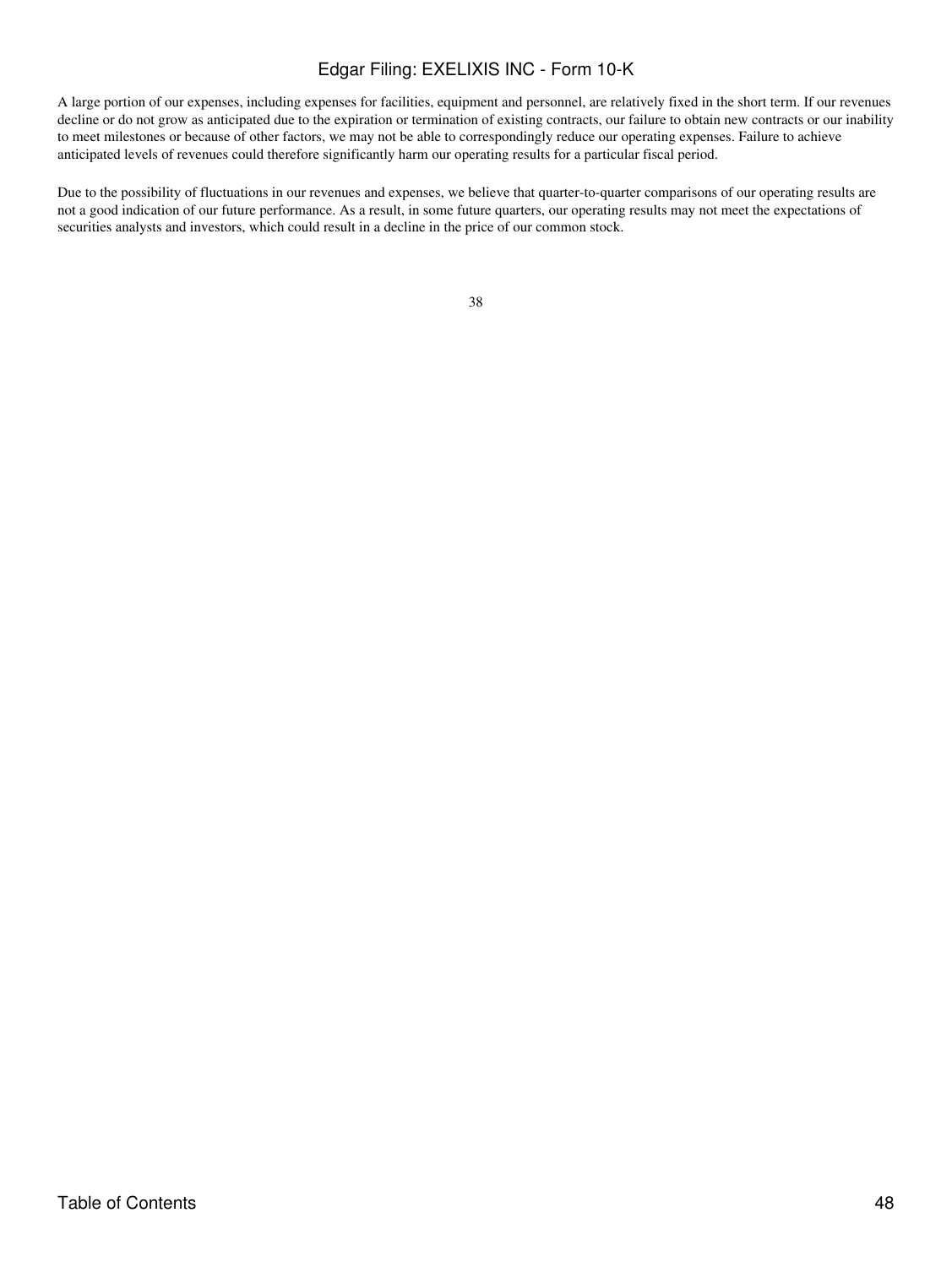#### *Our stock price may be extremely volatile.*

The trading price of our common stock has been highly volatile, and we believe the trading price of our common stock will remain highly volatile and may fluctuate substantially due to factors such as the following, many of which we cannot control:

adverse results or delays in our or our collaborators clinical trials;

announcement of FDA approval or non-approval, or delays in the FDA review process, of our or our collaborators product candidates or those of our competitors or actions taken by regulatory agencies with respect to our, our collaborators or our competitors clinical trials;

the timing of achievement of our clinical, regulatory, partnering and other milestones, such as the commencement of clinical development, the completion of a clinical trial, the filing for regulatory approval or the establishment of collaborative arrangements for one or more of our drug candidates;

actions taken by regulatory agencies with respect to our drug candidates or our clinical trials;

the announcement of new products by us or our competitors;

quarterly variations in our or our competitors results of operations;

developments in our relationships with our collaborators, including the termination or modification of our agreements;

conflicts or litigation with our collaborators;

litigation, including intellectual property infringement and product liability lawsuits, involving us;

failure to achieve operating results projected by securities analysts;

changes in earnings estimates or recommendations by securities analysts;

financing transactions;

developments in the biotechnology or pharmaceutical industry;

sales of large blocks of our common stock or sales of our common stock by our executive officers, directors and significant stockholders;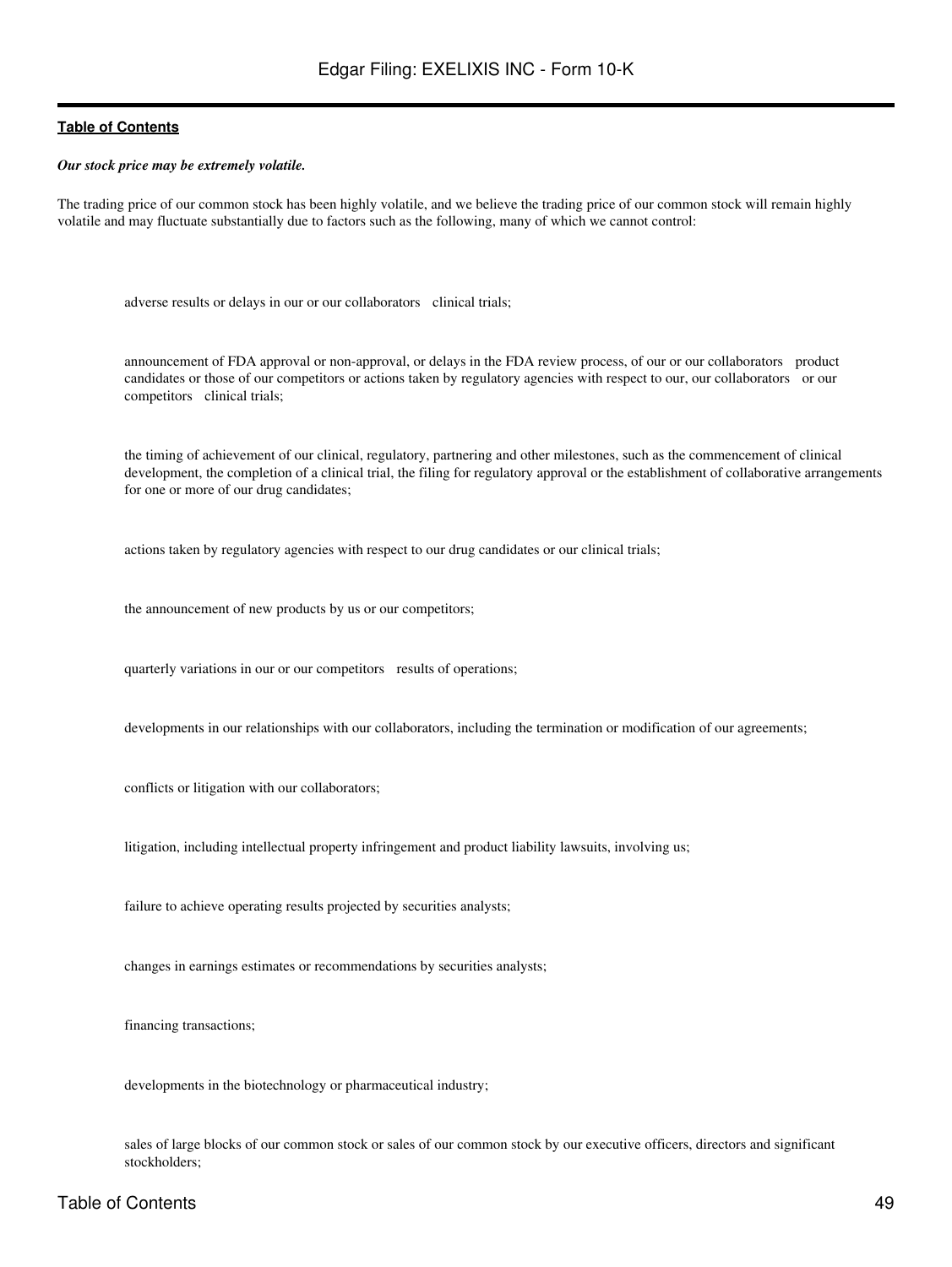# Edgar Filing: EXELIXIS INC - Form 10-K

departures of key personnel or board members;

developments concerning current or future collaborations;

FDA or international regulatory actions;

third-party reimbursement policies;

acquisitions of other companies or technologies;

disposition of any of our subsidiaries, technologies or compounds; and

general market conditions and other factors, including factors unrelated to our operating performance or the operating performance of our competitors.

These factors, as well as general economic, political and market conditions, may materially adversely affect the market price of our common stock. As with the stock of many other public companies, the market price of our common stock has been particularly volatile during the recent period of upheaval in the capital markets and world economy. This excessive volatility may continue for an extended period of time following the filing date of this report.

In the past, following periods of volatility in the market price of a company s securities, securities class action litigation has often been instituted. A securities class action suit against us could result in substantial costs and divert management s attention and resources, which could have a material and adverse effect on our business.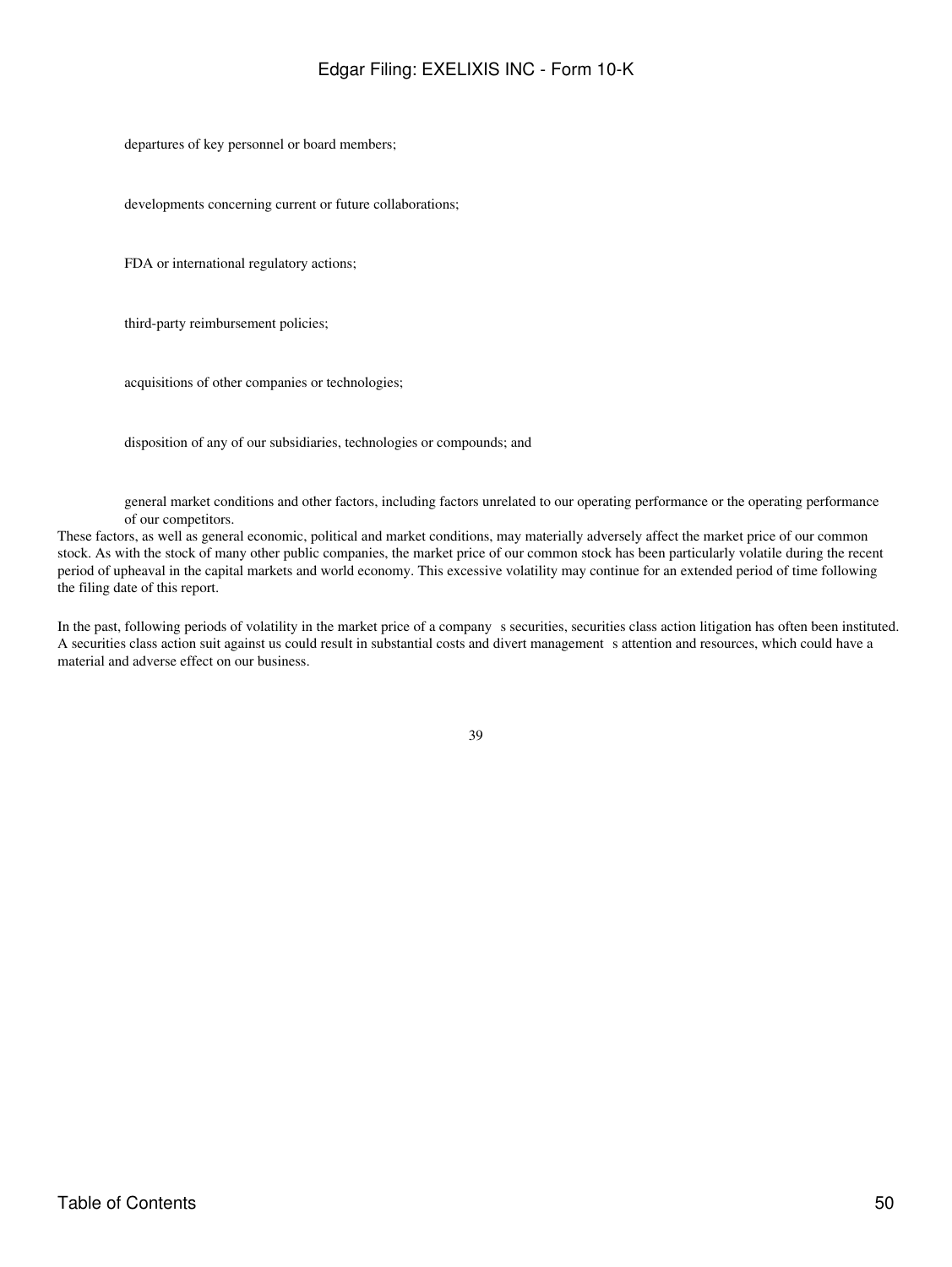#### *We are exposed to risks associated with acquisitions.*

We have made, and may in the future make, acquisitions of, or significant investments in, businesses with complementary products, services and/or technologies. Acquisitions involve numerous risks, including, but not limited to:

difficulties and increased costs in connection with integration of the personnel, operations, technologies and products of acquired companies;

diversion of management s attention from other operational matters;

the potential loss of key employees;

the potential loss of key collaborators;

lack of synergy, or the inability to realize expected synergies, resulting from the acquisition; and

acquired intangible assets becoming impaired as a result of technological advancements or worse-than-expected performance of the acquired company.

Mergers and acquisitions are inherently risky, and the inability to effectively manage these risks could materially and adversely affect our business, financial condition and results of operations.

#### *Future sales of our common stock may depress our stock price.*

If our stockholders sell substantial amounts of our common stock (including shares issued upon the exercise of options and warrants and shares issued under our employee stock purchase plan) in the public market, the market price of our common stock could fall. These sales also might make it more difficult for us to sell equity or equity-related securities in the future at a time and price that we deem appropriate.

#### *Some of our existing stockholders can exert control over us, and their interests could conflict with the best interests of our other stockholders.*

Due to their combined stock holdings, our officers, directors and principal stockholders (stockholders holding more than 5% of our common stock), acting together, may be able to exert significant influence over all matters requiring stockholder approval, including the election of directors and approval of significant corporate transactions. In addition, this concentration of ownership may delay or prevent a change in control of our company, even when a change may be in the best interests of our stockholders. In addition, the interests of these stockholders may not always coincide with our interests as a company or the interests of other stockholders. Accordingly, these stockholders could cause us to enter into transactions or agreements that would not be widely viewed as beneficial.

#### *Anti-takeover provisions in our charter documents and under Delaware law could make an acquisition of us, which may be beneficial to our stockholders, more difficult and may prevent or deter attempts by our stockholders to replace or remove our current management.*

Provisions in our corporate charter and bylaws may discourage, delay or prevent an acquisition of our company, a change in control, or attempts by our stockholders to replace or remove members of our current Board of Directors. Because our Board of Directors is responsible for appointing the members of our management team, these provisions could in turn affect any attempt by our stockholders to replace current members of our management team. These provisions include: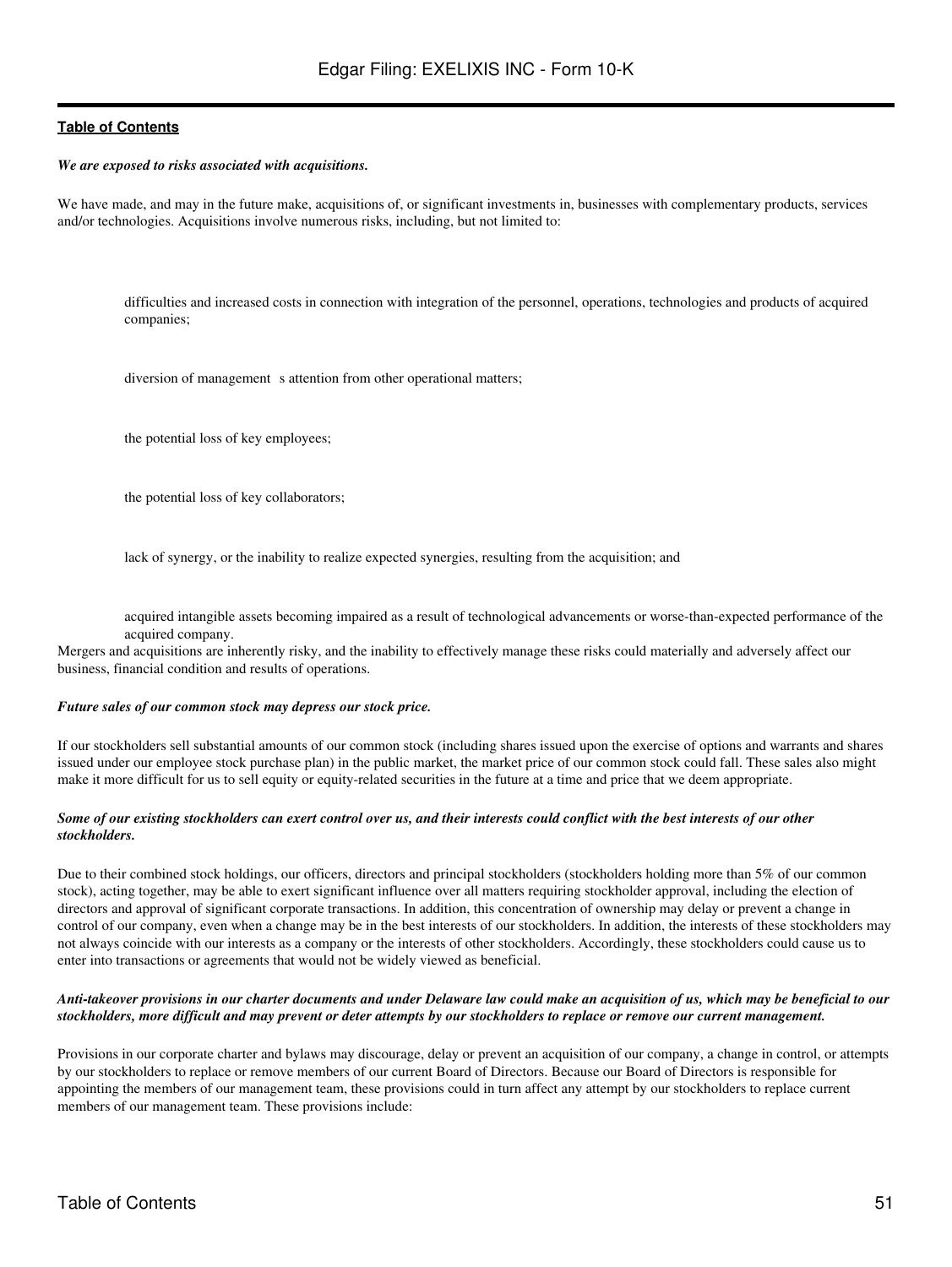# Edgar Filing: EXELIXIS INC - Form 10-K

a classified Board of Directors;

a prohibition on actions by our stockholders by written consent;

the inability of our stockholders to call special meetings of stockholders;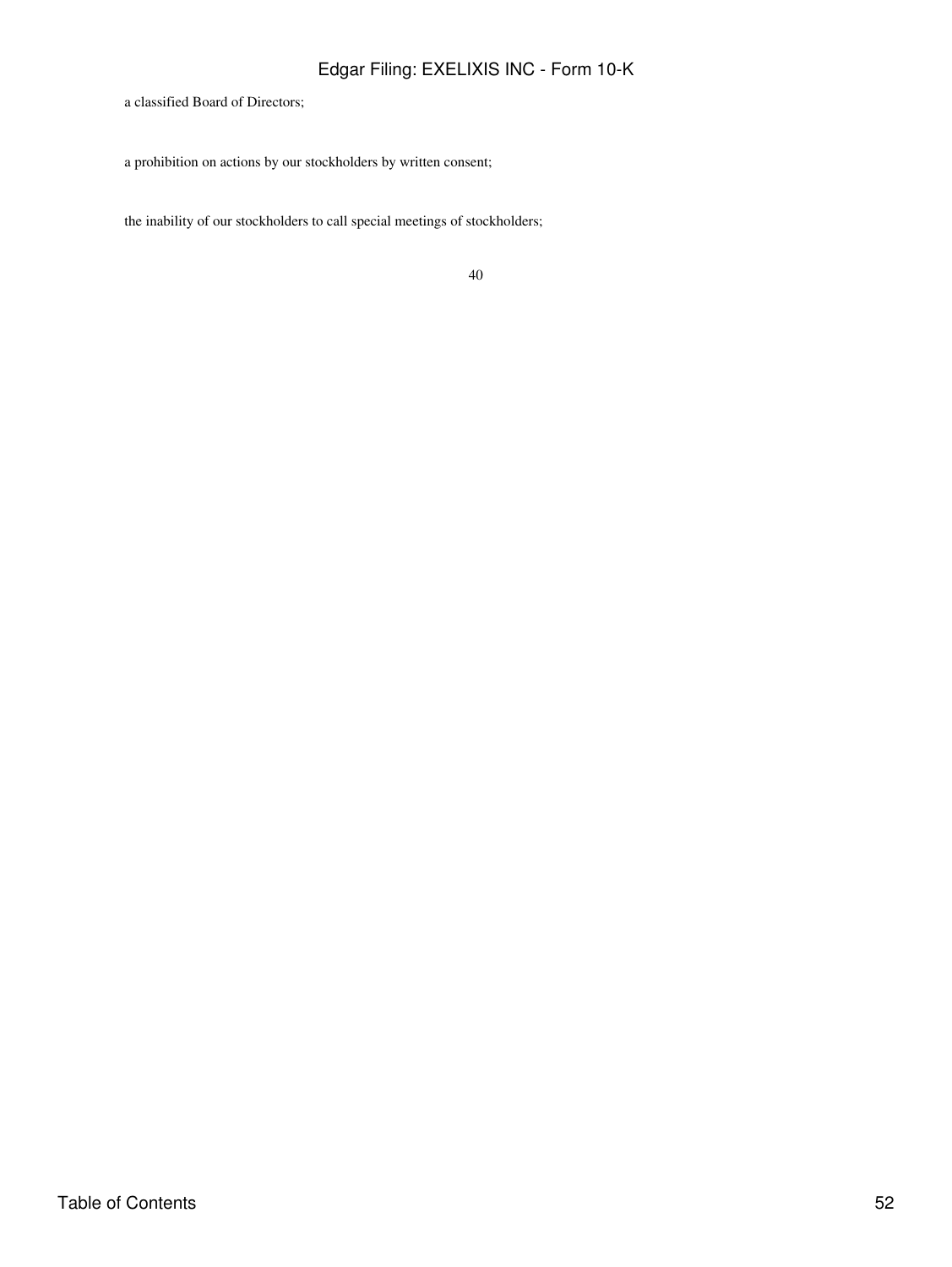the ability of our Board of Directors to issue preferred stock without stockholder approval, which could be used to institute a poison pill that would work to dilute the stock ownership of a potential hostile acquirer, effectively preventing acquisitions that have not been approved by our Board of Directors;

limitations on the removal of directors; and

advance notice requirements for director nominations and stockholder proposals.

Moreover, because we are incorporated in Delaware, we are governed by the provisions of Section 203 of the Delaware General Corporation Law, which prohibits a person who owns in excess of 15% of our outstanding voting stock from merging or combining with us for a period of three years after the date of the transaction in which the person acquired in excess of 15% of our outstanding voting stock, unless the merger or combination is approved in a prescribed manner.

#### **ITEM 1B. UNRESOLVED STAFF COMMENTS**

Not applicable.

#### **ITEM 2. PROPERTIES**

We currently lease an aggregate of 419,097 square feet of office and laboratory facilities. In California, we currently lease 401,098 square feet in our South San Francisco and San Diego locations. The South San Francisco location, which currently is comprised of six buildings totaling 367,773 square feet, is covered by four lease agreements. The first two leases covering three buildings for a total of 179,964 square feet expire in 2017, with two five-year options to extend their respective terms prior to expiration. The third lease covering two buildings for a total of 116,063 square feet expires in 2018. A fourth lease covers a portion of one building in which we occupy 71,746 square feet that commenced in May 2008 and expires in 2015. In our San Diego location, we lease 33,325 square feet under a month-to-month lease, with a nine-month termination notice.

In Portland, Oregon, we lease 14,999 square feet of office and warehouse space. The lease for such space expires in September 2013 but we may terminate the lease in July 2010, July 2011 and July 2012. We also have the option to extend the lease for an additional five years.

In Guilford, Connecticut, we lease 3,000 square feet of office space, under a month-to-month lease, with a six-month termination notice. The lease commenced in January 2008.

We believe that our leased facilities have sufficient space to accommodate our current needs. We are still assessing our ability to vacate and/or sublease certain of our facilities in light of the workforce reduction resulting from the restructuring we implemented on March 8, 2010 and expect to finalize our plans in 2010.

## **ITEM 3. LEGAL PROCEEDINGS**

We are not currently a party to any material legal proceedings. We may from time to time become a party to various legal proceedings arising in the ordinary course of business.

**ITEM 4. RESERVED**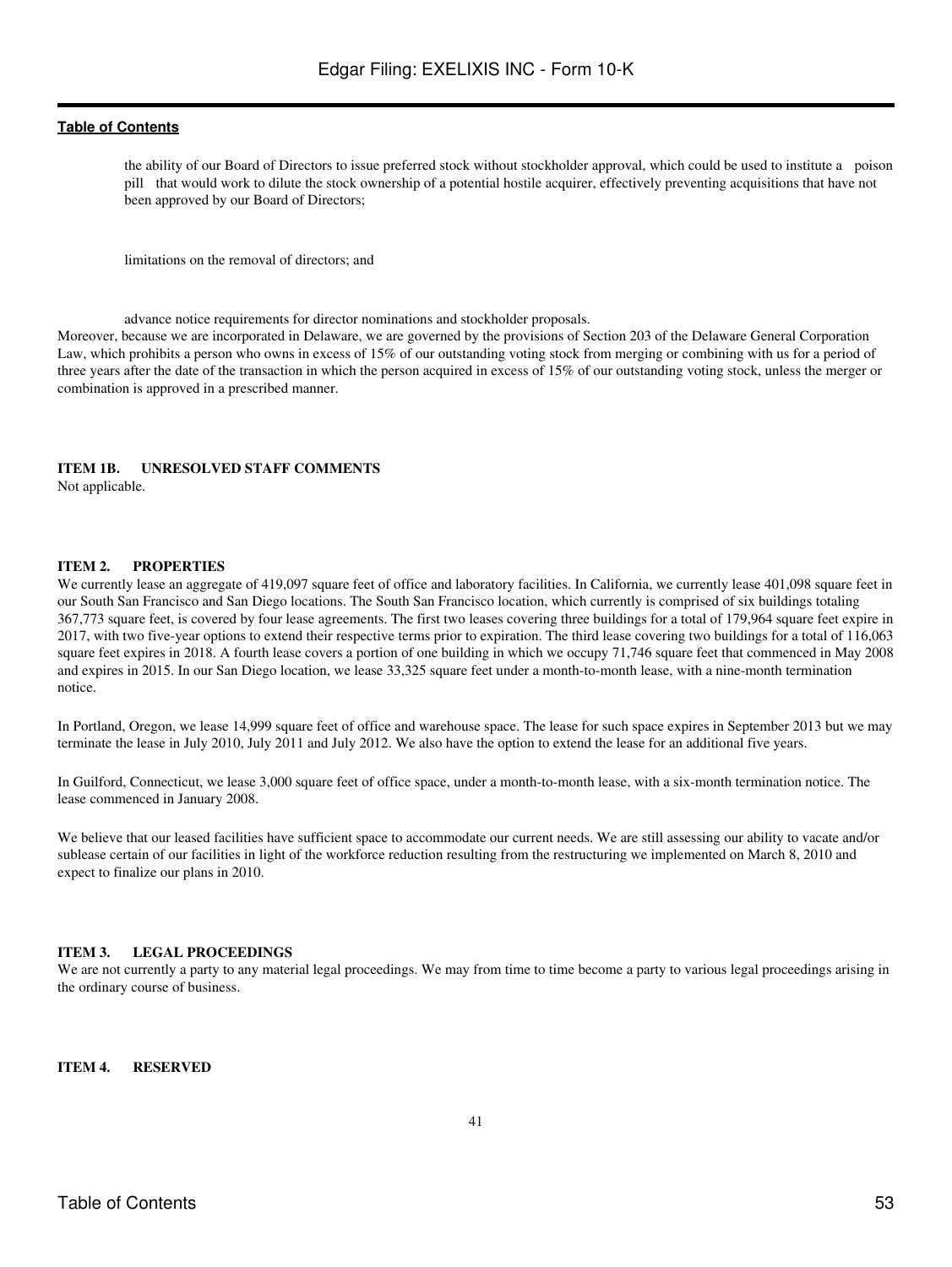## **PART II**

# ITEM 5. MARKET FOR REGISTRANT S COMMON EQUITY, RELATED STOCKHOLDER MATTERS AND ISSUER **PURCHASES OF EQUITY SECURITIES**

Our common stock has traded on the NASDAQ Global Select Market (formerly the NASDAQ National Market) under the symbol EXEL since April 11, 2000. The following table sets forth, for the periods indicated, the high and low intraday sales prices for our common stock as reported by the NASDAQ Global Select Market:

|                                  |        | <b>Common Stock</b> |
|----------------------------------|--------|---------------------|
|                                  |        | Price               |
|                                  | High   | Low                 |
| Quarter ended January 1, 2010    | \$8.00 | \$5.30              |
| Ouarter ended October 2, 2009    | \$7.25 | \$4.25              |
| Quarter ended July 3, 2009       | \$6.10 | \$4.09              |
| Quarter ended April 3, 2009      | \$6.11 | \$4.18              |
| Ouarter ended January 2, 2009    | \$6.30 | \$2.11              |
| Quarter ended September 26, 2008 | \$7.35 | \$4.64              |
| Ouarter ended June 27, 2008      | \$8.15 | \$5.00              |
| Ouarter ended March 28, 2008     | \$8.95 | \$4.81              |
|                                  |        |                     |

On March 5, 2010, the last reported sale price on the NASDAQ Global Select Market for our common stock was \$6.96 per share.

#### **Holders**

As of March 5, 2010, there were approximately 611 stockholders of record of our common stock.

#### **Dividends**

Since inception, we have not paid dividends on our common stock. We currently intend to retain all future earnings, if any, for use in our business and currently do not plan to pay any cash dividends in the foreseeable future. Any future determination to pay dividends will be at the discretion of our Board of Directors.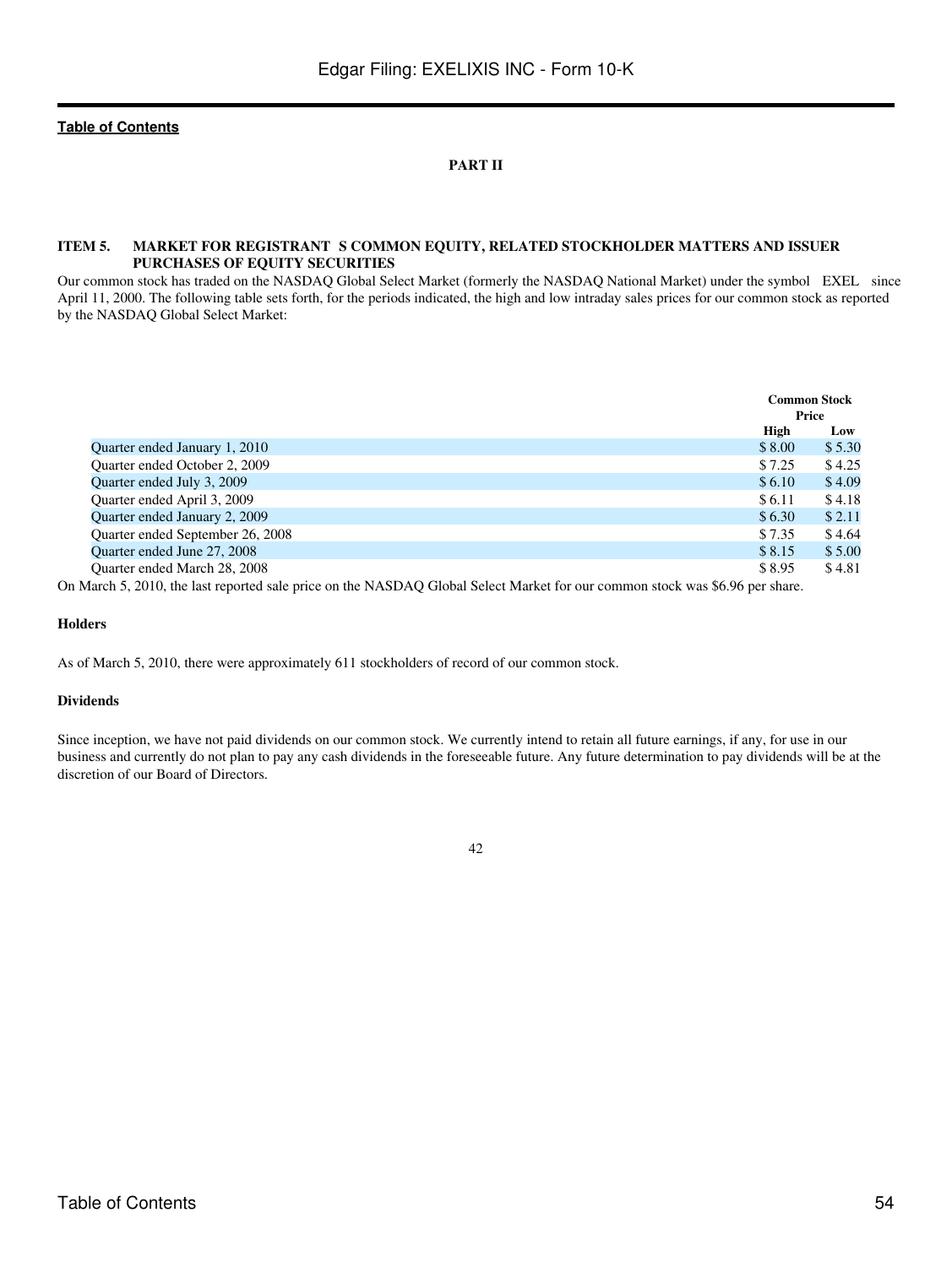## **Performance Graph**

This performance graph shall not be deemed filed for purposes of Section 18 of the Securities Exchange Act of 1934, as amended, or otherwise subject to the liabilities under that Section and shall not be deemed to be incorporated by reference into any filing of the company under the Securities Act of 1933, as amended.

The following graph compares, for the five year period ended December 31, 2009, the cumulative total stockholder return for our common stock, the NASDAQ Stock Market (U.S. companies) Index, or the NASDAQ Market Index, and the NASDAQ Biotech Index. The graph assumes that \$100 was invested on December 31, 2004 in each of the common stock of the company, the NASDAQ Market Index and the NASDAQ Biotech Index and assumes reinvestment of any dividends. The stock price performance on the following graph is not necessarily indicative of future stock price performance.

|                             | 12/31/04 | 03/31/05 | 06/30/05 | 09/30/05 | 12/31/05 | 03/31/06 | 06/30/06 |
|-----------------------------|----------|----------|----------|----------|----------|----------|----------|
| Exelixis, Inc.              | 100      | 71       | 78       | 81       | 99       | 126      | 106      |
| <b>NASDAQ Market Index</b>  | 100      | 92       | 95       | 99       | 101      | 108      | 100      |
| <b>NASDAQ Biotech Index</b> | 100      | 85       | 90       | 102      | 103      | 109      | 97       |
|                             |          |          |          |          |          |          |          |
|                             | 09/30/06 | 12/31/06 | 03/31/07 | 06/30/07 | 09/30/07 | 12/31/07 | 03/31/08 |
| Exelixis, Inc.              | 92       | 95       | 105      | 127      | 111      | 91       | 71       |
| NASDAQ Market Index         | 104      | 111      | 111      | 120      | 124      | 123      | 104      |
| <b>NASDAQ Biotech Index</b> | 98       | 104      | 101      | 104      | 111      | 110      | 100      |
|                             |          |          |          |          |          |          |          |
|                             | 06/30/08 | 09/30/08 | 12/31/08 | 03/31/09 | 06/30/09 | 09/30/09 | 12/31/09 |
| Exelixis, Inc.              | 53       | 66       | 55       | 51       | 50       | 63       | 78       |
| <b>NASDAQ Market Index</b>  | 106      | 100      | 75       | 75       | 83       | 94       | 104      |
| <b>NASDAO</b> Biotech Index | 103      | 112      | 97       | 87       | 94       | 106      | 110      |

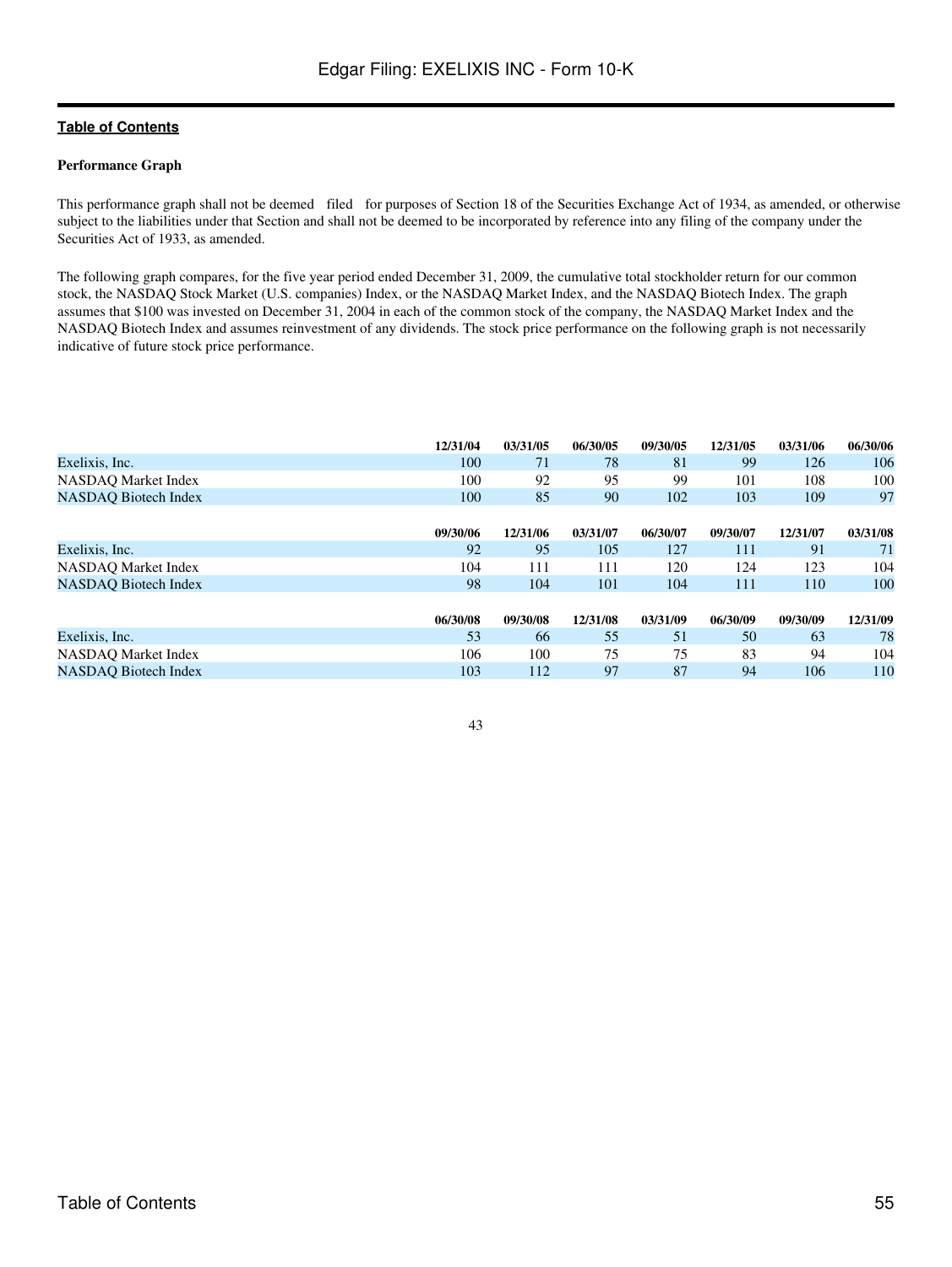## **ITEM 6. SELECTED FINANCIAL DATA**

The following selected consolidated financial information has been derived from our audited consolidated financial statements. The financial information as of December 31, 2009 and 2008 and for each of the three years in the period ended December 31, 2009 are derived from audited consolidated financial statements included elsewhere in this Annual Report on Form 10-K. The following Selected Financial Data should be read in conjunction with Item 7. Management s Discussion and Analysis of Financial Condition and Results of Operations and Item 8. Financial Statements and Supplementary Data included elsewhere in this Annual Report on Form 10-K. The historical results are not necessarily indicative of the results of operations to be expected in the future.

|                                                                       | 2009                                  | <b>Year Ended December 31,</b><br>2008 | 2005            |                        |              |
|-----------------------------------------------------------------------|---------------------------------------|----------------------------------------|-----------------|------------------------|--------------|
|                                                                       | (In thousands, except per share data) |                                        |                 |                        |              |
| <b>Consolidated Statement of Operations Data:</b>                     |                                       |                                        |                 |                        |              |
| Total revenues                                                        | \$151,759                             | \$117,859                              | \$113,470       | 98,670<br>$\mathbb{S}$ | \$75,961     |
| Operating expenses:                                                   |                                       |                                        |                 |                        |              |
| Research and development(1)                                           | 234,702                               | 257,390                                | 225,375         | 185,481                | 141,135      |
| General and administrative(2)                                         | 34.382                                | 36,892                                 | 44,940          | 39,123                 | 27,731       |
| Collaboration cost sharing                                            | 4,582                                 |                                        |                 |                        |              |
| Amortization of intangible assets                                     |                                       |                                        | 202             | 820                    | 1,086        |
| Restructuring charge                                                  |                                       | 2,890                                  |                 |                        |              |
| Total operating expenses                                              | 273,666                               | 297,172                                | 270,517         | 225,424                | 169,952      |
| Loss from operations                                                  | (121,907)                             | (179,313)                              | (157, 047)      | (126, 754)             | (93,991)     |
| Total other income (expense)(3)                                       | (18,936)                              | 3,743                                  | 46,025          | 3,565                  | (819)        |
| Consolidated loss before taxes                                        | (140, 843)                            | (175,570)                              | (111, 022)      | (123, 189)             | (94, 810)    |
| Tax benefit                                                           | 1,286                                 |                                        |                 |                        |              |
|                                                                       |                                       |                                        |                 |                        |              |
| Consolidated net loss                                                 | (139, 557)                            | (175,570)                              | (111, 022)      | (123, 189)             | (94, 810)    |
| Loss attributable to noncontrolling interest                          | 4,337                                 | 12,716                                 | 24,641          | 21,697                 | 10,406       |
| Net loss attributable to Exelixis, Inc.                               | \$(135,220)                           | \$(162, 854)                           | (86, 381)<br>\$ | \$(101, 492)           | \$ (84,404)  |
| Net loss per share, basic and diluted, attributable to Exelixis, Inc. | (1.26)<br>\$                          | $\mathbb{S}$<br>(1.54)                 | (0.87)<br>\$    | \$<br>(1.17)           | \$<br>(1.07) |
| Shares used in computing basic and diluted net loss per share         | 107,073                               | 105,498                                | 99,147          | 86,602                 | 78,810       |

(1) Amounts for 2009, 2008 and 2007 include \$15.7 million, \$14.8 million and \$11.6 million in employee stock-based compensation, respectively.

(2) Amounts for 2009, 2008 and 2007 include \$7.1 million, \$8.1 million and \$7.3 million in employee stock-based compensation, respectively.

(3) In June 2009 we recorded a \$9.8 million loss upon deconsolidation of Symphony Evolution, Inc. as a result of the expiration of our purchase option. In November 2009, our credit facility with Deerfield Private Design Fund, L.P., Deerfield Private Design International, L.P., Deerfield Partners, L.P. and Deerfield International Limited (collectively, the Deerfield Entities) expired. We recognized as interest expense, an accelerated closing fee for Deerfield of \$2.7 million and expensed the remaining \$2.5 million relating to outstanding warrants. In addition, in September 2007, we sold our plant trait business and, as a result, we recognized a gain of \$18.8 million in other income. In 2008 we received an additional \$4.5 million of contingent consideration for development of an additional asset which was recognized as additional gain in other income. In the second quarter of 2009, we signed an amendment to this arrangement for which we received \$1.8 million in July 2009 and recognized as additional gain on the sale of the business. In November 2009 we received an additional \$0.4 million for the purchase of leasehold improvements and recognized an additional net gain on the sale of the business of approximately \$0.3 million. In November 2007, we sold 80.1% of our German subsidiary, Artemis Pharmaceuticals GmbH, and recognized a gain of \$18.1 million in other income. In 2008, we recognized an additional \$0.1 million gain from with a purchase price adjustment associated with this transaction.

|                                         |      | <b>Year Ended December 31,</b> |  |  |  |  |  |
|-----------------------------------------|------|--------------------------------|--|--|--|--|--|
|                                         | 2009 | 2006<br>2008<br>2007           |  |  |  |  |  |
|                                         |      | (In thousands)                 |  |  |  |  |  |
| <b>Consolidated Balance Sheet Data:</b> |      |                                |  |  |  |  |  |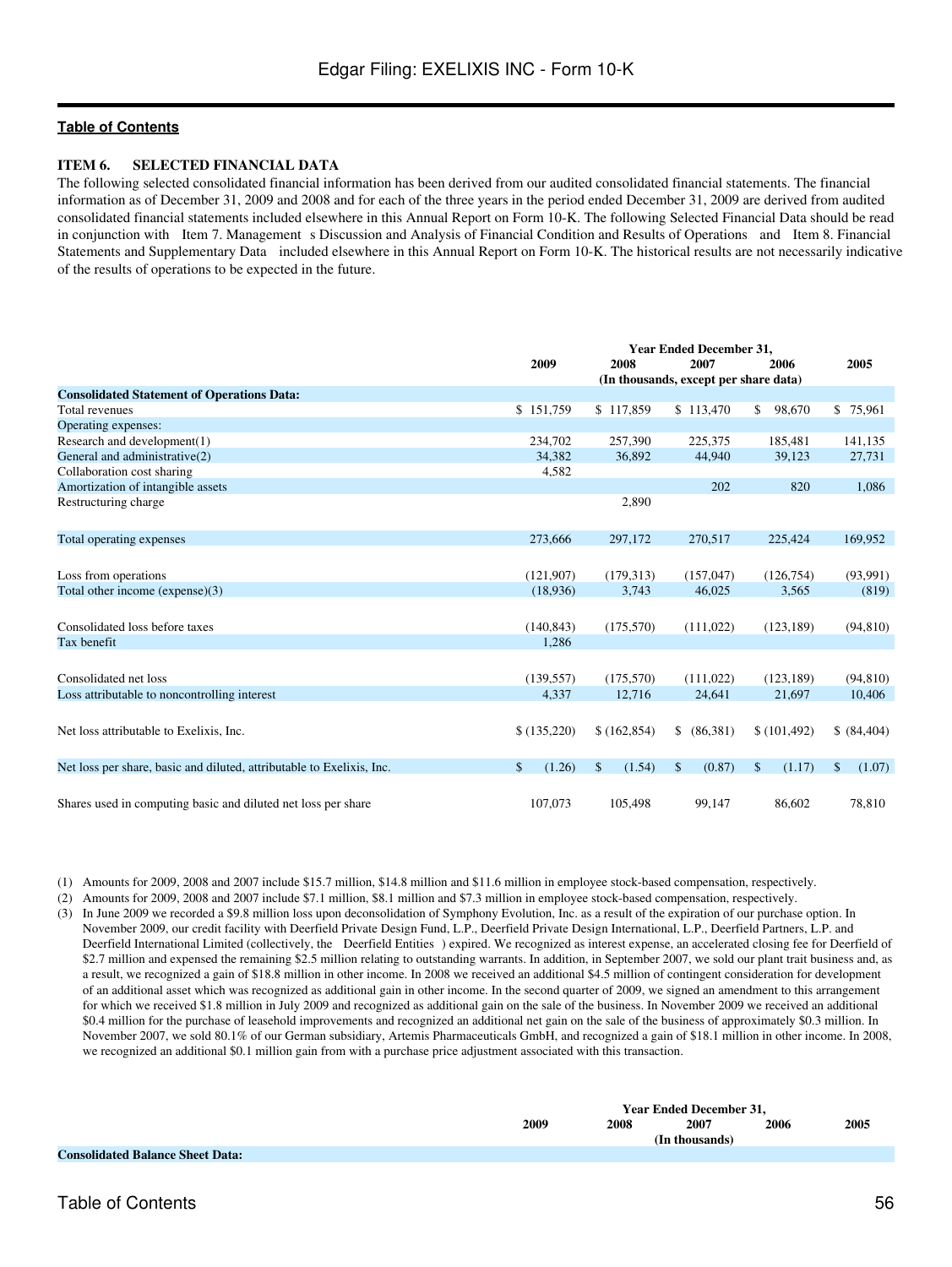# Edgar Filing: EXELIXIS INC - Form 10-K

Cash and cash equivalents, marketable securities, investments held by Symphony

| Evolution, Inc. and restricted cash and investments (1) | 220.993     | \$284,185 | \$299,530 | \$263.180 | \$210,499  |
|---------------------------------------------------------|-------------|-----------|-----------|-----------|------------|
| Working capital                                         | 22,882      | 82,028    | 150,898   | 150.814   | 86.463     |
| Total assets                                            | 343.410     | 401,622   | 412,120   | 395.417   | 332.712    |
| Long-term obligations, less current portion             | 57.688      | 97.339    | 130.671   | 128,565   | 121.333    |
| Accumulated deficit                                     | (1.089.724) | (954.504) | (791.650) | (705.269) | (603, 777) |
| Total stockholders<br>(deficit) equity                  | (163, 725)  | (56.261)  | 85.511    | 90.611    | 57,295     |
|                                                         |             |           |           |           |            |

(1) Amounts for the fiscal year ended December 31, 2009 include \$0.0 in investments held Symphony Evolution, Inc.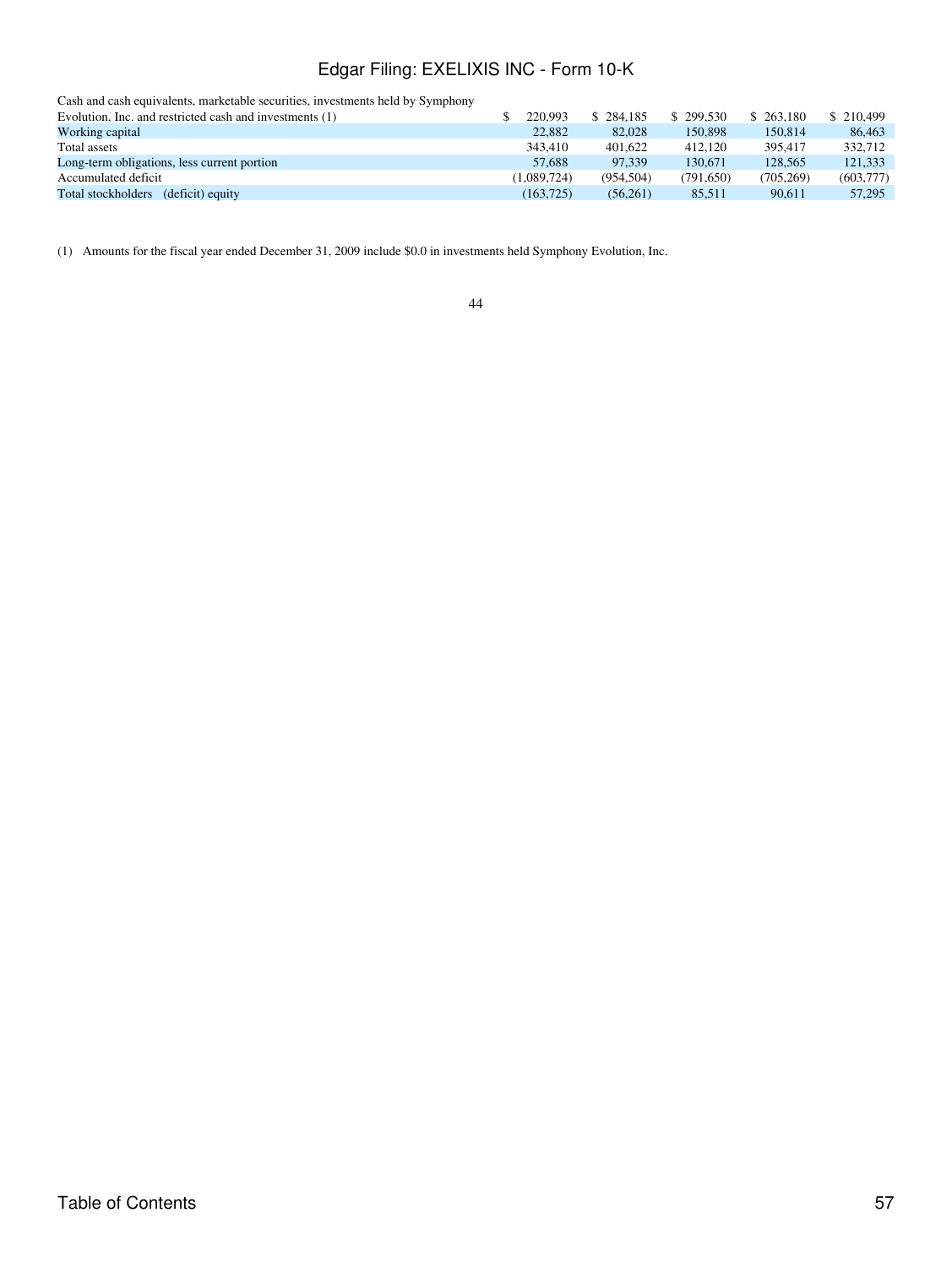ITEM 7. MANAGEMENT S DISCUSSION AND ANALYSIS OF FINANCIAL CONDITION AND RESULTS OF OPERATIONS Some of the statements under the captions Risk Factors, Management s Discussion and Analysis of Financial Condition and Results of *Operations and Business and elsewhere in this Annual Report on Form 10-K are forward-looking statements. These statements are based on our current expectations, assumptions, estimates and projections about our business and our industry and involve known and unknown risks, uncertainties and other factors that may cause our company s or our industry s results, levels of activity, performance or achievements to be materially different from any future results, levels of activity, performance or achievements expressed or implied in, or contemplated by, the forward-looking statements. Words such as believe, anticipate, expect, intend, plan, assuming, goal, objective, will, may should, would, could, estimate, predict, potential, continue, encouraging or the negative of such terms or other similar expressions identify forward-looking statements. Our actual results and the timing of events may differ significantly from the results discussed in the forward-looking statements. Factors that might cause such a difference include those discussed in Item 1A. Risk Factors as well as those discussed elsewhere in this Annual Report on Form 10-K. These and many other factors could affect our future financial and operating results. We undertake no obligation to update any forward-looking statement to reflect events after the date of this report.*

#### **Overview**

We are committed to discovering, developing and commercializing innovative therapies for the treatment of cancer and other serious diseases. Through our integrated drug discovery and development activities, we are building a portfolio of novel compounds that we believe have the potential to be high-quality, differentiated pharmaceutical products that can make a meaningful difference in the lives of patients. The majority of our programs focus on discovery and development of small molecule drugs for cancer.

We have devoted significant resources to build a leading discovery platform that has enabled us to efficiently and rapidly identify highly qualified drug candidates that meet our extensive development criteria. Our goal has been to generate a diverse and deep pipeline while focusing our resources on those drug candidates that we believe have the highest therapeutic and commercial potential. The rapid development of three of those drug candidates is a primary focus of the company.

XL184, our most advanced drug candidate, inhibits MET, VEGFR2 and RET, proteins that are key drivers of tumor growth and/or vascularization. XL184 is the most advanced inhibitor of MET in clinical development and is being evaluated in a broad development program in collaboration with Bristol-Myers Squibb Company. We currently are conducting the majority of the development activity for XL184, and our collaboration agreement provides for the sharing of development costs. A global phase 3 registration trial of XL184 as a potential treatment for medullary thyroid cancer is currently enrolling. Assuming positive results from this registration trial, we currently expect to submit a new drug application, or NDA, for XL184 as a treatment for medullary thyroid cancer in the United States in the second half of 2011. In addition, comprehensive phase 2 clinical trials of XL184 in glioblastoma, non-small cell lung cancer and other solid tumor indications are ongoing. We are currently planning to initiate a phase 3 registration trial of XL184 as a potential treatment for recurrent glioblastoma by the end of 2010, assuming a positive outcome of the ongoing phase 2 clinical evaluation in this indication.

We are also actively pursuing the development of XL147 and XL765, leading inhibitors of phosphoinositide-3 kinase, or PI3K, that we out-licensed to sanofi-aventis in 2009. XL147 is a selective inhibitor of PI3K while XL765 is a dual inhibitor of PI3K and mTOR. Sanofi-aventis is responsible for funding all development activities with respect to XL147 and XL765, including our activities. We currently are conducting the majority of the clinical trials for these compounds. XL147 and XL765 are currently being evaluated in a series of phase 1b/2 clinical trials for a variety of solid tumor indications and a broad phase 2 clinical trial program that commenced in early 2010.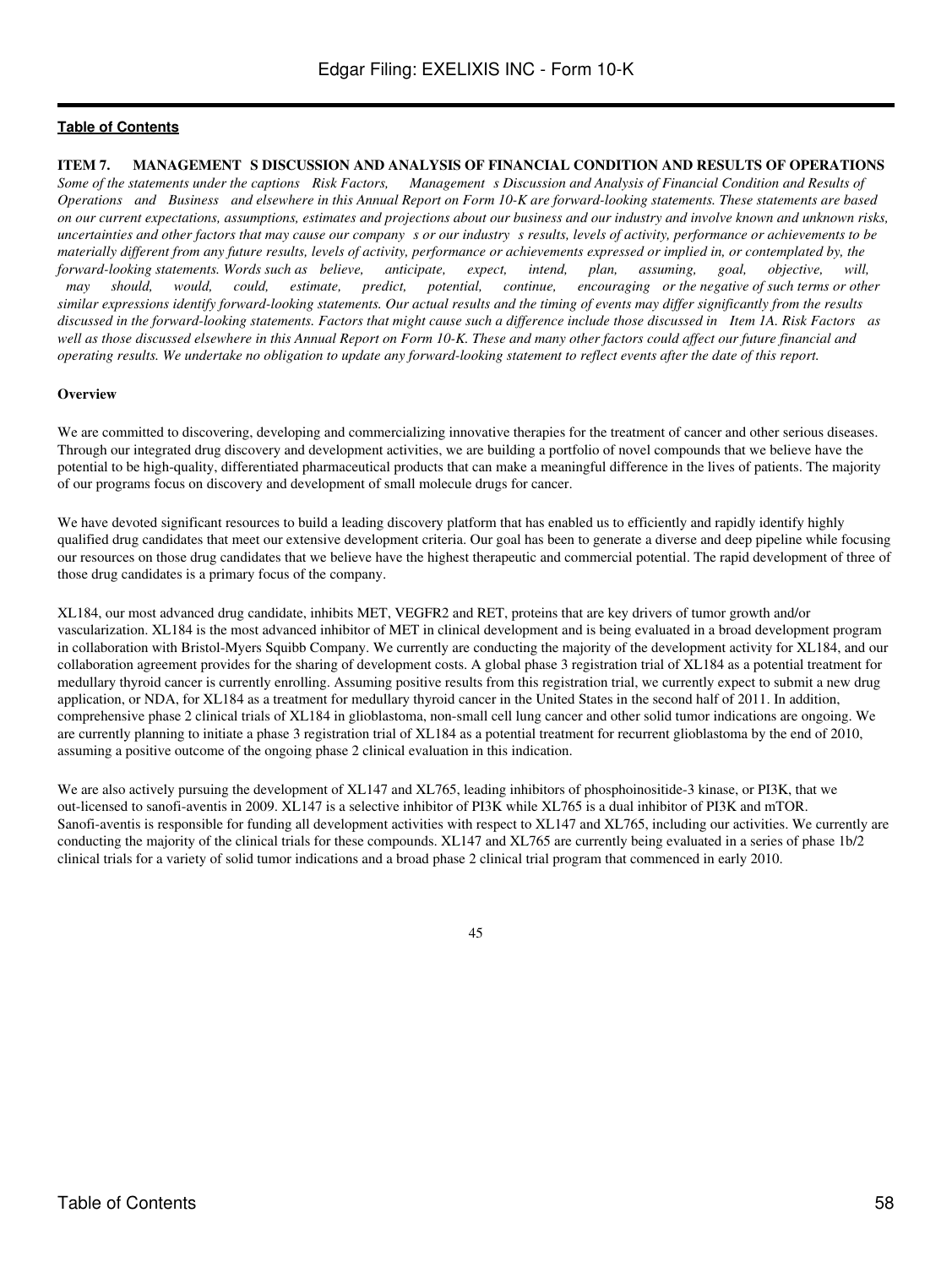We also have several earlier novel drug candidates in clinical development for the treatment of cancer, and preclinical programs for cancer, metabolic disease and inflammation.

Based on the strength of our expertise in biology, drug discovery and development, we have established collaborations with leading pharmaceutical and biotechnology companies, including Bristol-Myers Squibb, sanofi-aventis, Genentech, Boehringer Ingelheim GmbH and GlaxoSmithKline, that allow us to retain economic participation in compounds and support additional development of our pipeline. Our collaborations generally fall into one of two categories: collaborations in which we co-develop compounds with a partner, share development costs and profits from commercialization and may have the right to co-promote products in the United States, and collaborations in which we out-license compounds to a partner for further development and commercialization, have no further unreimbursed cost obligations and are entitled to receive milestones and royalties or a share of profits from commercialization. Under either form of collaboration, we may also be entitled to license fees, research funding and milestone payments from research results and subsequent product development activities.

#### **Our Strategy**

Our business strategy is to leverage our biological expertise and integrated research and development capabilities to generate a pipeline of development compounds with significant therapeutic and commercial potential for the treatment of cancer and potentially other serious diseases.

Our strategy consists of three principal elements:

Focus on lead clinical compounds We are focusing our development efforts on XL184, XL147 and XL765. These drug candidates are the most advanced in our pipeline and we believe that they have the greatest near-term therapeutic and commercial potential. As a result, we are dedicating the majority of our resources to aggressively advance these drug candidates through development toward commercialization.

Partner compounds We continue to pursue new collaborations with leading pharmaceutical and biotechnology companies for the development and ultimate commercialization of some of our preclinical and clinical compounds, particularly those drug candidates for which we believe that the capabilities and resources of a partner can accelerate development and help to fully realize their therapeutic and commercial potential. Collaborations also provide us with a means of shifting all or a portion of the development costs related to such drug candidates and provide financial resources that we can apply to fund our share of the development of our lead clinical compounds and other areas of our pipeline. Our goal is to significantly increase the portion of our development expenses that are reimbursed by partners while maintaining financial upside from potential downstream milestones and royalties if these drug candidates were to be marketed in the future.

Control costs We are committed to managing our costs, and we continually analyze our expenses to ensure they are not disproportionate to our cash resources. We are selective with respect to funding our clinical development programs and have established definitive go/no-go criteria to ensure that we commit our resources only to those programs that we believe have the greatest commercial and therapeutic potential. We also retain the right to opt-out of the development of certain drug candidates that we are currently co-developing with partners.

As a consequence of our strategy of focusing our resources on our most advanced clinical compounds and controlling costs, on March 8, 2010 we implemented a restructuring of the company that resulted in a reduction of our workforce by approximately 40%, or 270 employees. While we will continue to maintain an integrated research and development organization, the reduction in our workforce was weighted towards our drug discovery group. We have maintained capabilities in all aspects of drug discovery and expect to continue to generate novel investigational new drug application-, or IND-, ready compounds, although fewer on a yearly basis for the foreseeable future than we have generated historically. We have retained the ability to meet all of our obligations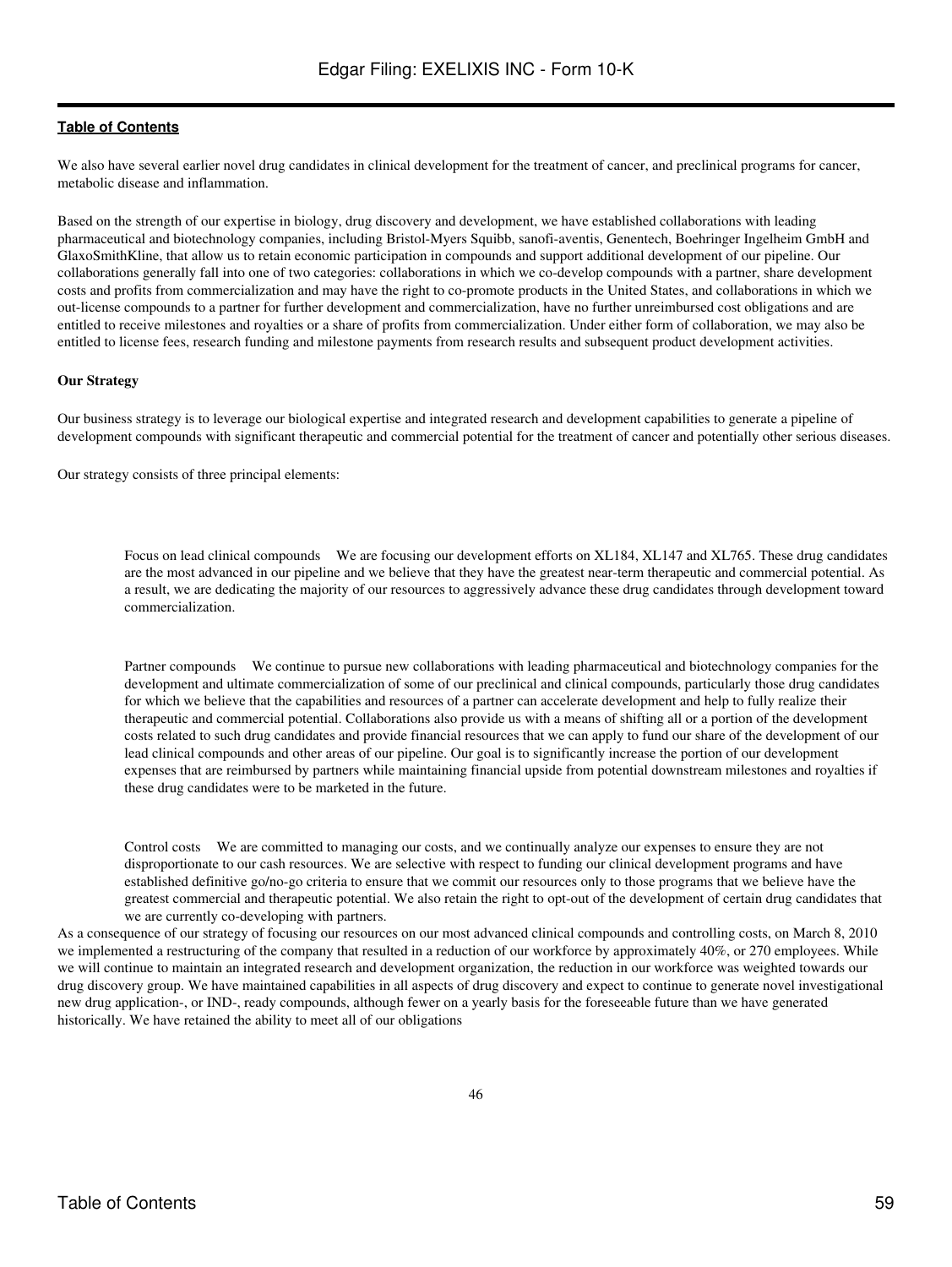to existing partners. Further, as a result of our retained research capabilities and our numerous unpartnered clinical and preclinical compounds, we expect that our ongoing and planned future business development discussions will be unaffected by the restructuring. We believe that the restructuring increases our financial strength and positions us for longer-term sustainable growth.

#### **Certain Factors Important to Understanding Our Financial Condition and Results of Operations**

Successful development of drugs is inherently difficult and uncertain. Our business requires significant investments in research and development over many years, often for products that fail during the research and development process. Our long-term prospects depend upon our ability and the ability of our partners to successfully commercialize new therapeutics in highly competitive areas such as cancer treatment. Our financial performance is driven by many factors, including those described below.

#### *Limited Sources of Revenues*

We currently have no pharmaceutical products that have received marketing approval, and we have generated no revenues to date from the sale of such products. We do not expect to generate revenues from the sale of pharmaceutical products in the near term and expect that all of our near term revenues, such as research and development funding, license fees and milestone payments and royalty revenues, will be generated from collaboration agreements with our current and potential future partners. Milestones under these agreements may be tied to factors that are outside of our control, such as significant clinical or regulatory events with respect to compounds that have been licensed to our partners.

## *Clinical Trials*

We currently have multiple compounds in clinical development and expect to expand the development programs for our compounds. Our compounds may fail to show adequate safety or efficacy in clinical testing. Furthermore, predicting the timing of the initiation or completion of clinical trials is difficult, and our trials may be delayed due to many factors, including factors outside of our control. The future development path of each of our compounds depends upon the results of each stage of clinical development. In general, we will incur increased operating expenses for compounds that advance in clinical development, whereas expenses will end for compounds that do not warrant further clinical development.

We are responsible for all development costs for compounds in our pipeline that are not partnered and for a portion of development costs for those compounds that we are co-developing with partners. We share development costs with partners in our co-development collaborations and have no unreimbursed cost obligations with respect to compounds that we have out-licensed. We expect that over the next several years an increasingly greater portion of our development expenses will be funded by our partners.

## *Liquidity*

As of December 31, 2009, we had \$221.0 million in cash and cash equivalents and short-term and long-term marketable securities, which included restricted cash and investments of \$6.4 million. We anticipate that our current cash and cash equivalents, short-term and long-term marketable securities and funding that we expect to receive from collaborators, which includes anticipated cash from additional business development activity, will enable us to maintain our operations, after giving effect to the restructuring we implemented on March 8, 2010, for a period of at least 12 months following the filing date of this report. However, our future capital requirements will be substantial and depend on many factors, including the following:

whether we repay amounts outstanding under our loan and security agreement with GlaxoSmithKline (described below) in cash or shares of our common stock;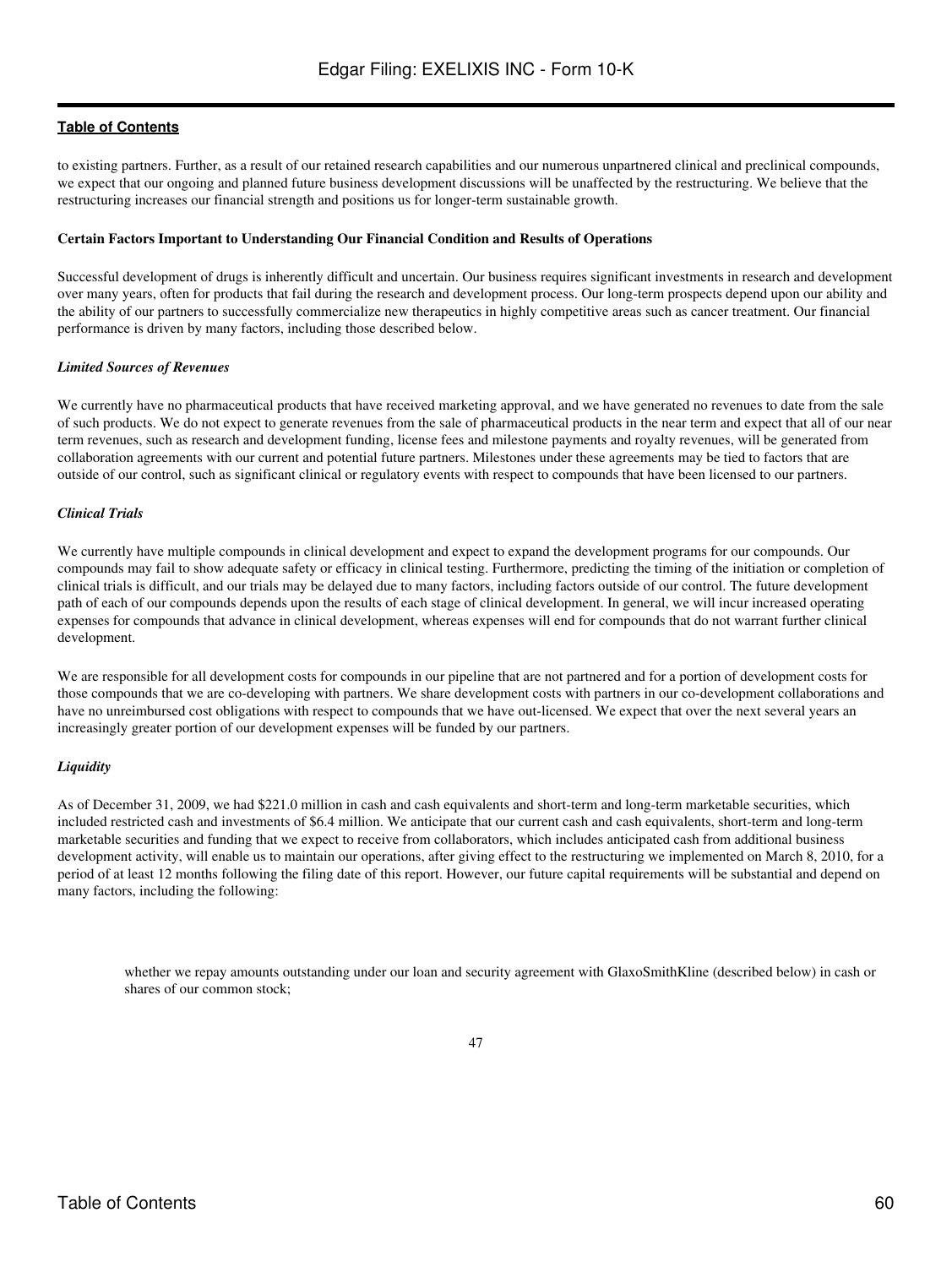the progress and scope of the development activity with respect to XL184, our most advanced compound;

the progress and scope of other research and development activities conducted by us;

the level of payments received under existing collaboration agreements, licensing agreements and other arrangements;

the degree to which we conduct funded development activity on behalf of partners to whom we have out-licensed compounds; and

our ability to enter into new collaboration agreements, licensing agreements and other arrangements that provide additional payments.

Our minimum liquidity needs are also determined by financial covenants in our loan and security agreement, as amended, with GlaxoSmithKline and our collaboration agreement with Bristol-Myers Squibb for XL184, as well as other factors, which are described under Liquidity and Capital Resources Cash Requirements.

Our ability to raise additional funds may be severely impaired if any of our product candidates fails to show adequate safety or efficacy in clinical testing.

#### *sanofi-aventis*

In May 2009, we entered into a global license agreement with sanofi-aventis for XL147 and XL765 and a broad collaboration for the discovery of inhibitors of PI3K for the treatment of cancer. The license agreement and collaboration agreement became effective on July 7, 2009. In connection with the effectiveness of the license and collaboration, on July 20, 2009, we received upfront payments of \$140.0 million (\$120.0 million for the license and \$20.0 million for the collaboration), less applicable withholding taxes of \$7.0 million, for a net receipt of \$133.0 million. We expect to receive a refund payment from the French government in 2010 with respect to the withholding taxes previously withheld.

Under the license agreement, sanofi-aventis received a worldwide exclusive license to XL147 and XL765, which are currently in phase 1, phase 1b/2 and phase 2 clinical trials, and has sole responsibility for all subsequent clinical, regulatory, commercial and manufacturing activities. It is expected that we will continue to participate in the conduct of ongoing and potential future clinical trials and manufacturing activities. Sanofi-aventis is responsible for funding all future development activities with respect to XL147 and XL765, including our activities. Under the collaboration agreement, the parties are combining efforts in establishing several pre-clinical PI3K programs and jointly share responsibility for research and preclinical activities related to isoform-selective inhibitors of PI3K-a and -b. Sanofi-aventis will provide us with guaranteed annual research and development funding during the research term and is responsible for funding all development activities for each product following approval of the investigational new drug application filed with the applicable regulatory authorities for such product. Sanofi-aventis will have sole responsibility for all subsequent clinical, regulatory, commercial and manufacturing activities of any products arising from the collaboration; however, we may be requested to conduct certain clinical trials at sanofi-aventis expense. The research term under the collaboration is three years, although sanofi-aventis has the right to extend the term for an additional one-year period upon prior written notice.

In addition to the aggregate upfront cash payments for the license and collaboration agreements, we are entitled to receive guaranteed research funding of \$21.0 million over three years to cover certain of our costs under the collaboration agreement. For both the license and the collaboration combined, we will be eligible to receive development, regulatory and commercial milestones of over \$1.0 billion in the aggregate, as well as royalties on sales of any products commercialized under the license or collaboration.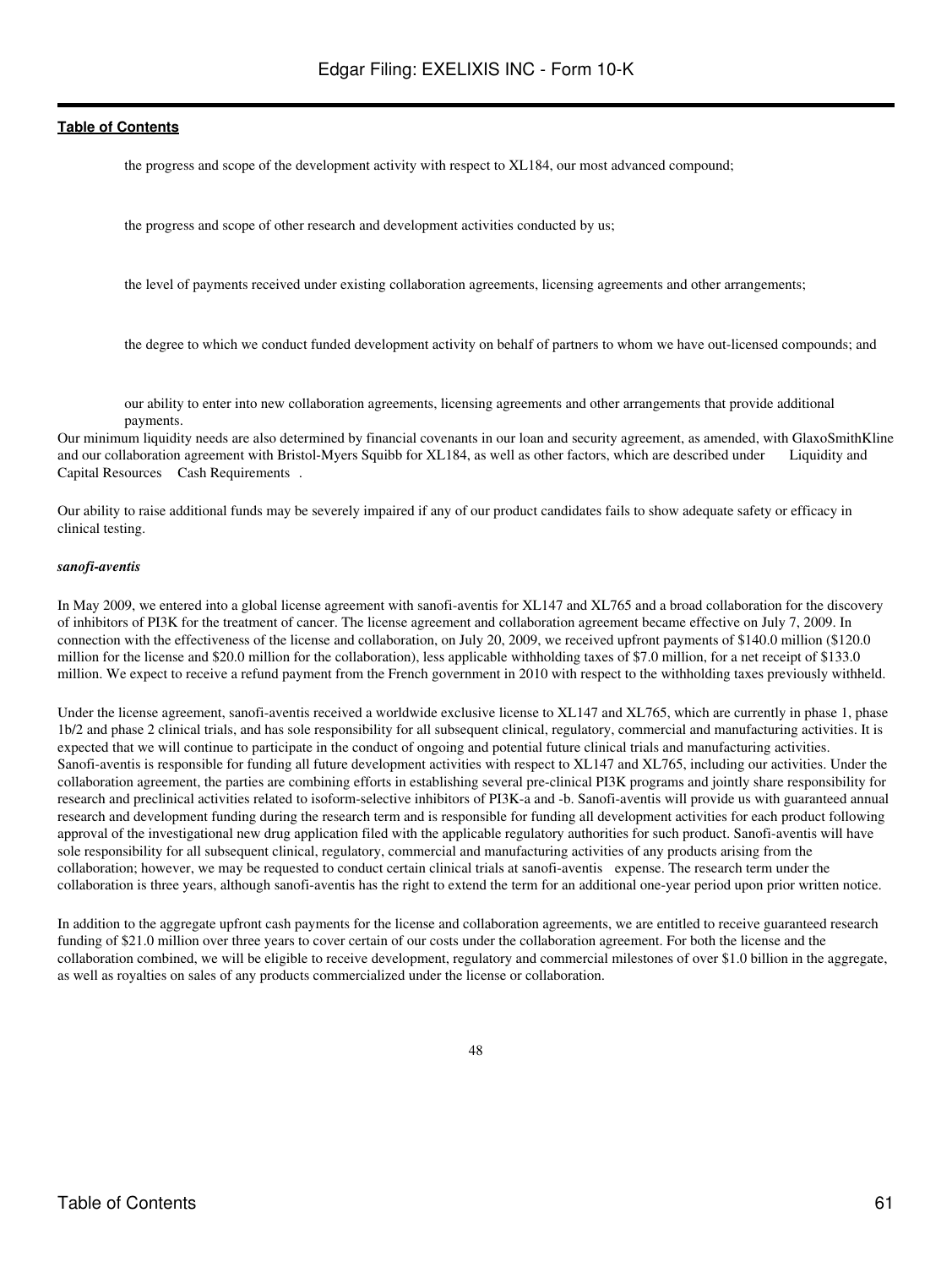Sanofi-aventis may, upon certain prior notice to us, terminate the license as to products containing XL147 or XL765. In the event of such termination election, sanofi-aventis license relating to such product would terminate and revert to us, and we would receive, subject to certain terms, conditions and potential payment obligations, licenses from sanofi-aventis to research, develop and commercialize such products.

The collaboration will automatically terminate under certain circumstances upon the expiration of the research term, in which case all licenses granted by the parties to each other would terminate and revert to the respective party, subject to sanofi-aventis right to receive, under certain circumstances, the first opportunity to obtain a license from us to any isoform-selective PI3K inhibitor. In addition, sanofi-aventis may, upon certain prior written notice to us, terminate the collaboration in whole or as to certain products following expiration of the research term, in which case we would receive, subject to certain terms, conditions and potential payment obligations by us, licenses from sanofi-aventis to research, develop and commercialize such products.

#### *2008 Cancer Collaboration with Bristol-Myers Squibb*

In December 2008, we entered into a worldwide collaboration with Bristol-Myers Squibb for XL184 and XL281. Upon effectiveness of the agreement in December 2008, Bristol-Myers Squibb made an upfront cash payment of \$195.0 million for the development and commercialization rights to both programs. The agreement required Bristol-Myers Squibb to make additional license payments to us of \$45.0 million, which were received during 2009.

We and Bristol-Myers Squibb have agreed to co-develop XL184, and potentially a backup program for XL184. The companies will share worldwide (except for Japan) development costs for XL184. We are responsible for 35% of such costs and Bristol-Myers Squibb is responsible for 65% of such costs, except that we are responsible for funding the initial \$100.0 million of combined costs and have the option to defer payments for development costs above certain thresholds. We expect that we will complete our required funding of the initial \$100.0 million of the combined costs during the first half of fiscal year ending December 31, 2010, after which we will be responsible for 35% of the combined costs going forward. In return, we will share 50% of the commercial profits and losses (including pre-launch commercialization expenses) in the United States and have the option to co-promote XL184 in the United States. Bristol-Myers Squibb is responsible for all costs intended to support regulatory approval in Japan. We have the right to defer payment for certain early commercialization and other related costs above certain thresholds. We are eligible to receive sales performance milestones of up to \$150.0 million and double-digit royalties on sales on XL184 outside the United States. The clinical development of XL184 is directed by a joint committee. It is anticipated that we will continue to conduct certain clinical development activities for XL184. We may opt out of the co-development for XL184, in which case we would instead be eligible to receive development and regulatory milestones of up to \$295.0 million, double-digit royalties on XL184 product sales worldwide and sales performance milestones. Our co-development and co-promotion rights may be terminated in the event that we have cash reserves below \$80.0 million and we are unable to increase such cash reserves to \$80.0 million or more within 90 days, in which case we would receive development and regulatory milestones, sales milestones and double-digit royalties, instead of sharing product profits on XL184 in the United States. For purposes of the agreement, cash reserves includes our total cash, cash equivalents and investments (excluding any restricted cash), plus the amount then available for borrowing by us under certain financing arrangements. Our co-promotion rights on XL184 in the United States, and possibly our right to share product profits on XL184, may be terminated in the event we undergo certain change of control transactions. Bristol-Myers Squibb may, upon certain prior notice to us, terminate the agreement as to products containing XL184 or XL281. In the event of such termination election, Bristol-Myers Squibb s license relating to such product would terminate and revert to us, and we would receive, subject to certain terms and conditions, licenses from Bristol-Myers Squibb to research, develop and commercialize such products.

Bristol-Myers Squibb received an exclusive worldwide license to develop and commercialize XL281. We will carry out certain clinical trials of XL281 which may include a backup program on XL281. Bristol-Myers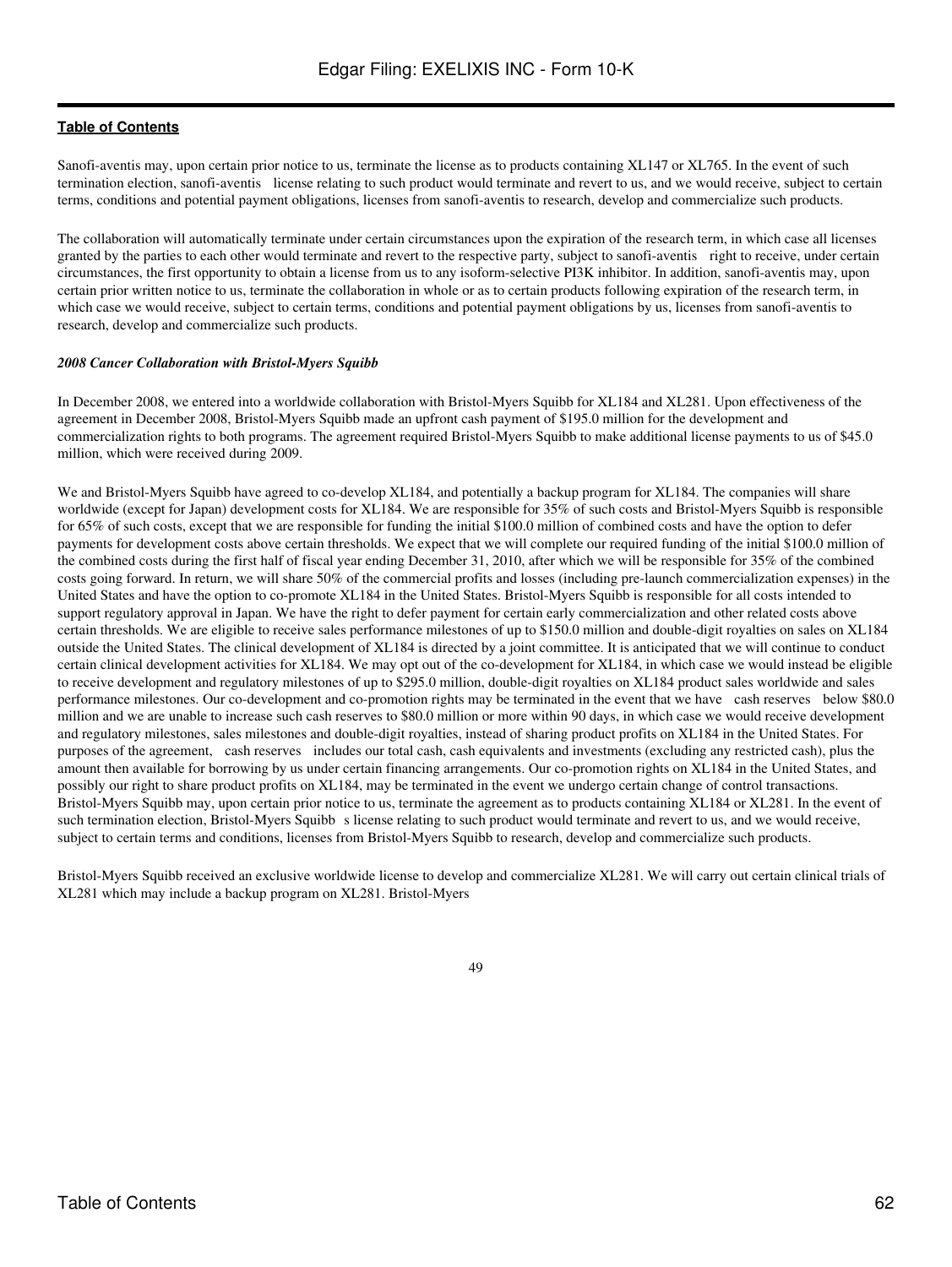Squibb is responsible for funding all future development of XL281, including our activities. We are eligible for development and regulatory milestones of up to \$315.0 million on XL281, sales performance milestones of up to \$150.0 million and double-digit royalties on worldwide sales of XL281.

The upfront payment of \$195.0 million we received upon effectiveness of the collaboration agreement and the license payments of \$20.0 million and \$25.0 million that we received in the first quarter and second quarter of 2009, respectively, will be recognized ratably over the estimated development term of five years, and recorded as license revenue, from the effective date of the agreement in December 2008. Any milestone payments that we may receive under the agreement will be recognized ratably over the same period but will be recorded as contract revenue. We will record as operating expense 100% of the cost incurred for work performed by us on the two programs. During the term of the collaboration, so long as we have not opted out of the co-development of XL184, there may be periods during which Bristol-Myers Squibb will partially reimburse us for certain research and development expenses, and other periods during which we will owe Bristol-Myers Squibb for research and development expenses that Bristol-Myers Squibb incurred on joint development projects, less amounts reimbursable to us by Bristol-Myers Squibb on these projects. To the extent that net research and development funding payments are received from Bristol-Myers Squibb, these payments will be presented as collaboration revenue. In periods when net research and development funding payments are payable to Bristol-Myers Squibb, these payments will be presented as collaboration cost sharing expense. Net amounts due from or payable to Bristol-Myers Squibb will be determined and reflected on an annual basis. For the year ending December 31, 2009, we incurred a net payable to Bristol-Myers Squibb. Because we are conducting early clinical activity under the collaboration, we expect aggregate collaboration reimbursements during the fiscal year ended December 31, 2010. Generally, the direction of cash flows will depend on the level of development activity by either party, which may change during the development term. Our capital requirements will be impacted by the level of our expenses for the development activity conducted by us and the degree to which we will be required to make payments to, or we will receive payments from, Bristol-Myers Squibb. If we opt out of the co-development of XL184, we would have no further unreimbursed cost obligations with respect to that compound.

## *March 2010 Restructuring*

On March 8, 2010, we implemented a restructuring plan that resulted in a reduction of our workforce by approximately 40%, or 270 employees. We anticipate that the actions associated with the restructuring plan will be completed during 2010. The restructuring plan is a consequence of our continued strategy to focus resources on the development of our most advanced clinical compounds, XL184 and XL147/XL765, and ongoing efforts to reduce costs.

We expect to record a restructuring charge of approximately \$15.0 million in the first quarter of 2010 related to one-time termination benefits. We expect to incur additional charges as a result of the restructuring plan, including facility-related charges, equipment write-downs and potentially other charges, and expect to record the majority of these expenses during the fiscal year 2010 as they are determined. We are currently unable to estimate the total amount or range of amounts expected to be incurred in connection with the restructuring plan for each major type of cost or in the aggregate. We expect that the restructuring plan will result in cash expenditures of approximately \$15 million during the first and second quarters of 2010.

The restructuring charge that we expect to incur in connection with the restructuring is subject to a number of assumptions, and actual results may materially differ. We may also incur other material charges not currently contemplated due to events that may occur as a result of, or associated with, the restructuring plan.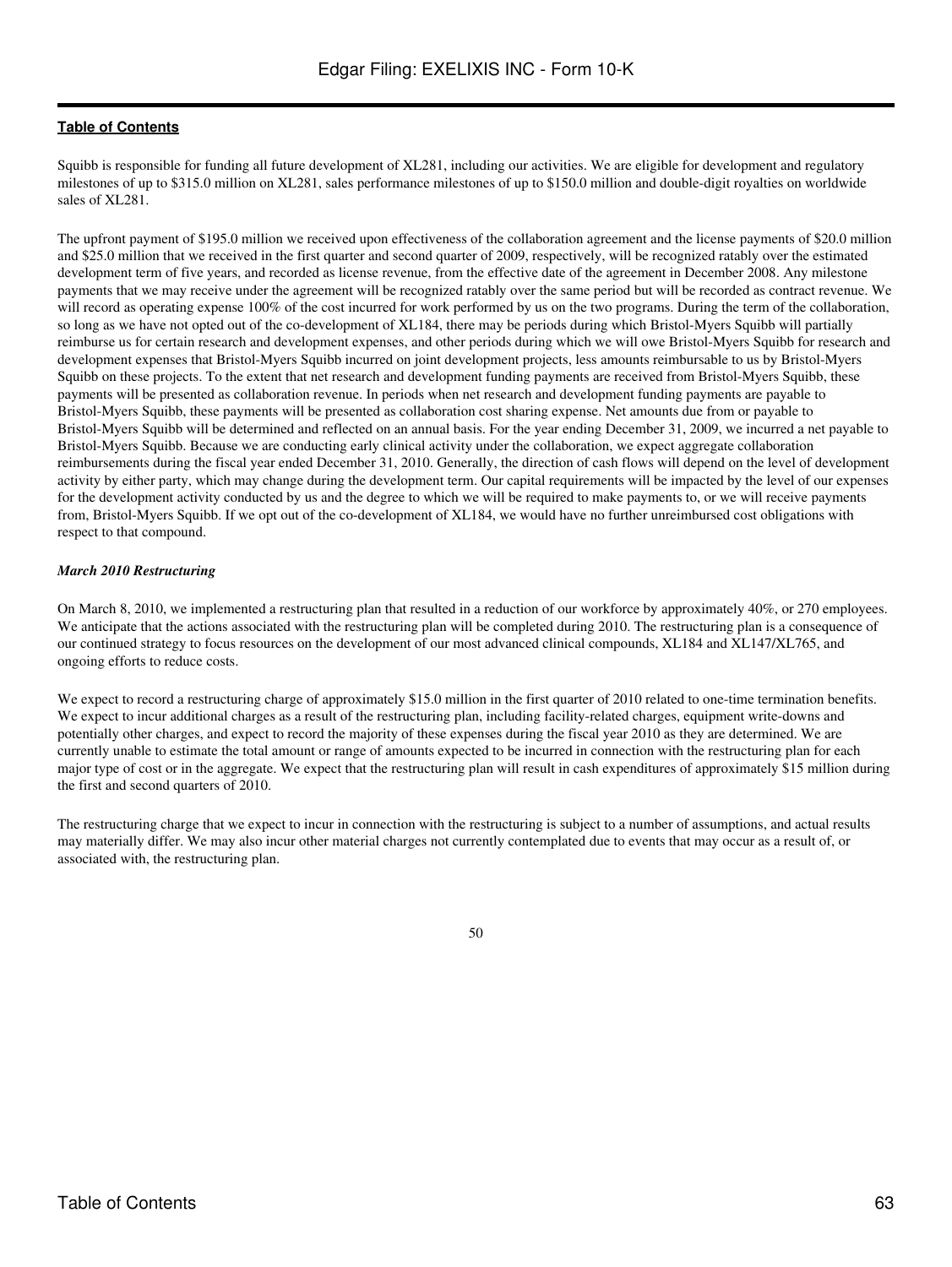### *GlaxoSmithKline Loan Repayment Obligations*

In October 2002, we entered into a collaboration with GlaxoSmithKline to discover and develop novel therapeutics in the areas of vascular biology, inflammatory disease and oncology. As part of the collaboration, we entered into a loan and security agreement with GlaxoSmithKline, pursuant to which we borrowed \$85.0 million for use in our efforts under the collaboration. The loan bears interest at a rate of 4.0% per annum and is secured by certain intellectual property, technology and equipment created or utilized pursuant to the collaboration. As of December 31, 2009, the aggregate principal and interest outstanding under our GlaxoSmithKline loan was \$70.8 million, after giving effect to a cash payment we made to GlaxoSmithKline of \$34.7 million on October 27, 2009 for the first of three annual installments of principal and accrued interest due under the loan. The second and third installments of principal and accrued interest under the loan are due on October 27, 2010 and October 27, 2011, respectively. Repayment of all or any of the amounts advanced to us under the loan agreement may, at our election, be in the form of our common stock at fair market value, subject to certain conditions, or cash. Following the conclusion on October 27, 2008 of the development term under our collaboration with GlaxoSmithKline, we are no longer eligible to receive selection milestone payments from GlaxoSmithKline to credit against outstanding loan amounts, and in the event the market price for our common stock is depressed, we may not be able to repay the loan in full using shares of our common stock due to restrictions in the agreement on the number of shares we may issue. In addition, the issuance of shares of our common stock to repay the loan may result in significant dilution to our stockholders. As a result, we may need to obtain additional funding to satisfy our repayment obligations. There can be no assurance that we will have sufficient funds to repay amounts outstanding under the loan when due or that we will satisfy the conditions to our ability to repay the loan in shares of our common stock.

During 2010, we may pursue a potential refinancing of the GlaxoSmithKline loan with a third party, although there can be no assurance that we would be able to do so on terms that are acceptable to us, if at all.

## *Deerfield Facility*

On June 4, 2008, we entered into a Facility Agreement with Deerfield Private Design Fund, L.P., Deerfield Private Design International, L.P., Deerfield Partners, L.P. and Deerfield International Limited, or the Deerfield Entities, pursuant to which the Deerfield Entities agreed to loan to us up to \$150.0 million. We had the right to draw down on the loan facility through December 4, 2009, with any amounts drawn being due on June 4, 2013. The Facility Agreement was terminated in November 2009. As a result of the termination, we incurred a \$5.2 million charge to interest expense relating to the write-off of deferred financing costs. We did not draw on the Facility Agreement at any time prior to its termination. Pursuant to the Facility Agreement, we paid the Deerfield Entities a one time transaction fee of \$3.8 million, or 2.5% of the loan facility. In addition, we were obligated to pay an annual commitment fee of \$3.4 million, that was payable quarterly and was recognized as interest expense as incurred. Pursuant to the Facility Agreement, we issued six-year warrants to the Deerfield Entities to purchase an aggregate of 1,000,000 shares of our common stock at an exercise price of \$7.40 per share.

#### *Symphony Evolution, Inc.*

In 2005, we licensed three of our compounds, XL647, XL784 and XL999, to Symphony Evolution, Inc., or SEI, in return for an \$80.0 million investment for the clinical development of these compounds. As part of the agreement, we received an exclusive purchase option to acquire all of the equity of SEI, thereby allowing us to reacquire XL647, XL784 and XL999 at our sole discretion. The purchase option price, which could be paid in cash and/or shares of our common stock, at our sole discretion, was equal to the sum of (1) the total amount of capital invested in SEI by its investors (\$80.0 million) and (2) an amount equal to 25% per year on such funded capital, compounded from the time of funding.

The purchase option expired on June 9, 2009. As a result of the expiration of the purchase option, we issued a warrant to Symphony Evolution Holdings LLC, the parent company of SEI, with a five year term to purchase

<sup>51</sup>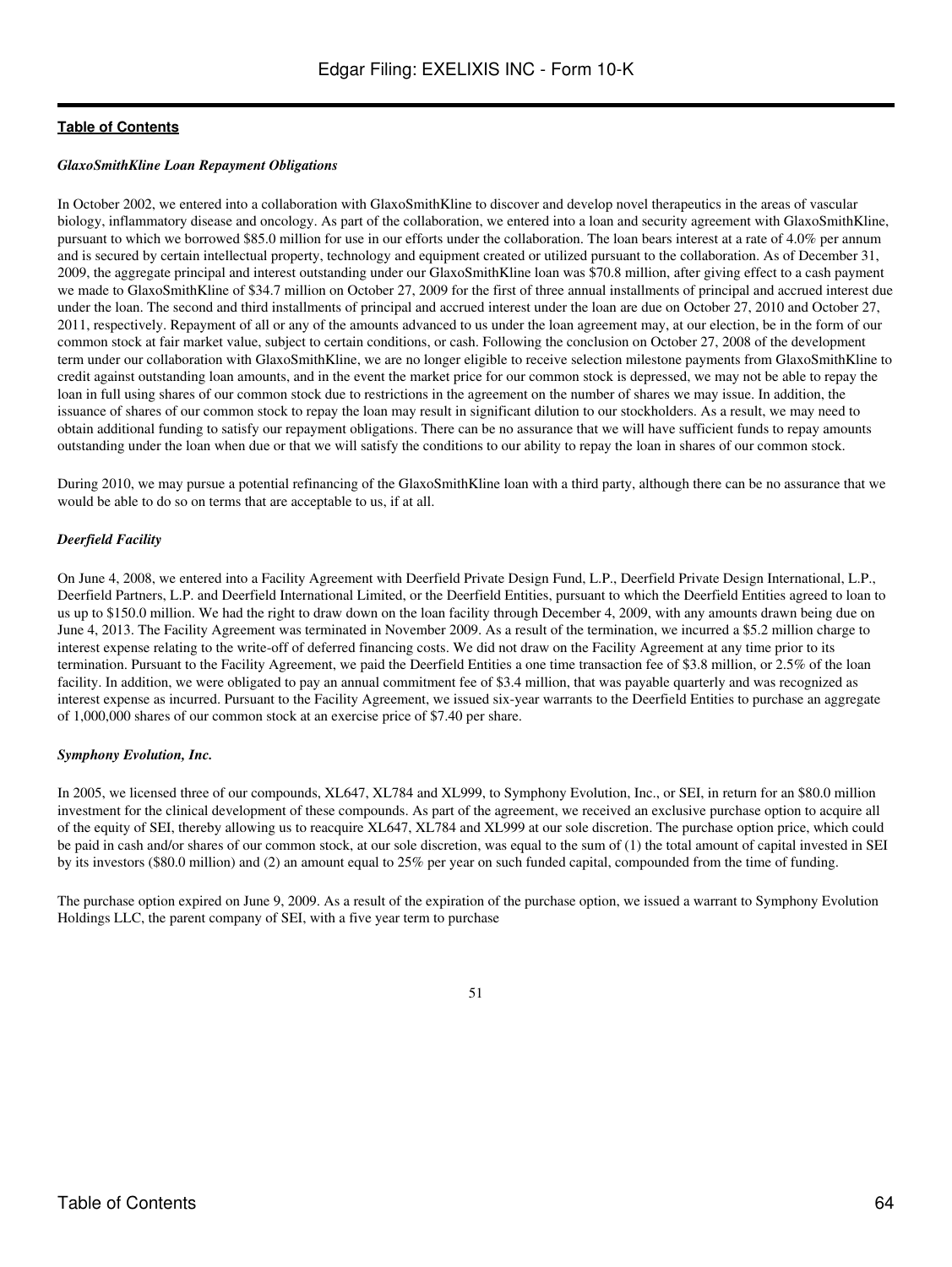500,000 shares of our common stock at a price of \$6.05 per share, which was equal to 125% of the average closing price of our common stock on the NASDAQ Global Select Market over a continuous period of 60 trading days immediately preceding the second trading day prior to the business day immediately following the date the purchase option expired.

The expiration of the purchase option triggered a reconsideration event regarding our need to consolidate SEI, a variable interest entity. Upon the expiration of the purchase option, we no longer held a variable interest in the variable interest entity. Accordingly, we deconsolidated SEI and derecognized the SEI assets, liabilities and noncontrolling interest from our financial statements. In the second quarter of 2009, we recognized a loss of \$9.8 million upon the deconsolidation of the variable interest entity. For the period prior to the expiration of the purchase option, we concluded that SEI was a variable interest entity for which we were the primary beneficiary. As a result, we included the financial condition and results of operations of SEI in our consolidated financial statements. Accordingly, we had deducted the losses attributable to the noncontrolling interest in SEI from our net loss in the consolidated statement of operations and we also reduced the noncontrolling interest holders ownership interest in SEI in the consolidated balance sheet by SEI s losses. The noncontrolling interest holders ownership in the consolidated balance sheet was \$0.7 million as of December 31, 2008. Prior to 2009, we would not allocate losses to the noncontrolling interest in SEI such that the carrying value of the noncontrolling interest would be reduced below zero. However, with the adoption of updated reporting standards for noncontrolling interests in consolidated financial statements in the first quarter of fiscal year 2009, we would allocate losses to the noncontrolling interest in SEI such that the noncontrolling interest could have a negative carrying value. For the years ended December 31, 2009, 2008 and 2007, the losses attributed to the noncontrolling interest holders were \$4.3 million, \$12.7 million and \$24.6 million, respectively.

#### **Critical Accounting Estimates**

Our consolidated financial statements and related notes are prepared in accordance with U.S. generally accepted accounting principles, or GAAP, which require us to make judgments, estimates and assumptions that affect the reported amounts of assets, liabilities, revenue and expenses and related disclosure of contingent assets and liabilities. We have based our estimates on historical experience and on various other assumptions that we believe to be reasonable under the circumstances, the results of which form the basis for making judgments about the carrying values of assets and liabilities that are not readily apparent from other sources. Our senior management has discussed the development, selection and disclosure of these estimates with the Audit Committee of our Board of Directors. Actual results may differ from these estimates under different assumptions or conditions.

An accounting policy is considered to be critical if it requires an accounting estimate to be made based on assumptions about matters that are highly uncertain at the time the estimate is made, and if different estimates that reasonably could have been used, or changes in the accounting estimates that are reasonably likely to occur periodically, could materially impact the financial statements. We believe the following critical accounting policies reflect the more significant estimates and assumptions used in the preparation of our consolidated financial statements:

## *Revenue Recognition*

Our revenues are derived from three primary sources: license fees, milestone payments and collaborative agreement reimbursements.

Revenues from license fees and milestone payments primarily consist of up-front license fees and milestone payments received under various collaboration agreements. We initially recognize upfront fees received from third party collaborators as unearned revenue and then recognize these amounts on a ratable basis over the expected term of the research collaboration. Often, the total research term is not contractually defined and an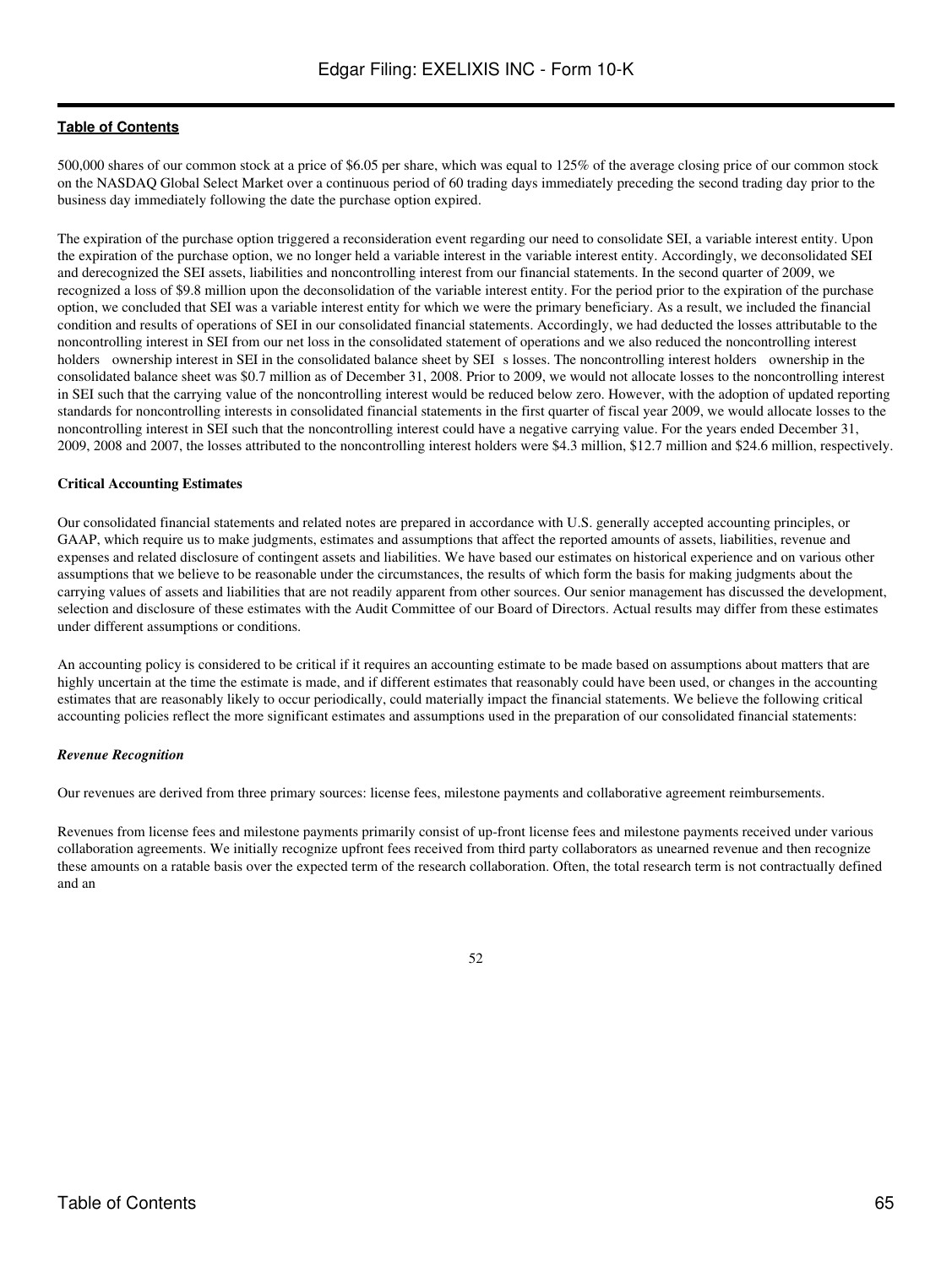estimate of the term of our total obligation must be made. For example, under the 2008 cancer collaboration with Bristol-Myers Squibb, we have estimated our term to be five years, or through the completion of phase 3 trials. We estimate that this is the longest possible period that we could be obligated to perform services and therefore the appropriate term with which to amortize any license fees. However, if we submit an NDA earlier than anticipated, or Bristol-Myers Squibb decides to take over management of trials prior to their completion, the estimated term of our obligation would be shortened, resulting in an increase in revenue recognition in the period in which our estimated term changes. License fees are classified as license revenue in our consolidated statement of operations.

Although milestone payments are generally non-refundable once the milestone is achieved, we recognize milestone revenues on a straight-line basis over the expected research term of the arrangement. This typically results in a portion of a milestone being recognized on the date the milestone is achieved, with the balance being recognized over the remaining research term of the agreement. There is diversity in practice on the recognition of milestone revenue. Other companies have adopted an alternative milestone revenue recognition policy, whereby the full milestone fee is recognized upon completion of the milestone. If we had adopted such a policy, our revenues recorded to date would have increased and our deferred revenues would have decreased by a material amount compared to total revenue recognized. In certain situations, we may receive milestone payments after the end of our period of continued involvement. In such circumstances, we would recognize 100% of the milestone revenue when the milestone is achieved. Milestones are classified as contract revenue in our consolidated statement of operations.

Collaborative agreement reimbursement revenue consists of research and development support received from collaborators. Collaborative agreement reimbursement revenue is recorded as earned based on the performance requirements by both parties under the respective contracts. Under the 2008 cancer collaboration with Bristol-Myers Squibb, certain research and development expenses are partially reimbursable to us. On an annual basis, the amounts that Bristol-Myers Squibb owes us, net of amounts reimbursable to Bristol-Myers Squibb by us on those projects, are recorded as revenue. Conversely, research and development expenses may include the net settlement of amounts we owe Bristol-Myers Squibb for research and development expenses that Bristol-Myers Squibb incurred on joint development projects, less amounts reimbursable to us by Bristol-Myers Squibb on these projects. In annual periods when net research and development funding payments are payable to Bristol-Myers Squibb, these payments will be presented as collaboration cost-sharing expense. Agreement reimbursements are classified as either contract revenue or collaboration reimbursements in our consolidated statement of operations, depending on the terms of the agreement.

Some of our research and licensing arrangements have multiple deliverables in order to meet our customer s needs. For example, the arrangements may include a combination of intellectual property rights and research and development services. Multiple element revenue agreements are evaluated to determine whether the delivered item has value to the customer on a stand-alone basis and whether objective and reliable evidence of the fair value of the undelivered item exists. Deliverables in an arrangement that do not meet the separation criteria are treated as one unit of accounting for purposes of revenue recognition. Generally, the revenue recognition guidance applicable to the final deliverable is followed for the combined unit of accounting. For certain arrangements, the period of time over which certain deliverables will be provided is not contractually defined. Accordingly, management is required to make estimates and assumptions that affect the amounts reported in the financial statements and accompanying notes. In 2008, under our collaboration with GlaxoSmithKline, we accelerated \$18.5 million in previously deferred revenue as a result of the development term concluding on the earliest scheduled end date of October 27, 2008, instead of the previously estimated end date of October 27, 2010.

## *Clinical Trial Accruals*

Substantial portions of our preclinical studies and all of our clinical trials have been performed by third-party contract research organizations, or CROs, and other vendors. We accrue expenses for preclinical studies

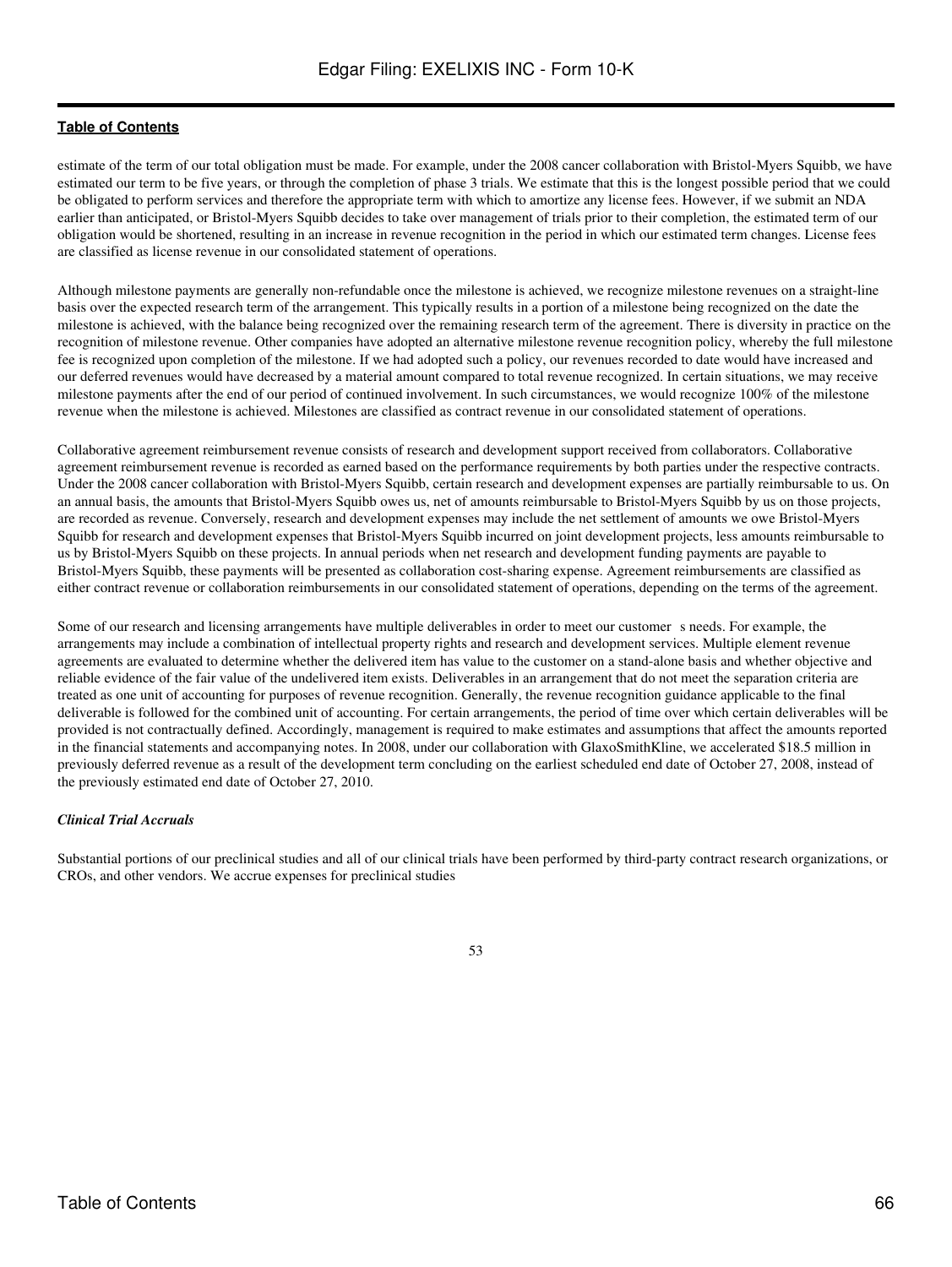performed by our vendors based on certain estimates over the term of the service period and adjust our estimates as required. We accrue costs for clinical trial activities performed by CROs based upon the estimated amount of work completed on each study. For clinical trial expenses, the significant factors used in estimating accruals include the number of patients enrolled, the number of active clinical sites, and the duration for which the patients will be enrolled in the study. We monitor patient enrollment levels and related activities to the extent possible through internal reviews, correspondence with CROs and review of contractual terms. We base our estimates on the best information available at the time. However, additional information may become available to us which will allow us to make a more accurate estimate in future periods. In this event, we may be required to record adjustments to research and development expenses in future periods when the actual level of activity becomes more certain. Such increases or decreases in cost are generally considered to be changes in estimates and will be reflected in research and development expenses in the period first known.

#### *Stock Option Valuation*

Our estimate of compensation expense requires us to determine the appropriate fair value model and a number of complex and subjective assumptions including our stock price volatility, employee exercise patterns, future forfeitures and related tax effects. The most significant assumptions are our estimates of the expected volatility and the expected term of the award. We have limited historical information available to support the underlying estimates of certain assumptions required to value stock options. The value of a stock option is derived from its potential for appreciation. The more volatile the stock, the more valuable the option becomes because of the greater possibility of significant changes in stock price. Because there is a market for options on our common stock, we have considered implied volatilities as well as our historical realized volatilities when developing an estimate of expected volatility. The expected option term also has a significant effect on the value of the option. The longer the term, the more time the option holder has to allow the stock price to increase without a cash investment and thus, the more valuable the option. Further, lengthier option terms provide more opportunity to exploit market highs. However, empirical data shows that employees, for a variety of reasons, typically do not wait until the end of the contractual term of a nontransferable option to exercise. Accordingly, companies are required to estimate the expected term of the option for input to an option-pricing model. As required under the accounting rules, we review our valuation assumptions at each grant date and, as a result, from time to time we will likely change the valuation assumptions we use to value stock based awards granted in future periods. The assumptions used in calculating the fair value of share-based payment awards represent management s best estimates, but these estimates involve inherent uncertainties and the application of management judgment. As a result, if factors change and we use different assumptions, our stock-based compensation expense could be materially different in the future. In addition, we are required to estimate the expected forfeiture rate and recognize expense only for those shares expected to vest. If our actual forfeiture rate is materially different from our estimate, the stock-based compensation expense could be significantly different from what we have recorded in the current period. As of December 31, 2009, \$31.3 million of total unrecognized compensation expense related to stock options was expected to be recognized over a weighted-average period of 2.2 years. See Note 11 to the Consolidated Financial Statements for a further discussion on stock-based compensation.

#### **Fiscal Year Convention**

Exelixis has adopted a 52- or 53-week fiscal year that ends on the Friday closest to December 31<sup>st</sup>. Fiscal year 2007, a 52-week year, ended on December 28, 2007, fiscal year 2008, a 53-week year, ended on January 2, 2009, and fiscal year 2009, a 52-week year, ended on January 1, 2010. Fiscal year 2010, a 52-week year, will end on December 31, 2010. For convenience, references in this report as of and for the fiscal years ended December 28, 2007, January 2, 2009 and January 1, 2010 are indicated on a calendar year basis, ended December 31, 2007, 2008 and 2009, respectively.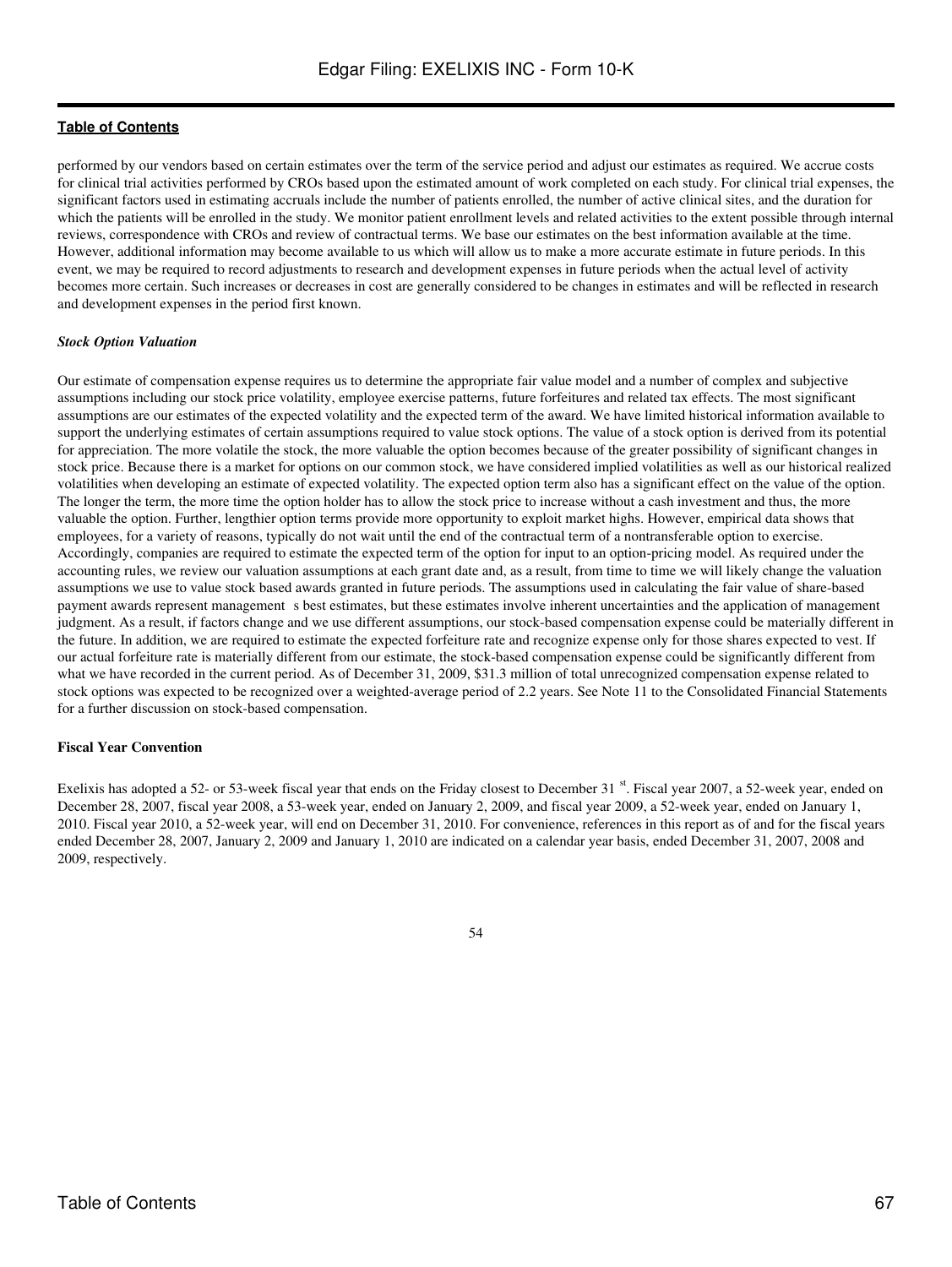## **Results of Operations Comparison of Years Ended December 31, 2009, 2008 and 2007**

### *Revenues*

Total revenues by category, as compared to the prior year, were as follows (dollar amounts are presented in millions):

|                                                                              | <b>Year Ended December 31,</b> |           |             |  |
|------------------------------------------------------------------------------|--------------------------------|-----------|-------------|--|
|                                                                              | 2009                           | 2008      | 2007        |  |
| Contract revenues:                                                           |                                |           |             |  |
| Research and development funding                                             | \$36.6                         | \$24.8    | \$.<br>50.4 |  |
| <b>Milestones</b>                                                            | 17.6                           | 45.8      | 18.0        |  |
| Collaboration reimbursements                                                 |                                | 0.3       |             |  |
| Delivery of compounds under chemistry collaborations                         |                                | 0.2       | 0.7         |  |
| License revenue, amortization of upfront payments, including amortization of |                                |           |             |  |
| premiums for equity purchases                                                | 97.6                           | 46.8      | 44.4        |  |
| Total revenues                                                               | \$151.8                        | \$117.9   | \$113.5     |  |
| Dollar increase                                                              | \$33.9                         | \$<br>4.4 | \$.<br>14.8 |  |
| Percentage increase                                                          | 29%                            | $4\%$     | 15%         |  |

Total revenues by customer, as compared to the prior year, were as follows (dollar amounts are presented in millions):

|                                  |         | <b>Year Ended December 31,</b> |         |  |  |
|----------------------------------|---------|--------------------------------|---------|--|--|
|                                  | 2009    | 2008                           | 2007    |  |  |
| <b>Bristol-Myers Squibb</b>      | \$81.4  | \$54.8                         | \$39.2  |  |  |
| sanofi-aventis                   | 46.9    |                                |         |  |  |
| Genentech                        | 12.0    | 19.6                           | 18.7    |  |  |
| GlaxoSmithKline                  | 0.5     | 43.1                           | 27.6    |  |  |
| Boehringer Ingelheim             | 10.8    |                                |         |  |  |
| Daiichi-Sankyo                   |         |                                | 10.9    |  |  |
| <b>All Other Revenue Sources</b> | 0.2     | 0.4                            | 17.1    |  |  |
| Total revenues                   | \$151.8 | \$117.9                        | \$113.5 |  |  |
| Dollar increase                  | \$33.9  | $\mathbb{S}^-$<br>4.4          | \$14.8  |  |  |
| Percentage increase              | 29%     | $4\%$                          | 15%     |  |  |

The increase in revenues from 2008 to 2009 was primarily due to our May 2009 collaboration agreement with sanofi-aventis for the discovery of inhibitors of PI3K. In addition to the increase due to revenue received from sanofi-aventis, we also recognized increases of \$45.9 million in revenue from our 2008 cancer collaboration with Bristol-Myers Squibb relating to XL184 and XL281 and \$10.8 million in revenue from our May 2009 collaboration with Boehringer Ingelheim. These increases in revenue were partially offset by decreases in milestone and contract revenue relating to the conclusion of certain collaborations with GlaxoSmithKline, Genentech and Bristol-Myers Squibb, in addition to a decline in research and development funding relating to fewer full-time equivalent employees under our LXR program with Bristol-Myers Squibb.

The increase in revenues from 2007 to 2008 was primarily due to increased milestone revenues associated with two \$20.0 million milestones achieved with respect to XL139 and XL413 under our 2007 cancer collaboration with Bristol-Myers Squibb. In addition, we accelerated \$9.4 million in deferred revenues under our collaboration with GlaxoSmithKline, for which the development term concluded on October 27, 2008. In prior years, revenues from upfront payments, premiums paid on equity purchases and milestones had been recognized assuming that the development term would be extended through the longest contractual period of October 27, 2010. However, as a result of the development term concluding on the earliest scheduled end date under the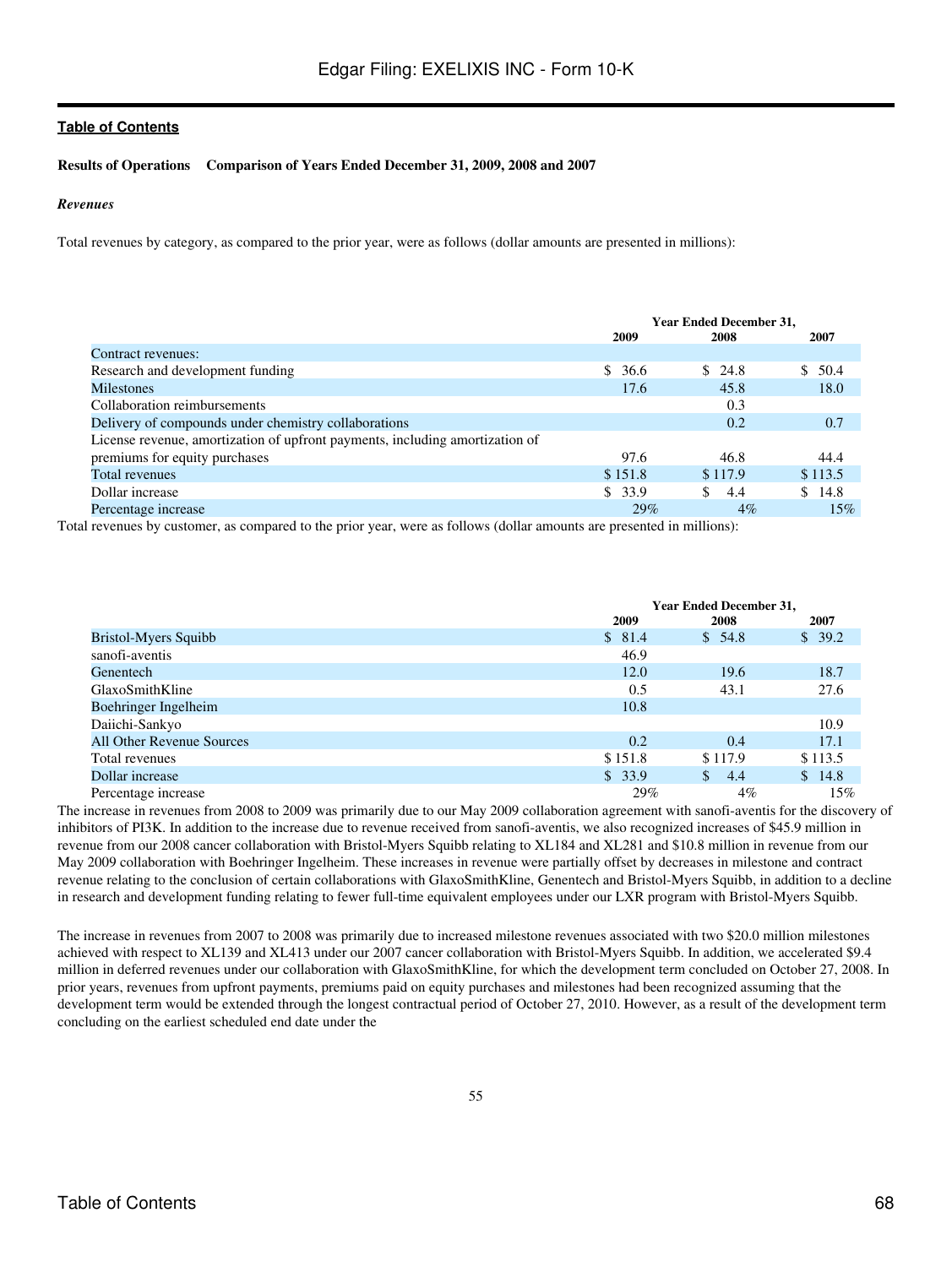collaboration, the remaining deferred revenues was recognized through October 27, 2008. These increases were partly offset by decreases of \$11.2 million in revenue associated with the sale of our former subsidiary Artemis Pharmaceuticals GmbH, or Artemis, which was no longer consolidated as a result of the sale of 80.1% of our ownership in 2007. Prior to the closing of the sale of 80.1% of the share capital of Artemis on November 20, 2007, we had included the revenues attributable to Artemis for 2007 within our consolidated total revenues. As a result of the sale, Artemis financial results are no longer consolidated into our consolidated financial statements.

## *Research and Development Expenses*

Total research and development expenses were as follows (dollar amounts are presented in millions):

|                                   |           | <b>Year Ended December 31,</b> |         |  |  |
|-----------------------------------|-----------|--------------------------------|---------|--|--|
|                                   | 2009      | 2008                           | 2007    |  |  |
| Research and development expenses | \$234.7   | \$257.4                        | \$225.4 |  |  |
| Dollar (decrease) increase        | \$ (22.7) | \$32.0                         | \$39.9  |  |  |
| Percentage (decrease) increase    | $(9\%)$   | 14%                            | $22\%$  |  |  |

Research and development expenses consist primarily of personnel expenses, clinical trials and consulting, laboratory supplies and facility costs. The change in 2009 compared to 2008 resulted primarily from the following:

Clinical Trials Clinical trial expenses, which include services performed by third-party contract research organizations and other vendors, decreased by \$9.9 million, or 13%, primarily due to the wind down of activities associated with XL647, XL820, XL784 and XL844 clinical trials, the transfer of XL880 to GlaxoSmithKline in 2008, the transfer of XL518 to Genentech in March 2009, and non-clinical toxicology studies conducted in 2008 on XL019. These decreases were partially offset by an increase in phase 2 and phase 3 clinical trial activities for XL184, IND activity for XL388, increased phase 1 clinical trial activity for XL281 and increased phase 1 clinical trial activity related to XL765, XL147 and XL139.

Personnel Personnel expense, which includes salaries, bonuses, related fringe benefits, recruiting and relocation costs, decreased by \$6.8 million, or 9%, primarily due to a reduction in headcount related to our restructuring in November 2008.

Laboratory Supplies Laboratory supplies decreased by \$2.6 million, or 15%, primarily due to the decrease in headcount and other cost cutting measures.

Cost Reimbursement Primarily as a result of our contract research agreement with Agrigenetics, Inc., or Agrigenetics, we received an increase in research and development funding of \$2.3 million that was recognized as a reduction to research and development expense.

The change in 2008 compared to 2007 resulted primarily from the following:

Clinical Trials Clinical trial expenses, which include services performed by third-party contract research organizations and other vendors, increased by \$19.5 million, or 34%, primarily due to activities for a phase 3 clinical trial for XL184, phase 2 clinical trial activity for XL184, XL820 and XL647, additional phase 1 clinical trial activity for XL019, XL147, XL228 and XL765, and preclinical studies for XL413 and XL888. The increase was also due in part to start-up activities for a phase 3 clinical trial of XL647 that we subsequently decided not to initiate. These increases were partially offset by a decline in expense associated with XL999 and XL784 phase 2 clinical trial activities, a decline in expense associated with XL443 for non-clinical toxicology studies performed in 2007 and a decline in expenses related to XL880 due to the selection of XL880 by GlaxoSmithKline in March 2008 under our product development and commercialization agreement.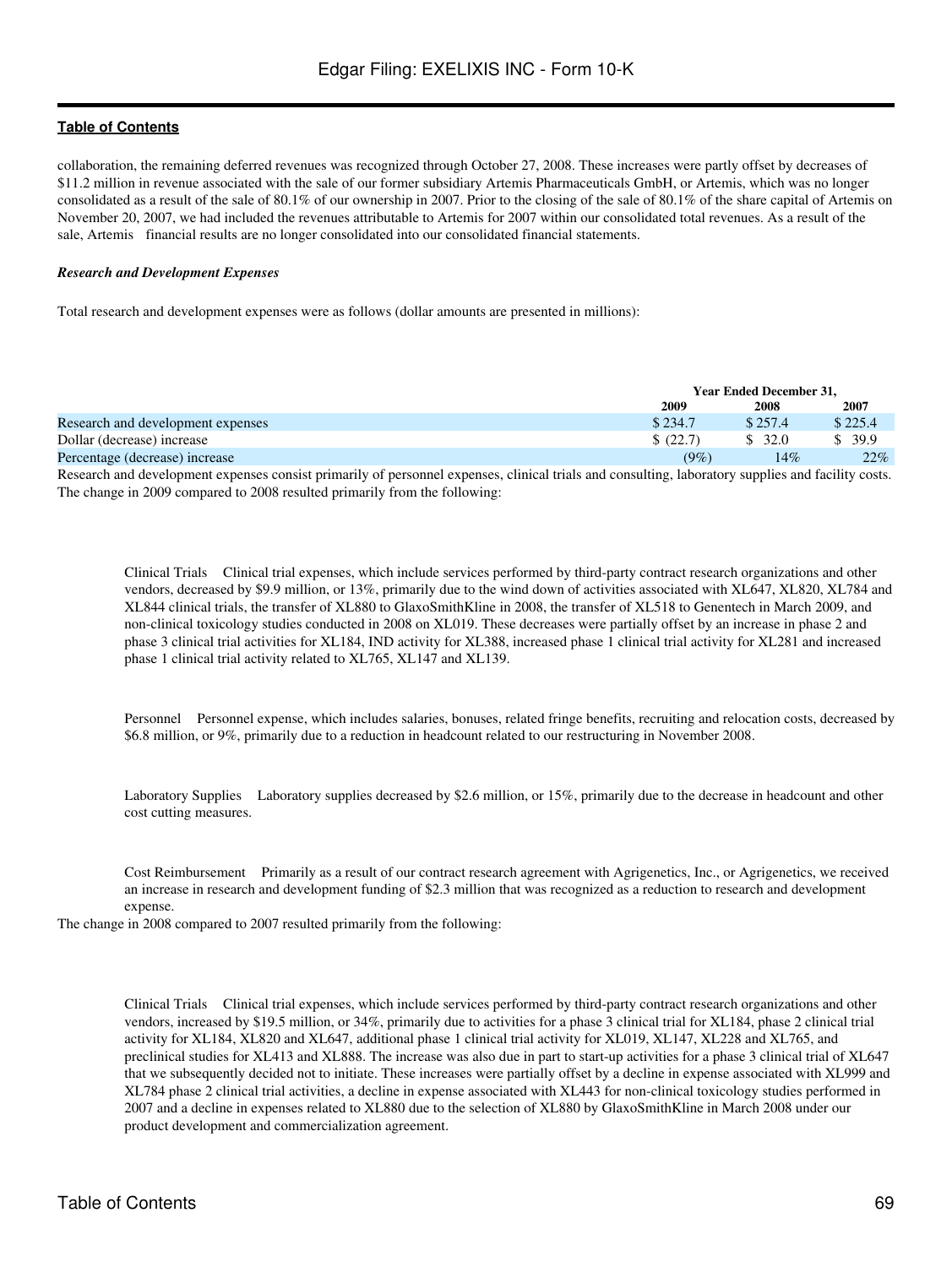# Edgar Filing: EXELIXIS INC - Form 10-K

General Corporate Costs There was an increase of \$10.4 million, or 31%, in the allocation of general corporate costs (such as facilities costs, property taxes and insurance) to research and development,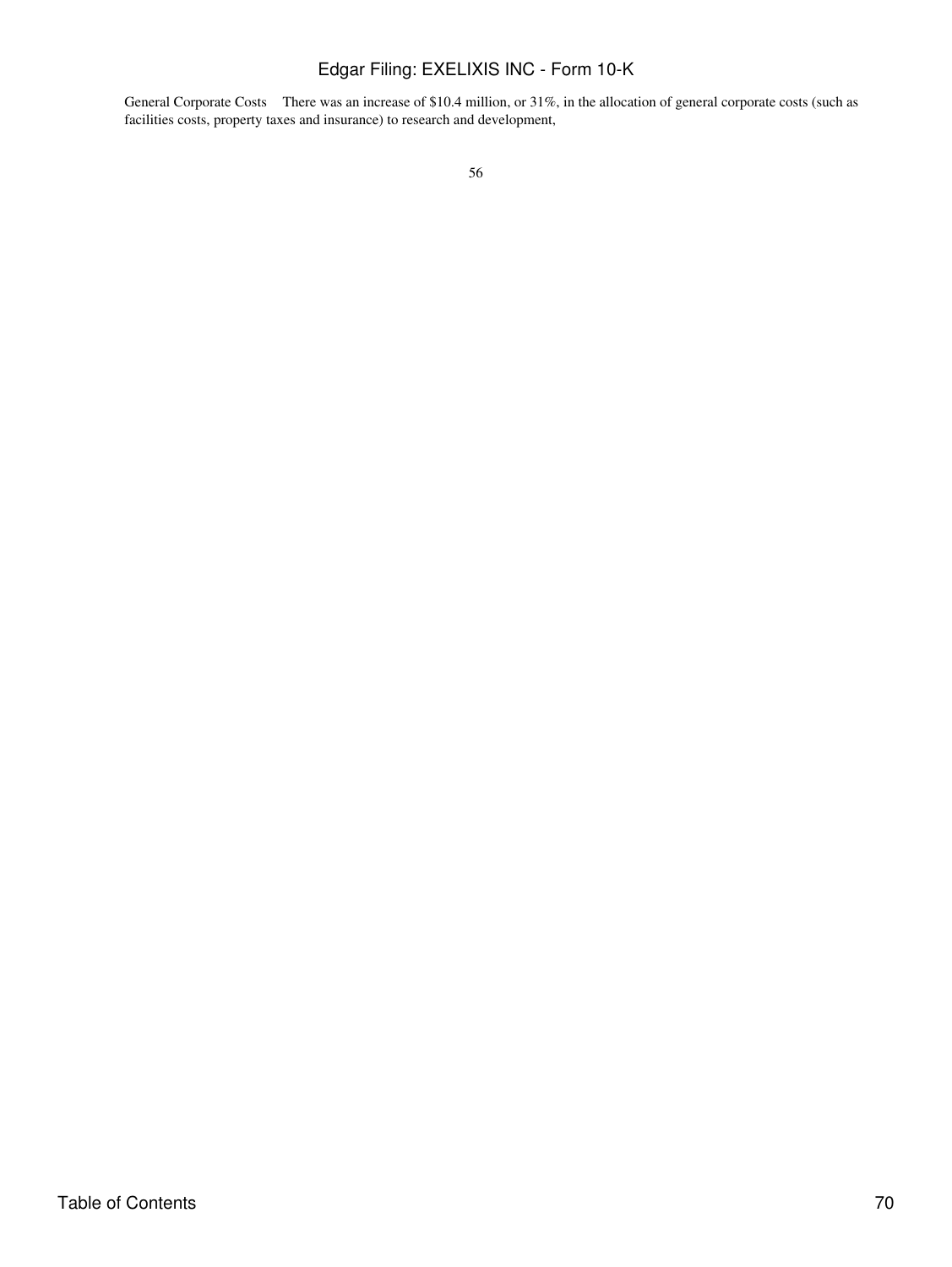which primarily reflected the relative growth of the research and development function compared to the general and administrative function.

Personnel Personnel expense, which includes salaries, bonuses, related fringe benefits, temporaries, recruiting and relocation costs, increased by \$7.9 million, or 11%, primarily due to the expanded workforce supporting drug development operations to advance our clinical and preclinical development programs.

Laboratory Supplies Laboratory supplies expense decreased by \$4.8 million, or 21%, primarily due to cost savings measures implemented during 2008.

We do not track total research and development expenses separately for each of our research and development programs. We group our research and development expenses into three categories: drug discovery, development and other. Our drug discovery group utilizes a variety of high-throughput technologies to enable the rapid discovery, optimization and extensive characterization of lead compounds such that we are able to select development candidates with the best potential for further evaluation and advancement into clinical development. Drug discovery expenses relate primarily to personnel expense, lab supplies and general corporate costs. Our development group leads the development and implementation of our clinical and regulatory strategies and prioritizes disease indications in which our compounds may be studied in clinical trials. Development expenses relate primarily to clinical trial, personnel and general corporate costs. The other category primarily includes stock compensation expense.

In addition to reviewing the three categories of research and development expenses described above, we principally consider qualitative factors in making decisions regarding our research and development programs. Such factors include enrollment in clinical trials for our drug candidates, the results of and data from clinical trials, the potential indications for our drug candidates, the therapeutic and commercial potential for our drug candidates and competitive dynamics. We also make our research and development decisions in the context of our overall business strategy, which includes the pursuit of commercial collaborations with major pharmaceutical and biotechnology companies for the development of our drug candidates.

The expenditures summarized in the following table reflect total research and development expenses by category, including allocations for general and administrative expense (dollar amounts are presented in millions):

|                |         |         |         |                | Inception     |
|----------------|---------|---------|---------|----------------|---------------|
|                | 2009    | 2008    | 2007    |                | to date $(1)$ |
| Drug Discovery | \$88.0  | \$102.5 | \$101.7 | $\mathbb{S}^-$ | 384.5         |
| Development    | 126.8   | 138.0   | 101.5   |                | 438.1         |
| Other          | 19.9    | 16.9    | 22.2    |                | 80.4          |
|                |         |         |         |                |               |
| Total          | \$234.7 | \$257.4 | \$225.4 | \$             | 903.0         |

(1) Inception is as of January 1, 2006, the date on which we began tracking research and development expenses by category. While we do not track total research and development expenses separately for each program, beginning in fiscal 2006, we began tracking third party expenditures directly relating to each program as a way of monitoring external costs. Our third party research and development expenditures relate principally to our clinical trial and related development activities, such as preclinical and clinical studies and contract manufacturing, and represent only a portion of the costs related to each program. Third party expenditures for programs initiated prior to the beginning of fiscal 2006 have not been tracked from project inception, and therefore such expenditures from the actual inception for most of our programs are not available. We do not accumulate on a program-specific basis internal research and development expenses, such as salaries and personnel expenses, facilities overhead expenses and external costs not directly attributable to a specific project. Nevertheless, we believe that third party expenditures by program provide a reasonable estimate of the percentage of our total research and development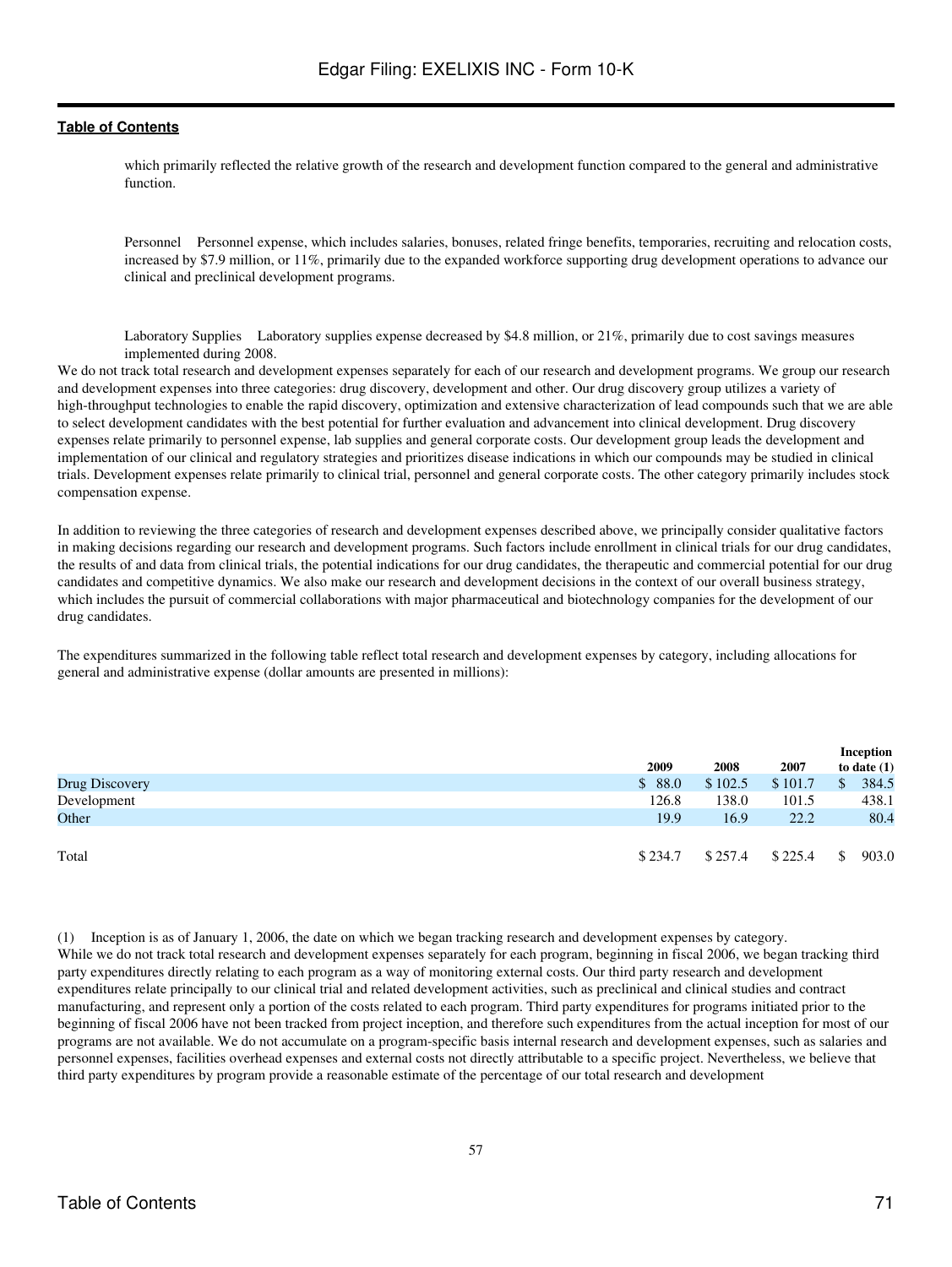expenses that are attributable to each such program. For the full year 2009, the programs representing the greatest portion of our external third party research and development expenditures were XL184 (45%), XL147 (12%), XL765 (11%), XL281 (6%) and XL228 (6%). The expenses for these programs were primarily included in the development category of our research and development expenses and exclude the impact of any amounts reimbursed by our partners.

We currently do not have reliable estimates regarding the timing of our clinical trials. We currently estimate that typical phase 1 clinical trials last approximately one year, phase 2 clinical trials last approximately one to two years and phase 3 clinical trials last approximately two to four years. However, the length of time may vary substantially according to factors relating to the particular clinical trial, such as the type and intended use of the drug candidate, the clinical trial design and the ability to enroll suitable patients. In general, we will incur increased research and development expenses for compounds that advance in clinical development, whereas expenses will end for compounds that do not warrant further clinical development.

We currently do not have reliable estimates of total costs for a particular drug candidate to reach the market. Our potential therapeutic products are subject to a lengthy and uncertain regulatory process that may involve unanticipated additional clinical trials and may not result in receipt of the necessary regulatory approvals. Failure to receive the necessary regulatory approvals would prevent us from commercializing the product candidates affected. In addition, clinical trials of our potential products may fail to demonstrate safety and efficacy, which could prevent or significantly delay regulatory approval.

## *General and Administrative Expenses*

Total general and administrative expenses were as follows (dollar amounts are presented in millions):

|                                     |         | <b>Year Ended December 31,</b> |        |  |  |
|-------------------------------------|---------|--------------------------------|--------|--|--|
|                                     | 2009    | 2008                           | 2007   |  |  |
| General and administrative expenses | \$34.4  | \$36.9                         | \$44.9 |  |  |
| Dollar (decrease) increase          | \$(2.5) | \$ (8.0)                       | \$ 5.8 |  |  |
| Percentage (decrease) increase      | (7%)    | $18\%)$                        | $15\%$ |  |  |

General and administrative expenses consist primarily of personnel expenses, employee stock-based compensation expense, facility costs and consulting and professional expenses, such as legal and accounting fees. The decrease in 2009 from 2008 was primarily due to a reduction in headcount related to our restructuring in November 2008, reduced consulting and outside service costs, and other cost saving measures. These decreases were partially offset by an increase in rent and other facilities costs associated with our property. The decrease in 2008 from 2007 resulted primarily from an increase of \$10.4 million in the allocation of general corporate costs (such as facilities costs, property taxes and insurance) to research and development, which primarily reflected the relative growth of the research and development function compared to the general and administrative function. This decrease was partly offset by increases in facilities costs of \$2.4 million and consulting and outside services costs of \$1.3 million.

## *Collaboration Cost-Sharing Expenses (Reimbursements)*

Total collaboration cost-sharing expenses were as follows (dollar amounts are presented in millions):

|                                                      | <b>Year Ended December 31,</b> |                |      |  |  |
|------------------------------------------------------|--------------------------------|----------------|------|--|--|
|                                                      | 2009                           | 2008           | 2007 |  |  |
| Collaboration cost-sharing expenses (reimbursements) | \$4.6                          | \$ (0.3)       | \$   |  |  |
| Dollar change                                        | \$4.9                          | \$ (0.3)       |      |  |  |
| Percentage change                                    | Not Meaningful                 | Not Meaningful | $\%$ |  |  |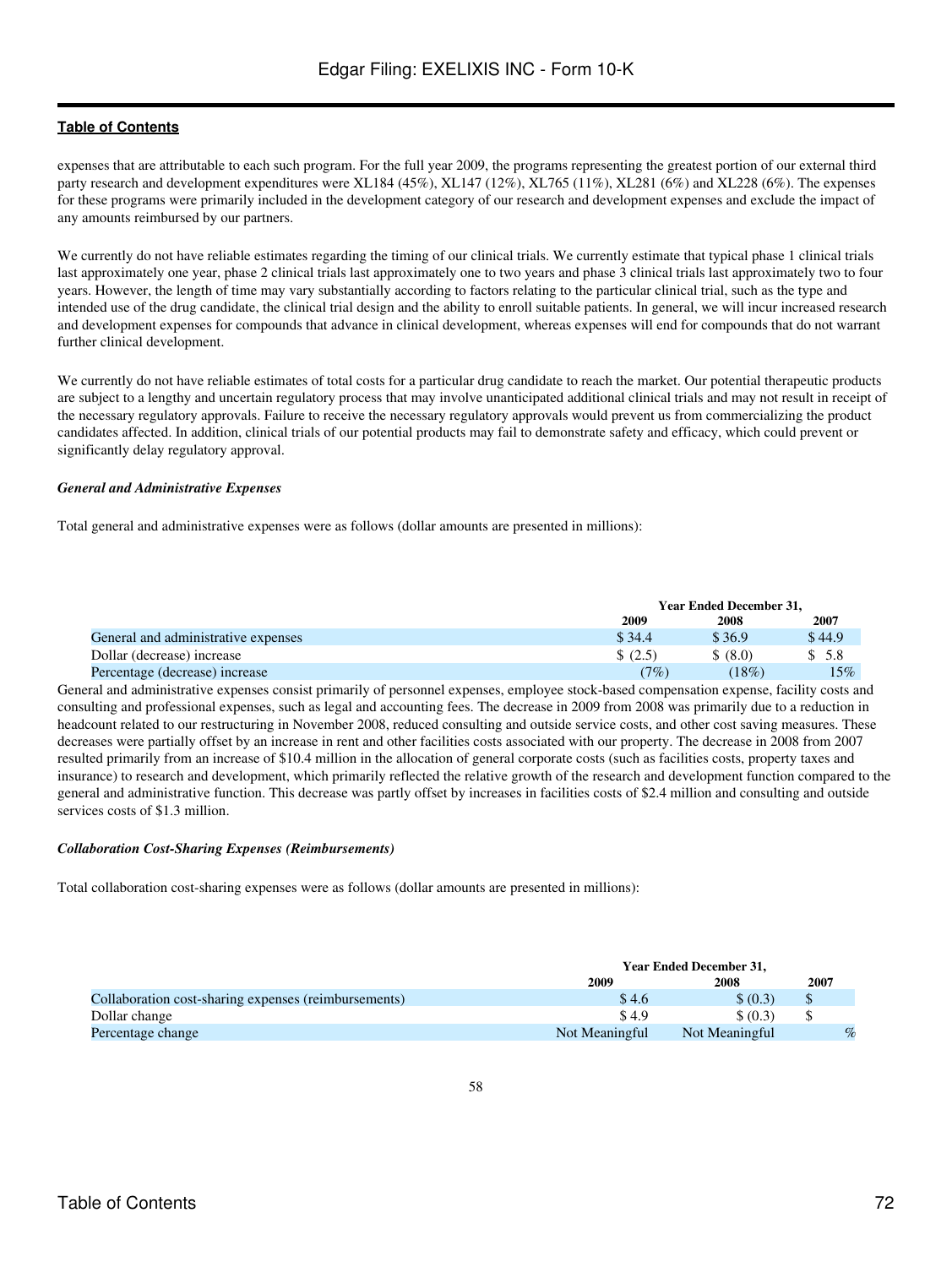Total collaboration cost-sharing expenses consist of research and development expenses and reimbursements related to our 2008 cancer collaboration agreement with Bristol Myers-Squibb for XL184 and XL281. To the extent that net annual research and development funding payments are received from Bristol-Myers Squibb, these payments will be presented as collaboration reimbursement. In years when net research and development funding payments are payable to Bristol-Myers Squibb, these payments will be presented as collaboration cost sharing expense. For the year ended December 31, 2009, we recorded a net payable to Bristol-Myers Squibb, resulting with an increase in operating expenses of \$4.6 million. For the year ended December 31, 2008, we recorded a net receivable from Bristol-Myers Squibb of \$0.3 million, which was included in total revenues.

#### *Amortization of Intangible Assets*

Total amortization of intangible assets was as follows (dollar amounts are presented in millions):

|                                   |       | <b>Year Ended December 31,</b> |          |
|-----------------------------------|-------|--------------------------------|----------|
|                                   | 2009  | 2008                           | 2007     |
| Amortization of intangible assets |       |                                | \$0.2    |
| Dollar decrease                   |       | \$ (0.2)                       | \$ (0.6) |
| Percentage decrease               | $0\%$ | $(100\%)$                      | (75%)    |

Intangible assets resulted from our acquisitions of X-Ceptor Therapeutics, Genomica, Artemis and Agritope (renamed Exelixis Plant Sciences). These assets were amortized over specified time periods. There was no amortization of intangible assets in 2009 or 2008.

The decrease in amortization of intangible assets expense in 2008 compared to 2007 was due to the completion of the amortization of the assembled workforce related to our acquisition of X-Ceptor Therapeutics. In addition, amortization of intangible assets expense decreased as a result of our transaction in September 2007 with Agrigenetics in which we sold \$2.1 million of acquired patents and our transaction in November 2007 in which we sold 80.1% of the share capital of Artemis, which included \$0.3 million of acquired patents.

## *Restructuring Charge*

In November 2008, we implemented a restructuring plan that resulted in a reduction in force of 78 employees, or approximately 10% of our workforce. As a result of this restructuring plan, we recorded a restructuring charge of approximately \$2.9 million in the fourth quarter of 2008 consisting primarily of severance, health care benefits and legal and outplacement services fees. The balance of the liability was included in Other Accrued Expenses on our condensed consolidated balance sheet as of December 31, 2008 and was fully-paid out as of December 31, 2009. All actions associated with the 2008 restructuring plan were completed in the first quarter of 2009, and we do not anticipate incurring any further costs under the 2008 restructuring plan.

#### *Total Other Income (Expense), net*

Total other income (expense), net was as follows (dollar amounts are presented in millions):

|                                                     | <b>Year Ended December 31,</b> |                   |        |  |
|-----------------------------------------------------|--------------------------------|-------------------|--------|--|
|                                                     | 2009                           | 2008              | 2007   |  |
| Interest income and other, net                      | $\frac{1.5}{1.5}$              | S.<br>5.9         | \$13.1 |  |
| Interest expense                                    | (12.7)                         | (6.8)             | (4.0)  |  |
| Gain on sale of businesses                          | 2.1                            | 4.6               | 36.9   |  |
| Loss on deconsolidation of Symphony Evolution, Inc. | (9.8)                          |                   |        |  |
| Total other Income (expense), net                   | \$(18.9)                       | $\frac{1}{2}$ 3.7 | \$46.0 |  |
| Dollar (decrease) increase                          | \$ (22.6)                      | \$ (42.3)         | \$42.5 |  |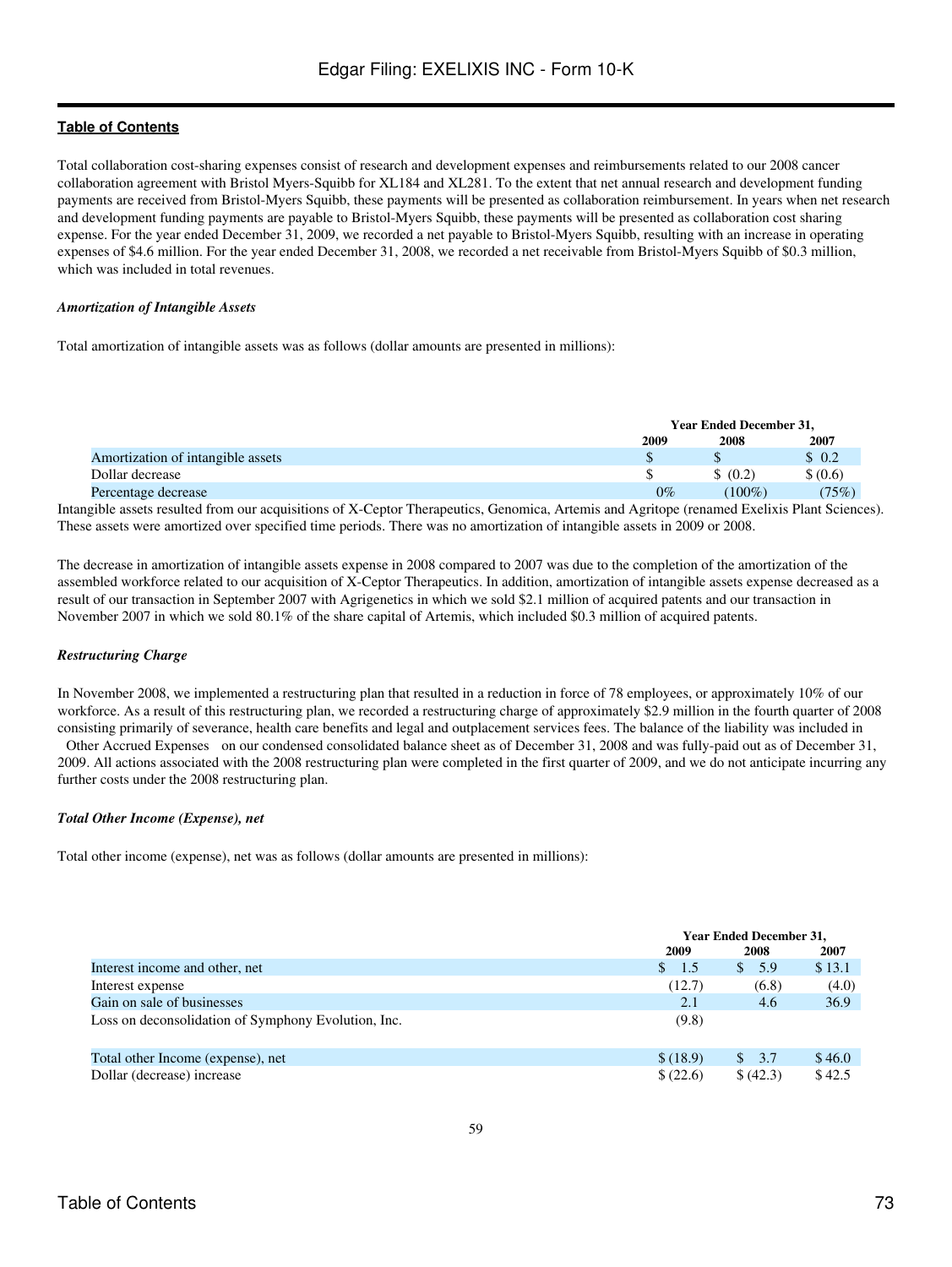The change in total other income (expense), net for 2009 compared to 2008 resulted primarily from the recording of a \$9.8 million loss upon deconsolidation of SEI as a result of the expiration of our purchase option for SEI in June 2009 and \$5.2 million in interest expense relating to the termination of the Deerfield credit facility in December 2009. Lower interest rates led to a decline in interest income of \$4.9 million and we also recorded a net adjustment of \$2.5 million to the gain on the sale of our plant trait business, and Artemis which represents the difference between the \$4.6 million recorded in 2008 and the \$2.1 million recorded in 2009.

The decrease in total other income (expense), net for 2008 compared to 2007 was primarily due to the 2007 gain on the sale of our plant trait business and the gain on sale of 80.1% of the share capital of Artemis, and a decrease in interest income as a result of lower cash and investment balances and lower average interest rates.

In September 2007, we sold our plant trait business to Agrigenetics, and, as a result, we recognized in 2007 a gain of \$18.8 million in total other income. The gain of \$18.8 million primarily consisted of a purchase price of \$22.5 million, less \$2.4 million in net book value of tangible and intangible assets and the derecognition of \$1.4 million of goodwill.

As a result of the sale of 80.1% of the share capital of Artemis in November 2007, we recognized in 2007 a gain of \$18.1 million in total other income. This gain primarily consisted of cash received of \$19.8 million, plus \$2.5 million relating to the elimination of cumulative foreign currency translation adjustments and the elimination of net liabilities, less \$0.3 million of intangible assets (acquired patents) and the derecognition of \$2.3 million of goodwill.

#### *Income Tax Benefit*

The income tax benefit for 2009 was the result of a \$1.3 million tax credit recorded as a result of the Housing and Economic Recovery Act of 2008. During the third quarter of 2009, we recorded a tax provision as a result of \$7.0 million of withholding tax associated with the \$140.0 million of upfront payments received from sanofi-aventis during the quarter. However, in December 2009, the United States Senate ratified the protocol, originally signed on January 2009, to the Convention between the Government of the United States of America and the Government of the French Republic for the Avoidance of Double Taxation and the Prevention of Fiscal Evasion with Respect to Taxes on Income and Capital, thereby eliminating this withholding tax, resulting in us reversing the provision in December and booking a receivable from the French government.

Under the Internal Revenue Code and similar state provisions, certain substantial changes in our ownership could result in an annual limitation on the amount of net operating loss and credit carryforwards that can be utilized in future years to offset future taxable income. Annual limitations may result in the expiration of net operating loss and credit carryforwards before they are used.

## *Loss attributed to noncontrolling interest*

In 2005, we licensed three of our compounds, XL647, XL784 and XL999, to SEI in return for an \$80.0 million investment for the clinical development of these compounds. As part of the agreement, we received an exclusive purchase option to acquire all of the equity of SEI, thereby allowing us to reacquire XL647, XL784 and XL999 at our sole discretion. The purchase option expired on June 9, 2009. The expiration of the purchase option triggered a reconsideration event regarding our need to consolidate SEI, a variable interest entity. Upon the expiration of the purchase option, we no longer held a variable interest in the variable interest entity. Accordingly, we deconsolidated SEI and derecognized the SEI assets, liabilities and noncontrolling interest from our financial statements. For the years ended December 31, 2009, 2008 and 2007, the losses attributed to the noncontrolling interest holders were \$4.3 million, \$12.7 million and \$24.6 million, respectively.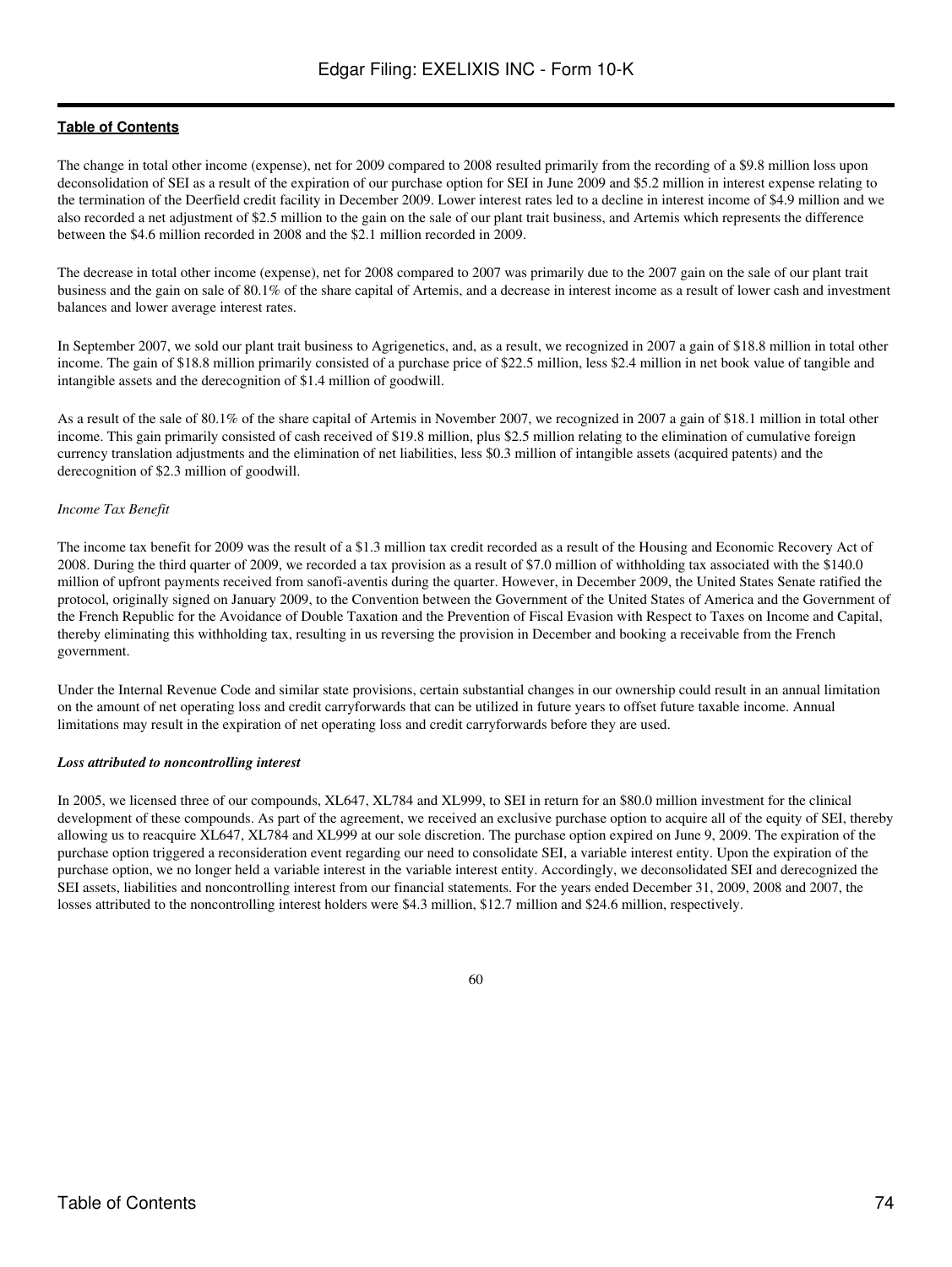The decrease in 2009 from 2008 in the losses attributable to noncontrolling interest holders were due to the deconsolidation of SEI in June 2009. The decrease in 2008 from 2007 in the losses attributed to the noncontrolling interest holders was primarily due to decreased development expenses associated with XL784 and XL999.

### **Liquidity and Capital Resources**

### *Sources and Uses of Cash*

The following table summarizes our cash flow activities for the years ended December 31, 2009, 2008 and 2007 (dollar amounts are presented in thousands):

|                                                                            | <b>Year Ended December 31,</b> |             |             |  |  |  |
|----------------------------------------------------------------------------|--------------------------------|-------------|-------------|--|--|--|
|                                                                            | 2009                           | 2008        | 2007        |  |  |  |
| Consolidated net loss                                                      | \$(139,557)                    | \$(175,570) | \$(111,022) |  |  |  |
| Adjustments to reconcile net loss to net cash used in operating activities | 44,894                         | 32,510      | (4, 485)    |  |  |  |
| Changes in operating assets and liabilities                                | 80,072                         | 133,376     | 47,186      |  |  |  |
|                                                                            |                                |             |             |  |  |  |
| Net cash used in operating activities                                      | (14,591)                       | (9,684)     | (68,321)    |  |  |  |
| Net cash (used in) provided by investing activities                        | (112,322)                      | 121,295     | (3,437)     |  |  |  |
| Net cash (used in) provided by financing activities                        | (33,989)                       | 630         | 84,248      |  |  |  |
| Effect of foreign exchange rates on cash and cash equivalents              |                                |             | (402)       |  |  |  |
|                                                                            |                                |             |             |  |  |  |
| Net (decrease)/increase in cash and cash equivalents                       | (160, 902)                     | 112.241     | 12,088      |  |  |  |
| Cash and cash equivalents, at beginning of year                            | 247,698                        | 135,457     | 123,369     |  |  |  |
|                                                                            |                                |             |             |  |  |  |
| Cash and cash equivalents, at end of year                                  | \$.<br>86.796                  | \$247,698   | \$135,457   |  |  |  |

To date, we have financed our operations primarily through the sale of equity, payments and loans from collaborators, equipment financing facilities and interest income. We also financed certain of our research and development activities under our agreements with SEI. In September 2007, we received net proceeds, after underwriting fees and offering expenses, of \$71.9 million from the sale of 7.0 million shares of our common stock under a shelf registration statement. As of December 31, 2009, we had \$221.0 million in cash and cash equivalents and marketable securities, which included restricted cash and investments of \$6.4 million. In addition, as of December 31, 2009, approximately \$24.0 million of cash and cash equivalents and marketable securities served as collateral for bank lines of credit.

#### *Operating Activities*

Our operating activities used cash of \$14.6 million for the year ended December 31, 2009, compared to \$9.7 million for the year ended December 31, 2008, and \$68.3 million for 2007. Cash used in operating activities during 2009 related primarily to our consolidated net loss of \$139.6 million offset by increases in deferred revenues and other non-cash charges. The decrease in our consolidated net loss was driven by an increase in revenues primarily due to our 2009 collaboration with sanofi-aventis relating to XL147 and XL765 and our 2008 cancer collaboration with Bristol-Myers Squibb relating to XL184 and XL281 in addition to an overall decrease in operating expenses. These uses of cash were primarily offset by a net increase in deferred revenue of \$85.8 million, primarily driven by receipt of an upfront cash payment of \$140.0 million related to the global license agreement and collaboration with sanofi-aventis, partially offset by a decrease in deferred revenue from the ratable recognition of deferred revenues over the period of continuing involvement from our various collaborations. In addition, cash uses were offset by non-cash charges totaling \$45.3 million relating to stock-based compensation, depreciation and amortization, and a \$9.8 million loss that we recorded upon deconsolidation of SEI.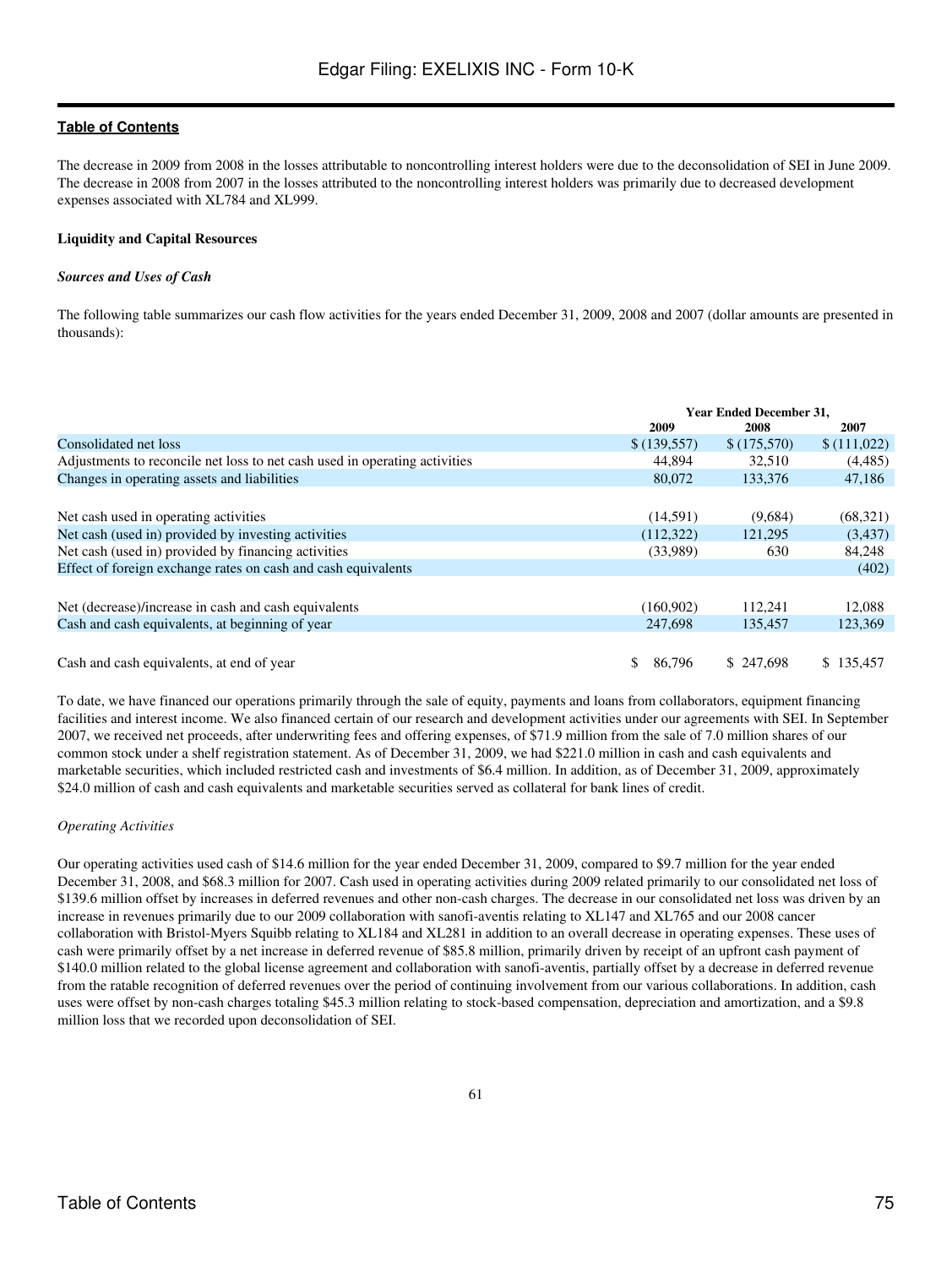Cash used in operating activities during 2008 related primarily to our consolidated net loss of \$175.6 million. The increase in our net loss was primarily driven by the continued advancement and expansion of our clinical trial activity in addition to the inclusion in 2007 of the \$18.8 million gain on the sale of assets recognized in conjunction with our transaction with Agrigenetics, which was accounted for as a sale of our plant trait business, and \$18.1 million gain on the sale of 80.1% of Artemis. These uses of cash were primarily offset by a net increase in deferred revenue of \$132.8 million primarily driven by receipt of an upfront cash payment of \$195.0 million related to the XL184 and XL281 collaboration with Bristol-Myers Squibb, partially offset by a decrease in deferred revenue from the ratable recognition of deferred revenues over the period of continuing involvement from our various collaborations. In particular, we accelerated \$18.5 million in previously deferred revenue relating to the conclusion of our collaboration with GlaxoSmithKline, the development term for which concluded on October 27, 2008. In addition, cash uses were offset by increases in accounts payable and other accrued expenses as well as non-cash charges totaling \$36.1 million relating to stock-based compensation and depreciation and amortization.

While cash used in operating activities is primarily driven by our consolidated net loss, operating cash flows differ from our consolidated net loss as a result of differences in the timing of cash receipts and earnings recognition and non-cash charges. We expect to use cash for operating activities for at least the next several years as we continue to incur net losses associated with our research and development activities, including manufacturing and development expenses for compounds in preclinical and clinical studies.

#### *Investing Activities*

Our investing activities used cash of \$112.3 million for the year ended December 31, 2009, compared to cash provided of \$121.3 million for 2008 and cash used of \$3.4 million for 2007.

Cash used in investing activities for 2009 was primarily driven by purchases of marketable securities of \$161.2 million. Most of the cash invested in marketable securities was generated by payments received from collaborators. These uses of cash were partially offset by proceeds from maturities of marketable securities and on sales of investments held by SEI, for a combined cash inflow of \$54.3 million used to fund our operations.

Cash provided in investing activities for 2008 was primarily driven by proceeds from the sale and maturities of marketable securities of \$110.0 million and the sale of \$16.9 million of investments held by SEI, partially offset by purchases of property and equipment of \$15.2 million. In addition, in September 2008 we received the \$4.5 million anniversary payment plus an additional \$4.5 million of contingent consideration in association with our transaction with Agrigenetics. The proceeds provided by maturities or sale of our marketable securities and the sale of investments by SEI were used to fund our operations. We expect to continue to make moderate investments in property and equipment to support our operations.

Cash used in investing activities for 2007 was primarily driven by net purchases of marketable securities of \$47.5 million and purchases of property and equipment of \$17.8 million. Most of the cash invested in marketable securities and investments was generated by a common stock offering in 2007 and payments received from collaborators. These uses of cash were partially offset by net proceeds of \$35.3 million from the sale of our plant trait business and Artemis. The proceeds provided by maturities of our marketable securities and the sale of investments by SEI were used to fund our operations.

## *Financing Activities*

Our financing activities used cash of \$34.0 million for the year ended December 31, 2009, compared to cash provided of \$0.6 million for 2008 and \$84.2 million for 2007.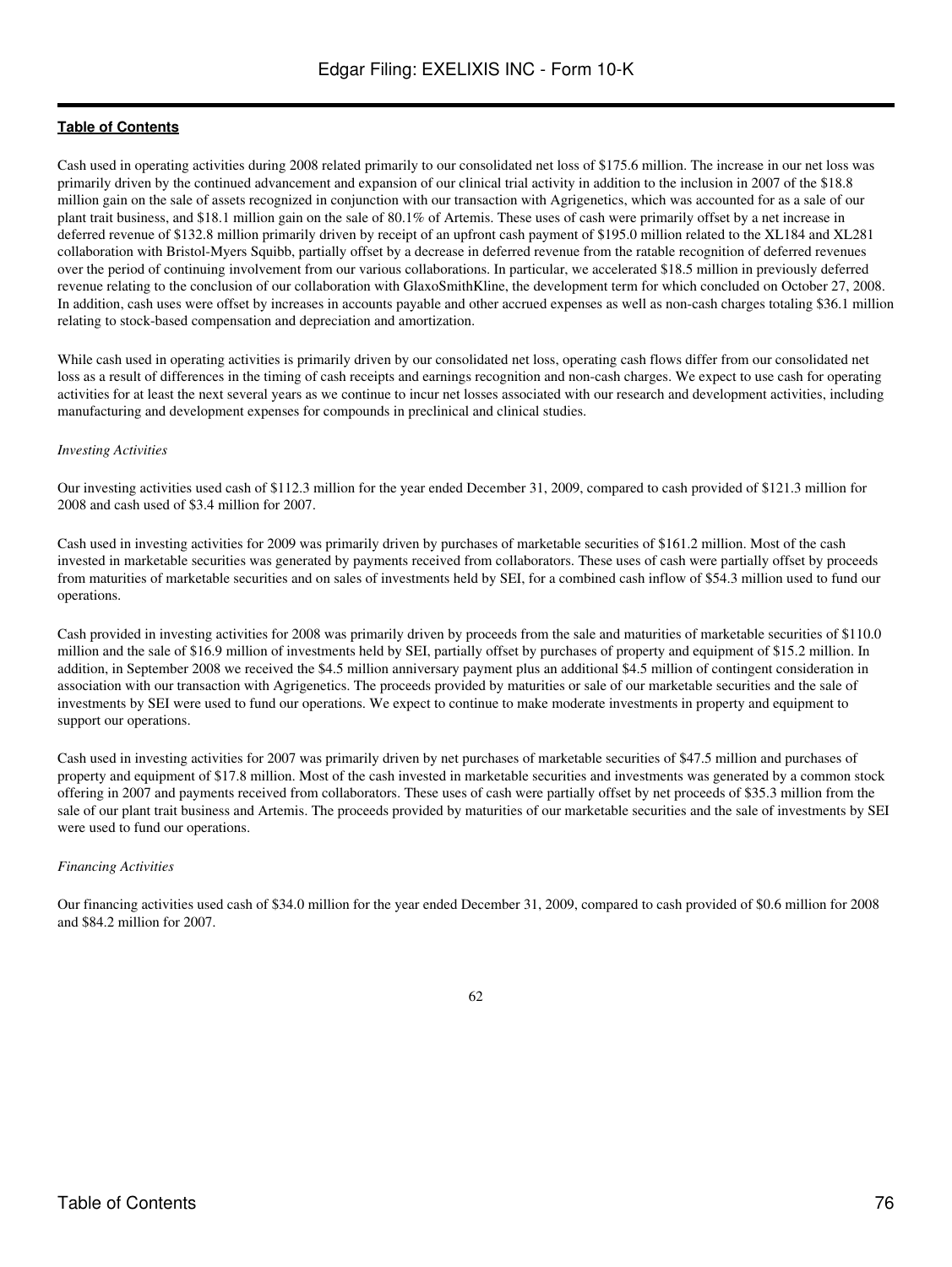Cash used by our financing activities for 2009 was primarily due to principal payments on notes payable and bank obligations of \$43.1 million partially offset by proceeds from notes payable and bank obligations of \$5.0 million and proceeds from employee stock purchase plan purchases of \$3.8 million. In line with our focus on managing our cash resources, purchase of property and equipment were significantly lower in 2009 than compared to prior years.

Cash provided by our financing activities for 2008 was primarily due to proceeds of \$13.6 million from our notes payable and bank obligations and \$4.5 million from the exercise of stock options and the issuance of stock under the employee stock purchase plan. These increases were partially offset by principal payments on notes payable and bank obligations of \$17.5 million.

Cash provided by our financing activities for 2007 was primarily due to net proceeds of \$71.9 million received through the sale of our common stock and \$12.6 million of proceeds from note payable and bank obligations. These increases were partially offset by \$12.1 million of principal payments on notes payable and bank obligations.

We finance property and equipment purchases through equipment financing facilities, such as notes and bank obligations. Proceeds from collaboration loans and common stock issuances are used for general working capital purposes, such as research and development activities and other general corporate purposes. Over the next several years, we are required to make certain payments on notes, bank obligations and our loan from GlaxoSmithKline. In June 2008, we entered into the Facility Agreement with the Deerfield Entities for which the Deerfield Entities agreed to loan us up to \$150.0 million, subject to certain conditions. The Facility Agreement was terminated in November 2009, resulting in a \$5.2 million charge to interest expense relating to a cancellation fee and outstanding warrants. We did not draw on the Facility Agreement at any time prior to its termination.

## *Cash Requirements*

We have incurred net losses since inception, including a net loss attributable to Exelixis, Inc. of \$135.2 million for the year ended December 31, 2009. We expect our net loss in 2010 to increase compared to 2009 and anticipate negative operating cash flow for the foreseeable future. As of December 31, 2009, we had \$221.0 million in cash and cash equivalents and short-term and long-term marketable securities, which included restricted cash and investments of \$6.4 million. We anticipate that our current cash and cash equivalents, short-term and long-term marketable securities and funding that we expect to receive from collaborators, which includes anticipated cash from additional business development activity, will enable us to maintain our operations, after giving effect to the restructuring we implemented on March 8, 2010, for a period of at least 12 months following the filing date of this report. However, our future capital requirements will be substantial and will depend on many factors that may require us to use available capital resources significantly earlier than we currently anticipate. These factors include:

repayment of our loan from GlaxoSmithKline In October 2002, we entered into a collaboration with GlaxoSmithKline, to discover and develop novel therapeutics in the areas of vascular biology, inflammatory disease and oncology. As part of the collaboration, we entered into a loan and security agreement with GlaxoSmithKline, pursuant to which we borrowed \$85.0 million for use in our efforts under the collaboration. The loan bears interest at a rate of 4.0% per annum and is secured by certain intellectual property, technology and equipment created or utilized pursuant to the collaboration. As of December 31, 2009, the aggregate principal and interest outstanding under our GlaxoSmithKline loan was \$70.8 million, after giving effect to a cash payment we made to GlaxoSmithKline of \$34.7 million on October 27, 2009 for the first of three annual installments of principal and accrued interest due under the loan. The second and third installments of principal and accrued interest under the loan are due on October 27, 2010 and October 27, 2011, respectively. Repayment of all or any of the amounts advanced to us under the loan agreement may, at our election, be in the form of our common stock at fair market value, subject to certain conditions, or cash. Following the conclusion on October 27, 2008 of the development term under our collaboration with GlaxoSmithKline, we are no longer eligible to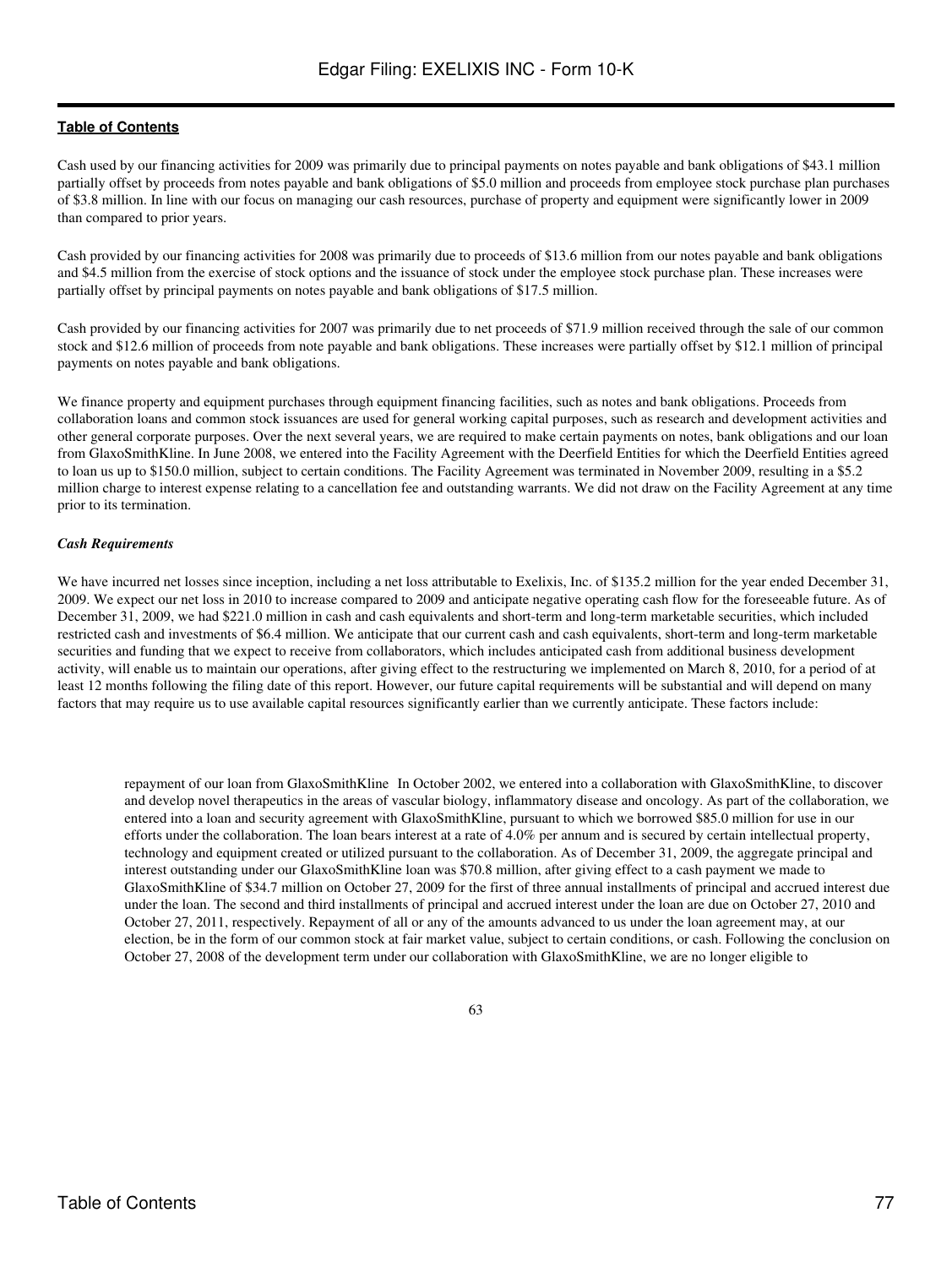receive selection milestone payments from GlaxoSmithKline to credit against outstanding loan amounts, and in the event the market price for our common stock is depressed, we may not be able to repay the loan in full using shares of our common stock due to restrictions in the agreement on the number of shares we may issue. In addition, the issuance of shares of our common stock to repay the loan may result in significant dilution to our stockholders. As a result, we may need to obtain additional funding to satisfy our repayment obligations. There can be no assurance that we will have sufficient funds to repay amounts outstanding under the loan when due or that we will satisfy the conditions to our ability to repay the loan in shares of our common stock. During 2010, we may pursue a potential refinancing of the GlaxoSmithKline loan with a third party, although there can be no assurance that we would be able to do so on terms that are acceptable to us, if at all;

the progress and scope of the development activity with respect to XL184, our most advanced compound We are focusing our development efforts on XL184, which is being studied in a variety of tumor types, with the goal of rapidly commercializing the compound. As described under Item 1 of this report under Business Corporate Collaborations Bristol-Myers Squibb 2008 Cancer Collaboration in December 2008, we entered into a worldwide co-development collaboration with Bristol-Myers Squibb for the development and commercialization of XL184. The companies will share worldwide (except for Japan) development costs for XL184. We are responsible for 35% of such costs and Bristol-Myers Squibb is responsible for 65% of such costs, except that we are responsible for funding the initial \$100.0 million of combined costs and have the option to defer payments for development costs above certain thresholds. In return, we will share 50% of the commercial profits and losses (including pre-launch commercialization expenses) in the United States and have the option to co-promote XL184 in the United States. Bristol-Myers Squibb is responsible for all costs intended to support regulatory approval in Japan. We have the right to defer payment for certain early commercialization and other related costs above certain thresholds. During the term of the collaboration, so long as we have not opted out of the co-development of XL184, there may be periods during which Bristol-Myers Squibb will partially reimburse us for certain research and development expenses, and other periods during which we will owe Bristol-Myers Squibb for research and development expenses that Bristol-Myers Squibb incurred on joint development projects, less amounts reimbursable to us by Bristol-Myers Squibb on these projects. On an annual basis, to the extent that net research and development funding payments are received from Bristol-Myers Squibb, these payments will be presented as collaboration revenue. In annual periods when net research and development funding payments are payable to Bristol-Myers Squibb, these payments will be presented as collaboration cost sharing expense. Generally, the direction of cash flows will depend on the level of development activity by either party, which may change during the development term. Our capital requirements will be impacted by the level of our expenses for the development activity conducted by us and the degree to which we will be required to make payments to, or we will receive payments from, Bristol-Myers Squibb. If we opt out of the co-development of XL184, we would have no further unreimbursed cost obligations for that compound;

the progress and scope of other research and development activities conducted by us;

the level of payments received under existing collaboration agreements, licensing agreements and other arrangements;

the degree to which we conduct funded development activity on behalf of partners to whom we have out-licensed compounds;

our ability to enter into new collaboration agreements, licensing agreements and other arrangements that provide additional payments;

our ability to control costs;

our ability to remain in compliance with, or amend or cause to be waived, financial covenants contained in agreements with third parties;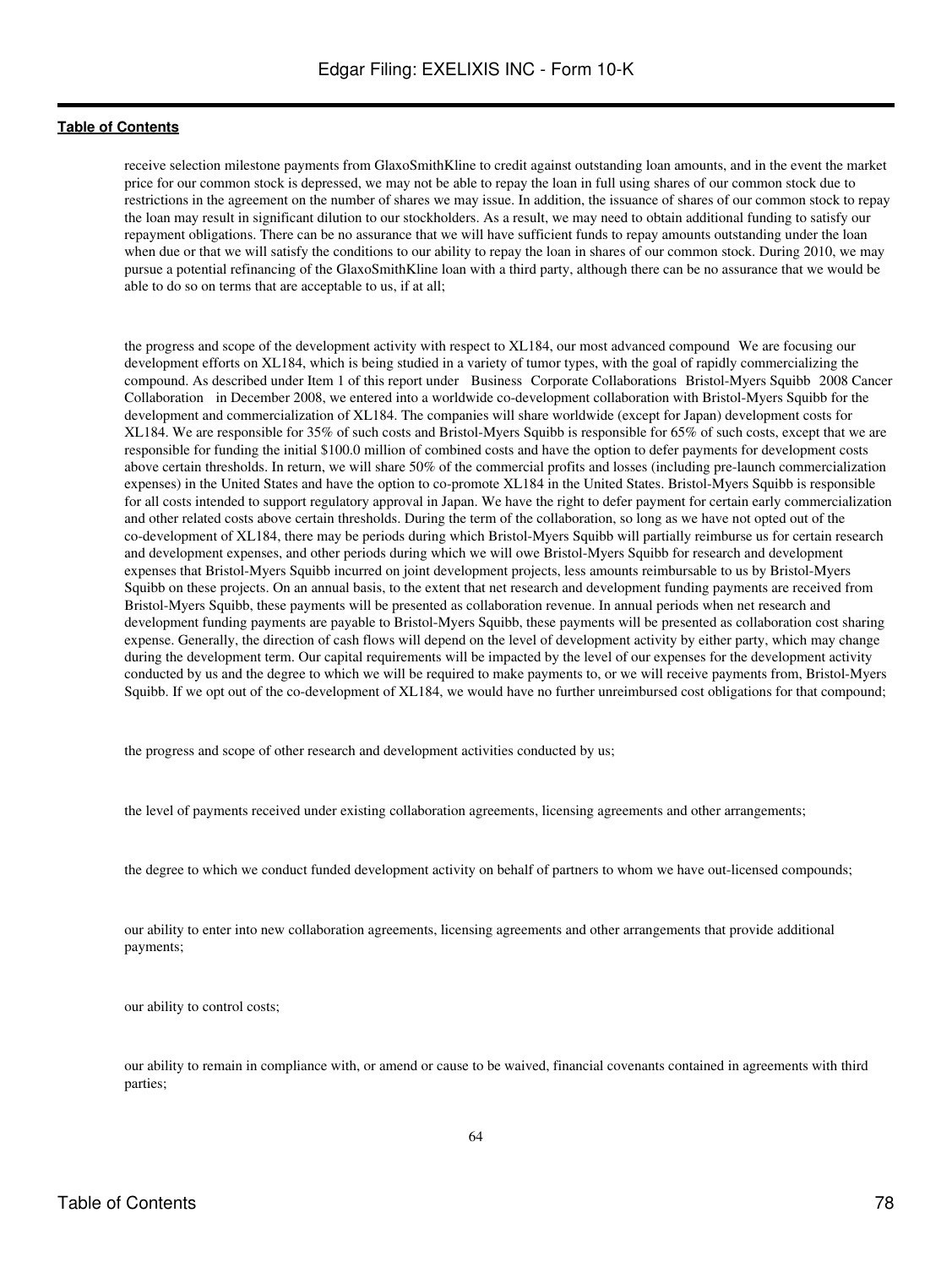the amount of our cash and cash equivalents and marketable securities that serve as collateral for bank lines of credit;

future clinical trial results;

our need to expand our product and clinical development efforts;

our ability to share the costs of our clinical development efforts with third parties;

the cost and timing of regulatory approvals;

the cost of clinical and research supplies of our product candidates;

the effect of competing technological and market developments;

the filing, maintenance, prosecution, defense and enforcement of patent claims and other intellectual property rights; and

the cost of any acquisitions of or investments in businesses, products and technologies. One or more of these factors or changes to our current operating plan may require us to use available capital resources significantly earlier than we anticipate. If our capital resources are insufficient to meet future capital requirements, we will have to raise additional funds. We may seek to raise funds through the sale of equity or debt securities or through external borrowings. In addition, we may enter into additional strategic partnerships or collaborative arrangements for the development and commercialization of our compounds. However, we may be unable to raise sufficient additional capital when we need it, on favorable terms or at all. The sale of equity or convertible debt securities in the future may be dilutive to our stockholders, and debt-financing arrangements may require us to pledge certain assets and enter into covenants that would restrict certain business activities or our ability to incur further indebtedness, and may contain other terms that are not favorable to our stockholders or us. If we are unable to obtain adequate funds on reasonable terms, we may be required to curtail operations significantly or obtain funds by entering into financing, supply or collaboration agreements on unattractive terms or we may be required to relinquish rights to technology or product candidates or to grant licenses on terms that are unfavorable to us.

We may need to obtain additional funding in order to stay in compliance with financial covenants contained in agreements with third parties. For example, our loan and security agreement with GlaxoSmithKline contains financial covenants pursuant to which our working capital (the amount by which our current assets exceed our current liabilities as defined by the agreement, which excludes restricted cash and deferred revenue) must not be less than \$25.0 million and our cash and investments (total cash, cash equivalents and investments as defined by the agreement, which excludes restricted cash) must not be less than \$50.0 million. As of December 31, 2009, our working capital was \$126.3 million and our cash and investments were \$214.5 million. If we default on the financial covenants under the loan and security agreement, GlaxoSmithKline may, among other remedies, declare immediately due and payable all obligations under the loan and security agreement. Outstanding borrowings and accrued interest under the loan and security agreement totaled \$70.8 million at December 31, 2009. The second and third installments of principal and accrued interest under the loan are due on October 27, 2010 and October 27, 2011, respectively. In addition, if our cash reserves fall below \$80.0 million and we are unable to increase such cash reserves to \$80.0 million or more within 90 days, our co-development and co-promotion rights with respect to XL184 under our 2008 collaboration agreement with Bristol-Myers Squibb may be terminated. Cash reserves for purposes of our 2008 collaboration agreement with Bristol-Myers Squibb includes our total cash, cash equivalents and investments (excluding any restricted cash), plus the amount then available for borrowing by us under certain financing arrangements. If we cannot raise additional capital in order to remain in compliance with our financial covenants or if we are unable to renegotiate such covenants and the lender exercises its remedies under the agreement, we would not be able to operate under our current operating plan.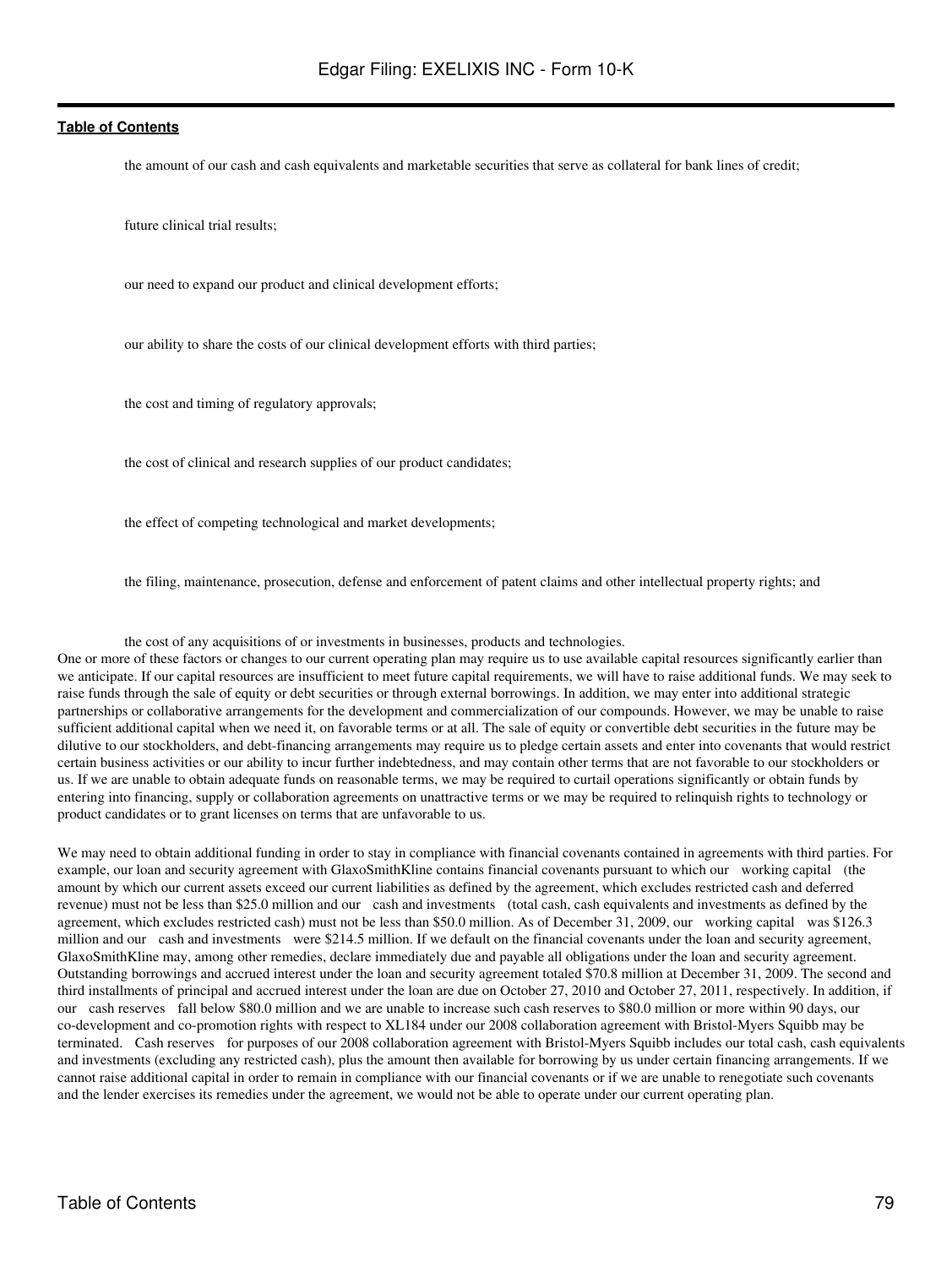# Edgar Filing: EXELIXIS INC - Form 10-K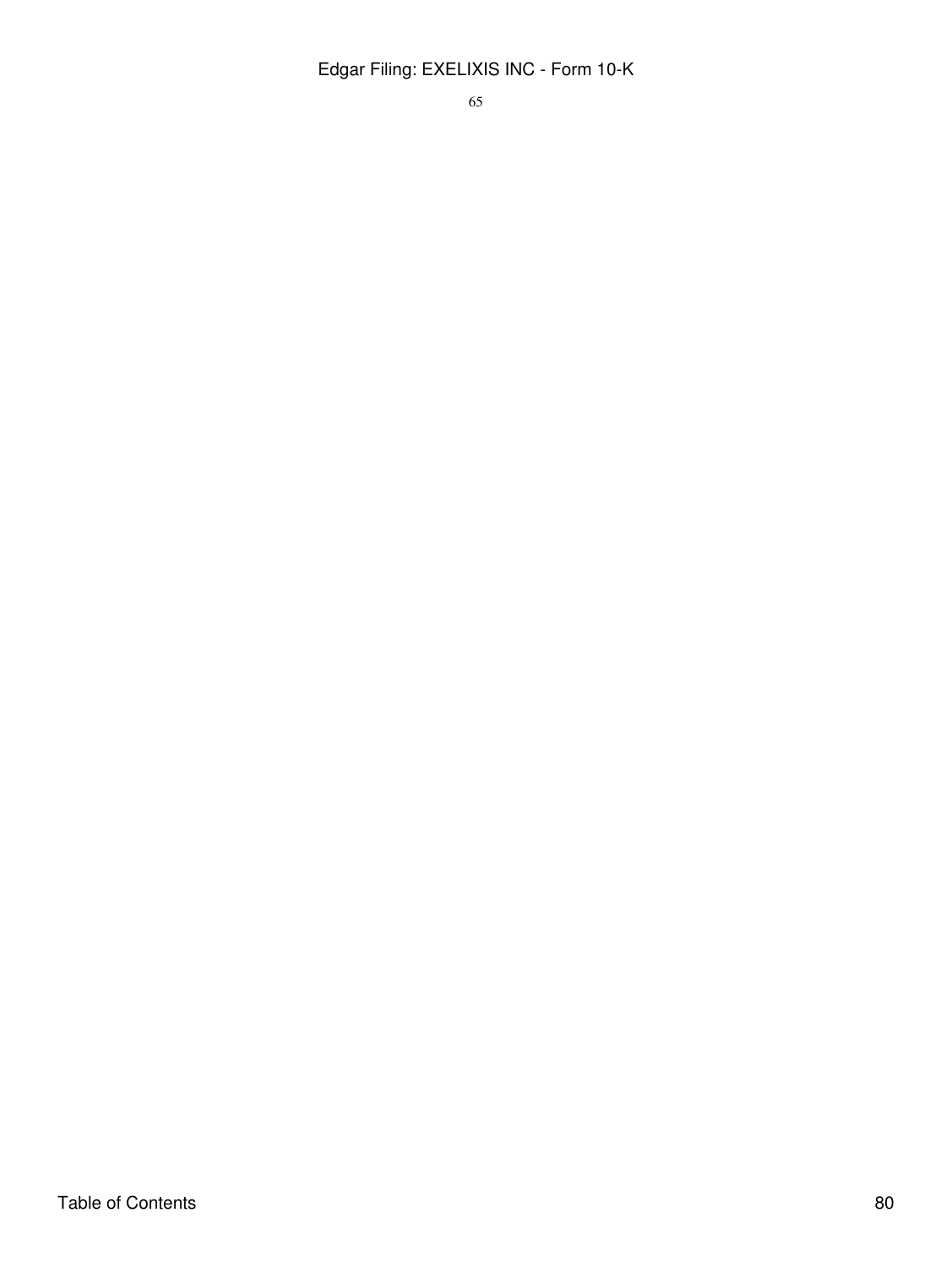We have contractual obligations in the form of operating leases, notes payable and licensing agreements. The following chart details our contractual obligations as of December 31, 2009 (dollar amounts are presented in thousands):

|                                    | <b>Payments Due by Period</b> |                  |          |          |          |  |  |  |
|------------------------------------|-------------------------------|------------------|----------|----------|----------|--|--|--|
|                                    |                               | <b>Less than</b> | 1-3      | $4 - 5$  | After 5  |  |  |  |
| <b>Contractual Obligations(1)</b>  | <b>Total</b>                  | 1 year           | Years    | vears    | years    |  |  |  |
| Notes payable and bank obligations | \$22.886                      | 11,340           | 10,381   | 1,165    | \$       |  |  |  |
| Other obligations                  | 575                           | 575              |          |          |          |  |  |  |
| Convertible $loans(1)$             | 70,806                        | 35,080           | 35,726   |          |          |  |  |  |
| <b>Operating leases</b>            | 144,871                       | 20,137           | 38.458   | 38.634   | 47,642   |  |  |  |
|                                    |                               |                  |          |          |          |  |  |  |
| Total contractual cash obligations | \$239,138                     | \$67.132         | \$84.565 | \$39,799 | \$47,642 |  |  |  |

(1) Includes interest payable on convertible loans of \$13.9 million as of December 31, 2009. Additional interest accrues at 4% per annum. The debt and interest payable can be repaid in cash or common stock at our election. The development term under our collaboration with GlaxoSmithKline concluded on October 27, 2008. We paid the first of three annual payments of principal plus accrued interest of \$34.7 million in October 2009. The remaining two payments of principal and accrued interest will be due in October 2010 and 2011.

Excluded from the table above are obligations under our collaboration agreements with Bristol-Myers Squibb to co-develop and co-commercialize XL139, XL413 and XL184 in the United States. As a result of these collaborations, we will be required to pay 35% of the worldwide (except for Japan) development expenses. See Note 3 of the Notes to the Consolidated Financial Statements for further information.

#### **Recent Accounting Pronouncements**

In October 2009, the Financial Accounting Standards Board (FASB) issued FASB Accounting Standards Update (ASU) No. 2009-13, Revenue Recognition (Topic 605): *Multiple Deliverable Revenue Arrangements A Consensus of the FASB Emerging Issues Task Force.* This update provides application guidance on whether multiple deliverables exist, how the deliverables should be separated and how the consideration should be allocated to one or more units of accounting. This update establishes a selling price hierarchy for determining the selling price of a deliverable. The selling price used for each deliverable will be based on vendor-specific objective evidence, if available, third-party evidence if vendor-specific objective evidence is not available, or estimated selling price if neither vendor-specific or third-party evidence is available. We expect to adopt this guidance prospectively from January 1, 2011. We are assessing the impact of this guidance on our consolidated results of operations and financial condition.

## **Off-Balance Sheet Arrangements**

We do not have any off-balance sheet arrangements (as defined by applicable SEC regulations) that are reasonably likely to have a current or future material effect on our financial condition, results of operations, liquidity, capital expenditures or capital resources, except warrants and stock options. Our off-balance sheet arrangements are described in further detail in Notes 10 and 11 of the Notes to our Consolidated Financial Statements.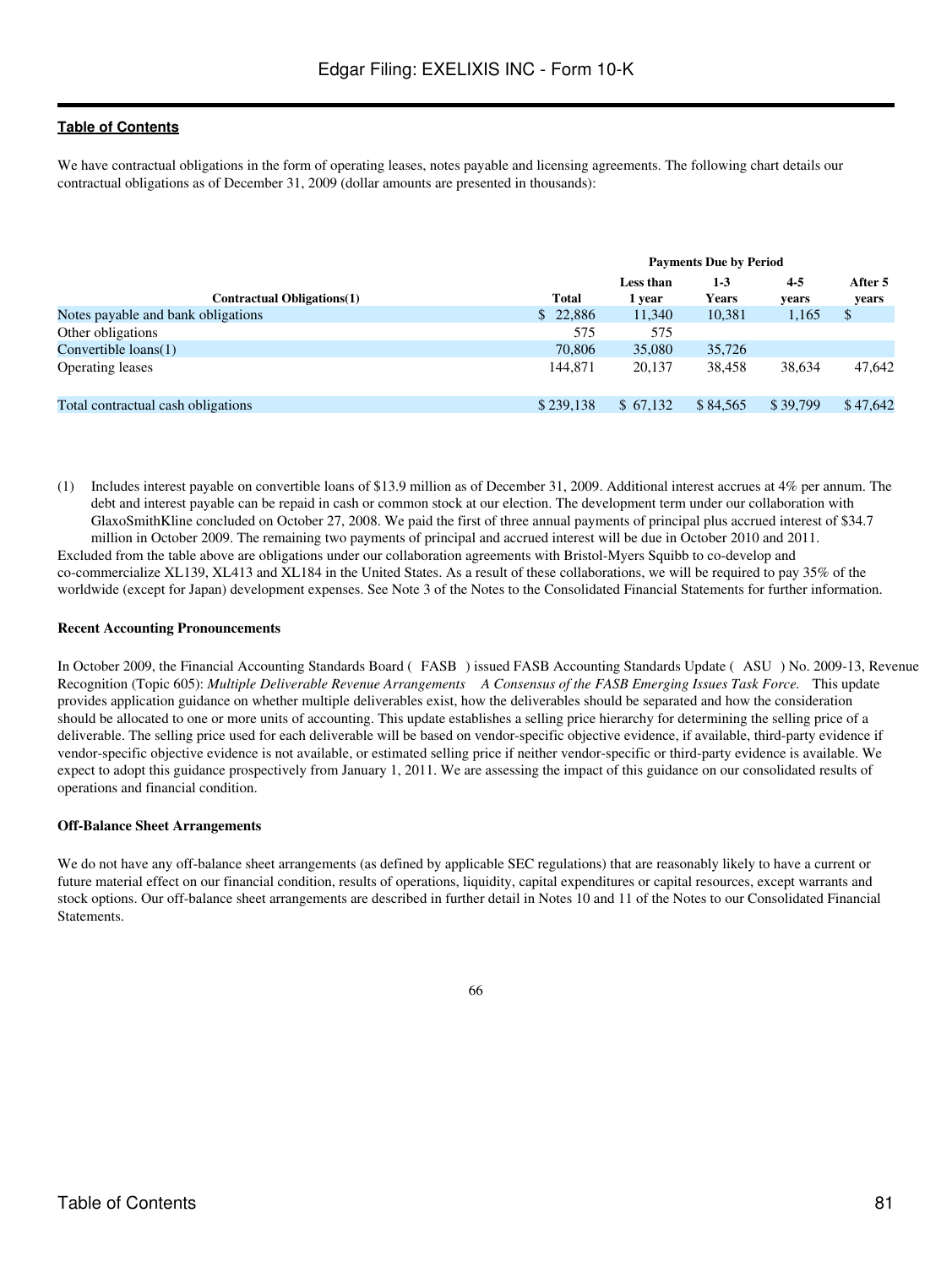### **ITEM 7A. QUANTITATIVE AND QUALITATIVE DISCLOSURES ABOUT MARKET RISK**

Our exposure to market risk for changes in interest rates relates primarily to our investment portfolio and our long-term debt. At December 31, 2009, we had cash and cash equivalents, marketable securities and restricted cash and investments of \$221.0 million, and at December 31, 2008, we had cash and cash equivalents, marketable securities, investments held by SEI and restricted cash and investments of \$284.2 million. Our marketable securities and investments are subject to interest rate risk, and our interest income may fluctuate due to changes in U.S. interest rates. By policy, we limit our investments to money market instruments, debt securities of U.S. government agencies and debt obligations of U.S. corporations. These securities are generally classified as available-for-sale and consequently are recorded on the balance sheet at fair value with unrealized gains or losses reported as a separate component of accumulated other comprehensive income (loss), net of estimated income taxes. We manage market risk through diversification requirements mandated by our investment policy, which limits the amount of our portfolio that can be invested in a single issuer. We manage credit risk by limiting our purchases to high-quality issuers. Through our money managers, we maintain risk management control systems to monitor interest rate risk. The risk management control systems use analytical techniques, including sensitivity analysis. At December 31, 2009 and 2008, we had debt outstanding of \$79.6 million and \$117.7 million, respectively. Our payment commitments associated with these debt instruments are fixed during the corresponding terms and are comprised of interest payments, principal payments or a combination thereof. The fair value of our debt will fluctuate with movements of interest rates, increasing in periods of declining rates of interest, and declining in periods of increasing rates of interest.

We have estimated the effects on our interest rate sensitive assets and liabilities based on a one-percentage point hypothetical adverse change in interest rates as of December 31, 2009 and 2008. As of December 31, 2009 and 2008, a decrease in the interest rates of one percentage point would have had a net adverse change in the fair value of interest rate sensitive assets and liabilities of \$0.3 million and \$1.3 million, respectively. We have assumed that the changes occur immediately and uniformly to each category of instrument containing interest rate risks. Significant variations in market interest rates could produce changes in the timing of repayments due to available prepayment options. The fair value of such instruments could be affected and, therefore, actual results might differ from our estimate.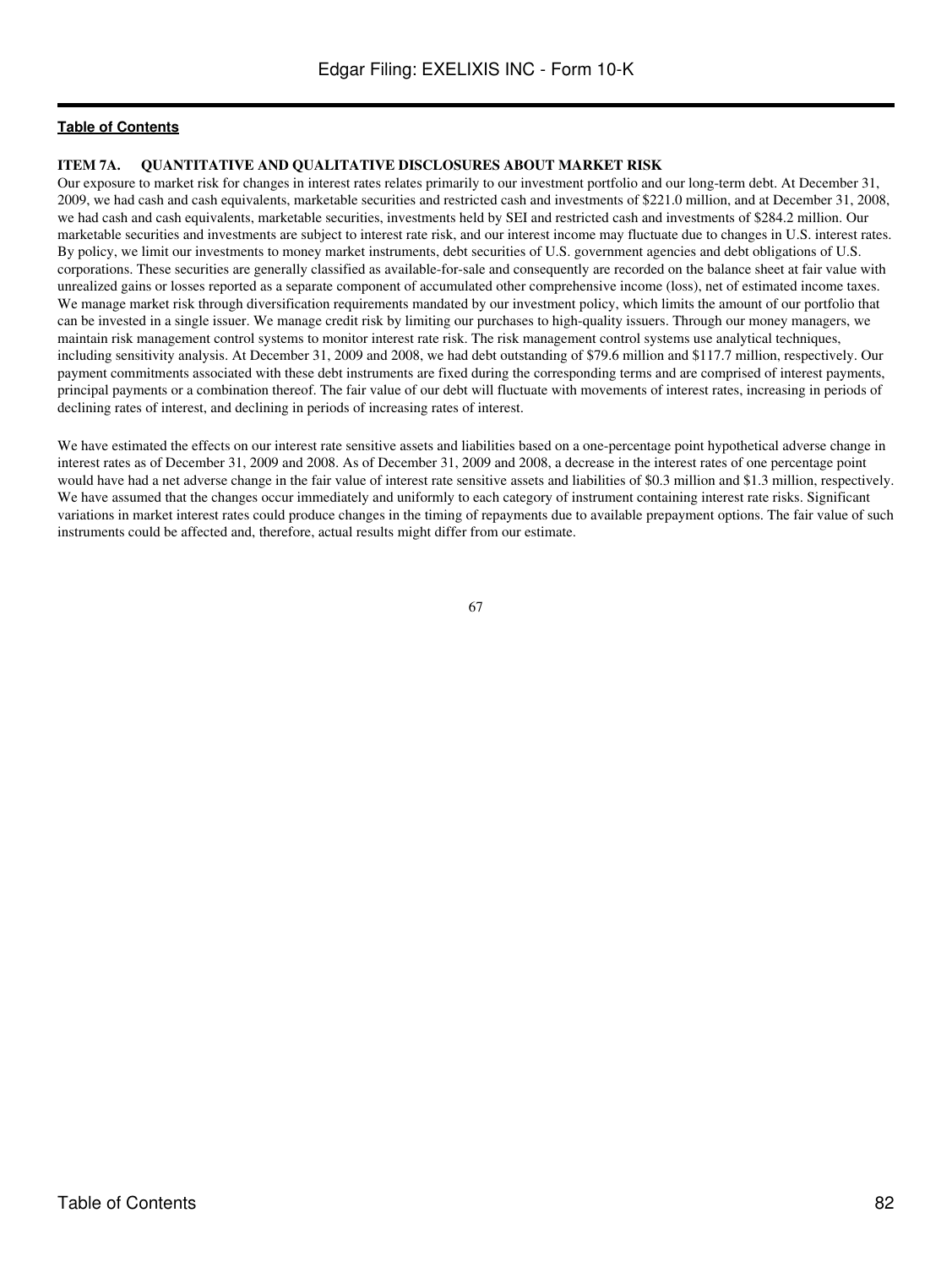### **ITEM 8. FINANCIAL STATEMENTS AND SUPPLEMENTARY DATA EXELIXIS, INC.**

# **INDEX TO CONSOLIDATED FINANCIAL STATEMENTS**

| Page |
|------|
| 69   |
| 70   |
| 71   |
| 72   |
| 73   |
| 74   |
|      |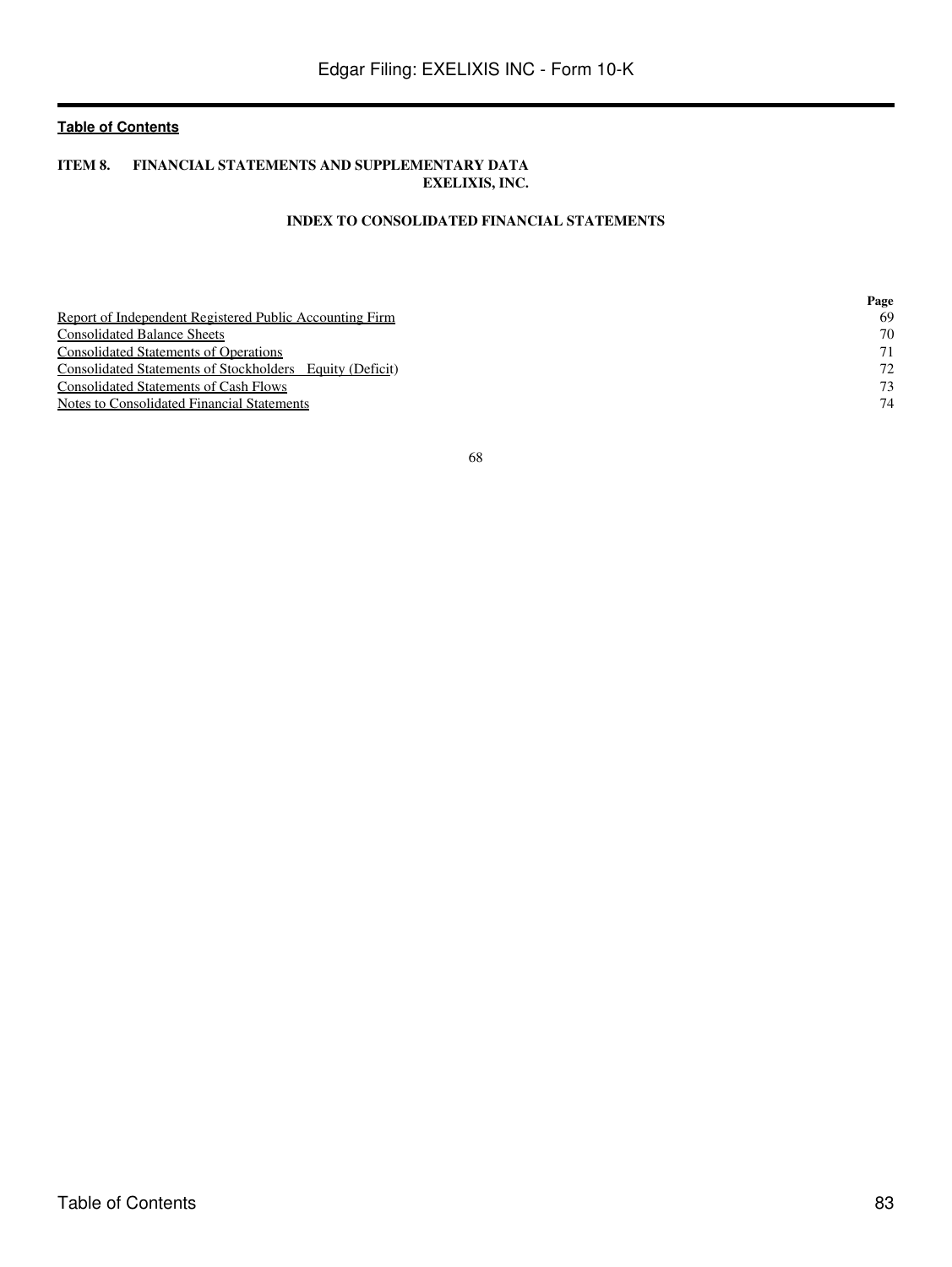### **Report of Independent Registered Public Accounting Firm**

<span id="page-83-0"></span>*The Board of Directors and Stockholders of Exelixis, Inc.*

We have audited the accompanying consolidated balance sheets of Exelixis, Inc. as of January 1, 2010 and January 2, 2009 , and the related consolidated statements of operations, stockholders equity (deficit) and cash flows for each of the three fiscal years in the period ended January 1, 2010. These financial statements are the responsibility of Exelixis, Inc. s management. Our responsibility is to express an opinion on these financial statements based on our audits.

We conducted our audits in accordance with the standards of the Public Company Accounting Oversight Board (United States). Those standards require that we plan and perform the audit to obtain reasonable assurance about whether the financial statements are free of material misstatement. An audit includes examining, on a test basis, evidence supporting the amounts and disclosures in the financial statements. An audit also includes assessing the accounting principles used and significant estimates made by management, as well as evaluating the overall financial statement presentation. We believe that our audits provide a reasonable basis for our opinion.

In our opinion, the financial statements referred to above present fairly, in all material respects, the consolidated financial position of Exelixis, Inc. at January 1, 2010 and January 2, 2009, and the consolidated results of its operations and its cash flows for each of the three fiscal years in the period ended January 1, 2010, in conformity with U.S. generally accepted accounting principles.

We also have audited, in accordance with the standards of the Public Company Accounting Oversight Board (United States), the effectiveness of Exelixis, Inc. s internal control over financial reporting as of January 1, 2010, based on criteria established in *Internal Control Integrated Framework* issued by the Committee of Sponsoring Organizations of the Treadway Commission and our report dated March 10, 2010 expressed an unqualified opinion thereon.

/s/ Ernst & Young LLP

Palo Alto, California

March 10, 2010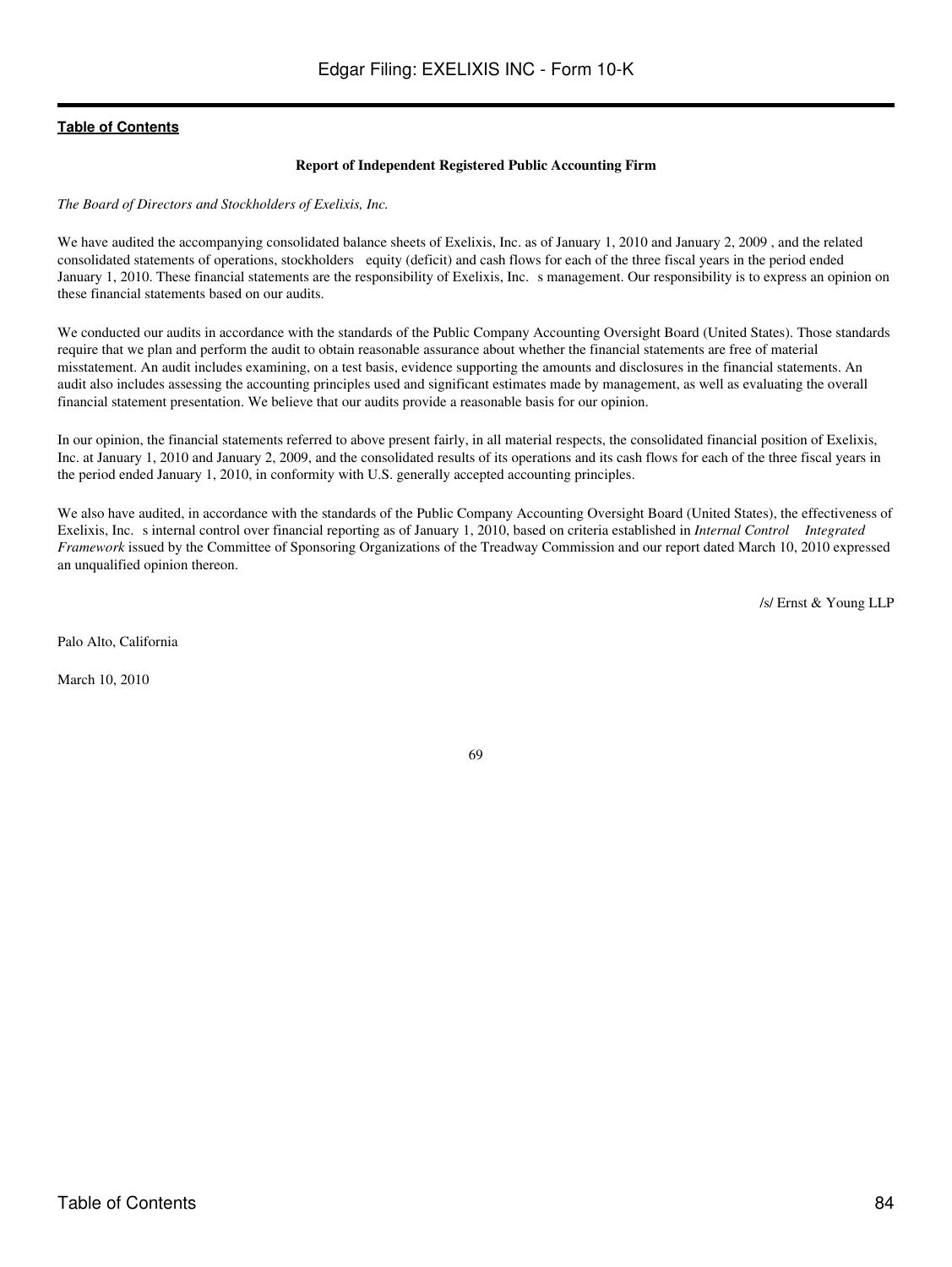# **EXELIXIS, INC.**

# **CONSOLIDATED BALANCE SHEETS**

## **(in thousands, except share data)**

<span id="page-84-0"></span>

|                                                                                                         | December 31, |             |    |            |
|---------------------------------------------------------------------------------------------------------|--------------|-------------|----|------------|
|                                                                                                         |              | 2009        |    | 2008       |
| <b>ASSETS</b>                                                                                           |              |             |    |            |
| Current assets:                                                                                         |              |             |    |            |
| Cash and cash equivalents                                                                               | \$           | 86,796      |    | \$247,698  |
| Marketable securities                                                                                   |              | 116,290     |    |            |
| Investments held by Symphony Evolution, Inc.                                                            |              |             |    | 14,703     |
| Other receivables                                                                                       |              | 11,864      |    | 1,457      |
| Prepaid expenses and other current assets                                                               |              | 15,050      |    | 7,713      |
|                                                                                                         |              |             |    |            |
| Total current assets                                                                                    |              | 230,000     |    | 271,571    |
| Restricted cash and investments                                                                         |              | 6,444       |    | 4.015      |
|                                                                                                         |              |             |    |            |
| Long-term investments                                                                                   |              | 11,463      |    | 17,769     |
| Property and equipment, net                                                                             |              | 29,392      |    | 36,247     |
| Goodwill                                                                                                |              | 63,684      |    | 63,684     |
| Other assets                                                                                            |              | 2,427       |    | 8,336      |
|                                                                                                         |              |             |    |            |
| Total assets                                                                                            | \$           | 343,410     |    | \$401,622  |
|                                                                                                         |              |             |    |            |
| LIABILITIES, NONCONTROLLING INTEREST AND STOCKHOLDERS EQUITY (DEFICIT)                                  |              |             |    |            |
| Current liabilities:                                                                                    |              |             |    |            |
| Accounts payable                                                                                        | \$           | 7,403       | \$ | 4,946      |
| Accrued clinical trial liabilities                                                                      |              | 24,000      |    | 22,551     |
| Other accrued liabilities                                                                               |              | 16,399      |    | 14,007     |
| Accrued compensation and benefits                                                                       |              | 16,677      |    | 16,142     |
| Current portion of notes payable and bank obligations                                                   |              | 11,204      |    | 14,911     |
| Current portion of convertible loans                                                                    |              | 28,050      |    | 28,050     |
| Deferred revenue                                                                                        |              |             |    |            |
|                                                                                                         |              | 103,385     |    | 88,936     |
|                                                                                                         |              |             |    |            |
| Total current liabilities                                                                               |              | 207,118     |    | 189,543    |
| Notes payable and bank obligations                                                                      |              | 11,463      |    | 17,769     |
| Convertible loans                                                                                       |              | 28,900      |    | 56,950     |
| Other long-term liabilities                                                                             |              | 17,325      |    | 22,620     |
| Deferred revenue                                                                                        |              | 242,329     |    | 171,001    |
|                                                                                                         |              |             |    |            |
| <b>Total liabilities</b>                                                                                |              | 507,135     |    | 457,883    |
|                                                                                                         |              |             |    |            |
|                                                                                                         |              |             |    |            |
| Commitments (Note 13)<br>Stockholders equity (deficit):                                                 |              |             |    |            |
| Exelixis, Inc. stockholders deficit:                                                                    |              |             |    |            |
|                                                                                                         |              |             |    |            |
| Preferred stock, \$0.001 par value, 10,000,000 shares authorized and no shares issued                   |              |             |    |            |
| Common stock, \$0.001 par value; 200,000,000 shares authorized; issued and outstanding: 107,918,334 and |              |             |    |            |
| 106,331,183 shares at December 31, 2009 and 2008, respectively                                          |              | 108         |    | 106        |
| Additional paid-in-capital                                                                              |              | 925,736     |    | 897,423    |
| Accumulated other comprehensive income                                                                  |              | 155         |    |            |
| Accumulated deficit                                                                                     |              | (1,089,724) |    | (954, 504) |
|                                                                                                         |              |             |    |            |
| Total Exelixis, Inc. stockholders deficit                                                               |              | (163, 725)  |    | (56, 975)  |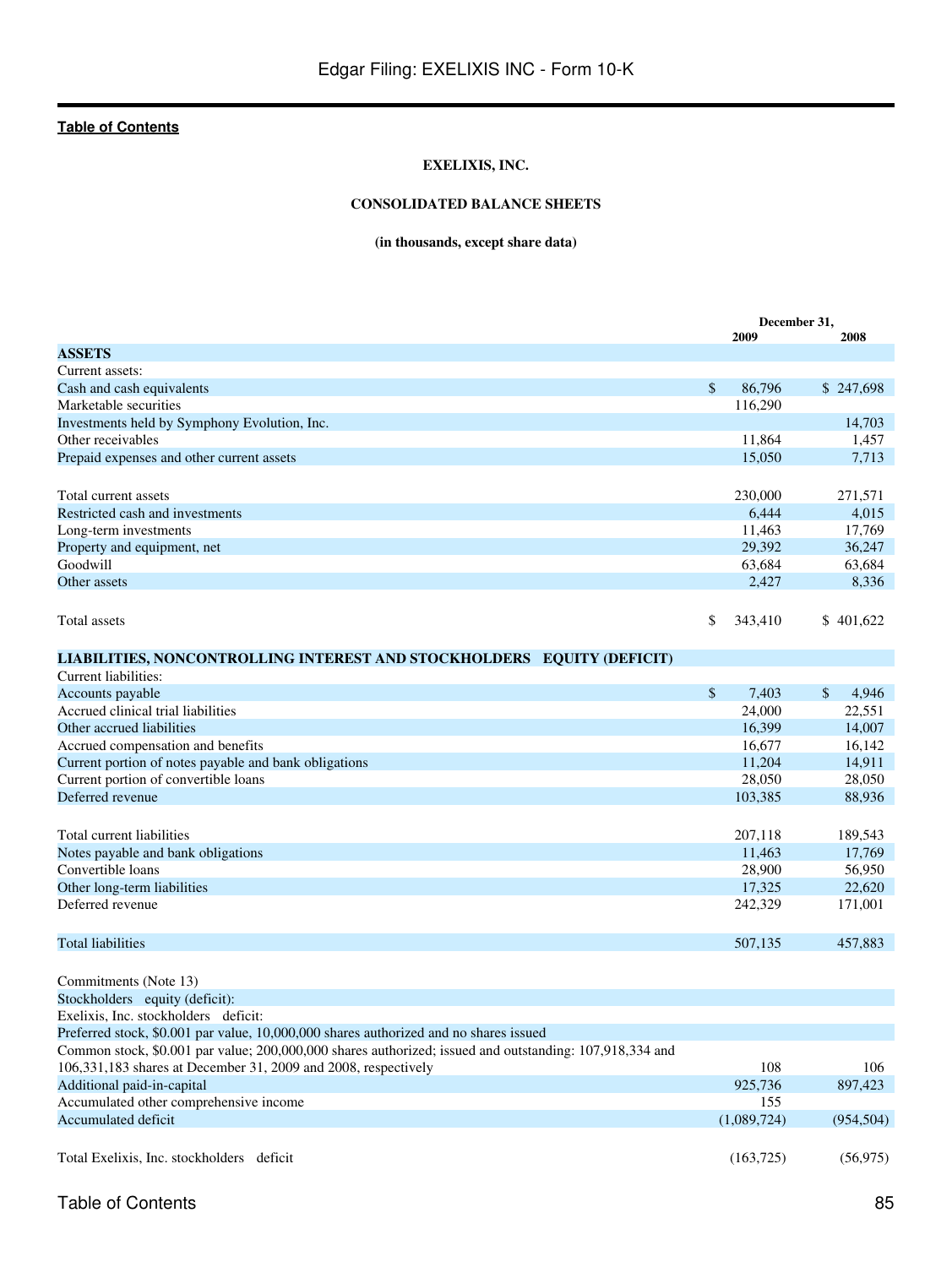# Edgar Filing: EXELIXIS INC - Form 10-K

| Noncontrolling interest                    |                | 714       |
|--------------------------------------------|----------------|-----------|
| Total stockholders deficit                 | (163.725)      | (56,261)  |
| Total liabilities and stockholders deficit | 343,410<br>\$. | \$401,622 |

The accompanying notes are an integral part of these consolidated financial statements.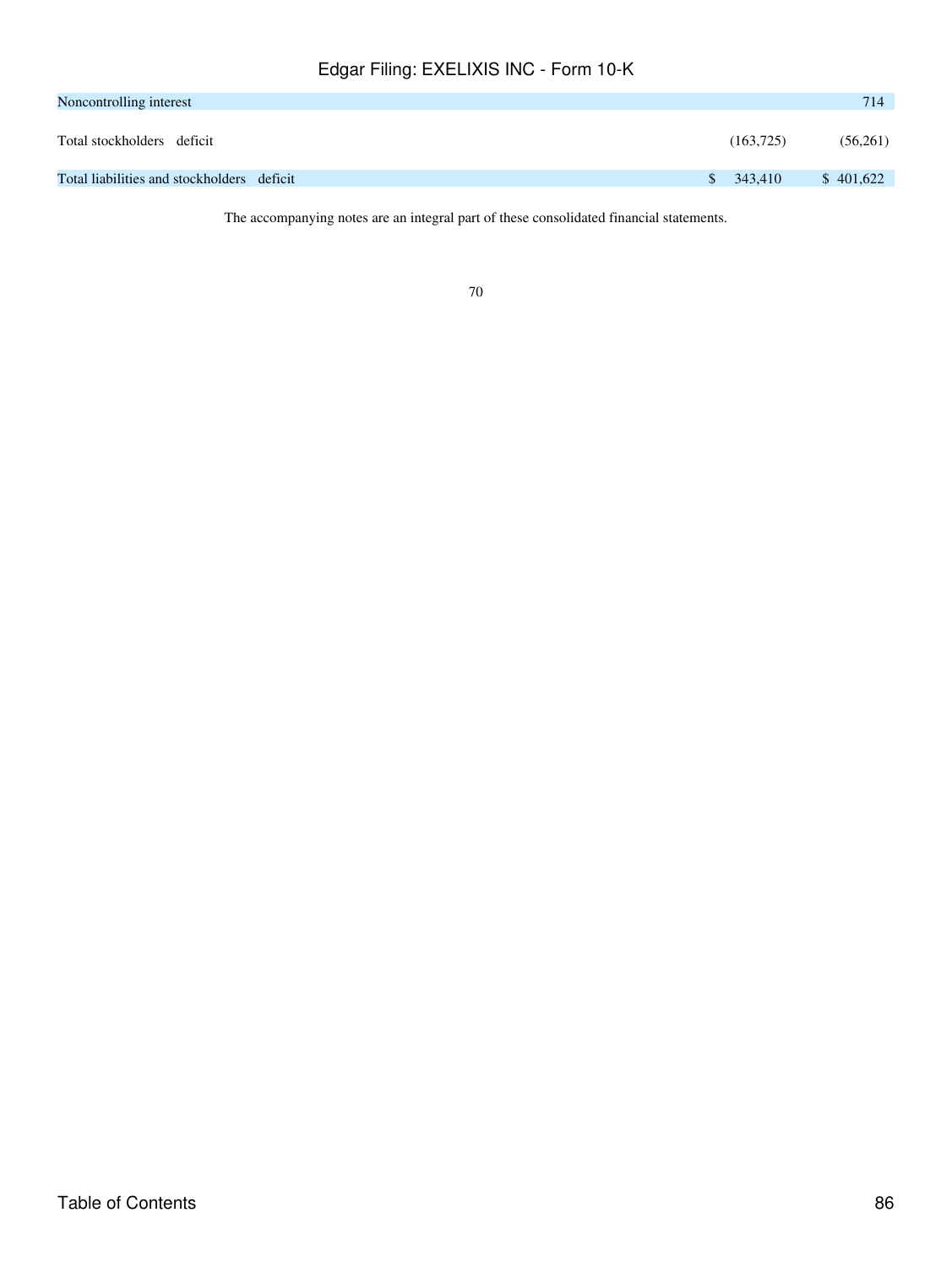# **EXELIXIS, INC.**

# **CONSOLIDATED STATEMENTS OF OPERATIONS**

## **(in thousands, except per share data)**

<span id="page-86-0"></span>

|                                                                       | <b>Year Ended December 31,</b><br>2009<br>2008 |             |    |              | 2007           |
|-----------------------------------------------------------------------|------------------------------------------------|-------------|----|--------------|----------------|
| Revenues:                                                             |                                                |             |    |              |                |
| Contract                                                              | \$                                             | 54,141      | \$ | 70,746       | \$<br>69.023   |
| License                                                               |                                                | 97,618      |    | 46.793       | 44,447         |
| Collaboration reimbursement                                           |                                                |             |    | 320          |                |
| Total revenues                                                        |                                                | 151,759     |    | 117,859      | 113,470        |
| Operating expenses:                                                   |                                                |             |    |              |                |
| Research and development                                              |                                                | 234,702     |    | 257,390      | 225,375        |
| General and administrative                                            |                                                | 34,382      |    | 36,892       | 44,940         |
| Collaboration cost sharing                                            |                                                | 4,582       |    |              |                |
| Amortization of intangible assets                                     |                                                |             |    |              | 202            |
| Restructuring charge                                                  |                                                |             |    | 2,890        |                |
| Total operating expenses                                              |                                                | 273,666     |    | 297,172      | 270,517        |
| Loss from operations                                                  |                                                | (121,907)   |    | (179, 313)   | (157, 047)     |
| Other income (expense):                                               |                                                |             |    |              |                |
| Interest income and other, net                                        |                                                | 1,510       |    | 5,935        | 13,055         |
| Interest expense                                                      |                                                | (12,672)    |    | (6,762)      | (3,966)        |
| Gain on sale of businesses                                            |                                                | 2,052       |    | 4,570        | 36,936         |
| Loss on deconsolidation of Symphony Evolution, Inc.                   |                                                | (9,826)     |    |              |                |
| Total other income (expense), net                                     |                                                | (18,936)    |    | 3,743        | 46,025         |
| Consolidated loss before taxes                                        |                                                | (140, 843)  |    | (175,570)    | (111,022)      |
| Tax benefit                                                           |                                                | 1,286       |    |              |                |
| Consolidated net loss                                                 |                                                | (139, 557)  |    | (175,570)    | (111, 022)     |
| Loss attributed to noncontrolling interest                            |                                                | 4,337       |    | 12,716       | 24,641         |
| Net loss attributable to Exelixis, Inc.                               |                                                | \$(135,220) |    | \$(162, 854) | \$<br>(86,381) |
| Net loss per share, basic and diluted, attributable to Exelixis, Inc. | \$                                             | (1.26)      | \$ | (1.54)       | \$<br>(0.87)   |
| Shares used in computing basic and diluted loss per share amounts     |                                                | 107,073     |    | 105,498      | 99,147         |

The accompanying notes are an integral part of these consolidated financial statements.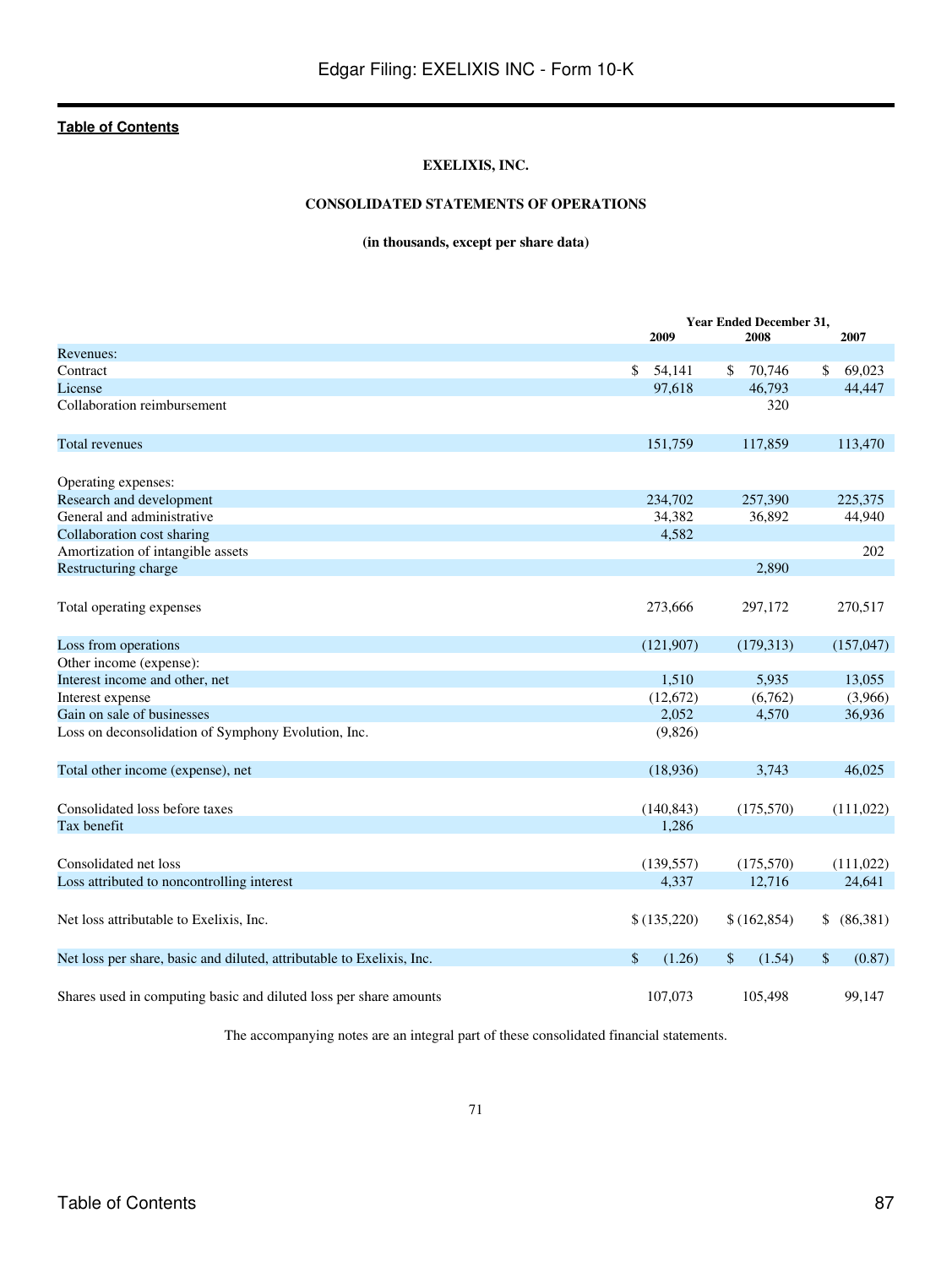## **EXELIXIS, INC.**

# **CONSOLIDATED STATEMENTS OF STOCKHOLDERS EQUITY (DEFICIT)**

## **(in thousands, except share data)**

<span id="page-87-0"></span>

|                                               | Common<br><b>Stock</b><br><b>Shares</b> | Common<br><b>Stock</b><br>Amount | <b>Additional</b><br>Paid-in<br>Capital | <b>Accumulated</b><br>Other<br>Comprehensive<br><b>Income</b> | <b>Accumulated</b><br><b>Deficit</b> | Non-<br>Controlling<br><b>Interest</b> | <b>Total</b><br><b>Stockholders</b><br><b>Equity (Deficit)</b> |
|-----------------------------------------------|-----------------------------------------|----------------------------------|-----------------------------------------|---------------------------------------------------------------|--------------------------------------|----------------------------------------|----------------------------------------------------------------|
| Balance at December 31, 2006                  | 95,990,148                              | \$<br>96                         | \$756,568                               | \$<br>1,145                                                   | \$<br>(705, 269)                     | 38,071<br>\$                           | \$<br>90,611                                                   |
| Consolidated net loss                         |                                         |                                  |                                         |                                                               | (86, 381)                            | (24, 641)                              | (111, 022)                                                     |
| Decrease in unrealized loss on                |                                         |                                  |                                         |                                                               |                                      |                                        |                                                                |
| available-for-sale securities                 |                                         |                                  |                                         | 542                                                           |                                      |                                        | 542                                                            |
| Change in accumulated translation             |                                         |                                  |                                         |                                                               |                                      |                                        |                                                                |
| adjustment, net                               |                                         |                                  |                                         | (1,188)                                                       |                                      |                                        | (1,188)                                                        |
| Comprehensive loss                            |                                         |                                  |                                         |                                                               |                                      |                                        | (111, 668)                                                     |
| Issuance of common stock under stock<br>plans | 1,754,584                               | $\overline{c}$                   | 14,508                                  |                                                               |                                      |                                        | 14,510                                                         |
| Issuance of common stock, net of offering     |                                         |                                  |                                         |                                                               |                                      |                                        |                                                                |
| costs                                         | 7,000,000                               | $\overline{7}$                   | 71,883                                  |                                                               |                                      |                                        | 71,890                                                         |
| Stock-based compensation expense              |                                         |                                  | 20,168                                  |                                                               |                                      |                                        | 20,168                                                         |
| Balance at December 31, 2007                  | 104,744,732                             | 105                              | 863,127                                 | 499                                                           | (791, 650)                           | 13,430                                 | 85,511                                                         |
| Consolidated net loss                         |                                         |                                  |                                         |                                                               | (162, 854)                           | (12,716)                               | (175, 570)                                                     |
| Change in unrealized gains on                 |                                         |                                  |                                         |                                                               |                                      |                                        |                                                                |
| available-for-sale securities                 |                                         |                                  |                                         | (499)                                                         |                                      |                                        | (499)                                                          |
| Comprehensive loss                            |                                         |                                  |                                         |                                                               |                                      |                                        | (176,069)                                                      |
| Issuance of common stock under stock          |                                         |                                  |                                         |                                                               |                                      |                                        |                                                                |
| plans                                         | 1,586,451                               | $\mathbf{1}$                     | 7,951                                   |                                                               |                                      |                                        | 7,952                                                          |
| Issuance of warrants to Deerfield             |                                         |                                  | 3,438                                   |                                                               |                                      |                                        | 3,438                                                          |
| Stock-based compensation expense              |                                         |                                  | 22,907                                  |                                                               |                                      |                                        | 22,907                                                         |
| Balance at December 31, 2008                  | 106,331,183                             | 106                              | 897,423                                 |                                                               | (954, 504)                           | 714                                    | (56,261)                                                       |
| Consolidated net loss                         |                                         |                                  |                                         |                                                               | (135, 220)                           | (4, 337)                               | (139, 557)                                                     |
| Change in unrealized gains on                 |                                         |                                  |                                         |                                                               |                                      |                                        |                                                                |
| available-for-sale securities                 |                                         |                                  |                                         | 155                                                           |                                      |                                        | 155                                                            |
| Comprehensive loss                            |                                         |                                  |                                         |                                                               |                                      |                                        | (139, 402)                                                     |
| Issuance of common stock under stock<br>plans | 1,587,151                               | $\overline{c}$                   | 5,407                                   |                                                               |                                      |                                        | 5,409                                                          |
| Deconsolidation of Symphony Evolution<br>Inc. |                                         |                                  |                                         |                                                               |                                      | 3,623                                  | 3,623                                                          |
| Stock-based compensation expense              |                                         |                                  | 22,906                                  |                                                               |                                      |                                        | 22,906                                                         |
| Balance at December 31, 2009                  | 107.918.334                             | \$<br>108                        | \$<br>925,736                           | \$<br>155                                                     | (1,089,724)<br>\$                    | \$                                     | \$<br>(163, 725)                                               |

The accompanying notes are an integral part of these consolidated financial statements.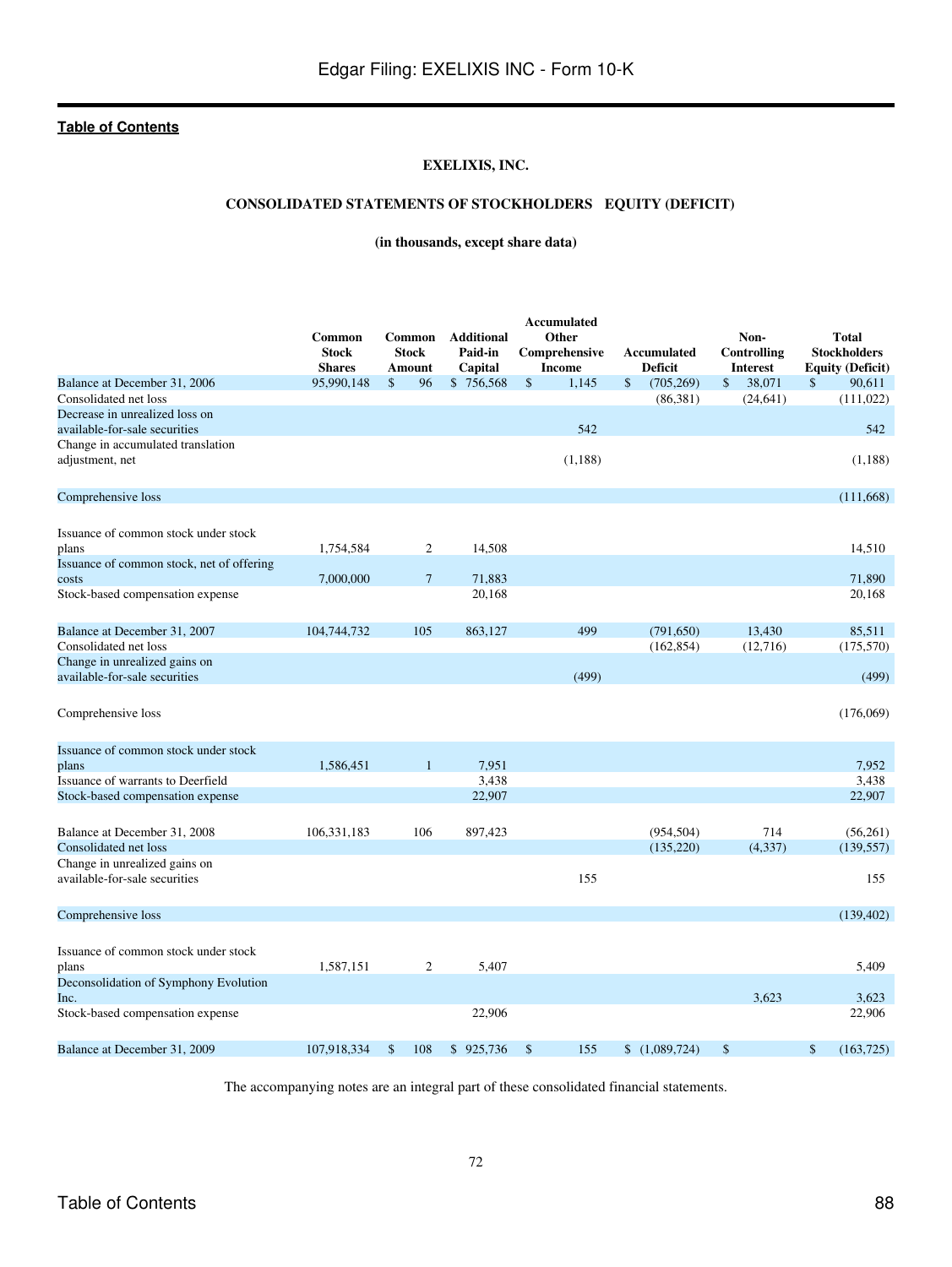# **EXELIXIS, INC.**

# **CONSOLIDATED STATEMENTS OF CASH FLOWS**

## **(in thousands)**

<span id="page-88-0"></span>

|                                                                             | <b>Year Ended December 31,</b> |             |             |  |  |
|-----------------------------------------------------------------------------|--------------------------------|-------------|-------------|--|--|
|                                                                             | 2009                           | 2008        | 2007        |  |  |
| Cash flows from operating activities:                                       |                                |             |             |  |  |
| Consolidated net loss                                                       | \$(139,557)                    | \$(175,570) | \$(111,022) |  |  |
| Adjustments to reconcile net loss to net cash used in operating activities: |                                |             |             |  |  |
| Depreciation and amortization                                               | 12,595                         | 13,227      | 11,130      |  |  |
| Stock-based compensation expense                                            | 22,906                         | 22,907      | 20,168      |  |  |
| Amortization of intangibles                                                 |                                |             | 202         |  |  |
| Gain on sale of plant trait business and Artemis Pharmaceuticals            | (2,052)                        | (4,570)     | (36,936)    |  |  |
| Loss on deconsolidation of Symphony Evolution, Inc.                         | 9,826                          |             |             |  |  |
| Other                                                                       | 1,619                          | 946         | 951         |  |  |
| Changes in assets and liabilities:                                          |                                |             |             |  |  |
| Other receivables                                                           | (8,505)                        | 201         | 17,698      |  |  |
| Prepaid expenses and other current assets                                   | (7, 338)                       | (1, 562)    | (2,965)     |  |  |
| Other assets                                                                | 6,424                          | (2,775)     | (175)       |  |  |
| Accounts payable and other accrued expenses                                 | 9,008                          | 7,036       | 24,076      |  |  |
| Other long-term liabilities                                                 | (5,294)                        | (2,304)     | 4,433       |  |  |
| Deferred revenue                                                            | 85,777                         | 132,780     | 4,119       |  |  |
| Net cash used in operating activities                                       | (14,591)                       | (9,684)     | (68, 321)   |  |  |
|                                                                             |                                |             |             |  |  |
| Cash flows from investing activities:                                       |                                |             |             |  |  |
| Purchases of investments held by Symphony Evolution, Inc.                   | (49)                           | (707)       | (2,280)     |  |  |
| Proceeds on sale of investments held by Symphony Evolution, Inc.            | 4,497                          | 16,939      | 26,433      |  |  |
| Purchases of property and equipment                                         | (5,908)                        | (15,205)    | (17, 817)   |  |  |
| Proceeds on sale of plant trait business                                    | 2,200                          | 9,000       | 18,000      |  |  |
| Proceeds on sale of Artemis Pharmaceuticals, net                            |                                |             | 17,309      |  |  |
| (Increase)/decrease in restricted cash and investments                      | (2,429)                        | 3,223       | 2,396       |  |  |
| Proceeds from sale of marketable securities                                 | 766                            | 58,818      |             |  |  |
| Proceeds from maturities of marketable securities                           | 49,767                         | 51,181      | 156,339     |  |  |
| Purchases of marketable securities                                          | (161, 166)                     | (1,954)     | (203, 817)  |  |  |
| Net cash (used in) provided by investing activities                         | (112,322)                      | 121,295     | (3,437)     |  |  |
| Cash flows from financing activities:                                       |                                |             |             |  |  |
| Proceeds from the issuance of common stock, net of offering costs           |                                |             | 71,890      |  |  |
| Proceeds from exercise of stock options and warrants                        | 273                            | 310         | 8,301       |  |  |
| Proceeds from employee stock purchase plan                                  | 3,826                          | 4,154       | 3,567       |  |  |
| Proceeds from notes payable and bank obligations                            | 5,002                          | 13,619      | 12,632      |  |  |
| Principal payments on notes payable and bank obligations                    | (43,065)                       | (17, 453)   | (12, 142)   |  |  |
| Repayments, net from deconsolidation of Symphony Evolution, Inc.            | (25)                           |             |             |  |  |
| Net cash (used in) provided by financing activities                         | (33,989)                       | 630         | 84,248      |  |  |
| Effect of foreign exchange rates on cash and cash equivalents               |                                |             | (402)       |  |  |
| Net (decrease) increase in cash and cash equivalents                        | (160, 902)                     | 112,241     | 12,088      |  |  |
| Cash and cash equivalents, at beginning of year                             | 247,698                        | 135,457     | 123,369     |  |  |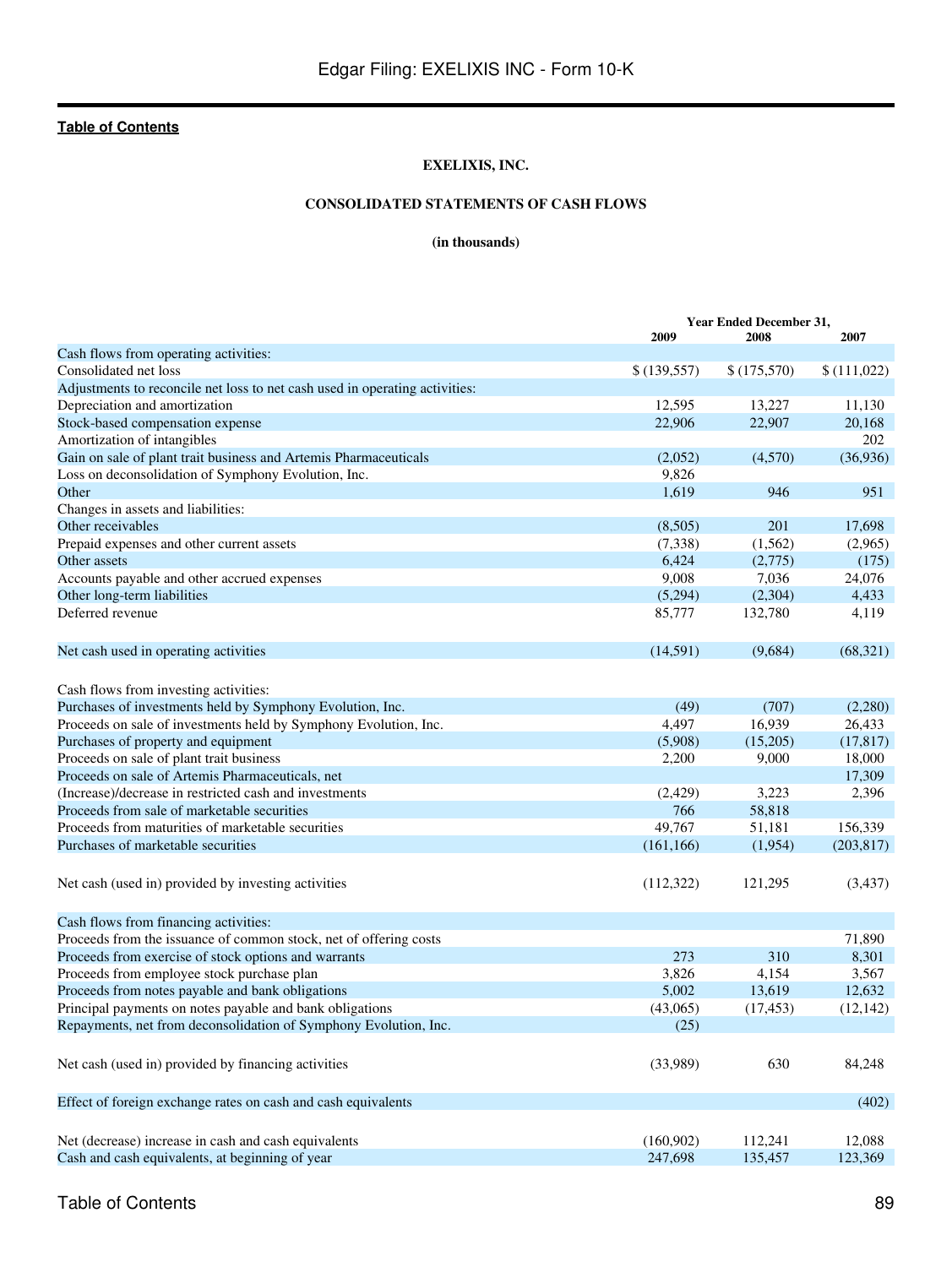# Edgar Filing: EXELIXIS INC - Form 10-K

| Cash and cash equivalents, at end of year                         |  | $$86,796$ $$247,698$ |       | \$135.457 |
|-------------------------------------------------------------------|--|----------------------|-------|-----------|
| Supplemental cash flow disclosure:                                |  |                      |       |           |
| Cash paid for interest                                            |  | \$10.532             | 355   | 597       |
| Warrants issued in conjunction with Deerfield financing agreement |  |                      | 3.438 |           |
|                                                                   |  |                      |       |           |

The accompany notes are an integral part of these consolidated financial statements.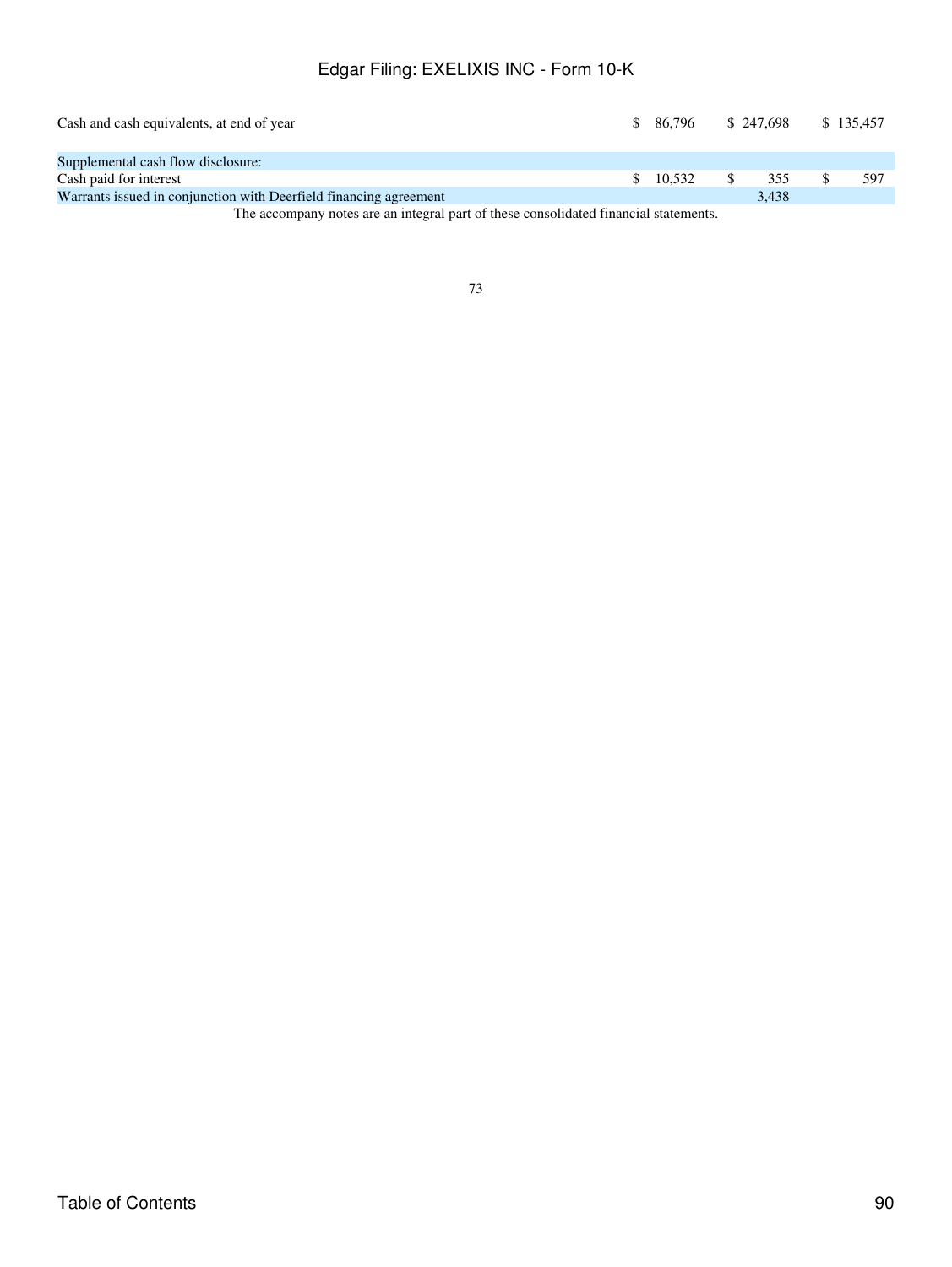## **EXELIXIS, INC.**

#### **NOTES TO CONSOLIDATED FINANCIAL STATEMENTS**

## <span id="page-90-0"></span>**NOTE 1. ORGANIZATION AND SUMMARY OF SIGNIFICANT ACCOUNTING POLICIES**

#### **Organization**

Exelixis, Inc. (Exelixis, we, our or us) is committed to developing innovative therapies for cancer and other serious diseases. Through our drug discovery and development activities, we are building a portfolio of novel compounds that we believe have the potential to be high-quality, differentiated pharmaceutical products. Our most advanced pharmaceutical programs focus on drug discovery and development of small molecule drugs for cancer.

#### **Basis of Consolidation**

The consolidated financial statements include the accounts of Exelixis and our wholly owned subsidiaries as well as one variable interest entity, Symphony Evolution, Inc. (SEI), for which we were the primary beneficiary. As of June 9, 2009, our purchase option for SEI expired and as a result, we were no longer considered to be the primary beneficiary. (Refer to Note 4). All significant intercompany balances and transactions have been eliminated. We have determined that Artemis Pharmaceuticals GmbH, our German subsidiary, was an operating segment. Selected segment information is provided in Note 2 of the Notes to the Consolidated Financial Statements.

Exelixis adopted a 52- or 53-week fiscal year that ends on the Friday closest to December 31. Fiscal year 2007, a 52-week year, ended on December 28, 2007, fiscal year 2008, a 53-week year, ended on January 2, 2009, fiscal year 2009, a 52-week year, ended on January 1, 2010. Fiscal year 2010, a 52-week year, will end on December 31, 2010. For convenience, references in this report as of and for the fiscal years ended December 28, 2007, January 2, 2009, and January 1, 2010 are indicated on a calendar year basis, ended December 31, 2007, 2008 and 2009, respectively.

#### **Use of Estimates**

The preparation of financial statements in conformity with accounting principles generally accepted in the United States (GAAP) requires management to make estimates and assumptions that affect the reported amounts of assets and liabilities and disclosures of contingent assets and liabilities at the date of the financial statements and the reported amounts of revenues and expenses during the reporting period. Actual results could differ significantly from those estimates.

#### **Cash and Investments**

We consider all highly liquid investments purchased with an original maturity of three months or less to be cash equivalents. We invest in high-grade, short-term commercial paper and money market funds, which are subject to minimal credit and market risk.

Investments held by Symphony Evolution, Inc. consisted of investments in money market funds. As of December 31, 2009, following the deconsolidation of SEI, we no longer hold any Symphony Evolution, Inc. investments. As of December 31, 2008, we had investments held by Symphony Evolution, Inc. of \$14.7 million.

All marketable securities are classified as available-for-sale and are carried at fair value. Available-for-sale securities are stated at fair value based upon quoted market prices of the securities. We view our available-for-sale portfolio as available for use in current operations. Accordingly, we have classified certain investments as short-term marketable securities, even though the stated maturity date may be one year or more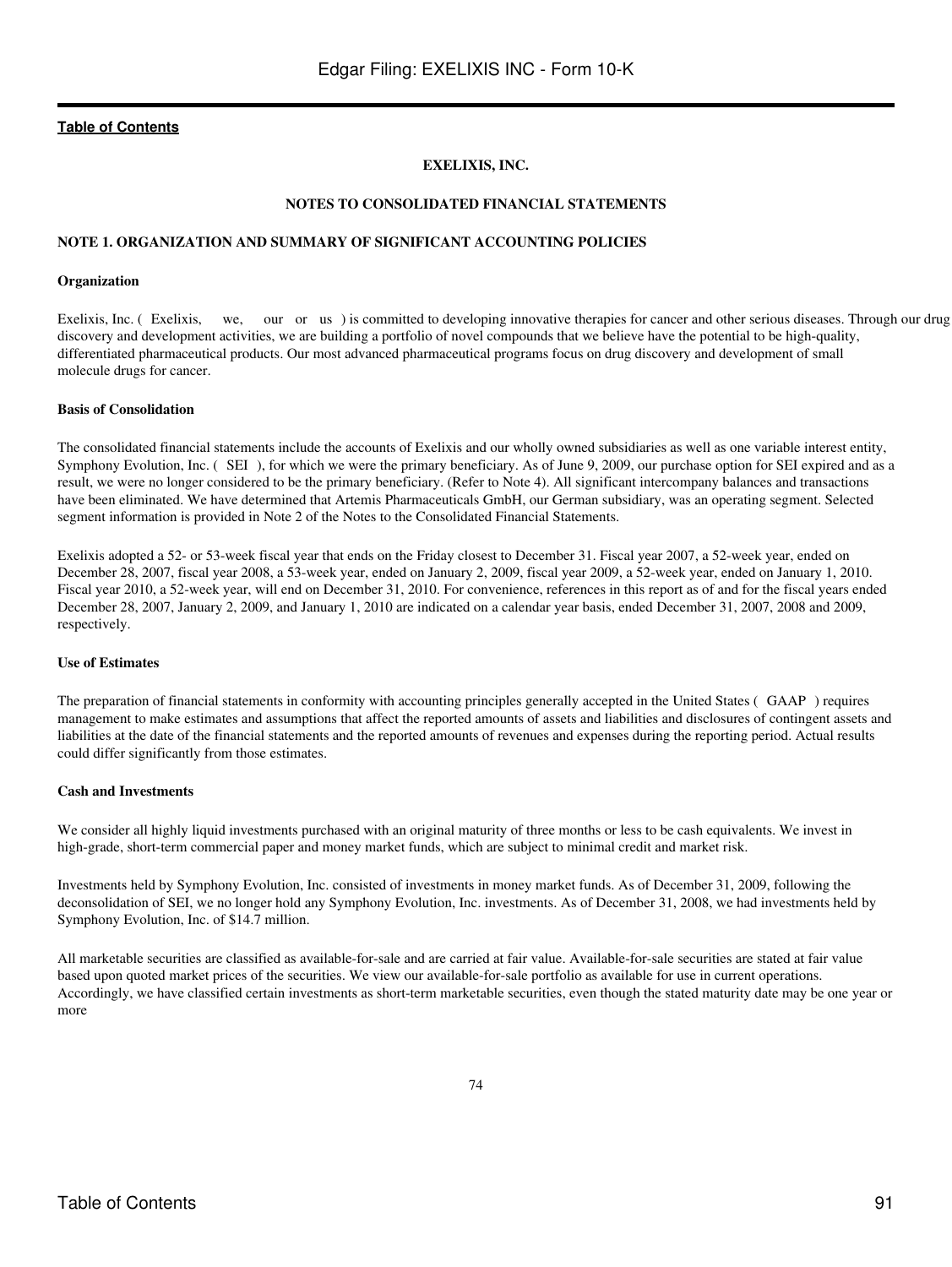## **EXELIXIS, INC.**

## **NOTES TO CONSOLIDATED FINANCIAL STATEMENTS (Continued)**

beyond the current balance sheet date. We have classified certain investments as cash and cash equivalents or marketable securities that collateralize loan balances; however they are not restricted to withdrawal. Funds that are used to collateralize equipment lines of credit that extend for over 12 months have been classified as long term investments, in association with the loan arrangement. Unrealized gains and losses on available-for-sale investments are reported as a separate component of stockholders equity. Realized gains and losses, net, on available-for-sale securities are included in interest income. The cost of securities sold is based on the specific identification method. Interest and dividends on securities classified as available-for-sale are included in interest income.

The following summarizes available-for-sale securities included in cash and cash equivalents and restricted cash and investments as of December 31, 2009 (in thousands):

|                                   |                        | Gross                      | Gross                              |               |
|-----------------------------------|------------------------|----------------------------|------------------------------------|---------------|
|                                   | Amortized<br>Cost      | <b>Unrealized</b><br>Gains | <b>Unrealized</b><br><b>Losses</b> | Fair<br>Value |
| Money market funds                | 74,465<br>$\mathbb{S}$ | \$                         | \$                                 | \$74,465      |
| Commercial paper                  | 24,277                 |                            |                                    | 24,277        |
| Corporate bonds                   | 55,808                 | 152                        | (17)                               | 55,943        |
| U.S. Government agency securities | 11,077                 | 8                          |                                    | 11,085        |
| Government sponsored enterprises  | 37,990                 | 17                         | (1)                                | 38,006        |
| Municipal bonds                   | 17,769                 |                            | (3)                                | 17,766        |
| Total                             | \$221,386              | \$<br>177                  | (21)                               | \$221,542     |

|                                 | Amortized<br>Cost | Gross<br><b>Unrealized</b><br>Gains | Gross<br><b>Unrealized</b><br><b>Losses</b> | Fair<br><b>Value</b> |
|---------------------------------|-------------------|-------------------------------------|---------------------------------------------|----------------------|
| As reported:                    |                   |                                     |                                             |                      |
| Cash equivalents                | \$87,354          | \$                                  | \$<br>(9)                                   | 87,345<br>S.         |
| Marketable securities           | 116,125           | 177                                 | (12)                                        | 116,290              |
| Long-term investments           | 11,463            |                                     |                                             | 11,463               |
| Restricted cash and investments | 6.444             |                                     |                                             | 6,444                |
|                                 |                   |                                     |                                             |                      |
| Total                           | \$221,386         | 177                                 | (21)                                        | \$221,542            |

The following summarizes available-for-sale securities included in cash and cash equivalents and restricted cash and investments as of December 31, 2008 (in thousands):

|                    |                   | Gross               | Gross                              |               |
|--------------------|-------------------|---------------------|------------------------------------|---------------|
|                    | Amortized<br>Cost | Unrealized<br>Gains | <b>Unrealized</b><br><b>Losses</b> | Fair<br>Value |
| Money market funds | \$270,147         |                     | \$                                 | \$270,147     |
| Total              | \$270,147         |                     | S                                  | \$270,147     |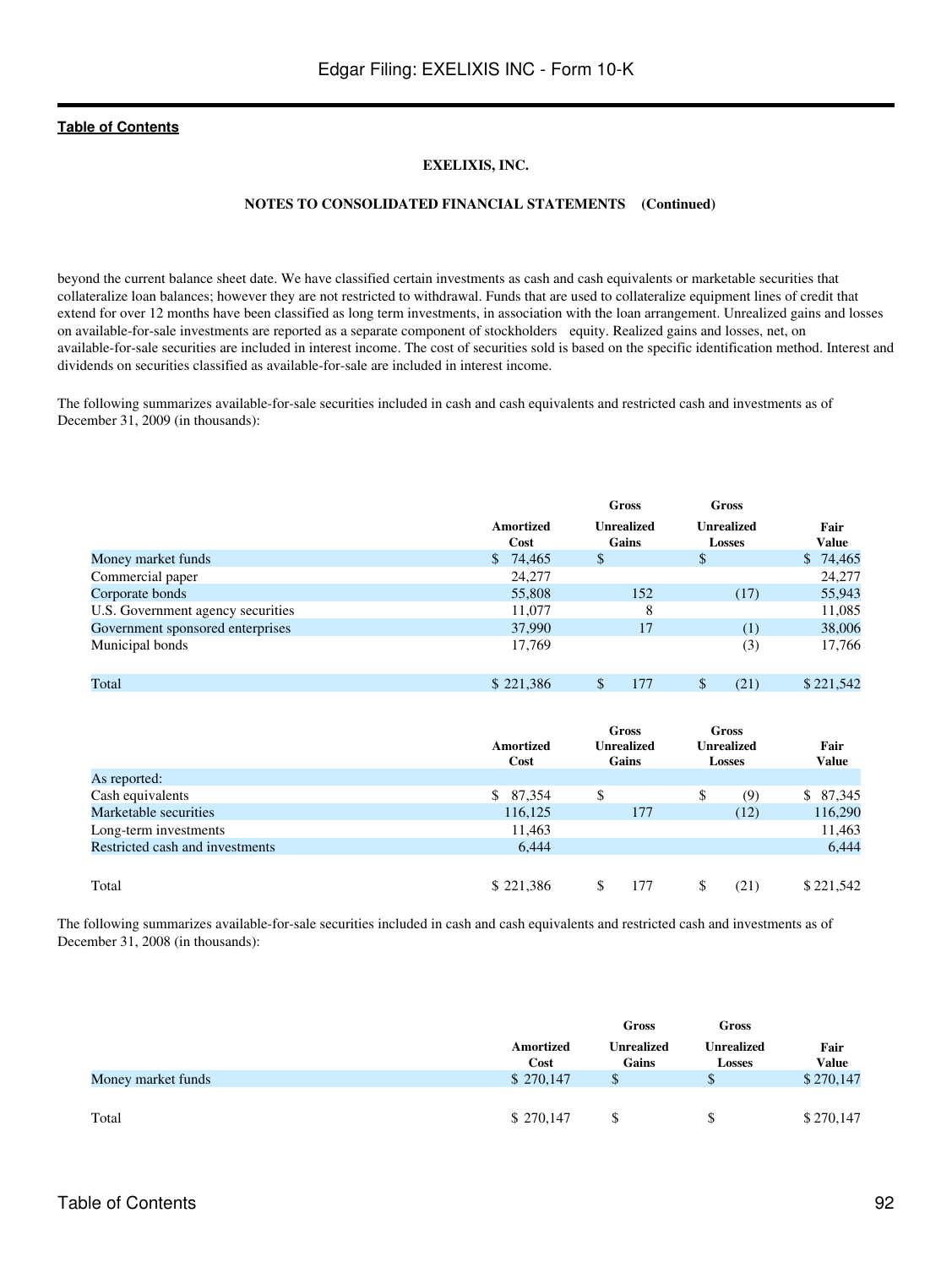# Edgar Filing: EXELIXIS INC - Form 10-K

|                                 | Amortized<br>Cost | <b>Gross</b><br><b>Unrealized</b><br>Gains | Gross<br><b>Unrealized</b><br><b>Losses</b> | Fair<br>Value |
|---------------------------------|-------------------|--------------------------------------------|---------------------------------------------|---------------|
| As reported:                    |                   |                                            |                                             |               |
| Cash equivalents                | \$248,363         |                                            | \$                                          | \$248,363     |
| Restricted cash and investments | 4,015             |                                            |                                             | 4,015         |
| Long-term investments           | \$17,769          | \$                                         | \$                                          | \$17,769      |
| Total                           | \$270,147         |                                            | \$                                          | \$270,147     |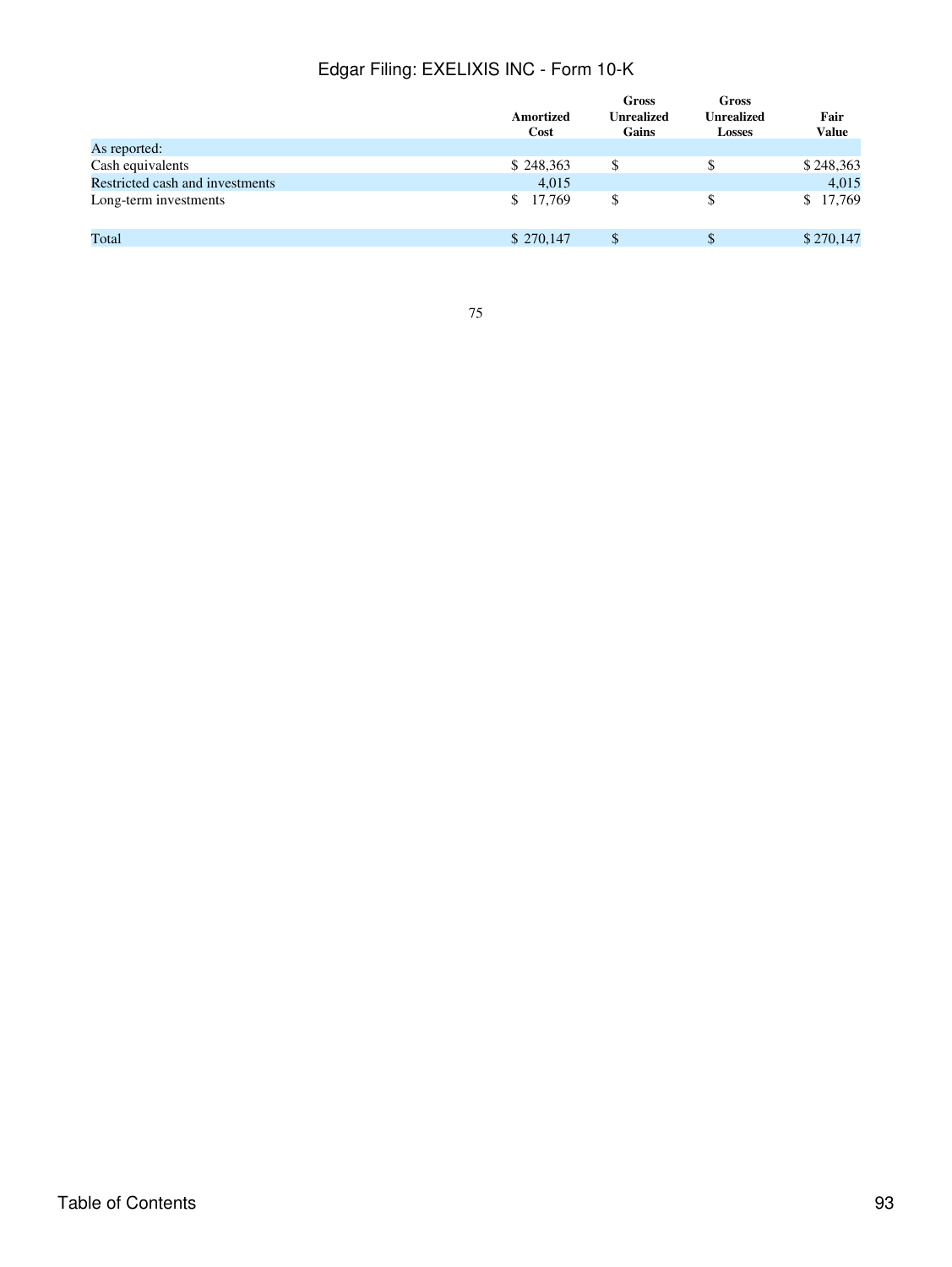## **EXELIXIS, INC.**

#### **NOTES TO CONSOLIDATED FINANCIAL STATEMENTS (Continued)**

As of December 31, 2008, we did not have any marketable securities.

During 2008, we recognized gross gains and losses of \$0.4 million and \$0.1 million, respectively, on sales of our investments.

The following is a summary of the amortized cost and estimated fair value of marketable securities at December 31, 2009 by contractual maturity (in thousands):

|                              | Amortized |                   |
|------------------------------|-----------|-------------------|
|                              | Cost      | <b>Fair Value</b> |
| Mature in less than one year | \$213,947 | \$214,083         |
| Mature in one to two years   | 7.439     | 7.459             |
| Total                        | \$221,386 | \$221,542         |

As of December 31, 2009, securities were in an unrealized loss position for less than one year. The unrealized losses were not attributed to credit risk. Based on the scheduled maturities of our marketable securities, we concluded that the unrealized losses in our investment securities are not other-than-temporary, as it is more likely than not that we will hold these investments for a period of time sufficient for a recovery of our cost basis.

#### **Fair Value Measurements**

The fair value of our financial instruments reflects the amounts that would be received upon sale of an asset or paid to transfer a liability in an orderly transaction between market participants at the measurement date (exit price). The fair value hierarchy has the following three levels:

- Level 1 quoted prices in active markets for identical assets and liabilities.
- Level 2 observable inputs other than quoted prices in active markets for identical assets and liabilities.
- Level 3 unobservable inputs.

Our financial instruments are valued using quoted prices in active markets or based upon other observable inputs. The following table sets forth the fair value of our financial assets that were measured on a recurring basis as of December 31, 2009 and 2008, respectively (in thousands):

As of December 31, 2009:

| Level 2<br>Level 1 | Level 3              | <b>Total</b>           |
|--------------------|----------------------|------------------------|
|                    |                      | \$221,542              |
|                    |                      |                        |
|                    |                      | \$221,542              |
|                    | \$74,465<br>\$74,465 | \$147,077<br>\$147,077 |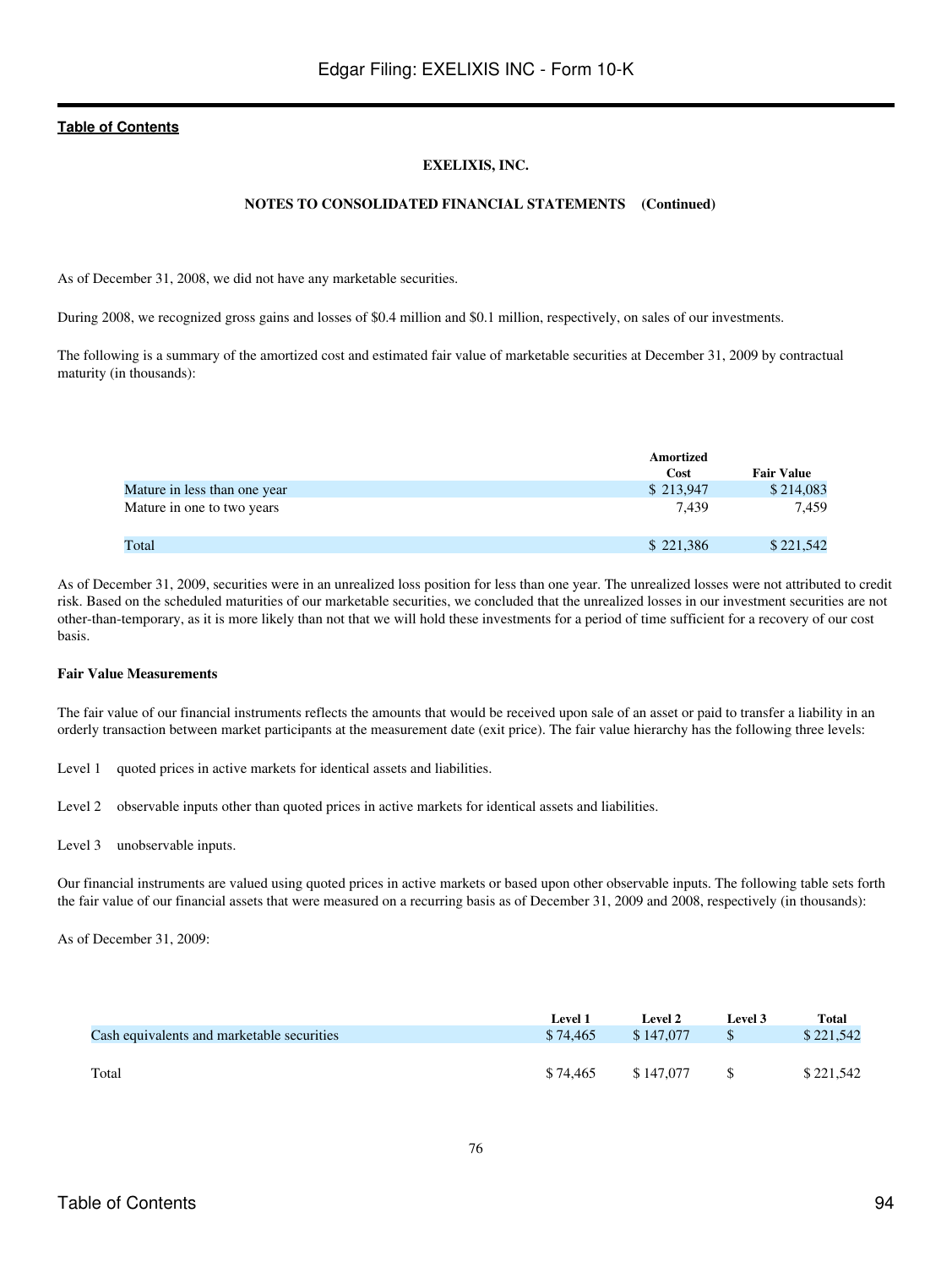## **EXELIXIS, INC.**

### **NOTES TO CONSOLIDATED FINANCIAL STATEMENTS (Continued)**

As of December 31, 2008:

|                              | <b>Level 1</b> | Level 2 | Level 3 | Total     |
|------------------------------|----------------|---------|---------|-----------|
| Money market funds           | \$270,147      |         |         | \$270,147 |
| Investments held by Symphony | 14.703         |         |         | 14.703    |
| Total                        | \$284,850      |         |         | \$284,850 |

We have estimated the fair value of our long-term debt instruments using the net present value of the payments discounted at an interest rate that is consistent with our current borrowing rate for similar long-term debt. The estimated fair value of our outstanding debt was as follows (in thousands):

| 2009   | December 31,<br>2008 |  |  |
|--------|----------------------|--|--|
| 50.191 | \$77,121             |  |  |
| 22.530 | 30,388               |  |  |
|        | December 31,         |  |  |

Total  $\frac{1}{2}$   $\frac{1}{2}$   $\frac{1}{2}$   $\frac{1}{2}$   $\frac{1}{2}$   $\frac{1}{2}$   $\frac{1}{2}$   $\frac{1}{2}$   $\frac{1}{2}$   $\frac{1}{2}$   $\frac{1}{2}$   $\frac{1}{2}$   $\frac{1}{2}$   $\frac{1}{2}$   $\frac{1}{2}$   $\frac{1}{2}$   $\frac{1}{2}$   $\frac{1}{2}$   $\frac{1}{2}$   $\frac{1}{2}$   $\frac{1}{2}$   $\frac{1$ At December 31, 2009 and 2008, we had debt outstanding of \$79.6 million and \$117.7 million, respectively. These items are described in further detail in Note 9 of the Notes to the Consolidated Financial Statements. Our payment commitments associated with these debt instruments are fixed during the corresponding terms and are comprised of interest payments, principal payments or a combination thereof. The fair value of our debt will fluctuate with movements of interest rates, increasing in periods of declining rates of interest, and declining in periods of increasing rates of interest.

#### **Property and Equipment**

Property and equipment are recorded at cost and depreciated using the straight-line method over the following estimated useful lives:

| Equipment and furniture                                            | 5 years                          |
|--------------------------------------------------------------------|----------------------------------|
| Computer equipment and software                                    | 3 years                          |
| Leasehold improvements                                             | Shorter of lease life or 7 years |
| $\mathbf{n}$ . The state $\mathbf{n}$ is the state of $\mathbf{n}$ |                                  |

Repairs and maintenance costs are charged to expense as incurred.

#### **Intangible Assets**

Goodwill amounts have been recorded as the excess purchase price over tangible assets, liabilities and intangible assets acquired based on their estimated fair value, by applying the purchase method. Under GAAP, we evaluate goodwill for impairment on an annual basis and on an interim basis if events or changes in circumstances between annual impairment tests indicate that the asset might be impaired. When evaluating goodwill for impairment we must determine the reporting units that exist within Exelixis. We determined that our reporting units are consistent with our operating segments. We have allocated goodwill to our reporting units based on the relative fair value of the reporting units. We also evaluate other intangible assets for impairment when impairment indicators are identified.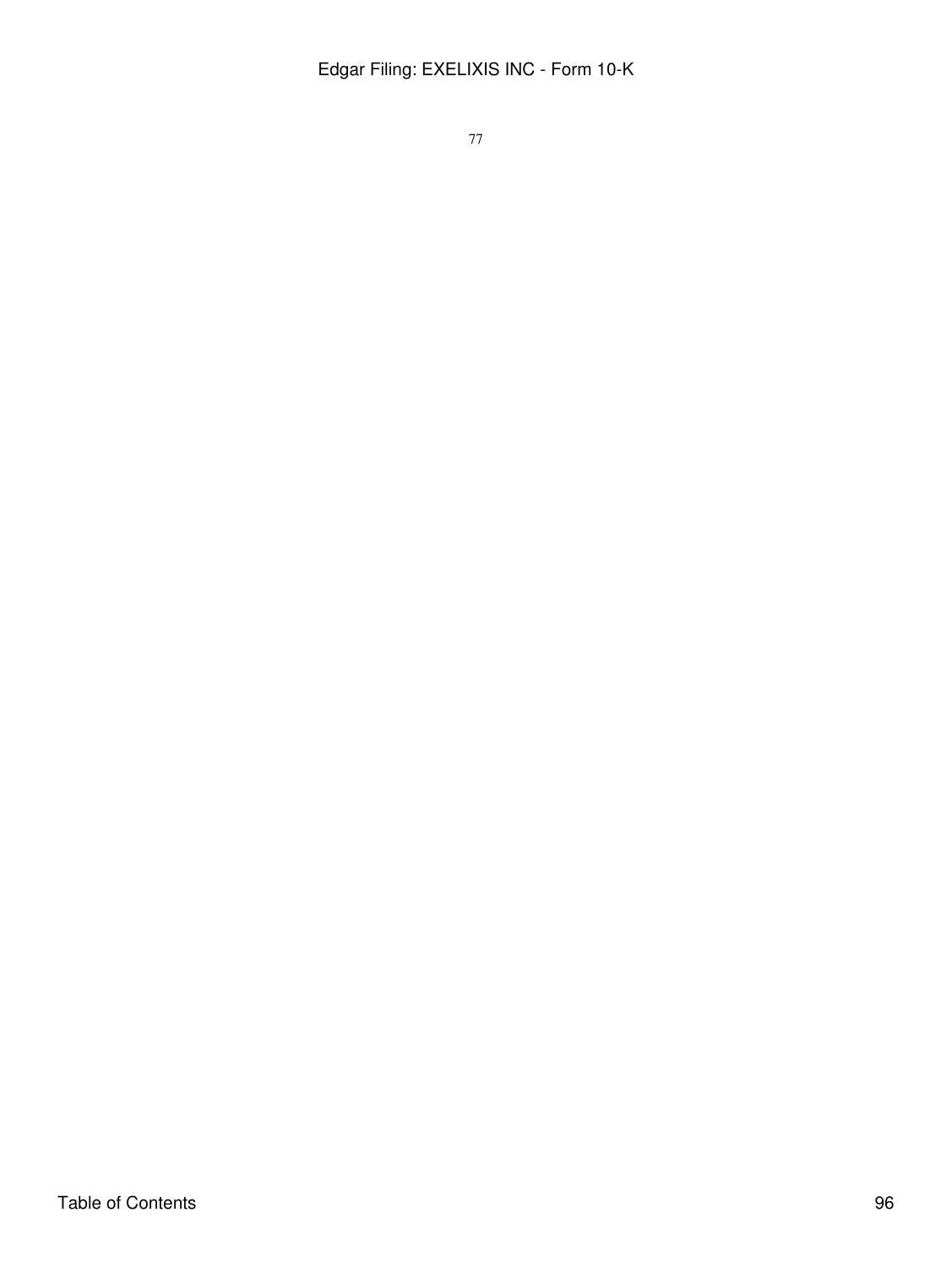## **EXELIXIS, INC.**

### **NOTES TO CONSOLIDATED FINANCIAL STATEMENTS (Continued)**

Other intangible assets have been amortized using the straight-line method over the following estimated useful lives:

| Developed technology                                                 | vears    |
|----------------------------------------------------------------------|----------|
| Patents/core technology                                              | 15 years |
| $\sim$ $\sim$ 19 $\sim$ $\sim$ 10 $\sim$ $\sim$ $\sim$ $\sim$ $\sim$ |          |

**Long-lived Assets**

The carrying value of our long-lived assets is reviewed for impairment whenever events or changes in circumstances indicate that the asset may not be recoverable. An impairment loss would be recognized when estimated future cash flows expected to result from the use of the asset and its eventual disposition is less than its carrying amount. Long-lived assets include property and equipment and identified intangible assets.

#### **Concentration of Credit Risk**

Financial instruments that potentially subject us to concentrations of credit risk are primarily cash and cash equivalents, accounts receivable and investments in marketable securities. Cash equivalents and marketable securities consist of money market funds, taxable commercial paper, corporate bonds with high credit quality, U.S. government agency obligations and U.S. government sponsored enterprises. All cash and cash equivalents, and marketable securities are maintained with financial institutions that management believes are creditworthy. Other receivables are typically unsecured and are concentrated in the pharmaceutical and biotechnology industries. Accordingly, we may be exposed to credit risk generally associated with pharmaceutical and biotechnology companies. We have incurred no bad debt expense since inception.

The following table sets forth revenues recognized under our collaboration agreements that are 10% or more of total revenues during the years ending December 31, 2009, 2008 and 2007:

| <b>Collaborator</b>         | 2009  | 2008  | 2007   |
|-----------------------------|-------|-------|--------|
| <b>Bristol-Myers Squibb</b> | 54%   | 46%   | $35\%$ |
| sanofi-aventis              | 31%   | $0\%$ | $0\%$  |
| Genentech                   | $8\%$ | 17%   | $16\%$ |
| GlaxoSmithKline             | $0\%$ | 37%   | 24%    |
| Daiichi-Sankyo              | $0\%$ | $0\%$ | $10\%$ |
| <b>Revenue Recognition</b>  |       |       |        |

License, research commitment and other non-refundable payments received in connection with research collaboration agreements are deferred and recognized on a straight-line basis over the period of continuing involvement, generally the research term specified in the agreement. Contract research revenues are recognized as services are performed pursuant to the terms of the agreements. Any amounts received in advance of performance are recorded as deferred revenue. Payments are not refundable if research is not successful. License fees are classified as license revenue in our consolidated statement of operations.

We enter into corporate collaborations under which we may obtain up-front license fees, research funding, and contingent milestone payments and royalties. Our deliverables under these arrangements typically consist of intellectual property rights and research and development services. We evaluate whether the delivered elements under these arrangements have value to our collaboration partner on a stand-alone basis and whether objective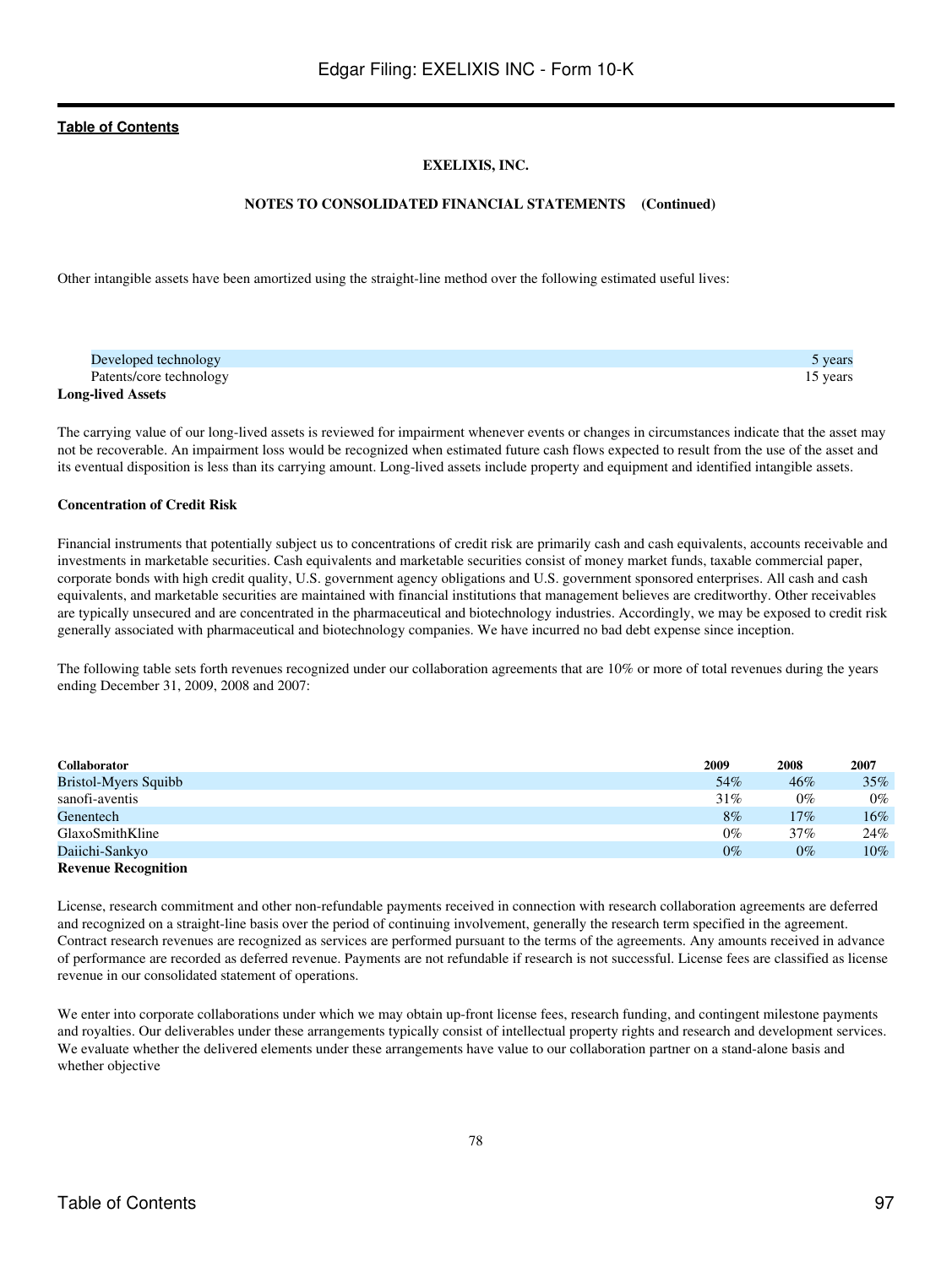## **EXELIXIS, INC.**

### **NOTES TO CONSOLIDATED FINANCIAL STATEMENTS (Continued)**

and reliable evidence of fair value of the undelivered item exists. Deliverables that do not meet these criteria are not evaluated separately for the purpose of revenue recognition. For a combined unit of accounting, non-refundable up-front fees and milestones are recognized in a manner consistent with the final deliverable, which is generally ratably over the period of the research and development obligation.

Milestone payments are non-refundable and recognized as revenues over the period of the research arrangement. This typically results in a portion of the milestone being recognized at the date the milestone is achieved, which portion is equal to the applicable percentage of the research term that has elapsed at the date the milestone is achieved, and the balance being recognized over the remaining research term of the agreement. In certain situations, we may receive milestone payments after the end of our period of continued involvement. In such circumstances, we would recognize 100% of the milestone revenue when the milestone is achieved. Milestones are classified as contract revenue in our consolidated statement of operations.

Collaborative agreement reimbursement revenue is recorded as earned based on the performance requirements under the respective contracts. For arrangements in which we and our collaborative partner are active participants in the agreement and for which both parties are exposed to significant risks and rewards depending on the commercial success of the activity, we present payments between the parties on a net basis. On an annual basis, to the extent that net research and development funding payments are received, Exelixis will record the net cash inflow as revenue. In annual periods when the net research and development funding payments result in a payable, these amounts are presented as collaboration cost-sharing expense. Agreement reimbursements are classified as either contract revenue or collaboration reimbursement in our consolidated statement of operations, depending on the terms of the agreement.

Revenues from chemistry collaborations are generally recognized upon the delivery of accepted compounds.

#### **Research and Development Expenses**

Research and development costs are expensed as incurred and include costs associated with research performed pursuant to collaborative agreements. Research and development costs consist of direct and indirect internal costs related to specific projects as well as fees paid to other entities that conduct certain research activities on our behalf.

Substantial portions of our preclinical studies and all of our clinical trials have been performed by third-party contract research organizations (CROs) and other vendors. We accrue expenses for preclinical studies performed by our vendors based on certain estimates over the term of the service period and adjust our estimates as required. We accrue costs for clinical trial activities performed by CROs based upon the estimated amount of work completed on each study. For clinical trial expenses, the significant factors used in estimating accruals include the number of patients enrolled, the number of active clinical sites, and the duration for which the patients will be enrolled in the study. We monitor patient enrollment levels and related activities to the extent possible through internal reviews, correspondence with CROs and review of contractual terms. We base our estimates on the best information available at the time. However, additional information may become available to us which will allow us to make a more accurate estimate in future periods. In this event, we may be required to record adjustments to research and development expenses in future periods when the actual level of activity becomes more certain, such increases or decreases in cost are generally considered to be changes in estimates and will be reflected in research and development expenses in the period first known.

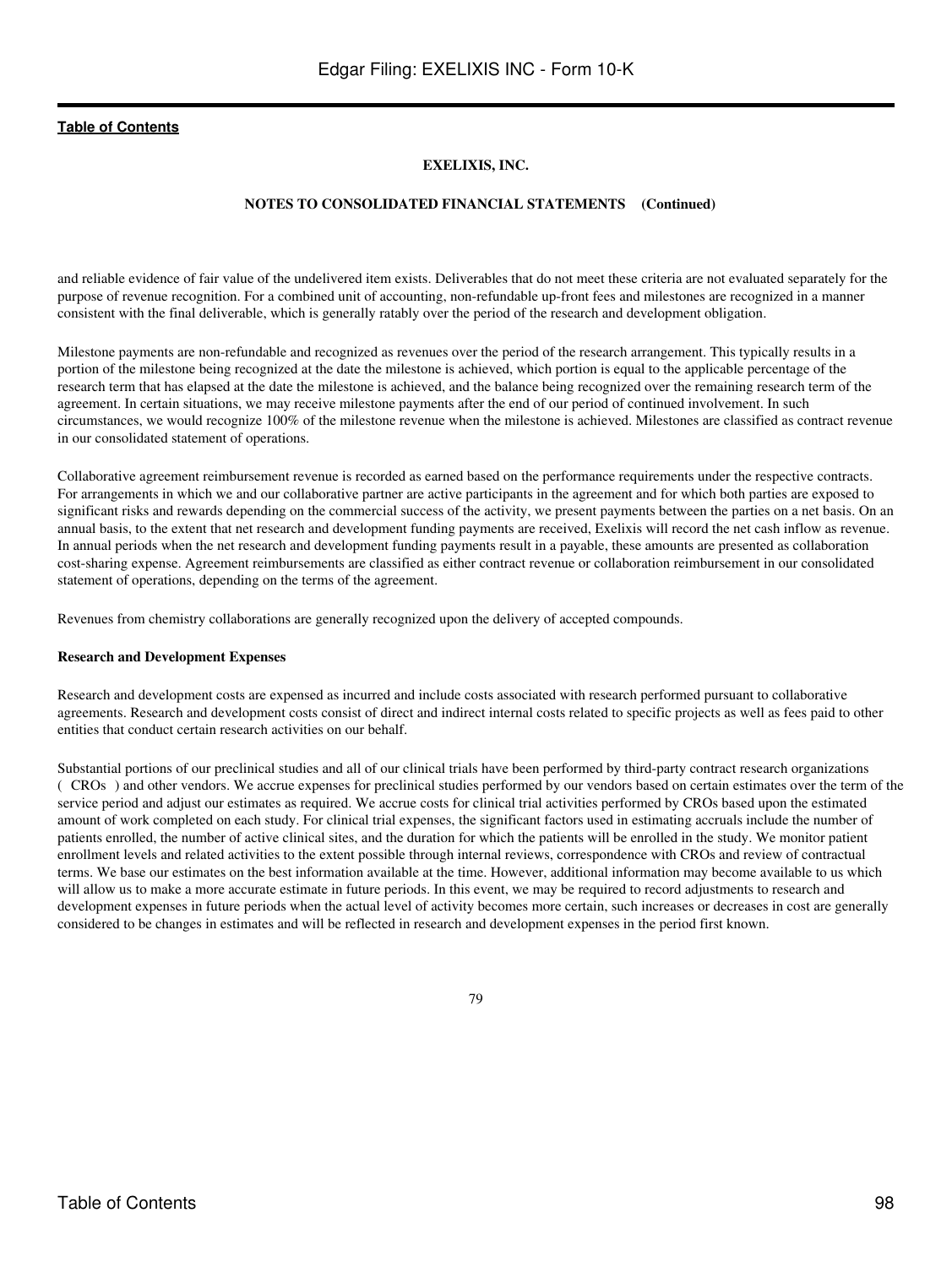## **EXELIXIS, INC.**

### **NOTES TO CONSOLIDATED FINANCIAL STATEMENTS (Continued)**

#### **Collaboration Cost-Sharing**

Collaborative agreement reimbursement revenue or collaboration cost sharing expenses are recorded as earned or owed based on the performance requirements by both parties under the respective contracts. Under our 2008 cancer collaboration with Bristol-Myers Squibb Company (Bristol-Myers Squibb), both parties are actively involved with compound development and certain research and development expenses are partially reimbursable to us on a net basis by compound. On an annual basis, amounts owed by Bristol-Myers Squibb to us, net of amounts reimbursable to Bristol-Myers Squibb by us on those projects, are recorded as collaboration revenue. Conversely, research and development expenses may include the net settlement of amounts we owe Bristol-Myers Squibb for research and development expenses that Bristol-Myers Squibb incurred on joint development projects, less amounts reimbursable to us by Bristol-Myers Squibb on these projects. In annual periods when net research and development funding payments are payable to Bristol-Myers Squibb, these payments will be presented as collaboration cost-sharing expense.

#### **Net Loss Per Share**

Basic and diluted net loss per share are computed by dividing the net loss attributable to Exelixis, Inc. for the period by the weighted average number of shares of common stock outstanding during the period. The calculation of diluted net loss per share excludes potential common stock because their effect is antidilutive. Potential common stock consists of incremental common shares issuable upon the exercise of stock options and warrants and shares issuable upon conversion of our convertible loans.

The following table sets forth potential shares of common stock that are not included in the computation of diluted net loss per share because to do so would be antidilutive for the years ended December 31:

|                                                             | 2009       | 2008         | 2007       |
|-------------------------------------------------------------|------------|--------------|------------|
| Restricted stock units and options to purchase common stock | 27,072,822 | 24, 141, 186 | 20,718,661 |
| Conversion of loans                                         | 10.277.428 | 32,133,864   | 11.315.160 |
| Warrants                                                    | 3,000,000  | 2.500,000    | 1.500,000  |
|                                                             |            |              |            |
|                                                             | 40.350.250 | 58,775,050   | 33.533.821 |

#### **Foreign Currency Translation and Remeasurement**

Exelixis former subsidiary located in Germany operated using the local currency as the functional currency. Accordingly, all assets and liabilities of this subsidiary were translated using exchange rates in effect at the end of the period, and revenues and expenses were translated using average exchange rates for the period. The resulting translation adjustments were presented as a separate component of accumulated other comprehensive income. In November 2007, we sold 80.1% of our subsidiary located in Germany and as a result we removed from accumulated other comprehensive income the cumulative translation adjustment of \$1.0 million and reported this as part of the gain on the sale of the subsidiary in 2007.

Assets and liabilities denominated in currencies other than the functional currency are remeasured using exchange rates in effect at the end of the period and related gains or losses are recorded in interest income and other, net. Gains and losses on the remeasurement of foreign currency assets and liabilities were not material for the periods presented.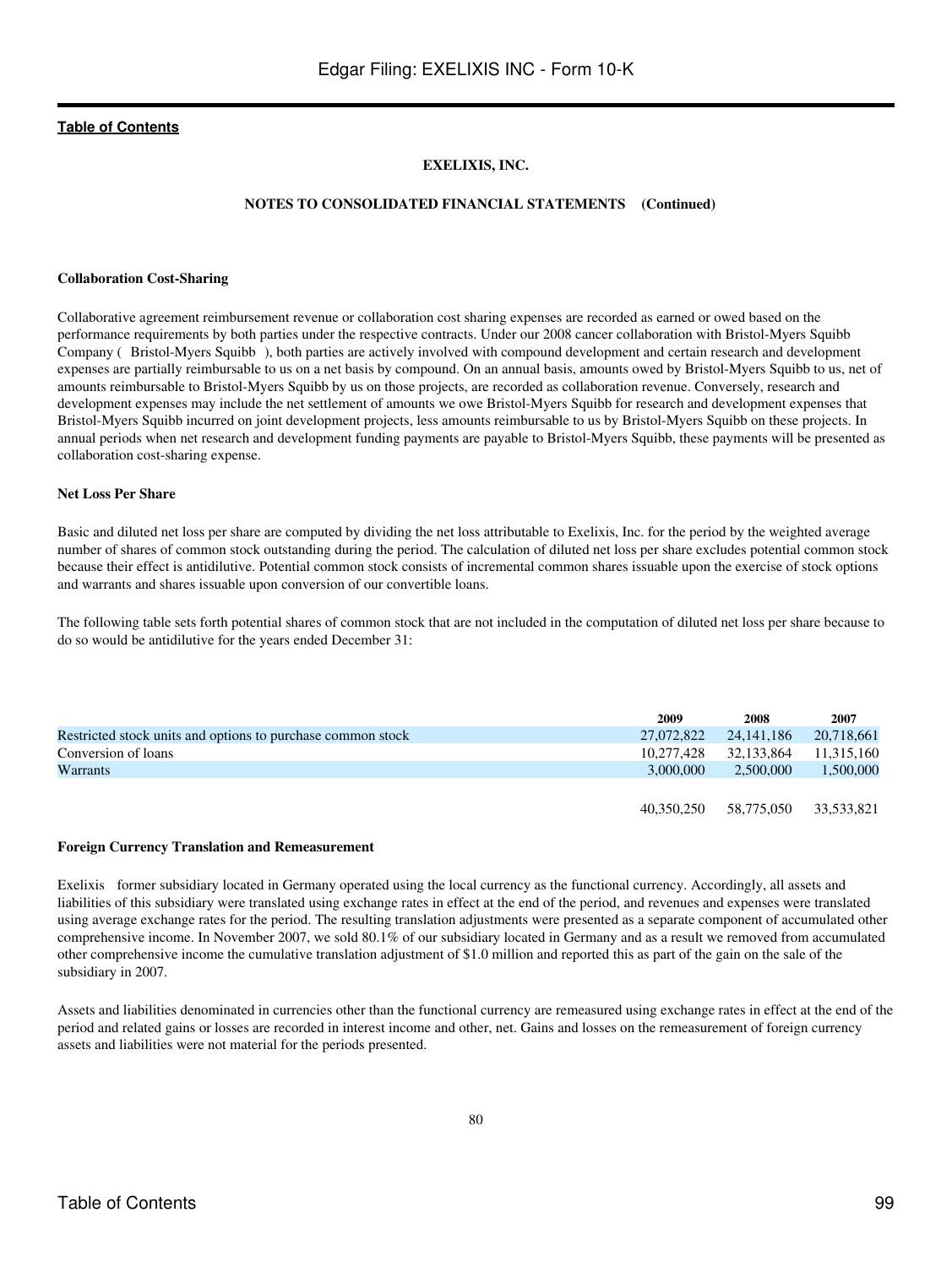## **EXELIXIS, INC.**

### **NOTES TO CONSOLIDATED FINANCIAL STATEMENTS (Continued)**

#### **Stock-Based Compensation**

Stock-based compensation expense for all stock-based compensation awards is based on the grant date fair value estimated using the Black-Scholes option pricing model. We have limited historical information available to support the underlying estimates of certain assumptions required to value stock options. Because there is a market for options on our common stock, we have considered implied volatilities as well as our historical realized volatilities when developing an estimate of expected volatility. The expected option term also has a significant effect on the value of the option. The longer the term, the more time the option holder has to allow the stock price to increase without a cash investment and thus, the more valuable the option. However, empirical data shows that employees, for a variety of reasons, typically do not wait until the end of the contractual term of a nontransferable option to exercise. Accordingly, companies are required to estimate the expected term of the option for input into an option-pricing model. We estimate the term using historical data and peer data. We recognize compensation expense on a straight-line basis over the requisite service period. We have elected to use the simplified method to calculate the beginning pool of excess tax benefits.

We have employee and director stock option plans that are more fully described in Note 11 of the Notes to the Consolidated Financial **Statements** 

#### **Comprehensive Loss**

Comprehensive loss represents net loss plus the results of certain stockholders equity changes, which are comprised of unrealized gains and losses on available-for-sale securities and cumulative translation adjustments, not reflected in the consolidated statement of operations.

Comprehensive loss is as follows (in thousands):

|                                                                                                | <b>Year Ended December 31,</b> |             |             |
|------------------------------------------------------------------------------------------------|--------------------------------|-------------|-------------|
|                                                                                                | 2009                           | 2008        | 2007        |
| Consolidated net loss                                                                          | \$(139,557)                    | \$(175,570) | \$(111,022) |
| Increase/(decrease) in net unrealized gains on available-for-sale securities                   | 155                            | (185)       | 514         |
| Reclassification for unrealized (gains) losses on marketable securities recognized in earnings |                                | (314)       | 28          |
| Decrease in cumulative translation adjustment                                                  |                                |             | (162)       |
| Reclassification adjustment for the cumulative translation adjustment upon the sale of Artemis |                                |             |             |
| <b>Pharmaceuticals</b>                                                                         |                                |             | (1,026)     |
|                                                                                                |                                |             |             |
| Comprehensive loss                                                                             | (139, 402)                     | (176,069)   | (111,668)   |
| Comprehensive loss attributable to the noncontrolling interest                                 | 4.337                          | 12.716      | 24,641      |
|                                                                                                |                                |             |             |
| Comprehensive loss attributable to Exelixis                                                    | \$(135,065)                    | \$(163,353) | \$ (87,027) |

The components of accumulated other comprehensive income is as follows (in thousands):

|                                                            | December 31, |      |       |
|------------------------------------------------------------|--------------|------|-------|
|                                                            | 2009         | 2008 | 2007  |
| Unrealized gains (losses) on available-for-sale securities | \$155S       |      | \$499 |
| Accumulated other comprehensive income                     | \$155S       |      | \$499 |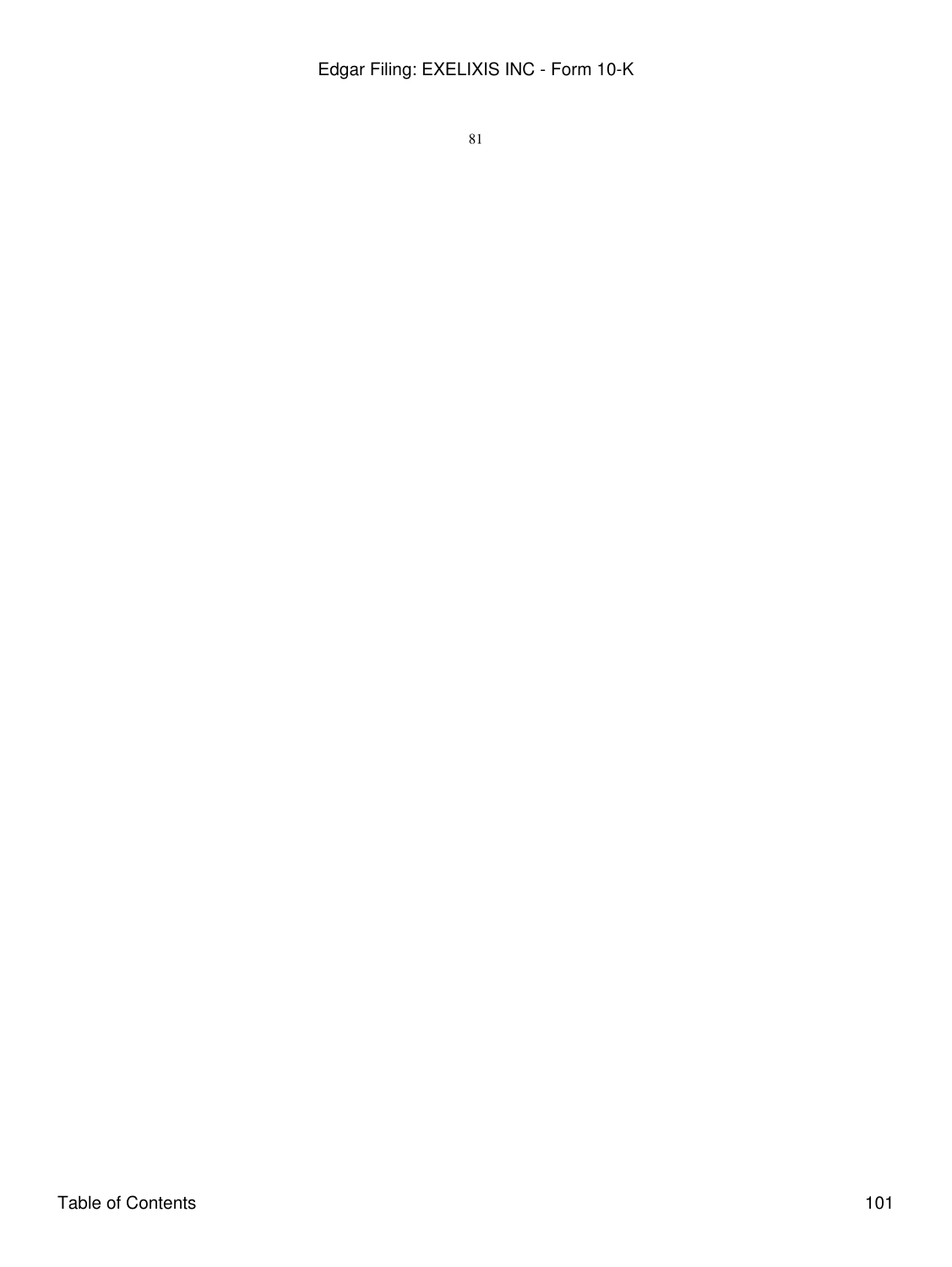## **EXELIXIS, INC.**

### **NOTES TO CONSOLIDATED FINANCIAL STATEMENTS (Continued)**

#### **Recent Accounting Pronouncements**

In October 2009, the Financial Accounting Standards Board (FASB) issued FASB Accounting Standards Update (ASU) No. 2009-13, Revenue Recognition (Topic 605): *Multiple Deliverable Revenue Arrangements A Consensus of the FASB Emerging Issues Task Force.* This update provides application guidance on whether multiple deliverables exist, how the deliverables should be separated and how the consideration should be allocated to one or more units of accounting. This update establishes a selling price hierarchy for determining the selling price of a deliverable. The selling price used for each deliverable will be based on vendor-specific objective evidence, if available, third-party evidence if vendor-specific objective evidence is not available, or estimated selling price if neither vendor-specific or third-party evidence is available. We expect to adopt this guidance prospectively from January 1, 2011. We are assessing the impact of this guidance on our consolidated results of operations and financial condition.

#### **NOTE 2. DISPOSITIONS**

#### **Sale of Plant Trait Business**

On September 4, 2007, we entered into an asset purchase and license agreement, or APA, with Agrigenetics, Inc., a wholly-owned subsidiary of The Dow Chemical Company, or Agrigenetics. Under the terms of the APA, we sold to Agrigenetics a major portion of our assets used for crop trait discovery, including a facility, and granted to Agrigenetics licenses to certain other related assets and intellectual property. As consideration for these assets and licenses, Agrigenetics paid us \$18.0 million upon execution and \$4.5 million in September 2008, for an aggregate of \$22.5 million. Under the APA, we have agreed to indemnify Agrigenetics and its affiliates up to a specified amount if they incur damages due to any infringement or alleged infringement of certain patents.

Concurrently with the execution of the APA, we also entered into a contract research agreement, or the CRA, with Agrigenetics. Agrigenetics has agreed to pay us up to \$24.7 million in research and development funding over the term of the CRA. The research funding will cover employee costs, facilities expenses and capital expenditures. After September 4, 2007, the closing date for the transaction, the research and development funding to be received over the term of the CRA will be recognized as a reduction to expenses incurred by us in connection with our performance under the CRA. In addition to the \$22.5 million consideration above, in September 2008, we received \$4.5 million from Agrigenetics as contingent consideration upon development of a designated additional asset. In the second quarter of 2009, we signed an amendment to this arrangement for which we received \$1.8 million in July 2009. We recognized these payments as additional gain on the sale of the business. We are also entitled to receive additional payments of up to \$7.2 million from Agrigenetics if we achieve specified development milestones, which will also be recorded as adjustments to the 2007 gain, in the period that they are achieved. In November 2009 we received \$0.4 million for the purchase of leasehold improvements and recognized an additional net gain on the sale of the business of approximately \$0.3 million.

The term of the CRA is five years and is scheduled to end in 2012, unless earlier terminated. Agrigenetics may terminate the CRA if development of any of the three designated assets is not completed within specified research periods or if we fail to cure a material breach within specified time periods. Following development of the second designated asset, either party may terminate the CRA upon expiration of a specified notice period. In the event that the CRA is terminated prior to the end of the term, we will receive less than the maximum amount of research and development funding described above.

The transaction was accounted for as a sale of our plant trait business and we initially recognized a gain of \$18.8 million, net of \$0.2 million in transaction costs. The gain primarily consists of a purchase price of \$22.5 million, less a net book value of \$0.3 million of property and equipment, \$2.1 million of intangible assets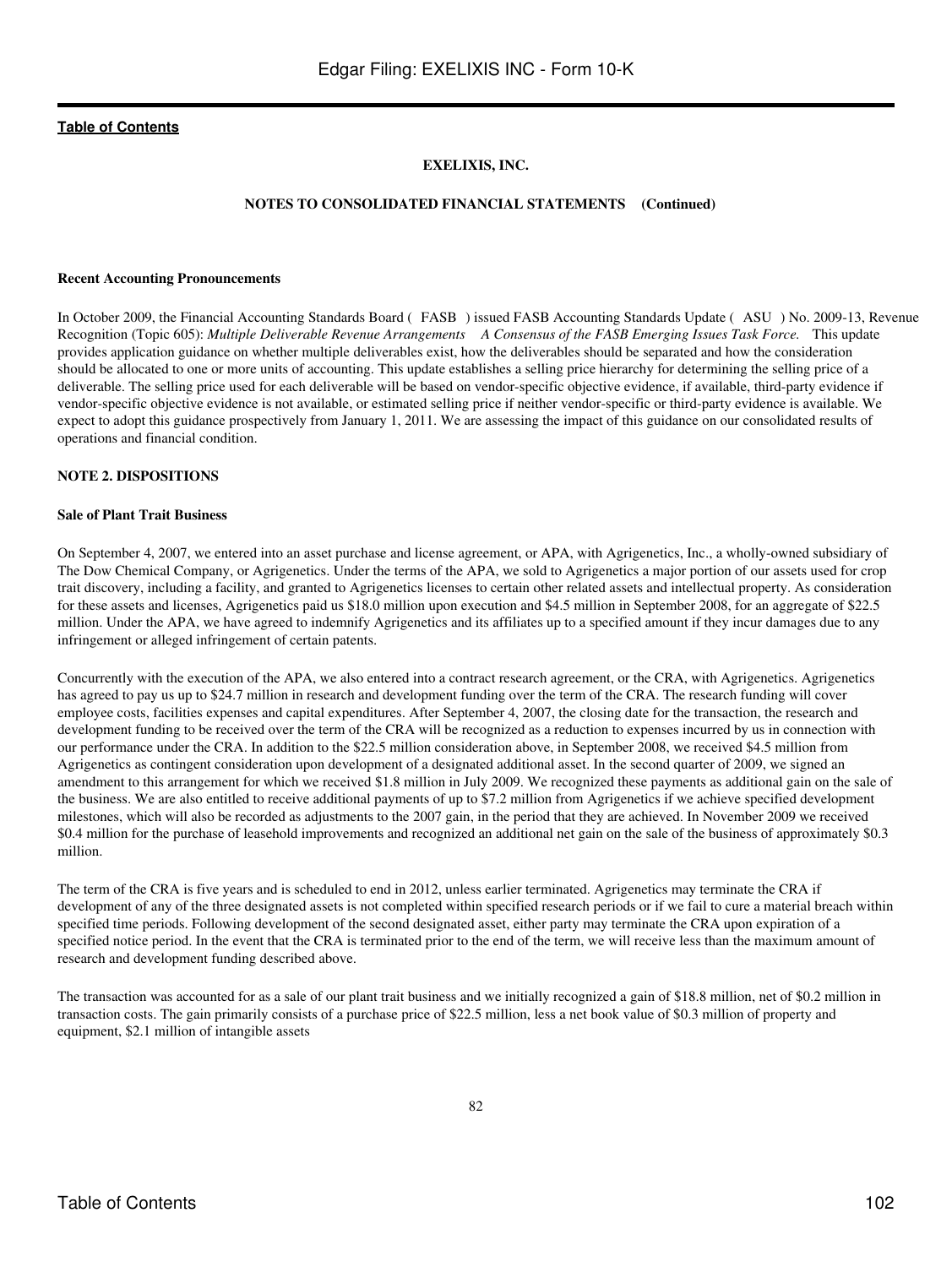## **EXELIXIS, INC.**

### **NOTES TO CONSOLIDATED FINANCIAL STATEMENTS (Continued)**

(acquired patents) and the derecognition of \$1.4 million of goodwill. We allocated goodwill to the disposed business based on the relative fair value of our plant trait business to Exelixis (excluding the value of the Artemis Pharmaceuticals reporting unit) on September 4, 2007, the closing date for the transaction.

#### **Artemis Pharmaceuticals**

On November 20, 2007 (the Taconic Closing Date), we entered into a share sale and transfer agreement with Taconic Farms, Inc., or Taconic, pursuant to which Taconic acquired from Exelixis, for \$19.8 million in cash, 80.1% of the outstanding share capital in our wholly-owned subsidiary, Artemis, located in Cologne, Germany. Artemis activities are directed toward providing transgenic mouse generation services, tools and related licenses to the industrial and academic community. In December 2008, we recognized an additional \$70,000 purchase price adjustment resulting in additional gain on the 2007 sale of Artemis.

We also entered into a Shareholders Agreement and amended articles of association that govern the relationship between Exelixis and Taconic as shareholders of Artemis, particularly with respect to matters of corporate governance and the transfer of their respective ownership interests. The Shareholders Agreement provides that we may require Taconic to purchase our remaining 19.9% interest in Artemis (the Minority Interest) between 2010 and 2015 or in the event of a change in control of Taconic, and that Taconic may require us to sell our Minority Interest to Taconic between 2013 and 2015 or in the event of a change in control of Exelixis, in each case subject to certain conditions set forth in the shareholders agreement. The amended articles of association provide for the establishment of a shareholders committee, in which we participate based on our 19.9% ownership, to assist in the management of Artemis.

The sale of 80.1% of Artemis was accounted for as a sale of a business. We recognized a gain of \$18.1 million, net of \$1.6 million in transaction costs. The gain primarily consists of cash received of \$19.8 million, plus \$2.5 million relating to the elimination of the cumulative foreign currency translation adjustment and the elimination of net liabilities, less \$0.3 million of intangible assets (acquired patents) and derecognition of \$2.3 million of goodwill. In December 2008, we received a final purchase price adjustment of approximately \$0.1 million which we recognized as additional gain on sale. As we believe we have significant influence over the operations of Artemis through our rights under the Shareholders Agreement and the amended articles of association, we will account for our remaining 19.9% equity interest in Artemis under the equity method of accounting. We will subsequently adjust our investment balance to recognize our share of future Artemis earnings or losses after the Taconic Closing Date. As of December 31, 2009 and 2008, the carrying value of our investment in Artemis was approximately \$665,000 and \$151,000 respectively. We recognized approximately \$514,000 and \$121,000 in annual income as a result of our 19.9% equity interest in 2009 and 2008, respectively.

Prior to our sale of Artemis, our consolidated financial statements included Artemis revenues and net income (loss) after the effect of all intercompany eliminations are as follows (in thousands):

|                   | <b>For the Year Ended</b> |  |  |
|-------------------|---------------------------|--|--|
|                   | <b>December 31, 2007</b>  |  |  |
| Revenues          | 11.234                    |  |  |
| Net income (loss) | 1.210                     |  |  |

(1) The revenues and net income for the year ended December 31, 2007 only include revenues through November 20, 2007, the Closing Date.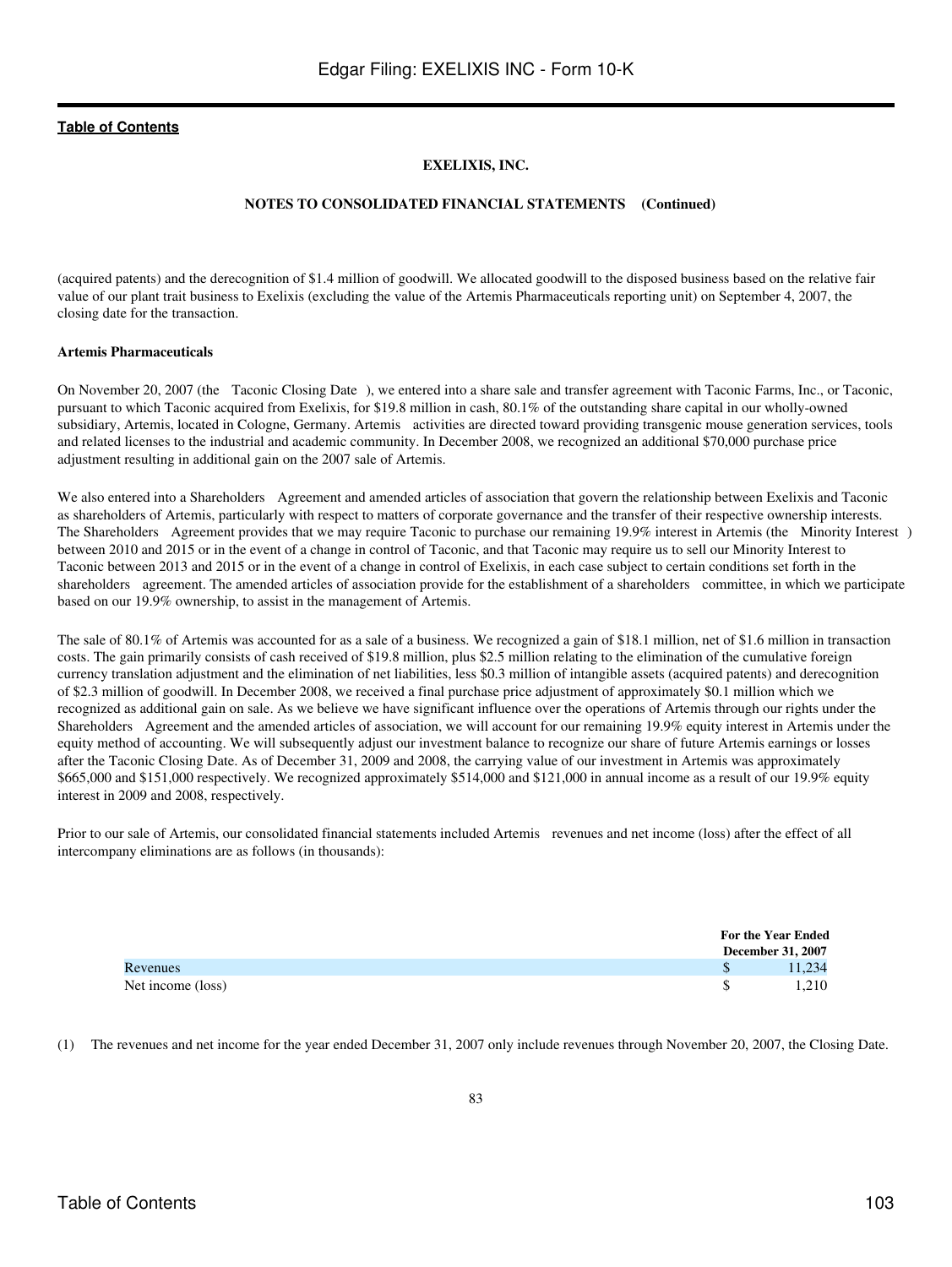## **EXELIXIS, INC.**

### **NOTES TO CONSOLIDATED FINANCIAL STATEMENTS (Continued)**

### **NOTE 3. RESEARCH AND COLLABORATION AGREEMENTS**

#### **sanofi-aventis**

On May 27, 2009, we entered into a global license agreement with sanofi-aventis for XL147 and XL765, and a broad collaboration for the discovery of inhibitors of phosphoinositide-3 kinase (PI3K) for the treatment of cancer. The license agreement and collaboration agreement became effective on July 7, 2009. The effectiveness of the license and collaboration, on July 20, 2009, triggered upfront payments of \$140.0 million (\$120.0 million for the license and \$20.0 million for the collaboration), which we received during the third quarter of fiscal 2009.

Under the license agreement, sanofi-aventis received a worldwide exclusive license to XL147 and XL765, which are currently in phase 1, phase 1b/2 and phase 2 clinical trials, and has sole responsibility for all subsequent clinical, regulatory, commercial and manufacturing activities. It is expected that we will continue to participate in the conduct of ongoing and potential future clinical trials and manufacturing activities. Sanofi-aventis is responsible for funding all future development activities with respect to XL147 and XL765, including our activities. Under the collaboration agreement, the parties are combining efforts in establishing several preclinical PI3K programs and jointly share responsibility for research and preclinical activities related to isoform-selective inhibitors of PI3K-a and -b. Sanofi-aventis will provide us with guaranteed annual research and development funding during the research term and is responsible for funding all development activities for each product following approval of the investigational new drug application filed with the applicable regulatory authorities for such product. Sanofi-aventis will have sole responsibility for all subsequent clinical, regulatory, commercial and manufacturing activities of any products arising from the collaboration; however, we may be requested to conduct certain clinical trials at sanofi-aventis expense. The research term under the collaboration is three years, although sanofi-aventis has the right to extend the term for an additional one-year period upon prior written notice.

In addition to the aggregate upfront cash payments for the license and collaboration agreements, we are entitled to receive guaranteed research funding of \$21.0 million over three years to cover certain of our costs under the collaboration agreement. For both the license and the collaboration combined, we will be eligible to receive development, regulatory and commercial milestones of over \$1.0 billion in the aggregate, as well as royalties on sales of any products commercialized under the license or collaboration. The aggregate upfront payments of \$140.0 million will be recognized over the estimated research and development term of four years, and recorded as license revenue, from the effective date of the agreements. For the period ended December 31, 2009, we recognized \$16.9 million in license revenue related to such upfront payments. Any milestone payments that we may receive under the agreements will be amortized over the remaining research and development term and recorded as contract revenue. We will record as operating expenses all costs incurred for work performed by us under the agreements. Reimbursements we receive from sanofi-aventis under the agreements will be recorded as contract revenue as earned, commencing as of the effective date, including reimbursements for costs incurred under the license from the date of signing. In addition, the guaranteed research funding that we expect to receive over the three year research term under the collaboration will be recorded as contract revenue commencing as of the effective date of the collaboration. For the period ended December 31, 2009, we recognized \$29.9 million in contract revenue related to cost reimbursement and guaranteed research funding.

Sanofi-aventis may, upon certain prior notice to us, terminate the license as to products containing XL147 or XL765. In the event of such termination election, sanofi-aventis license relating to such product would terminate and revert to us, and we would receive, subject to certain terms, conditions and potential payment obligations, licenses from sanofi-aventis to research, develop and commercialize such products.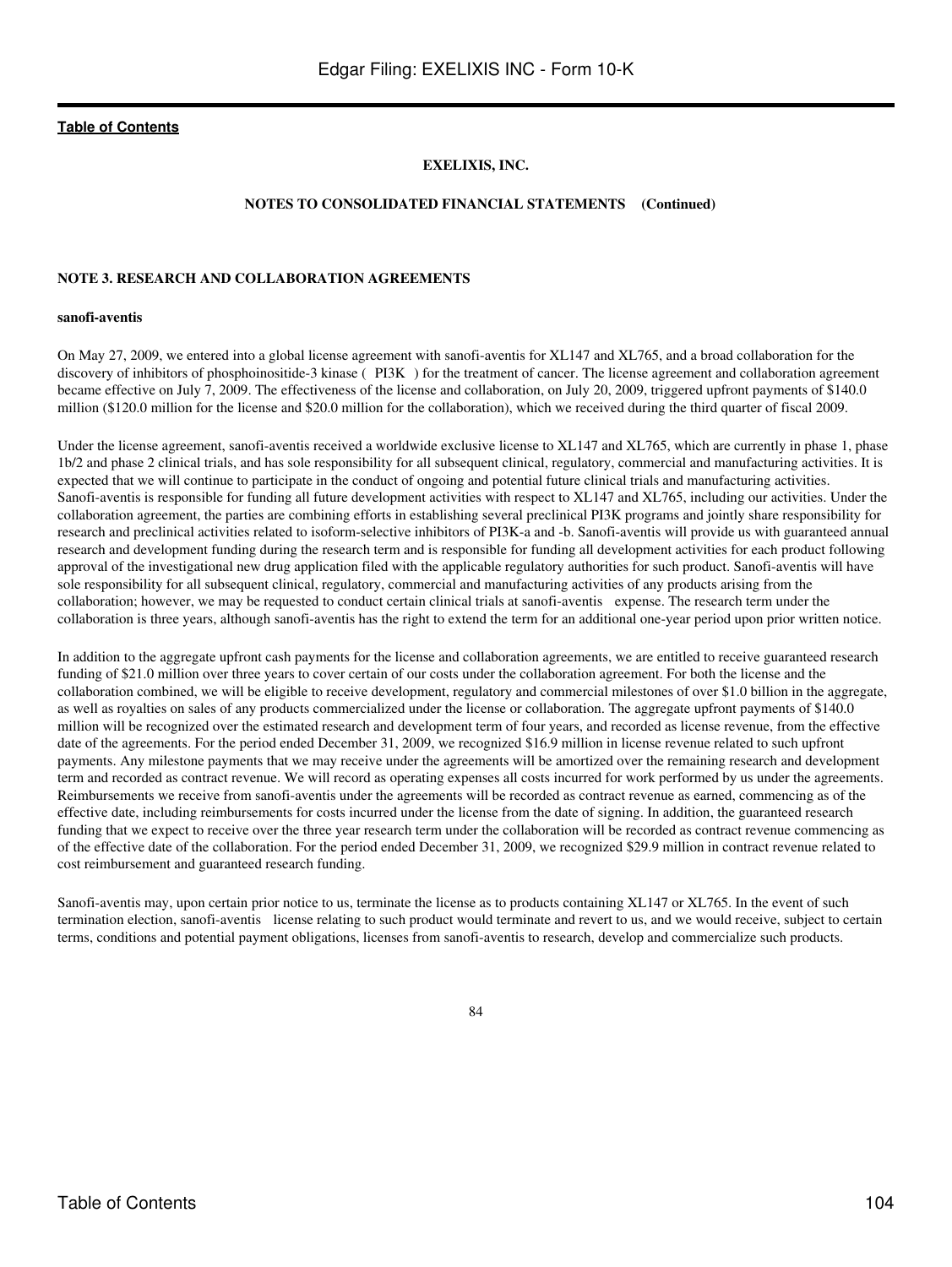## **EXELIXIS, INC.**

## **NOTES TO CONSOLIDATED FINANCIAL STATEMENTS (Continued)**

The collaboration will automatically terminate under certain circumstances upon the expiration of the research term, in which case all licenses granted by the parties to each other would terminate and revert to the respective party, subject to sanofi-aventis right to receive, under certain circumstances, the first opportunity to obtain a license from us to any isoform-selective PI3K inhibitor. In addition, sanofi-aventis may, upon certain prior written notice to us, terminate the collaboration in whole or as to certain products following expiration of the research term, in which case we would receive, subject to certain terms, conditions and potential payment obligations by us, licenses from sanofi-aventis to research, develop and commercialize such products.

#### **Boehringer Ingelheim**

On May 7, 2009, we entered into a collaboration agreement with Boehringer Ingelheim International GmbH (Boehringer Ingelheim) to discover, develop and commercialize products that consist of agonists of the sphingosine-1-phosphate type 1 receptor (S1P1R), a central mediator of multiple pathways implicated in a variety of autoimmune diseases.

Under the terms of the agreement, Boehringer Ingelheim paid us an upfront cash payment of \$15.0 million for the development and commercialization rights to our S1P1R agonist program. We share responsibility for discovery activities under the collaboration. The agreement provides that the parties will each conduct research under a mutually agreed upon research plan until such time that we submit a compound that has met agreed-upon criteria, or such later time as agreed upon by the parties. The parties are responsible for their respective costs and expenses incurred in connection with performing research under the collaboration. Under the collaboration, Boehringer Ingelheim also has the right, at its own expense, to conduct additional research on S1P1R agonists outside of the scope of the research plan agreed to by the parties. The agreement further provides that Boehringer Ingelheim will receive an exclusive worldwide license to further develop, commercialize and manufacture compounds developed under the collaboration and will have sole responsibility for, and shall bear all costs and expenses associated with, all subsequent preclinical, clinical, regulatory, commercial and manufacturing activities. In return, we will potentially receive up to \$339.0 million in further development, regulatory and commercial milestones and are eligible to receive royalties on worldwide sales of products commercialized under the collaboration. The upfront payment will be recognized ratably over the estimated research term of approximately 11 months and recorded as license revenue from the effective date of the agreement. For the period ended December 31, 2009, we recognized \$10.8 million in license revenue under this agreement.

Boehringer Ingelheim may, upon certain prior notice to us, terminate the agreement as to any product developed under the collaboration. In the event of such termination election, Boehringer Ingelheim s license relating to such product would terminate and revert to us, and we would receive, subject to certain terms and conditions, licenses from Boehringer Ingelheim to research, develop and commercialize such product.

#### **Bristol-Myers Squibb**

#### *2008 Cancer Collaboration*

In December 2008, we entered into a worldwide collaboration with Bristol-Myers Squibb for XL184 and XL281. Upon effectiveness of the agreement in December 2008, Bristol-Myers Squibb made an upfront cash payment of \$195.0 million for the development and commercialization rights to both programs. The agreement required Bristol-Myers Squibb to make additional license payments to us of \$45.0 million, which were received during 2009.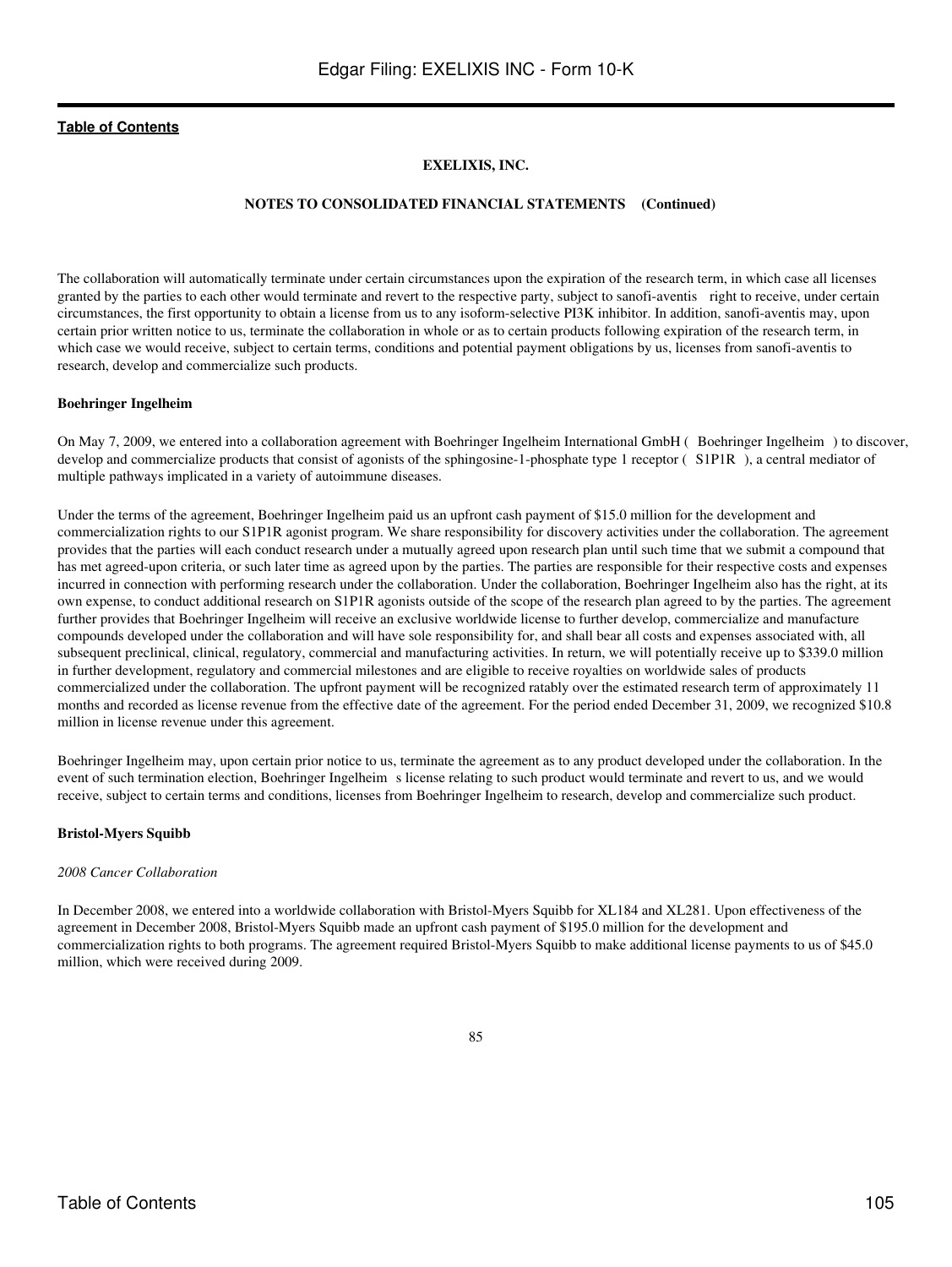### **EXELIXIS, INC.**

### **NOTES TO CONSOLIDATED FINANCIAL STATEMENTS (Continued)**

We and Bristol-Myers Squibb have agreed to co-develop XL184, and potentially a backup program for XL184. The companies will share worldwide (except for Japan) development costs for XL184. We are responsible for 35% of such costs and Bristol-Myers Squibb is responsible for 65% of such costs, except that we are responsible for funding the initial \$100.0 million of combined costs and have the option to defer payments for development costs above certain thresholds. In return, we will share 50% of the commercial profits and losses (including pre-launch commercialization expenses) in the United States and have the option to co-promote XL184 in the United States. Bristol-Myers Squibb is responsible for all costs intended to support regulatory approval in Japan. We have the right to defer payment for certain early commercialization and other related costs above certain thresholds. We are eligible to receive sales performance milestones of up to \$150.0 million and double-digit royalties on sales on XL184 outside the United States. The clinical development of XL184 is directed by a joint committee. It is anticipated that we will continue to conduct certain clinical development activities for XL184. We may opt out of the co-development for XL184, in which case we would instead be eligible to receive development and regulatory milestones of up to \$295.0 million, double-digit royalties on XL184 product sales worldwide and sales performance milestones. Our co-development and co-promotion rights may be terminated in the event that we have cash reserves below \$80.0 million and we are unable to increase such cash reserves to \$80.0 million or more within 90 days, in which case we would receive development and regulatory milestones, sales milestones and double-digit royalties instead of sharing product profits on XL184 in the United States. For purposes of the agreement, cash reserves includes our total cash, cash equivalents and investments (excluding any restricted cash), plus the amount then available for borrowing by us under certain financing arrangements. Our co-promotion rights on XL184 in the United States, and possibly our right to share product profits on XL184, may be terminated in the event we undergo certain change of control transactions. Bristol-Myers Squibb may, upon certain prior notice to us, terminate the agreement as to products containing XL184 or XL281. In the event of such termination election, Bristol-Myers Squibb s license relating to such product would terminate and revert to us, and we would receive, subject to certain terms and conditions, licenses from Bristol-Myers Squibb to research, develop and commercialize such products.

Bristol-Myers Squibb received an exclusive worldwide license to develop and commercialize XL281. We will carry out certain clinical trials of XL281 which may include a backup program on XL281. Bristol-Myers Squibb is responsible for funding all future development of XL281, including our activities. We are eligible for development and regulatory milestones of up to \$315.0 million, sales performance milestones of up to \$150.0 million and double-digit royalties on worldwide sales of XL281.

The upfront payment of \$195.0 million we received upon effectiveness of the collaboration agreement and the license payments of \$20.0 million and \$25.0 million we received on April 1, 2009 and on July 1, 2009, respectively, will be recognized ratably over the estimated development term of five years, and recorded as license revenue, from the effective date of the agreement in December 2008. Any milestone payments that we may receive under the agreement will be recognized ratably over the remaining development term but recorded as contract revenue. We will record as operating expense 100% of the cost incurred for work performed by Exelixis on the two programs. During the term of the collaboration, so long as we have not opted out of the co-development of XL184, there may be periods during which Bristol-Myers Squibb will partially reimburse us for certain research and development expenses, and other periods during which we will owe Bristol-Myers Squibb for research and development expenses that Bristol-Myers Squibb incurred on joint development projects, less amounts reimbursable to us by Bristol-Myers Squibb on these projects. To the extent that net research and development funding payments are received from Bristol-Myers Squibb, these payments will be presented as collaboration revenue. In periods when net research and development funding payments are payable to Bristol-Myers Squibb, these payments will be presented as collaboration cost sharing expense. Net amounts due from or payable to Bristol-Myers Squibb will be determined and reflected on an annual basis. For the year ending December 31, 2009, we incurred a net payable to Bristol-Myers Squibb. Generally, the direction of cash flows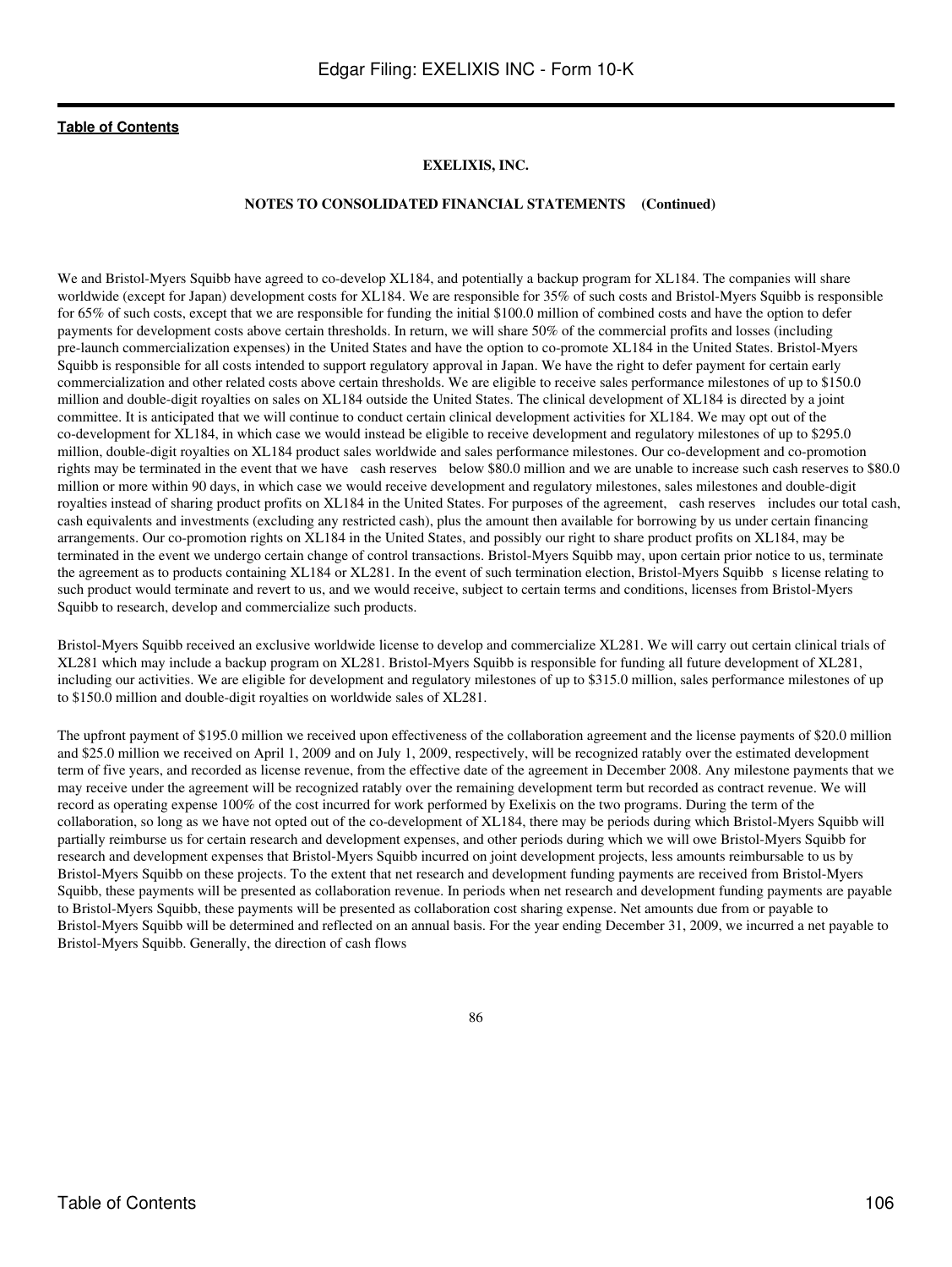## **EXELIXIS, INC.**

### **NOTES TO CONSOLIDATED FINANCIAL STATEMENTS (Continued)**

will depend on the level of development activity by either party, which may change during the development term. Our capital requirements will be impacted by the level of our expenses for the development activity conducted by us and the degree to which we will be required to make payments to, or we will receive payments from, Bristol- Myers Squibb. If we opt out of the co-development of XL184, we would have no further unreimbursed cost obligations with respect to that compound.

Amounts attributable to both programs under the 2008 Bristol-Myers Squibb collaboration agreement consist of the following (in thousands):

|                                                     | <b>For the Year Ended</b> |         |            |  |
|-----------------------------------------------------|---------------------------|---------|------------|--|
|                                                     | December 31               |         |            |  |
|                                                     | 2009(2)                   | 2008(3) | 2007       |  |
| Exelixis research and development expenses $(1)$    | \$52,148                  | \$1.106 | $^{\circ}$ |  |
| Net amount (owed to) due from collaboration partner | (4.582)                   | \$ 320  |            |  |

(1) Total research and development expenses attributable to us include direct third party expenditures plus estimated internal personnel costs.

(2) The net amount due from the collaborative partner is classified as a reduction in operating expenses for the year ended December 31, 2009.

(3) Total expenses and collaboration amounts are calculated as of the effective date of the agreement of December 18, 2008.

*2007 Cancer Collaboration*

In December 2006, we entered into a worldwide collaboration with Bristol-Myers Squibb, which became effective in January 2007, to discover, develop and commercialize novel targeted therapies for the treatment of cancer. We are responsible for discovery and preclinical development of small molecule drug candidates directed against mutually selected targets. In January 2007, Bristol-Myers Squibb made an upfront payment of \$60.0 million to us for which we granted Bristol-Myers Squibb the right to select up to three IND candidates from six future Exelixis compounds. We are recognizing the upfront payment as revenue over the estimated research term, which is expected to end in September 2011.

For each IND candidate selected, we are entitled to receive a \$20.0 million selection milestone from Bristol-Myers Squibb. Once selected, Bristol-Myers Squibb will lead the further development and commercialization of the selected IND candidates. In addition, we have the right to opt in to co-promote the selected IND candidates, in which case we will equally share all development costs and profits in the United States. If we opt-in, we will be responsible for 35% of all development costs related to clinical trials intended to support regulatory approval in both the United States and the rest of the world (except for Japan), with the remaining 65% and all costs intended to support regulatory approval in Japan to be paid by Bristol-Myers Squibb. We have the right to defer payment for certain development costs above certain thresholds. If we do not opt in to co-promote the selected IND candidates, we would be entitled to receive milestones and royalties in lieu of profits from sales in the United States. Outside of the United States, Bristol-Myers Squibb will have primary responsibility for development activities and we will be entitled to receive royalties on product sales. After exercising its co-development option, Bristol-Myers Squibb may, upon notice to us, terminate the agreement as to any product containing or comprising the selected candidate. In the event of such termination election, Bristol-Myers Squibb s license relating to such product would terminate and revert to us, and we would receive, subject to certain terms and conditions, licenses from Bristol-Myers Squibb to research, develop and commercialize certain collaboration compounds that were discovered.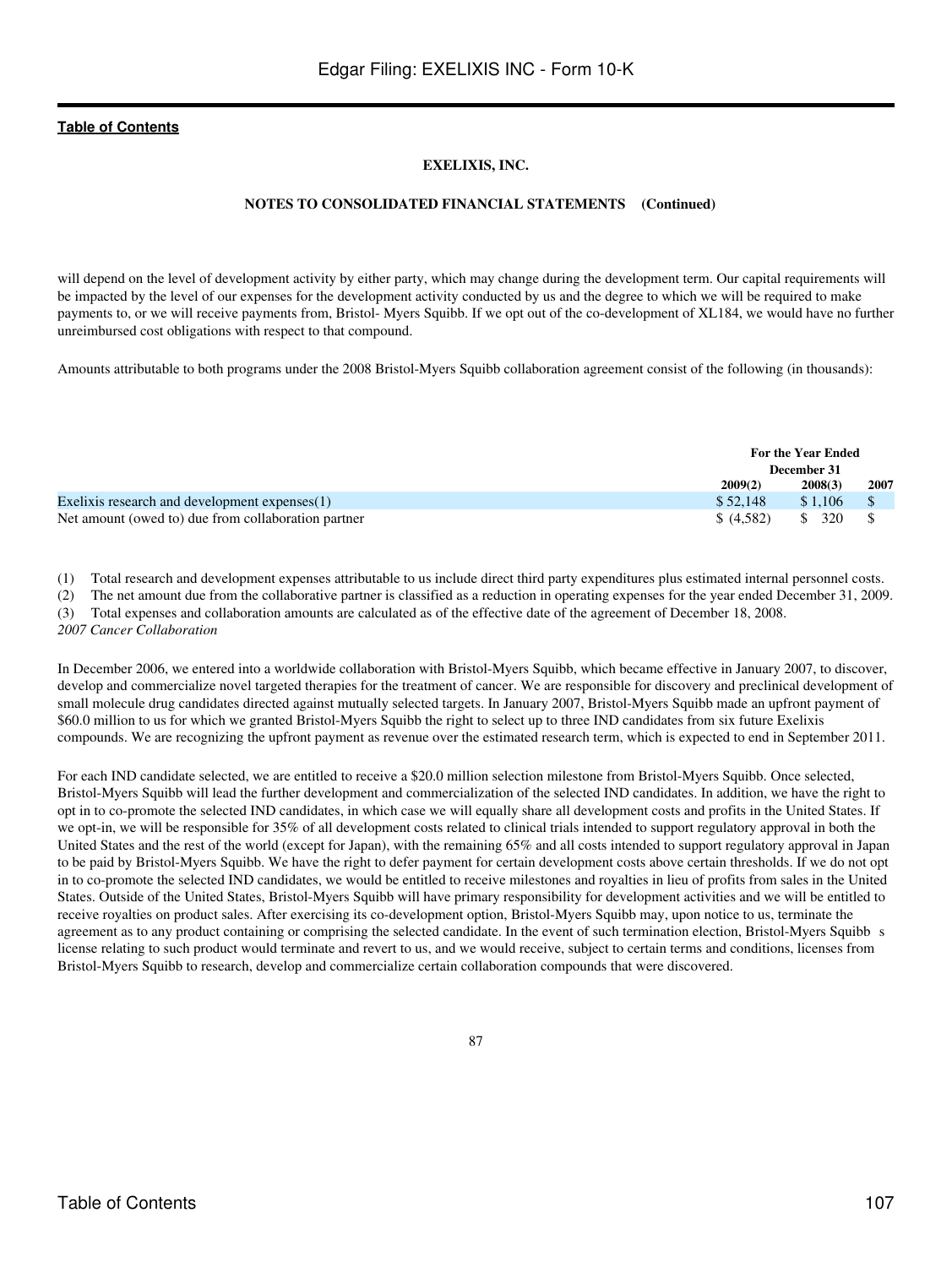## **EXELIXIS, INC.**

### **NOTES TO CONSOLIDATED FINANCIAL STATEMENTS (Continued)**

In January 2008 and November 2008, Bristol-Myers Squibb exercised its option under the collaboration to develop and commercialize XL139 and XL413, respectively. Under the terms of the collaboration agreement, the selection of XL139 and XL413 by Bristol-Myers Squibb entitled us to a milestone payment of \$20.0 million each, which we received in February 2008 and December 2008, respectively. In addition, we exercised our option under the collaboration agreement to co-develop and co-commercialize each of XL139 and XL413 in the United States. Bristol-Myers Squibb is leading all global activities with respect to XL139 and XL413. The parties will co-develop and co-commercialize each of XL139 and XL413 in the United States and expect to, subject to exercising our co-promotion option, share those profits 50/50. The parties will share U.S. commercialization expenses 50/50 and we will be responsible for 35% of global (except for Japan) development costs, with the remaining 65% and all costs intended to support regulatory approval in Japan to be paid by Bristol-Myers Squibb. We have the right to defer payment for certain development costs above certain thresholds. We will be entitled to receive double-digit royalties on product sales outside of the United States.

#### *LXR Collaboration*

In December 2005, we entered into a collaboration agreement with Bristol-Myers Squibb for the discovery, development and commercialization of novel therapies targeted against LXR, a nuclear hormone receptor implicated in a variety of cardiovascular and metabolic disorders. This agreement became effective in January 2006, at which time we granted Bristol-Myers Squibb an exclusive, worldwide license with respect to certain intellectual property primarily relating to compounds that modulate LXR. During the research term, we jointly identified drug candidates with Bristol-Myers Squibb that were ready for IND-enabling studies. After the selection of a drug candidate for further clinical development by Bristol-Myers Squibb, Bristol-Myers Squibb agreed to be solely responsible for further preclinical development as well as clinical development, regulatory, manufacturing and sales/marketing activities for the selected drug candidate. We do not have rights to reacquire the selected drug candidates selected by Bristol-Myers Squibb. The research term expired in January 2010 and we are currently conducting a technology transfer to enable Bristol-Myers Squibb to continue the LXR program.

Under the collaboration agreement, Bristol-Myers Squibb paid us a nonrefundable upfront payment in the amount of \$17.5 million and was obligated to provide research and development funding of \$10.0 million per year for an initial research period of two years. In September 2007, the collaboration was extended at Bristol-Myers Squibb s request through January 12, 2009, and in November 2008, the collaboration was further extended at Bristol-Myers Squibb s request through January 12, 2010. Under the collaboration agreement, Bristol-Myers Squibb is required to pay us development and regulatory milestones of up to \$140.0 million per product for up to two products from the collaboration. In addition, we are also entitled to receive sales milestones and royalties on sales of any products commercialized under the collaboration. In connection with the extension of the collaboration through January 2009, and subsequently January 2010, Bristol-Myers Squibb paid us additional research funding of approximately \$7.7 million and approximately \$5.8 million, respectively. In December 2007, we received \$5.0 million for achieving a development milestone.

#### *2001 Cancer Collaboration*

In July 2001, we entered into a cancer collaboration agreement with Bristol-Myers Squibb. Under the terms of the collaboration, Bristol-Myers Squibb paid us a \$5.0 million upfront license fee and agreed to provide us with \$3.0 million per year in research funding for a minimum of three years. In December 2003, the cancer collaboration was extended until January 2007, at which time Bristol-Myers Squibb elected to continue the collaboration until it expired in July 2009. The goal of the extension was to increase the total number and degree of validation of cancer targets that we will deliver to Bristol-Myers Squibb. Each company maintains the option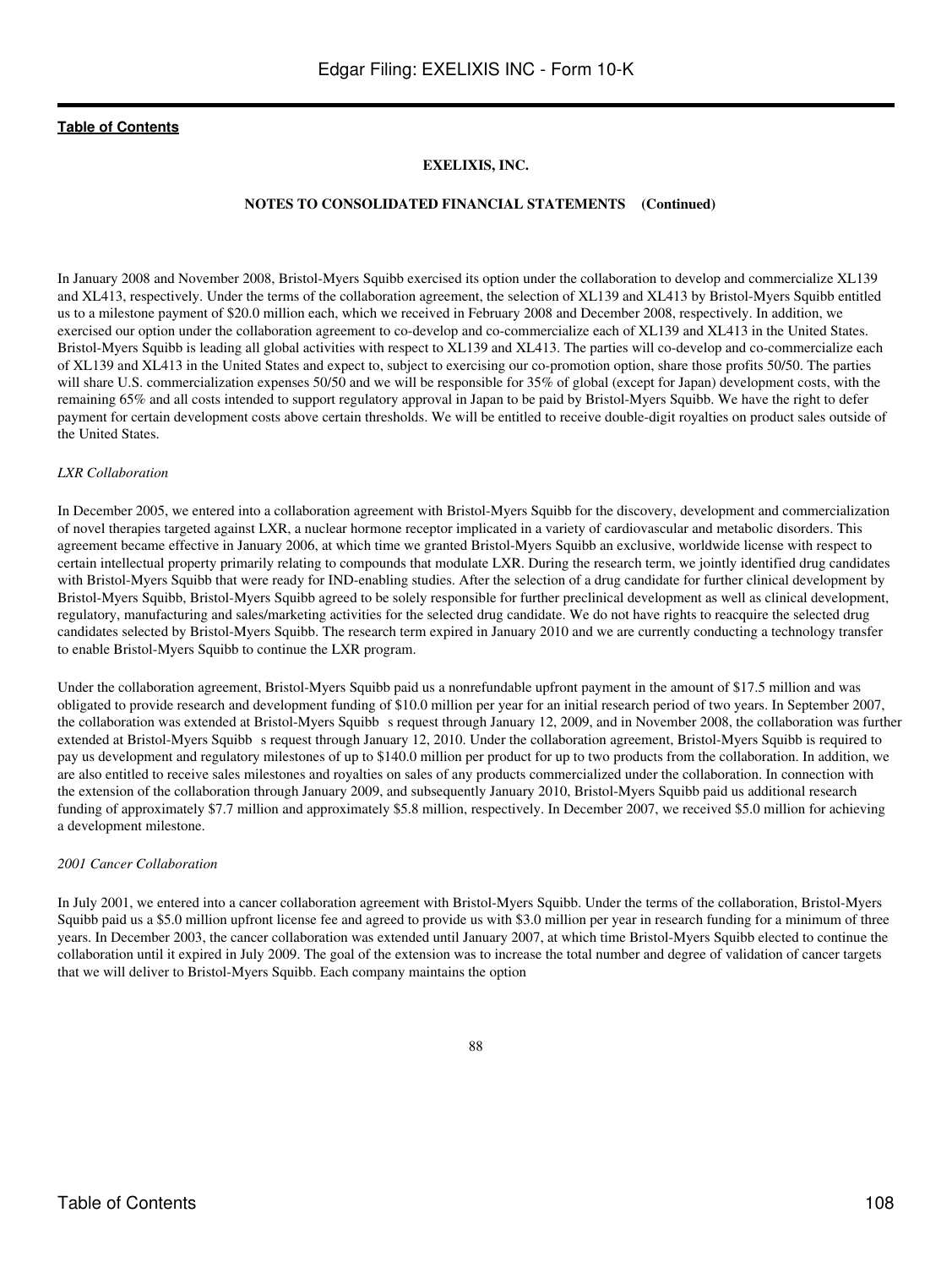# **EXELIXIS, INC.**

### **NOTES TO CONSOLIDATED FINANCIAL STATEMENTS (Continued)**

to obtain exclusive worldwide rights to equal numbers of validated targets arising from the collaboration. Under the terms of the extended collaboration, Bristol-Myers Squibb provided us with an upfront payment and agreed to provide increased annual research funding and milestones on certain cancer targets arising from the collaboration that progress through specified stages of validation. We will also be entitled to receive milestones on compounds in the event of successful clinical and regulatory events and royalties on commercialized products.

#### **Genentech**

#### *MEK Collaboration*

In December 2006, we entered into a worldwide co-development agreement with Genentech for the development and commercialization of XL518, a small-molecule inhibitor of MEK. Genentech paid upfront and milestone payments of \$25.0 million in December 2006 and \$15.0 million in January 2007 upon signing of the co-development agreement and with the submission of an IND for XL518.

Under the terms of the co-development agreement, we were responsible for developing XL518 through the end of a phase 1 clinical trial, and Genentech had the option to co-develop XL518, which Genentech could exercise after receipt of certain phase 1 data from us. In March 2008, Genentech exercised its option, triggering a payment to us of \$3.0 million, which we received in April 2008. We were responsible for the phase 1 clinical trial until the point that a maximum tolerated dose, or MTD, was determined. After MTD was achieved, we granted to Genentech an exclusive worldwide revenue-bearing license to XL518 in March 2009 and Genentech is responsible for completing the phase 1 clinical trial and subsequent clinical development. Genentech is responsible for all further development costs of XL518 and we will share equally in the U.S. commercialization costs. On an annual basis, we are entitled to an initial equal share of U.S. profits and losses, which will decrease as sales increase, and we are also entitled to royalties on non-U.S. sales. We also have the option to co-promote in the United States. Genentech has the right to terminate the agreement without cause at any time. If Genentech terminates the co-development agreement without cause, all licenses that were granted to Genentech under the agreement terminate and revert to us. Additionally, we would receive, subject to certain conditions, licenses from Genentech to research, develop and commercialize reverted product candidates.

#### *Cancer Collaboration*

In May 2005, we established a collaboration agreement with Genentech to discover and develop therapeutics for the treatment of cancer, inflammatory diseases, and tissue growth and repair. Under the terms of the collaboration agreement, we granted to Genentech a license to certain intellectual property. Genentech paid us a nonrefundable upfront license payment and was obligated to provide research and development funding over the three-year research term, totaling \$16.0 million. The upfront license payment and the research and development funding are being recognized as revenue over the research term.

Under the collaboration agreement, Genentech had primary responsibility in the field of cancer for research and development activities as well as rights for commercialization of any products. In the fields of inflammatory disease and in the fields of tissue growth and repair, we had primary responsibility for research activities. In May 2008, the research term under the collaboration expired, at which time we had the option to elect to share a portion of the costs and profits associated with the development, manufacturing and commercialization of products in one of the fields. In June 2008, we elected to share a portion of the costs and profits associated with the development, manufacturing and commercialization of a therapeutic to treat tissue growth and repair. For all products under the collaboration agreement that were not elected as cost or profit sharing products, we may receive milestone and royalty payments.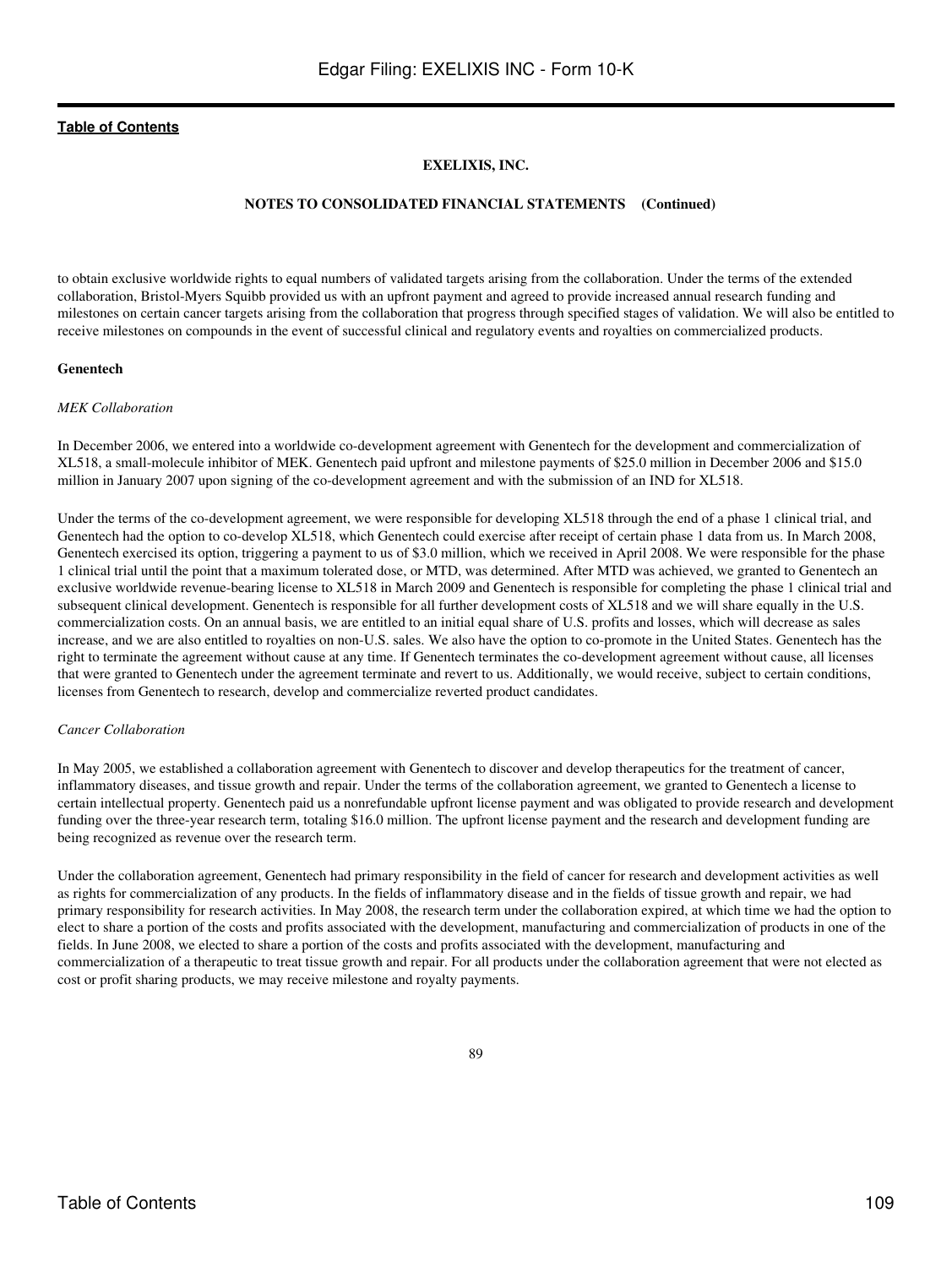# **EXELIXIS, INC.**

### **NOTES TO CONSOLIDATED FINANCIAL STATEMENTS (Continued)**

#### **Daiichi Sankyo Company Limited**

In March 2006, Exelixis and Daiichi Sankyo Company Limited entered into a collaboration agreement for the discovery, development and commercialization of novel therapies targeted against Mineralocorticoid Receptor (MR), a nuclear hormone receptor implicated in a variety of cardiovascular and metabolic diseases. Under the terms of the agreement, we granted to Daiichi-Sankyo an exclusive, worldwide license to certain intellectual property primarily relating to compounds that modulate MR. Daiichi-Sankyo is responsible for all further preclinical and clinical development, regulatory, manufacturing and commercialization activities for the compounds and we do not have rights to reacquire such compounds, except as described below.

Daiichi-Sankyo paid us a nonrefundable upfront payment in the amount of \$20.0 million and was obligated to provide research and development funding of \$3.8 million over a 15-month research term through June 2007. The upfront payment and research and development funding will be recognized as revenue over the initial 15-month research term, which commenced on April 1, 2006. In June 2007, our collaboration agreement with Daiichi-Sankyo was amended to extend the research term by six months over which Daiichi-Sankyo was required to provide \$1.5 million in research and development funding. In November 2007, the parties decided not to further extend the research term. For each product from the collaboration, we are also entitled to receive payments upon attainment of pre-specified development, regulatory and commercialization milestones. In addition, we are also entitled to receive royalties on any sales of certain products commercialized under the collaboration. Daiichi-Sankyo may terminate the agreement upon 90 days written notice in which case Daiichi-Sankyo s payment obligations would cease, its license relating to compounds that modulate MR would terminate and revert to us, and we would receive, subject to certain terms and conditions, licenses from Daiichi-Sankyo to research, develop and commercialize compounds that were discovered under the agreement.

#### **Pfizer (formerly Wyeth Pharmaceuticals)**

In December 2005, we entered into a license agreement with Pfizer related to compounds targeting Farnesoid X Receptor (FXR), a nuclear hormone receptor implicated in a variety of metabolic and liver disorders. Under the terms of the agreement, we granted to Pfizer an exclusive, worldwide license with respect to certain intellectual property primarily relating to compounds that modulate FXR. Pfizer paid us a nonrefundable upfront payment in the amount of \$10.0 million and we received \$4.5 million in November 2006 for achieving a development milestone. In November 2007, Pfizer paid us \$2.5 million for achieving a second development milestone. Pfizer is obligated to pay additional development and commercialization milestones of up to \$140.5 million as well as royalties on sales of any products commercialized by Pfizer under the agreement. Substantially all the upfront and November 2006 milestone payments were recognized as revenue in 2006. In addition, the November 2007 milestone payment was recognized as revenue when the development milestone was achieved. Pfizer is responsible for all further preclinical and clinical development, regulatory, manufacturing and commercialization activities for the compounds. Subject to certain terms and conditions, Pfizer has the option to terminate the license agreement.

### **GlaxoSmithKline**

In October 2002, we established a collaboration with GlaxoSmithKline to discover and develop novel therapeutics in the areas of vascular biology, inflammatory disease and oncology. The collaboration involved three agreements: (1) a product development and commercialization agreement (2) a stock purchase and stock issuance agreement; and (3) a loan and security agreement. During the term of the collaboration, we received \$65.0 million in upfront and milestone payments, \$85.0 million in research and development funding and loans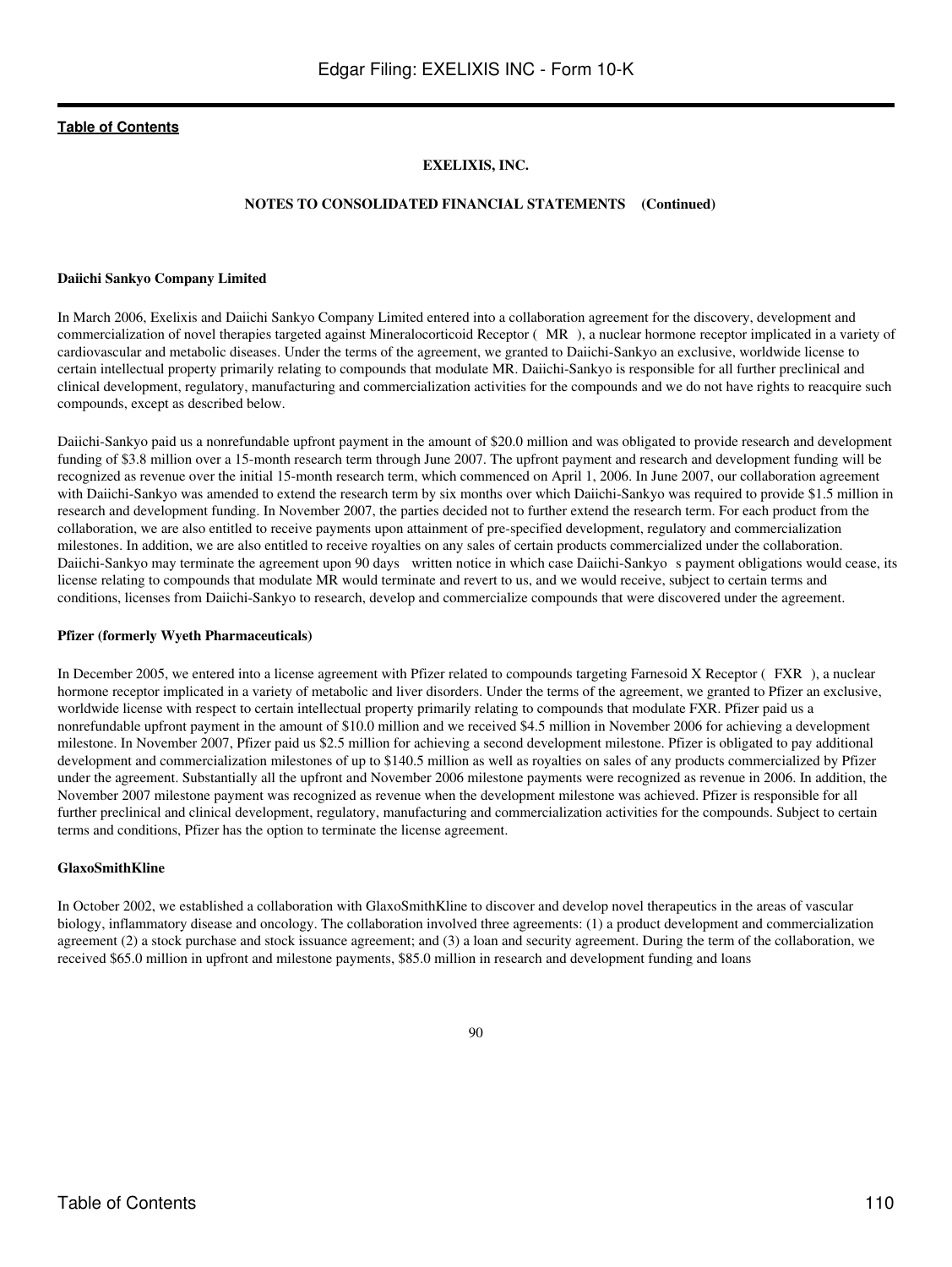# **EXELIXIS, INC.**

## **NOTES TO CONSOLIDATED FINANCIAL STATEMENTS (Continued)**

in the principal amount of \$85.0 million. In connection with the collaboration, GlaxoSmithKline purchased a total of three million shares of our common stock.

In October 2008, the development term under the collaboration concluded as scheduled. Under the terms of the collaboration, GlaxoSmithKline had the right to select up to two of the compounds in the collaboration for further development and commercialization. GlaxoSmithKline selected XL880 and had the right to choose one additional compound from a pool of compounds, which consisted of XL184, XL281, XL228, XL820 and XL844 as of the end of the development term. For periods prior to the quarter ended June 30, 2008, revenues from upfront payments, premiums paid on equity purchases and milestones had been recognized assuming that the development term would be extended through the longest contractual period of October 27, 2010. However, as a result of the development term concluding on the earliest scheduled end date, the remaining deferred revenues was recognized through October 27, 2008. The change in the estimated development term increased our total revenues by \$18.5 million or \$0.17 per share for the period ended December 31, 2008.

In July 2008, we achieved proof-of-concept for XL184 and submitted the corresponding data report to GlaxoSmithKline. GlaxoSmithKline notified us in writing that it decided not to select XL184 for further development and commercialization and that it waived its right to select XL281, XL228, XL820 and XL844 for further development and commercialization. As a result, Exelixis retained the rights to develop, commercialize, and/or license all of the compounds, subject to payment to GSK of a 3% royalty on net sales of any product incorporating XL184. As described under Bristol-Myers Squibb 2008 Cancer Collaboration, in December 2008, we entered into a worldwide collaboration with Bristol-Myers Squibb for XL184 and XL281. We discontinued development of XL820 and XL844 in December 2008.

The \$85.0 million loan we received from GlaxoSmithKline bears interest at a rate of 4.0% per annum and is secured by certain intellectual property, technology and equipment created or utilized pursuant to the collaboration. As of December 31, 2009, the aggregate principal and interest outstanding under our GlaxoSmithKline loan was \$70.8 million, after giving effect to a cash payment we made to GlaxoSmithKline of \$34.7 million on October 27, 2009 for the first of three annual installments of principal and accrued interest due under the loan. The second and third installments of principal and accrued interest under the loan are due on October 27, 2010 and October 27, 2011, respectively. Repayment of all or any of the amounts advanced to us under the loan agreement may, at our election, be in the form of our common stock at fair market value, subject to certain conditions, or cash.

## **NOTE 4. SYMPHONY EVOLUTION**

On June 9, 2005 (the Symphony Closing Date), we entered into a series of related agreements providing for the financing of the clinical development of XL784, XL647 and XL999 (the Programs). Pursuant to the agreements, Symphony Evolution, Inc. (SEI) invested \$80.0 million to fund the clinical development of these Programs and we licensed to SEI our intellectual property rights related to these Programs. SEI is a wholly owned subsidiary of Symphony Evolution Holdings LLC (Holdings), which provided \$40.0 million in funding to SEI at closing, and an additional \$40.0 million in June 2006. Pursuant to the agreements, we issued to Holdings a five-year warrant to purchase 750,000 shares of our common stock at \$8.90 per share in June 2005. We issued an additional five-year warrant to purchase 750,000 shares of our common stock at \$8.90 per share in connection with the additional \$40.0 million in funding in June 2006. As part of the agreement, we also received an exclusive purchase option to acquire all of the equity of SEI, thereby allowing us to reacquire XL647, XL784 and XL999 at our sole discretion. The purchase option expired on June 9, 2009. As a result of the expiration of the purchase option, we issued a third warrant to Symphony Evolution Holdings LLC to purchase 500,000 shares of our common stock at a price of \$6.05 per share with a five-year term.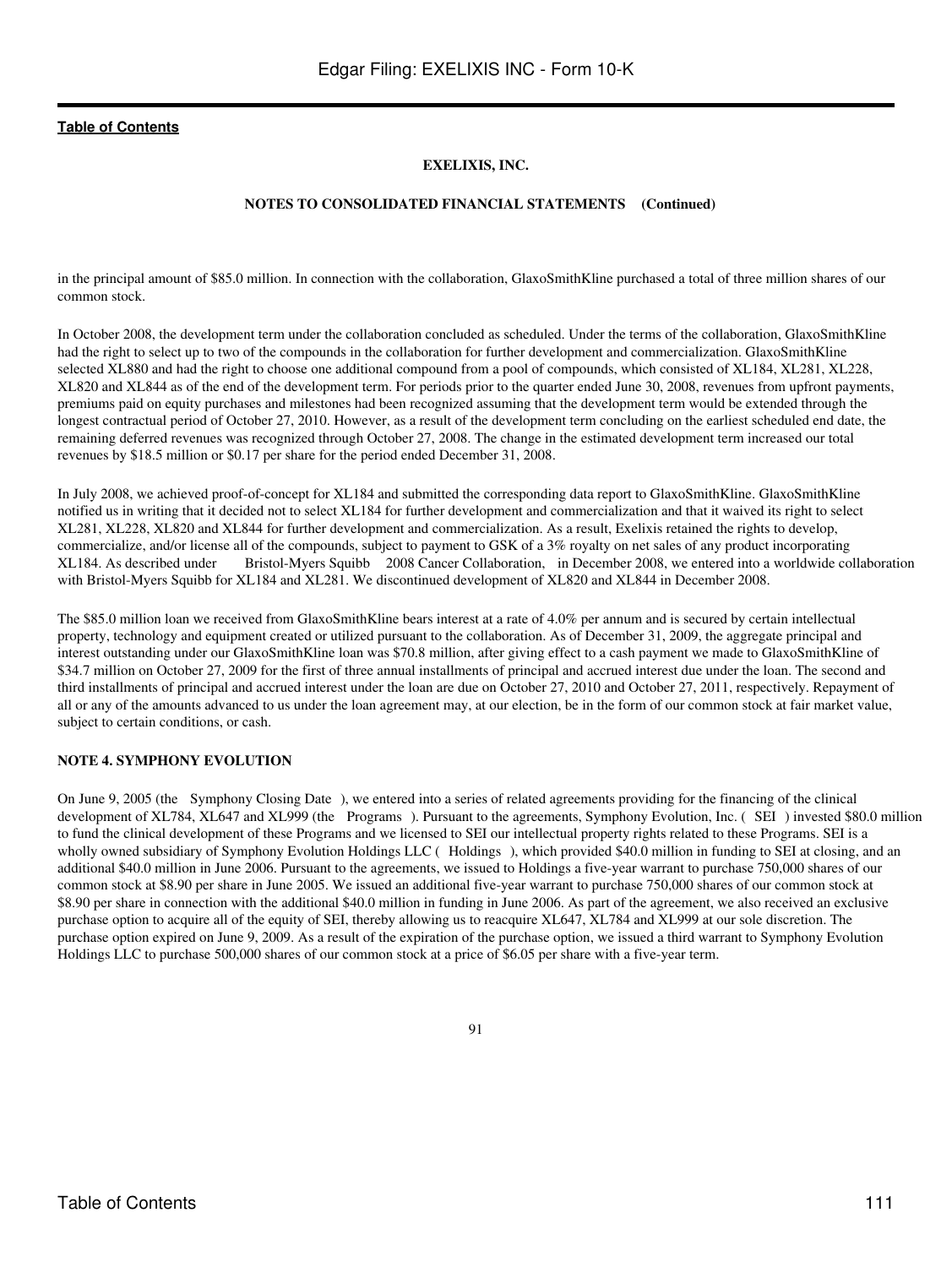## **EXELIXIS, INC.**

## **NOTES TO CONSOLIDATED FINANCIAL STATEMENTS (Continued)**

The expiration of the purchase option triggered a reconsideration event regarding our need to consolidate SEI, a variable interest entity. Upon the expiration of the purchase option, we no longer held a variable interest in the variable interest entity. Accordingly, we deconsolidated SEI and derecognized the SEI assets, liabilities and noncontrolling interest from our financial statements. In the second quarter, we recognized a loss of \$9.8 million upon the deconsolidation of the variable interest entity. For the period prior to the expiration of the purchase option, we concluded that SEI was a variable interest entity for which we were the primary beneficiary. As a result, we included the financial condition and results of operations of SEI in our consolidated financial statements. Accordingly, we had deducted the losses attributable to the noncontrolling interest in SEI from our net loss in the consolidated statement of operations and we also reduced the noncontrolling interest holders ownership interest in SEI in the consolidated balance sheet by SEI s losses. The noncontrolling interest holders ownership in the consolidated balance sheet was \$0.7 million as of December 31, 2008. Prior to 2009, we would not allocate losses to the noncontrolling interest in SEI such that the carrying value of the noncontrolling interest would be reduced below zero. However, with the adoption of updated reporting standards for noncontrolling interests in consolidated financial statements in the first quarter of fiscal year 2009, we would allocate losses to the noncontrolling interest in SEI such that the noncontrolling interest could have a negative carrying value. For the years ended December 31, 2009, 2008 and 2007, the losses attributed to the noncontrolling interest holders were \$4.3 million, \$12.7 million and \$24.6 million, respectively.

## **NOTE 5. DEERFIELD CREDIT FACILITY**

On June 4, 2008, we entered into a Facility Agreement with Deerfield Private Design Fund, L.P., Deerfield Private Design International, L.P., Deerfield Partners, L.P. and Deerfield International Limited (collectively, the Deerfield Entities), pursuant to which the Deerfield Entities agreed to loan to us up to \$150.0 million. We had the right to draw down on the loan facility through December 4, 2009, with any amounts drawn being due on June 4, 2013. The Facility Agreement was terminated in November 2009. As a result of the termination, we incurred a \$5.2 million charge to interest expense relating to the write-off of deferred financing costs. We did not draw on the Facility Agreement at any time prior to its termination. Pursuant to the Facility Agreement, we paid the Deerfield Entities a one time transaction fee of \$3.8 million, or 2.5% of the loan facility. In addition, we were obligated to pay an annual commitment fee of \$3.4 million, that was payable quarterly and was recognized as interest expense as incurred. Pursuant to the Facility Agreement, we issued six-year warrants to the Deerfield Entities to purchase an aggregate of 1,000,000 shares of our common stock at an exercise price of \$7.40 per share.

Warrants issued upon execution of the Facility Agreement were assigned a value of \$3.4 million using the Black-Scholes option pricing model. The related assumptions were as follows: risk-free interest rate of 3.41%, expected life of six years, volatility of 62% and expected dividend yield of 0%.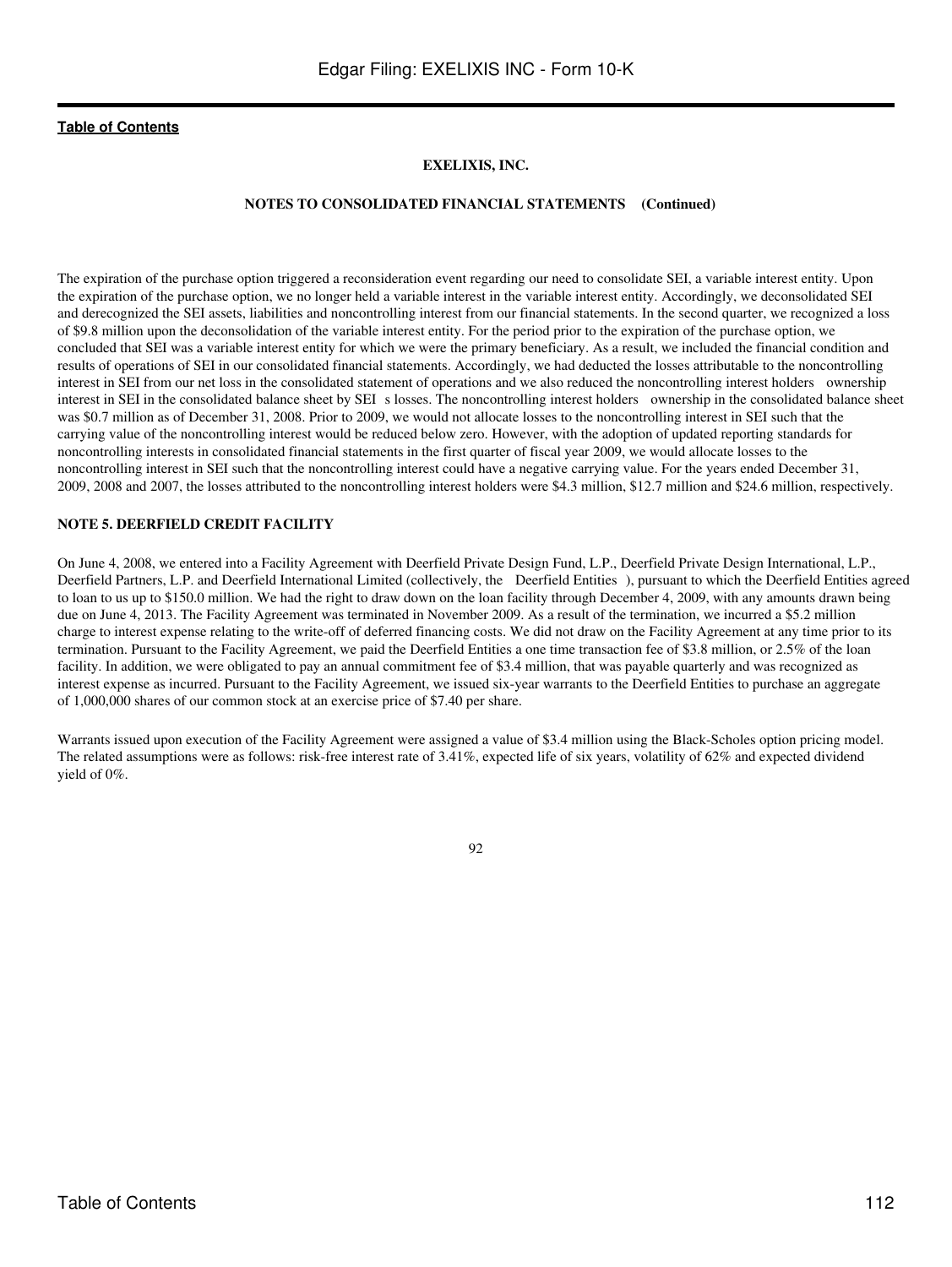# **EXELIXIS, INC.**

## **NOTES TO CONSOLIDATED FINANCIAL STATEMENTS (Continued)**

### **NOTE 6. PROPERTY AND EQUIPMENT**

Property and equipment consists of the following (in thousands):

|                                                | December 31,           |           |
|------------------------------------------------|------------------------|-----------|
|                                                | 2009                   | 2008      |
| Laboratory equipment                           | $\mathbb{S}$<br>73,901 | \$71,914  |
| Computer equipment and software                | 26,290                 | 24,420    |
| Furniture and fixtures                         | 6,555                  | 6,564     |
| Leasehold improvements                         | 26,404                 | 26,162    |
| Construction-in-progress                       | 1,022                  | 926       |
|                                                |                        |           |
|                                                | 134,172                | 129,986   |
| Less accumulated depreciation and amortization | (104, 780)             | (93, 739) |
|                                                |                        |           |
|                                                | \$<br>29,392           | 36,247    |

For the years ended December 31, 2009, 2008 and 2007, we recorded depreciation expense of \$12.6, \$13.6 million and \$13.7 million, respectively.

## **NOTE 7. GOODWILL AND OTHER ACQUIRED INTANGIBLES**

Our annual goodwill impairment test date is performed at the beginning of the fourth quarter of every year. Following this approach, we monitor asset-carrying values as of October 1 and on an interim basis if events or changes in circumstances occur we assess whether there is a potential impairment and complete the measurement of impairment, if required. To date, our annual impairment tests have not resulted in impairment of recorded goodwill.

As of December 31, 2009 and 2008 we had no recorded intangible assets, apart from goodwill.

#### **NOTE 8: 2008 RESTRUCTURING CHARGE**

In November 2008, we implemented a restructuring plan that resulted in a reduction in force of 78 employees, or approximately 10% of our workforce. All actions associated with the 2008 restructuring plan were completed in the first quarter of 2009, and we do not anticipate incurring any further costs under the 2008 restructuring plan.

In connection with the 2008 restructuring plan, we recorded a charge of approximately \$2.9 million during the year ended December 31, 2008. This charge consisted primarily of severance, health care benefits and legal and outplacement services fees. All actions associated with the 2008 restructuring plan were completed in the first quarter of 2009, and we do not anticipate incurring any further costs under the 2008 restructuring plan. The balance of the liability was included in Other Accrued Expenses on our Condensed Consolidated Balance Sheet as of December 31, 2008 and was fully paid out as of December 31, 2009. The components are summarized in the following table (in thousands):

|                                        | <b>Employee Severance and</b><br><b>Other Benefits</b> | <b>Legal and Other</b><br>Fees | <b>Total</b> |
|----------------------------------------|--------------------------------------------------------|--------------------------------|--------------|
| <b>Balance as of December 31, 2008</b> | .688                                                   |                                | 1,739        |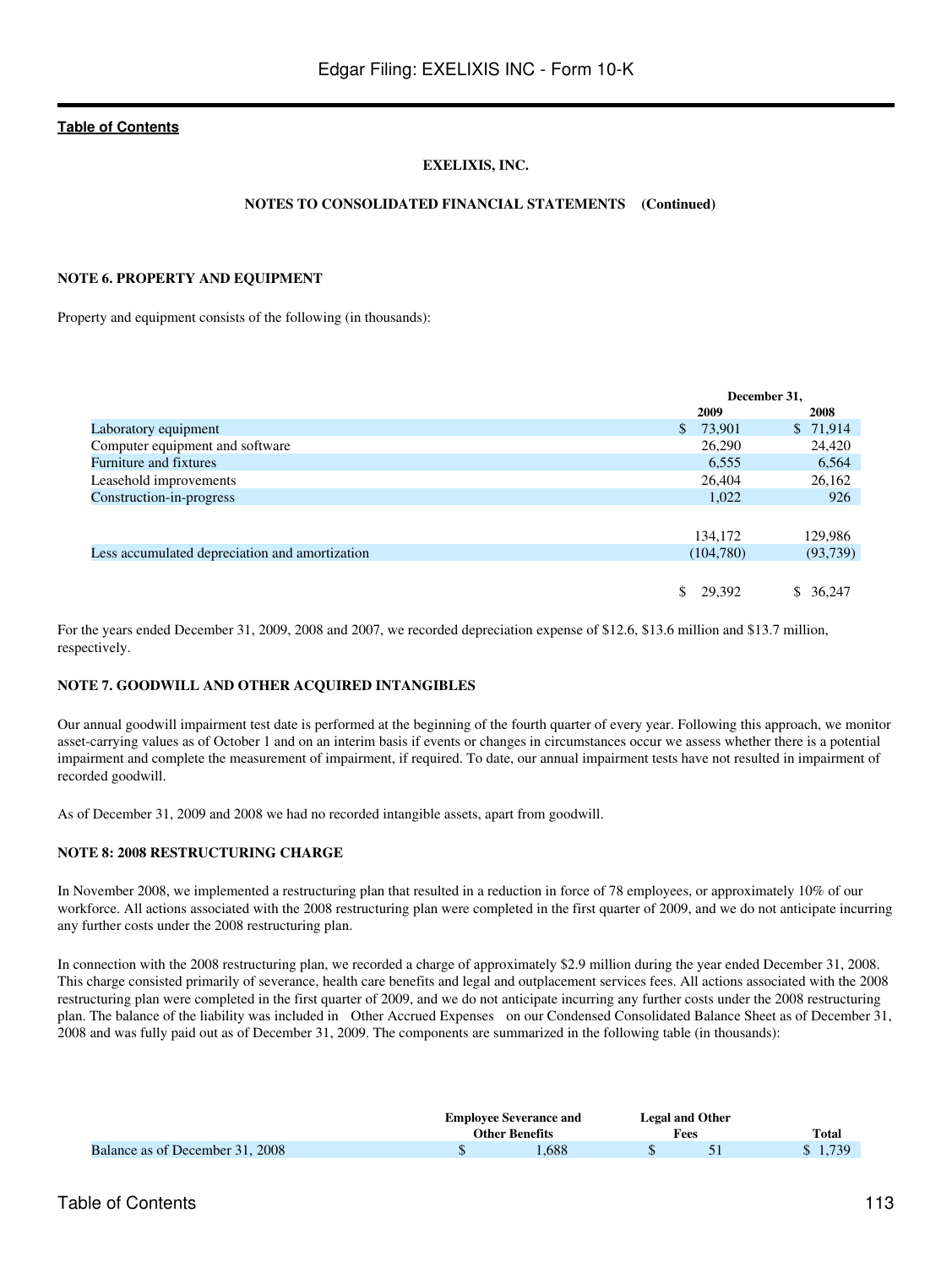# Edgar Filing: EXELIXIS INC - Form 10-K

| Cash payments             | (1,602) | (129) | (1,731) |
|---------------------------|---------|-------|---------|
| Adjustments               | (86)    | 78    | (8)     |
|                           |         |       |         |
| December 31, 2009 Balance |         |       |         |

Refer to Note 14 for information related to the restructuring plan implemented in 2010.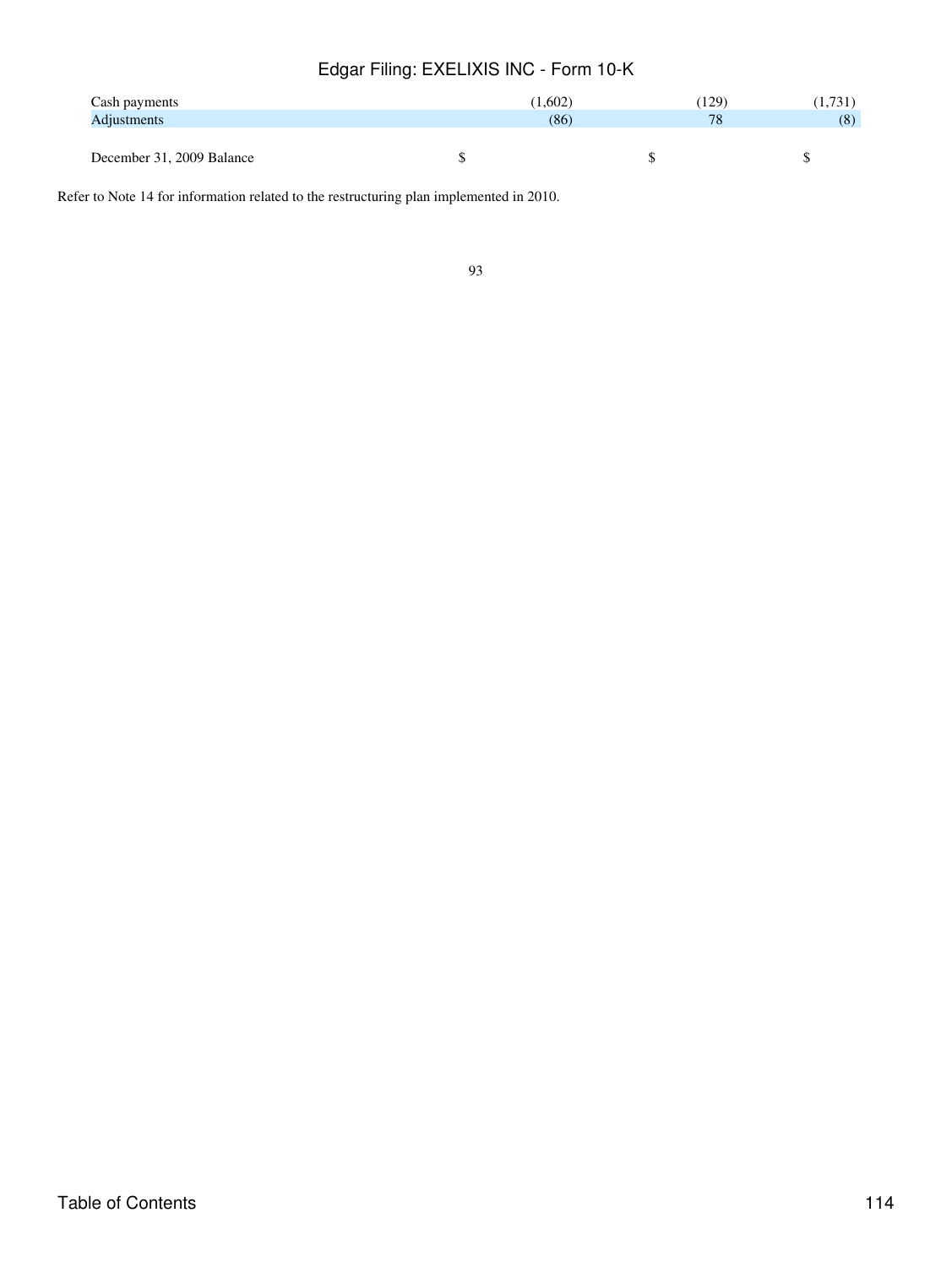# **EXELIXIS, INC.**

## **NOTES TO CONSOLIDATED FINANCIAL STATEMENTS (Continued)**

#### **NOTE 9. DEBT**

Our debt consists of the following (in thousands):

|                                   | December 31, |          |  |
|-----------------------------------|--------------|----------|--|
|                                   | 2009         | 2008     |  |
| GlaxoSmithKline convertible loans | \$56,950     | \$85,000 |  |
| Bank equipment lines of credit    | 22,667       | 32,680   |  |
|                                   | 79.617       | 117,680  |  |
| Less: current portion             | (39,254)     | (42,961) |  |
| Long-term debt                    | \$40,363     | \$74,719 |  |

Under the loan and security agreement executed in connection with the GlaxoSmithKline collaboration, we borrowed \$85.0 million for use in our efforts under the collaboration. The loan bears interest at a rate of 4.0% per annum and is secured by the intellectual property, technology and equipment created or utilized pursuant to the collaboration. As of December 31, 2009, the aggregate principal and interest outstanding under our GlaxoSmithKline loan was \$70.8 million, after giving effect to a cash payment we made to GlaxoSmithKline of \$34.7 million on October 27, 2009 for the first of three annual installments of principal and accrued interest due under the loan. The second and third installments of principal and accrued interest under the loan are due on October 27, 2010 and October 27, 2011, respectively. Repayment of all or any of the amounts advanced to us under this agreement may, at our election, be in the form of Exelixis common stock at fair market value, subject to certain conditions. This loan facility also contains financial covenants pursuant to which our working capital (the amount by which our current assets exceed our current liabilities as defined by the agreement, which excludes restricted cash and deferred revenue) must not be less than \$25.0 million and our cash and investments (total cash, cash equivalents and investments as defined by the agreement, which excludes restricted cash) must not be less than \$50.0 million. As of December 31, 2009, we were in compliance with these covenants.

In May 2002, we entered into a loan and security agreement with a bank for an equipment line of credit of up to \$16.0 million with a draw down period of one year. Each draw on the line of credit has a payment term of 48 months and bears interest at the banks published prime rate. We extended the draw down period on the line-of-credit for an additional year in June 2003 and increased the principal amount of the line of credit from \$16.0 million to \$19.0 million in September 2003. This equipment line of credit was fully drawn as of December 31, 2004 and was fully paid off as of December 31, 2007.

In December 2004, we entered into a loan modification agreement to the loan and security agreement originally entered into in May 2002. The terms associated with the original \$16.0 million line of credit under the May 2002 agreement were not modified. The loan modification agreement provided for an additional equipment line of credit in the amount of up to \$20.0 million with a draw down period of one year. Pursuant to the terms of the modified agreement, we were required to make interest only payments through February 2006 at an annual rate of 0.70% on all outstanding advances. Beginning in March 2006, we are required to make 48 equal monthly installment payments of principal plus accrued interest, at an annual rate of 0.70%. The loan facility is secured by a non-interest bearing certificate of deposit account with the bank, in an amount equal to at least 100% of the outstanding obligations under the line of credit. As of December 31, 2009, the collateral balance was \$0.9 million, and we recorded this amount in the accompanying consolidated balance sheet as cash and cash equivalents and long-term marketable securities as the deposit account is not restricted as to withdrawal. This equipment line of credit was fully drawn as of December 31, 2006. The outstanding obligation under the line of credit as of December 31, 2009 and 2008 was \$0.5 million and \$5.5 million, respectively.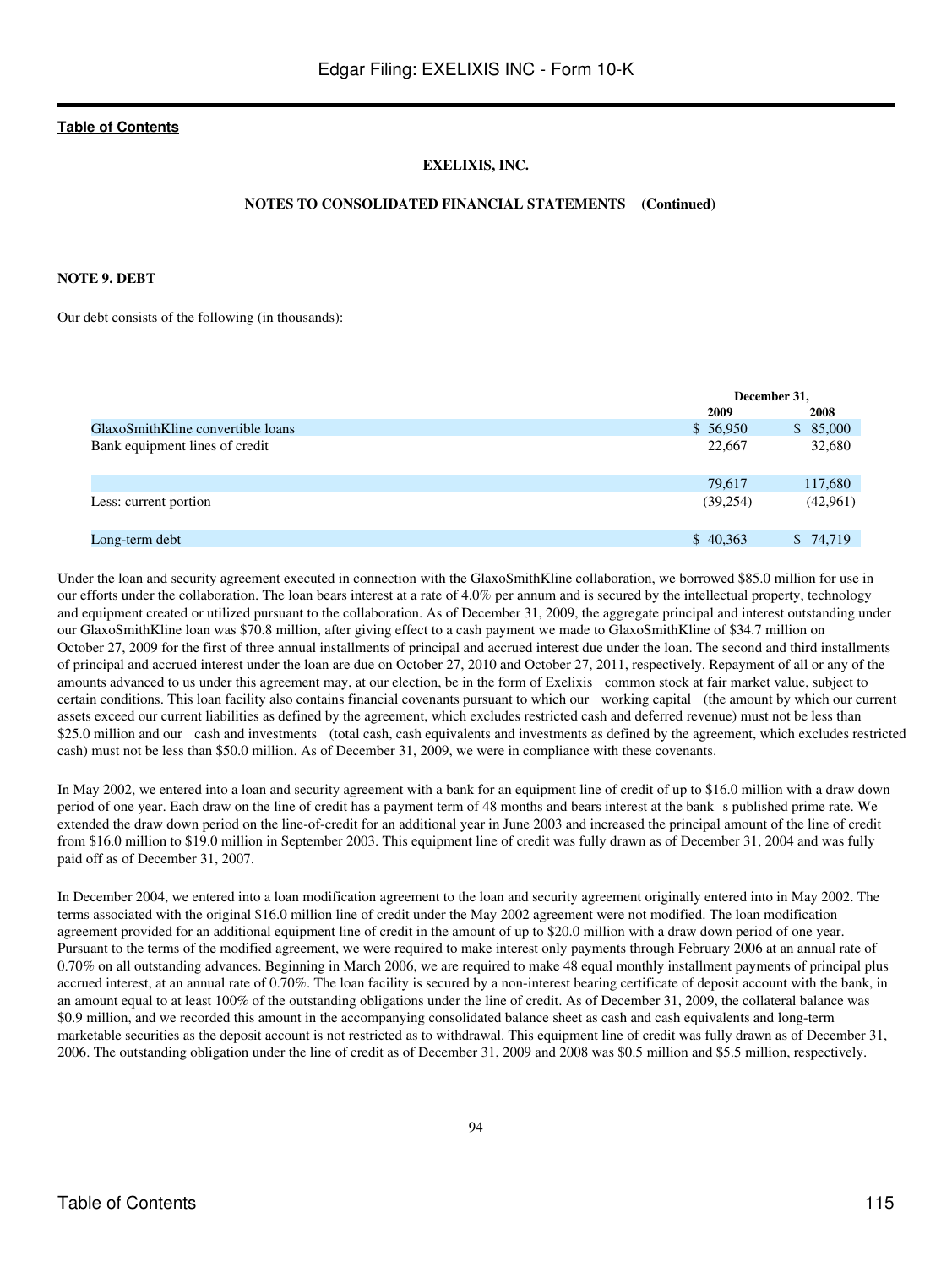# **EXELIXIS, INC.**

## **NOTES TO CONSOLIDATED FINANCIAL STATEMENTS (Continued)**

In December 2006, we entered into a second loan modification agreement to the loan and security agreement originally entered into in May 2002. The terms associated with the original line of credit under the May 2002 agreement and December 2004 loan modification agreement were not modified. The December 2006 loan modification agreement provided for an additional equipment line of credit in the amount of up to \$25.0 million with a draw down period of approximately one year. Each advance must be repaid in 48 equal, monthly installments of principal, plus accrued interest, at an annual rate of 0.85% fixed and is subject to a prepayment penalty of 1.0%. The loan facility is secured by a non-interest bearing certificate of deposit account with the bank, in an amount equal to at least 100% of the outstanding obligations under the line of credit. This equipment line of credit was fully drawn as of December 31, 2008. The collateral balance of \$9.5 million was recorded in the accompanying consolidated balance sheet as cash and cash equivalents and marketable securities as the deposit account is not restricted as to withdrawal. The outstanding obligation under the line of credit as of December 31, 2009 and 2008 was \$9.0 million and \$15.2 million, respectively.

In December 2007, we entered into a third loan modification agreement to the loan and security agreement originally entered into in May 2002. The terms associated with the original line of credit under the May 2002 agreement and the subsequent loan modifications were not modified. The December 2007 loan modification agreement provides for an additional equipment line of credit in the amount of up to \$30.0 million with a draw down period of approximately 2 years. Each advance must be repaid in 48 equal, monthly installments of principal, plus accrued interest, at an annual rate of 0.75% fixed. In December 2009, we amended the agreement and extended the draw down period on the line-of-credit for an additional 18 months through June 2011 and increased the principal amount of the line of credit from \$30.0 million to \$33.6 million. Pursuant to the terms of the amendment, we are required to make minimum draws of \$2.5 million every 6 months through June 2011, for total additional draws of \$7.5 million. The loan facility requires security in the form of a non-interest bearing certificate of deposit account with the bank, in an amount equal to at least 100% of the outstanding obligations under the line of credit. In June 2008, we drew down \$13.6 million under this agreement and in December 2009, we drew down \$5.0 million. The collateral balance of \$13.6 million was recorded in the accompanying consolidated balance sheet as cash and cash equivalents and marketable securities as the deposit account is not restricted as to withdrawal. The outstanding obligation under the line of credit as of December 31, 2009 and 2008 was \$13.2 million and \$11.7 million, respectively.

In December 2003, we entered into a credit agreement with a bank for an equipment line of credit of up to \$15.0 million with a draw down period of one year. During the draw down period, we made interest only payments on outstanding balances. At the end of the draw down period, the outstanding balance converted to a 48-month term loan. The outstanding principal balance bears interest at LIBOR plus 0.625%. This equipment line of credit had been fully drawn as of December 31, 2004 and was fully paid off as of December 31, 2009. The outstanding obligation under the line of credit as of December 31, 2008 was \$0.3 million.

Aggregate future principal payments of our total long-term debt as of December 31, 2009 are as follows (in thousands):

| <b>Year Ending December 31,</b> |                      |
|---------------------------------|----------------------|
| 2010                            | \$39,254             |
| 2011                            | 36,511               |
| 2012                            | 2,693                |
| 2013                            | 1,159                |
| 2014                            |                      |
|                                 |                      |
|                                 |                      |
| Less current portion            | $79,617$<br>(39,254) |
|                                 |                      |
|                                 | .                    |

\$ 40,363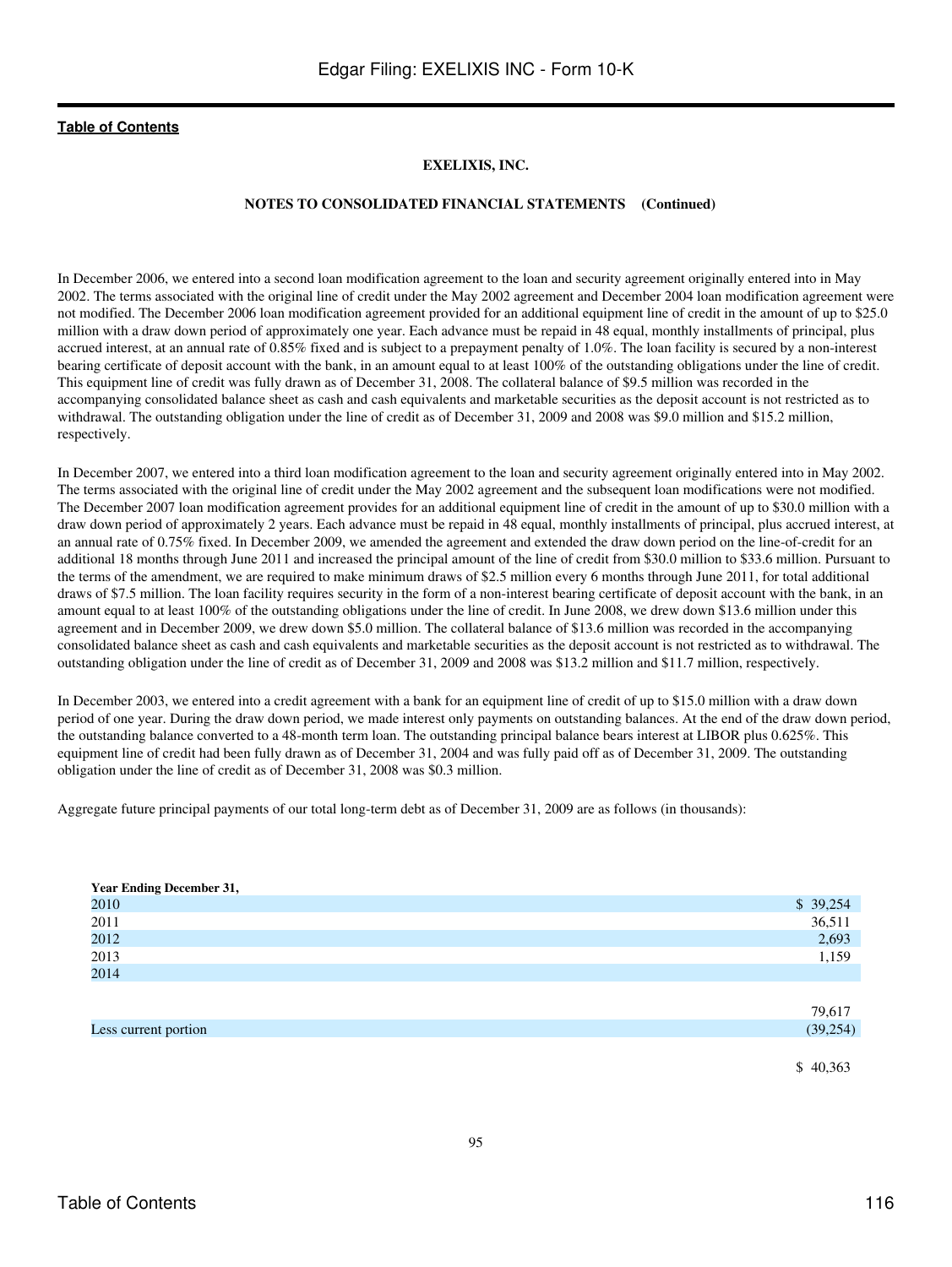# **EXELIXIS, INC.**

## **NOTES TO CONSOLIDATED FINANCIAL STATEMENTS (Continued)**

#### **NOTE 10. COMMON STOCK AND WARRANTS**

#### **Stock Purchase Agreements**

In September 2007, we completed a public offering of seven million shares of our common stock pursuant to an immediately effective automatic shelf registration statement filed with the SEC in September 2007. We received approximately \$71.9 million in net proceeds from the offering after deducting offering expenses of approximately \$0.2 million.

#### **Warrants**

We have granted warrants to purchase shares of capital stock to SEI in connection with our financing transaction as described in Note 4 Symphony Evolution.

In addition, in June 2008 pursuant to the Facility Agreement, we issued six-year warrants to the Deerfield Entities pursuant to the Facility Agreement as described in Note 5 Deerfield Credit Facility.

At December 31, 2009, the following warrants to purchase common stock were outstanding and exercisable:

| Date Issued   | <b>Exercise Price per Share</b> | <b>Expiration Date</b> | <b>Number of Shares</b> |
|---------------|---------------------------------|------------------------|-------------------------|
| June 9, 2005  | 8.90                            | June 9, 2010           | 750,000                 |
| June 9, 2006  | 8.90                            | June 9, 2011           | 750,000                 |
| June 4, 2008  | 7.40                            | June 4, 2014           | 1.000.000               |
| June 10, 2009 | 6.05                            | June 10, 2014          | 500,000                 |
|               |                                 |                        |                         |

#### **NOTE 11. EMPLOYEE BENEFIT PLANS**

#### **Stock Option Plans**

We have several stock option plans under which we have granted incentive stock options and non-qualified stock options to employees, directors and consultants. The Board of Directors or a designated Committee of the Board is responsible for administration of our employee stock option plans and determines the term, exercise price and vesting terms of each option. In general, our options have a four-year vesting term, an exercise price equal to the fair market value on the date of grant, and a ten year life from the date of grant (five years for incentive stock options granted to holders of more than 10% of Exelixis voting stock and 6.2 years for options issued in exchange for options cancelled under our 2009 option exchange program).

On December 9, 2005, Exelixis Board of Directors adopted a Change in Control and Severance Benefit Plan (the Plan) for executives and certain non-executives. Eligible Plan participants includes Exelixis employees with the title of vice president and higher. If a participants employment with Exelixis is terminated without cause during a period commencing one month before and ending thirteen months following a change in control, then the Plan participant is entitled to have the vesting of all of his stock options accelerated with the exercise period being extended to no more than one year. Effective December 23, 2008, we amended and restated the Plan to bring it into compliance with Section 409A of the Internal Revenue Code of 1986, as amended.

3,000,000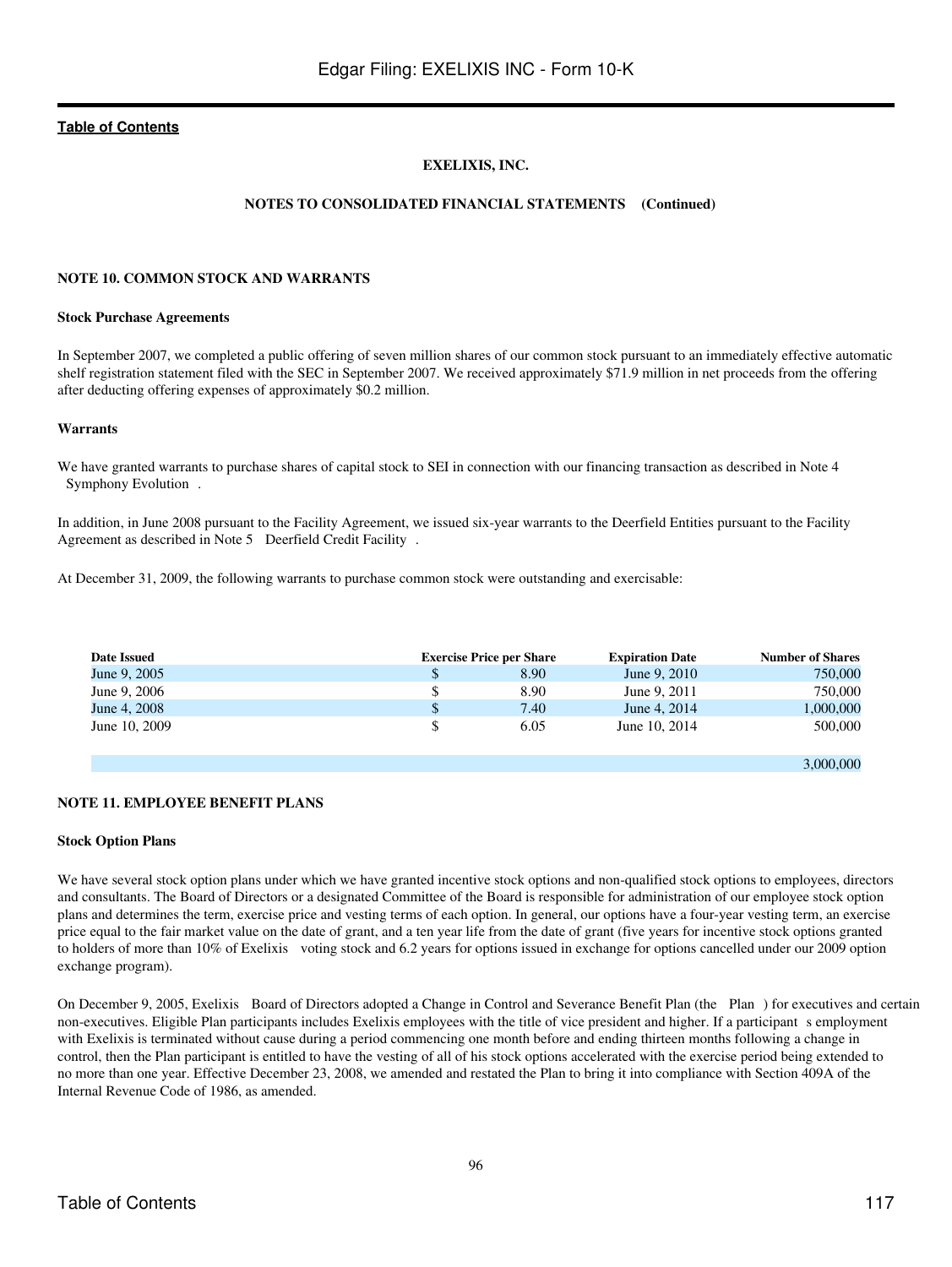# **EXELIXIS, INC.**

### **NOTES TO CONSOLIDATED FINANCIAL STATEMENTS (Continued)**

#### **Stock Purchase Plan**

In January 2000, we adopted the 2000 Employee Stock Purchase Plan (the ESPP). The ESPP allows for qualified employees (as defined in the ESPP) to purchase shares of our common stock at a price equal to the lower of 85% of the closing price at the beginning of the offering period or 85% of the closing price at the end of each six month purchase period. Compensation expense related to our ESPP was \$2.4 million, \$1.3 million and \$1.3 million for 2009, 2008 and 2007, respectively. As of December 31, 2009, we had 3,749,598 shares available for grant under our ESPP. We issued 1,278,336 shares, 1,054,808 shares, and 411,121 shares of common stock during 2009, 2008, and 2007, respectively, pursuant to the ESPP at an average price per share of \$2.99, \$3.94, and \$8.68, respectively.

#### **Stock-Based Compensation**

Under SFAS 123R, we recognized stock-based compensation at a fair value in our consolidated statements of operations. We recognize compensation expense on a straight-line basis over the requisite service period, net of estimated forfeitures. Employee stock-based compensation expense under SFAS 123R was allocated as follows (in thousands):

|                                                                        |   | <b>Year Ended</b><br><b>December 31, 2009</b> | <b>Year Ended</b><br><b>December 31, 2008</b> |     | <b>Year Ended</b><br><b>December 31, 2007</b> |
|------------------------------------------------------------------------|---|-----------------------------------------------|-----------------------------------------------|-----|-----------------------------------------------|
| Research and development expense<br>General and administrative expense | S | 15.708<br>7.109                               | \$<br>14.845<br>8.054                         | \$. | 11,547<br>7,306                               |
| Total employee stock-based compensation<br>expense                     |   | 22,817                                        | \$<br>22.899                                  | \$  | 18,853                                        |

In addition, we recognized stock-based compensation expense of \$0.1 million, \$0.1 million and \$1.3 million relating to nonemployees in 2009, 2008 and 2007, respectively.

We use the Black-Scholes option pricing model to value our stock options. The expected life computation is based on historical exercise patterns and post-vesting termination behavior. We considered implied volatility as well as our historical volatility in developing our estimate of expected volatility. The fair value of employee share-based payments awards was estimated using the following assumptions and weighted average fair values:

|                                        |           | 2009(1) |              | <b>Stock Options</b><br>2008 |           | 2007  |
|----------------------------------------|-----------|---------|--------------|------------------------------|-----------|-------|
| Weighted average grant-date fair value | \$        | 3.61    | $\mathbb{S}$ | 3.95                         | \$.       | 5.26  |
| Risk-free interest rate                |           | 2.25%   |              | $2.57\%$                     |           | 4.36% |
| Dividend yield                         |           | $0\%$   |              | $0\%$                        |           | $0\%$ |
| Volatility                             |           | 65%     |              | 63%                          |           | 59%   |
| Expected life                          | 5.4 years |         | 5.2 years    |                              | 4.9 years |       |
|                                        |           | 2009    |              | <b>ESPP</b><br>2008          |           | 2007  |
| Weighted average grant-date fair value | \$        | 1.70    | $\mathbb{S}$ | 2.78                         | \$        | 3.29  |
| Risk-free interest rate                |           | 0.18%   |              | 2.61%                        |           | 4.49% |
| Dividend yield                         |           | $0\%$   |              | $0\%$                        |           | $0\%$ |
| Volatility                             |           | 64%     |              | 57%                          |           | 53%   |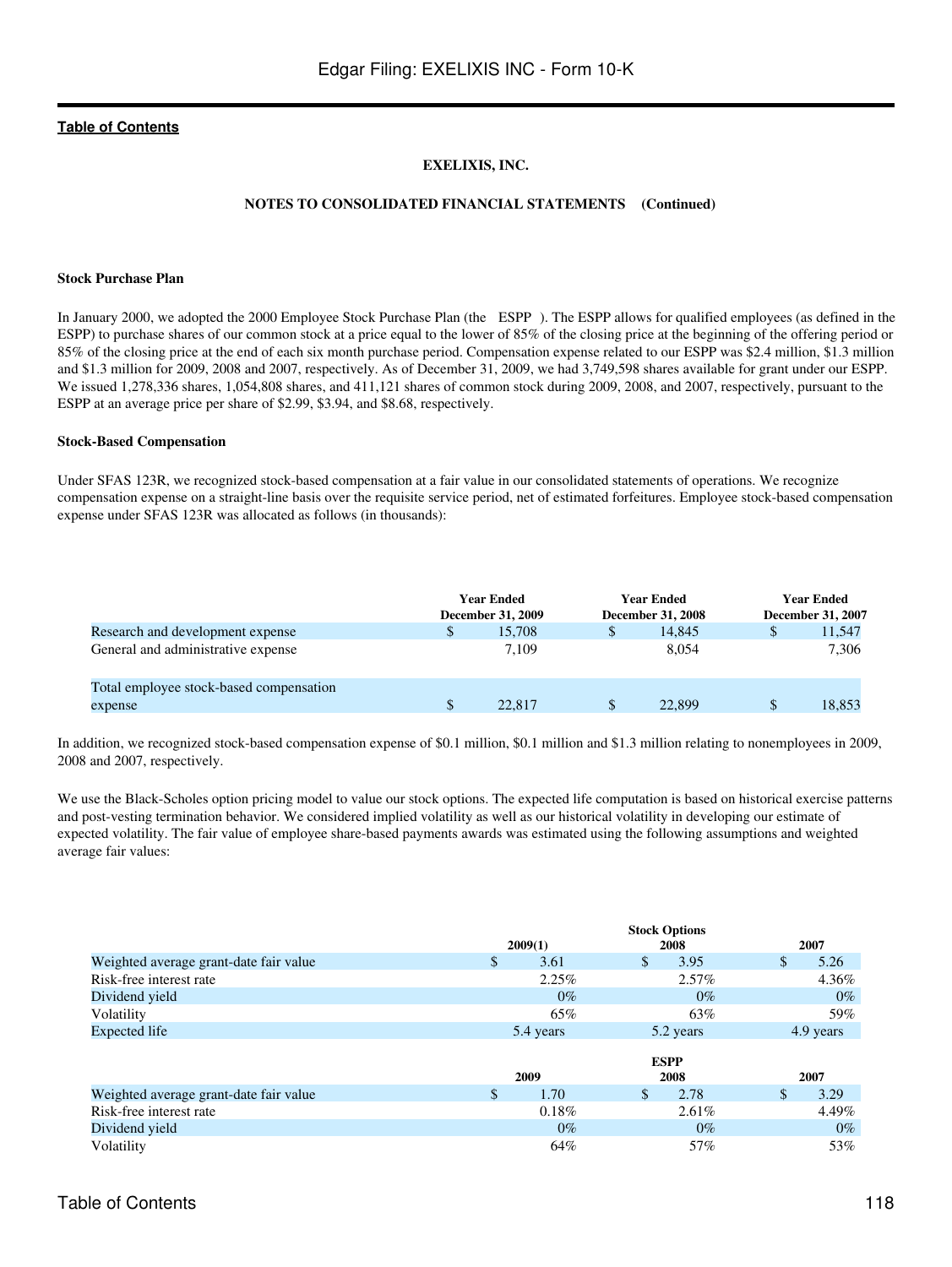# Edgar Filing: EXELIXIS INC - Form 10-K

| <b>Expected life</b> | months<br>2.6r | months | months<br>$\sim$ $\sim$ $\sim$ $\sim$ $\sim$ $\sim$ |
|----------------------|----------------|--------|-----------------------------------------------------|
|                      |                |        |                                                     |

(1) These exclude the assumptions used to estimate the fair value of the options granted under the stock option exchange program as discussed below.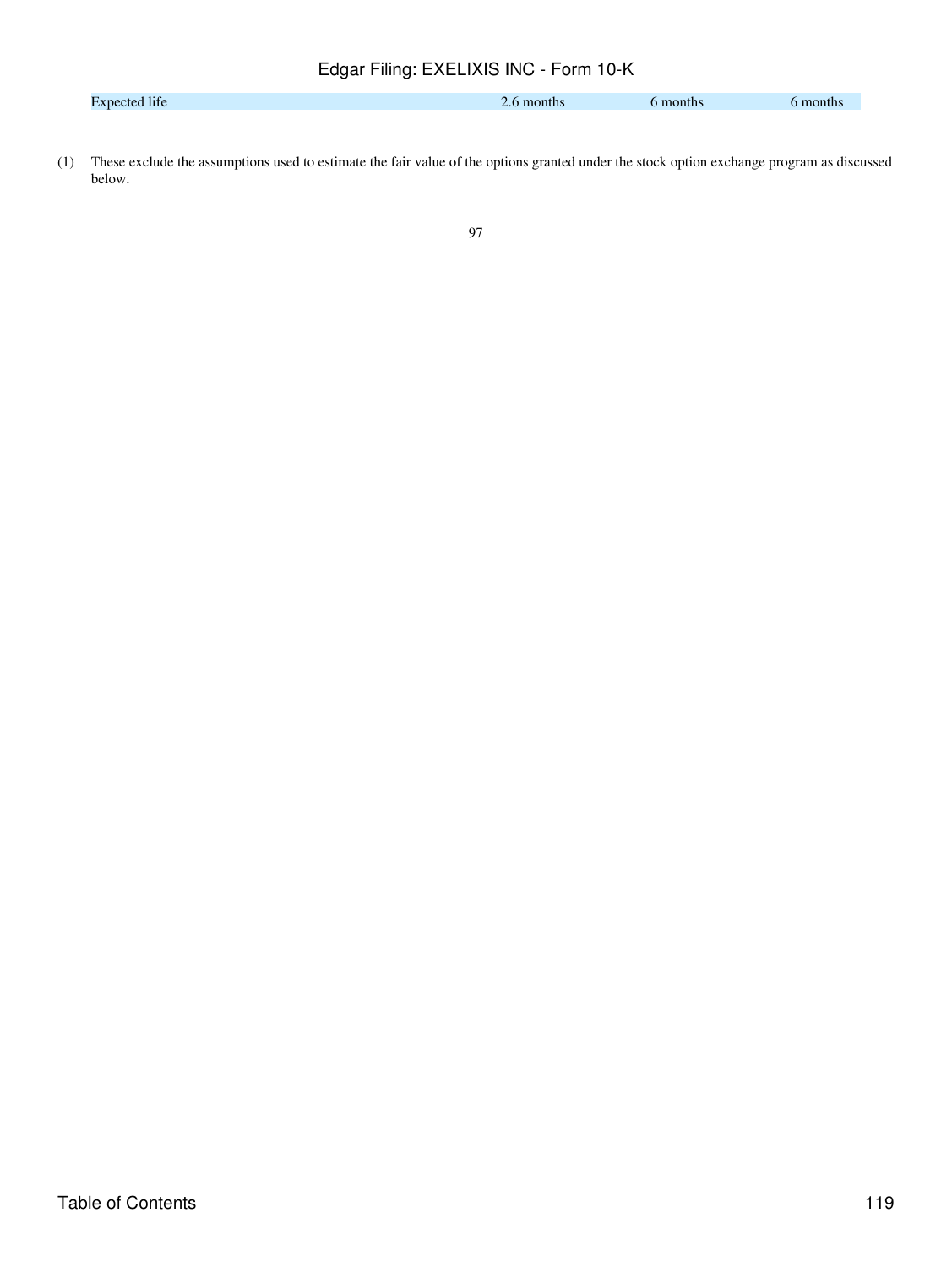# **EXELIXIS, INC.**

# **NOTES TO CONSOLIDATED FINANCIAL STATEMENTS (Continued)**

On July 7, 2009, we commenced a stock option exchange program approved by our stockholders on May 14, 2009. The exchange program was open to all eligible employees who, at the start of the exchange program, were employed by us or one of our subsidiaries and remained employed through August 5, 2009, the date that the replacement stock options were granted. As a result of the exchange, 9.9 million options were cancelled, of which 7.3 million and 2.6 million were vested and unvested, respectively. Of the 7.2 million replacement options that were granted, 5.1 million were issued in exchange for vested options and will cliff vest after a one year term, while 2.1 million options were issued in exchange for unvested options and will vest over three years, with a one year cliff. In association with these grants, we expect to recognize incremental compensation cost of approximately \$0.8 million ratably over the vesting period, of which we have recognized approximately \$0.3 million as of December 31, 2009.

The fair value of replacement options issued under the option exchange were estimated using the following assumptions and resulted in the following weighted average fair values:

| Weighted average fair value of awards | 2.82      |
|---------------------------------------|-----------|
| Risk-free interest rate               | $2.1\%$   |
| Dividend yield                        | $0\%$     |
| Volatility                            | 67%       |
| Expected life                         | 3.7 years |

A summary of all option activity was as follows for the following fiscal years ended December 31:

|                                                                |               |              |                                                  | <b>Weighted Average</b>    |                                  |
|----------------------------------------------------------------|---------------|--------------|--------------------------------------------------|----------------------------|----------------------------------|
|                                                                |               |              |                                                  | Remaining                  | Aggregate                        |
|                                                                | <b>Shares</b> |              | <b>Weighted Average</b><br><b>Exercise Price</b> | Contractual<br><b>Term</b> | <b>Intrinsic</b><br><b>Value</b> |
| Options outstanding at December 31, 2006                       | 17,210,626    | \$           | 10.34                                            |                            |                                  |
| Granted                                                        | 5,667,880     |              | 9.69                                             |                            |                                  |
| Exercised                                                      | (1,087,031)   |              | 7.64                                             |                            |                                  |
| Cancelled                                                      | (1,072,814)   |              | 10.01                                            |                            |                                  |
| Options outstanding at December 31, 2007                       | 20,718,661    | \$           | 10.32                                            |                            |                                  |
| Granted                                                        | 5,199,068     |              | 7.08                                             |                            |                                  |
| Exercised                                                      | (50,201)      |              | 5.98                                             |                            |                                  |
| Cancelled                                                      | (1,726,342)   |              | 10.01                                            |                            |                                  |
| Options outstanding at December 31, 2008                       | 24, 141, 186  | $\mathbb{S}$ | 9.67                                             |                            |                                  |
| Granted                                                        | 12,180,734    |              | 5.93                                             |                            |                                  |
| Exercised                                                      | (59,763)      |              | 4.57                                             |                            |                                  |
| Cancelled                                                      | (11,868,559)  |              | 10.39                                            |                            |                                  |
| Options outstanding at December 31, 2009                       | 24,393,598    | \$           | 7.46                                             | 6.56 years                 | \$23,250,412                     |
| Exercisable at December 31, 2009<br>$1.21.000 \t 1.64740.7701$ | 9,820,519     | \$           | 9.37<br>$1110$ $121$                             | $5.10$ years               | 3,079,690<br>\$                  |

At December 31, 2009, a total of 4,742,770 shares were available for grant under our stock option plans.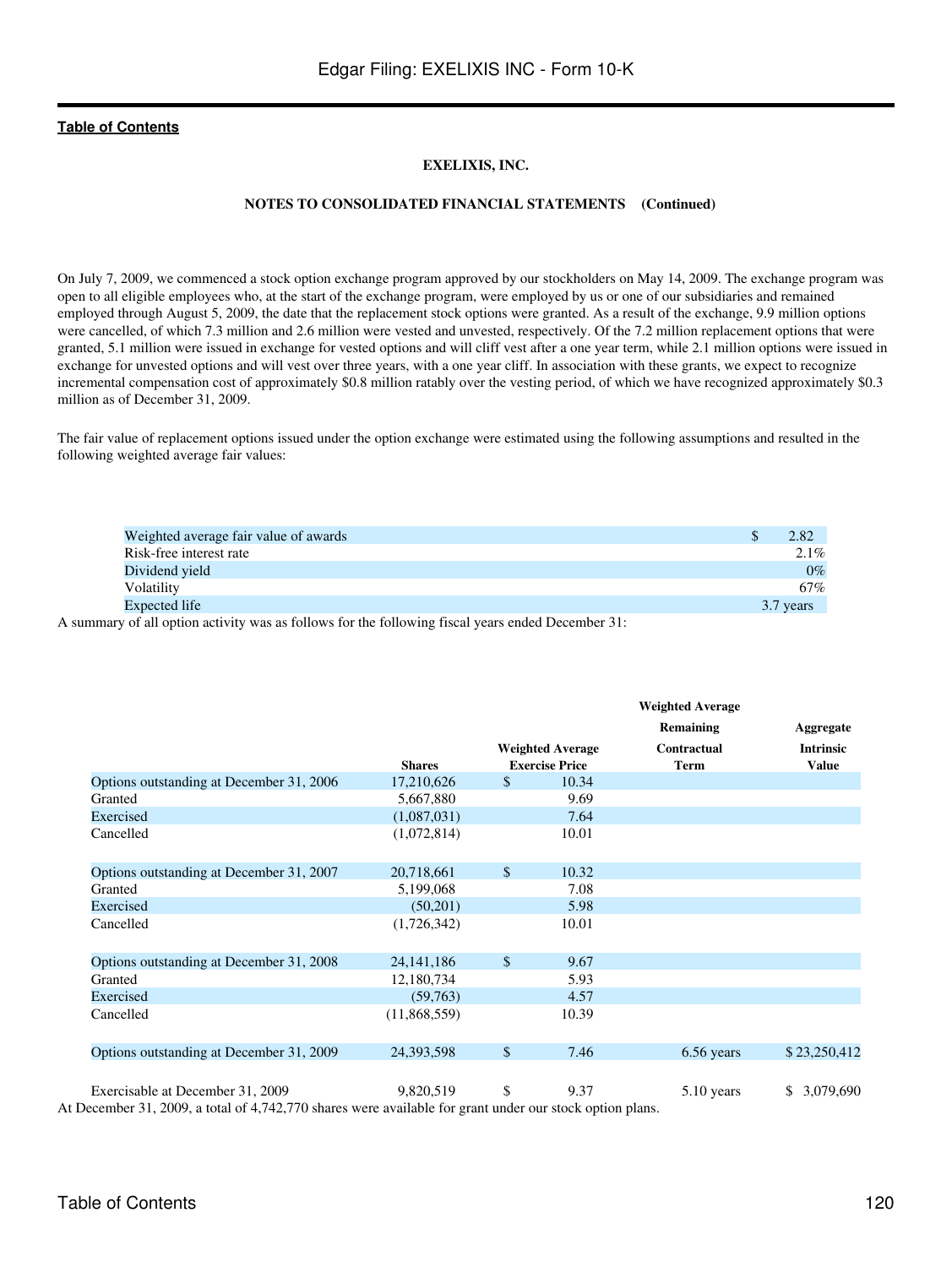# Edgar Filing: EXELIXIS INC - Form 10-K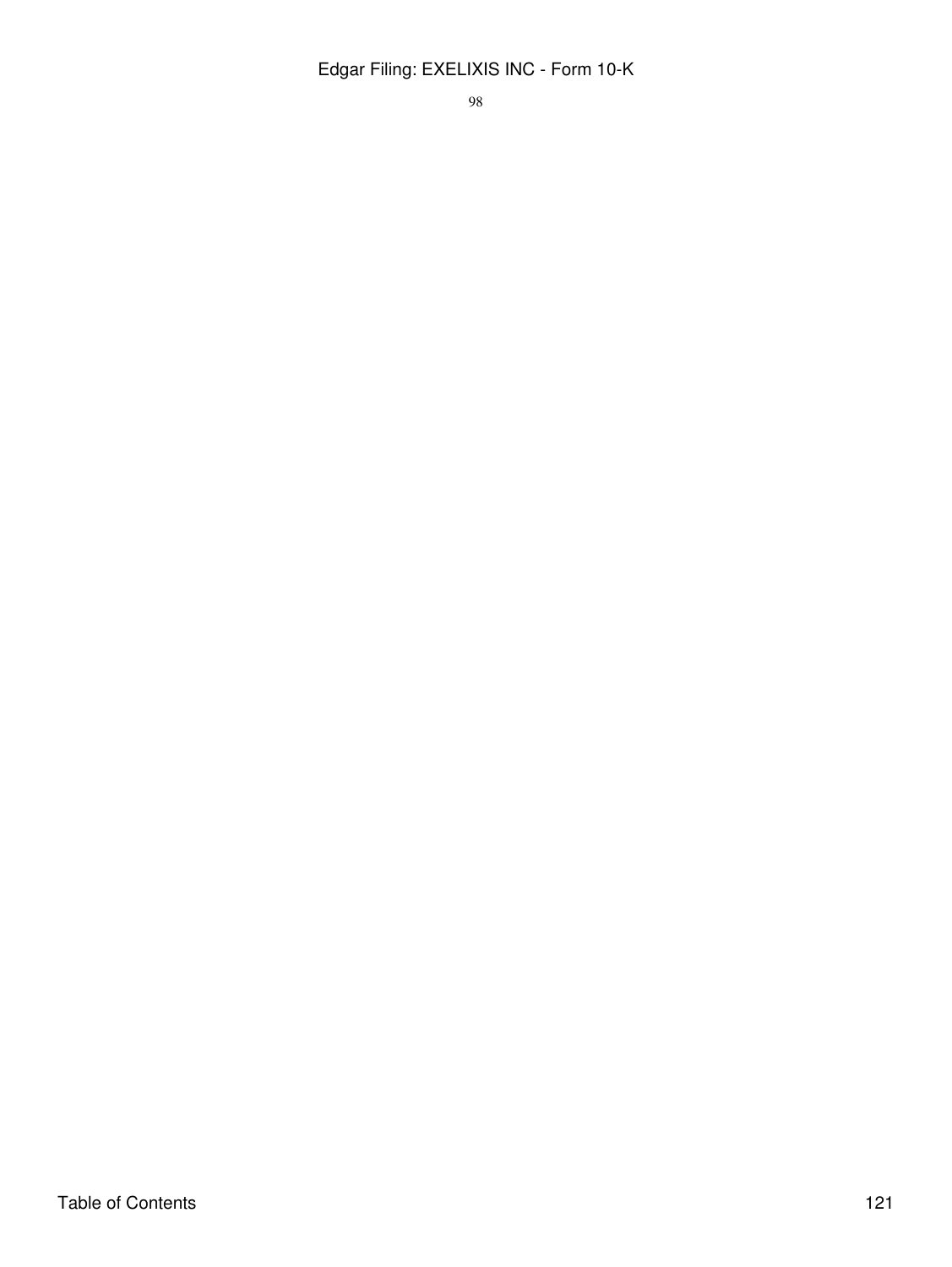# **EXELIXIS, INC.**

## **NOTES TO CONSOLIDATED FINANCIAL STATEMENTS (Continued)**

The aggregate intrinsic value in the table above represents the total intrinsic value (the difference between our closing stock price on the last trading day of fiscal 2009 and the exercise prices, multiplied by the number of in-the-money options) that would have been received by the option holders had all option holders exercised their options on December 31, 2009. Total intrinsic value of options exercised was \$0.2 million, \$0.1 million and \$3.4 million for 2009, 2008 and 2007, respectively. Total fair value of employee options vested and expensed in 2009, 2008 and 2007 was \$20.4 million, \$21.4 million and \$17.5 million, respectively.

The following table summarizes information about stock options outstanding and exercisable at December 31, 2009:

|                             |               | <b>Options Outstanding</b>          |                          | <b>Options Outstanding and</b><br><b>Exercisable</b> |                          |
|-----------------------------|---------------|-------------------------------------|--------------------------|------------------------------------------------------|--------------------------|
|                             |               | <b>Weighted Average</b><br>Weighted |                          |                                                      | Weighted                 |
|                             |               | Remaining                           | Average                  |                                                      | Average                  |
| <b>Exercise Price Range</b> | <b>Number</b> | <b>Contractual Life</b><br>(Years)  | <b>Exercise</b><br>Price | Number of<br><b>Exercisable</b>                      | <b>Exercise</b><br>Price |
| $$1.33 - $5.04$             | 3,012,680     | 8.76                                | $\mathbb{S}$<br>4.76     | 611,553                                              | \$<br>4.87               |
| $$5.05 - $5.63$             | 7,252,924     | 5.74                                | 5.63                     | 110,949                                              | 5.62                     |
| $$5.64 - $7.13$             | 2,688,494     | 5.96                                | 6.49                     | 1,755,966                                            | 6.60                     |
| $$7.14 - $7.51$             | 3,050,211     | 9.76                                | 7.29                     | 112,006                                              | 7.32                     |
| $$7.53 - $8.90$             | 3,120,812     | 5.87                                | 8.66                     | 2,871,196                                            | 8.66                     |
| $$8.92 - $9.91$             | 3,450,428     | 6.70                                | 9.35                     | 2,613,104                                            | 9.28                     |
| $$9.94 - $22.06$            | 1,792,809     | 2.67                                | 14.87                    | 1,720,505                                            | 15.01                    |
| \$29.75                     | 3,360         | 0.45                                | 29.75                    | 3,360                                                | 29.75                    |
| \$33.38                     | 1,880         | 0.49                                | 33.38                    | 1,880                                                | 33.38                    |
| \$47.00                     | 20,000        | 0.56                                | 47.00                    | 20,000                                               | 47.00                    |
|                             | 24,393,598    | 6.56                                | 7.46<br>\$               | 9,820,519                                            | \$<br>9.37               |

As of December 31, 2009, \$31.3 million of total unrecognized compensation expense related to stock options is expected to be recognized over a weighted-average period of 2.2 years. Cash received from option exercises and purchases under the ESPP in 2009 and 2008 was \$4.1 million and \$4.5 million, respectively.

## **Restricted Stock Units**

In addition to stock options, all full-time employees are also eligible to receive restricted stock units (RSU) as part of their compensation package. Each RSU is granted at the fair market value based on the date of grant and typically vests over approximately four years beginning with an approximately one year cliff and then quarterly thereafter on specific vesting dates. As of December 31, 2009, the Company had granted a total of 2.7 million RSUs and recognized total expense of \$0.2 million with an aggregate intrinsic value of \$19.7 million. We expect to recognize an additional \$16.2 million of unrecognized compensation expense related to these RSUs over a period of 4.1 years, through the final vest date of February 2014.

#### **Stock Bonus**

We granted 298,539 and 180,555 fully vested shares of common stock during 2008 and 2007, respectively, pursuant to the 2000 Equity Incentive Plan and recorded expense of \$2.4 million and \$1.8 million, respectively. There were no stock bonuses granted in 2009.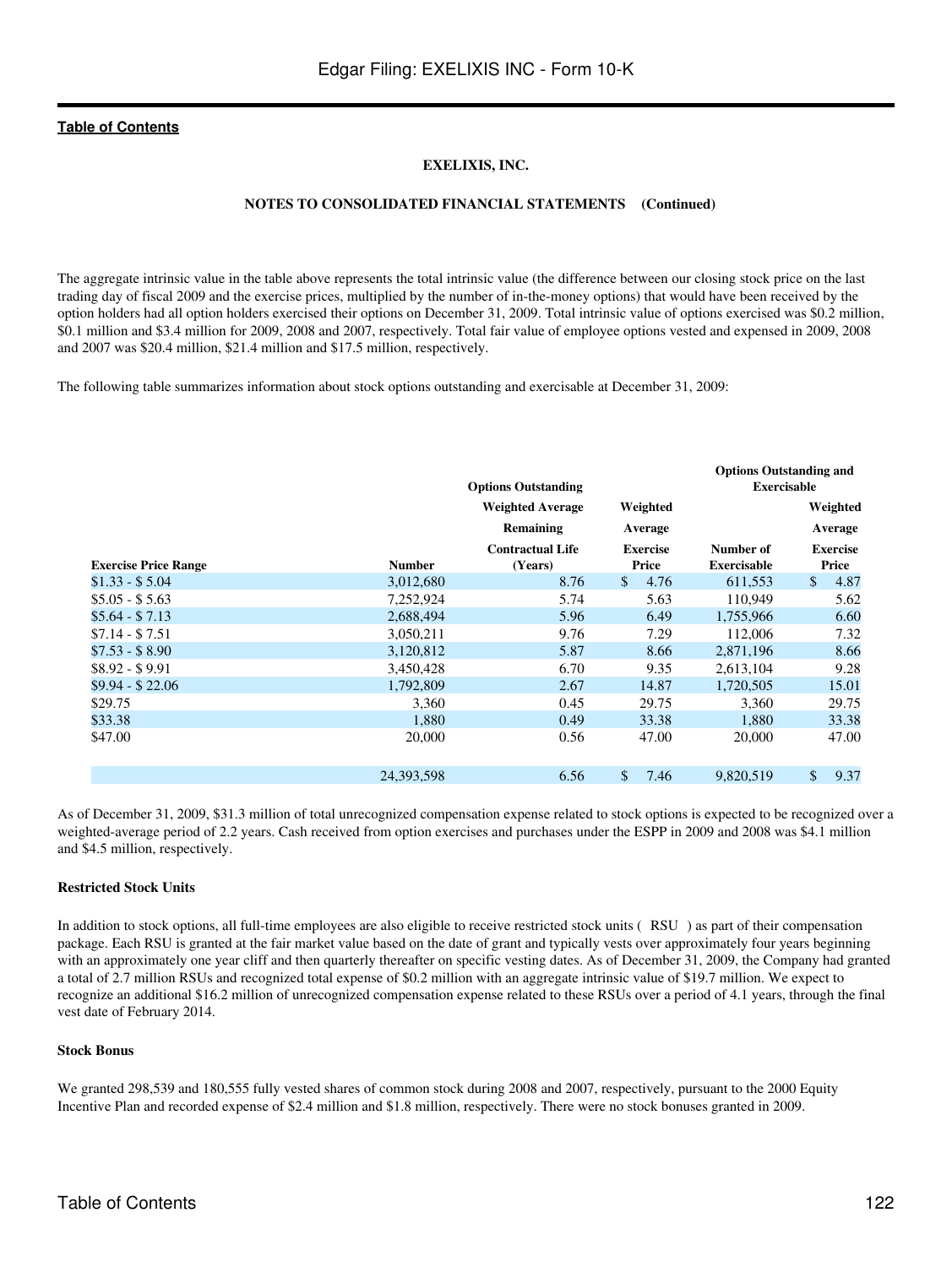# Edgar Filing: EXELIXIS INC - Form 10-K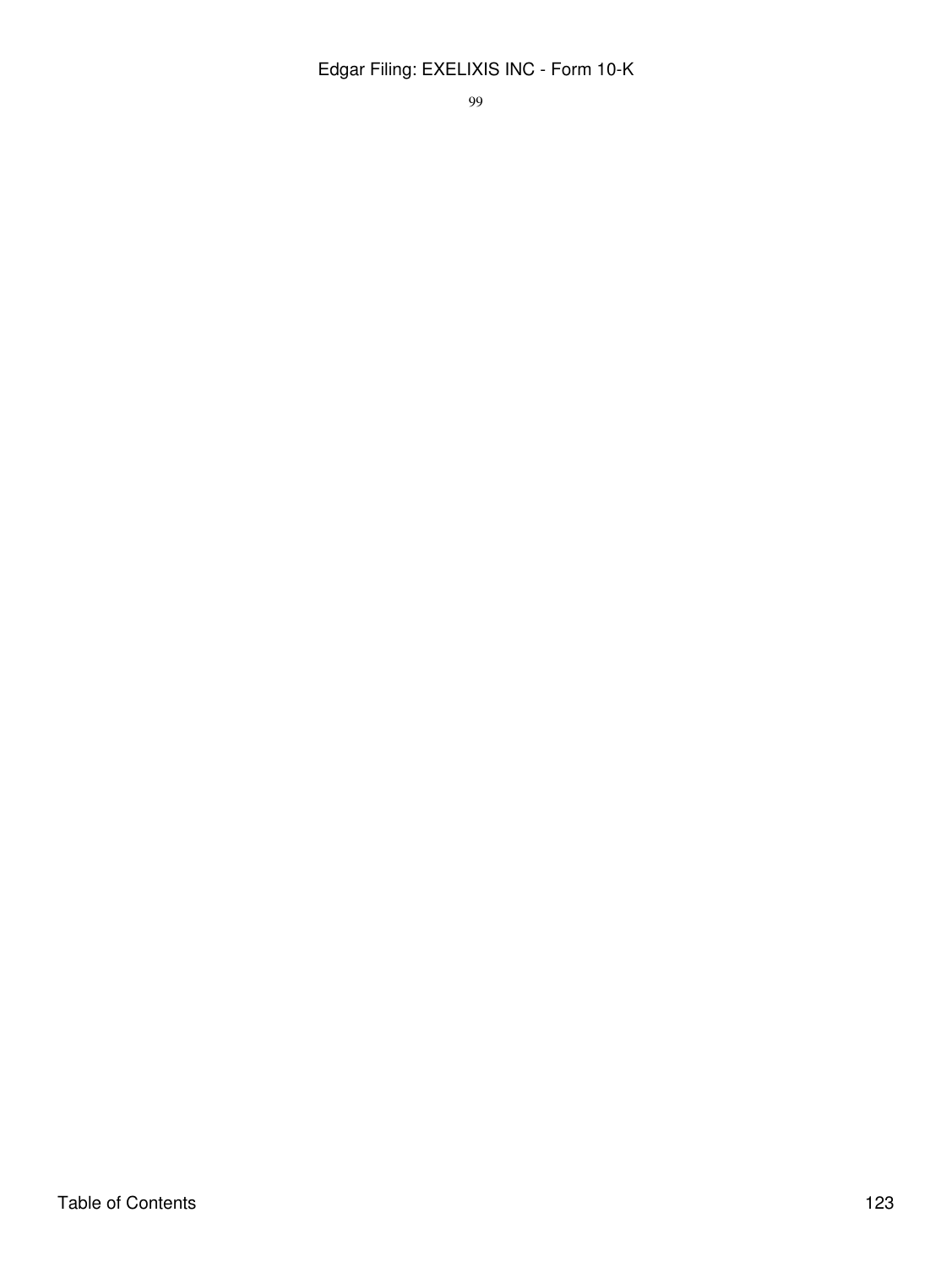# **EXELIXIS, INC.**

### **NOTES TO CONSOLIDATED FINANCIAL STATEMENTS (Continued)**

#### **401(k) Retirement Plan**

We sponsor a 401(k) Retirement Plan whereby eligible employees may elect to contribute up to the lesser of 20% of their annual compensation or the statutorily prescribed annual limit allowable under Internal Revenue Service regulations. The 401(k) Retirement Plan permits Exelixis to make matching contributions on behalf of all participants. Beginning in 2002, we matched 50% of the first 4% of participant contributions into the 401(k) Retirement Plan in the form of Exelixis common stock. We recorded expense of \$1.1 million, \$1.1 million and \$0.8 million related to the stock match for the years ended December 31, 2009, 2008 and 2007, respectively.

#### **NOTE 12. INCOME TAXES**

We recorded an income tax benefit of \$1.3 million and zero for the periods ended December 31, 2009 and 2008, respectively. The tax benefit resulted from the enactment of the Housing and Economy Recovery Act of 2008. Under this act, corporations otherwise eligible for bonus first-year depreciation may instead elect to claim a refundable credit for R&D tax credits generated prior to 2006. This tax benefit was extended for tax year 2009 with the enactment of the American Recovery and Reinvestment Act of 2009.

Tax withholding of \$7.0 million in connection with the upfront payments from the sanofi-aventis collaboration was previously recognized as income tax expense in the third quarter of 2009. However, in December 2009, the United States Senate ratified the protocol, originally signed on January 2009, to the Convention between the Government of the United States of America and the Government of the French Republic for the Avoidance of Double Taxation and the Prevention of Fiscal Evasion with Respect to Taxes on Income and Capital. As a result, we expect to receive a refund from the French government, reflecting the taxes previously withheld from the upfront payments paid by sanofi-aventis and have recorded a tax benefit of \$7.0 million in the fourth quarter of 2009.

Our consolidated net loss includes the following components (in thousands):

|          |             | <b>Year Ending December 31,</b> |             |  |
|----------|-------------|---------------------------------|-------------|--|
|          | 2009        | 2008                            | 2007        |  |
| Domestic | \$(140.843) | \$(175,570)                     | \$(112,621) |  |
| Foreign  |             |                                 | 1,599       |  |

Total \$ (140,843) \$ (175,570) \$ (111,022) A reconciliation of income taxes at the statutory federal income tax rate to net income taxes included in the accompanying consolidated

statement of operations is as follows (in thousands):

|                                                | <b>Year Ending December 31,</b> |             |             |
|------------------------------------------------|---------------------------------|-------------|-------------|
|                                                | 2008                            | 2008        | 2007        |
| U.S. federal taxes (benefit) at statutory rate | \$ (47,886)                     | \$ (59,694) | \$ (37,747) |
| Unutilized net operating losses                | 42,954                          | 55,785      | 34,487      |
| Stock based compensation                       | 2.641                           | 3.692       | 3,165       |
| Other                                          | 2.291                           | 217         | 95          |
| Refundable Tax Credit                          | (1,286)                         |             |             |
|                                                |                                 |             |             |

Total  $\qquad \qquad$   $\qquad \qquad$   $\qquad \qquad$   $\qquad \qquad$   $\qquad \qquad$   $\qquad \qquad$   $\qquad \qquad$   $\qquad \qquad$   $\qquad \qquad$   $\qquad \qquad$   $\qquad \qquad$   $\qquad \qquad$   $\qquad \qquad$   $\qquad \qquad$   $\qquad \qquad$   $\qquad \qquad$   $\qquad \qquad$   $\qquad \qquad$   $\qquad \qquad$   $\qquad \qquad$   $\qquad \qquad$   $\qquad \qquad$   $\qquad \qquad$   $\qquad \qquad$ 

Deferred tax assets and liabilities reflect the net tax effects of net operating loss and tax credit carryforwards and temporary differences between the carrying amounts of assets and liabilities for financial reporting and the amounts used for income tax purposes.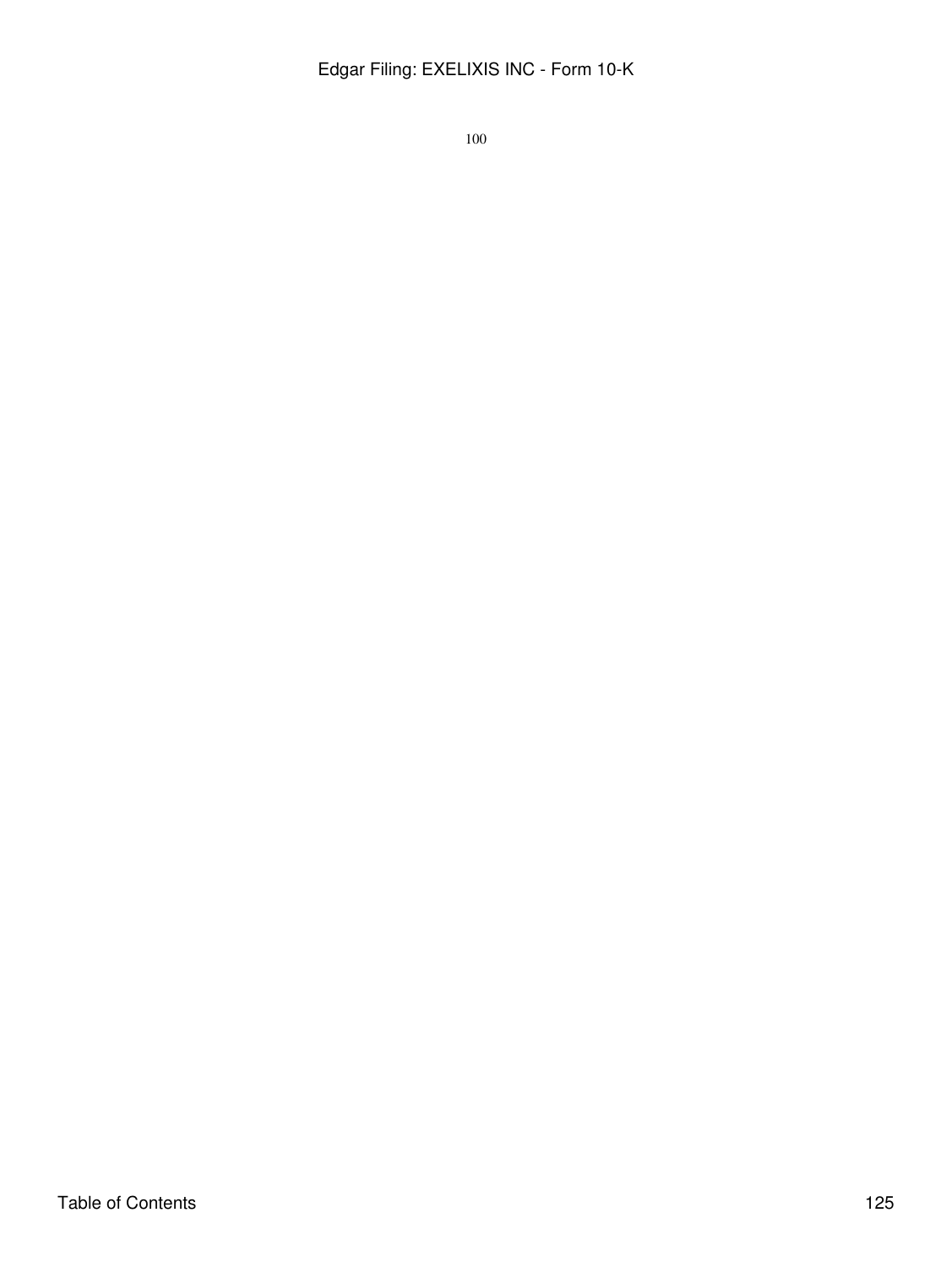# **EXELIXIS, INC.**

## **NOTES TO CONSOLIDATED FINANCIAL STATEMENTS (Continued)**

Our deferred tax assets and liabilities consist of the following (in thousands):

|                                                              | December 31, |            |
|--------------------------------------------------------------|--------------|------------|
|                                                              | 2009         | 2008       |
| Deferred tax assets:                                         |              |            |
| Net operating loss carryforwards                             | \$296,260    | \$292,581  |
| Tax credit carryforwards                                     | 68,136       | 64,514     |
| Capitalized research and development costs                   | 2,988        | 4,137      |
| Deferred revenue                                             | 57,882       | 17,429     |
| Accruals and reserves not currently deductible               | 6,825        | 6,988      |
| Book over tax depreciation                                   | 5,849        | 5,583      |
| Amortization of deferred stock compensation<br>non-qualified | 18,059       | 12,352     |
| Total deferred tax assets                                    | 455,999      | 403,584    |
| Valuation allowance                                          | (455,999)    | (403, 584) |
| Net deferred tax assets                                      |              |            |
| Deferred tax liabilities:                                    |              |            |
| Net deferred taxes                                           | \$           | \$         |

Realization of deferred tax assets is dependent upon future earnings, if any, the timing and amount of which are uncertain. Accordingly, the net deferred tax assets have been fully offset by a valuation allowance. The valuation allowance increased by \$52.4 million, \$69.0 million, and \$39.3 million during 2009, 2008 and 2007, respectively.

At December 31, 2009, we had federal net operating loss carryforwards of approximately \$775.0 million, which expire in the years 2010 through 2029 and federal research and development tax credits of approximately \$77.0 million which expire in the years 2011 through 2029. We also had net operating loss carryforwards for California of approximately \$593.0 million, which expire in the years 2011 through 2029 and California research and development tax credits of approximately \$29.0 million which have no expiration.

Under the Internal Revenue Code and similar state provisions, certain substantial changes in our ownership could result in an annual limitation on the amount of net operating loss and credit carryforwards that can be utilized in future years to offset future taxable income. The annual limitation may result in the expiration of net operating losses and credit carryforwards before utilization.

We had \$30.4 million of unrecognized tax benefits as of January 1, 2009. The following table summarizes the activity related to our unrecognized tax benefits for the year ending December 31, 2009 (in thousands):

|                                             | <b>Year Ending December 31, 2009</b> |
|---------------------------------------------|--------------------------------------|
| Balance at January 1, 2009                  | 30,442                               |
| Increase relating to prior year provision   | 159                                  |
| Increase relating to current year provision | 1,570                                |
|                                             |                                      |
| Ending Balance at December 31, 2009         | 32.171                               |

Of the \$32.2 million in unrecognized tax benefits as of December 31, 2009, \$29.3 million, if recognized, would reduce our income tax expense and effective tax rate. All of our deferred tax assets are subject to a valuation allowance. Further, there were no accrued interest or penalties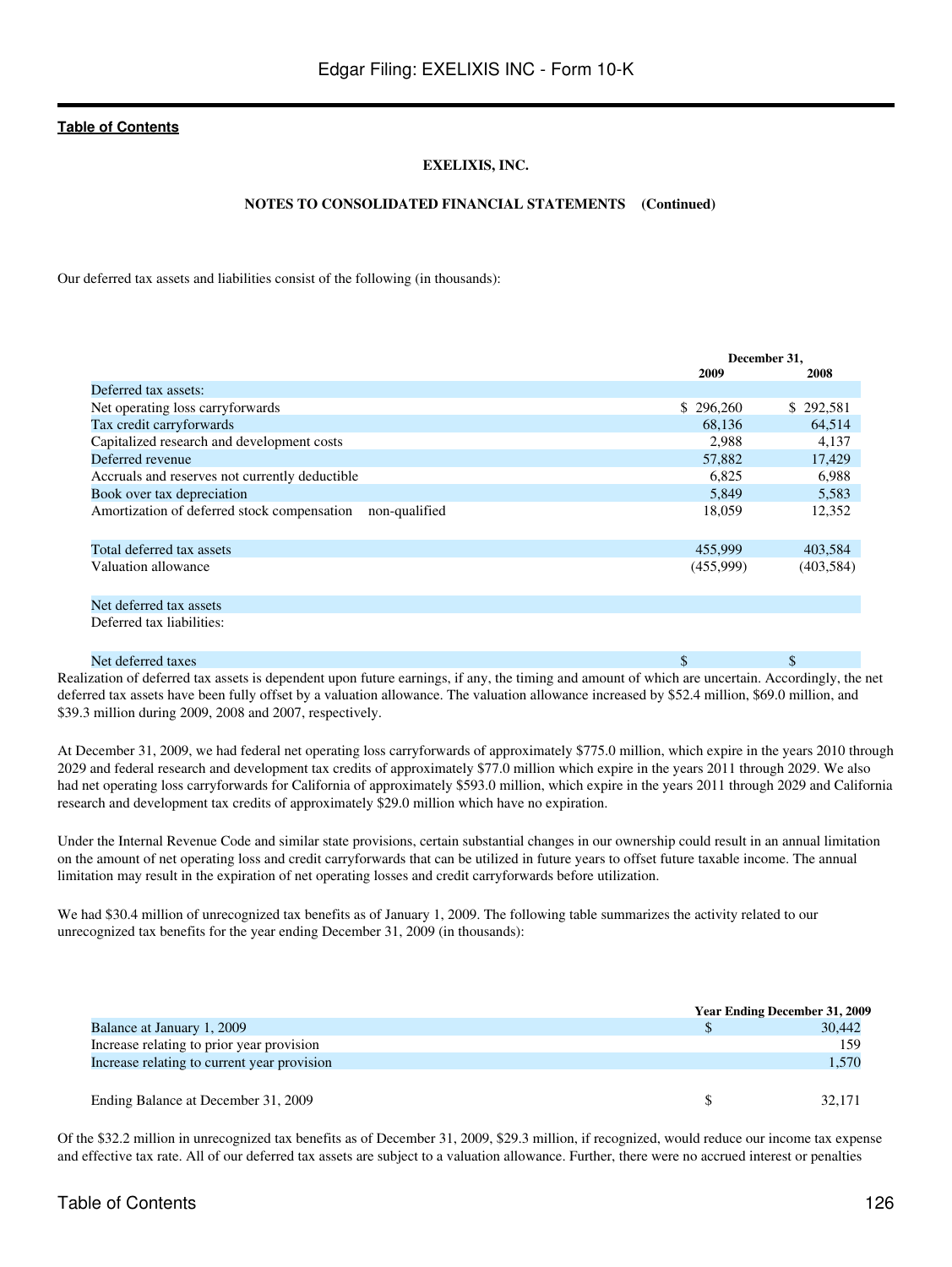# Edgar Filing: EXELIXIS INC - Form 10-K

related to tax contingencies. Any tax-related interest and penalties would be included in income tax expense in the consolidated statements of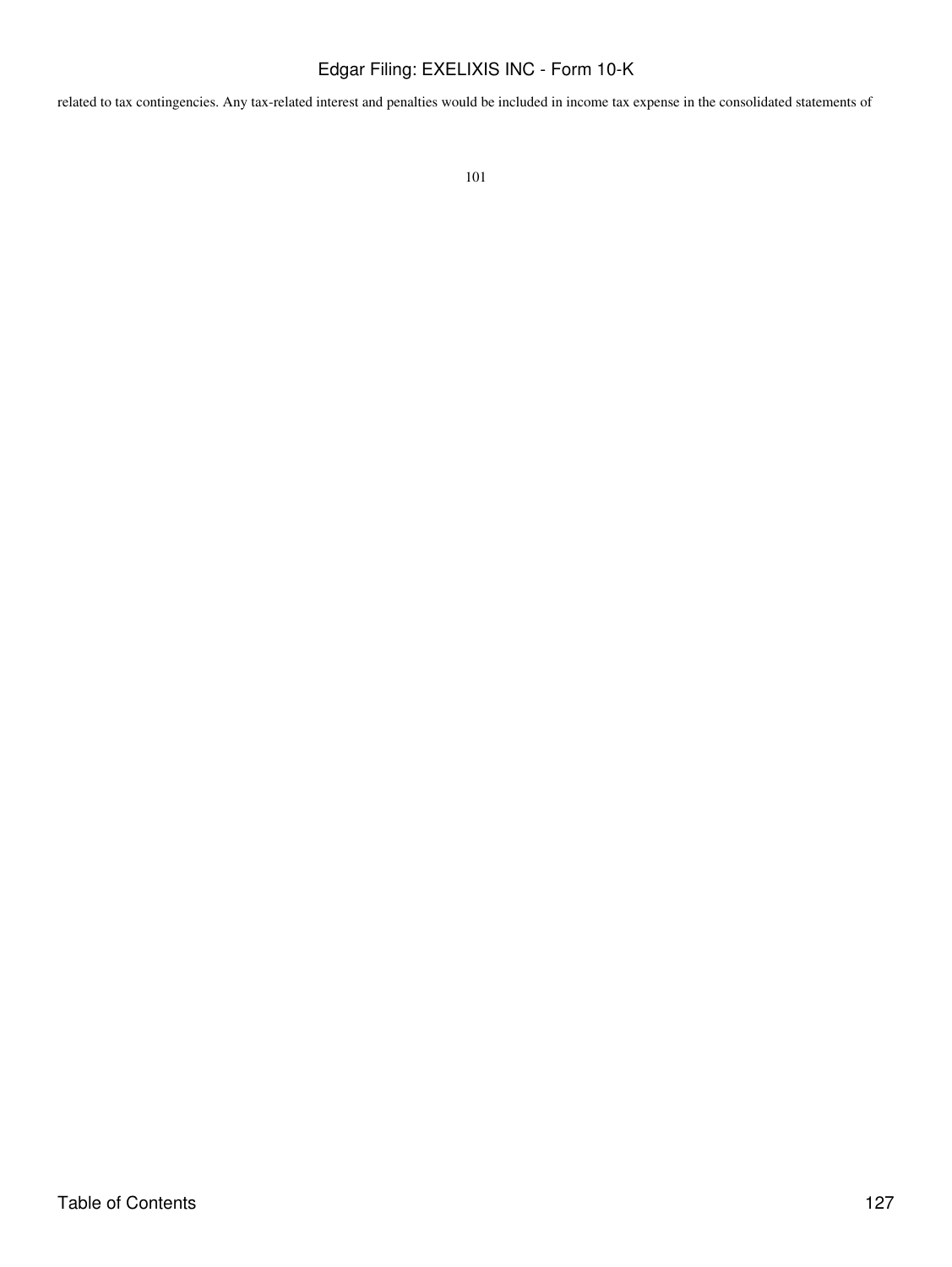# **EXELIXIS, INC.**

## **NOTES TO CONSOLIDATED FINANCIAL STATEMENTS (Continued)**

operations. We do not anticipate that the amount of unrecognized tax benefits existing as of December 31, 2009 will significantly decrease over the next 12 months except for any adjustments related to the expiration of the statute of limitations.

We file U.S. and state income tax returns in jurisdictions with varying statues of limitations during which such tax returns may be audited and adjusted by the relevant tax authorities. The 1995 through 2009 years generally remain subject to examination by federal and most state tax authorities to the extent of net operating losses and credits generated during these periods and are being utilized in the open tax periods.

#### **NOTE 13. COMMITMENTS**

#### **Leases**

We lease office and research space and certain equipment under operating leases that expire at various dates through the year 2018. Certain operating leases contain renewal provisions and require us to pay other expenses. In 2007, we entered into a new lease agreement to lease an additional 71,746 square feet in South San Francisco, California that commenced in May 2008 and expires in 2015. Aggregate future minimum lease payments under operating leases are as follows (in thousands):

|                                 | <b>Operating</b> |
|---------------------------------|------------------|
| <b>Year Ending December 31,</b> | Leases           |
| 2010                            | \$20,137         |
| 2011                            | 19,081           |
| 2012                            | 19,377           |
| 2013                            | 19,115           |
| 2014                            | 19,519           |
| Thereafter                      | 47,642           |

The following is a summary of aggregate future minimum lease payments under operating leases at December 31, 2009 by material operating lease agreements (in thousands):

|                              |                  |                                 |   | <b>Future</b>  |
|------------------------------|------------------|---------------------------------|---|----------------|
|                              | Original         |                                 |   | <b>Minimum</b> |
|                              | <b>Term</b>      |                                 |   | Lease          |
|                              | (Expiration)     | <b>Renewal Option</b>           |   | Payment        |
| Building Lease #1            | May 2017         | 2 additional periods of 5 years | S | 81,156         |
| Building Lease #2            | <b>July 2018</b> | 1 additional period of 5 years  |   | 37,067         |
| Building Lease #3            | December 2015    | 1 additional period of 3 years  |   | 25,230         |
| <b>Other Building Leases</b> |                  |                                 |   | 1,418          |
| Total                        |                  |                                 |   | 144,871        |

Rent expense under operating leases was \$21.0 million, \$18.7 million and \$16.7 million for the years ended December 31, 2009, 2008 and 2007, respectively.

\$ 144,871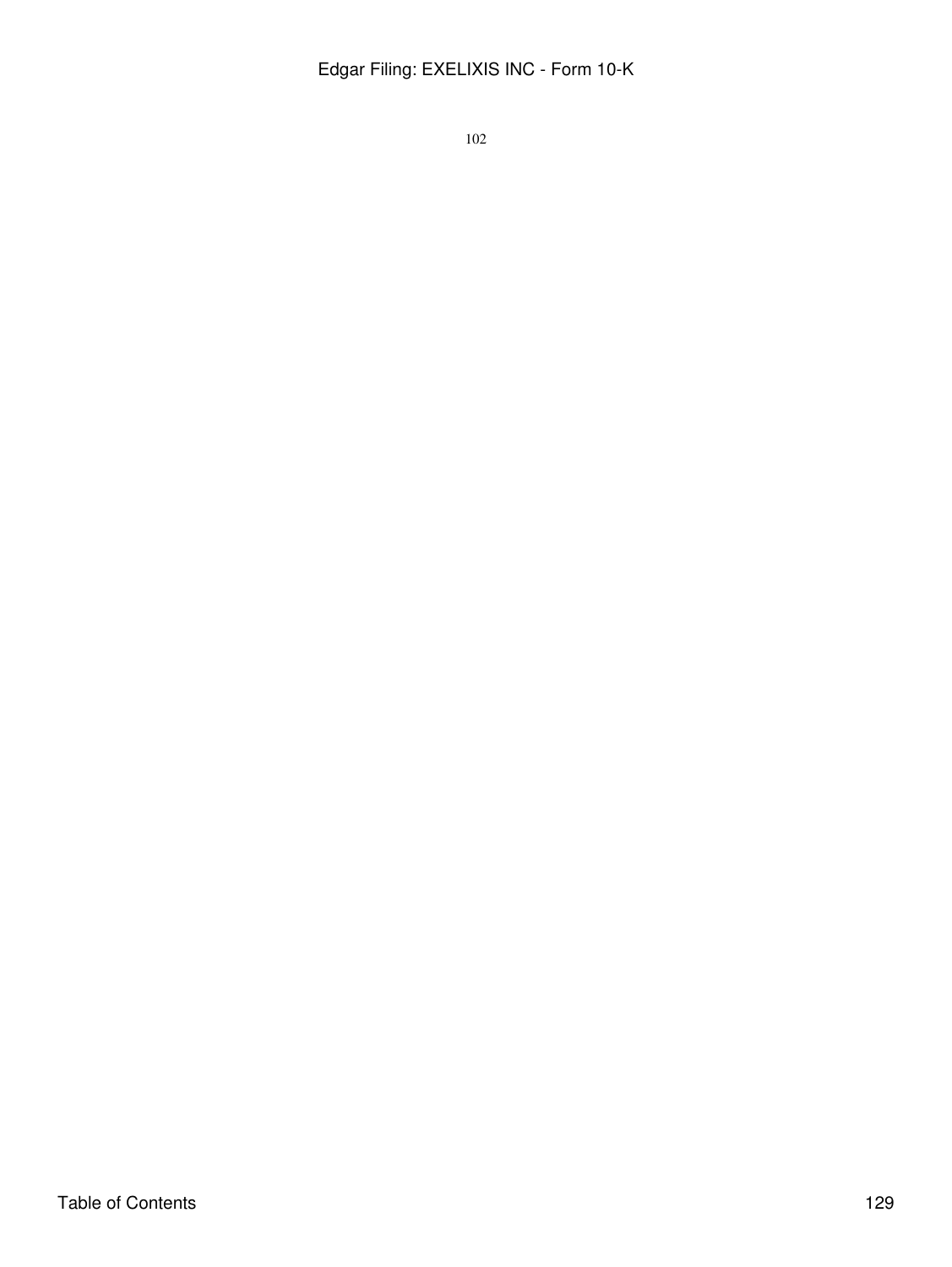# **EXELIXIS, INC.**

### **NOTES TO CONSOLIDATED FINANCIAL STATEMENTS (Continued)**

#### **Letter of Credit and Restricted Cash**

We entered into a standby letter of credit with a bank in July 2004, which is related to a building lease, with a value of \$0.5 million as of December 31, 2009 and 2008, respectively. We entered into two standby letters of credit with a bank in May 2007, which is related to our workers compensation insurance policy, for a combined value of \$0.8 million and \$0.9 million as of December 2009 and 2008, respectively. As of December 31, 2009, the full amount of our three letters of credit were still available. As part of a purchasing card program with a bank we initiated during 2007, we were required to provide collateral in the form of a non-interest bearing certificate of deposit. The collateral as of December 31, 2009 and 2008 was \$5.1 million and \$2.3 million, respectively, and we recorded these amounts in the accompanying consolidated balance sheet as restricted cash and investments as the securities are restricted as to withdrawal.

#### **Indemnification Agreements**

Related to the sale of our plant trait business we have agreed to indemnify the purchaser and its affiliates up to a specified amount if they incur damages due to any infringement or alleged infringement of certain patents. We have certain collaboration licensing agreements, which contain standard indemnification clauses. Such clauses typically indemnify the customer or vendor for an adverse judgment in a lawsuit in the event of our misuse or negligence. We consider the likelihood of an adverse judgment related to an indemnification agreement to be remote. Furthermore, in the event of an adverse judgment, any losses under such an adverse judgment may be substantially offset by corporate insurance.

#### **NOTE 14. SUBSEQUENT EVENT 2010 RESTRUCTURING CHARGE**

On March 8, 2010, we implemented a restructuring plan that resulted in a reduction of our workforce by approximately 40%, or 270 employees. The decision to restructure our operations was based on our recently announced corporate strategy to focus our efforts on our lead clinical compounds, XL184, XL147 and XL765, by dedicating the majority of our resources to aggressively drive these drug candidates through development towards commercialization.

As a result of this restructuring plan, we expect to record a charge of approximately \$15 million in the first quarter of 2010 primarily related to one-time termination benefits, which includes the modification of certain stock option awards previously granted to the terminated employees. The modification accelerates the vesting of any stock options that would have vested over the period beginning from cessation of employment through August 5, 2010. As a result of the restructuring plan, we expect to have approximately \$15 million in cash expenditures during the first and second quarters of 2010.

This charge excludes any facility-related charges, equipment write-downs and potentially other charges. We are still assessing our ability to vacate and/or sublease certain of our facilities and write-down associated equipment that will no longer be used in light of the workforce reduction and expect to finalize our plans in the second quarter of 2010. Once determined, we expect to record the majority of these costs during fiscal 2010 as the affected facilities are vacated and/or subleased and the associated equipment is written down. However, our estimates for sublease income would require significant assumptions regarding the time required to contract with subtenants, the amount of idle space we would be able to sublease and potential future sublease rates. If we are able to vacate certain of our facilities, we would need to update our estimate of the lease exit costs in our financial statements until we are able to negotiate an exit to the lease or negotiate a sublease for the remaining term of the lease.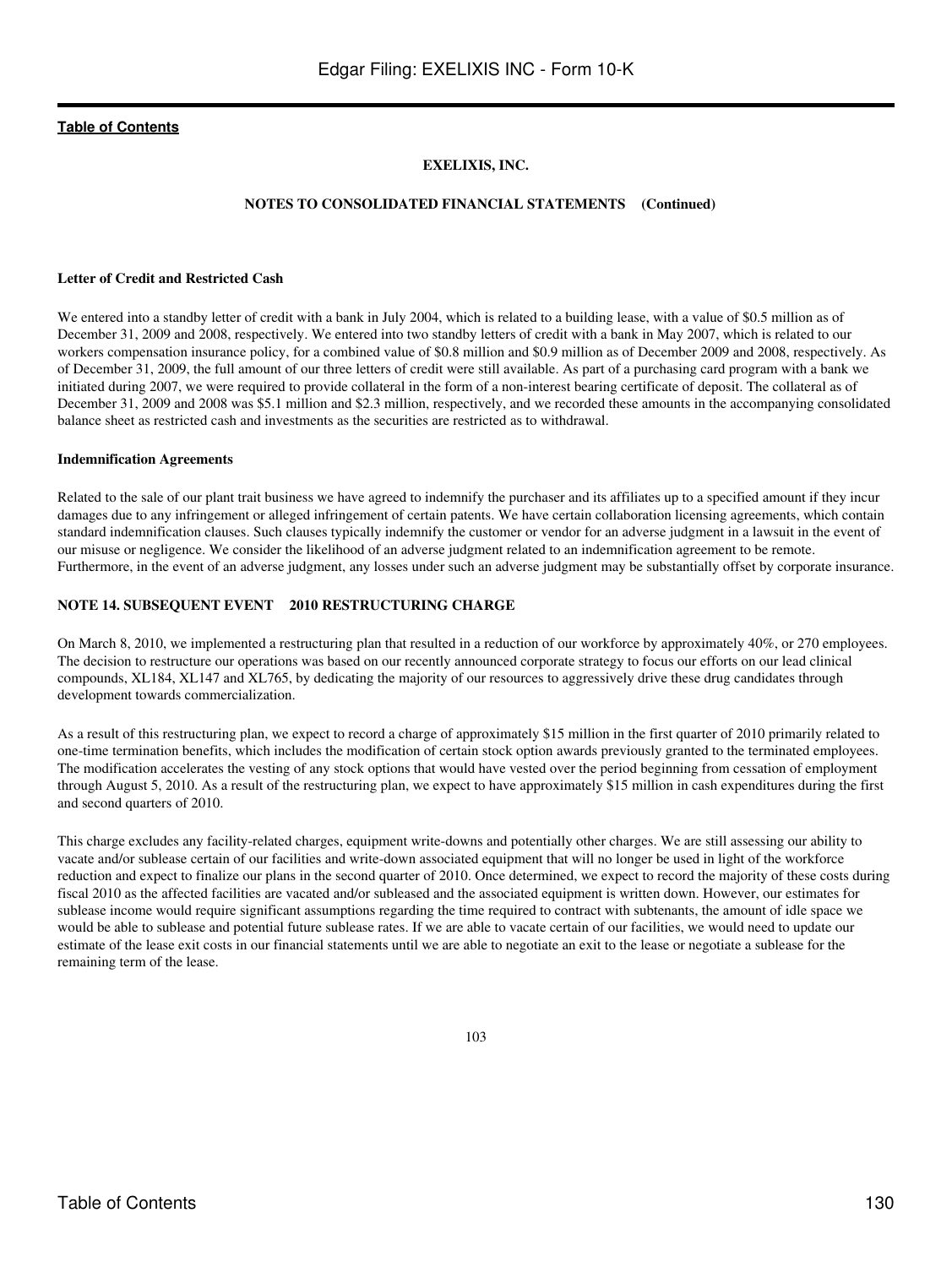# **EXELIXIS, INC.**

### **NOTES TO CONSOLIDATED FINANCIAL STATEMENTS (Continued)**

The restructuring charge that we expect to incur in connection with the restructuring is subject to a number of assumptions, and actual results may materially differ. We may also incur other material charges not currently contemplated due to events that may occur as a result of, or associated with, the restructuring plan.

### **NOTE 15. QUARTERLY FINANCIAL DATA (UNAUDITED)**

The following tables summarize the unaudited quarterly financial data for the last two fiscal years (in thousands, except per share data):

|                                                                 | <b>2009 Ouarter Ended</b> |                     |                   |           |                  |
|-----------------------------------------------------------------|---------------------------|---------------------|-------------------|-----------|------------------|
|                                                                 | March 31,                 | <b>June 30, (1)</b> | September $30(3)$ |           | December $31(3)$ |
| Total revenues                                                  | \$25.302                  | 27.402              |                   | 54,976    | 44,079           |
| Loss from operations                                            | (36, 774)                 | (38,012)            |                   | (16, 818) | (30, 303)        |
| Net loss attributable to Exelixis, Inc.                         | (36, 180)                 | (44,762)            |                   | (25, 445) | (28, 833)        |
| Basic and diluted net loss per share, attributable to Exelixis, |                           |                     |                   |           |                  |
| Inc.                                                            | (0.34)                    | (0.42)              |                   | (0.24)    | (0.27)           |

|                                                                 | <b>2008 Ouarter Ended</b> |                 |                   |                   |
|-----------------------------------------------------------------|---------------------------|-----------------|-------------------|-------------------|
|                                                                 | March 31,                 | <b>June 30,</b> | September $30(1)$ | December $31,(2)$ |
| Total revenues                                                  | \$27.944                  | 30.412          | 29.932            | 29.571            |
| Loss from operations                                            | (46,720)                  | (48.685)        | (44,605)          | (39,303)          |
| Net loss attributable to Exelixis, Inc.                         | (41.274)                  | (45.124)        | (38,506)          | (37,950)          |
| Basic and diluted net loss per share, attributable to Exelixis, |                           |                 |                   |                   |
| Inc.                                                            | (0.39)                    | (0.43)          | (0.36)            | (0.36)            |

(1) In September 2007, we sold our plant trait business to Agrigenetics, and, as a result, we recognized a gain of \$18.8 million in total other income. In September 2008, we received an additional \$4.5 million as contingent consideration upon development of a designated additional asset, which we recognized as additional gain in other income. Further, in the second quarter of 2009, we signed an amendment to this arrangement for which we received \$1.8 million in July 2009 and we recognized an additional gain in other income. In November 2009 we received an additional \$0.4 million for the purchase of leasehold improvements and recognized an additional net gain on the sale of the business of approximately \$0.3 million.

(2) In November 2008, we implemented a restructuring plan that resulted in a reduction in force of 78 employees and recorded a charge of approximately \$2.9 million.

(3) In connection with the upfront payments from the sanofi-aventis collaboration, tax withholding of \$7.0 million was recognized as income tax expense in the third quarter of 2009. However, due to the ratification of a Treaty with the French Government in December 2009, we now expect to receive this \$7.0 million of previously withheld taxes and recorded a tax benefit of \$7.0 million in the fourth quarter of 2009.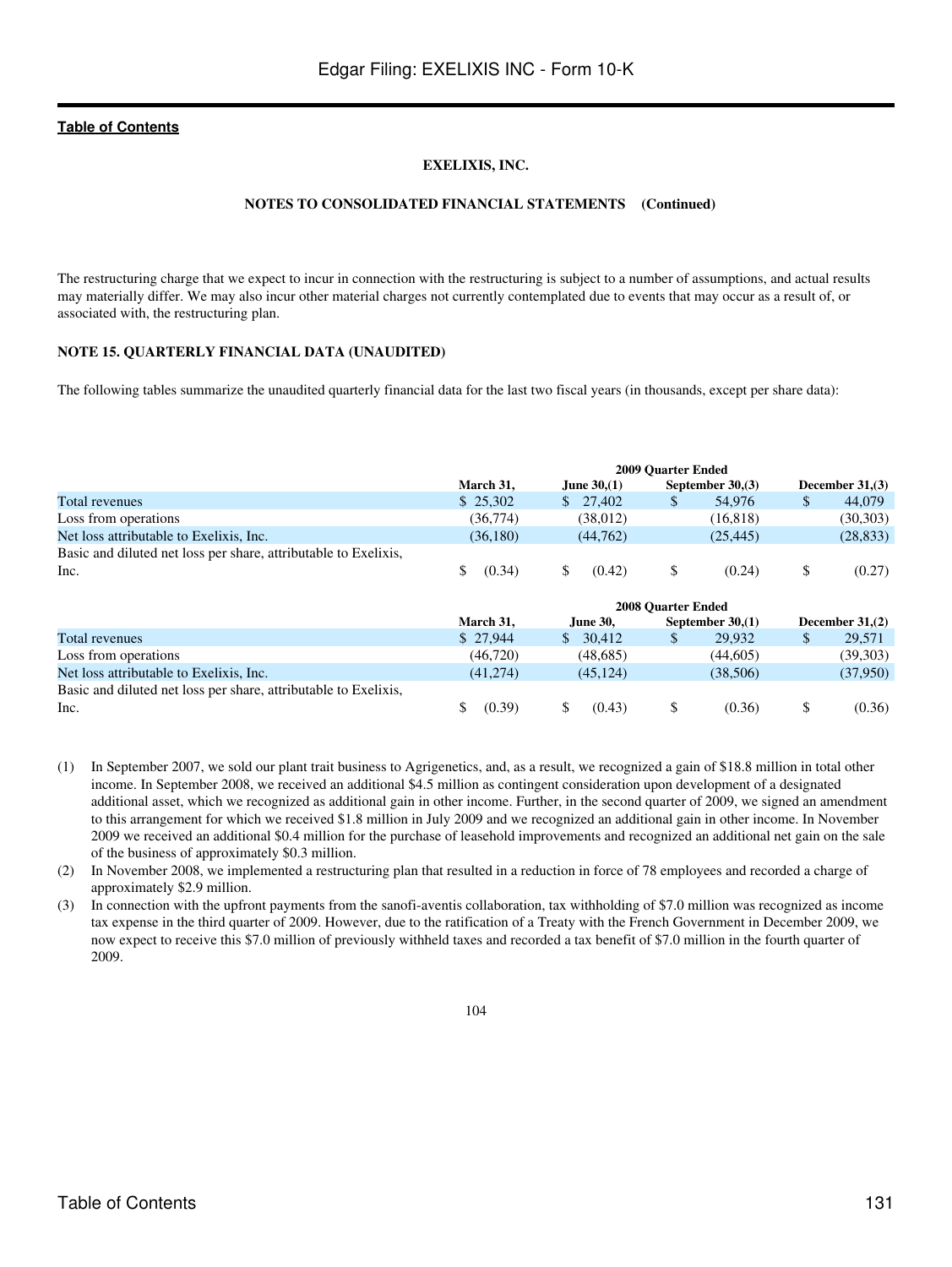**ITEM 9. CHANGES IN AND DISAGREEMENTS WITH ACCOUNTANTS ON ACCOUNTING AND FINANCIAL DISCLOSURE** Not applicable.

## **ITEM 9A. CONTROLS AND PROCEDURES**

*Evaluation of Disclosure Controls and Procedures.* Based on the evaluation of our disclosure controls and procedures (as defined under Rules 13a-15(e) or 15d-15(e)) under the Securities Exchange Act of 1934, as amended) required by Rules 13a-15(b) or 15d-15(b) under the Securities Exchange Act of 1934, as amended, our Chief Executive Officer and our Chief Financial Officer have concluded that as of the end of the period covered by this report, our disclosure controls and procedures were effective.

*Management s Report on Internal Control Over Financial Reporting.* Management of Exelixis, Inc. is responsible for establishing and maintaining adequate internal control over financial reporting. The companys internal control over financial reporting is a process designed under the supervision of the company s principal executive and principal financial officers to provide reasonable assurance regarding the reliability of financial reporting and the preparation of the companys financial statements for external reporting purposes in accordance with U.S. generally accepted accounting principles.

As of the end of the companys 2009 fiscal year, management conducted an assessment of the effectiveness of the companys internal control over financial reporting based on the framework established in *Internal Control Integrated Framework* issued by the Committee of Sponsoring Organizations of the Treadway Commission (COSO). Based on this assessment, management has determined that the companys internal control over financial reporting as of December 31, 2009 was effective.

Our internal control over financial reporting includes policies and procedures that pertain to the maintenance of records that, in reasonable detail, accurately and fairly reflect transactions and dispositions of assets; provide reasonable assurances that transactions are recorded as necessary to permit preparation of financial statements in accordance with U.S. generally accepted accounting principles, and that receipts and expenditures are being made only in accordance with authorizations of management and the directors of the company; and provide reasonable assurance regarding prevention or timely detection of unauthorized acquisition, use or disposition of the companys assets that could have a material effect on our financial statements.

The independent registered public accounting firm Ernst & Young LLP has issued an attestation report on our internal control over financial reporting.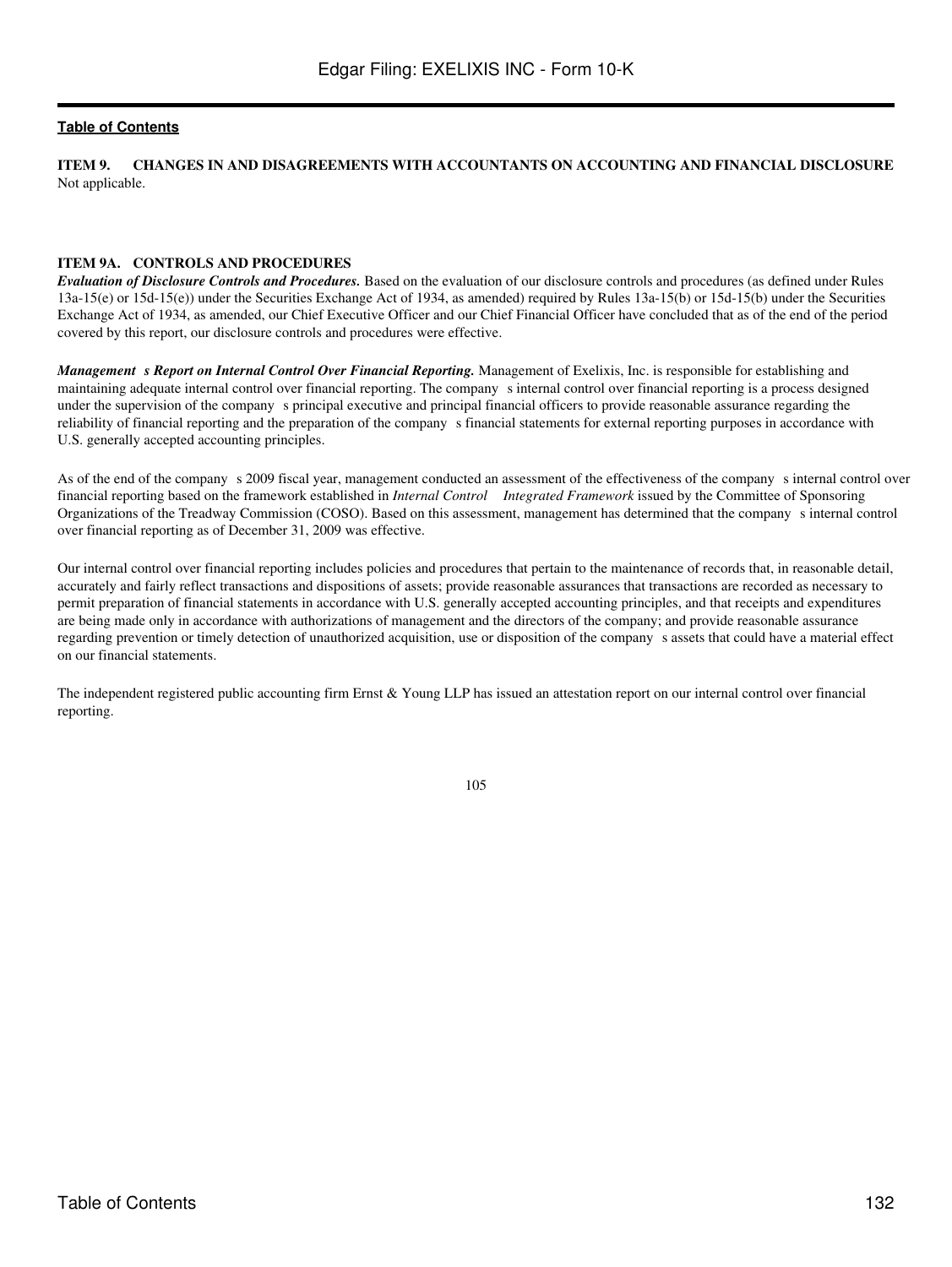#### **Report of Independent Registered Public Accounting Firm**

To the Board of Directors and Stockholders of Exelixis, Inc.

We have audited Exelixis, Inc. s internal control over financial reporting as of January 1, 2010, based on criteria established in Internal Control Integrated Framework issued by the Committee of Sponsoring Organizations of the Treadway Commission (the COSO criteria). Exelixis, Inc.s management is responsible for maintaining effective internal control over financial reporting, and for its assessment of the effectiveness of internal control over financial reporting included in the accompanying Management s Report on Internal Control Over Financial Reporting. Our responsibility is to express an opinion on the company s internal control over financial reporting based on our audit.

We conducted our audit in accordance with the standards of the Public Company Accounting Oversight Board (United States). Those standards require that we plan and perform the audit to obtain reasonable assurance about whether effective internal control over financial reporting was maintained in all material respects. Our audit included obtaining an understanding of internal control over financial reporting, assessing the risk that a material weakness exists, testing and evaluating the design and operating effectiveness of internal control based on the assessed risk, and performing such other procedures as we considered necessary in the circumstances. We believe that our audit provides a reasonable basis for our opinion.

A companys internal control over financial reporting is a process designed to provide reasonable assurance regarding the reliability of financial reporting and the preparation of financial statements for external purposes in accordance with generally accepted accounting principles. A companys internal control over financial reporting includes those policies and procedures that (1) pertain to the maintenance of records that, in reasonable detail, accurately and fairly reflect the transactions and dispositions of the assets of the company; (2) provide reasonable assurance that transactions are recorded as necessary to permit preparation of financial statements in accordance with generally accepted accounting principles, and that receipts and expenditures of the company are being made only in accordance with authorizations of management and directors of the company; and (3) provide reasonable assurance regarding prevention or timely detection of unauthorized acquisition, use, or disposition of the company s assets that could have a material effect on the financial statements.

Because of its inherent limitations, internal control over financial reporting may not prevent or detect misstatements. Also, projections of any evaluation of effectiveness to future periods are subject to the risk that controls may become inadequate because of changes in conditions, or that the degree of compliance with the policies or procedures may deteriorate.

In our opinion, Exelixis, Inc. maintained, in all material respects, effective internal control over financial reporting as of January 1, 2010, based on the COSO criteria.

We also have audited, in accordance with the standards of the Public Company Accounting Oversight Board (United States), the consolidated balance sheets of Exelixis, Inc. as of January 1, 2010 and January 2, 2009, and the related consolidated statements of operations, stockholders equity (deficit), and cash flows for each of the three fiscal years in the period ended January 1, 2010, of Exelixis, Inc. and our report dated March 10, 2010 expressed an unqualified opinion thereon.

/s/ Ernst & Young LLP

Palo Alto, California

March 10, 2010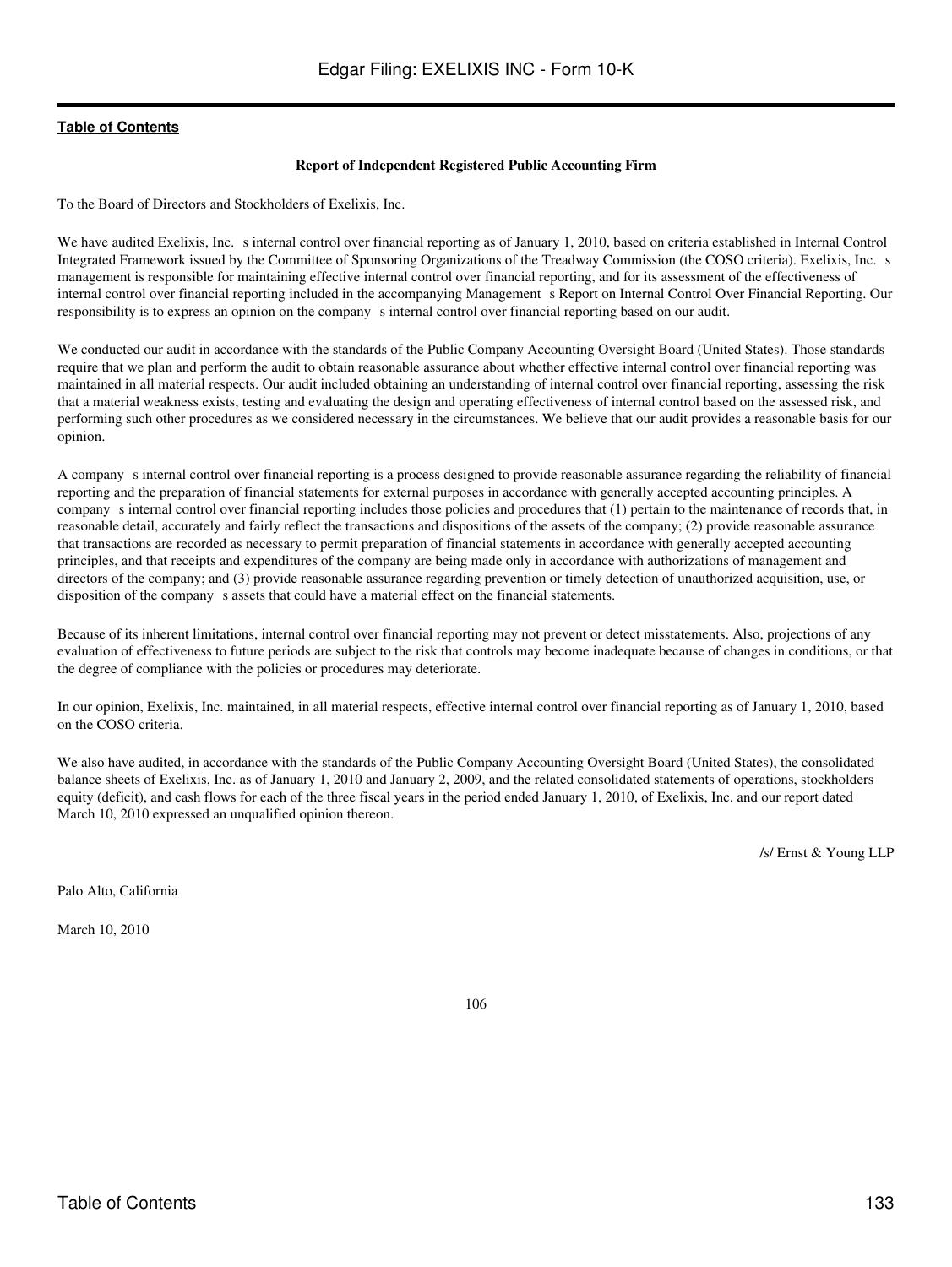*Changes in Internal Control Over Financial Reporting.* There were no changes in our internal control over financial reporting that occurred during our most recent fiscal quarter that have materially affected, or are reasonably likely to materially affect, our internal control over financial reporting.

# **ITEM 9B. OTHER INFORMATION**

Pursuant to Item 5.02(e) of Form 8-K under the Securities Exchange Act of 1934, as amended, we report that on March 5, 2010, the Compensation Committee of our Board of Directors, or Board, approved the 2010 base salaries and 2010 target cash bonus program and amounts, expressed as a percentage of 2010 base salaries, for the Companys principal executive officer, principal financial officer and other named executive officers (as defined under applicable securities laws).

Cash bonuses under the 2010 bonus program are discretionary, but the Compensation Committee of our Board sets bonus targets (expressed as a percentage of base salary) based on the seniority of the applicable position and intends to take into account the achievement of company-wide and applicable division or department performance objectives. Our company-wide goals for 2010 were approved by our Board and include both research and development and business goals. The Compensation Committee exercises broad discretion in determining the amount of cash bonuses and does not attempt to quantify the level of achievement of corporate goals or the extent to which each named executive officer s division or department contributed to our overall success. Whether or not a bonus is paid for 2010 is within the discretion of the Board. The actual bonus awarded for 2010, if any, may be more or less than the target, depending on individual performance and the achievement of our overall objectives.

On March 5, 2010, the Compensation Committee of our Board also approved cash bonus payments for each of our named executive officers in recognition of each of their 2009 performance. The amounts of the cash bonus payments are within the previously disclosed 2009 target cash bonus amounts set by the Compensation Committee and approved by our Board in February 2009. The cash bonus payments for 2009 performance will be made to our named executive officers in March 2010.

The 2010 base salaries, 2010 target cash bonus amounts and the cash bonus payments for 2009 performance for each of our named executive officers are listed in Exhibit 10.21 attached hereto and incorporated herein by reference.

Additional information regarding compensation of the named executive officers, including the factors considered by the Compensation Committee in determining compensation, will be included in our Proxy Statement for our 2010 Annual Meeting of Stockholders.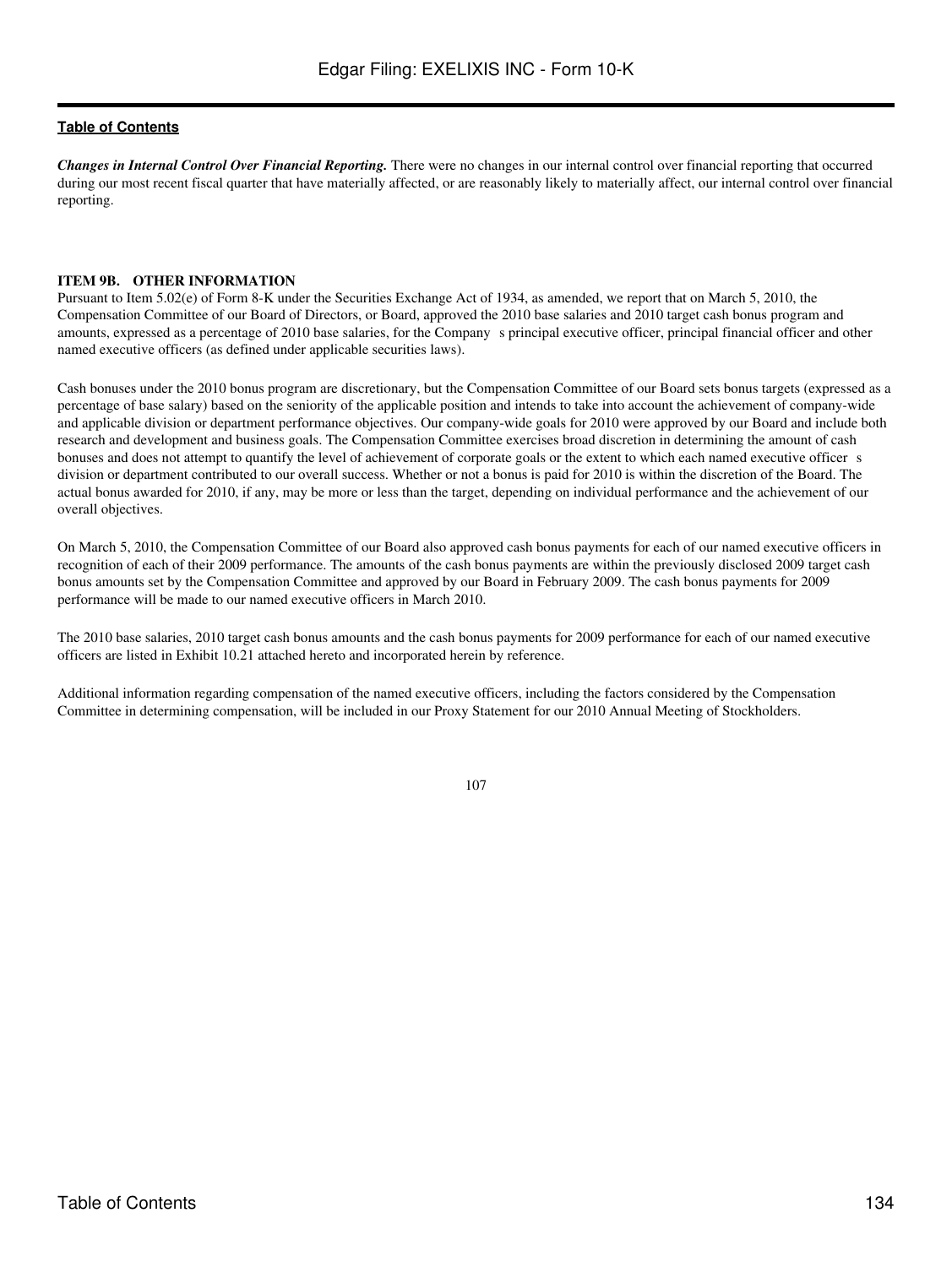#### **PART III**

#### **ITEM 10. DIRECTORS, EXECUTIVE OFFICERS AND CORPORATE GOVERNANCE**

The information required by this item, other than with respect to our Code of Ethics, is incorporated by reference to Exelixis Proxy Statement for its 2010 Annual Meeting of Stockholders to be filed with the SEC within 120 days after the end of the fiscal year ended January 1, 2010.

#### **Code of Ethics**

We have adopted a Code of Conduct and Ethics that applies to all of our directors, officers and employees, including our principal executive officer, principal financial officer and principal accounting officer. The Code of Conduct and Ethics is posted on our website at www.exelixis.com under the caption Investors.

We intend to satisfy the disclosure requirement under Item 5.05 of Form 8-K regarding an amendment to, or waiver from, a provision of this Code of Conduct and Ethics by posting such information on our website, at the address and location specified above and, to the extent required by the listing standards of the NASDAQ Stock Market, by filing a Current Report on Form 8-K with the SEC, disclosing such information.

#### **ITEM 11. EXECUTIVE COMPENSATION**

The information required by this item is incorporated by reference to Exelixis Proxy Statement for its 2010 Annual Meeting of Stockholders to be filed with the SEC within 120 days after the end of the fiscal year ended January 1, 2010.

# **ITEM 12. SECURITY OWNERSHIP OF CERTAIN BENEFICIAL OWNERS AND MANAGEMENT AND RELATED STOCKHOLDER MATTERS**

The information required by this item, other than with respect to Equity Compensation Plan Information, is incorporated by reference to Exelixis Proxy Statement for its 2010 Annual Meeting of Stockholders to be filed with the SEC within 120 days after the end of the fiscal year ended January 1, 2010.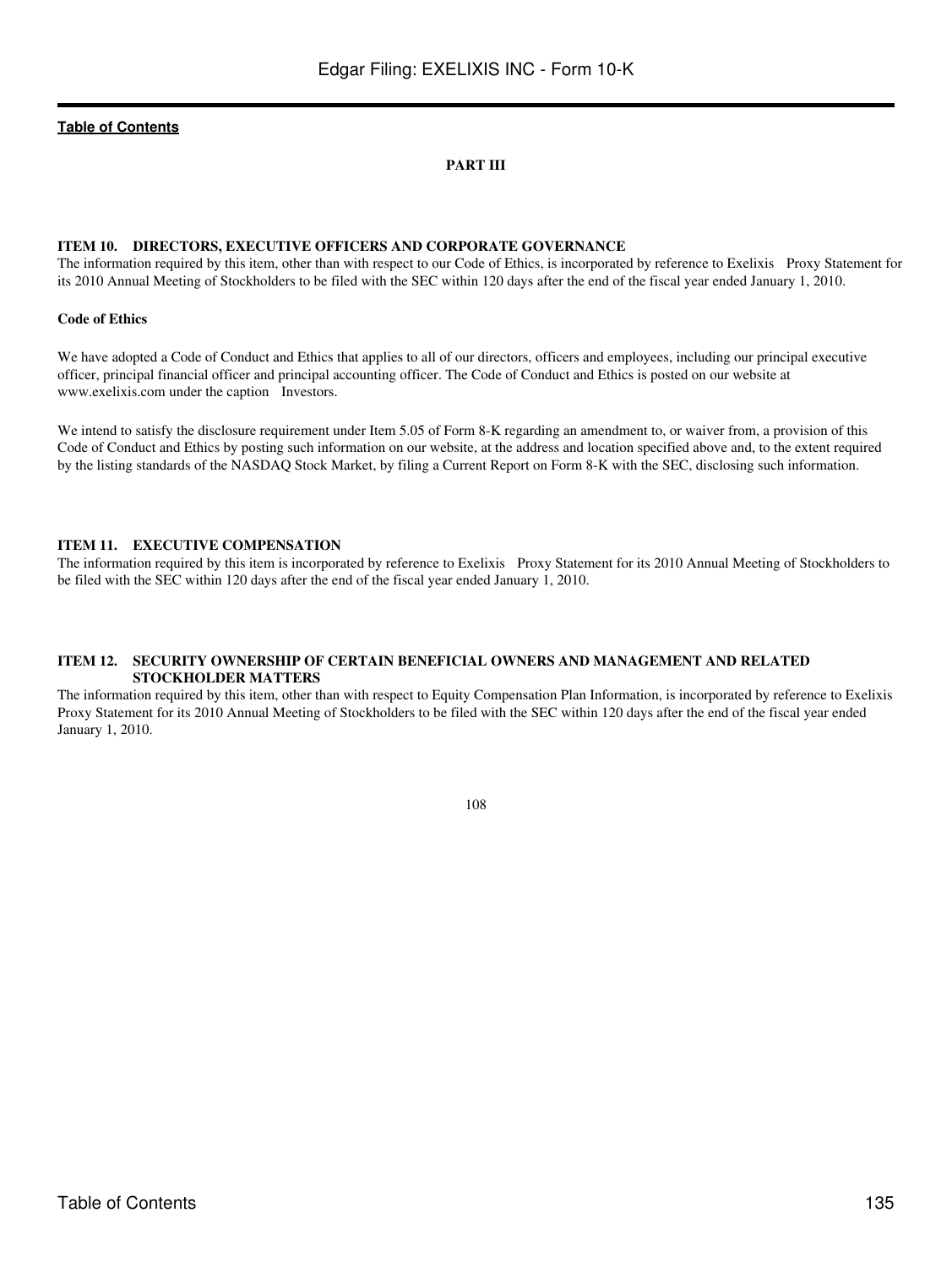### **Equity Compensation Plan Information**

The following table provides certain information about our common stock that may be issued upon the exercise of stock options and other rights under all of our existing equity compensation plans as of January 1, 2010, including our 2000 Equity Incentive Plan, or the 2000 Plan, our 2000 Non-Employee Directors Stock Option Plan, or the Director Plan, our 2000 Employee Stock Purchase Plan, or the ESPP, our 1997 Equity Incentive Plan, or the 1997 Plan, our 2010 Inducement Award Plan, or the 2010 Plan, and our 401(k) Retirement Plan:

| <b>Plan Category</b>                                          | Number of securities<br>to be issued upon<br>exercise of<br>outstanding options,<br>warrants and rights<br>(a) |     | Weighted-average<br>exercise price of<br>outstanding options,<br>warrants and rights $(1)$<br>(b) | <b>Number of securities</b><br>remaining available for<br>future issuance under<br>equity compensation plans<br>(excluding securities<br>reflected in column (a))<br>(c) |
|---------------------------------------------------------------|----------------------------------------------------------------------------------------------------------------|-----|---------------------------------------------------------------------------------------------------|--------------------------------------------------------------------------------------------------------------------------------------------------------------------------|
| Equity compensation plans approved by                         |                                                                                                                |     |                                                                                                   |                                                                                                                                                                          |
| stockholders(2):                                              | 27,072,822                                                                                                     | \$. | 7.46                                                                                              | 7,492,368                                                                                                                                                                |
| Equity compensation plans not approved by<br>stockholders(3): | 0                                                                                                              | \$  |                                                                                                   | 1,440,416                                                                                                                                                                |
| Total                                                         | 27,072,822                                                                                                     | \$  | 7.46                                                                                              | 8,932,784                                                                                                                                                                |

(1) The weighted average exercise price does not take into account the shares subject to outstanding restricted stock units which have no exercise price.

(2) Represents shares of our common stock issuable pursuant to the 2000 Plan, the Director Plan, the ESPP and the 1997 Plan. The 2000 Plan was originally adopted by our Board of Directors in January 2000 and approved by our stockholders in March 2000. The 2000 Plan was amended and restated by our Board of Directors in December 2006 to require that the exercise price for options granted pursuant to the

2000 Plan be equal to the fair market value as of the determination date. The 2000 Plan is administered by the Compensation Committee of our Board of Directors. The 2000 Plan expired in January 2010 and there are no shares available for future issuance. As of December 31, 2009, there were options outstanding to purchase 26,112,387 shares of our common stock under the 2000 Plan at a weighted average exercise price of \$7.35 per share. The weighted average exercise price does not take into account the shares subject to outstanding restricted stock units which have no exercise price.

The Director Plan was originally adopted by our Board of Directors in January 2000 and approved by our stockholders in March 2000. The Director Plan provides for the automatic grant of options to purchase shares of common stock to non-employee directors. The Director Plan was amended by our Board of Directors in February 2004 to increase the annual option grant to each director from 5,000 shares to 10,000 shares, which amendment was approved by our stockholders in April 2004. The Director Plan was further amended by our Board of Directors in February 2008 to increase the annual option grant to each director from 10,000 shares to 15,000 shares. Stockholder approval of this increase was not required. The Director Plan is administered by the Compensation Committee of our Board of Directors. As of December 31, 2009, there were options outstanding to purchase 871,250 shares of our common stock under the Director Plan at a weighted average exercise price of \$10.01.

The ESPP was originally adopted by our Board of Directors in January 2000 and approved by our stockholders in March 2000. The ESPP allows for qualified employees to purchase shares of our common stock at a price equal to the lower of 85% of the closing price at the beginning of the offering period or 85% of the closing price at the end of each purchase period. The ESPP is implemented by one offering period during each six-month period; provided, however, our Board of Directors may alter the duration of an offering period without stockholder approval. Employees may authorize up to 15% of their compensation for the purchase of stock under the ESPP; provided, that an employee may not accrue the right to purchase stock at a rate of more than \$25,000 of the fair market value of our common stock for each calendar year in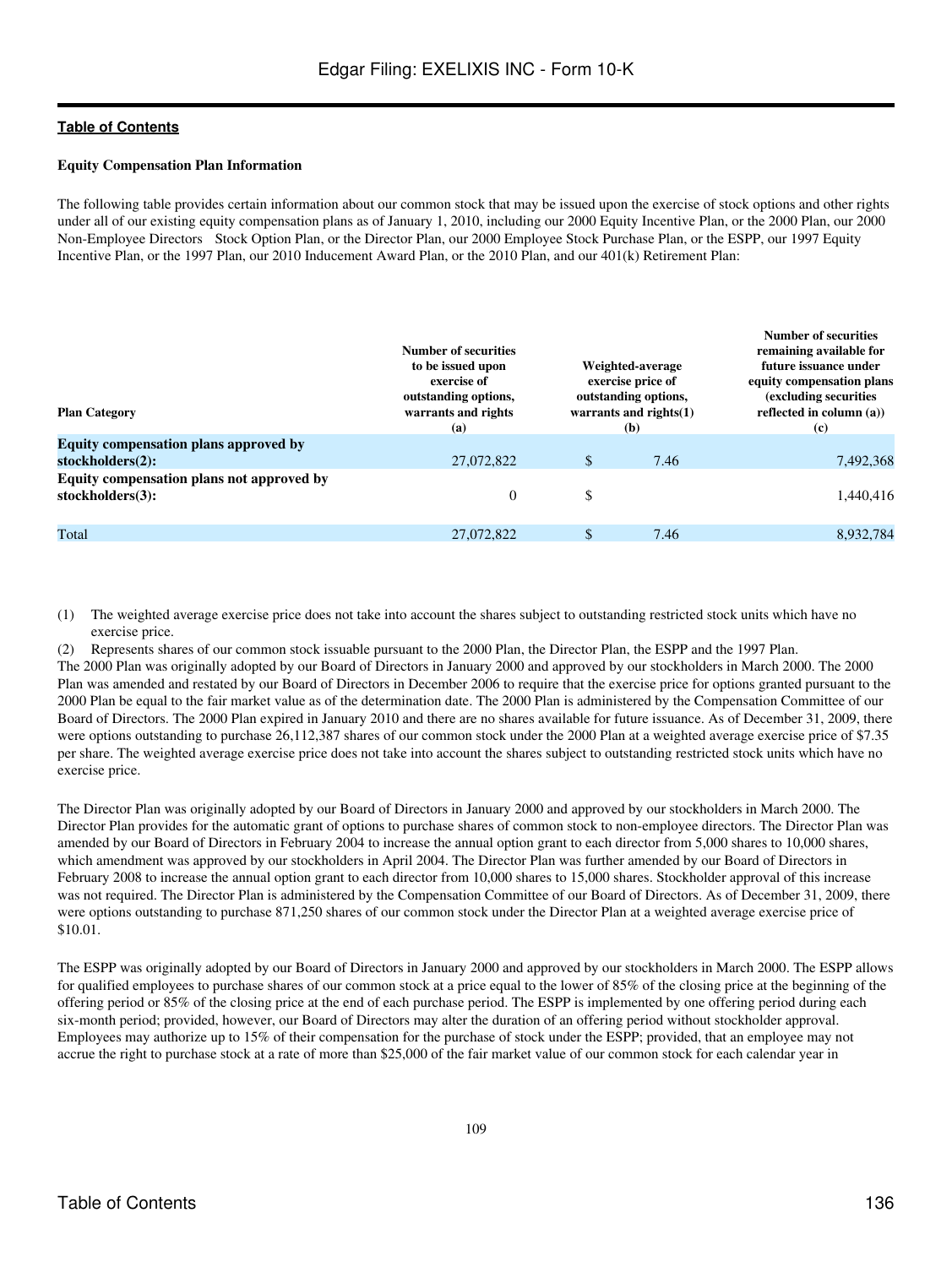which the purchase right is outstanding. The ESPP was amended by our Board of Directors in January 2005 and February 2009, each time to increase the number of shares available for issuance under the ESPP. Each increase in the ESPP share reserve was approved by our stockholders in April 2005 and May 2009, respectively. As of December 31, 2009, there were 3,749,598 shares available for future issuance under the ESPP.

In September 1997, we adopted the 1997 Plan. The 1997 Plan provides for the issuance of incentive stock options, non-qualified stock options and stock purchase rights to key employees, directors, consultants and members of the Scientific Advisory Board. In January 2000, we adopted the 2000 Plan, at which time our Board of Directors resolved that no further grants of stock options or any other type of stock award shall be made under the 1997 Plan and that such plan shall be terminate at such time that no further equity awards remain outstanding. As of December 31, 2009, there were options outstanding to purchase 89,185 shares of our common stock under the 1997 Plan at a weighted average exercise price of \$10.82.

#### (3) Represents shares of our common stock issuable pursuant to the 2010 Plan and the 401(k) Retirement Plan.

In December 2009, we adopted the 2010 Plan to replace the 2000 Plan, which expired in January 2010. A total of 1,000,000 shares of our common stock were authorized for issuance under the 2010 Plan. The 2010 Plan provides for the grant of stock options, stock appreciation rights, restricted stock awards, restricted stock unit awards and other stock awards to persons not previously one of our employees or directors as inducements material to such individuals becoming one of our employees. Equity awards issued under the 2010 Plan must be issued in compliance with Rule 5635(c)(4) of the NASDAQ Listing Rules. The 2010 Plan is administered by the Compensation Committee of our Board of Directors. As of December 31, 2009, there were no options outstanding to purchase shares of our common stock under the 2010 Plan.

We sponsor a 401(k) Retirement Plan whereby eligible employees may elect to contribute up to the lesser of 20% of their annual compensation or the statutorily prescribed annual limit allowable under Internal Revenue Service regulations. The 401(k) Retirement Plan permits us to make matching contributions on behalf of all participants. Beginning in 2002, we match 50% of the first 4% of participant contributions into the 401(k) Retirement Plan in the form of our common stock.

**ITEM 13. CERTAIN RELATIONSHIPS AND RELATED TRANSACTIONS, AND DIRECTOR INDEPENDENCE** Information required by this item is incorporated by reference to Exelixis Proxy Statement for its 2010 Annual Meeting of Stockholders to be

filed with the SEC within 120 days after the fiscal year ended January 1, 2010.

# **ITEM 14. PRINCIPAL ACCOUNTANT FEES AND SERVICES**

Information required by this item is incorporated by reference to Exelixis Proxy Statement for its 2010 Annual Meeting of Stockholders to be filed with the SEC within 120 days after the fiscal year ended January 1, 2010.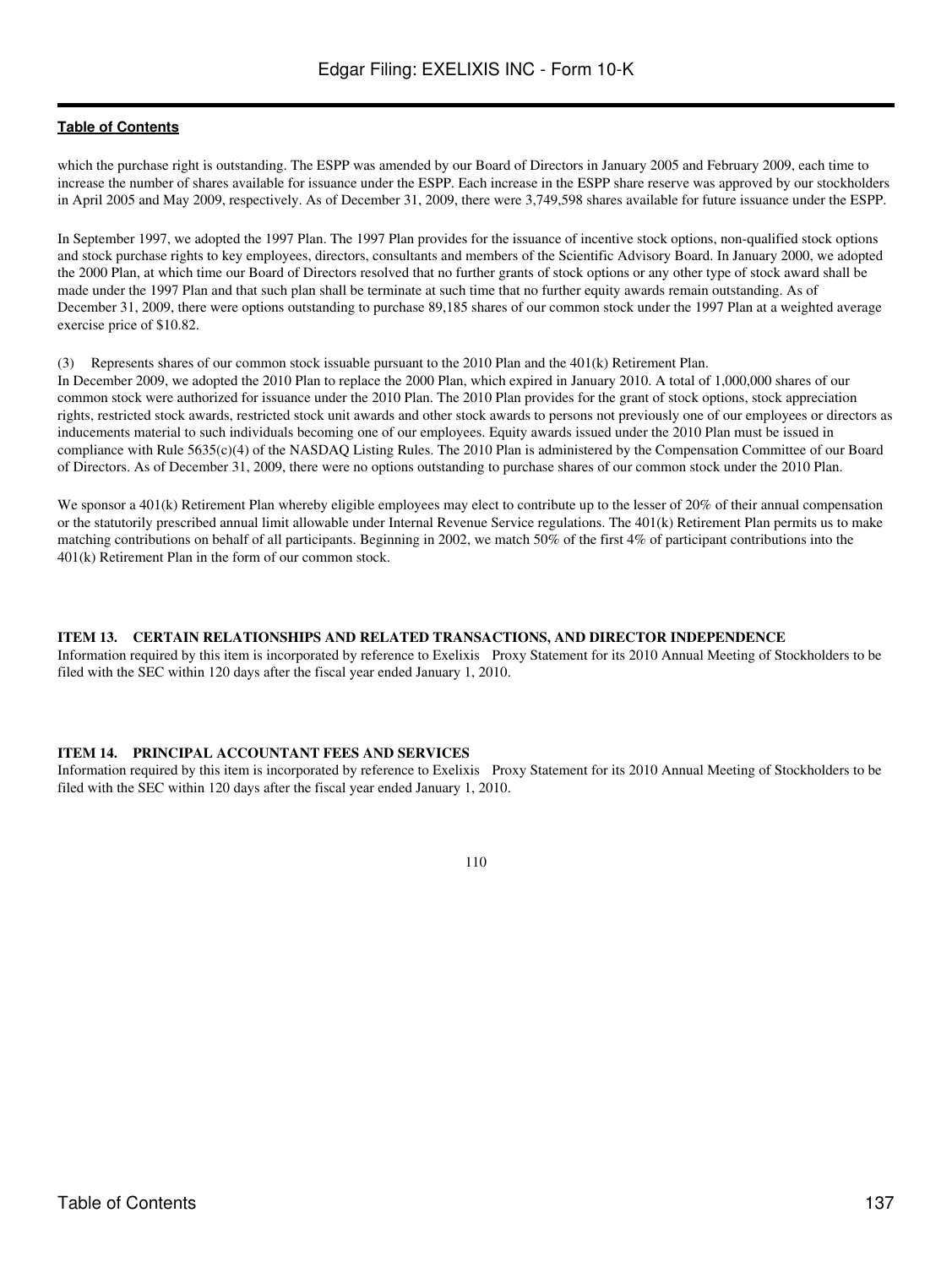# **PART IV**

# **ITEM 15. EXHIBITS AND FINANCIAL STATEMENT SCHEDULES**

(a) The following documents are being filed as part of this report:

(1) The following financial statements and the Reports of Independent Registered Public Accounting Firm are included in Part II, Item 8:

|                                                                                                                                               | Page |
|-----------------------------------------------------------------------------------------------------------------------------------------------|------|
| Report of Independent Registered Public Accounting Firm                                                                                       | 69   |
| <b>Consolidated Balance Sheets</b>                                                                                                            | 70   |
| <b>Consolidated Statements of Operations</b>                                                                                                  | 71   |
| Consolidated Statements of Stockholders Equity (Deficit)                                                                                      | 72   |
| <b>Consolidated Statements of Cash Flows</b>                                                                                                  | 73   |
| Notes to Consolidated Financial Statements                                                                                                    | 74   |
| (2) All financial statement schedules are omitted because the information is inapplicable or presented in the Notes to Consolidated Financial |      |
| Statements.                                                                                                                                   |      |

(3) The items listed on the Index to Exhibits on pages 114 through 121 are incorporated herein by reference.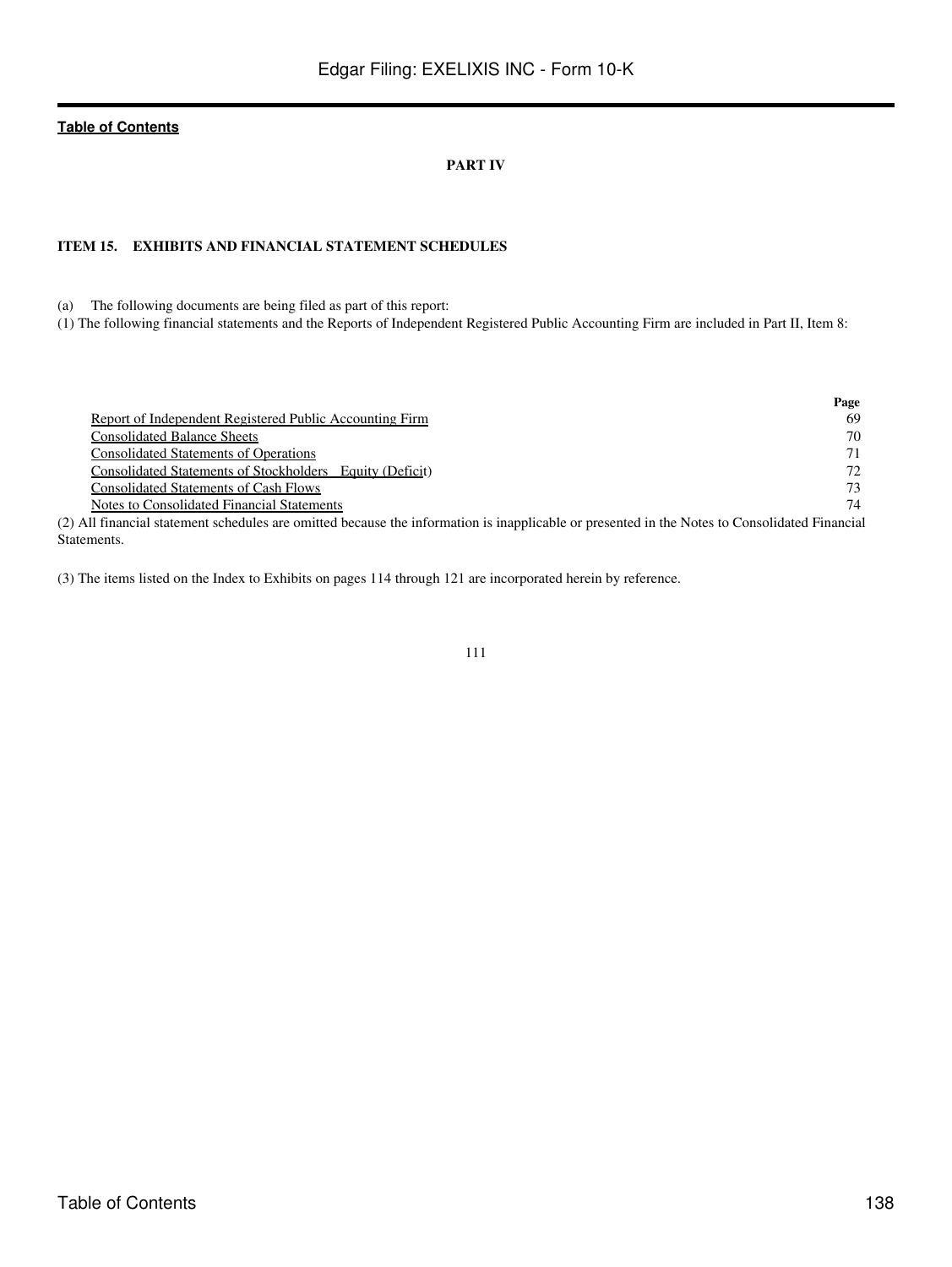### **SIGNATURES**

Pursuant to the requirements of Section 13 or 15(d) of the Securities Exchange Act of 1934, as amended, the Registrant has duly caused this report on Form 10-K to be signed on its behalf by the undersigned, thereunto duly authorized, in the City of South San Francisco, State of California, on March 10, 2010.

EXELIXIS, INC.

By: /s/ GEORGE A. SCANGOS **George A. Scangos, Ph.D. President and Chief Executive Officer**

### **POWER OF ATTORNEY**

**KNOW ALL PERSONS BY THESE PRESENTS**, that each person whose signature appears below constitutes and appoints **GEORGE A. SCANGOS, JAMES B. BUCHER** and **FRANK KARBE**, and each or any one of them, his true and lawful attorney-in-fact and agent, with full power of substitution and resubstitution, for him and in his name, place and stead, in any and all capacities, to sign any and all amendments (including post-effective amendments) to this report on Form 10-K, and to file the same, with all exhibits thereto, and other documents in connection therewith, with the Securities and Exchange Commission, granting unto said attorneys-in-fact and agents, and each of them, full power and authority to do and perform each and every act and thing requisite and necessary to be done in connection therewith, as fully to all intents and purposes as he might or could do in person, hereby ratifying and confirming all that said attorneys-in-fact and agents, or any of them, or their or his substitutes or substitute, may lawfully do or cause to be done by virtue hereof.

Pursuant to the requirements of the Securities Exchange Act of 1934, as amended, this report on Form 10-K has been signed by the following persons on behalf of the Registrant and in the capacities and on the dates indicated.

| <b>Signatures</b>                  | <b>Title</b>                                                                     | Date           |
|------------------------------------|----------------------------------------------------------------------------------|----------------|
| <b>GEORGE A. SCANGOS</b><br>/s/    | Director, President and Chief Executive Officer<br>(Principal Executive Officer) | March 10, 2010 |
| George A. Scangos, Ph.D.           |                                                                                  |                |
| FRANK KARBE<br>/s/                 | Chief Financial Officer (Principal Financial and<br>Accounting Officer)          | March 10, 2010 |
| <b>Frank Karbe</b>                 |                                                                                  |                |
| <b>STELIOS PAPADOPOULOS</b><br>/s/ | Chairman of the Board                                                            | March 10, 2010 |
| Stelios Papadopoulos, Ph.D.        |                                                                                  |                |
| <b>CHARLES COHEN</b><br>$\sqrt{s}$ | Director                                                                         | March 10, 2010 |
| <b>Charles Cohen, Ph.D.</b>        |                                                                                  |                |
| CARL B. FELDBAUM<br>$\sqrt{s}$     | Director                                                                         | March 10, 2010 |
| Carl B. Feldbaum, Esq.             |                                                                                  |                |
| ALAN M. GARBER<br>$\sqrt{s}$       | Director                                                                         | March 10, 2010 |
| Alan M. Garber, M.D., Ph.D.        |                                                                                  |                |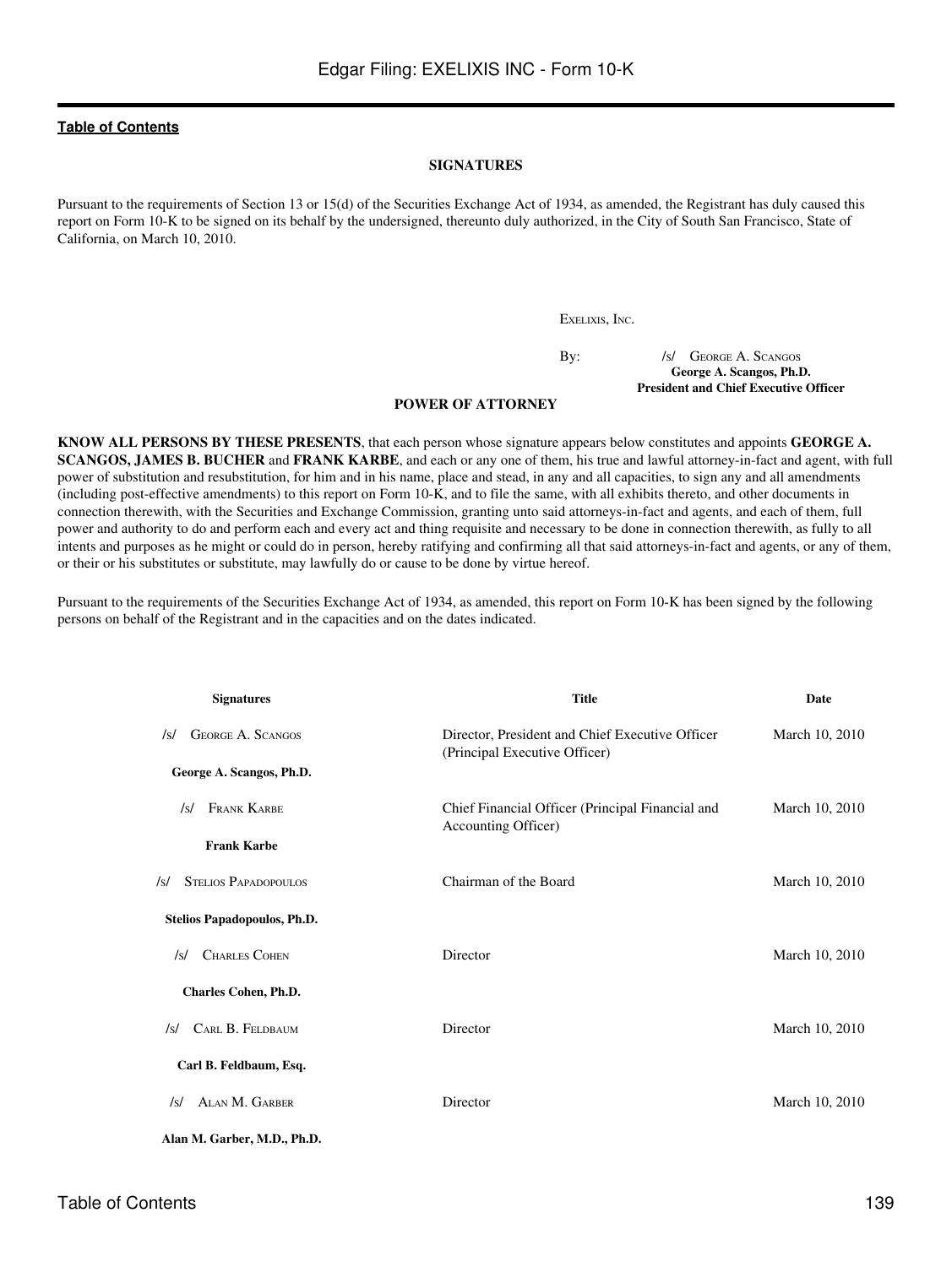# Edgar Filing: EXELIXIS INC - Form 10-K

/S/ VINCENT MARCHESI Director March 10, 2010

**Vincent Marchesi, M.D., Ph.D.**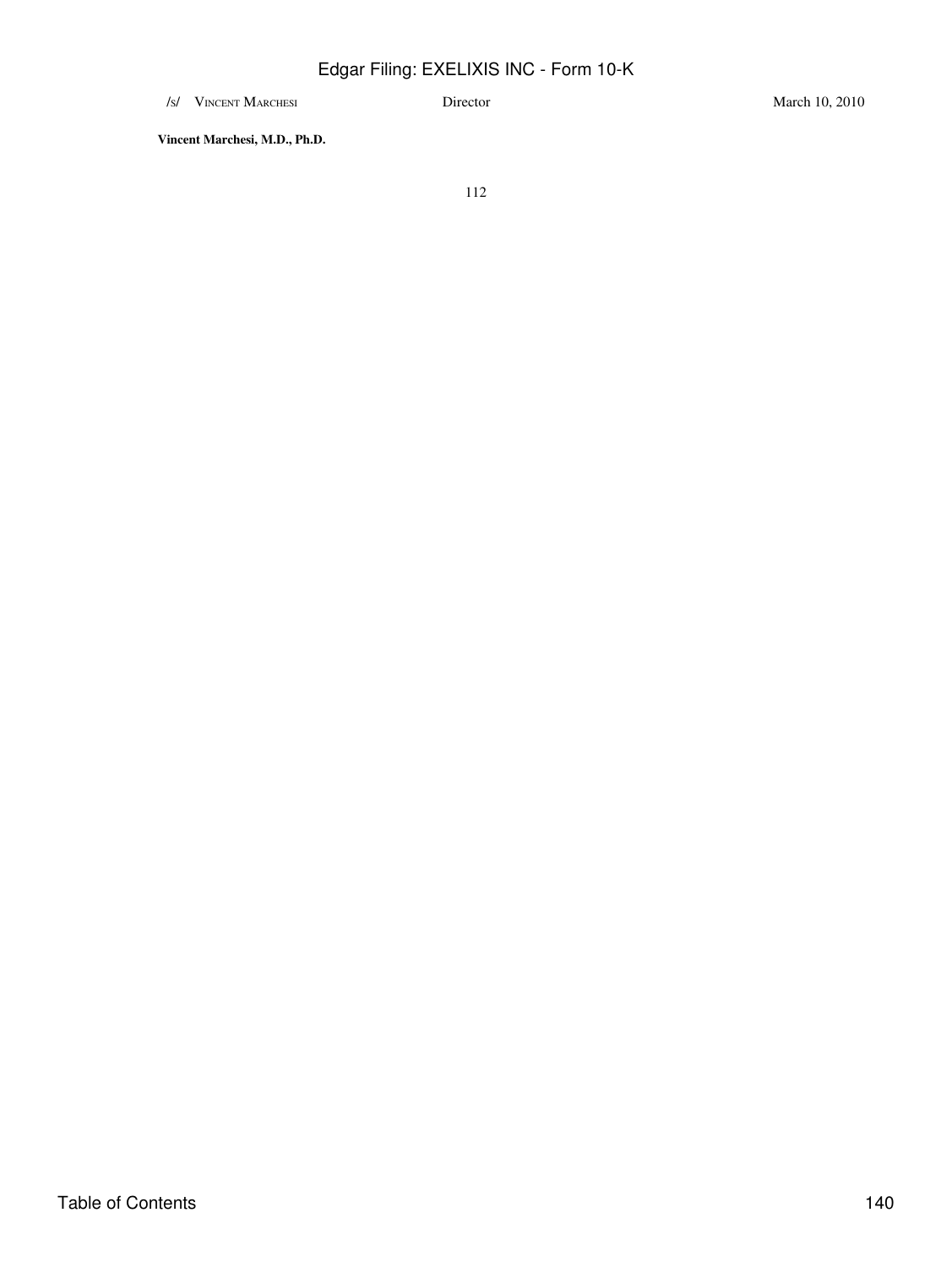| <b>Signatures</b>                    |          | <b>Title</b> | Date           |
|--------------------------------------|----------|--------------|----------------|
| <b>FRANK MCCORMICK</b><br>$\sqrt{s}$ | Director |              | March 10, 2010 |
| Frank McCormick, Ph.D.               |          |              |                |
| <b>GEORGE POSTE</b><br>/s/           | Director |              | March 10, 2010 |
| George Poste, D.V.M., Ph.D.          |          |              |                |
| <b>LANCE WILLSEY</b><br>/s/          | Director |              | March 10, 2010 |
| Lance Willsey, M.D.                  |          |              |                |
| <b>JACK L. WYSZOMIERSKI</b><br>/s/   | Director |              | March 10, 2010 |
| Jack L. Wyszomierski                 |          |              |                |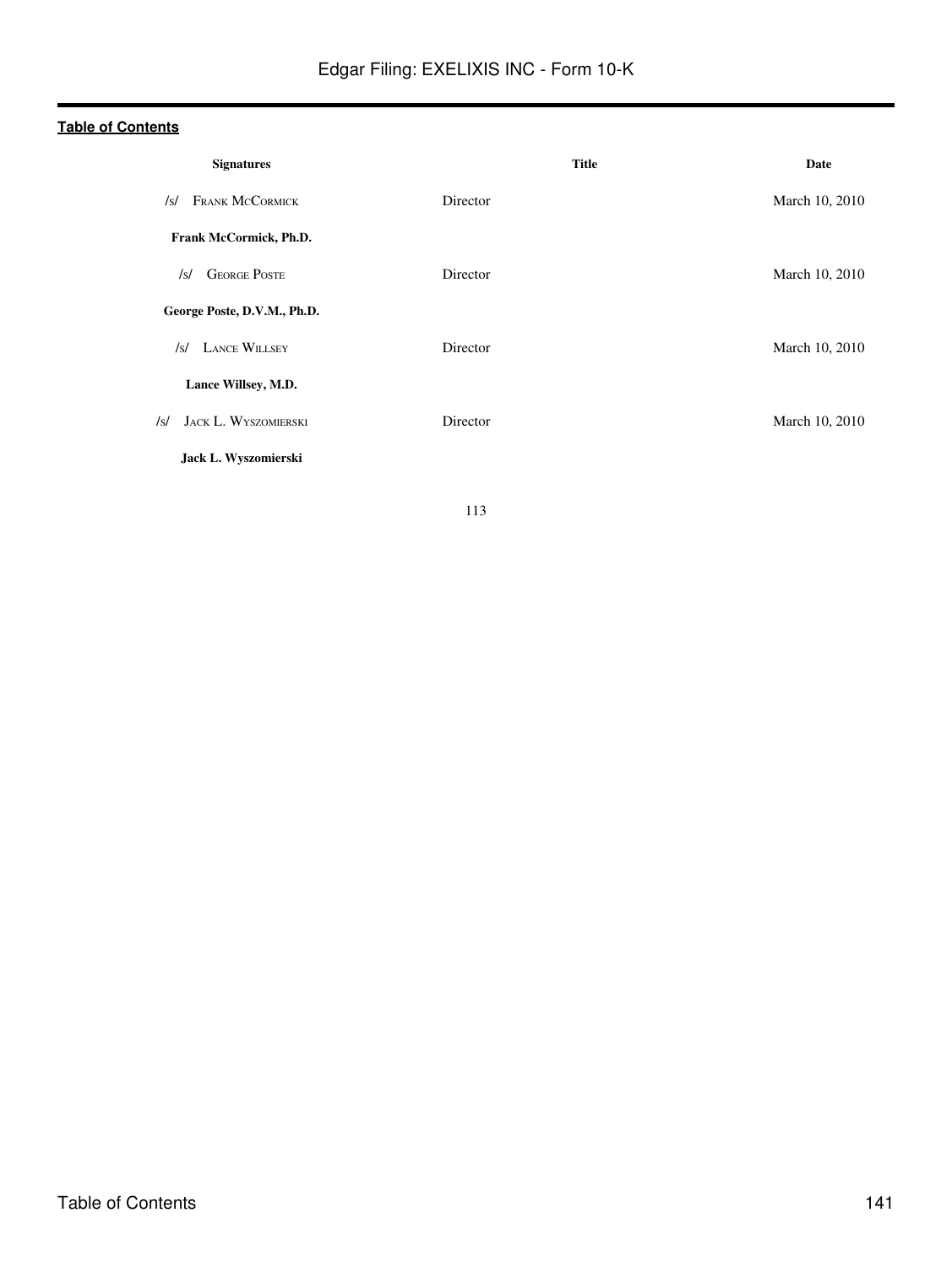# **INDEX TO EXHIBITS**

|                             |                                                                                                                                                                                                                                        |                       | <b>Incorporation by Reference</b> | Exhibit/<br><b>Appendix</b> |                                 |                          |
|-----------------------------|----------------------------------------------------------------------------------------------------------------------------------------------------------------------------------------------------------------------------------------|-----------------------|-----------------------------------|-----------------------------|---------------------------------|--------------------------|
| Exhibit<br>Number<br>$2.1*$ | <b>Exhibit Description</b><br>Asset Purchase and License Agreement, dated as of September 4,<br>2007, by and among Agrigenetics, Inc., Mycogen Corporation,<br>Exelixis Plant Sciences, Inc., Agrinomics, LLC and Exelixis, Inc.       | Form<br>$10-Q$        | <b>File Number</b><br>000-30235   | Reference<br>10.1           | <b>Filing Date</b><br>11/5/2007 | <b>Filed</b><br>Herewith |
| $2.2*$                      | Share Sale and Transfer Agreement, dated November 20, 2007,<br>by and between Taconic Farms, Inc. and Exelixis, Inc.                                                                                                                   | $10-K$                | 000-30235                         | 2.3                         | 2/25/2008                       |                          |
| 3.1                         | Amended and Restated Certificate of Incorporation of Exelixis,<br>Inc.                                                                                                                                                                 |                       |                                   |                             |                                 | X                        |
| 3.2                         | Certificate of Amendment of Amended and Restated Certificate<br>of Incorporation of Exelixis, Inc.                                                                                                                                     |                       |                                   |                             |                                 | X                        |
| 3.3                         | Amended and Restated Bylaws of Exelixis, Inc.                                                                                                                                                                                          | $8-K$                 | 000-30235                         | 3.1                         | 10/4/2007                       |                          |
| 4.1                         | Specimen Common Stock Certificate.                                                                                                                                                                                                     | $S-1$ ,               | 333-96335                         | 4.1                         | 2/7/2000                        |                          |
|                             |                                                                                                                                                                                                                                        | as amended            |                                   |                             |                                 |                          |
| 4.2                         | Form of Warrant, dated June 9, 2005, to purchase 750,000 shares<br>of Exelixis, Inc. common stock in favor of Symphony Evolution<br>Holdings LLC.                                                                                      | $10-Q$                | 000-30235                         | 4.1                         | 8/9/2005                        |                          |
| 4.3                         | Form of Warrant, dated June 13, 2006, to purchase 750,000<br>shares of Exelixis, Inc. common stock in favor of Symphony<br>Evolution Holdings LLC.                                                                                     | $8-K$                 | 000-30235                         | 4.1                         | 6/15/2006                       |                          |
| $4.4*$                      | Warrant Purchase Agreement, dated June 9, 2005, between<br>Exelixis, Inc. and Symphony Evolution Holdings LLC.                                                                                                                         | $10-Q$                | 000-30235                         | 10.8                        | 8/9/2005                        |                          |
| $4.5*$                      | Form Warrant to Purchase Common Stock of Exelixis, Inc.<br>issued or issuable to Deerfield Private Design Fund, L.P.,<br>Deerfield Private Design International, L.P., Deerfield Partners,<br>L.P. and Deerfield International Limited | $8-K$                 | 000-30235                         | 4.9                         | 6/9/2008                        |                          |
| 4.6                         | Fourth Amended and Restated Registration Rights Agreement,<br>dated February 26, 1999, among Exelixis, Inc. and certain<br>Stockholders of Exelixis, Inc.                                                                              | $S-1$ ,<br>as amended | 333-96335                         | 4.2                         | 2/7/2000                        |                          |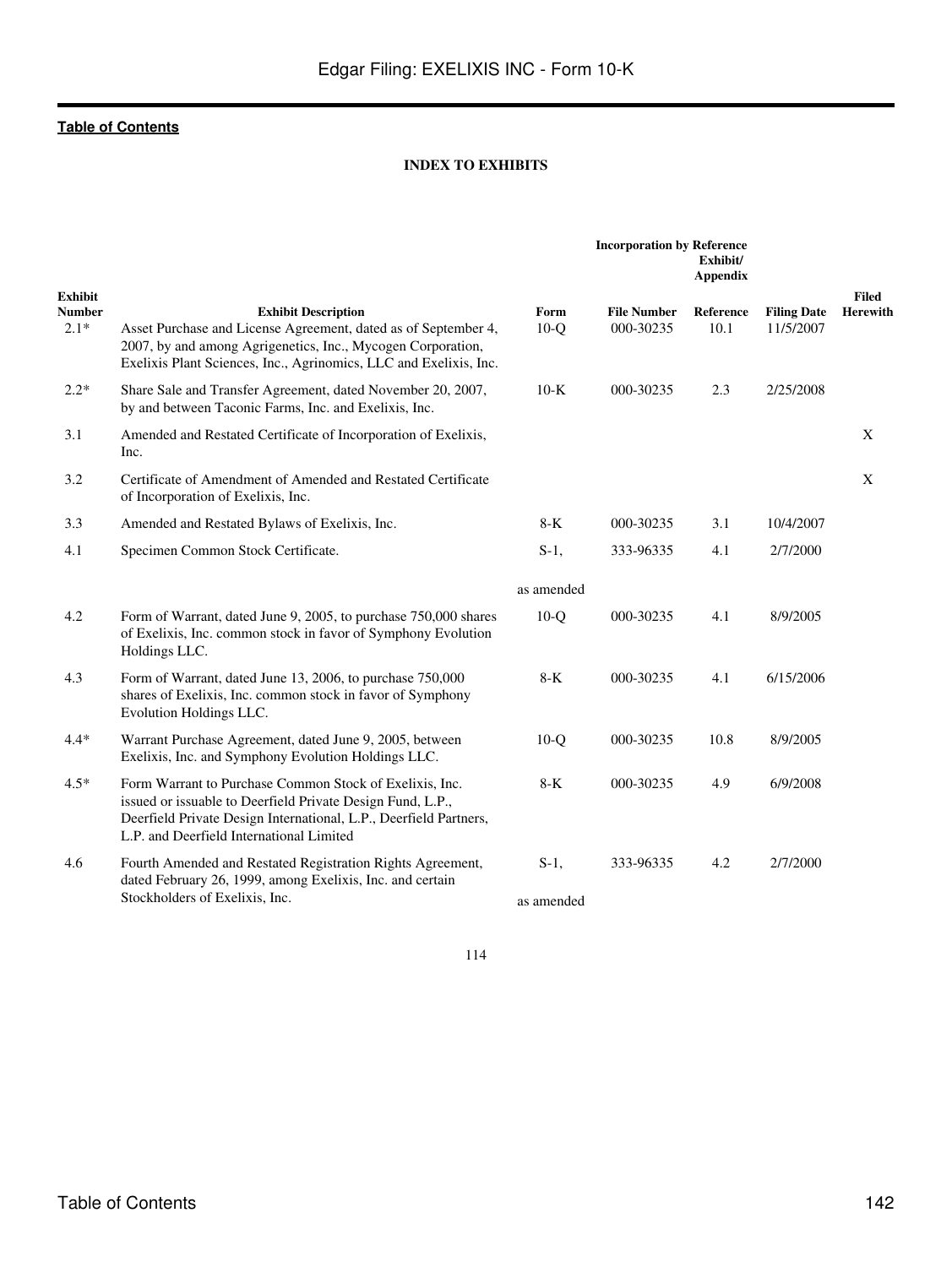| Exhibit<br>Number | <b>Exhibit Description</b>                                                                                                                                                                                                            | <b>Incorporation by Reference</b><br>Exhibit/<br><b>Appendix</b> |                    |           |                    |                   |
|-------------------|---------------------------------------------------------------------------------------------------------------------------------------------------------------------------------------------------------------------------------------|------------------------------------------------------------------|--------------------|-----------|--------------------|-------------------|
|                   |                                                                                                                                                                                                                                       | Form                                                             | <b>File Number</b> | Reference | <b>Filing Date</b> | Filed<br>Herewith |
| 4.7               | Registration Rights Agreement, dated October 18, 2004, by and<br>among Exelixis, Inc., X-Ceptor Therapeutics, Inc., and certain<br>holders of capital stock of X-Ceptor Therapeutics, Inc. listed in<br>Annex I thereto.              | $8-K$                                                            | 000-30235          | 10.1      | 10/21/2004         |                   |
| 4.8               | Registration Rights Agreement, dated October 18, 2004, by and<br>among Exelixis, Inc., X-Ceptor Therapeutics, Inc., and certain<br>holders of capital stock of X-Ceptor Therapeutics, Inc. listed in<br>Annex I thereto.              | $8-K$                                                            | 000-30235          | 10.2      | 10/21/2004         |                   |
| $4.9*$            | Registration Rights Agreement, dated June 9, 2005, between<br>Exelixis, Inc. and Symphony Evolution Holdings LLC.                                                                                                                     | $10-Q$                                                           | 000-30235          | 10.7      | 8/9/2005           |                   |
| 4.10              | Registration Rights Agreement between Exelixis, Inc. and<br>Deerfield Private Design Fund, L.P., Deerfield Private Design<br>International, L.P., Deerfield Partners, L.P. and Deerfield<br>International Limited dated June 4, 2008. | $8-K$                                                            | 000-30235          | 4.10      | 6/9/2008           |                   |
| 4.11              | Form of Warrant, dated June 10, 2009, to purchase 500,000<br>shares of Exelixis, Inc. common stock in favor of Symphony<br>Evolution Holdings LLC.                                                                                    | $10-Q,$<br>as amended                                            | 000-30235          | 4.4       | 7/30/2009          |                   |
| 4.12              | Form of Common Stock Agreement and Warrant Certificate                                                                                                                                                                                | $S-3$ ,                                                          | 333-158792         | 4.17      | 4/24/2009          |                   |
| 4.13              | Form of Preferred Stock Agreement and Warrant Certificate                                                                                                                                                                             | as amended<br>$S-3$ ,                                            | 333-158792         | 4.18      | 4/24/2009          |                   |
| 4.14              | Form of Debt Securities Warrant Agreement and Warrant<br>Certificate                                                                                                                                                                  | as amended<br>$S-3$ ,                                            | 333-158792         | 4.19      | 4/24/2009          |                   |
|                   |                                                                                                                                                                                                                                       | as amended                                                       |                    |           |                    |                   |
| 4.15              | Form of Senior Debt Indenture                                                                                                                                                                                                         | $S-3$ ,                                                          | 333-158792         | 4.13      | 5/28/2009          |                   |
|                   |                                                                                                                                                                                                                                       | as amended                                                       |                    |           |                    |                   |
| 4.16              | Form of Subordinated Debt Indenture                                                                                                                                                                                                   | $S-3$ ,                                                          | 333-158792         | 4.14      | 5/28/2009          |                   |
|                   |                                                                                                                                                                                                                                       | as amended                                                       |                    |           |                    |                   |
| 10.1              | Form of Indemnity Agreement.                                                                                                                                                                                                          | $S-1$ ,                                                          | 333-96335          | 10.1      | 2/7/2000           |                   |
|                   |                                                                                                                                                                                                                                       | as amended                                                       |                    |           |                    |                   |
| 10.2              | 1997 Equity Incentive Plan.                                                                                                                                                                                                           | $S-1$ ,                                                          | 333-96335          | 10.3      | 2/7/2000           |                   |
|                   |                                                                                                                                                                                                                                       | as amended                                                       |                    |           |                    |                   |
| 10.3              | 2000 Equity Incentive Plan.                                                                                                                                                                                                           | $10-Q$                                                           | 000-30235          | 10.1      | 5/3/2007           |                   |
| 10.4              | Form of Stock Option Agreement under the 2000 Equity<br>Incentive Plan (early exercise permissible).                                                                                                                                  | $10-Q$                                                           | 000-30235          | 10.2      | 11/8/2004          |                   |
| 10.5              | Form of Stock Option Agreement under the 2000 Equity<br>Incentive Plan (early exercise may be restricted).                                                                                                                            | $8-K$                                                            | 000-30235          | 10.1      | 12/15/2004         |                   |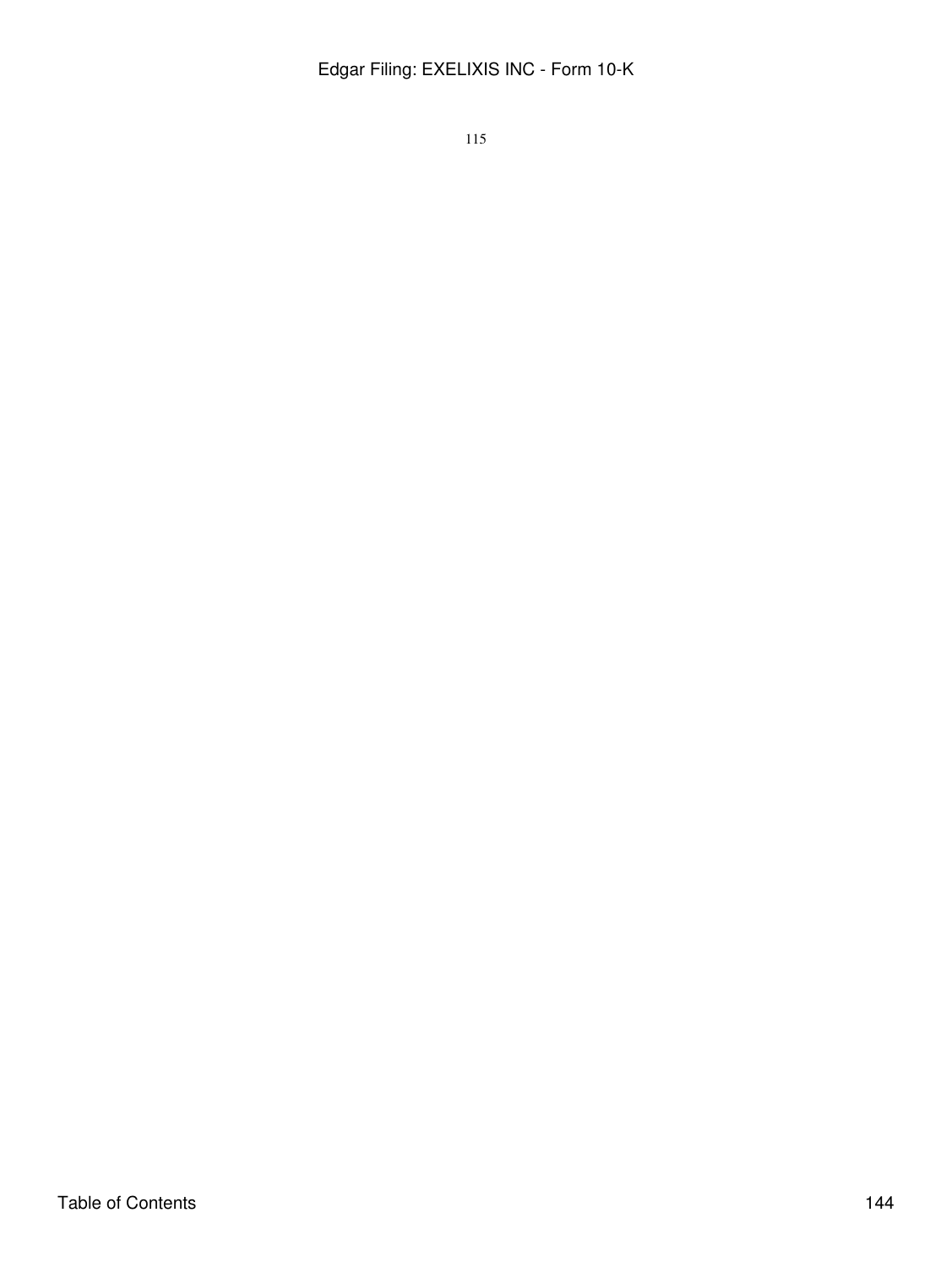|                   |                                                                                                           |              | <b>Incorporation by Reference</b> | Exhibit/<br><b>Appendix</b> |                    |                          |
|-------------------|-----------------------------------------------------------------------------------------------------------|--------------|-----------------------------------|-----------------------------|--------------------|--------------------------|
| Exhibit<br>Number | <b>Exhibit Description</b>                                                                                | Form         | <b>File Number</b>                | Reference                   | <b>Filing Date</b> | <b>Filed</b><br>Herewith |
| 10.6              | Form of Restricted Stock Unit Agreement under the 2000 Equity<br>Incentive Plan.                          |              |                                   |                             |                    | X                        |
| 10.7              | 2000 Non-Employee Directors Stock Option Plan.                                                            | $10-K$       | 000-30235                         | 10.5                        | 2/25/2008          |                          |
| 10.8              | Form of Stock Option Agreement under the 2000 Non-Employee<br>Directors Stock Option Plan.                | $10-o$       | 000-30235                         | 10.1                        | 11/8/2004          |                          |
| 10.9              | 2000 Employee Stock Purchase Plan.                                                                        | Schedule 14A | 000-30235                         | A                           | 4/13/2009          |                          |
| 10.10             | 2010 Inducement Award Plan                                                                                |              |                                   |                             |                    | X                        |
| 10.11             | Form of Stock Option Agreement under the 2010 Inducement<br>Award Plan.                                   |              |                                   |                             |                    | X                        |
| 10.12             | Form of Restricted Stock Unit Agreement under the 2010<br>Inducement Award Plan.                          |              |                                   |                             |                    | X                        |
| 10.13             | Exelixis, Inc. 401(k) Plan.                                                                               |              |                                   |                             |                    | X                        |
| 10.14             | Exelixis, Inc. 401(k) Plan Adoption Agreement.                                                            |              |                                   |                             |                    | X                        |
| 10.15             | Employment Agreement, dated September 13, 1996, between<br>George Scangos, Ph.D. and Exelixis, Inc.       | $S-1$ ,      | 333-96335                         | 10.17                       | 2/7/2000           |                          |
|                   |                                                                                                           | as amended   |                                   |                             |                    |                          |
| 10.16             | Offer Letter Agreement, dated February 3, 2000, between<br>Michael Morrissey, Ph.D., and Exelixis, Inc.   | $10-o$       | 000-30235                         | 10.43                       | 8/5/2004           |                          |
| 10.17             | Offer Letter Agreement, dated November 20, 2003, between<br>Frank Karbe and Exelixis, Inc.                | $10-Q$       | 000-30235                         | 10.46                       | 8/5/2004           |                          |
| 10.18             | Offer Letter Agreement, dated March 27, 2000, between Pamela<br>Simonton, J.D., L.L.M. and Exelixis, Inc. | $10-K$       | 000-30235                         | 10.17                       | 3/15/2005          |                          |
| 10.19             | Offer Letter Agreement, dated June 20, 2006, between Exelixis,<br>Inc. and Gisela M. Schwab, M.D.         | $8-K$        | 000-30235                         | 10.1                        | 6/26/2006          |                          |
| 10.20             | Offer Letter Agreement, dated June 19, 2008 between Exelixis,<br>Inc. and Fran Heller, J.D.               |              |                                   |                             |                    | X                        |
| 10.21             | Compensation Information for the Company s Named Executive<br>Officers.                                   |              |                                   |                             |                    | X                        |
| 10.22             | Compensation Information for Non-Employee Directors.                                                      | $10-Q$       | 000-30235                         | 10.1                        | 10/29/2009         |                          |
| 10.23             | Exelixis, Inc. Change in Control and Severance Benefit Plan.                                              | $10-K$       | 000-30235                         | 10.19                       | 3/10/2009          |                          |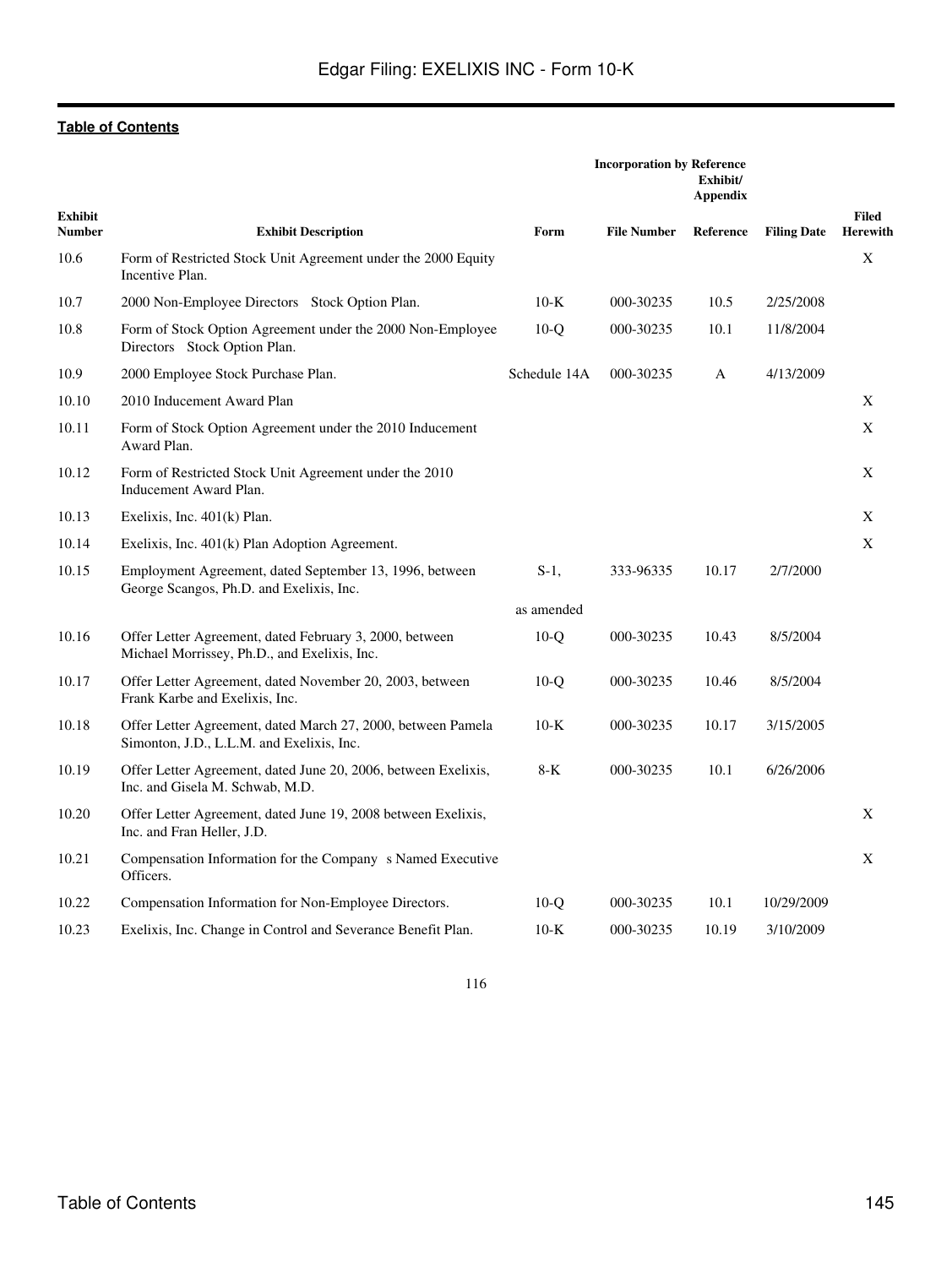|                                 |                                                                                                                                                                                                        |        | <b>Incorporation by Reference</b> | Exhibit/<br><b>Appendix</b> |                    |                   |
|---------------------------------|--------------------------------------------------------------------------------------------------------------------------------------------------------------------------------------------------------|--------|-----------------------------------|-----------------------------|--------------------|-------------------|
| <b>Exhibit</b><br><b>Number</b> | <b>Exhibit Description</b>                                                                                                                                                                             | Form   | <b>File Number</b>                | Reference                   | <b>Filing Date</b> | Filed<br>Herewith |
| 10.24*                          | Product Development and Commercialization Agreement, dated<br>as of October 28, 2002, by and between SmithKlineBeecham<br>Corporation and Exelixis, Inc.                                               | $10-Q$ | 000-30235                         | 10.36                       | 11/8/2002          |                   |
| $10.25*$                        | First Amendment to the Product Development and<br>Commercialization Agreement, dated as of January 10, 2005, by<br>and between SmithKlineBeecham Corporation and Exelixis, Inc.                        | $10-K$ | 000-30235                         | 10.24                       | 3/15/2005          |                   |
| $10.26*$                        | Second Amendment to the Product Development and<br>Commercialization Agreement, dated as of June 13, 2008, by<br>and between SmithKlineBeecham Corporation d/b/a<br>GlaxoSmithKline and Exelixis, Inc. | $10-Q$ | 000-30235                         | 10.3                        | 8/5/2008           |                   |
| $10.27*$                        | Stock Purchase and Stock Issuance Agreement, dated as of<br>October 28, 2002, by and between SmithKlineBeecham<br>Corporation and Exelixis, Inc.                                                       | $10-Q$ | 000-30235                         | 10.37                       | 11/8/2002          |                   |
| 10.28                           | First Amendment to the Stock Purchase and Stock Issuance<br>Agreement, dated as of January 10, 2005, by and between<br>SmithKlineBeecham Corporation and Exelixis, Inc.                                | $10-K$ | 000-30235                         | 10.26                       | 3/15/2005          |                   |
| $10.29*$                        | Loan and Security Agreement, dated as of October 28, 2002, by<br>and between SmithKlineBeecham Corporation and Exelixis, Inc.                                                                          | $10-Q$ | 000-30235                         | 10.38                       | 11/8/2002          |                   |
| 10.30                           | First Amendment to the Loan and Security Agreement, dated as<br>of December 5, 2002, by and between SmithKlineBeecham<br>Corporation and Exelixis, Inc.                                                |        |                                   |                             |                    | X                 |
| 10.31                           | Second Amendment to the Loan and Security Agreement, dated<br>as of September 20, 2004, by and between SmithKlineBeecham<br>Corporation and Exelixis, Inc.                                             | $8-K$  | 000-30235                         | 10.1                        | 9/23/2004          |                   |
| $10.32*$                        | Third Amendment to the Loan and Security Agreement, dated as<br>of January 10, 2005, by and between SmithKlineBeecham<br>Corporation and Exelixis, Inc.                                                | $10-K$ | 000-30235                         | 10.29                       | 3/15/2005          |                   |
| $10.33*$                        | Fourth Amendment to the Loan and Security Agreement, dated<br>as of July 10, 2008, by and between SmithKlineBeecham<br>Corporation d/b/a GlaxoSmithKline and Exelixis, Inc.                            | $10-Q$ | 000-30235                         | 10.4                        | 8/5/2008           |                   |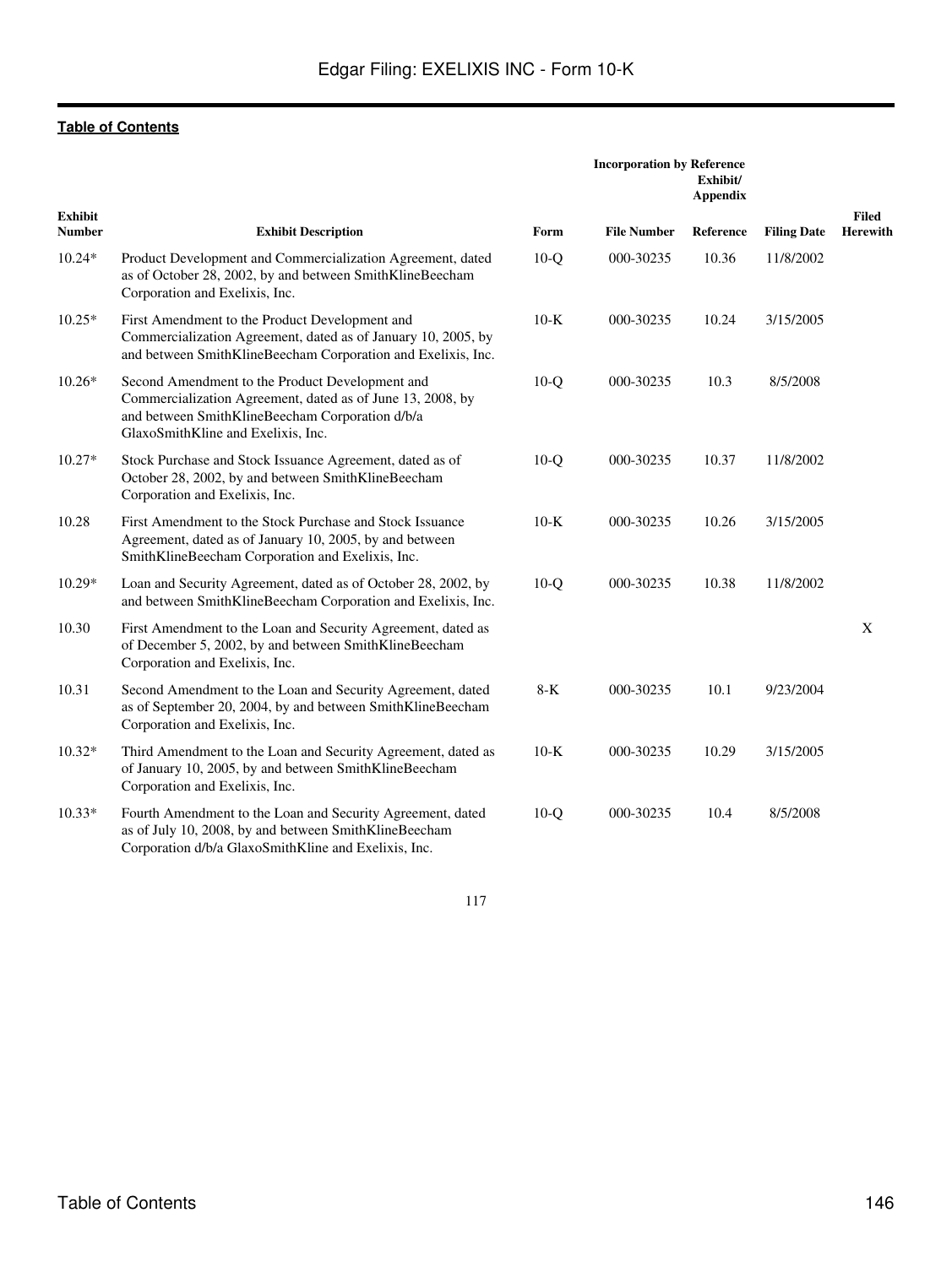|                                 |                                                                                                                                                                           |                        | <b>Incorporation by Reference</b> | Exhibit/<br><b>Appendix</b> |                    |                   |
|---------------------------------|---------------------------------------------------------------------------------------------------------------------------------------------------------------------------|------------------------|-----------------------------------|-----------------------------|--------------------|-------------------|
| <b>Exhibit</b><br><b>Number</b> | <b>Exhibit Description</b>                                                                                                                                                | Form                   | <b>File Number</b>                | Reference                   | <b>Filing Date</b> | Filed<br>Herewith |
| $10.34*$                        | Letter Agreement, dated February 17, 2009, between Exelixis,<br>Inc. and SmithKlineBeecham Corporation d/b/a<br>GlaxoSmithKline.                                          | $10-Q$ ,<br>as amended | 000-30235                         | 10.1                        | 5/7/2009           |                   |
| $10.35*$                        | Collaboration Agreement, dated December 15, 2006, between<br>Exelixis, Inc. and Bristol-Myers Squibb Company.                                                             | $10-K$                 | 000-30235                         | 10.38                       | 2/27/2007          |                   |
| 10.36*                          | Amendment No. 1, dated January 11, 2007, to the Collaboration<br>Agreement, dated December 15, 2006, between Exelixis, Inc.<br>and Bristol-Myers Squibb Company.          | $10-Q$                 | 000-30235                         | 10.3                        | 11/5/2007          |                   |
| $10.37*$                        | Letter Agreement, dated June 26, 2008, between Exelixis, Inc.<br>and Bristol-Myers Squibb Company.                                                                        | $10-Q$                 | 000-30235                         | 10.5                        | 8/5/2008           |                   |
| 10.38*                          | Amendment No. 2, effective October 1, 2009, to the<br>Collaboration Agreement, dated December 15, 2006, by and<br>between Exelixis, Inc. and Bristol-Myers Squibb Company | $10-Q$                 | 000-30235                         | 10.3                        | 10/29/2009         |                   |
| 10.39*                          | Collaboration Agreement, dated December 22, 2006, between<br>Exelixis, Inc. and Genentech, Inc.                                                                           | $10-K$                 | 000-30235                         | 10.39                       | 2/27/2007          |                   |
| $10.40*$                        | First Amendment to the Collaboration Agreement, dated<br>March 13, 2008, between Exelixis, Inc. and Genentech, Inc.                                                       | $10-Q$                 | 000-30235                         | 10.1                        | 5/6/2008           |                   |
| 10.41                           | Lease, dated May 12, 1999, between Britannia Pointe Grand<br>Limited Partnership and Exelixis, Inc.                                                                       | $S-1$ ,                | 333-96335                         | 10.11                       | 2/7/2000           |                   |
|                                 |                                                                                                                                                                           | as amended             |                                   |                             |                    |                   |
| 10.42                           | First Amendment to Lease, dated March 29, 2000, between<br>Britannia Pointe Grand Limited Partnership and Exelixis, Inc.                                                  | $10-Q$                 | 000-30235                         | 10.1                        | 5/15/2000          |                   |
| 10.43                           | Second Amendment to Lease dated January 31, 2001, between<br>Britannia Pointe Grand Limited Partnership and Exelixis, Inc.                                                | $S-1$ ,                | 333-152166                        | 10.44                       | 7/7/2008           |                   |
|                                 |                                                                                                                                                                           | as amended             |                                   |                             |                    |                   |
| 10.44                           | Lease Agreement, dated May 24, 2001, between Britannia Pointe<br>Grand Limited Partnership and Exelixis, Inc.                                                             | $10-Q$                 | 000-30235                         | 10.48                       | 8/5/2004           |                   |
| 10.45                           | First Amendment to Lease, dated February 28, 2003, between<br>Britannia Pointe Grand Limited Partnership and Exelixis, Inc.                                               | $S-1$ ,                | 333-152166                        | 10.46                       | 7/7/2008           |                   |
|                                 |                                                                                                                                                                           | as amended             |                                   |                             |                    |                   |
| 10.46                           | Second Amendment to Lease, dated July 20, 2004, between<br>Britannia Pointe Grand Limited Partnership and Exelixis, Inc.                                                  | $10-Q$                 | 000-30235                         | 10.49                       | 8/5/2004           |                   |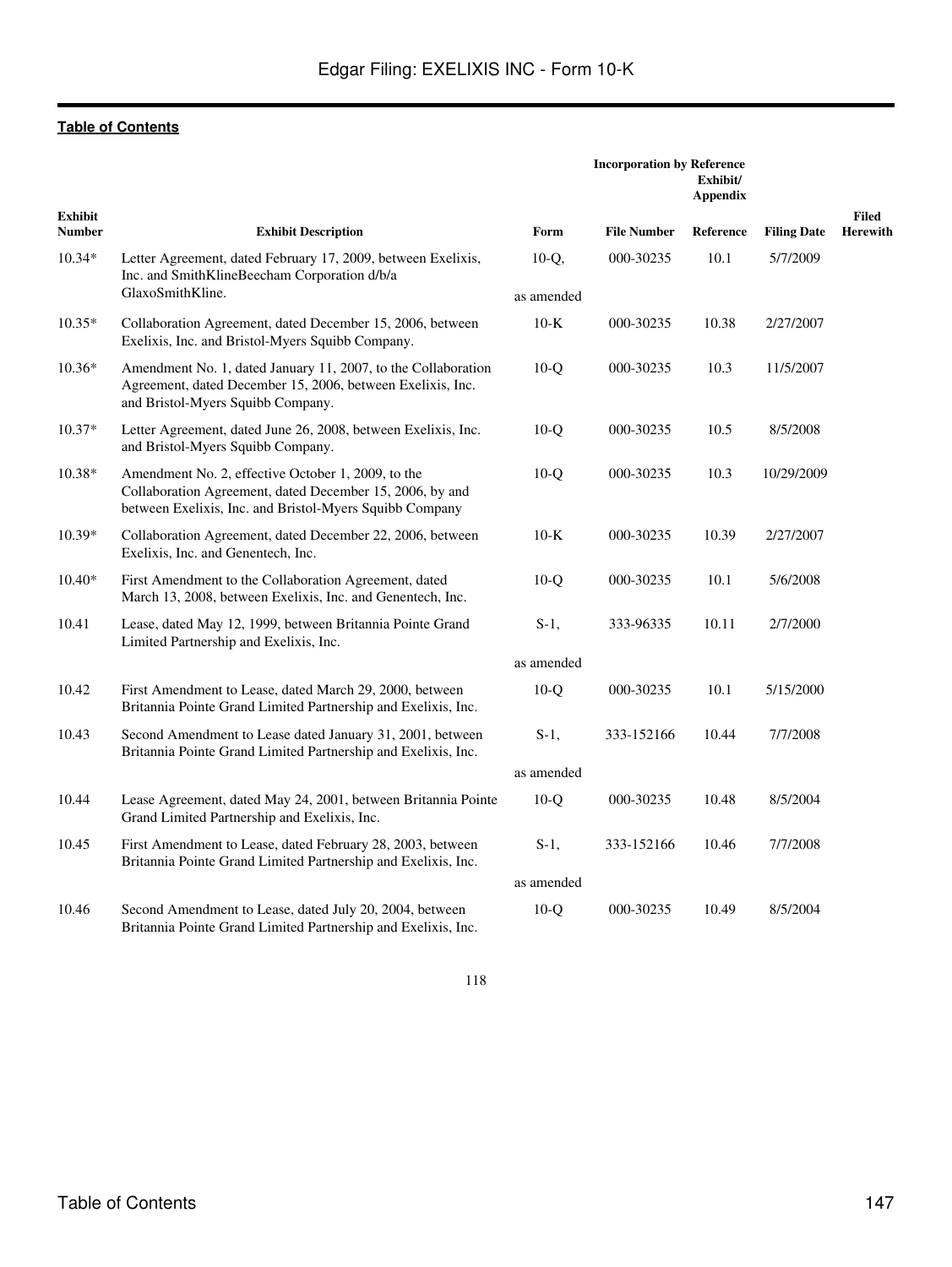|                          |                                                                                                                                                                          |        | <b>Incorporation by Reference</b> | Exhibit/<br><b>Appendix</b> |                    |                          |
|--------------------------|--------------------------------------------------------------------------------------------------------------------------------------------------------------------------|--------|-----------------------------------|-----------------------------|--------------------|--------------------------|
| Exhibit<br><b>Number</b> | <b>Exhibit Description</b>                                                                                                                                               | Form   | <b>File Number</b>                | Reference                   | <b>Filing Date</b> | <b>Filed</b><br>Herewith |
| 10.47                    | Lease Agreement, dated May 27, 2005, between Exelixis, Inc.<br>and Britannia Pointe Grand Limited Partnership.                                                           | $8-K$  | 000-30235                         | 10.1                        | 5/27/2007          |                          |
| 10.48                    | Lease Agreement, dated September 14, 2007, between ARE-San<br>Francisco No. 12, LLC and Exelixis, Inc.                                                                   | $10-Q$ | 000-30235                         | 10.5                        | 11/5/2007          |                          |
| 10.49                    | First Amendment dated May 31, 2008 to Lease Agreement,<br>dated September 14, 2007, by and between ARE-San Francisco<br>No. 12, LLC and Exelixis, Inc.                   | $10-Q$ | 000-30235                         | 10.1                        | 8/5/2008           |                          |
| 10.50                    | Second Amendment dated October 23, 2008 to Lease<br>Agreement, dated September 14, 2007, by and between<br>ARE-San Francisco No. 12, LLC and Exelixis, Inc.              | $10-K$ | 000-30235                         | 10.62                       | 3/10/2009          |                          |
| 10.51                    | Third Amendment dated October 24, 2008 to Lease Agreement,<br>dated September 14, 2007, by and between ARE-San Francisco<br>No. 12, LLC and Exelixis, Inc.               | $10-K$ | 000-30235                         | 10.63                       | 3/10/2009          |                          |
| 10.52                    | Loan and Security Agreement, dated May 22, 2002, by and<br>between Silicon Valley Bank and Exelixis, Inc.                                                                | $10-Q$ | 000-30235                         | 10.34                       | 8/6/2002           |                          |
| 10.53                    | Loan Modification Agreement, dated December 21, 2004,<br>between Silicon Valley Bank and Exelixis, Inc.                                                                  | $8-K$  | 000-30235                         | 10.1                        | 12/23/2004         |                          |
| 10.54                    | Amendment No. 7, dated December 21, 2006, to the Loan and<br>Security Agreement, dated May 22, 2002, between Silicon<br>Valley Bank and Exelixis, Inc.                   | $8-K$  | 000-30235                         | 10.1                        | 12/27/2006         |                          |
| 10.55                    | Amendment No. 8, dated December 21, 2007, to the Loan and<br>Security Agreement, dated May 22, 2002, between Silicon<br>Valley Bank and Exelixis, Inc.                   | $8-K$  | 000-30235                         | 10.1                        | 12/26/2007         |                          |
| 10.56                    | Amendment No. 9, dated December 22, 2009, to the Loan and<br>Security Agreement, dated May 22, 2002, between Silicon<br>Valley Bank and Exelixis, Inc.                   | $8-K$  | 000-30235                         | 10.1                        | 12/23/2009         |                          |
| $10.57*$                 | Contract Research Agreement, dated as of September 4, 2007,<br>by and among Agrigenetics, Inc., Mycogen Corporation,<br>Exelixis Plant Sciences, Inc. and Exelixis, Inc. | $10-Q$ | 000-30235                         | 10.2                        | 11/5/2007          |                          |
| 10.58*                   | First Amendment to the Contract Research Agreement, effective<br>as of January 1, 2008, by and between Agrigenetics, Inc. and<br>Exelixis Plant Sciences, Inc.           | $10-K$ | 000-30235                         | 10.61                       | 3/10/2009          |                          |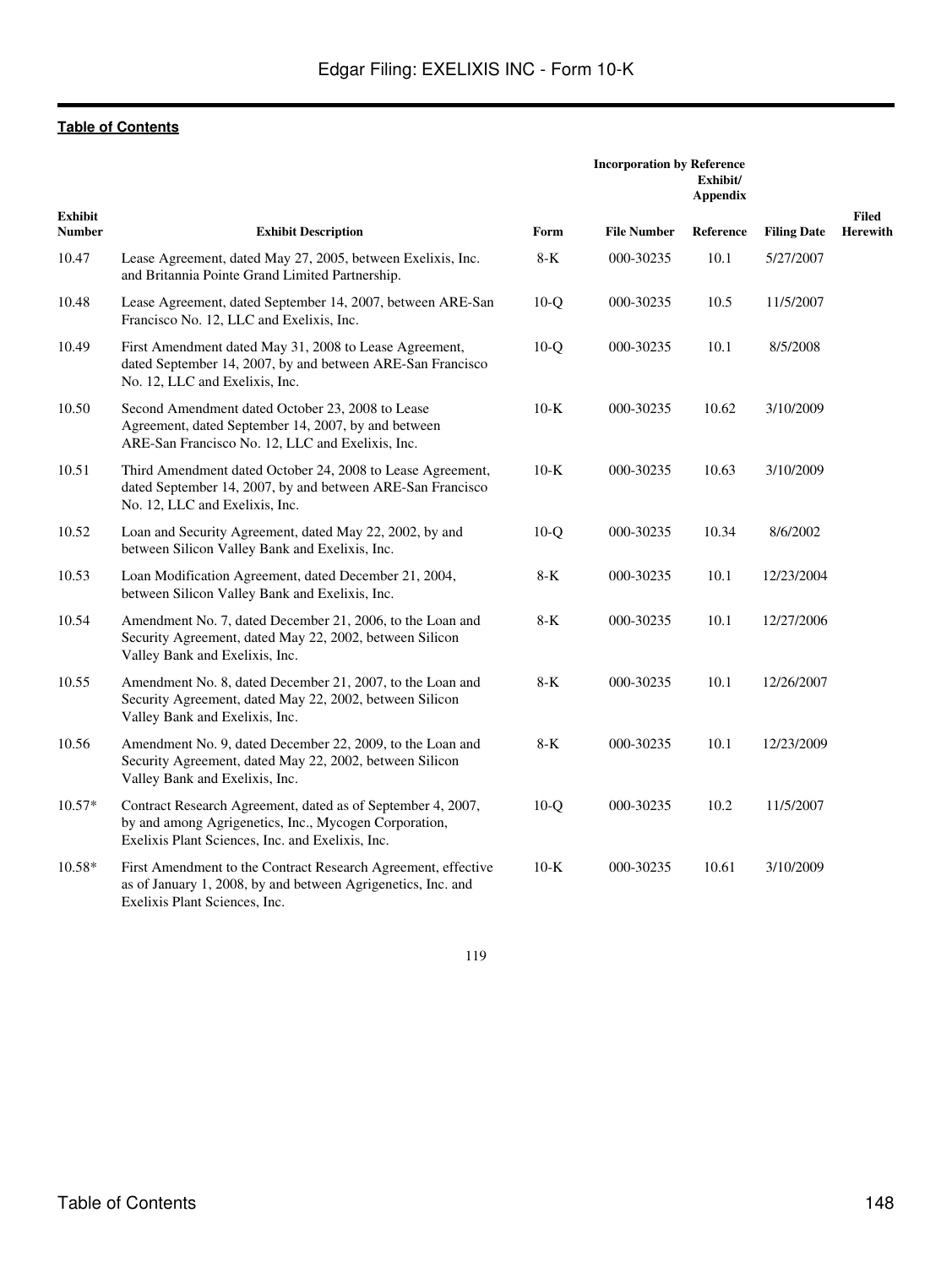|                          |                                                                                                                                                                                |                        | <b>Incorporation by Reference</b> | Exhibit/<br><b>Appendix</b> |                    |                   |
|--------------------------|--------------------------------------------------------------------------------------------------------------------------------------------------------------------------------|------------------------|-----------------------------------|-----------------------------|--------------------|-------------------|
| Exhibit<br><b>Number</b> | <b>Exhibit Description</b>                                                                                                                                                     | Form                   | <b>File Number</b>                | Reference                   | <b>Filing Date</b> | Filed<br>Herewith |
| $10.59*$                 | Second Amendment to the Contract Research Agreement,<br>effective as of October 27, 2008, by and between Agrigenetics,<br>Inc. and Exelixis Plant Sciences, Inc.               | $10-K$                 | 000-30235                         | 10.64                       | 3/10/2009          |                   |
| $10.60*$                 | Third Amendment, dated July 1, 2009, to the Contract Research<br>Agreement, dated September 4, 2007, by and between<br>Agrigenetics, Inc. and Exelixis Plant Sciences, Inc.    | $10-Q$ ,<br>as amended | 000-30235                         | 10.4                        | 7/30/2009          |                   |
| $10.61*$                 | Fourth Amendment, dated July 1, 2009, to the Contract Research<br>Agreement, dated September 4, 2007, by and between<br>Agrigenetics, Inc. and Exelixis Plant Sciences, Inc.   | $10-Q$ ,               | 000-30235                         | 10.5                        | 7/30/2009          |                   |
| $10.62*$                 | Fifth Amendment, dated October 1, 2009, to the Contract<br>Research Agreement, dated September 4, 2007, by and between<br>Agrigenetics, Inc. and Exelixis Plant Sciences, Inc. | as amended<br>$10-Q$   | 000-30235                         | 10.4                        | 10/29/2009         |                   |
| $10.63*$                 | Shareholders Agreement, dated November 20, 2007, by and<br>between Taconic Farms, Inc. and Exelixis, Inc.                                                                      | $10-K$                 | 000-30235                         | 10.54                       | 2/25/2008          |                   |
| 10.64*                   | Collaboration Agreement, dated December 11, 2008, by and<br>between Exelixis, Inc. and Bristol-Myers Squibb Company.                                                           | $10-K$                 | 000-30235                         | 10.65                       | 3/10/2009          |                   |
| $10.65*$                 | Amendment No. 1 to the Collaboration Agreement, dated<br>December 17, 2008, by and between Exelixis, Inc. and<br>Bristol-Myers Squibb Company.                                 | $10-K$                 | 000-30235                         | 10.66                       | 3/10/2009          |                   |
| 10.66*                   | Amendment No. 2, effective September 1, 2009, to the<br>Collaboration Agreement, dated December 11, 2008, by and<br>between Exelixis, Inc. and Bristol-Myers Squibb Company    | $10-Q$                 | 000-30235                         | 10.2                        | 10/29/2009         |                   |
| $10.67*$                 | Letter Agreement, dated December 11, 2008, between Exelixis,<br>Inc. and Bristol-Myers Squibb Company.                                                                         | $10-K$                 | 000-30235                         | 10.67                       | 3/10/2009          |                   |
| 10.68*                   | License Agreement, dated May 27, 2009, between Exelixis, Inc.<br>and sanofi-aventis.                                                                                           | $10-Q,$                | 000-30235                         | 10.1                        | 7/30/2009          |                   |
|                          |                                                                                                                                                                                | as amended             |                                   |                             |                    |                   |
| 10.69*                   | Collaboration Agreement, dated May 27, 2009, between<br>Exelixis, Inc. and sanofi-aventis.                                                                                     | $10-Q$ ,               | 000-30235                         | 10.2                        | 7/30/2009          |                   |
|                          |                                                                                                                                                                                | as amended             |                                   |                             |                    |                   |
| 10.70                    | Letter, dated May 27, 2009, relating to regulatory filings for the<br>Collaboration Agreement, dated May 27, 2009, between                                                     | $10-Q,$                | 000-30235                         | 10.3                        | 7/30/2009          |                   |
|                          | Exelixis, Inc. and sanofi-aventis.                                                                                                                                             | as amended             |                                   |                             |                    |                   |